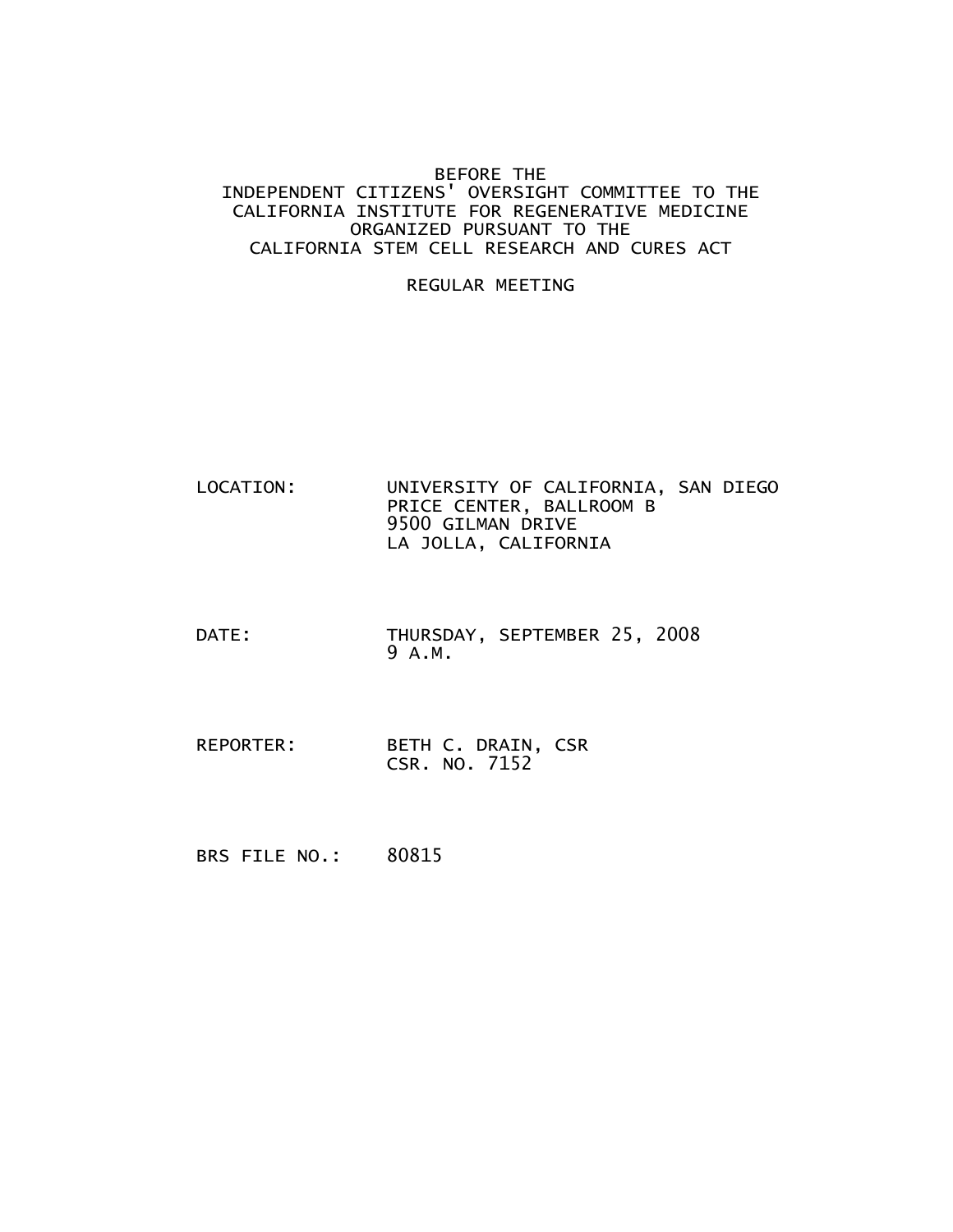# I N D E X

| <b>ITEM</b>                                                                                                                                              | PAGE NO. |          |
|----------------------------------------------------------------------------------------------------------------------------------------------------------|----------|----------|
| <b>CALL TO ORDER</b>                                                                                                                                     |          | 4        |
| ROLL CALL                                                                                                                                                |          | 4        |
| PUBLIC COMMENT                                                                                                                                           |          | 7        |
| <b>REPORTS:</b>                                                                                                                                          |          |          |
| CHAIRMAN'S REPORT<br>PRESIDENT'S REPORT                                                                                                                  |          | 15<br>17 |
| COMMUNICATIONS/OUTREACH REPORT                                                                                                                           |          | 32       |
| INFORMATIONAL PRESENTATION ON CIRM PROGRAM<br>BUDGET AND FUNDS AVAILABLE FOR RESEARCH GRANTS<br>AND LOANS.                                               |          | 36       |
| <b>ACTION ITEMS:</b>                                                                                                                                     |          |          |
| CONTINUATION OF CONSIDERATION OF<br>RECOMMENDATIONS FROM GRANTS WORKING GROUP ON<br>NEW FACULTY AWARDS II APPLICATIONS.                                  |          | 43       |
| <b>CLOSED SESSION</b>                                                                                                                                    |          | 129      |
| <b>ACTION ITEMS:</b>                                                                                                                                     |          |          |
| CONSIDERATION OF APPOINTMENT OF NEW<br>SCIENTIFIC MEMBERS FOR GRANTS WORKING GROUP.                                                                      |          | 81       |
| CONSIDERATION OF NAMES FOR CIRM FUNDED MAJOR<br>FACILITIES.                                                                                              |          | 83       |
| CONSIDERATION OF ADOPTION OF INTERIM<br>REGULATION REGARDING POLICY FOR EXTRAORDINARY<br>PETITIONS FOR ICOC CONSIDERATION OF<br>APPLICATIONS FOR FUNDING |          | 89       |
| CONSIDERATION OF CIRM LOAN POLICY                                                                                                                        |          | 131      |
| CONSIDERATION OF PETITION TO DESIGNATE<br>A "COVERED STEM CELL LINE" AS ACCEPTABLY<br>DERIVED.                                                           |          | 71       |
|                                                                                                                                                          |          |          |
| $\overline{2}$                                                                                                                                           |          |          |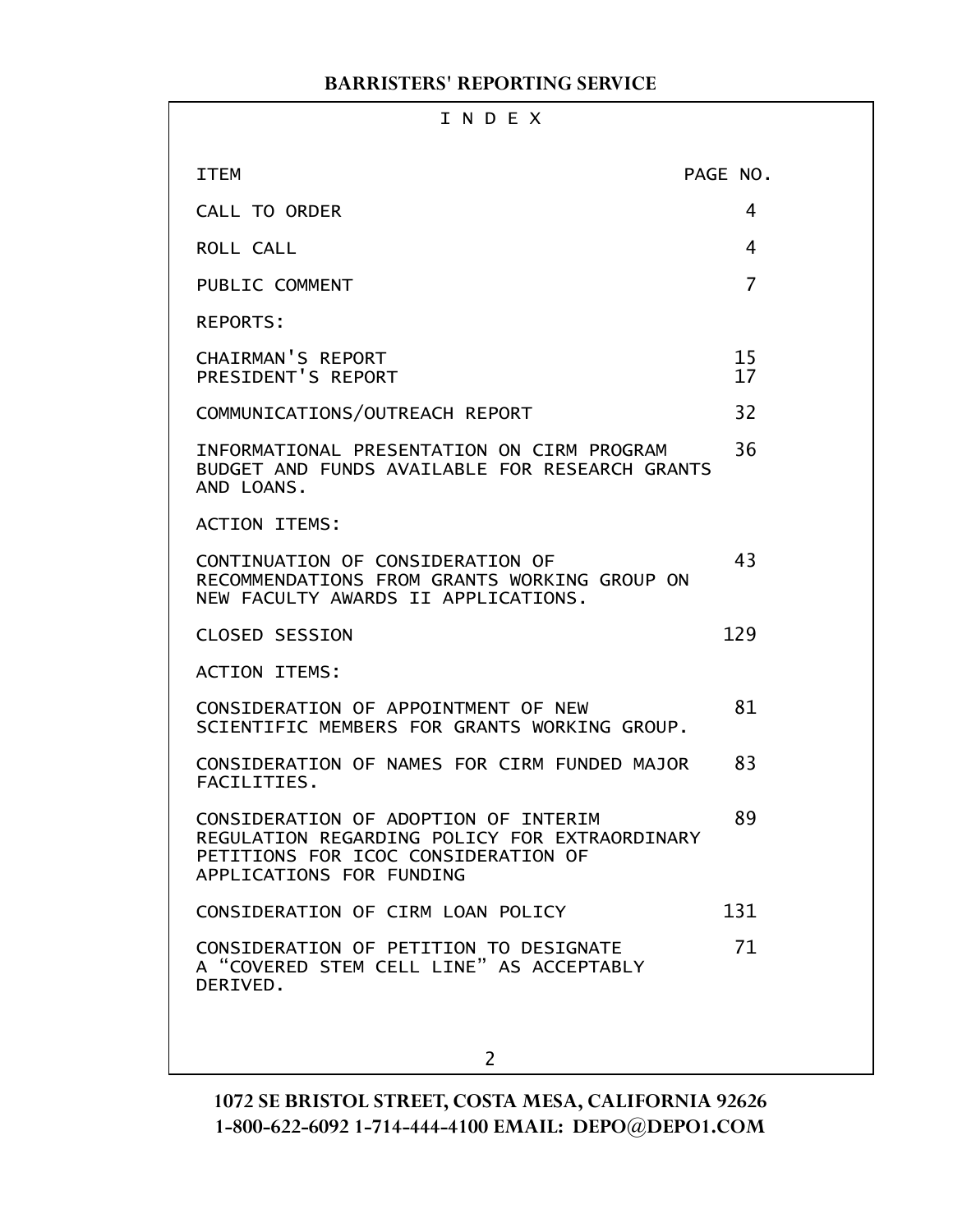| CONSIDERATION OF PROJECT TO CONSOLIDATE<br>NON-PROFIT AND FOR-PROFIT INTELLECTUAL<br>PROPERTY REGULATIONS AND APPROVAL TO<br>INITIATE PROCESS UNDER ADMINISTRATIVE<br>PROCEDURE ACT. | 158 |
|--------------------------------------------------------------------------------------------------------------------------------------------------------------------------------------|-----|
| CONSIDERATION OF ADMINISTRATIVE REVIEW OF<br>LETTERS OF INTEREST IN RESPONSE TO RFA'S.                                                                                               | 159 |
| DISCUSSION ITEMS:                                                                                                                                                                    |     |
| INFORMATIONAL PRESENTATION ON THE PROPOSED<br>DISEASE TEAM RFA.                                                                                                                      | 177 |
| PUBLIC COMMENT.                                                                                                                                                                      | 183 |
| ADJOURNMENT                                                                                                                                                                          | 195 |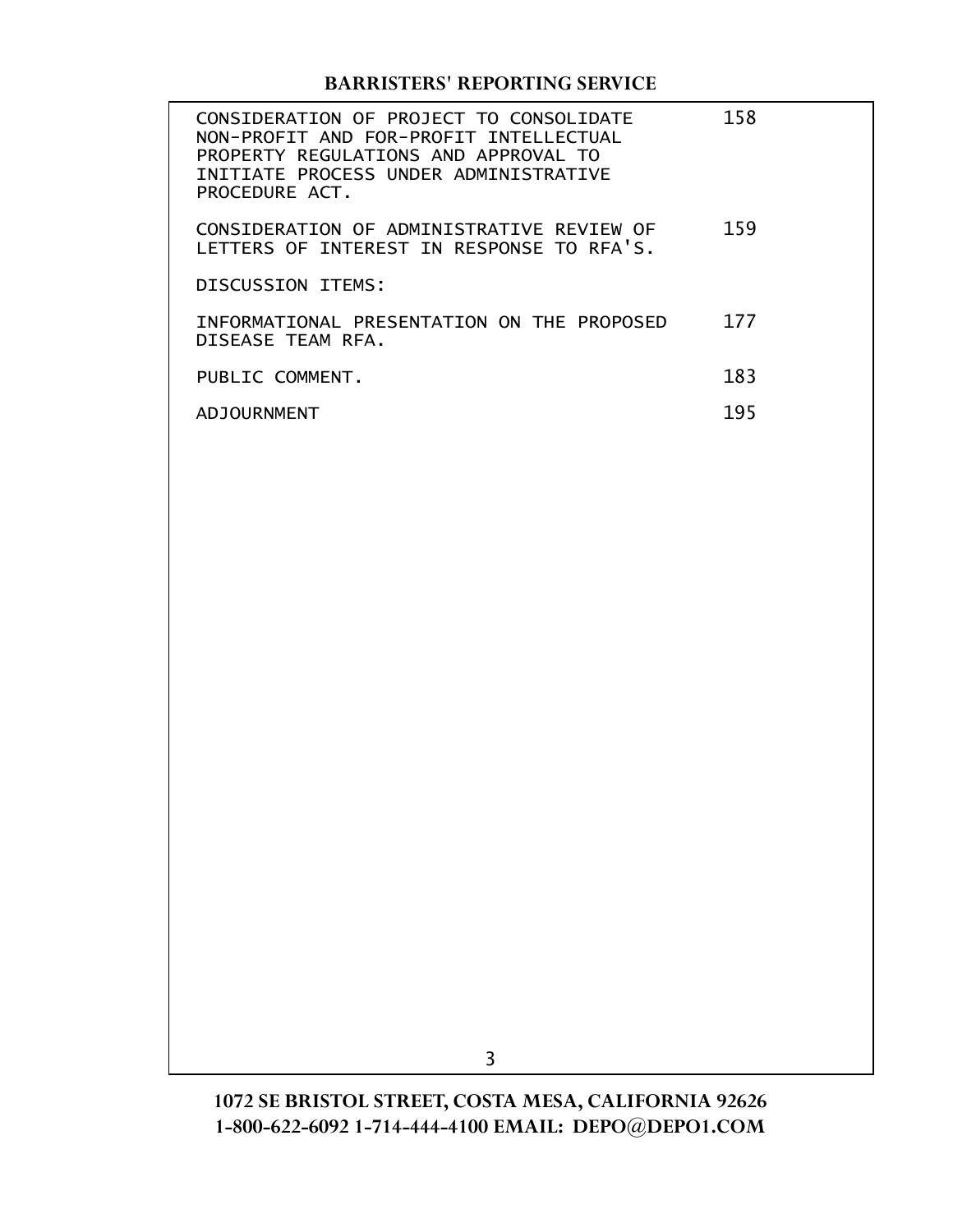| $\mathbf{1}$      | LA JOLLA, CALIFORNIA; THURSDAY, SEPTEMBER 25, 2008   |
|-------------------|------------------------------------------------------|
| $\overline{2}$    | 9:10A.M.                                             |
| 3                 |                                                      |
| 4                 | CHAIRMAN KLEIN: FOR THE BENEFIT OF THE               |
| 5                 | MEMBERS AND AUDIENCE, WE HAVE THREE NEW ALTERNATES   |
| 6                 | THAT HAD TO BE SWORN IN. THAT PROCESS HAS BEEN       |
| 7                 | COMPLETED. THEY ARE SIGNING THEIR PAPERWORK. IF      |
| 8                 | THE SCIENTISTS AND CLINICIANS CAN MASTER CHRONIC     |
| 9                 | DISEASE, I THINK I'LL BE ABLE TO MASTER THIS         |
| 10                | MICROPHONE.                                          |
| 11                | SO GENERAL QUESTION TO COUNSEL. ARE WE               |
| $12 \overline{ }$ | WAITING FOR A COUPLE MEMBERS TO ARRIVE? YES, WE      |
| 13                | ARE. WHAT WE'RE GOING TO DO IS WE HAVE SOME OF THE   |
| 14                | INTRODUCTORY MATERIALS THAT DON'T REQUIRE A QUORUM,  |
| 15                | AND WE'LL PROCEED THROUGH THOSE ITEMS WHILE WE'RE    |
| 16                | WAITING FOR PLANES TO GET IN AND TAXIS TO ARRIVE FOR |
| 17                | A COUPLE OF MEMBERS.                                 |
| 18                | I'D LIKE TO THANK YOU ALL FOR JOINING US             |
| 19                | HERE IN SAN DIEGO, AND THANK YOU TO OUR HOSTS        |
| 20                | DR. BRENNER. THANK YOU TO DR. PRIETO FOR CHAIRING    |
| 21                | THE SPOTLIGHT THIS MORNING. IT WAS A TREMENDOUS      |
| 22                | SPOTLIGHT.                                           |
| 23                | (APPLAUSE.)                                          |
| 24                | CHAIRMAN KLEIN: AND I BELIEVE DR.                    |
| 25                | BRENNER, LOU FELIX IN YOUR OFFICE WAS CRITICAL IN    |
|                   | 4                                                    |
|                   |                                                      |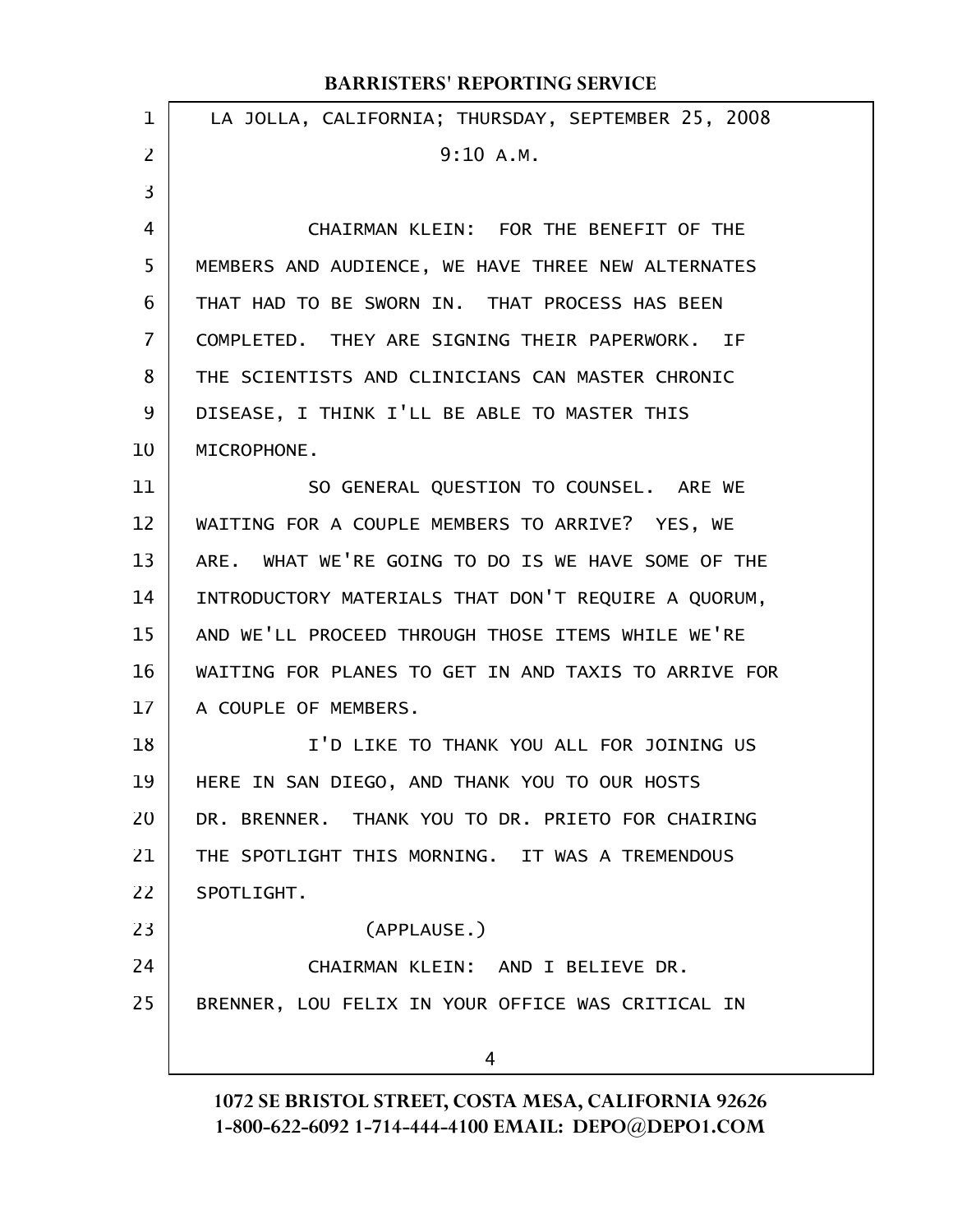GETTING US IN THE RIGHT DIRECTION AND HELPING US TO ARRANGE THE MEETING. SO THANK YOU VERY MUCH TO LOU FELIX AND THE UNIVERSITY. WE HAVE A PLEDGE OF ALLEGIANCE WE WILL GO THROUGH AT THIS POINT, AND MELISSA KING WILL LEAD US. (THE PLEDGE OF ALLEGIANCE.) CHAIRMAN KLEIN: MELISSA, WOULD YOU DO THE ROLL CALL, PLEASE. MS. KING: STEPHEN VAMVAKAS FOR RICARDO AZZIZ. DR. VAMVAKAS: PRESENT. MS. KING: ROBERT BIRGENEAU. FLOYD BLOOM. DR. BLOOM: HERE. MS. KING: DAVID BRENNER. DR. BRENNER: HERE. MS. KING: JACOB LEVIN FOR SUSAN BRYANT. DR. LEVIN: HERE. MS. KING: KIM WITMER FOR MARSHA CHANDLER. DR. WITMER: HERE. MS. KING: MARCY FEIT. MICHAEL FRIEDMAN. LEEZA GIBBONS. MICHAEL GOLDBERG. MR. GOLDBERG: HERE. MS. KING: SAM HAWGOOD. BOB KLEIN. CHAIRMAN KLEIN: HERE. 5 1 2 3 4 5 6 7 8 9 10 11 12 13 14 15 16 17 18 19 20 21 22 23 24 25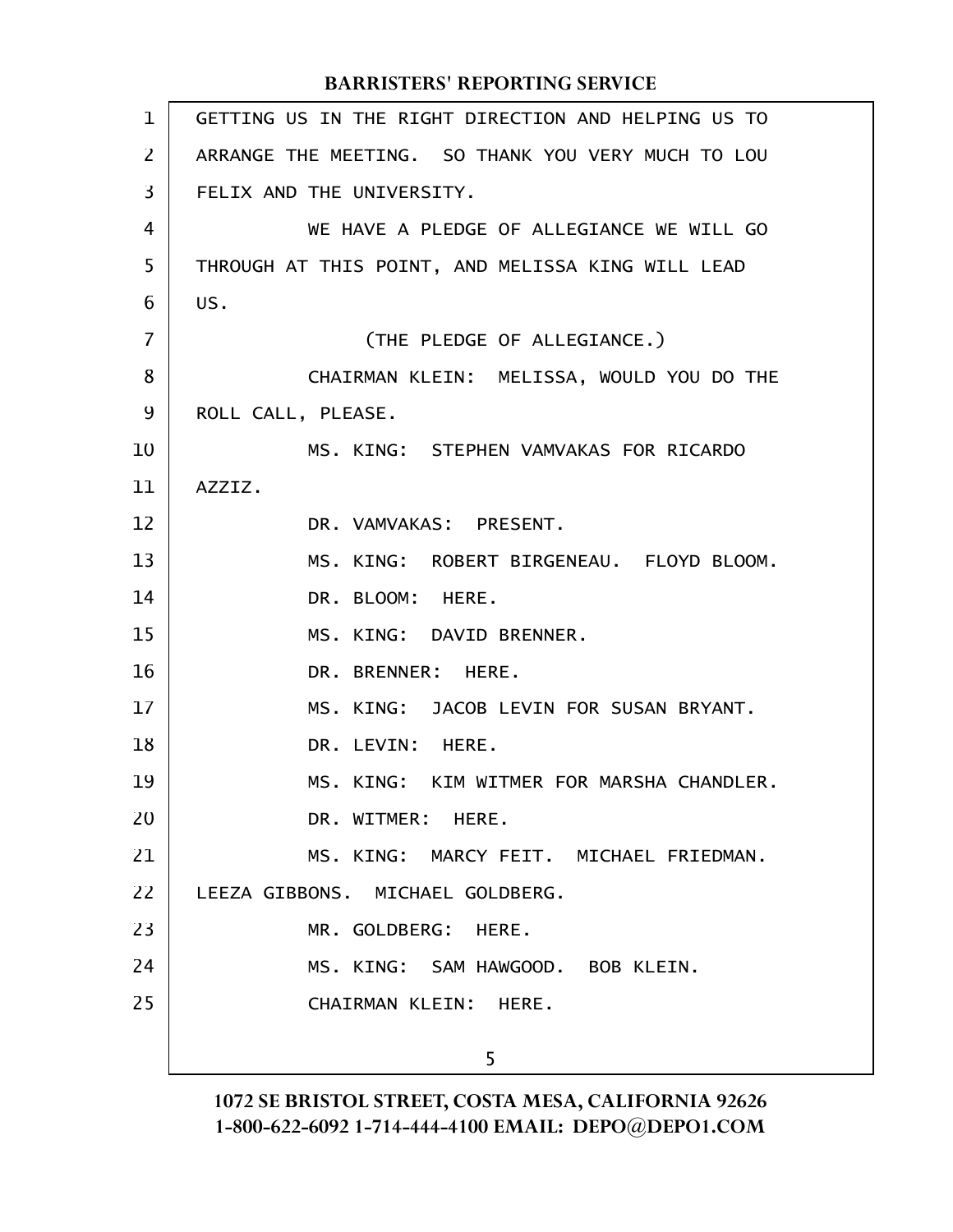|                | <b>BARRISTERS' REPORTING SERVICE</b>                 |
|----------------|------------------------------------------------------|
| 1              | MS. KING: SHERRY LANSING. GERALD LEVEY.              |
| $\overline{2}$ | DR. LEVEY: HERE.                                     |
| 3              | MS. KING: TED LOVE. ED PENHOET.                      |
| 4              | DR. PENHOET: HERE.                                   |
| 5              | MS. KING: PHIL PIZZO. ANN BONHAM FOR                 |
| 6              | CLAIRE POMEROY.                                      |
| 7              | DR. BONHAM: HERE.                                    |
| 8              | MS. KING: FRANCISCO PRIETO.                          |
| 9              | DR. PRIETO: HERE.                                    |
| 10             | MS. KING: ROBERT QUINT.                              |
| 11             | DR. QUINT: HERE.                                     |
| 12             | MS. KING: JEANNIE FONTANA FOR JOHN REED.             |
| 13             | DR. FONTANA: HERE.                                   |
| 14             | MS. KING: DUANE ROTH.                                |
| 15             | MR. ROTH: HERE.                                      |
| 16             | MS. KING: JOAN SAMUELSON. DAVID                      |
| 17             | SERRANO-SEWELL. JEFF SHEEHY. JONATHAN SHESTACK.      |
| 18             | AND OSWALD STEWARD.                                  |
| 19             | DR. STEWARD: HERE.                                   |
| 20             | CHAIRMAN KLEIN: THANK YOU. AS AN UPDATE              |
| 21             | FOR THE PUBLIC AND THE BOARD, THE GOVERNANCE         |
| 22             | COMMITTEE IN THE INTERIM FROM THE LAST BOARD MEETING |
| 23             | PUT FORWARD A PROPOSAL THAT WOULD PROVIDE A LIMITED  |
| 24             | NUMBER OF MEMBERS TO PARTICIPATE BY TELECONFERENCE;  |
| 25             | HOWEVER, SHERRY LANSING IS NOT HERE TODAY. SHE'S     |
|                | 6                                                    |
|                |                                                      |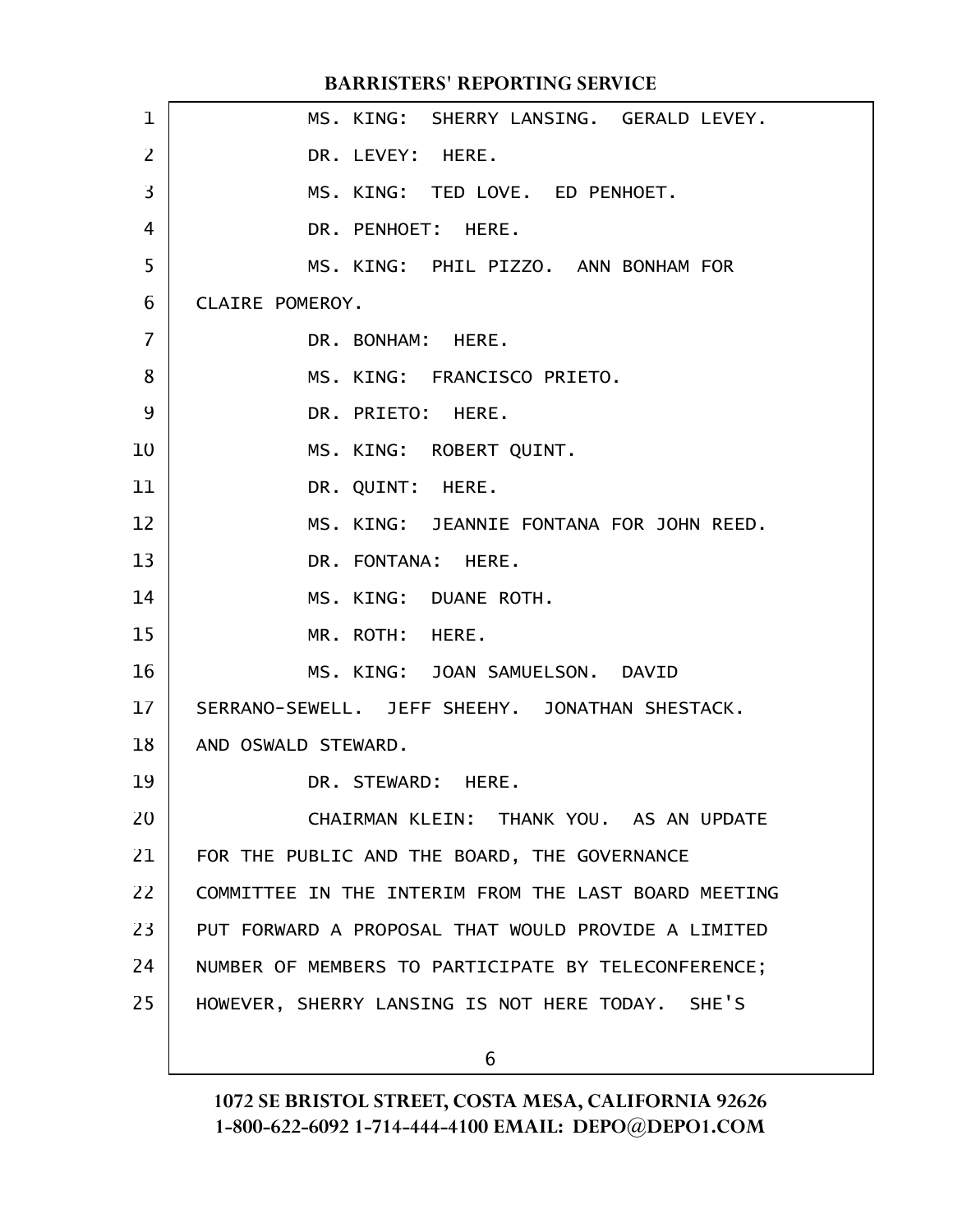| $\mathbf{1}$   | CHAIR OF GOVERNANCE. NEITHER IS THE VICE CHAIR.<br>S <sub>O</sub> |
|----------------|-------------------------------------------------------------------|
| $\overline{2}$ | WE CANNOT TAKE -- WE'VE BEEN ASKED NOT TO TAKE                    |
| 3              | ACTION ON THAT TODAY, AND WE WILL EITHER HAVE TO                  |
| 4              | HAVE A SPECIAL MEETING OR TAKE ACTION ON THAT IN THE              |
| 5              | DECEMBER MEETING.                                                 |
| 6              | I THINK THAT SHOULD RELIEVE SOME OF THE                           |
| 7              | PRESSURE WE HAVE WITH HIGHLY ACTIVE, COMMITTED BOARD              |
| 8              | MEMBERS WHO ARE TORN BY EXTRAORDINARY COMPETING                   |
| 9              | REQUIREMENTS ON THEIR TIME AND MAKE CERTAIN THAT WE               |
| 10             | CONTINUE TO HAVE THE MAXIMUM PARTICIPATION AND THE                |
| 11             | BENEFIT OF THE CONTRIBUTION OF THEIR IDEAS.                       |
| 12             | WHILE WE ARE WAITING FOR A COUPLE OF                              |
| 13             | MEMBERS, I THINK THAT WE COULD EFFECTIVELY USE THIS               |
| 14             | TIME BY HAVING A REPRESENTATIVE OF THE HUNTINGTON'S               |
| 15             | DISEASE PATIENT ADVOCATES PATIENTS AND FAMILY                     |
| 16             | MEMBERS COME TO THE PODIUM FOR A FIVE-MINUTE TIME                 |
| 17             | PERIOD. THIS IS AN EXTRAORDINARILY COMMITTED GROUP                |
| 18             | THAT WE HAVE HEARD FROM BEFORE, BUT THEY ARE MOVING               |
| 19             | WITH TREMENDOUS TENACITY TO RAISE FUNDS AND AUGMENT               |
| 20             | THE EFFORTS WE ARE PROVIDING THROUGH THE STATE                    |
| 21             | FUNDING. AND WHILE WE RECOGNIZE AND APPRECIATE                    |
| 22             | THEIR COMMITMENT TO ADVANCING MEDICAL THERAPIES, THE              |
| 23             | BEST VOICE IS REALLY THE VOICE FROM THE                           |
| 24             | ORGANIZATION. PLEASE INTRODUCE YOURSELF.                          |
| 25             | MS. CARPENTER: GOOD MORNING. MY NAME IS                           |
|                | 7                                                                 |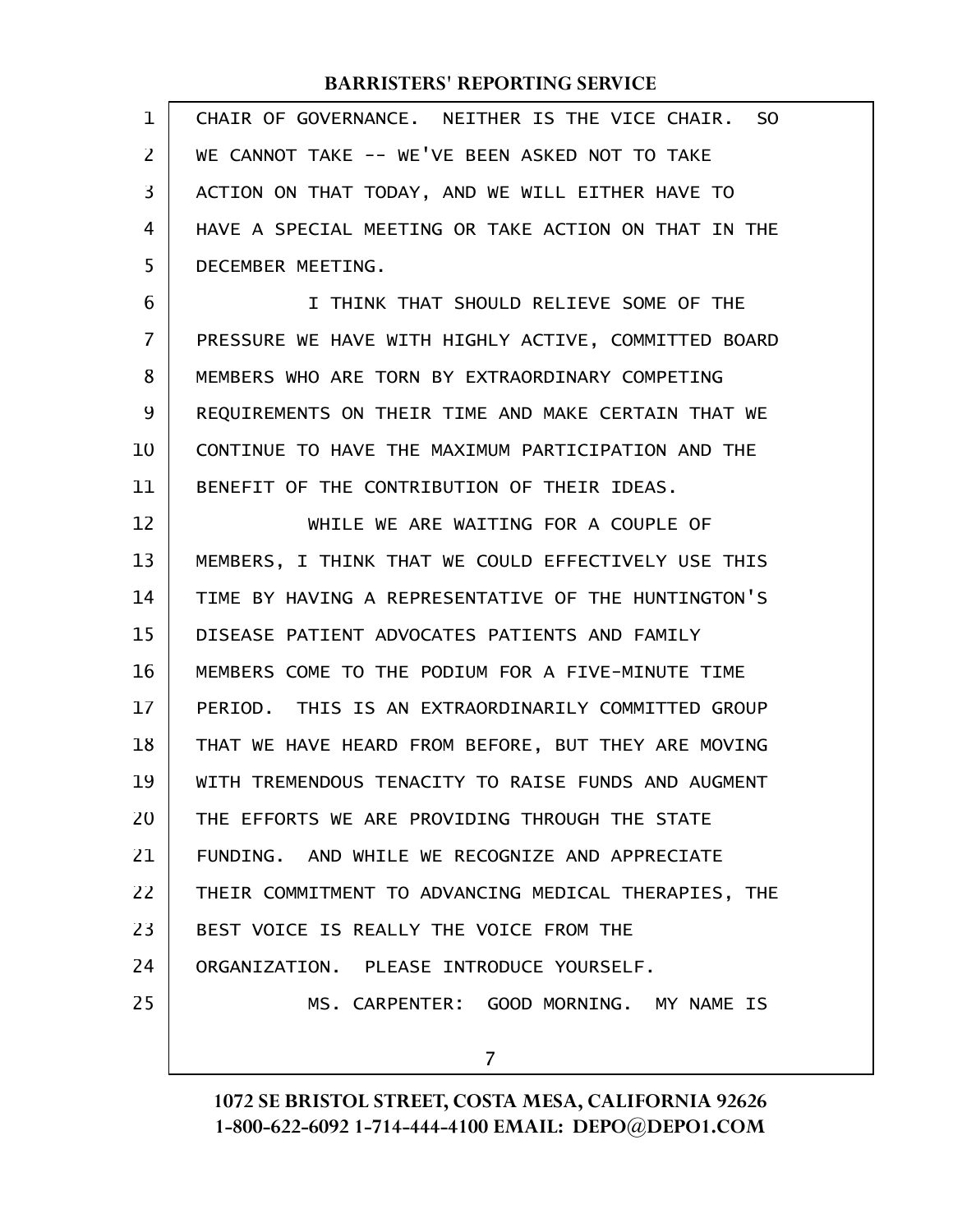| $\mathbf{1}$      | NATALIE CARPENTER. I'M THE EVENT MANAGER FOR THE     |
|-------------------|------------------------------------------------------|
| 2                 | HUNTINGTON'S DISEASE SOCIETY OF AMERICA IN SAN       |
| 3                 | DIEGO. THANK YOU TO CIRM FOR HAVING US TODAY.        |
| 4                 | THANK YOU FOR YOUR SUPPORT. AND I'M HERE TO          |
| 5                 | INTRODUCE THE SCHAFFERS WHO ARE A FAMILY WHO HAS     |
| 6                 | HELPED US COORDINATE THE RACE ACROSS AMERICA TO      |
| 7                 | RAISE FUNDS FOR HUNTINGTON'S DISEASE.                |
| 8                 | AND SHARON SCHAFFER IS HERE WITH HER                 |
| 9                 | DAUGHTERS ALEXA AND TAYLOR. AND ALEXA HAS WRITTEN    |
| 10                | AN ARTICLE ABOUT HUNTINGTON'S DISEASE, AND IT'S BEEN |
| 11                | PUBLISHED IN NEWSWEEK RECENTLY. SO I'D LIKE TO       |
| $12 \overline{ }$ | INTRODUCE THEM.                                      |
| 13                | MS. SCHAFFER: GREETINGS, EVERYONE, AND               |
| 14                | THANK YOU FOR YOUR TIME AND ATTENTION TO THIS VERY   |
| 15                | CRITICAL MATTER OF STEM CELL THERAPY FOR             |
| 16                | HUNTINGTON'S DISEASE. WE ARE ALREADY INDEBTED TO     |
| 17                | YOU FOR YOUR FUNDING OF THE \$1.3 MILLION PROJECT ON |
| 18                | HD AND STEM CELLS FOR DR. LESLIE THOMPSON.           |
| 19                | MY FATHER WAS DIAGNOSED WITH HUNTINGTON'S            |
| 20                | DISEASE IN 1980 AFTER YEARS OF WATCHING HIM STUMBLE, |
| 21                | TRIP, AND HAVE DIFFICULTY ON THE JOB AND BECOME      |
| 22                | INCREASINGLY FRUSTRATED WITH HIMSELF. MY             |
| 23                | GRANDMOTHER DIED FROM HD MANY YEARS EARLIER;         |
| 24                | HOWEVER, THE DIAGNOSIS WAS KEPT HIDDEN FROM THEIR    |
| 25                | CHILDREN, SO THEY BLINDLY ENTERED CAREERS, MARRIAGE, |
|                   | 8                                                    |
|                   |                                                      |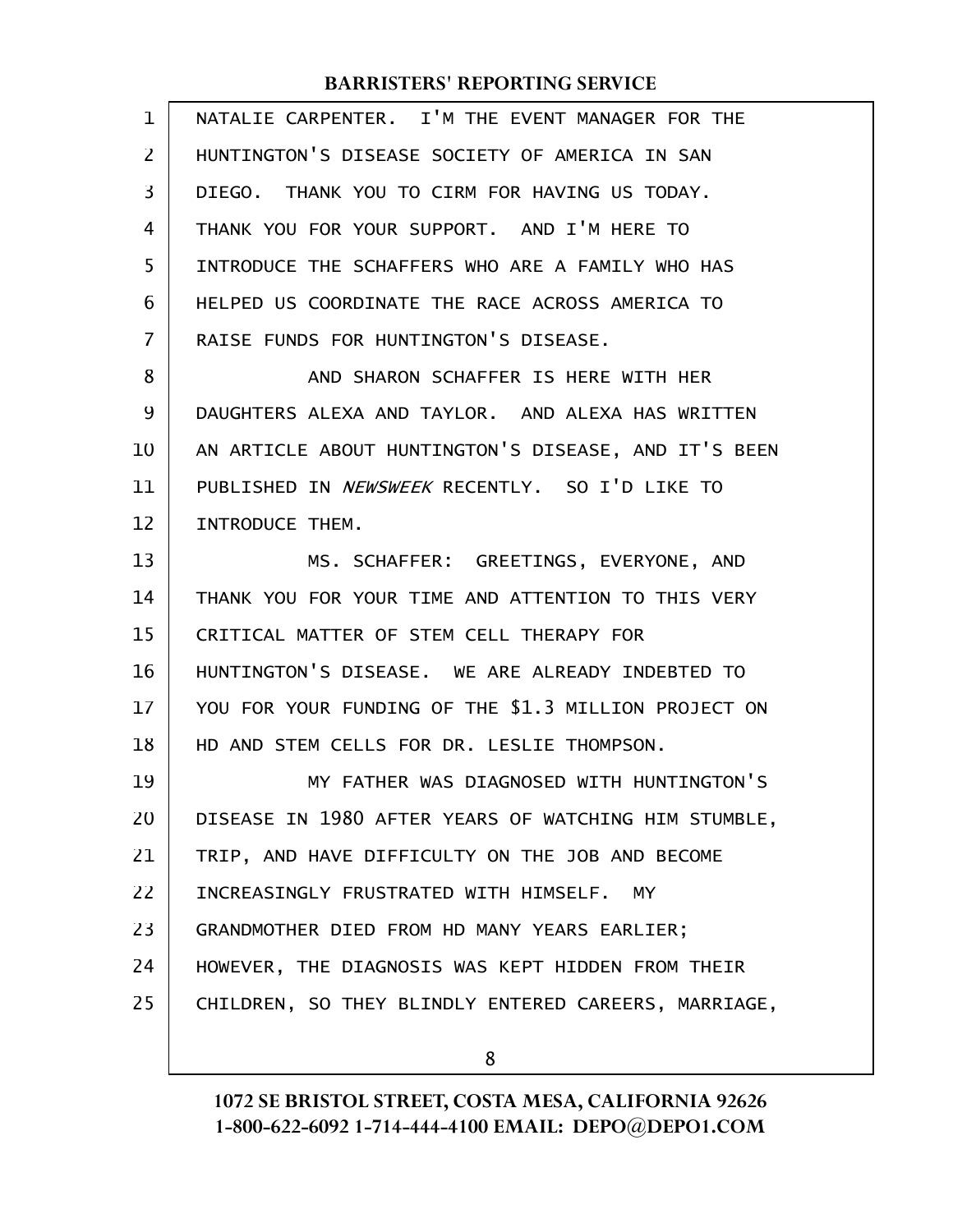AND CHILDREN.

1

WE WATCHED AS DAD WENT FROM A SUCCESSFUL CAREER NAVAL OFFICER TO A MAN WHO STRUGGLED WITH LOSING HIS INDEPENDENCE, HIS JOB, AND WHO BECAME COMPLETELY DEPENDENT ON HIS WIFE AND DAUGHTERS FOR HIS TOTAL CARE. WE WITNESSED CHANGES IN HIS PERSONALITY, THE DEPRESSION, AND POOR JUDGMENT. AND HE CHECKED OUT, GIVING UP ON ANYTHING THAT WAS NOW CHALLENGING. 2 3 4 5 6 7 8 9

WHEN YOU'RE NEW TO HD AND STILL, IN FACT, A TEENAGER, IT WAS DIFFICULT TO COMPREHEND HIS CHANGES WERE BECAUSE A PORTION OF HIS BRAIN WAS DYING. MY DAD ATTEMPTED SUICIDE. HE NO LONGER WANTED TO BE A BURDEN. ALTHOUGH IT WAS UNSUCCESSFUL, OUR FAMILY DYNAMIC WAS FOREVER ALTERED. ALL WHILE MY SISTER AND I WONDERED AND WORRIED IF HD WOULD ALSO BE OUR FATE. AT TIMES THAT FEAR COLORED OUR INTERACTIONS WITH DAD. SOMETIMES WE FELT LIKE ESCAPING, AND AT OTHER TIMES WE FELT OVERPROTECTIVE AND AFRAID TO LEAVE HIM. MY HUSBAND RENADO WAS MY HIGH SCHOOL SWEETHEART AND WITNESSED THE FULL PROGRESSION OF HD IN MY DAD WHILE WE WERE DATING AND STILL WANTED TO MARRY ME. HE IS A KINDHEARTED MAN AND ALWAYS 10 11 12 13 14 15 16 17 18 19 20 21 22 23 24

TREATED MY DAD WITH DIGNITY AND RESPECT. IN SPITE 25

9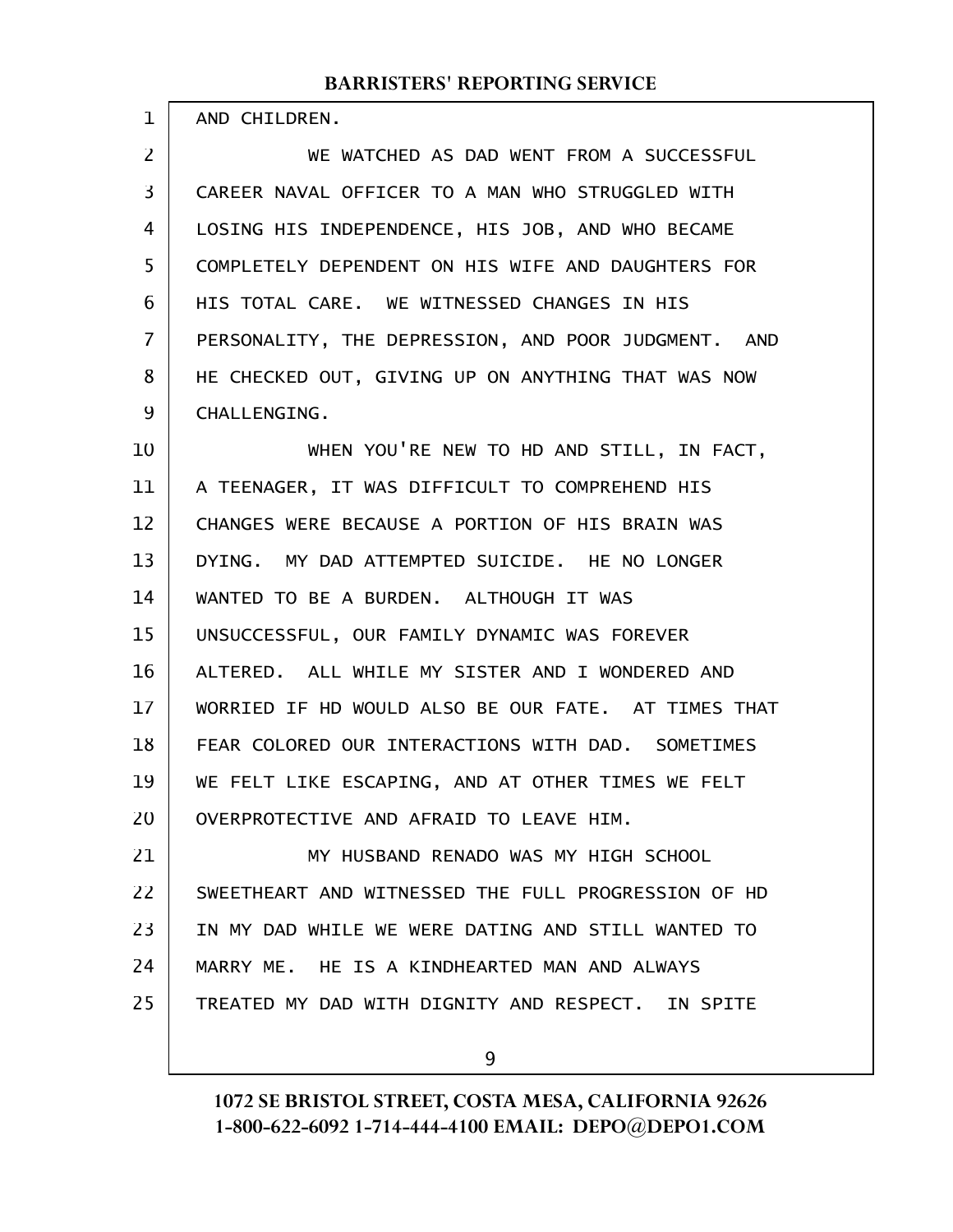| 1              | OF HD, WE MARRIED AND WE HAD TWO DAUGHTERS, ALEXA    |
|----------------|------------------------------------------------------|
| $\overline{2}$ | AND TAYLOR. WE WERE TERRIFIED TO DISRUPT THEIR       |
| 3              | LIVES AND OUR OWN WITH THE REALITY OF HD, SO WE WERE |
| 4              | JUST LIVING WITH OPTIMISM AND IN DENIAL.             |
| 5              | IN 1998 MY SISTER HAD GENETIC TESTING SO             |
| 6              | THAT SHE COULD BETTER PLAN HER FAMILY. OUR PRAYERS   |
| $\overline{7}$ | WERE ANSWERED WHEN SHE TESTED NEGATIVE. SHE NOW HAS  |
| 8              | TWO BEAUTIFUL BOYS; HOWEVER, HD IS A FAMILY DISEASE, |
| 9              | AND ONE NEVER FEELS FREE FROM THE PROFOUND WEIGHT OF |
| 10             | HD. AND A COUPLE YEARS LATER I CHOSE TO TEST AND     |
| 11             | FINALLY FACE MY FEARS. THE RESULT WAS POSITIVE, AND  |
| 12             | THE POSITIVE TEST RESULT BECAME MY FORK IN THE ROAD  |
| 13             | WHERE I WAS ABLE TO FINALLY TAKE CONTROL OF MY LIFE. |
| 14             | KNOWLEDGE IS POWER.                                  |
| 15             | AS WE GOT MORE INVOLVED IN THE LOCAL HD              |
| 16             | COMMUNITY, THE TOPIC OF HD WAS PART OF OUR DAILY     |
| 17             | CONVERSATIONS. AND THE GIRLS WERE FREE TO ASK        |
| 18             | QUESTIONS AS THEY WERE READY TO HEAR ANSWERS. WE     |
| 19             | WERE TRYING TO SHOW THE GIRLS THAT YOU CAN LIVE A    |
| 20             | PRODUCTIVE AND PROACTIVE LIFESTYLE AFTER A POSITIVE  |
| 21             | TEST RESULT UNTIL A TREATMENT OPTION BECOMES AN      |
| 22             | OPTION.                                              |
| 23             | TODAY OUR DAUGHTERS ARE 17 AND 13 YEARS              |
| 24             | OLD AND ARE VERY AWARE THAT I'VE BEEN OFFICIALLY     |
| 25             | DIAGNOSED WITH HD AND AM IN THE EARLY STAGES OF THE  |
|                | 10                                                   |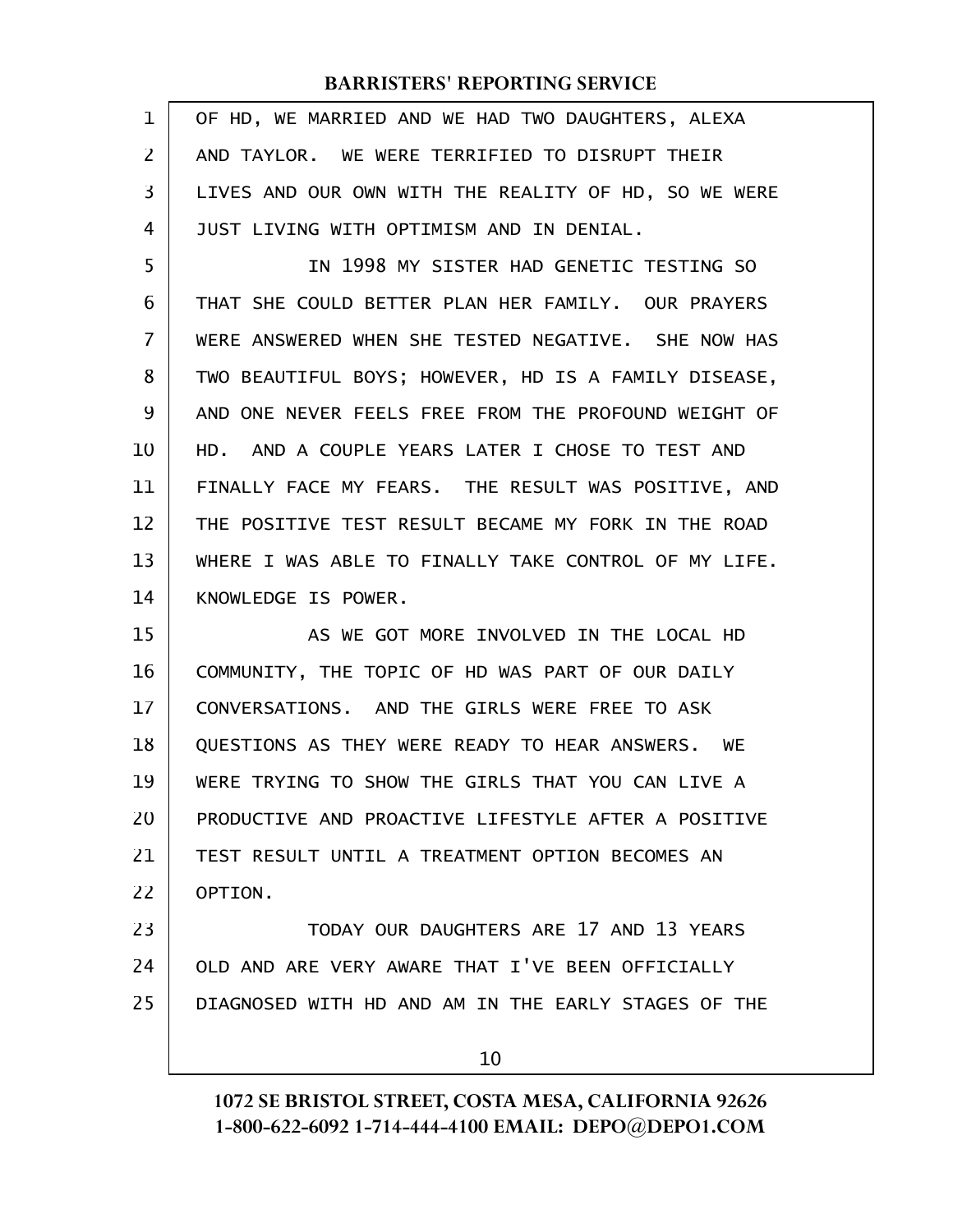| 1  | DISEASE. FOR SEVERAL YEARS NOW I'VE BEEN SUFFERING   |
|----|------------------------------------------------------|
| 2  | THE SYMPTOMS THAT ARE NOT AS VISIBLE AND VERY HARD   |
| 3  | FOR FOLKS TO UNDERSTAND. AND HOW QUICKLY THINGS      |
| 4  | HAVE COME FULL CIRCLE. MY KIDS AND HUSBAND LOOK AT   |
| 5  | ME WITH THE SAME FRUSTRATION THAT I USED TO GET WITH |
| 6  | MY DAD.                                              |
| 7  | I WAS FORCED TO STOP WORKING AS AN                   |
| 8  | ACCOUNTANT, AS I HAVE TROUBLE WITH MY MEMORY, FINE   |
| 9  | MOTOR SKILLS, AND BALANCE. IT IS SO FRUSTRATING. I   |
| 10 | FEEL LIKE THE SAME PERSON, BUT YET I HAVE TO STOP    |
| 11 | DOING THINGS I CARE ABOUT BECAUSE IT'S UNSAFE. NOT   |
| 12 | THAT I AM SUICIDAL, BUT I UNDERSTAND MY DAD'S        |
| 13 | ACTIONS. I DO NOT WANT TO BE A BURDEN EITHER. AND    |
| 14 | HD HAS TAKEN AWAY MY ROLE OF BEING A MOM TO MY KIDS. |
| 15 | THE DEFECTIVE GENE THAT CAUSES THE DISEASE           |
| 16 | HAS BEEN KNOWN FOR MORE THAN A DECADE, BUT THAT IS   |
| 17 | NOT YET TRANSLATED INTO BETTER CARE FOR PATIENTS.    |
| 18 | THERE IS NOTHING YET TO HOLD OR REVERSE THE          |
| 19 | COGNITIVE AND THE PSYCHIATRIC CHANGES I'M            |
| 20 | EXPERIENCING.                                        |
| 21 | MISS SCHAFFER: AS A TEENAGER, I NOW HAVE             |
| 22 | THE SAME QUESTIONS AND CONCERNS AS MY MOM DID AT MY  |
| 23 | AGE, LIKE GOING OFF TO COLLEGE AND GETTING MARRIED.  |
| 24 | APPLYING FOR COLLEGE SERVES AS A DISTRACTION, BUT    |
| 25 | THE POSSIBILITY OF TESTING IN SIX MONTHS CLOUDS MY   |
|    |                                                      |

11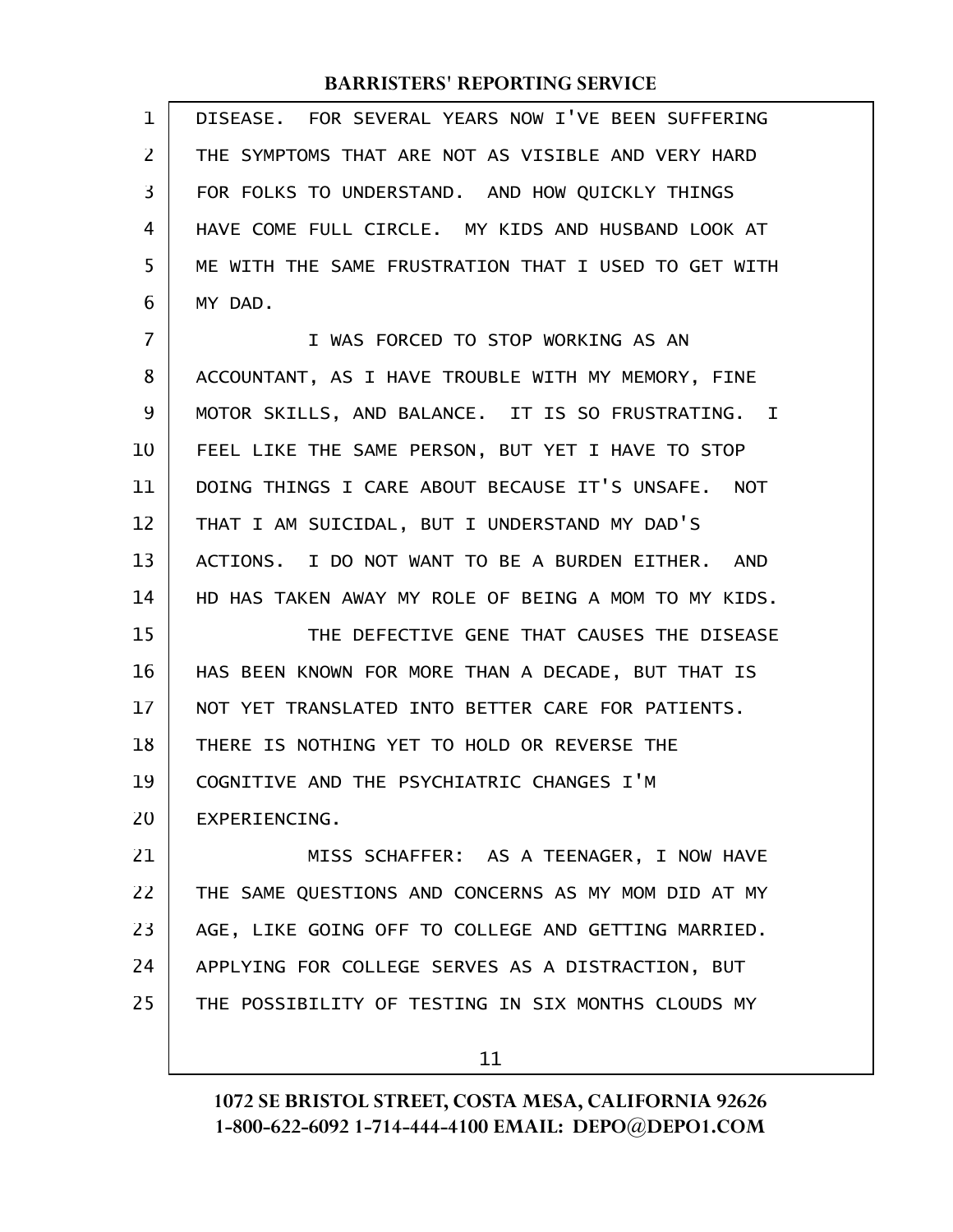| 1              | THINKING. I HAVE YET TO DECIDE WHAT TIME IS THE      |
|----------------|------------------------------------------------------|
| $\overline{2}$ | RIGHT TIME TO PURSUE THE SIMPLE BLOOD TEST THAT CAN  |
| 3              | REVEAL MY MONSTROUS FATE. A NEGATIVE WILL OFFER      |
| 4              | SOME RELIEF, YET TAYLOR'S FATE WILL STILL BE         |
| 5              | UNKNOWN. HOWEVER, A POSITIVE CAN BE MANAGED AND      |
| 6              | CHANNELED TOWARD MY GOAL OF BECOMING A NEUROLOGIST.  |
| 7              | I DO NOT WANT MY DESIRE TO KNOW TO BECOME            |
| 8              | A SELFISH DECISION. NO PARENT WANTS TO FIND OUT      |
| 9              | THAT THEIR CHILD WILL BECOME SICK AND THAT THEY WERE |
| 10             | ULTIMATELY THE ONE TO PASS IT ON, BUT I REFUSE TO    |
| 11             | ALLOW IT TO TAKE MORE FROM ME THAN IT HAS.           |
| 12             | ONE OF MY BIGGEST CONCERNS IS MY                     |
| 13             | 13-YEAR-OLD SISTER TAYLOR. SHE IS BRIGHT,            |
| 14             | VIVACIOUS, AND HILARIOUS, YET I CAN NEVER GAUGE      |
| 15             | EXACTLY HOW MUCH SHE UNDERSTANDS ABOUT HD OR WHAT    |
| 16             | SHE'S FEELING.                                       |
| 17             | THE NORMAL TEEN HORMONAL CHANGES COMBINED            |
| 18             | WITH HD STRAINS TAYLOR'S AND MOM'S RELATIONSHIP. I   |
| 19             | DO NOT WANT SOME OF TAYLOR'S MOST MEMORABLE YEARS TO |
| 20             | BE FILLED WITH ARGUING AND HARD FEELINGS. IS SHE     |
| 21             | TOO YOUNG TO NOTICE THAT THINGS HAVE CHANGED AND     |
| 22             | MOM'S MOOD SWINGS ARE NOT ON PURPOSE? I KNOW IT      |
| 23             | WILL TAKE TIME FOR HER TO TRULY GRASP THE SITUATION, |
| 24             | BUT OUR TIME IS ALREADY RUNNING.                     |
| 25             | MS. SCHAFFER: HD IS A THIEF. HD WILL ROB             |
|                | 12                                                   |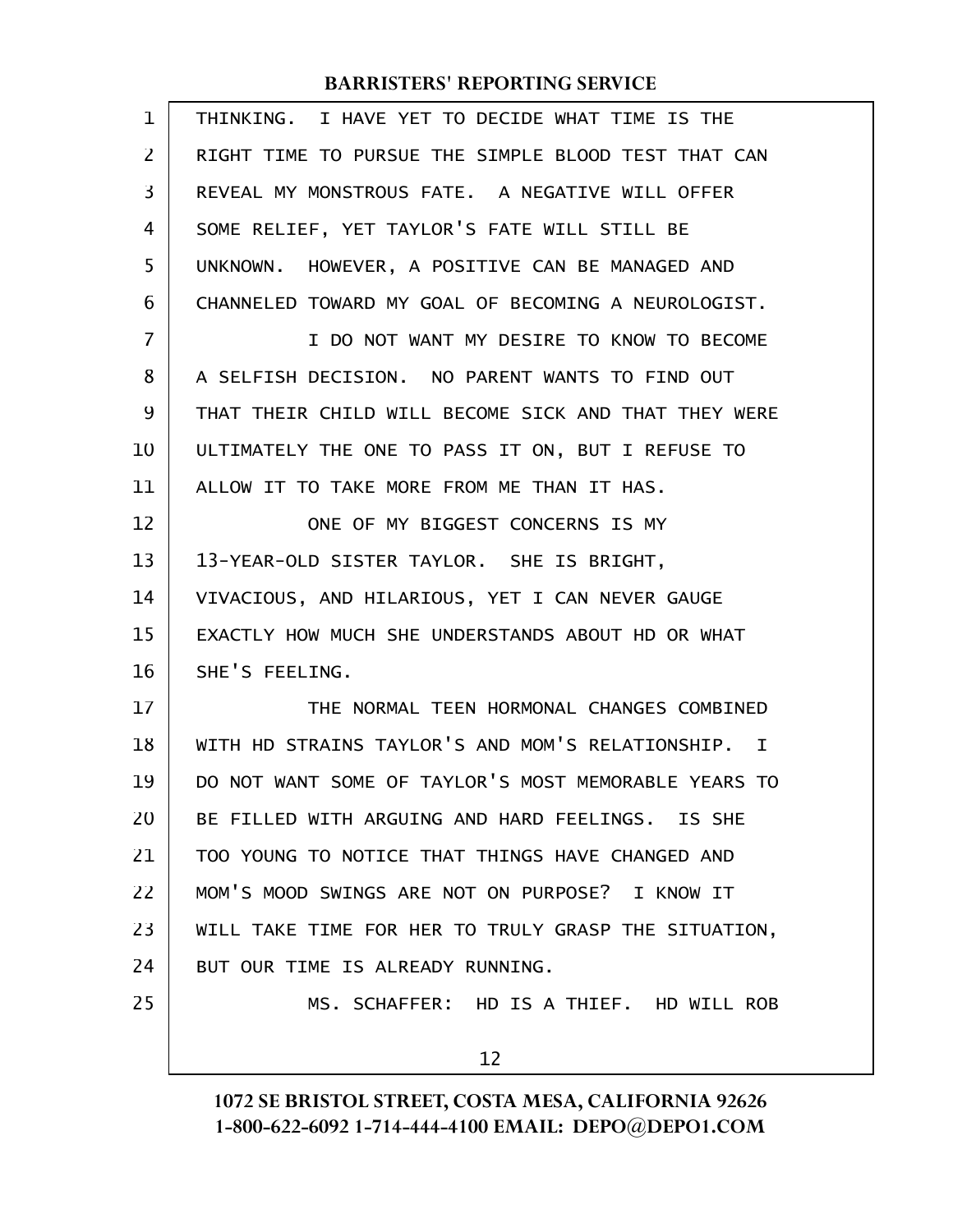| $\mathbf 1$ | ME AND MY FAMILY OF THE MANY SPECIAL MOMENTS OTHER   |
|-------------|------------------------------------------------------|
| 2           | FAMILIES TAKE FOR GRANTED. HD MAGNIFIES THE FEARS    |
| 3           | THAT MOST MOMS SHARE, AND I WORRY THAT THE STRESS OF |
| 4           | BEING AT RISK FOR HUNTINGTON'S FOR MY GIRLS WILL     |
| 5           | LEAD THEM TO MAKE BAD CHOICES. IN TRUTH, MY BIGGEST  |
| 6           | FEAR IS THAT A TREATMENT OR CURE WILL NOT BE FOUND   |
| 7           | IN TIME FOR MY GIRLS. MY GREATEST HOPE AND CONSTANT  |
| 8           | PRAYER IS THAT HD WILL END WITH ME, BUT WE CANNOT    |
| 9           | LIVE ON HOPE. WE HAVE TO TAKE ACTION, GET INVOLVED   |
| 10          | SO THAT A TREATMENT OR CURE CAN BE FOUND.            |
| 11          | EVERY TIME THERE ARE BREAKTHROUGHS OR                |
| 12          | DISCOVERIES, WE CELEBRATE, JUST LIKE WHEN THE GENE   |
| 13          | WAS ISOLATED AND THIS ULTIMATELY LED TO THE GENETIC  |
| 14          | TEST. AND IT WAS EXCITING WHEN THE SCIENTISTS WERE   |
| 15          | ABLE TO PUT THE MUTANT HD GENE INTO MICE AND         |
| 16          | ULTIMATELY WATCH THEM IMPROVE, BUT SADLY SO MANY OF  |
| 17          | THE DISCOVERIES HAVE YET TO TRANSFER TO HUMANS       |
| 18          | BECAUSE HD IS AN ORPHAN DISEASE. HOWEVER, HD         |
| 19          | REPRESENTS AN IMPORTANT TARGET THAT WILL HELP IN     |
| 20          | TREATING MANY NEUROGENERATIVE DISEASES THAT HAVE     |
| 21          | HIGHER PREVALENCE BECAUSE THE MUTATION THAT CAUSES   |
| 22          | HD IS KNOWN. THIS IS NOT THE CASE FOR OTHER          |
| 23          | DISEASES SUCH AS ALZHEIMER'S. AND WE ARE HERE TODAY  |
| 24          | TO HELP PUT FACES TO HD BECAUSE WE STILL DON'T HAVE  |
| 25          | A TREATMENT OPTION TO IMPROVE OUR QUALITY OF LIFE.   |
|             |                                                      |

13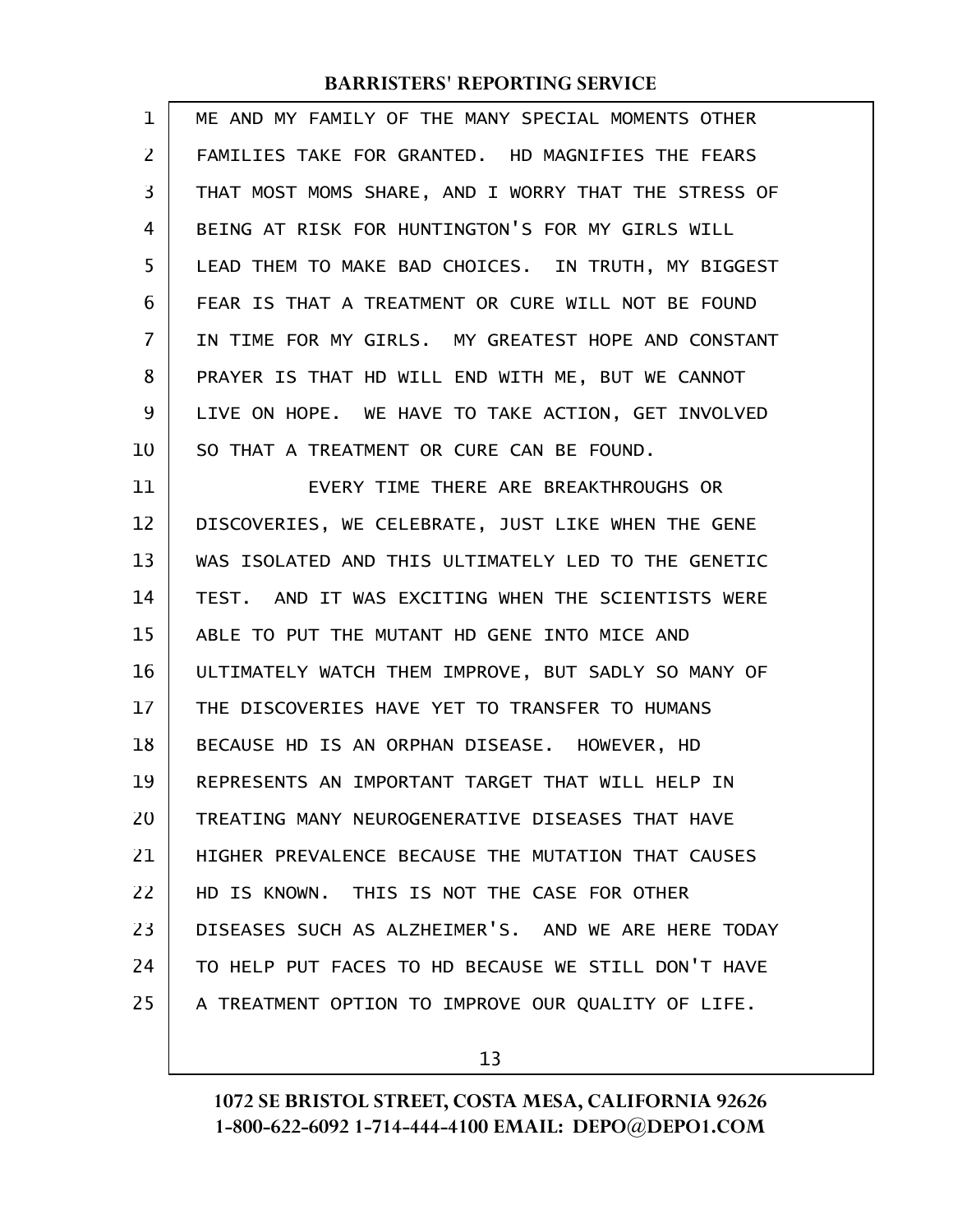| $\mathbf 1$ | THERE ARE QUITE A FEW OPEN AVENUES OF                |
|-------------|------------------------------------------------------|
| 2           | RESEARCH AGAINST HUNTINGTON'S DISEASE, AND STEM CELL |
| 3           | THERAPY IS ONE THAT SHOWS GREAT PROMISE. THERE       |
| 4           | EXISTS A COMMUNITY OF SCIENTISTS AND CLINICIANS      |
| 5           | DEVOTED TO HD AND FAMILIES WORKING TOGETHER TO BRING |
| 6           | STEM CELL-DERIVED THERAPY TO THE CLINIC. THANK YOU   |
| 7           | ONCE AGAIN FOR THE DEDICATION AND THE SACRIFICE OF   |
| 8           | YOUR RESEARCHERS TO EXPLORE THESE AVENUES IN THE     |
| 9           | HOPES THEY WILL PUT AN END TO HD. THANK YOU.         |
| 10          | (APPLAUSE.)                                          |
| 11          | CHAIRMAN KLEIN: THANK YOU VERY MUCH FOR              |
| 12          | YOUR ELOQUENT STATEMENT ON BEHALF OF HD AND REALLY   |
| 13          | ON BEHALF OF ALL PATIENTS WITH GENETICALLY DERIVED   |
| 14          | DISEASES THAT RESULT IN CHRONIC DISEASE OF THE HEART |
| 15          | OR RESULT IN CANCER OR IMMUNE-BASED DISEASES LIKE    |
| 16          | HD. WITH THE GENE CLEARLY MARKING IT, WE HAVE AN     |
| 17          | ADVANTAGE IN TRYING TO ADDRESS THERAPIES TO THE      |
| 18          | DISEASE. BUT THANK YOU BECAUSE YOUR PERSONAL         |
| 19          | STATEMENT REALLY HELPS UNDERLINE HOW URGENT OUR TASK |
| 20          | IS TO MOVE SAFELY, ACCOUNTABLY, BUT QUICKLY TO A     |
| 21          | RESULT. SO I THANK THE HUNTINGTON'S ASSOCIATION AND  |
| 22          | THE SPEAKERS.                                        |
| 23          | WHILE WE ARE MOVING FORWARD HERE, COUNSEL,           |
| 24          | WE HAVE ONE OR TWO MORE -- ONE MORE MEMBER WE'RE     |
| 25          | WAITING ON. I AM GOING TO MOVE THROUGH THE           |
|             |                                                      |
|             | 14                                                   |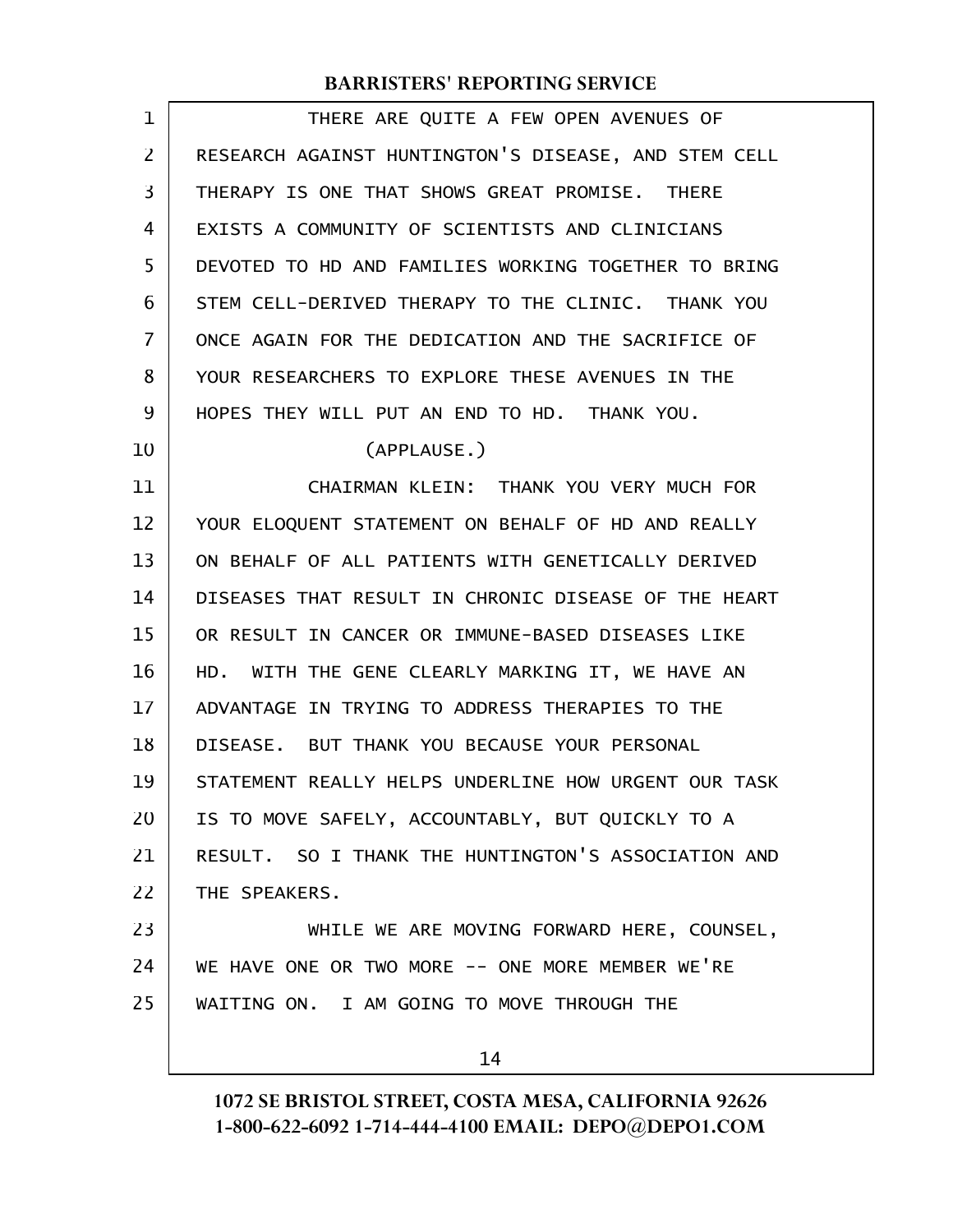| 1  | CHAIRMAN'S REPORT SINCE THAT ALSO IS AN ITEM THAT    |
|----|------------------------------------------------------|
| 2  | DOES NOT REQUIRE A QUORUM.                           |
| 3  | TWO CRITICAL ITEMS I'D LIKE TO REPORT ON             |
| 4  | TODAY VERY QUICKLY. ONE IS THE STATE BUDGET HAVING   |
| 5  | BEEN RESOLVED, I WANTED TO POINT OUT THAT, GIVEN THE |
| 6  | BALLOT AND THE INITIATIVE STRUCTURE, WE ARE NOT PART |
| 7  | OF THE STATE BUDGET. WE ARE SEPARATE FROM THE STATE  |
| 8  | BUDGET. IN FACT, THE INTEREST PAYMENTS ON OUR BONDS  |
| 9  | IS SEPARATELY FUNDED AND OUTSIDE THE STATE BUDGET    |
| 10 | UNTIL DECEMBER OF 2009.                              |
| 11 | SO IT'S IMPORTANT TO NOTE THAT, WHILE WE             |
| 12 | IDENTIFY VERY CLEARLY WITH THE CHALLENGES FACING THE |
| 13 | STATE OF CALIFORNIA, THAT THIS CRITICAL WORK TO      |
| 14 | REDUCE HUMAN SUFFERING AND ADVANCE MEDICAL SCIENCE   |
| 15 | IS ABLE TO MOVE FORWARD. AND THE SCIENTISTS AND      |
| 16 | CLINICIANS AND PATIENTS COUNTING ON OUR PROGRESS     |
| 17 | NEED NOT BE CONCERNED ABOUT OUR WORK BEING           |
| 18 | INTERRUPTED.                                         |
| 19 | SECONDLY, IT IS VERY IMPORTANT TO                    |
| 20 | RECOGNIZE THAT THERE'S A GREAT DEAL OF CONFUSION IN  |
| 21 | THE COUNTRY BETWEEN THE NEED FOR EMBRYONIC STEM CELL |
| 22 | RESEARCH GIVEN INDUCED PLURIPOTENT STEM CELL         |
| 23 | RESEARCH AND THE ADVANCES BEING MADE IN THAT AREA.   |
| 24 | I WOULD DIRECT ALL MEMBERS OF THE AUDIENCE AND THOSE |
| 25 | BOARD MEMBERS WHO HAVE NOT YET SEEN THE STATEMENT ON |
|    |                                                      |

15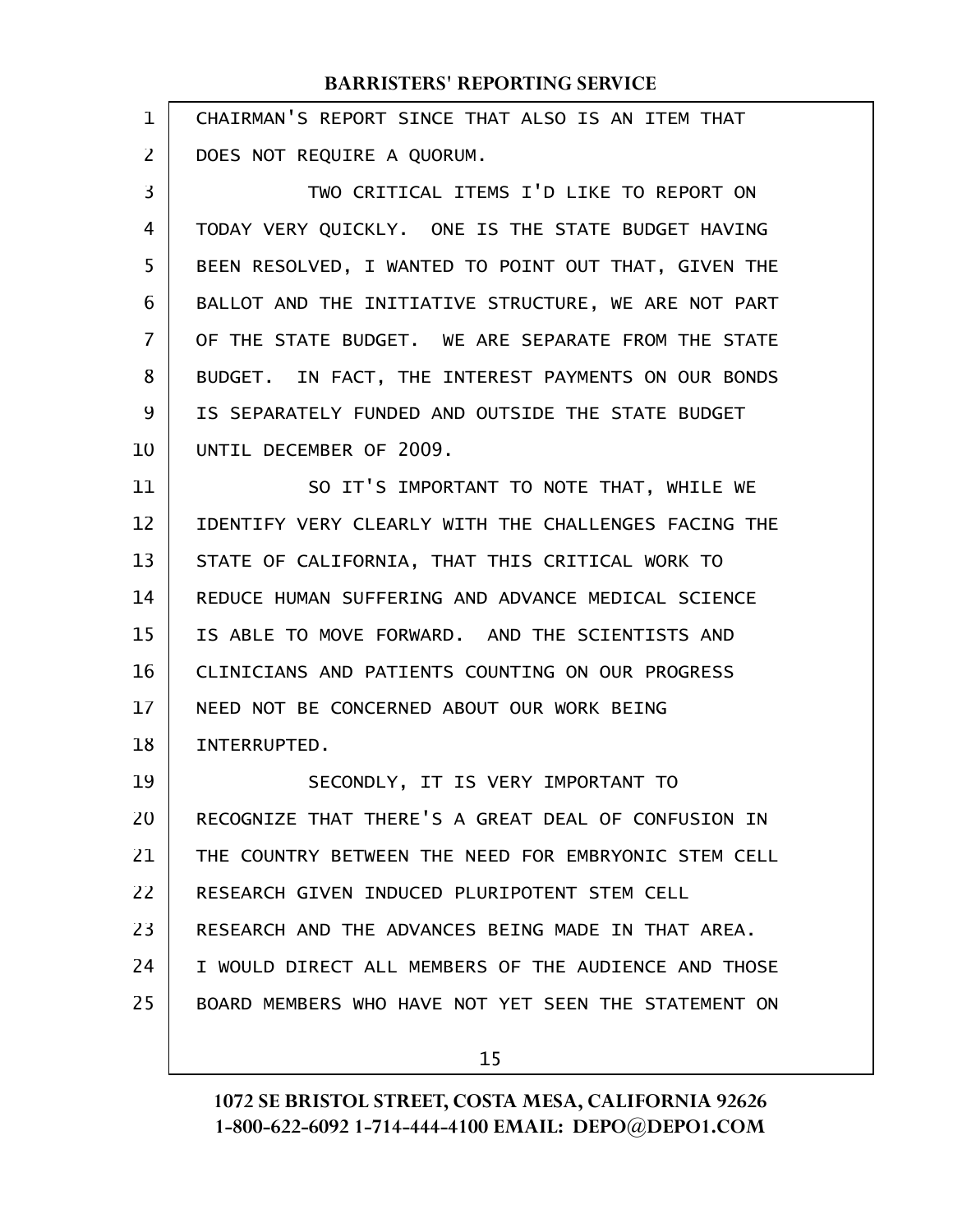| $\mathbf{1}$ | THE INTERNATIONAL STEM CELL SOCIETY WEBSITE TO A     |
|--------------|------------------------------------------------------|
| 2            | STATEMENT THAT HAS BEEN SIGNED BY A NUMBER OF        |
| 3            | EMINENT CALIFORNIA SCIENTISTS ALONG WITH JAMIE       |
| 4            | THOMSON FROM WISCONSIN, THE DISCOVERER IN THIS       |
| 5            | COUNTRY BOTH OF EMBRYONIC STEM CELLS AND IPS CELLS,  |
| 6            | A REALLY OUTSTANDING SCIENTIST HEADING THE AAAS, THE |
| 7            | SCIENTIFIC ORGANIZATION, LIKE DAVID BALTIMORE.       |
| 8            | THEY'VE ALL CONCURRED IN THE STATEMENT               |
| 9            | THAT THE EMBRYONIC STEM CELL REMAINS THE GOLD        |
| 10           | STANDARD FOR RESEARCH IN THIS COUNTRY AND THE WORLD. |
| 11           | IT IS A BASE MARKER AGAINST WHAT ALL OTHER STEM CELL |
| 12           | RESEARCH FOR PLURIPOTENCY IS COMPARED AND VALIDATED. |
| 13           | AND THE STATEMENT GOES ON TO SAY THAT SOME           |
| 14           | FIVE YEARS AGO ADULT STEM CELLS WERE ALLEGED BY SOME |
| 15           | TO BE ABLE TO TRANSDIFFERENTIATE INTO ALL TISSUE     |
| 16           | TYPES. THAT HAS PROVEN FALSE, AND IT'S CRITICAL TO   |
| 17           | MAINTAIN PARALLEL PATHS OF EMBRYONIC STEM CELL       |
| 18           | RESEARCH WHICH HAS SOME THERAPIES NEAR APPROVALS     |
| 19           | WHILE THIS BRILLIANT NEW AREA OF INDUCED PLURIPOTENT |
| 20           | STEM CELL RESEARCH IS BEING PURSUED.                 |
| 21           | WE NEED THE ENTIRE SPECTRUM, AND THE                 |
| 22           | IDEOLOGICALLY MOTIVATED CLAIMS THAT IPS CELLS REMOVE |
| 23           | THE NEED FOR EMBRYONIC STEM CELLS ARE NOT WELL       |
| 24           | FOUNDED.                                             |
| 25           | I'D LIKE TO GO IMMEDIATELY, DR. TROUNSON,            |
|              | 16                                                   |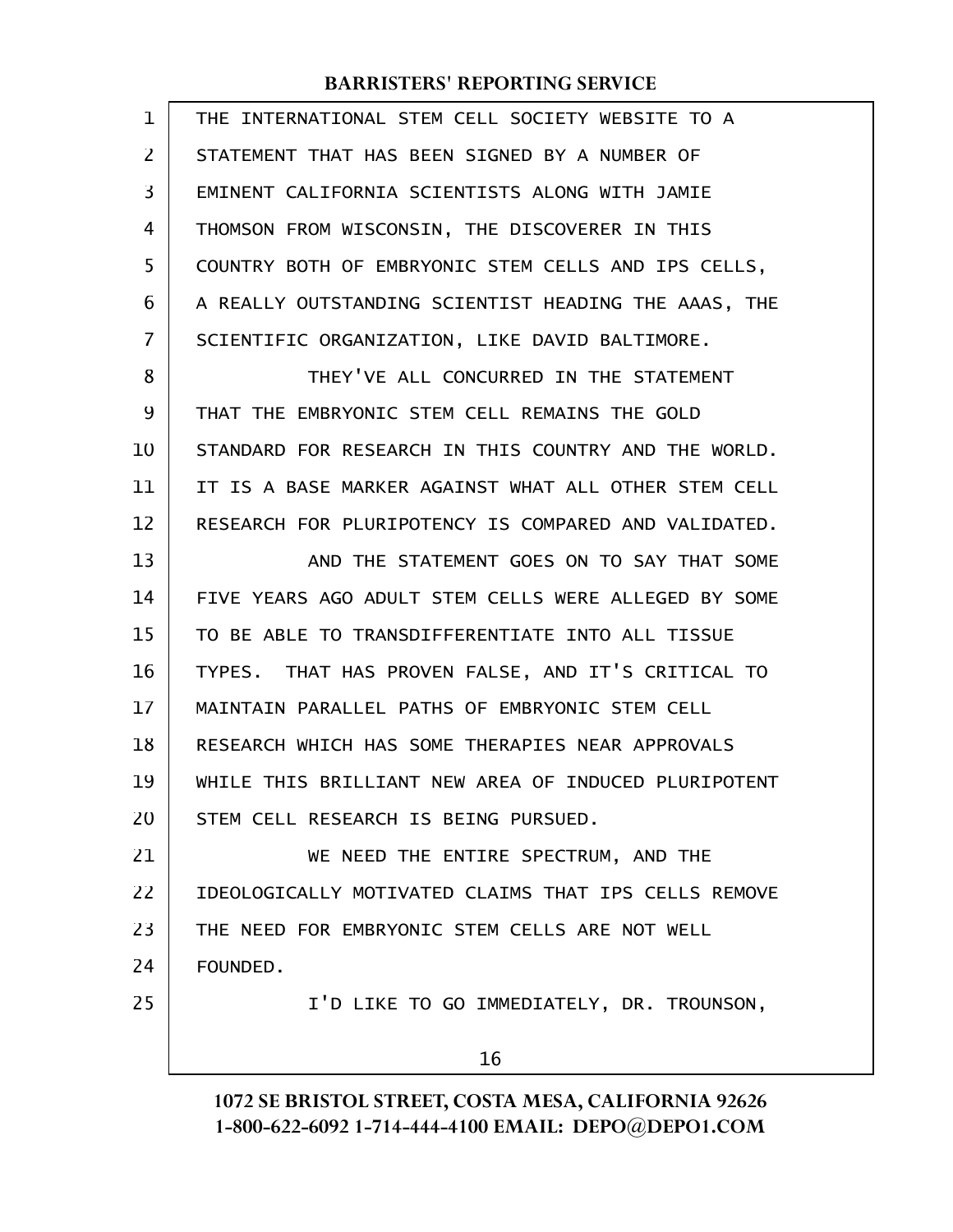| $\mathbf 1$ | TO YOUR REPORT. AND THEN I WOULD LIKE TO CALL        |
|-------------|------------------------------------------------------|
| 2           | EVERYONE'S ATTENTION, WHILE HE'S APPROACHING THE     |
| 3           | PODIUM, THAT WE WILL NOT GO THROUGH THE MINUTES OF   |
| 4           | THE LAST MEETING TODAY.                              |
| 5           | DR. TROUNSON: THANK YOU VERY MUCH, CHAIR.            |
| 6           | AND THANKS TO THOSE PATIENT ADVOCATES BRINGING US    |
| 7           | THE ATTENTION ON HUNTINGTON'S DISEASE. IT WAS A      |
| 8           | RESEARCH INTEREST OF MINE IN AUSTRALIA. AND ONE OF   |
| 9           | THE HARD ISSUES FOR ME WAS TO LEAVE THE RESEARCH AND |
| 10          | COME HERE AND HEAD THIS ORGANIZATION, BUT I FEEL     |
| 11          | CONNECTED WITH IT. AND I'M INTERESTED TO SEE HOW IT  |
| 12          | PROGRESSES. AND I THINK IT'S A VERY, VERY IMPORTANT  |
| 13          | DISEASE TO MAKE SOME PROGRESS ON, AND IT'S ONE WHICH |
| 14          | I ENCOURAGE YOU TO KEEP SPEAKING OUT ON BECAUSE IT'S |
| 15          | ONE OF THOSE HIDDEN DISEASES IN LIFE. AND IT REALLY  |
| 16          | OFTEN HASN'T BEEN SPOKEN ABOUT IN A WAY YOU WERE     |
| 17          | ABLE, SO I APPLAUD YOU FOR THAT.                     |
| 18          | MAY I HAVE THE NEXT SLIDE. AS USUAL,                 |
| 19          | CHAIR, I'LL QUICKLY RUN YOU INTO WHAT I THINK ARE    |
| 20          | SOME OF THE MOST IMPORTANT, AS I ASSESS THEM,        |
| 21          | REPORTS IN THIS LAST MONTH FROM THE LITERATURE.      |
| 22          | AND THE FIRST ONE THAT I WANT TO BRING TO            |
| 23          | YOU BECAUSE I THINK IT'S AN IMPORTANT ISSUE. IT'S A  |
| 24          | MAJOR ROADBLOCK, I THINK, IN THE DELIVERY OF STEM    |
| 25          | CELLS TO THE CLINIC. AND IT'S A PAPER THAT HAS COME  |
|             |                                                      |

17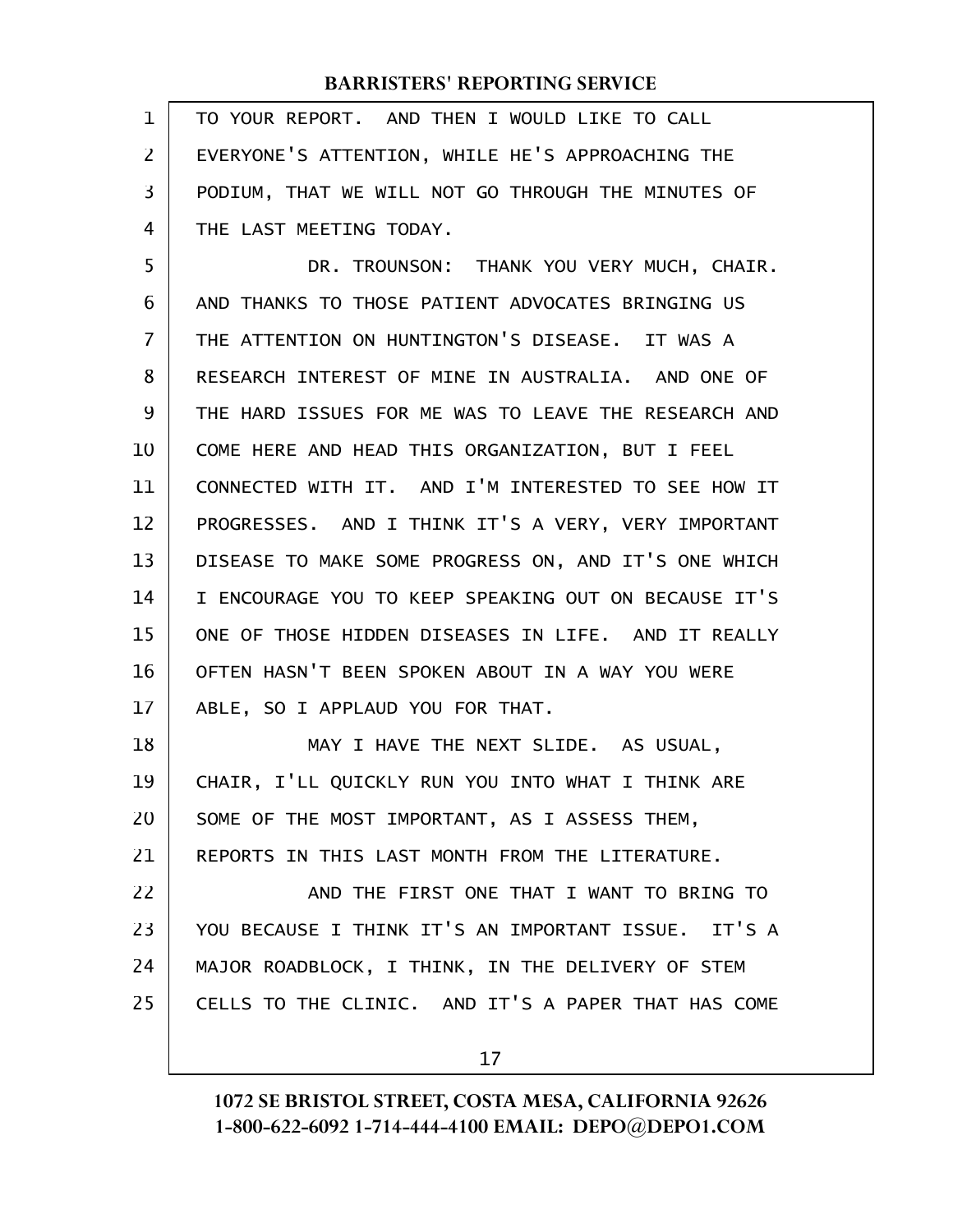| $\mathbf 1$    | OUT OF THE STANFORD GROUP HEADED UP BY DR. WU AND    |
|----------------|------------------------------------------------------|
| $\overline{2}$ | DR. ROBBINS, BOTH OF WHOM ARE GRANTEES. SO YOU       |
| 3              | SHOULD RECOGNIZE THIS REPORT IN THE PROCEEDINGS OF   |
| 4              | THE NATIONAL ACADEMY OF SCIENCE IS A TRIBUTE TO THE  |
| 5              | SUPPORT OF THIS PARTICULAR GROUP.                    |
| 6              | THERE'S BEEN A LOT OF ARGUMENT AND DEBATE            |
| 7              | ABOUT WHETHER HUMAN EMBRYONIC STEM CELLS AND THEIR   |
| 8              | DERIVATIVES HAVE A PREFERENTIAL SYSTEM. IF YOU       |
| 9              | INTRODUCE THEM INTO THE BODY, WILL THEY REMAIN       |
| 10             | THERE, OR WILL THEY BE ATTACKED BY THE IMMUNE        |
| 11             | SYSTEM? THIS WORK CLEARLY SHOWED THAT THEY WILL BE   |
| 12             | UNDER ATTACK, EFFECTIVELY UNDER ATTACK. AND          |
| 13             | REPEATED TRANSPLANTATION OF HUMAN EMBRYONIC STEM     |
| 14             | CELLS IN MICE THAT WERE COMPETENT, IMMUNOLOGICALLY   |
| 15             | COMPETENT, SHOWED THAT, AS DISTINCT FROM THOSE THAT  |
| 16             | ARE IMMUNE INCOMPETENT, THE MICE WILL ADAPT THE      |
| 17             | IMMUNE RESPONSE TO CERTAINLY GET RID OF THOSE CELLS, |
| 18             | SO IT'S A VERY IMPORTANT ISSUE. WE BROUGHT IT UP     |
| 19             | WITH YOU BEFORE. WE WILL BE TACKLING THIS MATTER,    |
| 20             | BUT I THINK IT'S ONE OF THE LANDMARK PAPERS FOR THIS |
| 21             | LAST MONTH.                                          |
| 22             | IMMUNOSUPPRESSION WAS SHOWN TO                       |
| 23             | SIGNIFICANTLY EXTEND GRAFT SURVIVAL, BUT THOSE WHO   |
| 24             | ARE MEDICALLY QUALIFIED WILL REALIZE THAT LONG-TERM  |
| 25             | IMMUNOSUPPRESSION FOR PATIENTS IS ALSO A VERY        |
|                | 18                                                   |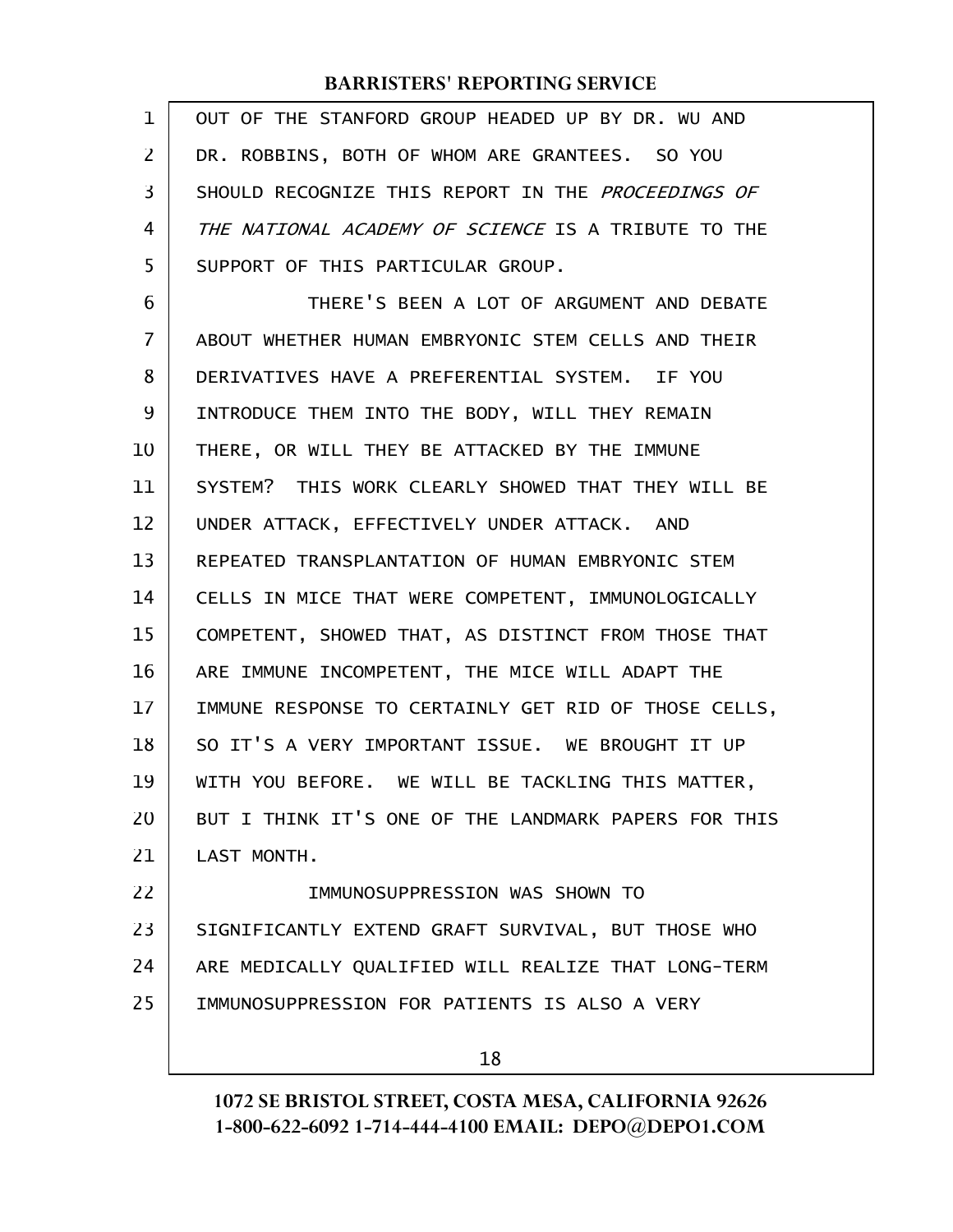DANGEROUS THING. 1

SO NEXT SLIDE. A VERY INTERESTING PAPER WHICH IS NOT SPECIFICALLY A STEM CELL PAPER HAS COME FROM DOUG MELTON'S LABORATORY IN HARVARD STEM CELL INSTITUTE. HERE THIS IS SHOWING THAT A GENE THERAPY ESSENTIALLY WILL ACTUALLY CONVERT PANCREATIC EXOCRINE CELLS, THOSE ONES THAT PRODUCE THE ENZYMES IN THE PANCREAS WHICH ARE REALLY CRITICAL FOR METABOLISM AND HEALTH. THEY CAN BE CONVERTED TO INSULIN-PRODUCING CELLS BY INTRODUCING WHAT ARE CALLED TRANSCRIPTION FACTORS. THEY TRIED A PANEL OF NINE DIFFERENT TRANSCRIPTION FACTORS. THEY'RE ALL IN AN ADENOVIRUS CARRIER. THESE VIRUSES WILL INFECT THE CELLS. AND WHILE THEY DON'T ENTER THE GENOME, THEY WILL PULSE THE MESSAGE FROM THE VIRUS SO THAT PROTEIN WILL BE MADE IN THOSE CELLS. WELL, THE CELLS WHICH WERE ACTUALLY PULSING THREE OF THE TRANSCRIPTION FACTORS, AND THAT SEEMS TO HAVE GONE FROM THE SLIDE AND PROBABLY IS NOT SO IMPORTANT SPECIFICALLY TO YOU, BUT THREE OF THOSE TRANSCRIPTION FACTORS KNOWN TO BE ESSENTIAL FOR THE FORMATION OF THE PANCREAS AND ITS HEALTHY FUNCTIONING WERE ENOUGH TO CONVERT THE EXOCRINE CELLS TO INSULIN-PRODUCING CELLS WHICH LOOKED LIKE FEEDER ISLET CELLS. THEY DIDN'T FORM ISLETS, BUT 2 3 4 5 6 7 8 9 10 11 12 13 14 15 16 17 18 19 20 21 22 23 24 25

19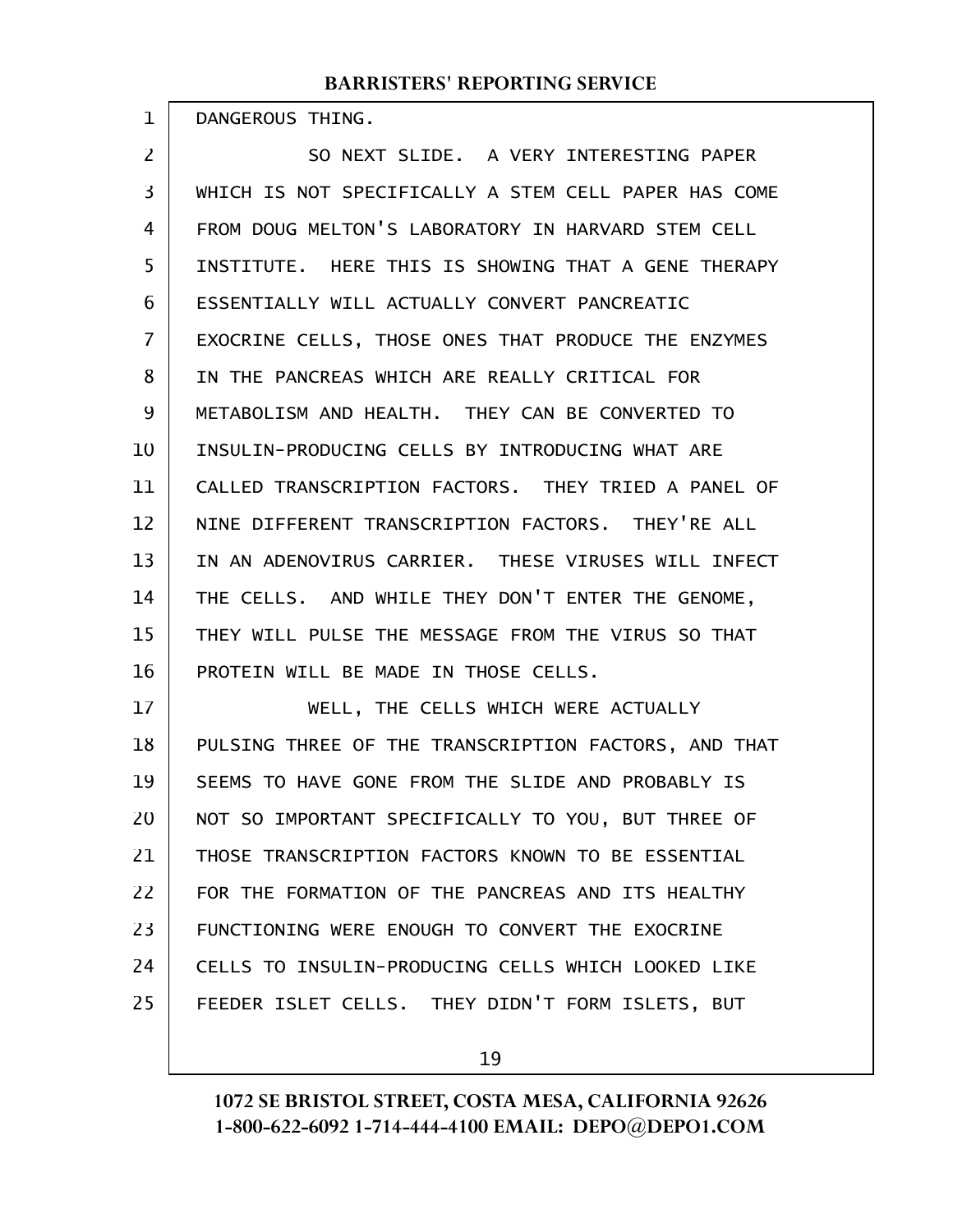| 1              | THESE CELLS STARTED TO ACT AS IF THEY WERE ISLET     |
|----------------|------------------------------------------------------|
| 2              | CELLS.                                               |
| 3              | NOW, THIS HAS IMPORTANT IMPLICATIONS IN A            |
| 4              | GENE THERAPY SENSE, BUT IT'S NOT THE SORT OF THING,  |
| 5              | I THINK, REGULATORY AUTHORITIES WOULD BE SUPPORTIVE  |
| 6              | OF GIVING PATIENTS ADENOVIRUSES DIRECTLY AT THIS     |
| $\overline{7}$ | KIND OF RATE. BUT I THINK IT MEANS THAT WE COULD     |
| 8              | CONVERT PANCREATIC CELLS THAT MIGHT REMAIN IN A      |
| 9              | PATIENT TO AN ISLET-LIKE CELL WHICH PRODUCES         |
| 10             | INSULIN. SO IT WILL BE YET ANOTHER STRATEGY, I       |
| 11             | THINK, THAT WE AND OTHERS WILL EXPLORE IN TIME. AND  |
| 12             | I THINK IT IS PROBABLY A LANDMARK PAPER.             |
| 13             | THIS IS A PAPER OUT OF BEN RUBINOFF'S                |
| 14             | TEAM. BEN WAS A STUDENT OF MINE AT MONASH. HE'S      |
| 15             | BEEN BACK IN ISRAEL AT HADASSA UNIVERSITY IN         |
| 16             | JERUSALEM. THEY'VE BEEN LOOKING AT THE EFFECT OF     |
| 17             | TRANSPLANTING HUMAN EMBRYONIC STEM CELL-DERIVED      |
| 18             | CELLS -- THESE ARE NEURAL PROGENITORS -- INTO THE    |
| 19             | BRAIN OF MICE THAT HAVE BEEN TREATED EXPERIMENTALLY  |
| 20             | TO FORM A FORM OF MS, MULTIPLE SCLEROSIS. SO THIS    |
| 21             | AUTOIMMUNE EXPERIMENTAL DISEASE IN THE MICE GIVES A  |
| 22             | TYPICAL PHENOTYPE OF MS.                             |
| 23             | SO WHEN THEY TRANSPLANTED THESE CELLS TO             |
| 24             | THE BRAINS, THESE HUMAN CELLS TO THE BRAINS OF THESE |
| 25             | MICE, THESE WERE IMMUNE COMPROMISED MICE, THE CELLS, |
|                | 20                                                   |
|                |                                                      |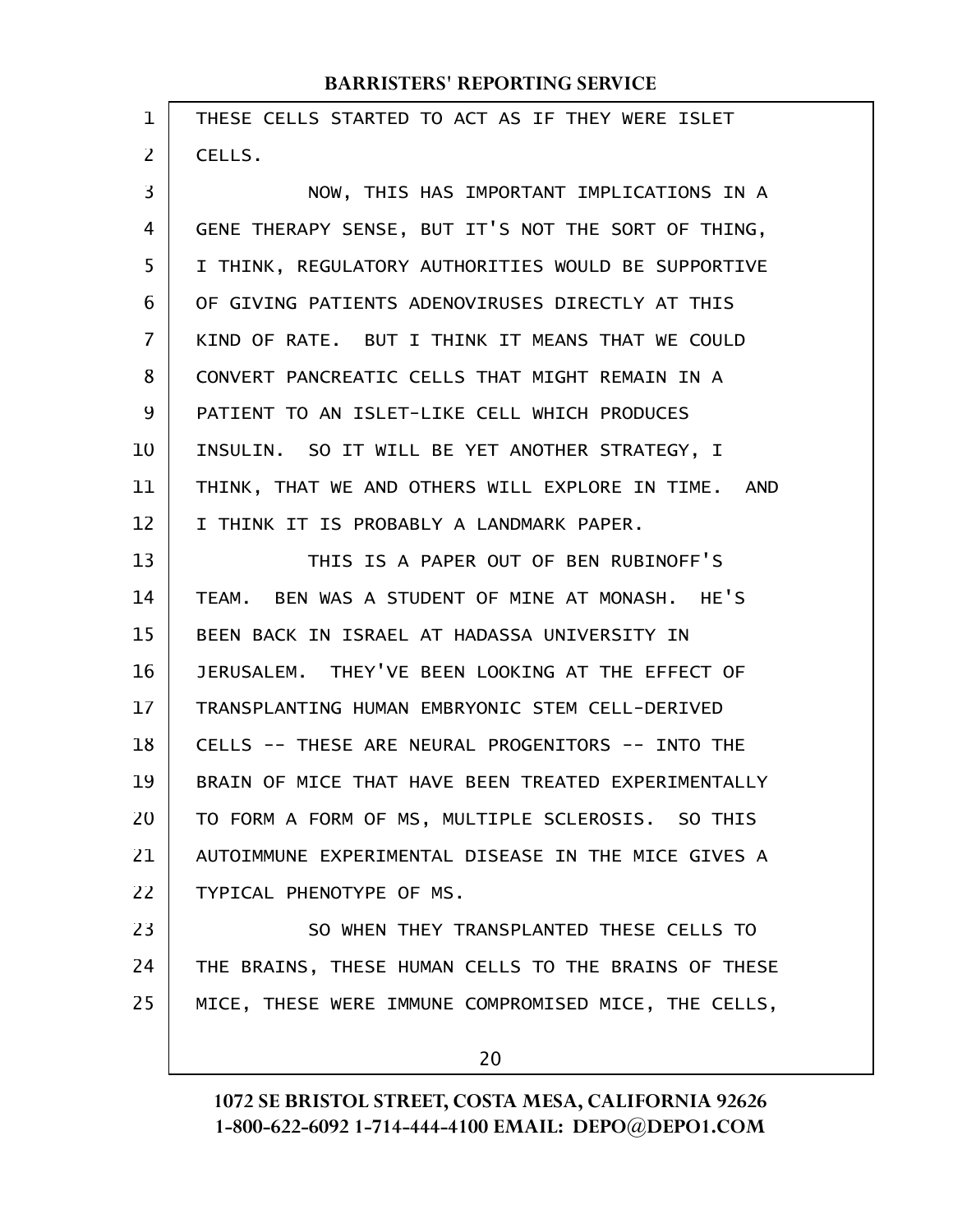| $\mathbf 1$    | IN FACT, MOVED INTO -- THEY ACTUALLY TRANSFERRED     |
|----------------|------------------------------------------------------|
| 2              | INTO THE WHITE MATTER OF THE BRAIN, BUT THEY DIDN'T  |
| 3              | REMYELINATE THE AXONS OF THE NEURONS AS WOULD BE     |
| 4              | NEEDED IN MS. MS IS A STRIPPING PHENOMENA OF THE     |
| 5              | PROTEINS AROUND THE AXONS SO THAT THE MESSAGE CAN'T  |
| 6              | TRAVEL DOWN THE NEURONS. BUT THIS DIDN'T AFFECT      |
| $\overline{7}$ | THAT, BUT IT HAD QUITE A DRAMATIC ANTI-INFLAMMATORY  |
| 8              | EFFECT. AND THIS IS SOMETHING THAT NEEDS TO BE       |
| 9              | RECOGNIZED BECAUSE THE ANIMALS DID RESPOND QUITE     |
| 10             | DRAMATICALLY TO THIS. SO IT'S EFFECTIVELY            |
| 11             | ADDRESSING THE AUTOIMMUNE COMPONENT, BUT IS NOT      |
| 12             | ADDRESSING THE REPAIR COMPONENT.                     |
| 13             | AND ALSO I'VE SEEN SIMILAR DATA FROM                 |
| 14             | CLAUDE BERNARD IN AUSTRALIA WITH MESENCHYMAL STEM    |
| 15             | CELLS DOING EXACTLY THE SAME THING. SO I THINK       |
| 16             | THERE'S A LESSON HERE THAT WE NEED TO HAVE SUITABLE  |
| 17             | CONTROL CELLS TO TELL US WHAT'S GOING ON. I SEE      |
| 18             | DAVID NODDING STRONGLY. HERE'S ANOTHER LESSON FOR    |
| 19             | US TO BE CERTAIN THAT WHAT'S HAPPENING IS POSITIVE   |
| 20             | EFFECT.                                              |
| 21             | A PAPER OUT OF INDIA, AND, CHAIR, I'VE               |
| 22             | NEVER BROUGHT A PAPER TO YOU FROM THE GROUPS IN      |
| 23             | INDIA, BUT THEY ARE ALIVE AND DOING GOOD WORK. AND   |
| 24             | I NOTED THIS PAPER BECAUSE IT ADDRESSES THE USE OF   |
| 25             | HUMAN EMBRYONIC STEM CELLS AS A TOOL FOR TESTING OUT |
|                | 21                                                   |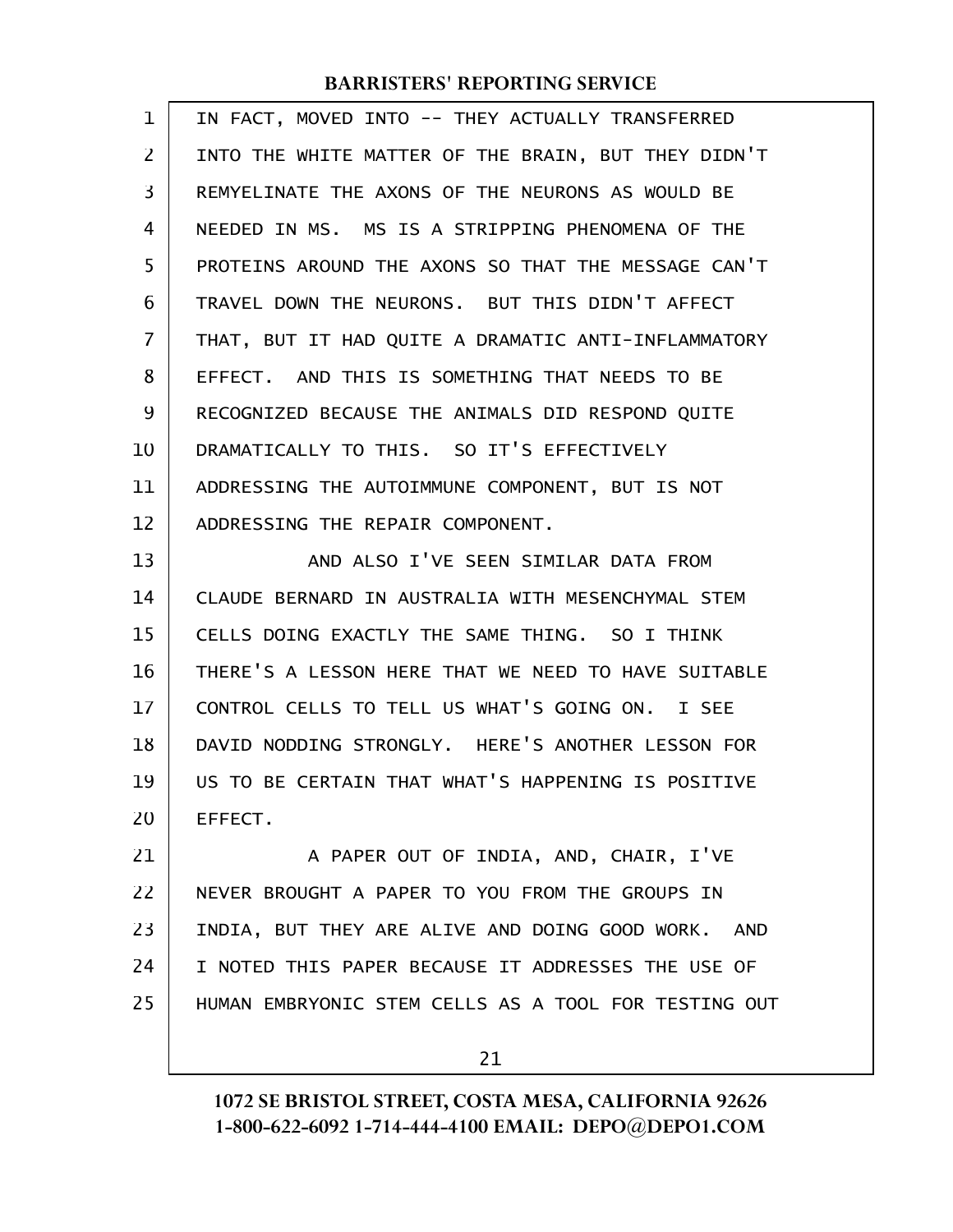| $\mathbf 1$ | WHETHER WE'VE GOT EMBRYO TOXINS IN THE ENVIRONMENT.  |
|-------------|------------------------------------------------------|
| 2           | THIS IS SOMETHING THAT I'LL MENTION IN A MOMENT. WE  |
| 3           | HAD A WORKSHOP ON THIS. AND THEY'RE USING THE        |
| 4           | ABILITY OF THE CELLS TO EXPRESS CERTAIN GENES IN THE |
| 5           | DIFFERENT LINEAGE TYPES, ENDODERM, ECTODERM,         |
| 6           | MESODERM. SO THEY HAD A PANEL OF 12 GENES THAT THEY  |
| 7           | WERE ASSESSING.                                      |
| 8           | AND AS YOU READ THERE, THERE WAS IN THE              |
| 9           | CASE OF KNOWN EMBRYOTOXIC COMPOUNDS, NINE TO TEN OF  |
| 10          | THE 12 GENES WERE AFFECTED QUITE DRAMATICALLY IN     |
| 11          | THIS TEST. SO THAT CLEARLY IDENTIFIED EMBRYOTOXIC    |
| 12          | COMPOUNDS. WHERE THERE WAS A WEAK EMBRYOTOXIC        |
| 13          | EFFECT OF THESE COMPOUNDS, FIVE TO SEVEN OF THOSE    |
| 14          | PARTICULAR GENES WERE DISREGULATED OR AFFECTED. AND  |
| 15          | EVEN IN THE CASE OF NONTOXIC, THOUGHT TO BE NONTOXIC |
| 16          | COMPOUNDS, ONE OR TWO OF THEM WERE AFFECTED.         |
| 17          | I THINK THIS IS, AGAIN, A STRONG POINTER             |
| 18          | TO THE USE OF CELLS AS VEHICLES TO TEST              |
| 19          | ENVIRONMENTAL TOXINS. AND I THINK IT'S A GOOD        |
| 20          | INDICATION THAT THIS AREA WILL DRAMATICALLY IMPROVE  |
| 21          | AND EVOLVE.                                          |
| 22          | THE NEXT ONE IS A PAPER BY JEANNIE LORING            |
| 23          | AND COLLEAGUES, AND I KNOW JEANNIE IS HERE. I        |
| 24          | DIDN'T KNOW SHE WAS GOING TO BE HERE, SO I DIDN'T    |
| 25          | SELECT IT ON THAT BASIS. I GENUINELY SELECTED IT     |
|             |                                                      |

22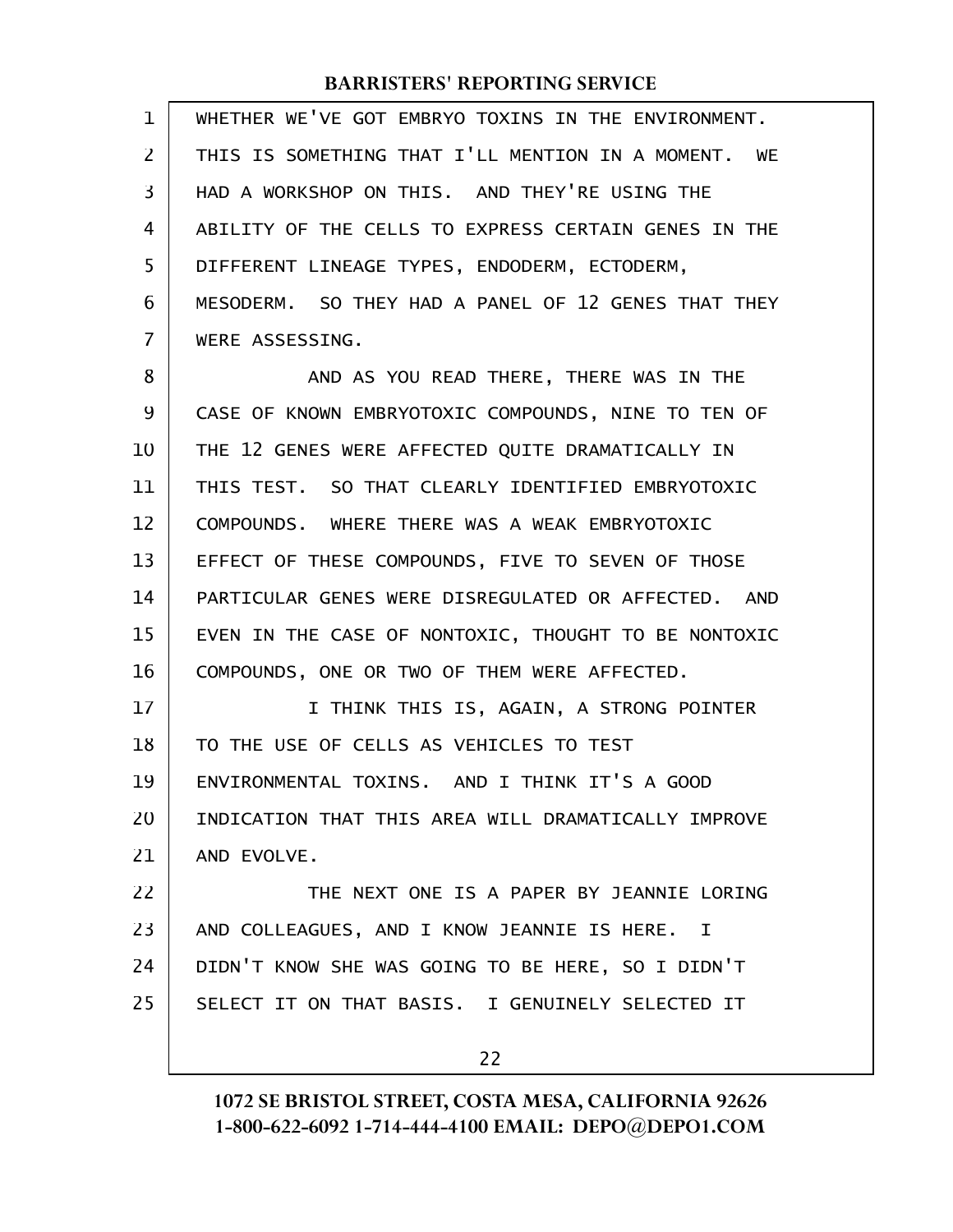| $\mathbf 1$ | BECAUSE I THINK IT'S A LANDMARK PAPER PUBLISHED IN   |
|-------------|------------------------------------------------------|
| 2           | NATURE. JEANNIE IS AT SCRIPPS RESEARCH INSTITUTE.    |
| 3           | IT'S A VERY COMPLEX ANALYSIS THAT WENT ON            |
| 4           | ON EXPRESSION PROFILING OF GENES, BUT ALSO MICRO-RNA |
| 5           | PROFILING AND PROTEIN PROFILING. AND IT WAS LOOKING  |
| 6           | AT HOW CELLS CONGREGATE IF YOU CHARACTERIZE THEM     |
| 7           | WITH ENORMOUS AMOUNTS OF DATA THAT THE GROUP         |
| 8           | GENERATED. AND INTERESTINGLY, ALL THE SO-CALLED      |
| 9           | PLURIPOTENTIAL CELLS CONGREGATED NICELY TOGETHER.    |
| 10          | OTHER CELLS WERE DISTRIBUTED IN OTHER PLACES,        |
| 11          | CONGREGATED OFTEN TOGETHER, BUT IN MANY CASES MORE   |
| 12          | SPREAD OUT.                                          |
| 13          | YOU CAN ACTUALLY CHARACTERIZE THE CELLS              |
| 14          | VERY WELL BY USING THIS METHODOLOGY, AND THEN YOU    |
| 15          | CAN INTERROGATE THIS INFORMATION FOR BRINGING        |
| 16          | FORWARD, SAY, PROTEIN-PROTEIN NETWORKS, FOR EXAMPLE. |
| 17          | AND THEY'VE TERMED THAT A PLURINET, WHICH IS SHARED  |
| 18          | ONLY BY THOSE PARTICULAR CELLS.                      |
| 19          | WHAT'S THE IMPORTANCE OF THIS? WELL,                 |
| 20          | THERE'S A LOT OF TESTING STILL TO GO, BUT WE CAN     |
| 21          | ACTUALLY START TO LOOK AT WHETHER CELLS BEHAVE AS    |
| 22          | THEY SHOULD AS A HERD OF SHEEP WHEN THEY'RE MEANT TO |
| 23          | GO TO THE RIGHT PLACE IN DIFFERENTIATION. WE CAN     |
| 24          | LOOK TO SEE WHETHER THEY'RE OUTLIERS IN THE          |
| 25          | POPULATION THAT SHOULDN'T BE USED. WE MAY USE THIS   |
|             |                                                      |

23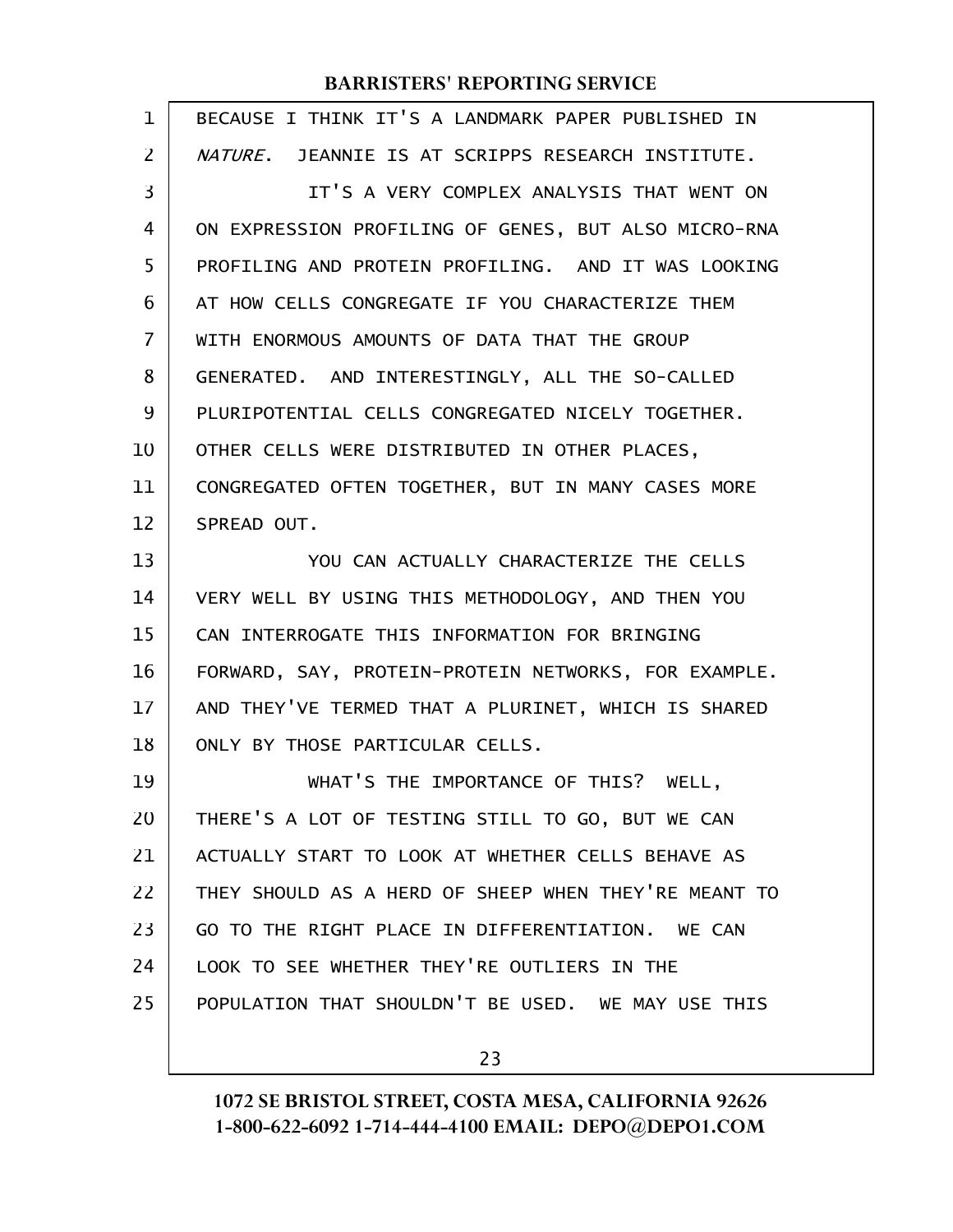| $\mathbf 1$ | IN OUR CLINICAL REPERTOIRE OF TRANSLATION WHEN IT    |
|-------------|------------------------------------------------------|
| 2           | COMES TO CHARACTERIZING CELLS.                       |
| 3           | I THINK IT'S WAS A VERY WELL-THOUGHT OUT             |
| 4           | STUDY, IT IS INTENSELY COMPLICATED, AND INVOLVED A   |
| 5           | LARGE NUMBER OF PEOPLE. AND I THINK WE'LL RECOGNIZE  |
| 6           | THIS AS A LANDMARK PAPER FOR THE FUTURE.             |
| 7           | SO THE NEXT ONE, I THINK THAT FINISHES               |
| 8           | THAT. SO BRIEF IT WAS, CHAIR, BUT I HOPE THE         |
| 9           | MESSAGE -- THIS IS JUST THE LAST MONTH'S PAPERS, AND |
| 10          | SO THERE'S GREAT STUFF COMING OUT. I LEFT OUT 20     |
| 11          | OTHER GOOD PAPERS, SO I CHOSE THESE ON MY OWN RATHER |
| 12          | THAN WHETHER YOU'D BE INTERESTED. SO YOU WILL HAVE   |
| 13          | TO EXCUSE THAT, BUT SCIENCE YOU ARE GOING TO GET     |
| 14          | SOME OF THESE MEETINGS.                              |
| 15          | THE NEW PERSONNEL WE HAVE SITTING AT THE             |
| 16          | FRONT TABLE, JOHN ROBSON, WHO'S THE VICE PRESIDENT   |
| 17          | OPERATIONS. HE WAS AT THE LAST MEETING. NOW HE'S     |
| 18          | HERE AS A WORKER. HE WAS AN OBSERVER LAST TIME.      |
| 19          | AND WE DO WELCOME HIM, AND HE'S BUSY ALREADY.        |
| 20          | AMY CHEUNG, SENIOR ADMINISTRATIVE                    |
| 21          | ASSISTANT, WHO WAS FORMERLY WITH THE AUSTRALIAN      |
| 22          | TRADE COMMISSION. SO, CHAIR, THIS HELPS ME, THE      |
| 23          | STAFF TO UNDERSTAND WHAT I'M TALKING ABOUT. SO AS A  |
| 24          | MESSENGER, SHE'S HEARD ALL OF THE FUNNY EXPRESSIONS  |
| 25          | THAT HAVE BEEN USED BY US AUSTRALIANS, SO THAT'S     |
|             |                                                      |

24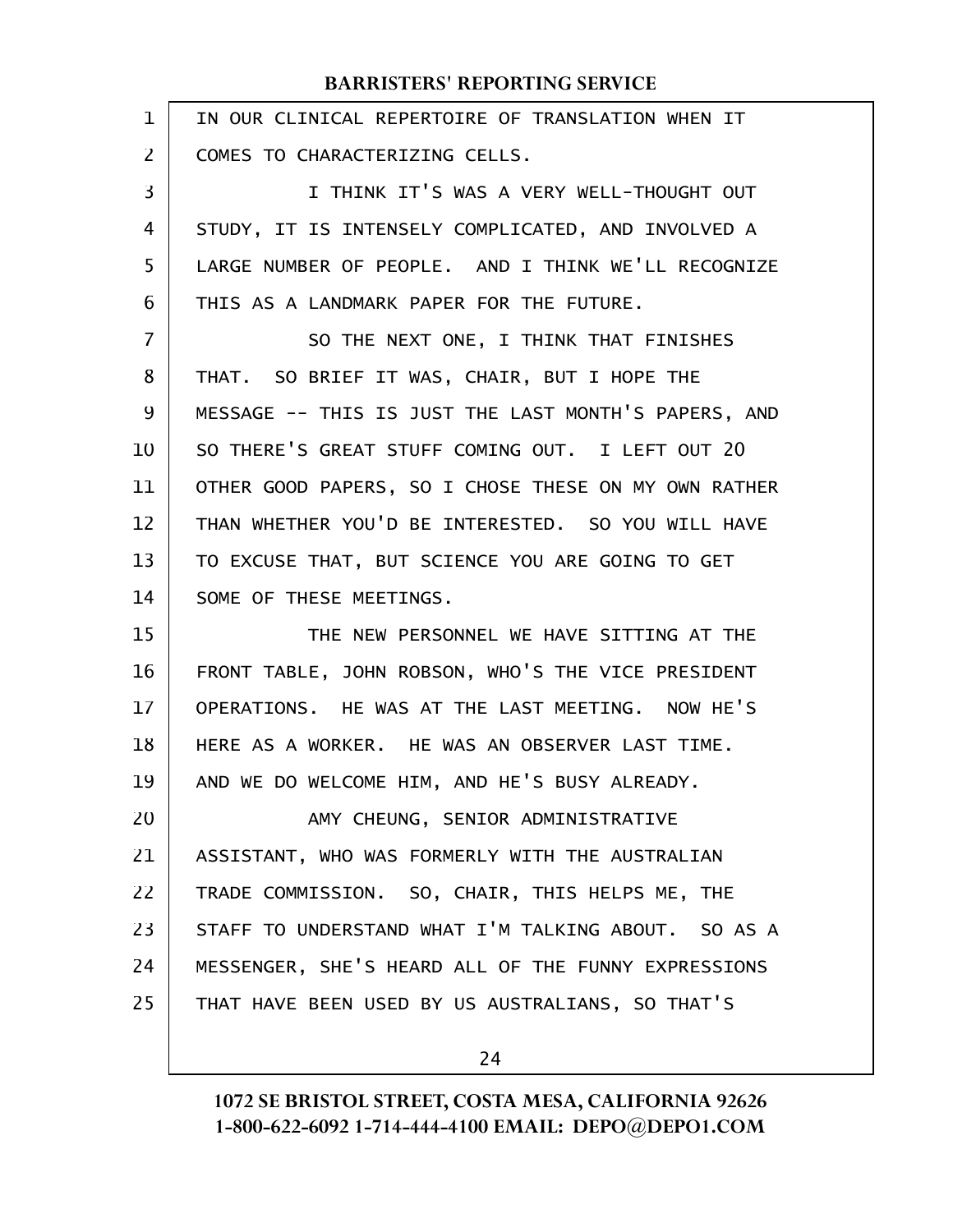HELPFUL.

1

JUST MY PRIORITIES BECAUSE, YOU KNOW, I BRING THEM TO YOU EACH TIME. A STEM CELL AWARENESS DAY, I'M WEARING A BIG BADGE. DON GIBBONS WILL REPORT TO YOU ON THIS, BUT THE GOVERNOR HAS RECOGNIZED TODAY AS A STEM CELL AWARENESS DAY. I THINK IT'S MORE ABOUT REACHING OUT TO THE COMMUNITY TO GET THEM -- TO KEEP THEM ENGAGED IN WHAT WE'RE DOING. IT'S A VERY IMPORTANT INITIATIVE THAT WAS BEGUN BY THE AUSTRALIANS AND HAS LINKED UP WITH CALIFORNIA AND WILL BE, I BELIEVE, TRAVELING WORLDWIDE PERHAPS NEXT YEAR. THERE WAS A WONDERFUL CIRM GRANTEES CONFERENCE. I'LL MENTION A COUPLE OF THINGS ON THAT. IT WAS A GREAT LIFT. IT WAS TWO DAYS OF JUST GREAT SCIENCE BY THE PEOPLE THAT WE'RE FUNDING. YOU CAN -- WE CAN'T SPECIFY PARTICULARLY THE STUDIES TO YOU, BUT YOU HAVE THE ABSTRACT BOOK THERE. IT WAS 2 3 4 5 6 7 8 9 10 11 12 13 14 15 16 17 18

HELD UNDER COLD SPRING HARBOR RULES, SO WE DON'T ANNOUNCE PUBLICLY THE WORK THAT THEY'RE DOING SO THAT THEY WERE PREPARED TO GIVE IT TO US FULL ON. 19 20 21

IT WAS TREMENDOUS STUFF. AND I TELL YOU THE ACCELERATION IN SOME OF THE AREAS IS QUITE EXTRAORDINARY. AND I WOULDN'T LIKE TO POINT OUT ANYTHING, BUT I JUST SPECIFICALLY NOTE THAT EVEN IN 22 23 24 25

25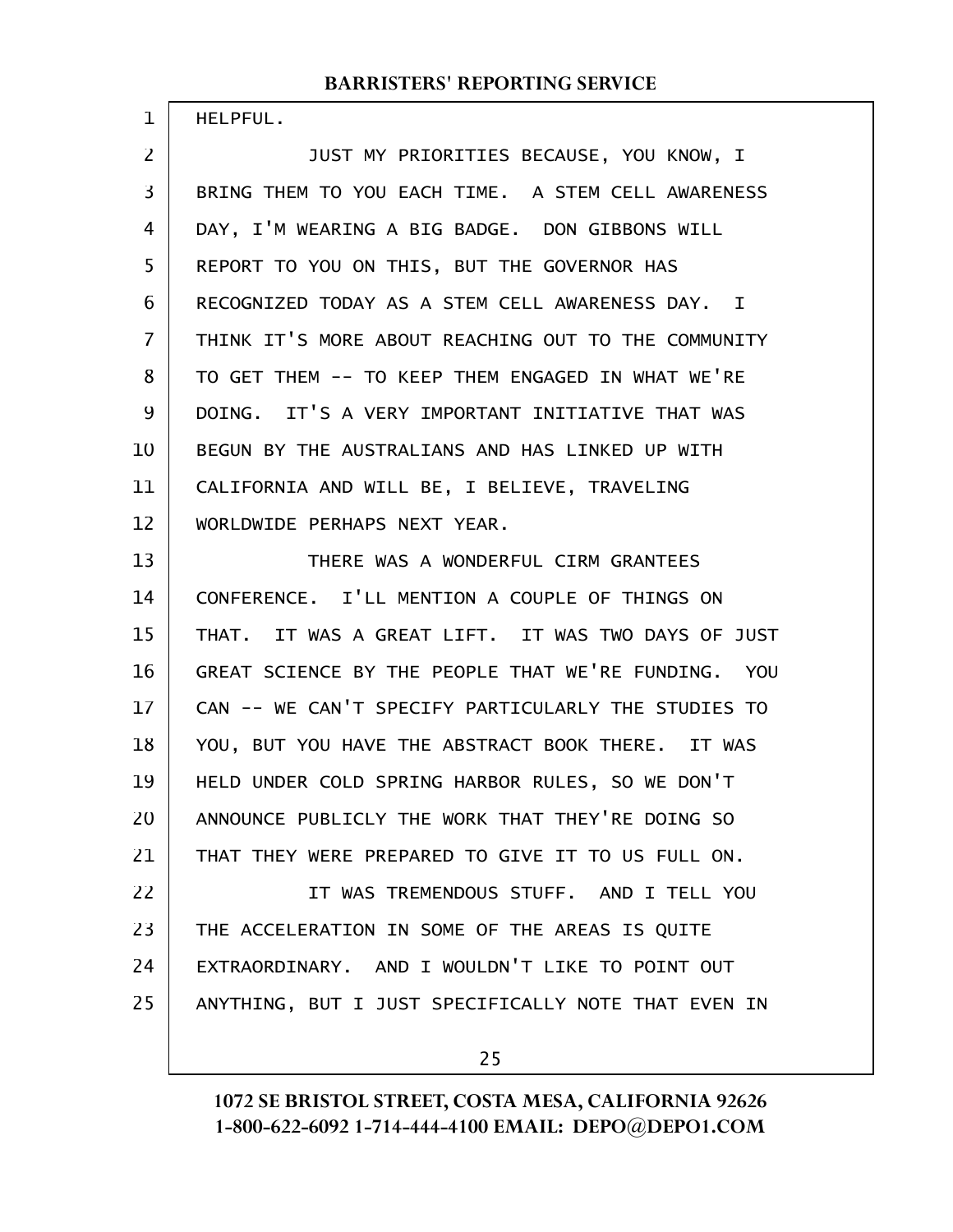| $\mathbf{1}$   | CONDITIONS LIKE AIDS THERE IS SOME DRAMATIC MOVES ON |
|----------------|------------------------------------------------------|
| $\overline{2}$ | THE WORK THAT'S HAPPENING. AND I THOUGHT THAT WAS    |
| 3              | REALLY QUITE A COMPLEX AREA THAT WOULD BE QUITE      |
| 4              | RESISTANT TO OUR HAVING AN IMPACT. I HAVE TO         |
| 5              | REASSESS THAT A LITTLE, I THINK.                     |
| 6              | CANCER WORKSHOP, WE HAD A WORKSHOP WITH              |
| 7              | ALL OF THE THOUGHT LEADERS AS WE DETERMINED THEM IN  |
| 8              | CALIFORNIA. GREAT WORKSHOP, ONE WHERE THERE WAS A    |
| 9              | VIGOROUS DEBATE, LET ME TELL YOU, ON MANY ITEMS, BUT |
| 10             | GREAT CONSENSUS IN THE END.                          |
| 11             | WE HAD A GRANTS WORKING GROUP TOOLS AND              |
| 12             | TECHNOLOGY REVIEW. I THOUGHT THAT WAS A VERY         |
| 13             | STIMULATING REVIEW, VERY INTERESTING. WE'LL BE       |
| 14             | BRINGING THAT TO YOU IN DECEMBER. AND YOU'D BE       |
| 15             | REALLY INTERESTED IN WHAT WAS BEING BROUGHT FORWARD. |
| 16             | WE'VE HAD THE TWO IP WORKSHOPS, ONE IN SAN           |
| 17             | DIEGO, ONE IN SAN FRANCISCO. I WAS AT THE ONE IN     |
| 18             | SAN FRANCISCO. VERY CONSTRUCTIVE MEETING.            |
| 19             | UNDERSTAND THE ONE IN SAN DIEGO WAS A LITTLE MORE    |
| 20             | VOLATILE, BUT I HOPE THOUGHT TO BE REALLY USEFUL FOR |
| 21             | THE PEOPLE INVOLVED IN THE COMMERCIAL SECTOR.        |
| 22             | REVISION OF THE STRATEGIC PLAN IS STILL              |
| 23             | UNDER WAY. WE'RE BUSY. WHEN WE GET OUR TIME TO DO    |
| 24             | THAT, IT'S PROGRESSING, AND WE WILL BE BRINGING THAT |
| 25             | TO THE STAKEHOLDERS AND TO YOU HOPEFULLY IN THE NEAR |
|                |                                                      |

26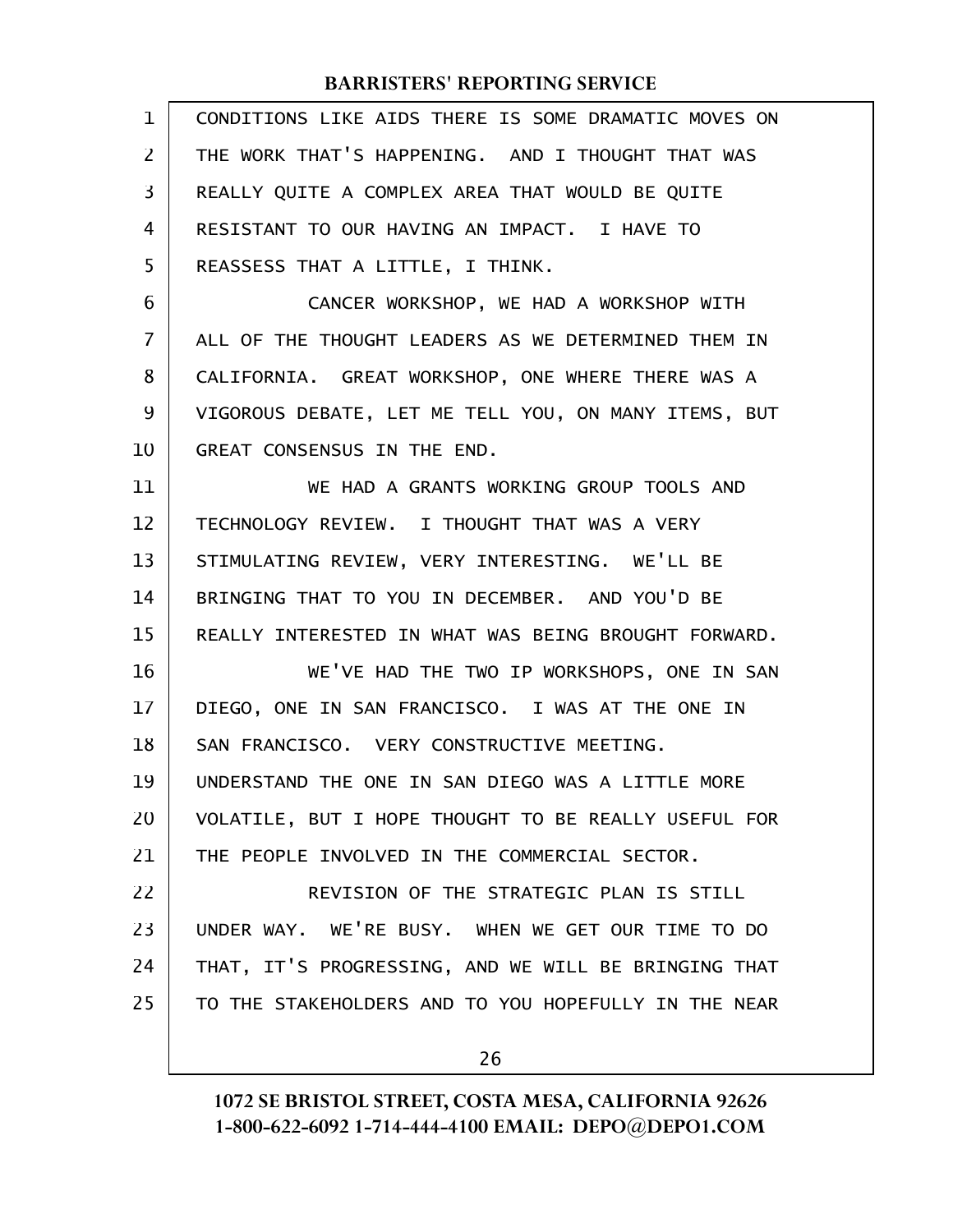FUTURE. 1

2

WE'RE PROGRESSING ON INTERNATIONAL

CONNECTIONS. WE'LL REPORT ON THAT. THERE ARE STAFF ISSUES, MANY OF THEM WE'VE HAD TO ADDRESS, INCLUDING REPLACING TAMAR AS GENERAL COUNSEL. SO WE STOPPED HIRING ANYBODY DURING THE BUDGET CRISIS TIMES TO BE IN CONCERT WITH THE GOVERNOR'S DEPARTMENT. 3 4 5 6 7

WE'RE COMPLETING THE MAJOR FACILITIES CONTRACTS, AND THERE'S BEEN A NUMBER OF NEGOTIATIONS THERE TO COMPLETE THAT. AND WE'VE BEEN BUSY TALKING TO EVERYONE IN CALIFORNIA ABOUT TRANSLATION AND DISEASE TEAMS. 8 9 10 11 12

SO A LOT OF WORK. JUST AN UPDATE ON THE INTERNATIONAL LINKAGES QUICKLY. COMPLETED MOU'S. THEY'RE JUST COMPLETED, ARE THEY? I CAN TELL YOU THE ONES WE COMPLETED. SOMETHING IS MISSING OFF THIS SLIDE OBVIOUSLY. CANADA, VICTORIA, AND THE JUVENILE DIABETES RESEARCH COUNCIL, AND THIS MORNING NANCY KOCH TELLS ME THAT THE UK HAVE SIGNED UP. AND SO IF I CAN GET THE SIGNATURES ON THE PAPER, THAT WILL BE A DONE DEAL. AND WE'RE TALKING TO A NUMBER OF OTHER FOUNDATIONS AND ORGANIZATIONS AND COUNTRIES AND STATES ABOUT FURTHER LINKAGES. SO IT'S GOING WELL. AND THANKS TO NANCY FOR ALL THAT HARD WORK. JUST QUICKLY, BECAUSE WE'RE ASKED 13 14 15 16 17 18 19 20 21 22 23 24 25

27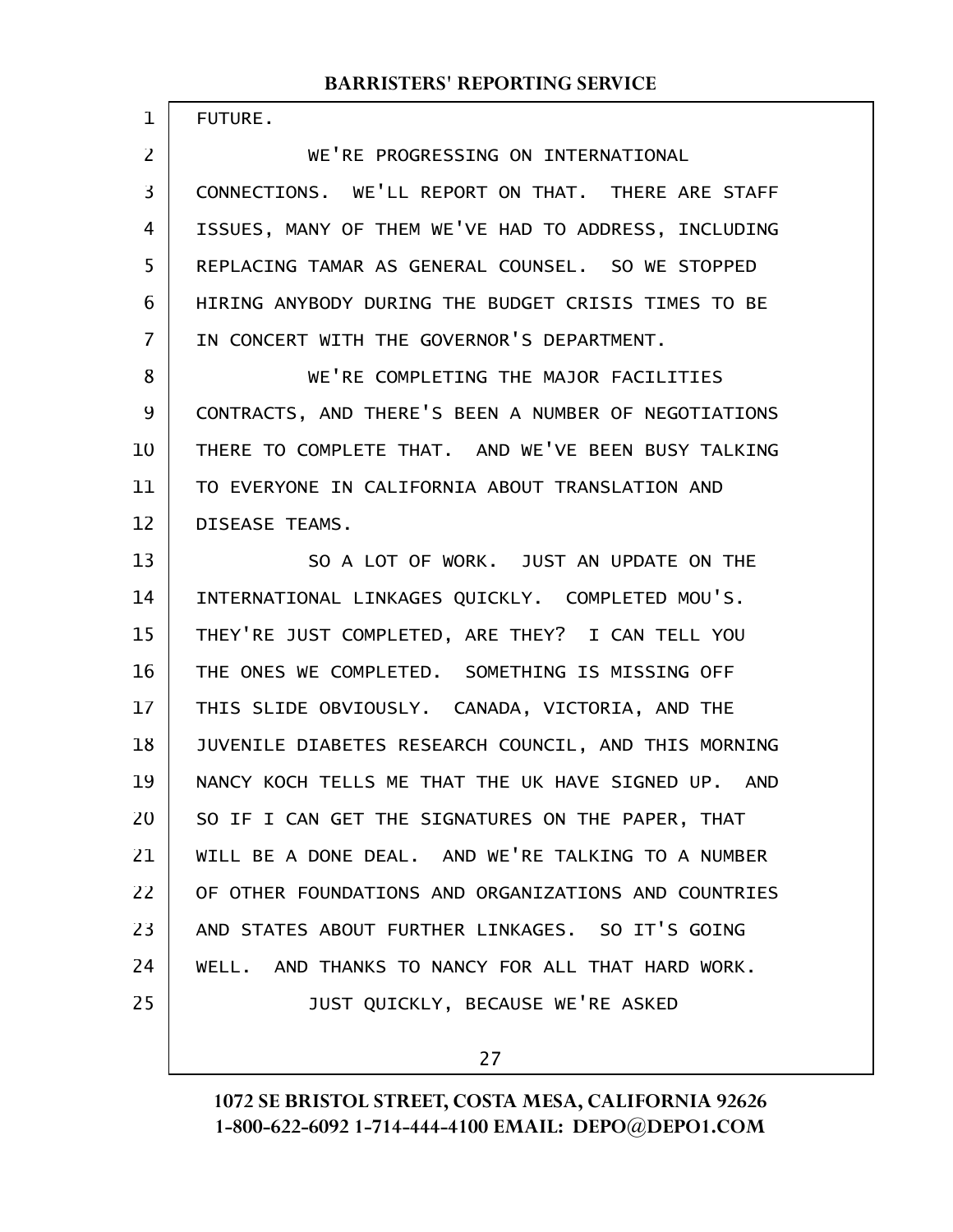| 1  | FREQUENTLY ON THE IP ISSUES THAT RELATE TO THESE     |
|----|------------------------------------------------------|
| 2  | INTERNATIONAL ARRANGEMENTS. THE SCIENTIFIC TEAMS     |
| 3  | FROM BOTH MUST NEGOTIATE RE IP RIGHTS AND            |
| 4  | RESPONSIBILITIES, BUT CALIFORNIANS MUST REMAIN FULLY |
| 5  | BOUND BY THE CIRM IP REGULATIONS. NON-CALIFORNIANS   |
| 6  | SHOULD ADHERE TO ACCESS PLANNING AND CALRX PRICING   |
| 7  | WHEN ACTING IN CALIFORNIA. AND THE MARCH-IN RIGHTS   |
| 8  | BE SECURE. CIRM AND THE CO-FUNDER WILL REVIEW IP     |
| 9  | AGREEMENTS PREFUNDING.                               |
| 10 | DETAILED HERE IS CIRM TAKES NO POSITION ON           |
| 11 | REVENUE SHARING FOR NON-CALIFORNIANS, AND CIRM WILL  |
| 12 | RECEIVE ADEQUATE REPORTING VIA PROJECT AND BUDGET    |
| 13 | ISSUES.                                              |
| 14 | THE WORKSHOPS THAT ARE COMPLETED ARE IN              |
| 15 | TOXICOLOGY. THE REPORT IS ON THE WEBSITE. PLEASE     |
| 16 | GO THERE. IF YOU WOULD LIKE A HARD COPY, LET THE     |
| 17 | STAFF KNOW AND WE'LL GET IT TO YOU. VERY             |
| 18 | INTERESTING READING. IF YOU TAKE THE OPPORTUNITY TO  |
| 19 | READ THAT, IT'S INFORMATIVE.                         |
| 20 | THE CANCER STEM CELL WORKSHOP WILL BE                |
| 21 | AVAILABLE SHORTLY, I HOPE WITHIN THE NEXT WEEK OR    |
| 22 | TWO. AND, AGAIN, THAT WOULD BE TRANSMITTED TO YOU,   |
| 23 | AND WE WILL HAVE A SUMMARY ON THE WEBSITE. AS I      |
| 24 | SAID, WE'VE DONE THE IP REGS AND GRANT WRITING       |
| 25 | PUBLIC SESSIONS.                                     |
|    |                                                      |

28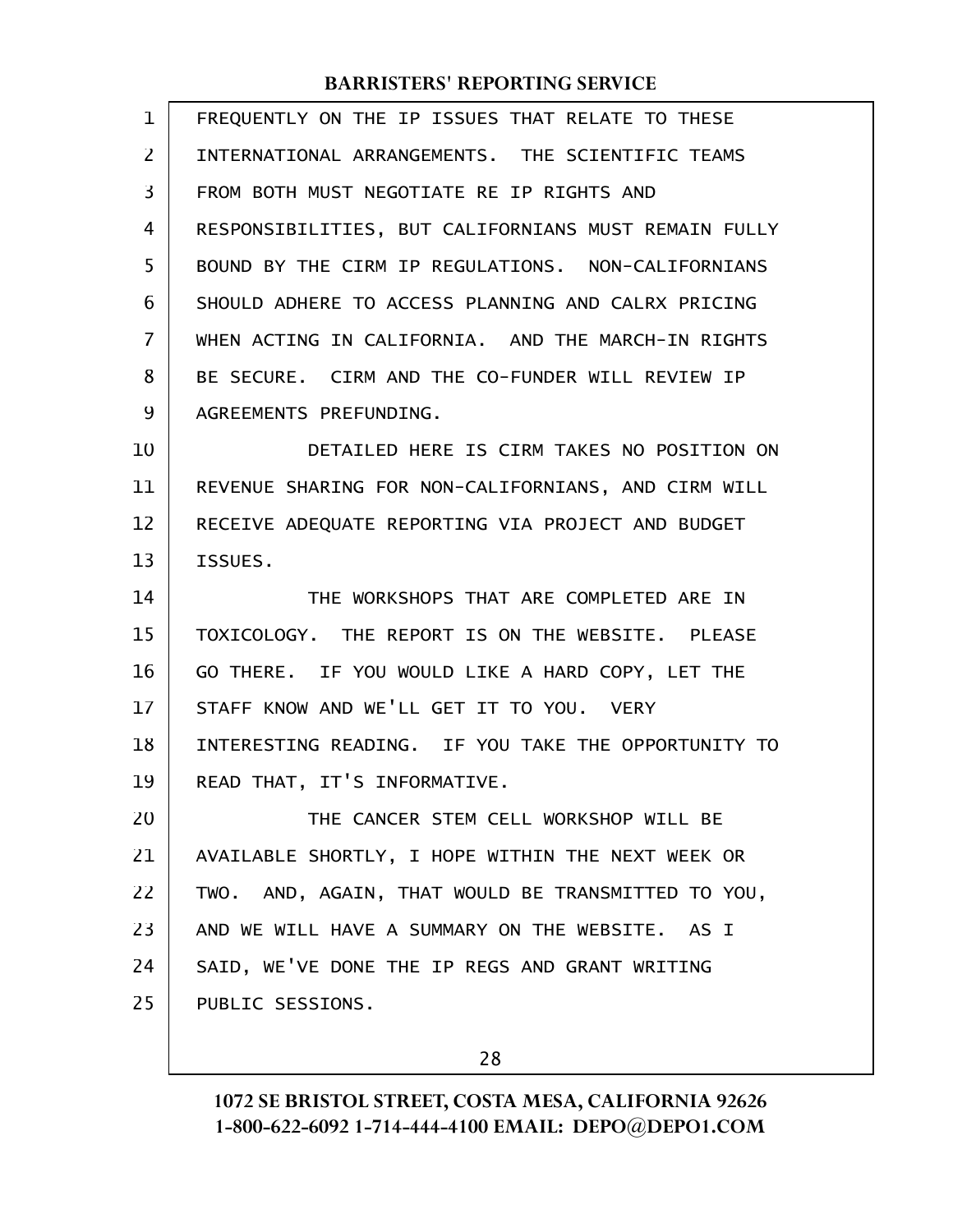| $\mathbf{1}$   | THE CANCER STEM CELLS, I'VE REALLY                   |
|----------------|------------------------------------------------------|
| $\overline{2}$ | ESSENTIALLY BEEN THROUGH THIS, CHAIR, BUT THE        |
| 3              | PURPOSE WAS REALLY TO GET CALIFORNIANS BROADLY TO    |
| 4              | SIGN ONTO A CANCER STEM CELL INITIATIVE THAT WOULD   |
| 5              | INVOLVE OUR COLLEAGUES IN CANADA. AND THE CONSENSUS  |
| 6              | IS WRITTEN THERE. DESPITE THE DISAGREEMENTS IN THE   |
| 7              | AREA OF CANCER, AND THEY ARE NUMEROUS FROM TIME TO   |
| 8              | TIME, THERE ARE VERY STRONGLY HELD VIEWS IN THE      |
| 9              | CANCER -- I'VE GOT THE TAP ON THE WATCH HERE -- BUT  |
| 10             | THE CONSENSUS THERE, BASICALLY THE LAST LINE IS THAT |
| 11             | THE COLLABORATION SHOULD BE VIGOROUSLY PURSUED.      |
| 12             | I THINK THAT'S IMPORTANT, CHAIR, BECAUSE             |
| 13             | AS THIS IS GOING TO COME UP, WE WOULD NEED TO KNOW   |
| 14             | THAT CALIFORNIANS ARE SIGNED ONTO THIS.              |
| 15             | I'LL BE QUICK. UPCOMING WORKSHOPS, CELL              |
| 16             | PRODUCTION FACILITIES IN NOVEMBER, IMMUNOLOGY IN     |
| 17             | FEBRUARY, AND PROBABLY A UK-UNITED                   |
| 18             | KINGDOM-MRC-CALIFORNIA-WORKSHOP IN EARLY 2009.       |
| 19             | THE GRANTEE MEETING, PLEASE READ THE                 |
| 20             | ABSTRACT BOOK. I THINK IT'S ON THE TABLE FOR YOU.    |
| 21             | GREAT. THERE WERE OVER 400 REGISTRANTS AT THAT       |
| 22             | CONFERENCE, AND THE COLLABORATIONS ESTABLISHED       |
| 23             | AMONGST SCIENTISTS ARE VERY SIGNIFICANT. WE'LL TALK  |
| 24             | TO YOU MORE ABOUT THAT OFFLINE. GREAT, GREAT         |
| 25             | MEETING.                                             |
|                |                                                      |

29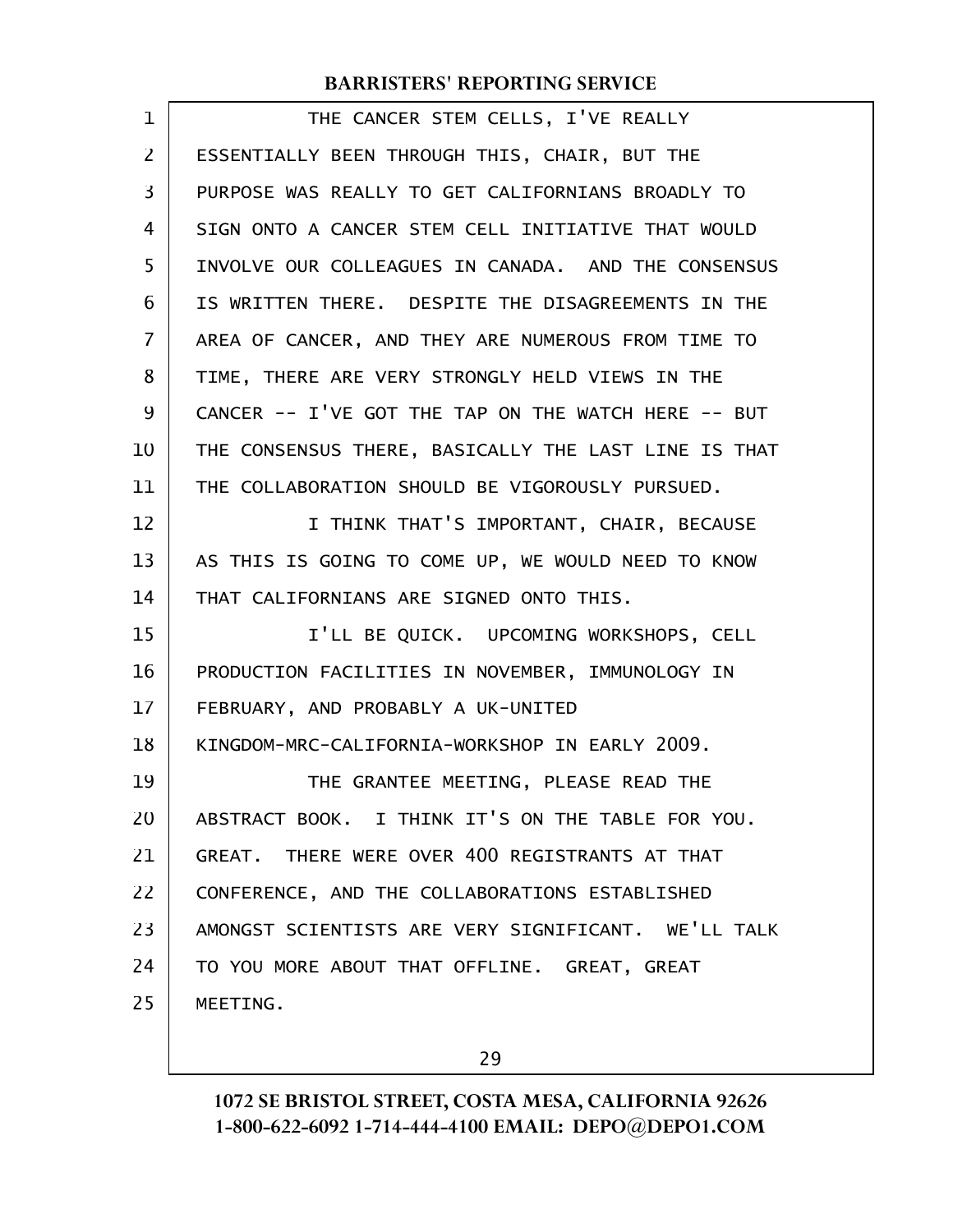| $\mathbf{1}$      | COMPLETED REVIEWS ARE TOOLS AND                      |
|-------------------|------------------------------------------------------|
| 2                 | TECHNOLOGY, THE DOUBLE REVIEW. YOU WILL GET THIS IN  |
| 3                 | DECEMBER. UPCOMING GRANT REVIEWS ARE ON TRAINING     |
| 4                 | GRANTS II AND THE BRIDGES TO STEM CELL RESEARCH. SO  |
| 5                 | WE HAVE THOSE REVIEWS COMING UP.                     |
| 6                 | EARLY TRANSLATIONAL RESEARCH, THE RFA WAS            |
| $\mathbf{7}$      | RELEASED IN AUGUST. THE GRANTS WORKING GROUP WILL    |
| 8                 | BE REVIEWING THEM IN FEBRUARY, AND THE ICOC APPROVAL |
| 9                 | WE COULD EXPECT IN MAY.                              |
| 10                | DISEASE TEAM AWARDS, THE RFA WILL BE                 |
| 11                | RELEASED, WE EXPECT, IN FEBRUARY. WE'LL BRING YOU    |
| $12 \overline{ }$ | THE PROPOSAL IN THE DECEMBER MEETING. GRANTS         |
| 13                | WORKING GROUP REVIEW BY THE SUMMER, AND ICOC         |
| 14                | APPROVAL AS SOON AS WE CAN, HOPEFULLY A LITTLE       |
| 15                | EARLIER, BUT AT THE LATE LINE WILL BE LATE SUMMER,   |
| 16                | FALL.                                                |
| 17                | THESE ARE ALL THE PEOPLE THAT DO THE WORK.           |
| 18                | I STAND UP HERE AND TAKE THE APPLAUD. THEY WORK      |
| 19                | REALLY, REALLY HARD. AND YOU SHOULD BE PROUD OF      |
| 20                | THEM. THANK YOU VERY MUCH.                           |
| 21                | (APPLAUSE.)                                          |
| 22                | CHAIRMAN KLEIN: ALL RIGHT. MY                        |
| 23                | UNDERSTANDING, MELISSA, IS WE NOW HAVE OUR QUORUM.   |
| 24                | POTENTIALLY YOU WOULD LIKE TO JUST CALL THE ROLL ON  |
| 25                | THOSE ADDITIONAL PEOPLE TO PUT THEM ON THE PUBLIC    |
|                   | 30                                                   |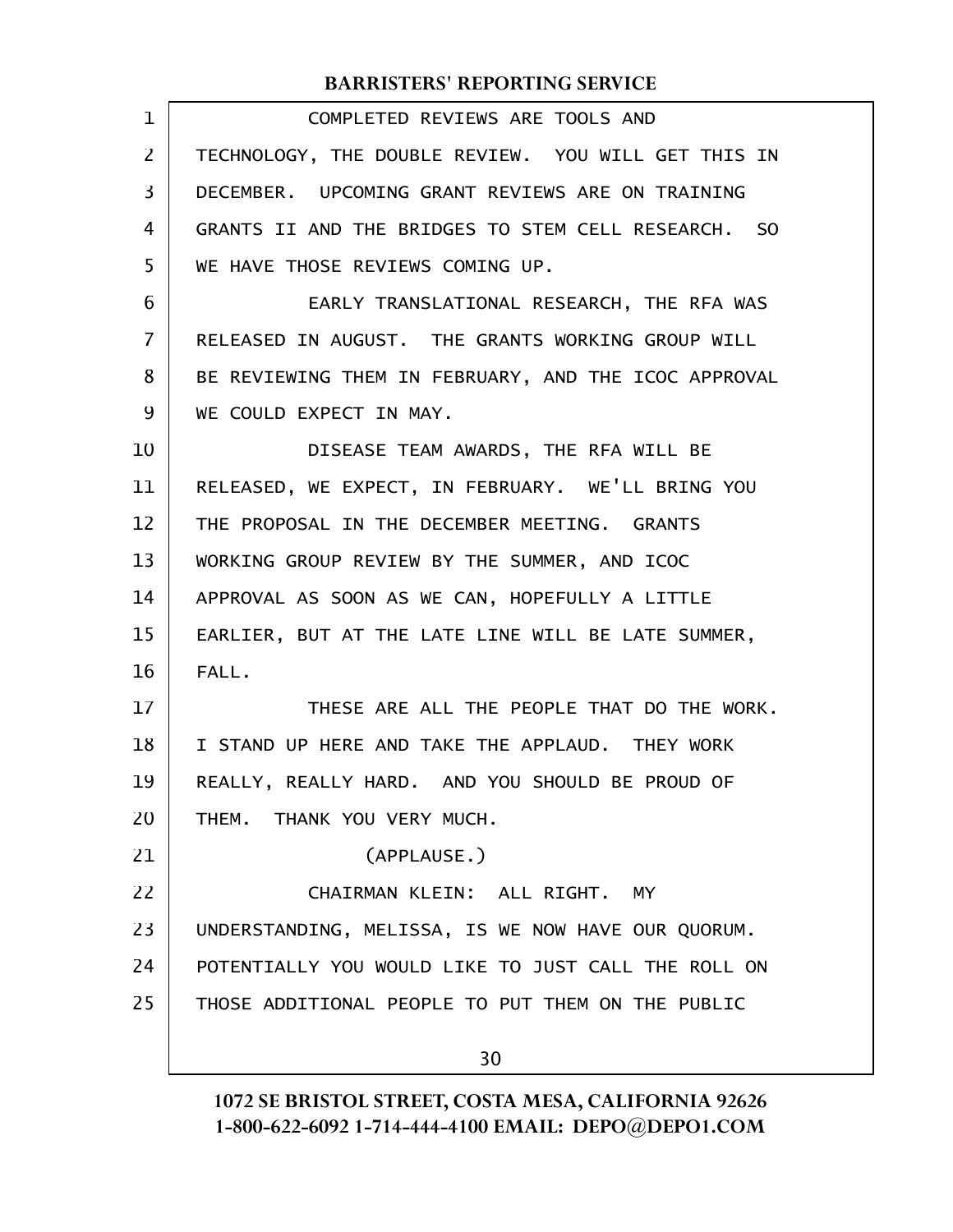|                | <b>BARRISTERS' REPORTING SERVICE</b>                |
|----------------|-----------------------------------------------------|
| $\mathbf{1}$   | RECORD.                                             |
| $\overline{2}$ | MS. KING: FOR THE RECORD, I'M GOING TO              |
| 3              | CALL THE THREE PEOPLE THAT HAVE JOINED US IN THE    |
| 4              | LAST SEVERAL MINUTES.                               |
| 5              | MARCY FEIT.                                         |
| 6              | MS. FEIT: HERE.                                     |
| $\overline{7}$ | MS. KING: JEFF SHEEHY.                              |
| 8              | MR. SHEEHY: HERE.                                   |
| 9              | MS. KING: AND SAM HAWGOOD.                          |
| 10             | DR. HAWGOOD: HERE.                                  |
| 11             | MS. KING: THANK YOU.                                |
| 12             | CHAIRMAN KLEIN: THANK YOU. AND REMIND               |
| 13             | EVERYONE TO SPEAK VERY CLOSELY TO THE MICS. WE ARE  |
| 14             | GOING TO TAKE A VERY QUICK BREAK JUST SO WE CAN     |
| 15             | ADMINISTRATIVELY COVER A COUPLE OF ITEMS, AND THEN  |
| 16             | WE'RE GOING TO BE MOVING VERY EXPEDITIOUSLY THROUGH |
| 17             | A NUMBER OF ITEMS. WE HAVE SOME TIME CONSTRAINTS    |
| 18             | TODAY. WE HAVE A NUMBER OF ITEMS ON THE AGENDA, AND |
| 19             | WE'LL BE MOVING QUICKLY FORWARD. FIVE MINUTES.      |
| 20             | (A RECESS WAS TAKEN.)                               |
| 21             | CHAIRMAN KLEIN: ALL RIGHT. IF WE COULD              |
| 22             | RECONVENE, PLEASE. WE'RE GOING TO RECONVENE AT THIS |
| 23             | POINT, AND WE'RE GOING TO ASK OUR IMMINENTLY        |
| 24             | QUALIFIED AND DISTINGUISHED COMMUNICATION DIRECTOR  |
| 25             | TO PRESENT AN ITEM HERE IN JUST ONE MOMENT, ITEM 7. |
|                | 31                                                  |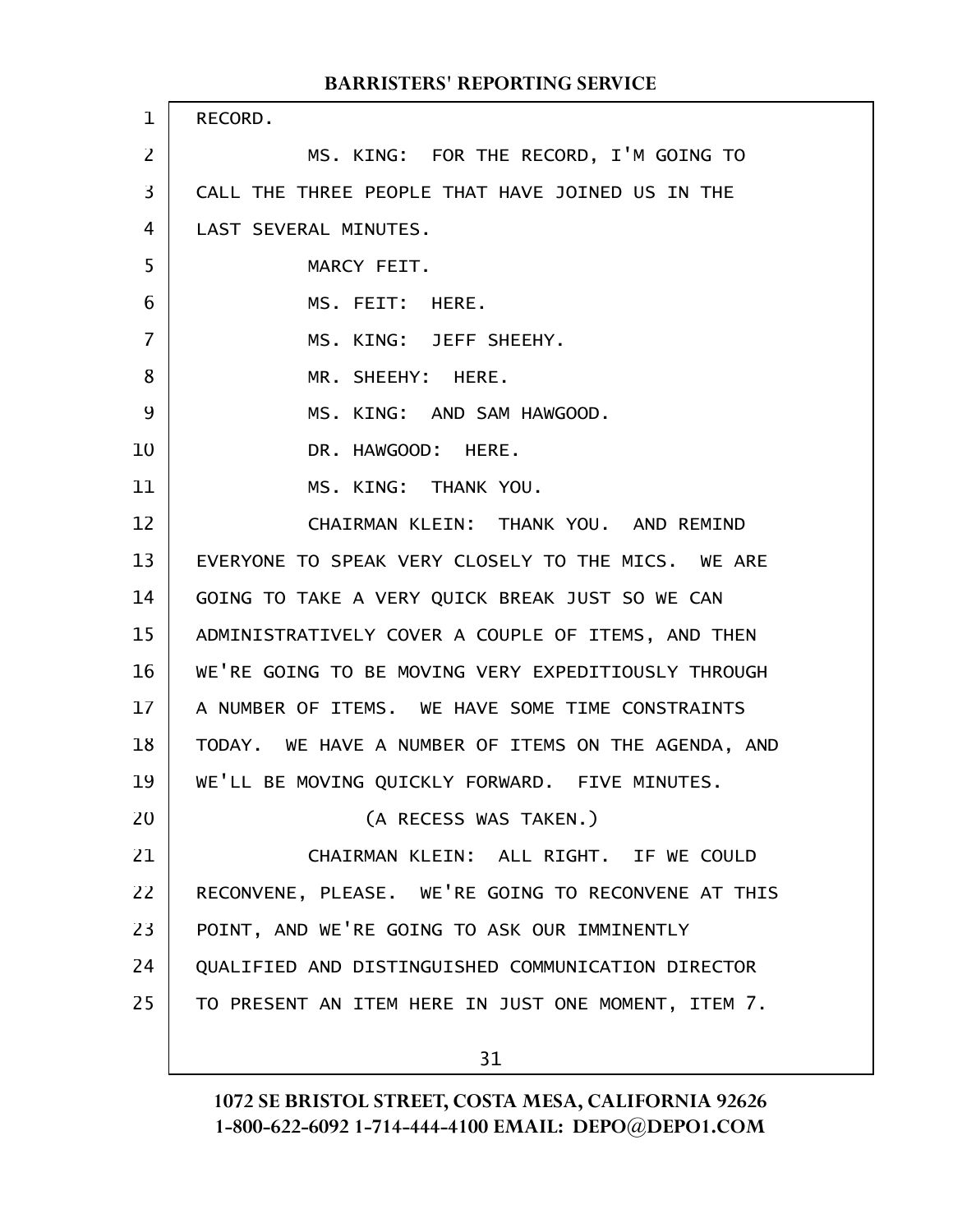| 1  | IF STAFF COULD RALLY ANY BOARD MEMBERS WHO DON'T     |
|----|------------------------------------------------------|
| 2  | REALIZE THE BREAK IS OVER. THANK YOU. MR. GIBBONS.   |
| 3  | MR. GIBBONS: THANK YOU, CHAIRMAN KLEIN,              |
| 4  | MEMBERS OF THE BOARD, AND MEMBERS OF THE PUBLIC.     |
| 5  | THANKS FOR JOINING US TODAY ON AN AUSPICIOUS DAY.    |
| 6  | YOU'VE HEARD FROM ALAN THIS IS STEM CELL AWARENESS   |
| 7  | DAY. THIS IS AN OFFICIAL PROCLAMATION FROM THE       |
| 8  | GOVERNOR. IT WILL BE ON THE DESK UP FRONT IF         |
| 9  | ANYBODY WANTS TO READ IT.                            |
| 10 | AND I WANT TO GIVE YOU A VERY BRIEF                  |
| 11 | RUNDOWN OF A FEW EVENTS OF STEM CELL AWARENESS DAY.  |
| 12 | IT ACTUALLY BEGAN FOR US LAST NIGHT AT 5 O'CLOCK.    |
| 13 | WE DID IT IN CONJUNCTION WITH VICTORIA IN AUSTRALIA, |
| 14 | AND THEY'RE ABOUT DAY AND A HALF AHEAD OF US. SO I   |
| 15 | PLAYED BARBARA WALTERS ASKING QUESTIONS OF BOB AND   |
| 16 | ALAN IN LIVE VIDEO FEED TO AUSTRALIA THAT WAS QUITE  |
| 17 | INTERESTING AND TO A LARGE CROWD DOWN IN VICTORIA.   |
| 18 | YOU HEARD THIS MORNING THE SPOTLIGHT WAS             |
| 19 | WEBCAST LIVE. WE ADVERTISED IT VERY HEAVILY TO THE   |
| 20 | SCHOOL SYSTEMS IN CALIFORNIA, HOPING THAT THEY WOULD |
| 21 | HAVE A CHANCE AT 8 O'CLOCK IN FIRST PERIOD TO PLAY   |
| 22 | THE TAPE. IT'S ALSO BEING ARCHIVED, AND THE          |
| 23 | TEACHERS HAVE THE ARCHIVED URL SO THEY CAN WORK IT   |
| 24 | INTO THEIR CLASS AT A LATER DATE. I THINK THE        |
| 25 | PRESENTATIONS WERE VERY NICELY ON A LEVEL THAT WOULD |
|    |                                                      |

32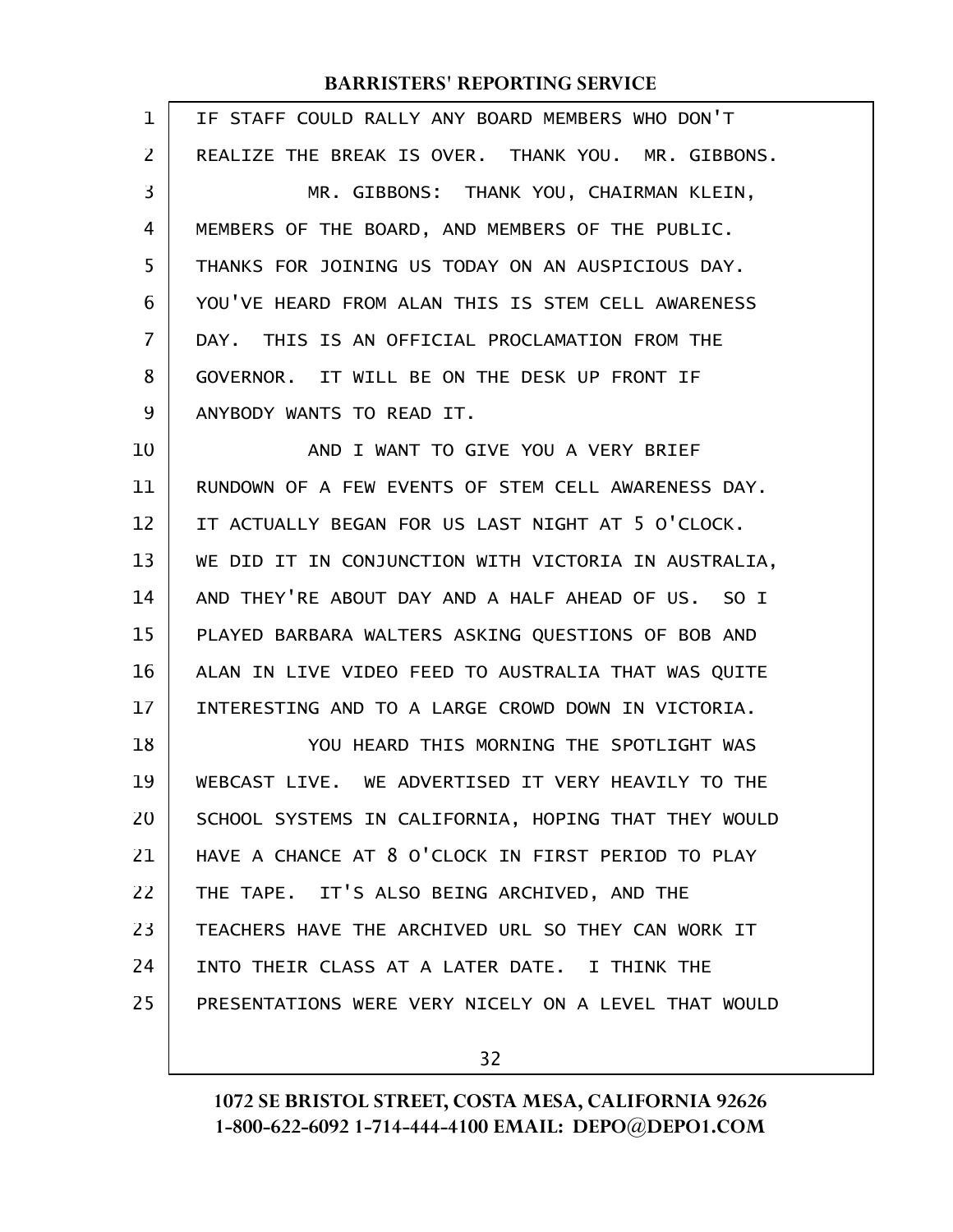| $\mathbf 1$    | BE GOOD FOR THE SCHOOL SYSTEMS.                      |
|----------------|------------------------------------------------------|
| $\overline{2}$ | AND THEN LATER THIS AFTERNOON AT 3 O'CLOCK           |
| 3              | FROM TO THREE TO FIVE DURING THAT AFTER-SCHOOL       |
| 4              | PERIOD WHEN MIDDLE SCHOOL KIDS ARE IN AFTER-SCHOOL   |
| 5              | PROGRAMS, HIGH SCHOOL SCIENCE CLUBS ARE MEETING, AND |
| 6              | THAT SORT OF THING IS HAPPENING, WE'RE GOING TO HAVE |
| 7              | A LIVE CHAT WITH A HALF DOZEN LEADING STEM CELL      |
| 8              | SCIENTISTS UP AND DOWN THE STATE WHO HAVE AGREED TO  |
| 9              | BE BY THEIR COMPUTERS SO THAT WHEN QUESTIONS COME    |
| 10             | IN, MARIE CAN TRIAGE THEM OUT TO THE APPROPRIATE     |
| 11             | SCIENTIST. THE QUESTIONS WILL COME BACK IN, AND      |
| 12             | WE'LL POST THEM ON A LIVE SCROLL ON A DEDICATED      |
| 13             | WEBSITE.                                             |
|                |                                                      |
| 14             | TO TRY TO MAKE SURE THE KIDS HAVE AN                 |
|                | OPPORTUNITY TO ASK INTELLIGENT QUESTIONS, WHEN THEY  |
| 16             | LOG ONTO THAT SITE, A VIDEO STARTS TO PLAY           |
| 17             | IMMEDIATELY OF LARRY GOLDSTEIN GIVING A BASICS OF    |
| 18             | STEM CELLS AND WHERE IS THE FIELD TODAY THAT WAS     |
| 15<br>19       | SHOT LAST WEEK AT A PRESS SEMINAR WE DID. YOU HEARD  |
| 20             | ALAN TALK ABOUT THE GRANTEE MEETING. WHILE WE HAD    |
| 21             | THE GRANTEES ALL IN TOWN, I TOOK THE OPPORTUNITY TO  |
| 22             | ASK NINE OF THEM TO COME A BIT EARLY AND DO A PRESS  |
| 23             | SEMINAR. WE HAD OVER 30 REPORTERS SHOW UP FOR THE    |
| 24             | PRESS SEMINAR. AND THE FIRST SPEAKER WAS LARRY       |
| 25             | DOING THE OVERVIEW. WE VIDEOTAPED THAT, AND THAT IS  |

33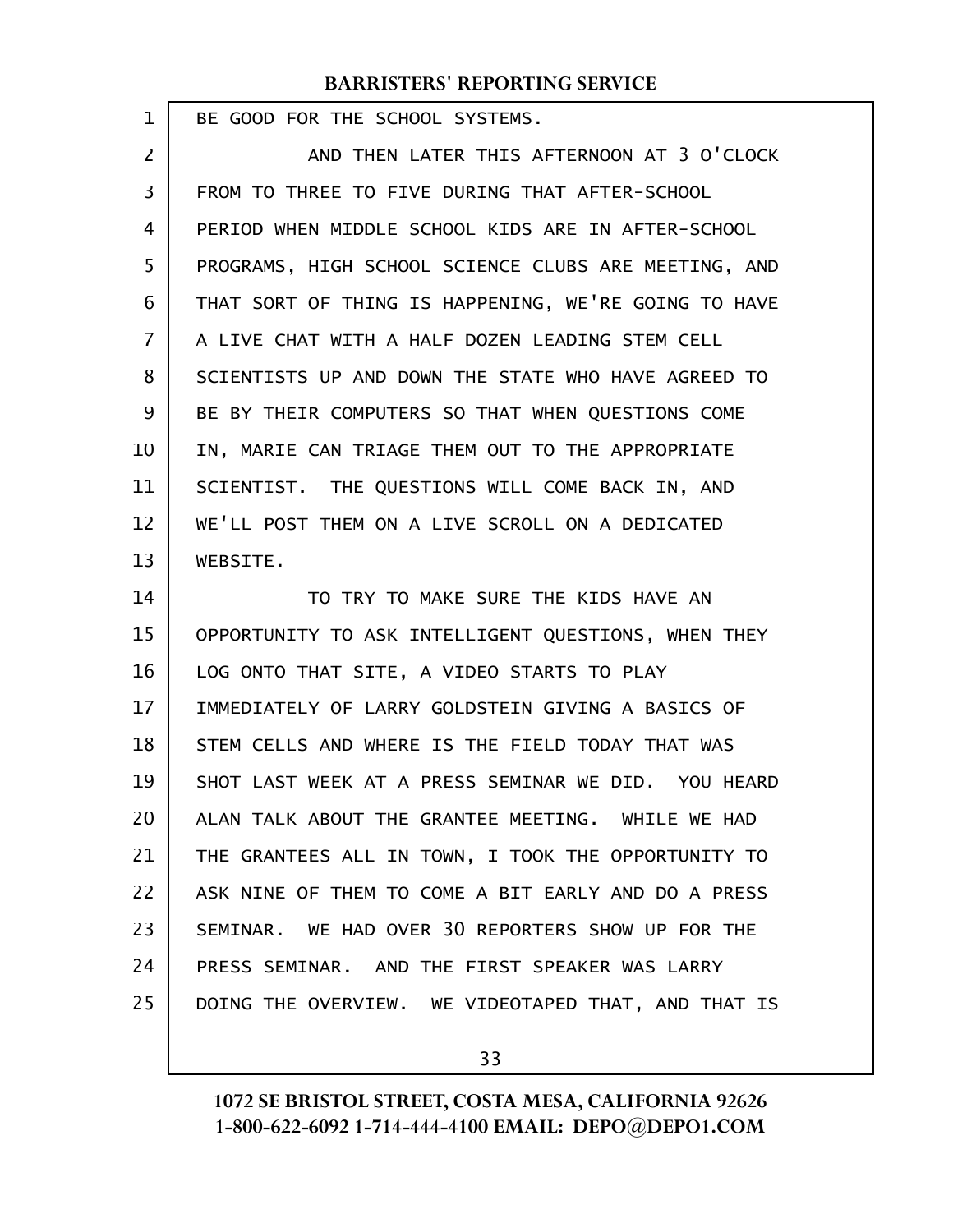| 1  | LIVE ON THE WEBSITE NOW TO GIVE STUDENTS A CHANCE TO |
|----|------------------------------------------------------|
| 2  | GET A LITTLE PRIMER AND ASK MORE INTELLIGENT         |
| 3  | QUESTIONS.                                           |
| 4  | ALSO ON THAT SITE IS A LINK TO A NEW STEM            |
| 5  | CELLS 101, A VERY LARGE DOCUMENT SUBDIVIDED IN MANY  |
| 6  | CHAPTERS, THAT AMY ADAMS FROM MY STAFF HAS PRODUCED, |
| 7  | A VERY GOOD PRIMER THAT WILL HELP KIDS ASK BETTER    |
| 8  | QUESTIONS. AND EMBEDDED IN IT NOW ARE A COUPLE OF    |
| 9  | VIDEOS THAT ARE THE FIRST OF 15 THAT SHE HAS SHOT UP |
| 10 | AND DOWN THE STATE THIS MONTH THAT WILL HIGHLIGHT    |
| 11 | DIFFERENT ASPECTS OF STEM CELLS. WHEN OUR NEW        |
| 12 | WEBSITE GOES LIVE IN OCTOBER, WE WILL HAVE ALL 15    |
| 13 | VIDEOS UP THERE.                                     |
| 14 | AND SO NOW I'M GOING TO MIGRATE TO THAT              |
| 15 | NEW WEBSITE. MELISSA, FIRST SLIDE. SO THIS IS A      |
| 16 | PREVIEW OF OUR NEW SITE. WE HAD HOPED TO HAVE IT     |
| 17 | LIVE TODAY. AND AS ANYBODY THAT'S PUT UP A NEW       |
| 18 | WEBSITE KNOWS, THAT'S IFFY, BUT IT WILL GO LIVE NEXT |
| 19 | MONTH.                                               |
| 20 | WE KNOW THAT WE HAVE VERY DIFFERENT                  |
| 21 | AUDIENCES. SO THIS TIME AROUND WE WANTED TO VERY     |
| 22 | SPECIFICALLY MAKE SURE OUR AUDIENCES ARE BEING       |
| 23 | SERVED. SO WE'VE GOT A PAGE FOR RESEARCHERS, FOR     |
| 24 | THE PUBLIC, AND FOR THE INTERNAL CIRM OPERATIONS     |
| 25 | BECAUSE WE KNOW PEOPLE USE THE SITE FOR THAT. SO     |
|    | 34                                                   |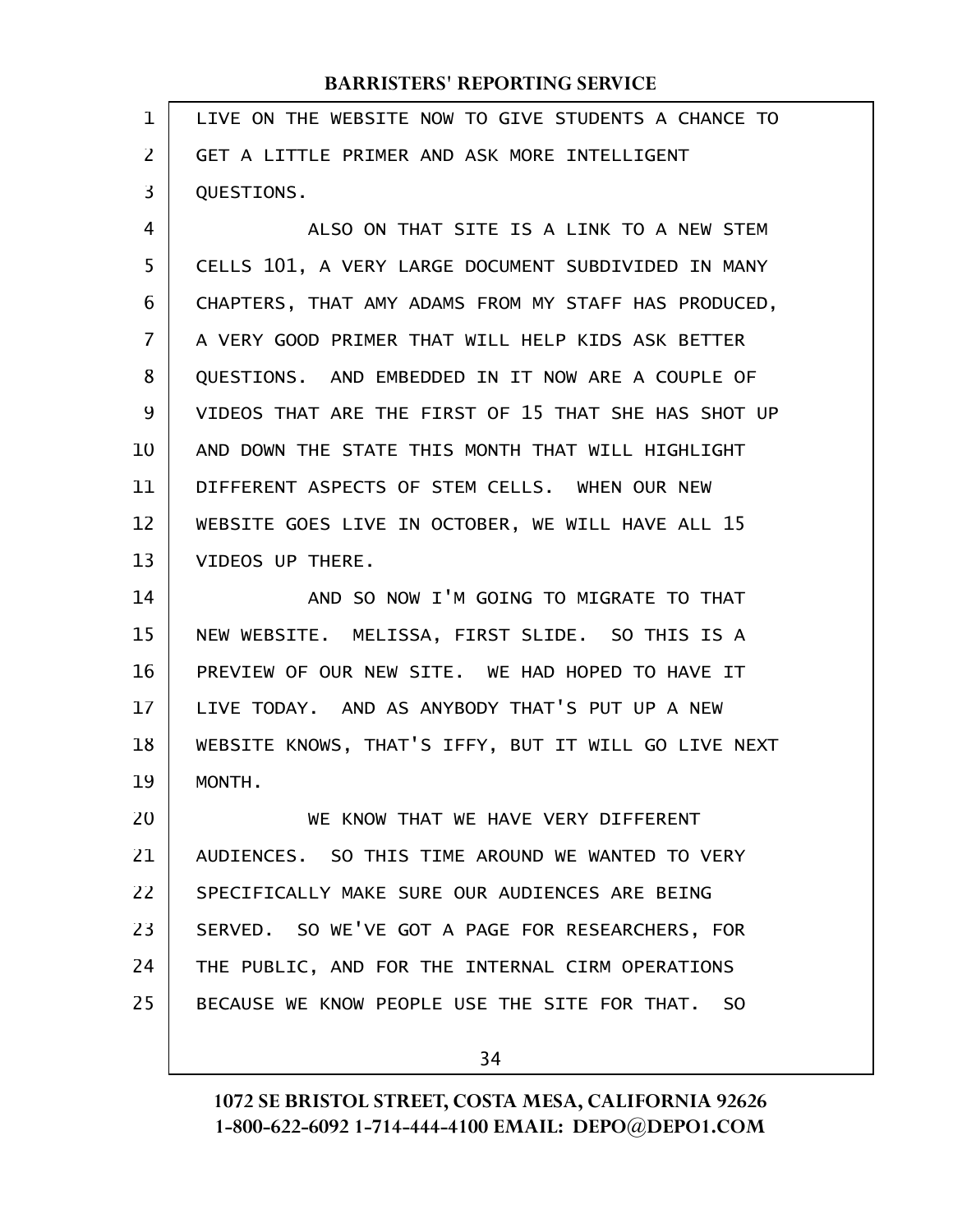| 1              | THERE WILL BE A NEWS WELL IN THE MIDDLE, NAVIGATION,   |
|----------------|--------------------------------------------------------|
| $\overline{2}$ | AND THEN, NEXT SLIDE, IF IT'S FOR THE RESEARCH         |
| 3              | COMMUNITY, THERE WILL BE VERY SPECIFIC INFORMATION     |
| 4              | FOR THEM, WHETHER THEY'RE APPLICANTS OR CURRENT        |
| 5              | <b>GRANTEES.</b>                                       |
| 6              | IF IT'S CIRM OPERATIONS, WE'VE GONE FOR                |
| $\overline{7}$ | THE PUBLIC SIDE. THERE WILL ALWAYS BE A NEWS WELL      |
| 8              | THAT WILL BE AN ABSTRACT OF A CIRM-FUNDED GRANTEE'S    |
| 9              | RESEARCH PAPER AND A LINK TO THE MOST RECENT VIDEO.    |
| 10             | THE VIDEOS I MENTIONED EARLIER ARE EVERGREEN VIDEOS    |
| 11             | THAT WILL BE IN THE STEM CELLS 101 BASICS. THEY'RE     |
| 12             | GOING TO HOPEFULLY BE THERE FOR A COUPLE OF YEARS.     |
| 13             | THESE VIDEOS ON THIS PAGE ARE GOING TO BE              |
| 14             | SHOT IN REAL TIME BASED ON THE RESEARCH PAPERS THAT    |
| 15             | ARE COMING OUT. SO AMY WILL BE TRAVELING UP AND        |
| 16             | DOWN THE STATE INTERVIEWING THE FACULTY AND LETTING    |
| 17             | THEM TELL IN THEIR OWN WORDS WHAT IS BEHIND THEIR      |
| 18             | WE KNOW THAT IN THIS DAY AND AGE A LOT OF<br>RESEARCH. |
| 19             | PEOPLE LEARN IN THE OLD FASHIONED WAY, READING THE     |
| 20             | PROSE, WHICH WILL BE ON THE RIGHT SIDE, BUT A LOT OF   |
| 21             | PEOPLE REALLY LEARN BETTER ON VIDEO. SO WE'RE          |
| 22             | TRYING TO TELL AS MANY STORIES AS WE CAN IN BOTH       |
| 23             | FORMATS, PROSE AND VIDEO.                              |
| 24             | AND NEXT SLIDE, I THINK, SHOWS HOW THOSE               |
| 25             | STEM CELLS 101 WILL LOOK. YOU CAN SEE THIS IS ONE      |
|                | 35                                                     |
|                |                                                        |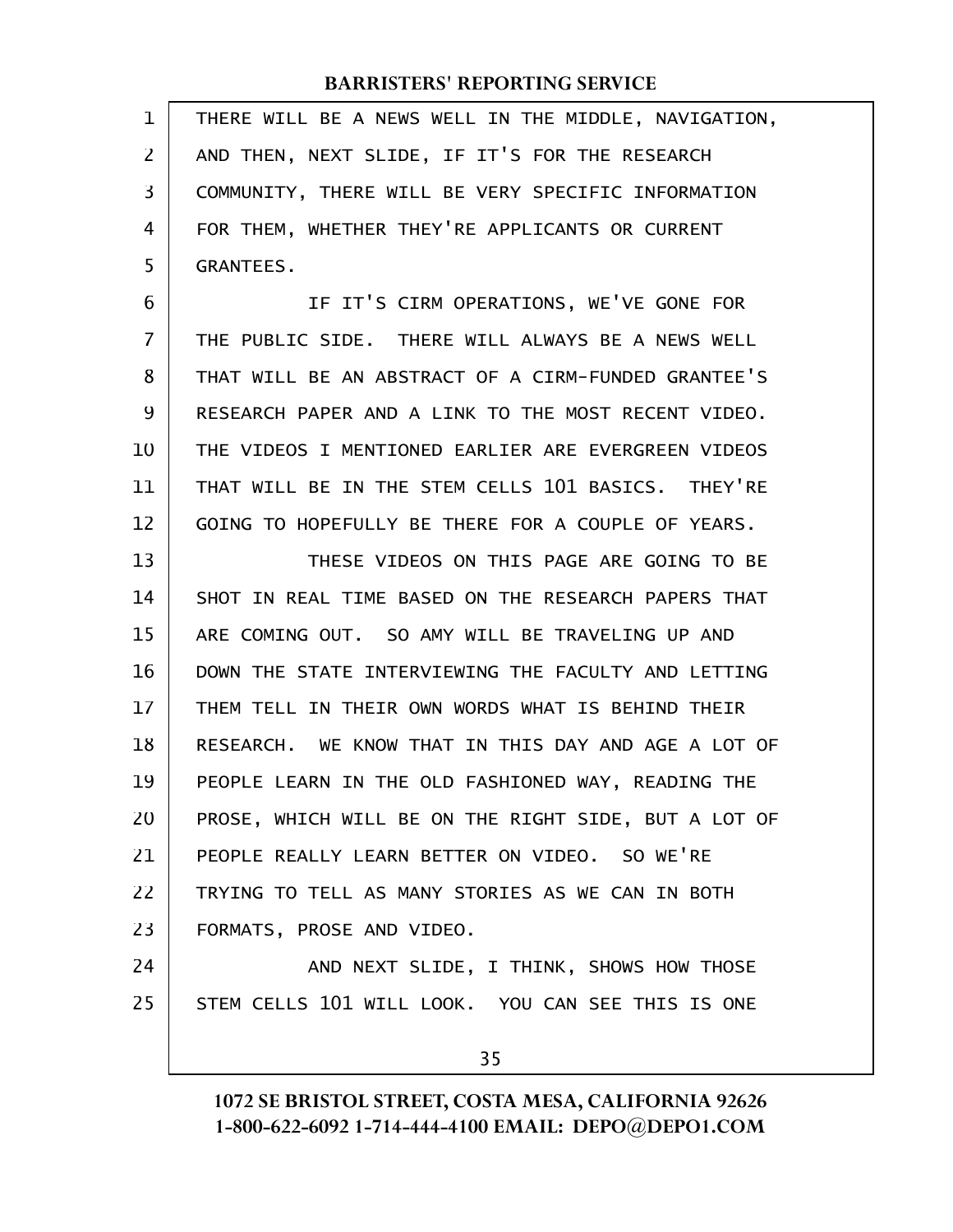| 1              | SECTION. AND EVEN WITHIN THE SECTION, THERE ARE       |
|----------------|-------------------------------------------------------|
| $\overline{2}$ | SUBHEADINGS YOU CAN CLICK ON TO DECIDE WHICH AREA     |
| 3              | YOU WANT TO READ ABOUT, AND THEN ABOUT TWO-THIRDS OF  |
| 4              | THE WAY DOWN, YOU WILL SEE A LINK TO ONE OF THE       |
| 5              | VIDEOS. AND SO THAT WILL BE, I THINK, A VERY ROBUST   |
| 6              | SITE FOR THE PUBLIC, SOMETHING NEW THAT THEY HAVEN'T  |
| 7              | HAD FROM US.                                          |
| 8              | AND THEN I WANT TO END WITH ONE LAST VERY             |
| 9              | SHORT 30-SECOND VIDEO CLIP. WHEN AMY WAS GOING        |
| 10             | AROUND, VERY UNSOLICITED FROM THESE FACULTY MEMBERS,  |
| 11             | THEY KEPT COMING UP WITH, WOW, THIS IS WHAT CIRM IS   |
| 12             | DOING FOR ME. SO I THOUGHT YOU GUYS SPEND SO MUCH     |
| 13             | TIME WORKING WITH CIRM. THIS IS THE REASON WHY        |
| 14             | YOU'RE DOING IT.                                      |
| 15             | (VIDEO CLIP PLAYED AT THIS TIME.)                     |
| 16             | MR. GIBBONS: SO WE'VE GOT ABOUT ANOTHER               |
| 17             | HALF DOZEN UNSOLICITED TRIBUTES LIKE THAT. SO YOUR    |
| 18             | TIME IS WELL SPENT. THANK YOU.                        |
| 19             | CHAIRMAN KLEIN: THANK YOU VERY MUCH.                  |
| 20             | (APPLAUSE.)                                           |
| 21             | CHAIRMAN KLEIN: AS WE MOVE TO ITEM 8,                 |
| 22             | THIS IS AN ITEM SPECIFICALLY REQUESTED BY THE BOARD.  |
| 23             | I'M GOING TO JUST COVER THE HIGHLIGHTS HERE.<br>AND I |
| 24             | THANK LYNN HARWELL FOR PUTTING THIS TOGETHER FOR THE  |
| 25             | BENEFIT OF THE BOARD AND THE PUBLIC.                  |
|                |                                                       |

36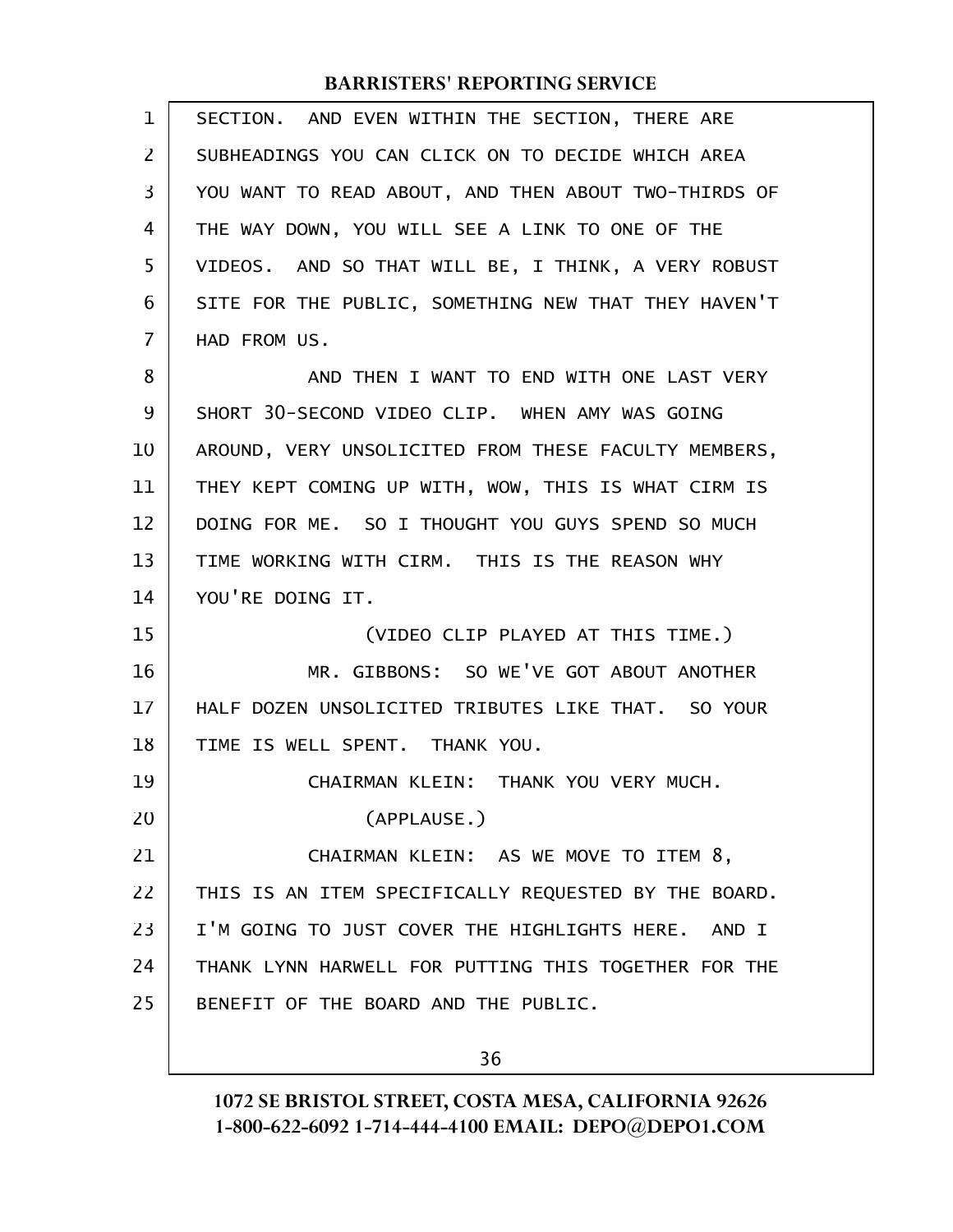| $\mathbf 1$ | STARTING THIS FISCAL YEAR AND LOOKING                |
|-------------|------------------------------------------------------|
| 2           | THROUGH THE END OF THIS FISCAL YEAR, THE FIRST SLIDE |
| 3           | GIVES US A 50,000-FOOT PERSPECTIVE. AND THIS         |
| 4           | ASSUMES IN THE PROJECTED AMOUNT COMMITTED AND        |
| 5           | ALLOCATED THROUGH JUNE 2009 THE BILLION TWENTY-NINE  |
| 6           | MILLION ASSUMES THE HIGH END OF THE DISEASE TEAM AND |
| 7           | TRANSLATIONAL AWARDS, AND IT ASSUMES THE LOAN        |
| 8           | PROGRAM IS IN PLACE DURING THAT PERIOD. IT ALSO      |
| 9           | ASSUMED THAT, FROM MY OPTIMISTIC POINT OF VIEW, THAT |
| 10          | WE MIGHT GET THROUGH DISEASE TEAMS BEFORE JULY 1ST   |
| 11          | RATHER THAN IN THE FALL. SO FROM MY VIEW SUMMER      |
| 12          | ENDS ON JULY 1ST, AND I'M HOPEFUL THAT, MAYBE        |
| 13          | UNREALISTICALLY OPTIMISTIC, BUT HOPEFUL, BECAUSE OF  |
| 14          | THE CRITICAL NATURE OF DISEASE TEAMS, THAT WE CAN    |
| 15          | MOVE THROUGH THAT QUICKLY.                           |
| 16          | THE NEXT SLIDE, IF WE CAN GO TO IT, GIVES            |
| 17          | YOU THE DETAIL BEHIND THE BILLION TWENTY-NINE        |
| 18          | MILLION DOLLAR FIGURE. 614 MILLION GRANTS THROUGH    |
| 19          | AUGUST 2008. THEN IT SHOWS THE ALLOCATIONS WE'VE     |
| 20          | MADE FOR TOOLS AND TECHNOLOGY, EARLY TRANSLATIONAL   |
| 21          | RESEARCH, RESEARCH TRAINING II, BRIDGES FOR STEM     |
| 22          | CELL RESEARCH. ESTIMATED ALLOCATION FOR DISEASE      |
| 23          | TEAMS, THAT NUMBER, AS YOU WILL SEE LATER, IS A      |
| 24          | RANGE FROM 120 MILLION TO 210. WE USED THE HIGH      |
| 25          | NUMBER THERE, AND IT ASSUMES A FULL LOAN PROGRAM IS  |

37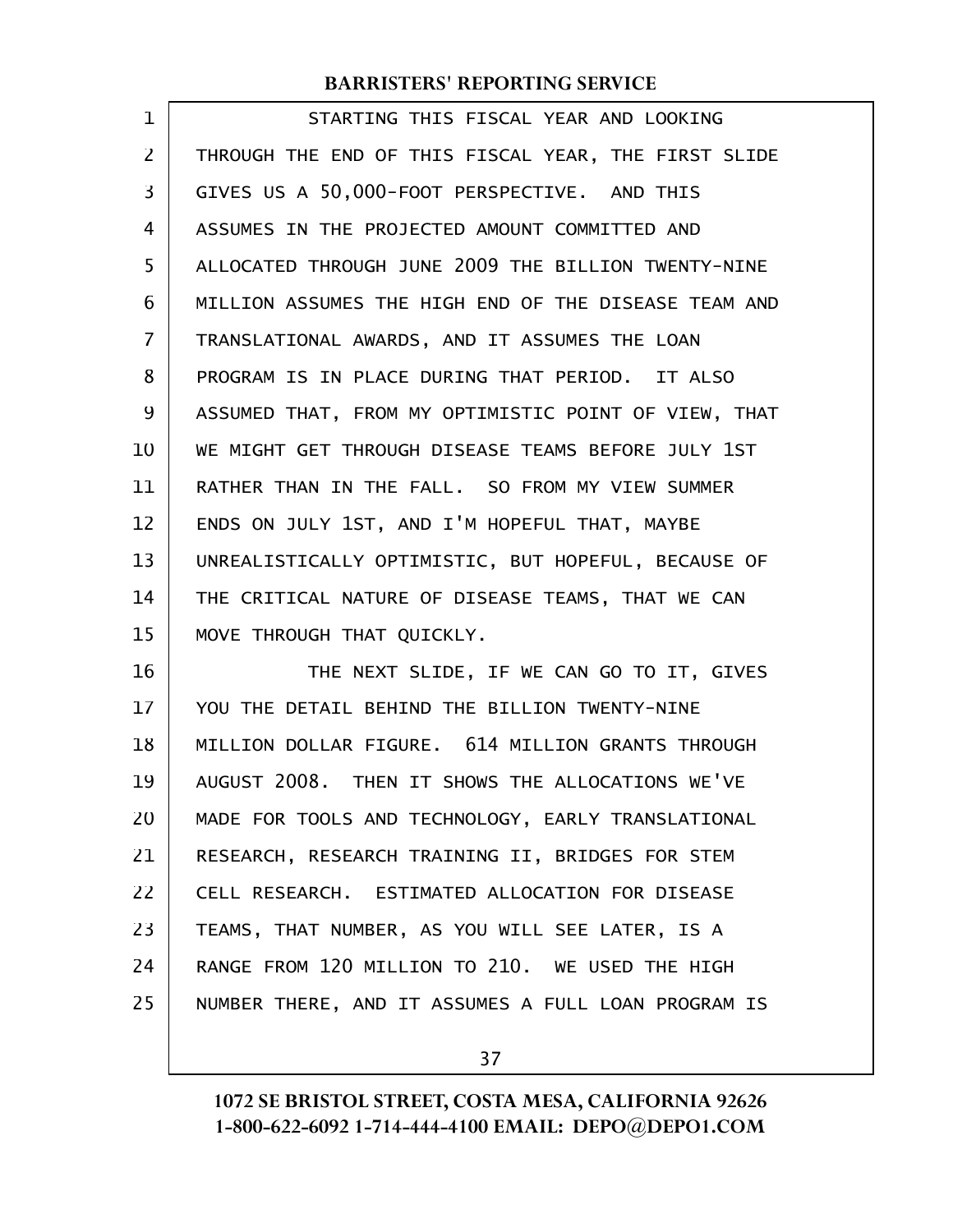IN PLACE.

1

THEN ASSOCIATED GRANTS AND GENERAL ADMINISTRATION IS ESSENTIALLY 5.9 PERCENT OVERHEAD FACTOR, WHICH IS COMPRISED OF 3 PERCENT FOR GENERAL OVERHEAD AND 3 PERCENT FOR RESEARCH OVERSIGHT, BUT THOSE ARE NOT PERCENTAGES OF THE SAME NUMBER, SO IT WORKS OUT TO BE APPROXIMATELY A 5.9 PERCENT FIGURE. IT'S ACTUALLY VERY CLOSE TO SIX, BUT WE'VE SIMPLIFIED IT. 2 3 4 5 6 7 8 9

WITHOUT GOING THROUGH THE PIE CHARTS, WHICH ARE AVAILABLE TO YOU, ON DISTRIBUTIONS OF WHERE THE FUNDS HAVE GONE, IF WE CAN GO TWO MORE SLIDES FURTHER, ONE MORE, ONE MORE. LOOKING OUT THROUGH 2016, 2017, YOU ARE GOING TO SEE COMMITMENTS IN THAT LINE. THEY'RE 3 BILLION 500 MILLION. NOW, THAT ASSUMES THAT THERE'S \$500 MILLION THAT REVOLVES IN LOAN PROCEEDS DURING THAT TIME PERIOD. IT'S VERY IMPORTANT TO NOTE THAT WHILE THE PRESS IS FOCUSED ON THE FACT THAT WE CANNOT SPEND THE FUNDS FASTER THAN TEN YEARS, THEY'VE SIMPLIFIED THE VIEW THAT THE AGENCY EXISTS FOR TEN YEARS. THAT'S NOT TRUE. THE AGENCY HAS THE ABILITY TO CARRY FUNDS FORWARD AS IT DID DURING THE LITIGATION PERIOD AND ONLY SPEND MONEY WHEN WE HAVE QUALITY SCIENCE AND QUALITY MEDICAL TRIALS TO FUND. 10 11 12 13 14 15 16 17 18 19 20 21 22 23 24 25

38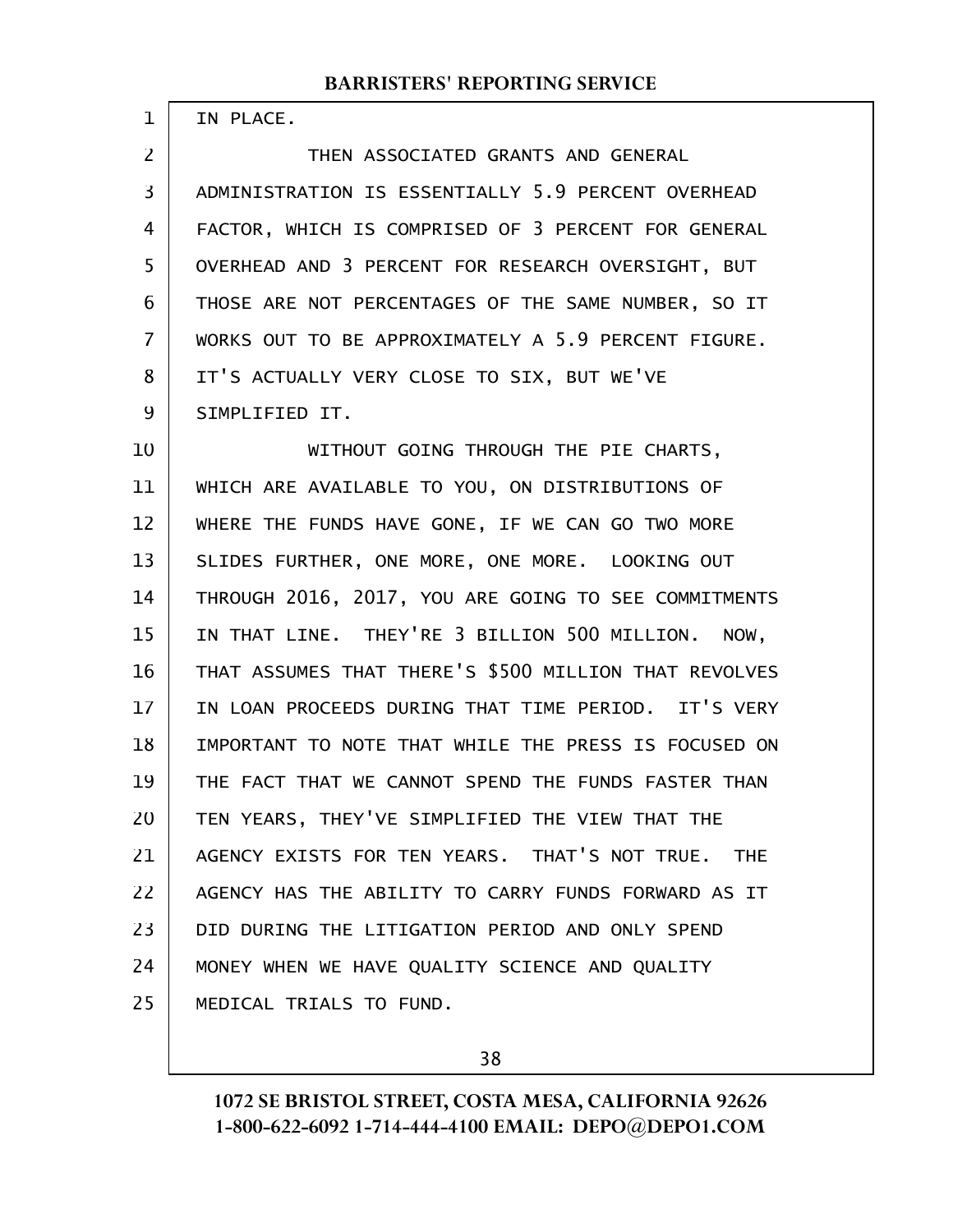| 1              | SO WE HAVE THE ABILITY TO CARRY FUNDS                |
|----------------|------------------------------------------------------|
| 2              | FORWARD. AND WITH THE BENEFIT OF THE LOAN PROCEEDS   |
| 3              | RECYCLING, YOU WILL SEE THAT OUR LIFE IS LONGER THAN |
| 4              | TEN YEARS. NOW, WE COULD HAVE AND WE CAN, BY OUR     |
| 5              | AUTHORITY, SPEND ALL THE MONEY IN TEN YEARS. BUT     |
| 6              | THIS ASSUMES WE GET TO A STABILIZED LEVEL OF ABOUT   |
| 7              | 300 MILLION AND MAINTAIN THAT RATHER THAN JUMPING UP |
| 8              | TO 4, 500 MILLION AND JUST SPENDING DOWN THE MONEY   |
| 9              | AT A FASTER RATE.                                    |
| 10             | SO THE BOARD HAS SOME POLICY DECISIONS AND           |
| 11             | PORTFOLIO MANAGEMENT DECISIONS, WHICH WE'LL GET INTO |
| 12             | GREATER DEPTH IN DECEMBER, BUT I'M CALLING TO THE    |
| 13             | BOARD'S ATTENTION HOW THE REMAINING FUNDS LAY OUT.   |
| 14             | SO BASICALLY FROM THE END OF THIS FISCAL             |
|                | YEAR, THIS DEMONSTRATES THAT WITH THE RECYCLED LOAN  |
| 15             |                                                      |
| 16             | PROCEEDS, WE HAVE ABOUT EIGHT MORE YEARS OF FUNDING  |
|                | AFTER JUNE 30TH, 2009. WITHOUT MAKING ASSUMPTIONS    |
|                | ON WHAT PORTION OF THE YEARS BEYOND 2011 WOULD BE IN |
| 17<br>18<br>19 | LOAN PROCEEDS BECAUSE THOSE LOAN PROCEEDS WOULD ALSO |
| 20             | RECYCLE AND SHOW UP 2017-18, 2018-19, ETC.           |
| 21             | THE LOAN PROGRAM WE'RE DISCUSSING LATER ON           |
| 22             | THE AGENDA TODAY IS, THEREFORE, AN IMPORTANT         |
| 23             | MANAGEMENT TOOL FOR STEWARDING THE FUNDS AND         |
| 24             | EXPANDING THE REACH OF OUR FUNDING PROGRAMS. IT      |
| 25             | GIVES US A GREATER CAPACITY TO FUND A BROAD          |

39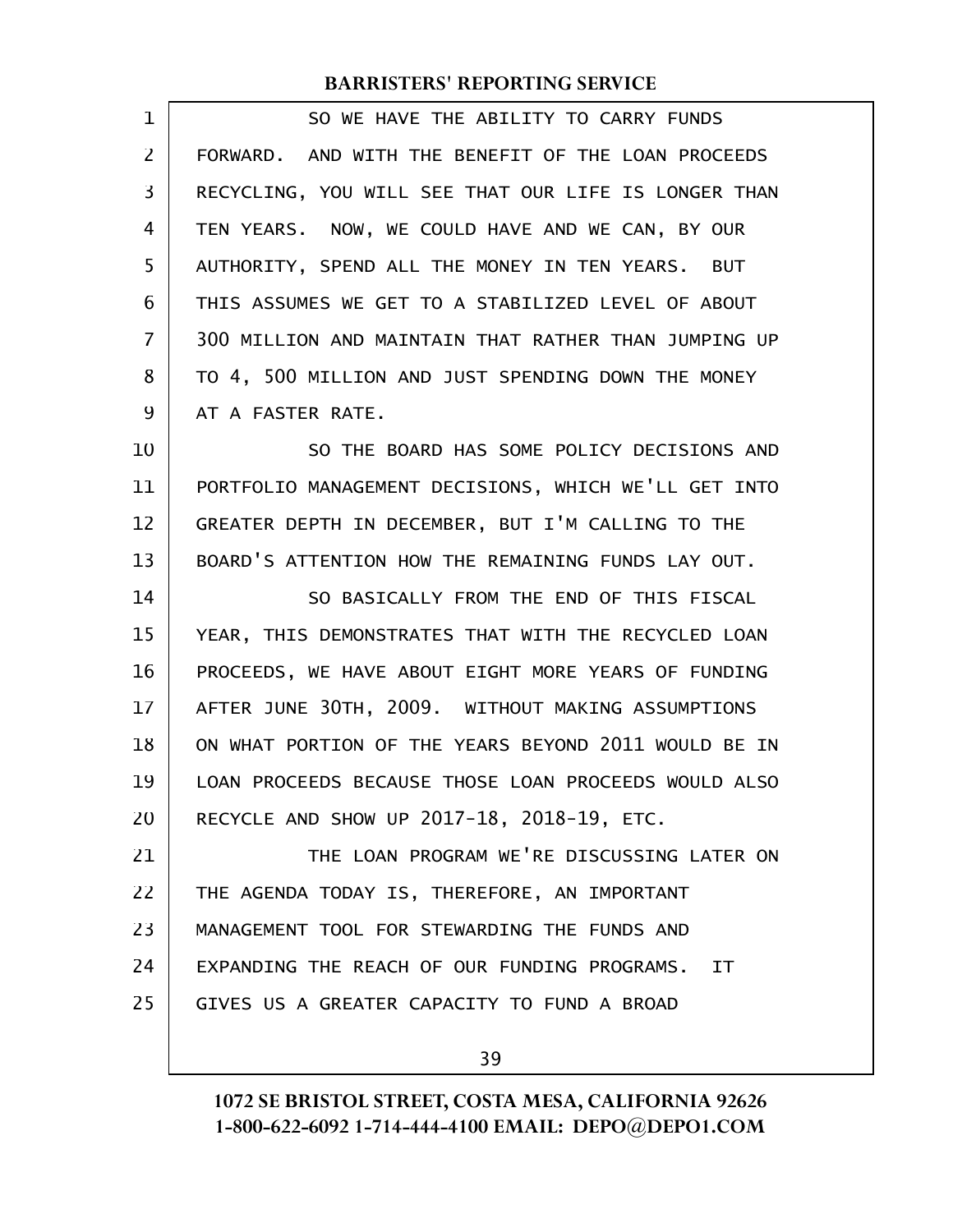| $\mathbf 1$    | PORTFOLIO. AND LOOKING AT THE NIH HISTORY AND OTHER  |
|----------------|------------------------------------------------------|
| $\overline{2}$ | FUNDING HISTORIES IN EUROPE AND ASIA, THE BROADER    |
| 3              | THE PORTFOLIO, THE HIGHER THE CHANCES OF SUCCESS AS  |
| 4              | A GENERALIZATION WITH A LOT OF SPECIAL               |
| 5              | CONSIDERATIONS THAT WILL COME TO THE BOARD AS WELL   |
| 6              | IN DECEMBER IN THE STRATEGIC PLAN FOR A MORE REFINED |
| $\overline{7}$ | CONSIDERATION.                                       |
| 8              | I WOULD NOTE THAT IN THE NOTES TO THE LAST           |
| 9              | SHEET WHERE IT SAYS FISCAL YEAR 2009-10 AND FISCAL   |
| 10             | YEARS 2009-11, IN THE FIRST TWO OF THOSE BULLET      |
| 11             | POINT NOTES, IT SHOULD HAVE JUST SAID YEARS 2009     |
| 12             | THROUGH 2010 AND YEARS 2009 THROUGH 2011. SO THOSE   |
| 13             | TWO NOTES WOULD EXPAND A CUMULATIVE THREE-YEAR       |
| 14             | PERIOD. I BELIEVE THAT I DIDN'T MAKE THAT CLEAR TO   |
| 15             | LYNN HARWELL, SO I TAKE RESPONSIBILITY FOR THAT.     |
| 16             | GIVEN THE TIME WE HAVE TODAY, GIVEN WE'RE            |
| 17             | GOING TO REVISIT THIS IN GREATER DEPTH IN CONTEXT OF |
| 18             | THE STRATEGIC PLAN IN DECEMBER, I'D LIKE TO OPEN     |
| 19             | THIS TO QUESTIONS WITH THE THOUGHT THAT WE HAVE THE  |
| 20             | TIME FOR YOU TO THINK ABOUT IT AND ASK STAFF         |
| 21             | QUESTIONS BEFORE THE DECEMBER MEETING, BUT WE MIGHT  |
| 22             | NOT WANT TO TRY AND DRILL DOWN TOO DEEPLY TODAY.     |
| 23             | WHAT WE'RE TRYING TO DO IS PUT THE INFORMATION ON    |
| 24             | THE TABLE TO START A DISCUSSION THAT WILL HAVE MUCH  |
| 25             | MORE DETAILED MATERIALS GOING THROUGH THE FINANCE    |
|                |                                                      |

40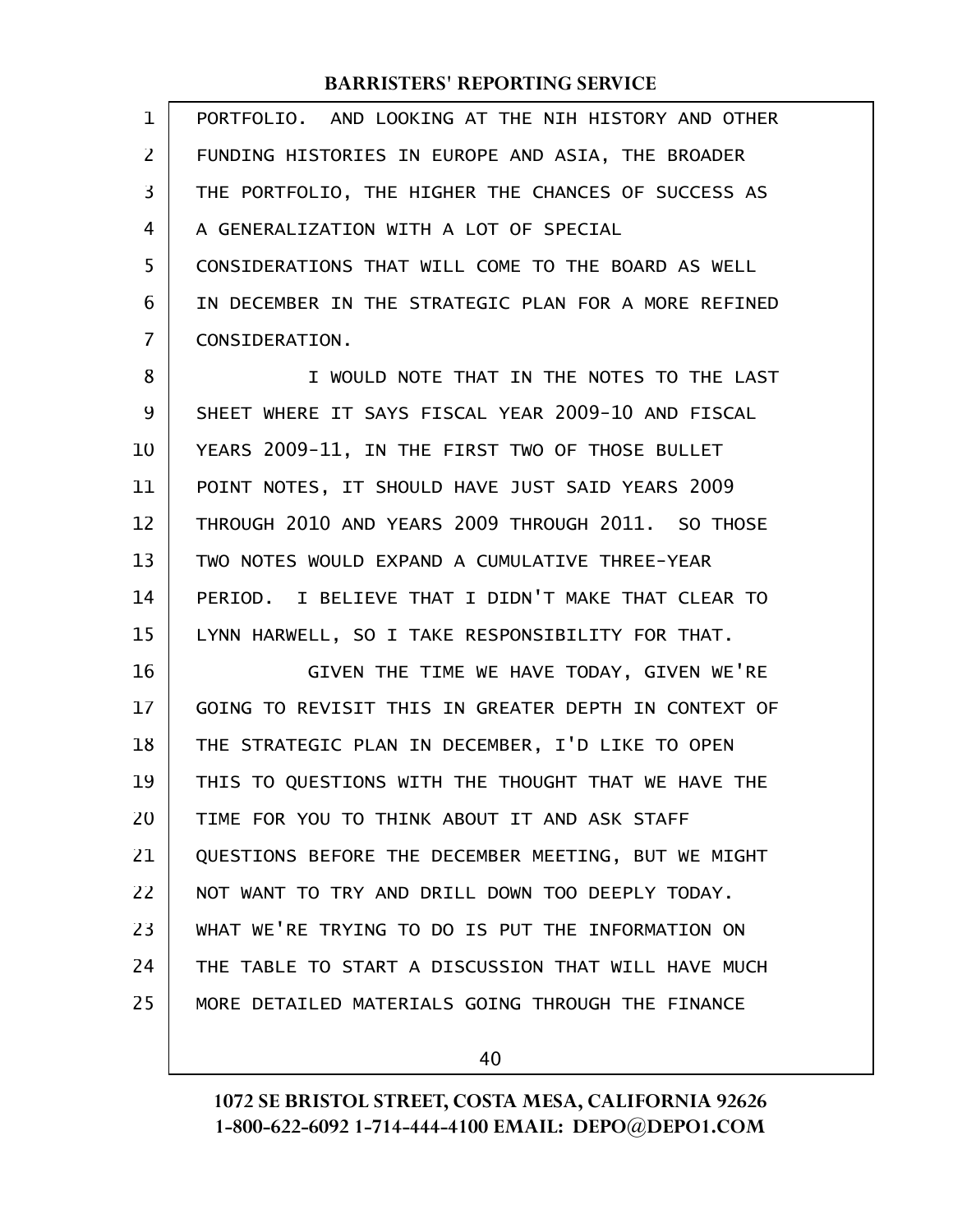COMMITTEE BEFORE THE DECEMBER MEETING. BUT ARE THERE QUESTIONS ON THIS OVERVIEW AT THIS POINT? SEEING NO QUESTIONS, WE ARE NOT TAKING ACTION ON THIS ITEM. ARE THERE PUBLIC COMMENTS AT THIS POINT? MR. SIMPSON: JOHN SIMPSON WITH CONSUMER WATCHDOG. THAT REFERRED TO THE FUNDS THAT HAVE BEEN COMMITTED, NOT THE FUNDS THAT HAVE ACTUALLY BEEN DISBURSED, AS I UNDERSTOOD IT. CHAIRMAN KLEIN: THAT'S A CORRECT STATEMENT. MR. SIMPSON: I'M WONDERING, I THINK RIGHT NOW YOU'VE SOLD ONLY 250 MILLION WORTH OF BONDS. PRESUMABLY YOU'RE GOING TO HAVE TO BE GOING INTO THE MARKET TO MEET THOSE COMMITMENTS IN THE RELATIVELY FORESEEABLE FUTURE. WHAT DOES THE CURRENT STATE OF CALIFORNIA'S ECONOMY, THE GENERAL ECONOMY, ETC. DO TO BONDS? AND THE SECOND PART OF THAT IS HAS THERE YET BEEN ANY KIND OF DETERMINATION AS TO WHETHER SOME OF THESE BONDS WILL, IN FACT, BE TAX-EXEMPT BONDS? THANK YOU. CHAIRMAN KLEIN: TO ADDRESS BOTH OF YOUR POINTS, BECAUSE I EXPECTED THAT THE BOND MARKET AND THE ECONOMY WOULD BE TURBULENT THROUGH THIS PERIOD, 41 1 2 3 4 5 6 7 8 9 10 11 12 13 14 15 16 17 18 19 20 21 22 23 24 25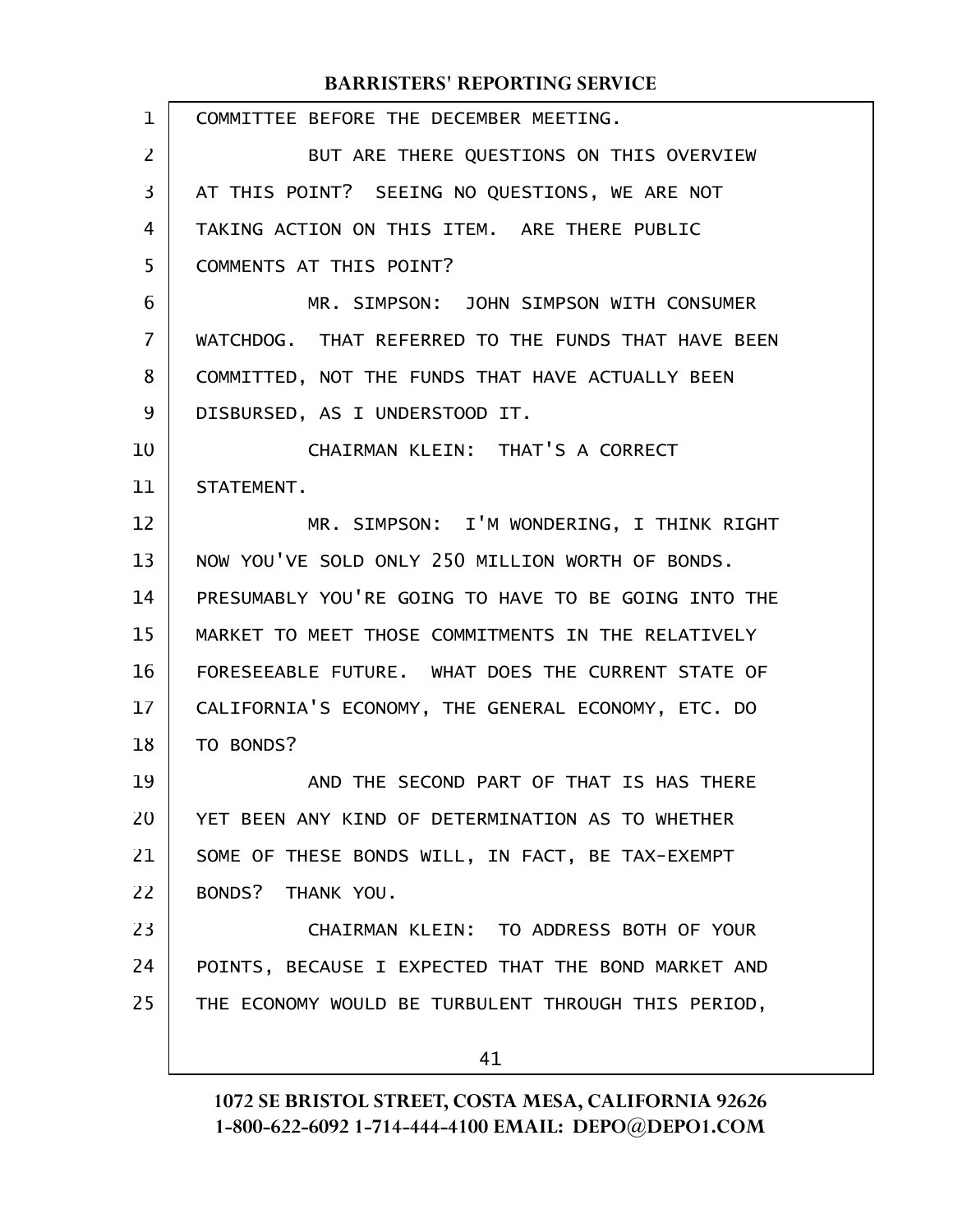| 1  | GOING BACK TO LAST APRIL, I ARRANGED, AFTER THE                  |
|----|------------------------------------------------------------------|
| 2  | EXECUTIVE COMMITTEE DISCUSSED IT, FOR THIS AGENCY TO             |
| 3  | PULL DOWN THE MONEY IT NEEDED FROM THE POOLED MONEY              |
| 4  | INVESTMENT FUND THROUGH THE PERIOD OF APRIL OR MAY               |
| 5  | INCLUDING ANTICIPATION OF THE DISEASE TEAM GRANTS SO             |
| 6  | THAT WE COULD OPERATE WITHOUT PLACING THE STATE IN               |
| 7  | AN EXPENSIVE BOND MARKET PERIOD.                                 |
| 8  | SO BEING CONSERVATIVE IN MY PERSPECTIVE                          |
| 9  | ABOUT THE ECONOMY AND CONCERNED ABOUT THE VOLATILITY             |
| 10 | OF THE FINANCIAL MARKET, MAYBE I SHOULD HAVE DRAWN               |
| 11 | DOWN THREE YEARS OF MONEY, BUT I TOOK THAT ACTION TO             |
| 12 | PROVIDE A PROTECTION FOR THE STATE TO REMAIN OUTSIDE             |
| 13 | THE MARKETS DURING A PERIOD OF EXPECTED VOLATILITY,              |
| 14 | AND IT APPEARS THAT IT SERVED US WELL IN THAT                    |
| 15 | REGARD.                                                          |
| 16 | THE SECOND ITEM IS THAT WITH A NEW                               |
| 17 | CONGRESS AND A NEW ADMINISTRATION, THERE WILL BE AN              |
| 18 | IMMEDIATE PUSH AFTER THE NEW ADMINISTRATION IS                   |
| 19 | FORMED TO PROCESS THE TAX EXEMPTION ON THE BONDS.<br>$\mathbf I$ |
| 20 | WILL TELL YOU THAT IT MAY PREDICTABLY TAKE LONGER                |
| 21 | SINCE IT APPEARS THE TREASURY AND THE IRS ARE GOING              |
| 22 | TO BE FOCUSED ON SOME OTHER PRIORITIES, BUT WE WILL              |
| 23 | BE VERY FOCUSED ON PROCESSING THE TAX EXEMPTION                  |
| 24 | DURING THAT PERIOD.                                              |
| 25 | I WILL ALSO POINT OUT THAT WE LOCKED OUR                         |
|    | 42                                                               |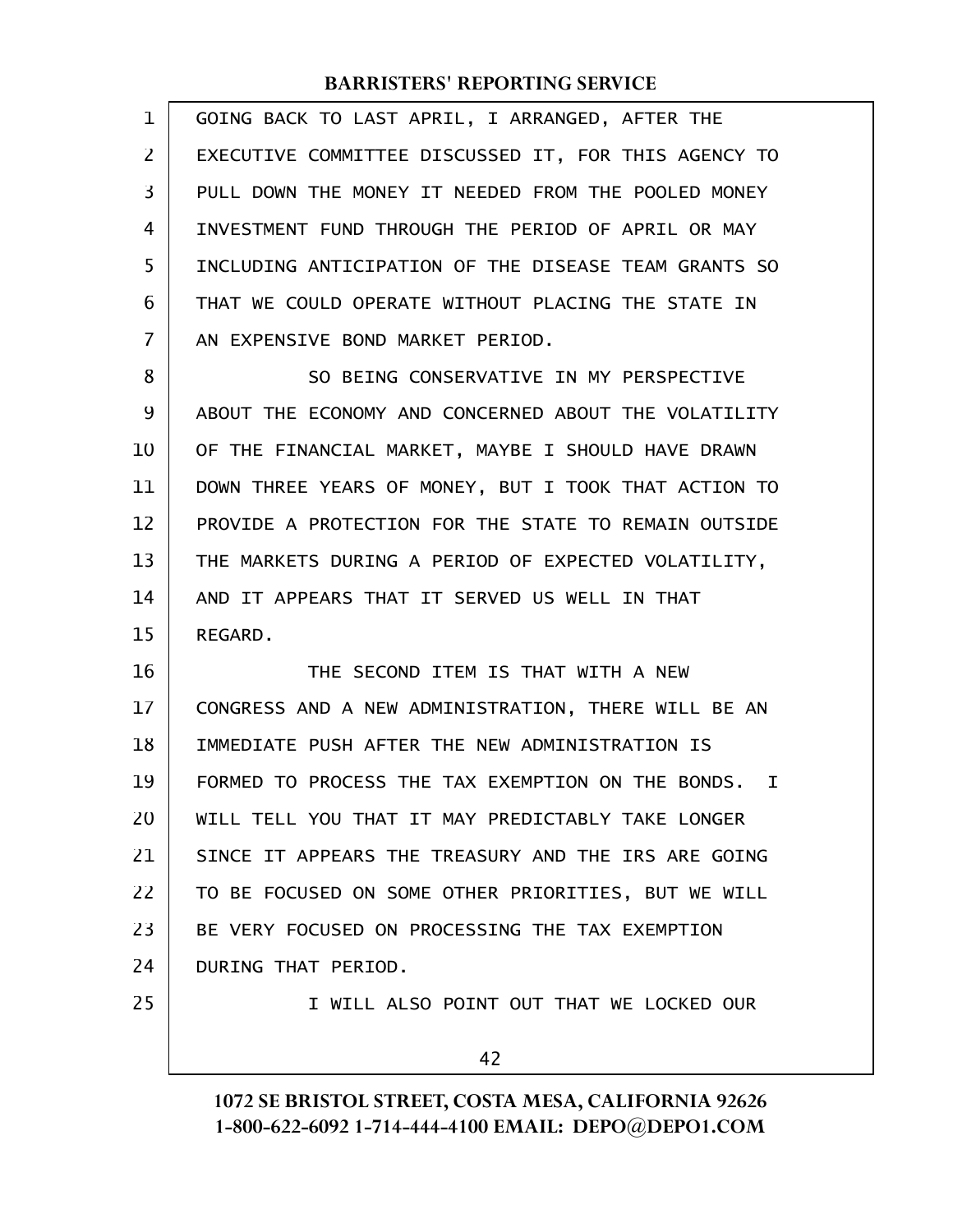| 1  | SHORT-TERM RATES ON THE EXISTING BONDS THROUGH          |
|----|---------------------------------------------------------|
| 2  | APPROXIMATELY THE MIDDLE OF 2009 TO DECEMBER OF 2009    |
| 3  | SO THAT WE COULD CALL THOSE BONDS AT PAR AND REISSUE    |
| 4  | ON A TAX-EXEMPT BASIS AT SUCH TIME AS THE TAX           |
| 5  | EXEMPTION WAS APPROVED. SO WE HAVE A LOT OF OPTIONS     |
| 6  | DESIGNED INTO OUR FINANCIAL STRUCTURE TO MINIMIZE       |
| 7  | COST TO THE STATE, OPTIMIZE OUTCOME, AND WE'RE          |
| 8  | CONSERVATIVELY POSITIONED WITH CASH RESERVES TO MAKE    |
| 9  | SURE THAT OUR GRANTEES ARE PAID QUICKLY WHEN THE        |
| 10 | GRANTS ARE FINALLY ADMINISTRATIVELY PROCESSED           |
| 11 | WITHOUT INTERRUPTION.                                   |
| 12 | AS EVERYONE KNOWS, I THINK, BUT TO                      |
| 13 | REINFORCE THIS STATEMENT, OUR BUDGETS AND FUNDS ARE     |
| 14 | OUTSIDE THE STATE BUDGETS. IN FACT, THE STATE           |
| 15 | BUDGET DOESN'T EVEN PAY INTEREST ON THESE BONDS.        |
| 16 | IT'S SELF-FUNDED UNDER AN ADVANCED PLAN STRUCTURE       |
| 17 | THROUGH DECEMBER OF '09. SO THE INTENT IN WRITING       |
| 18 | THE INITIATIVE WAS TO STAY OUT OF THE PERIOD OF HIGH    |
| 19 | ADJUSTMENT FOR THE STATE IN ITS FINANCIAL BUDGETING.    |
| 20 | I HOPE DECEMBER 2009 IS ENOUGH, BUT IN ANY CASE,        |
| 21 | THAT'S THE STRUCTURE WE'RE WORKING UNDER.               |
| 22 | ANY ADDITIONAL QUESTIONS?                               |
| 23 | SEEING NO ADDITIONAL QUESTIONS, IF WE                   |
| 24 | COULD GO TO ITEM 9, NEW FACULTY II REVIEW.<br><b>MY</b> |
| 25 | UNDERSTANDING FROM STAFF IS THAT DR. YAFFE IS GOING     |
|    | 43                                                      |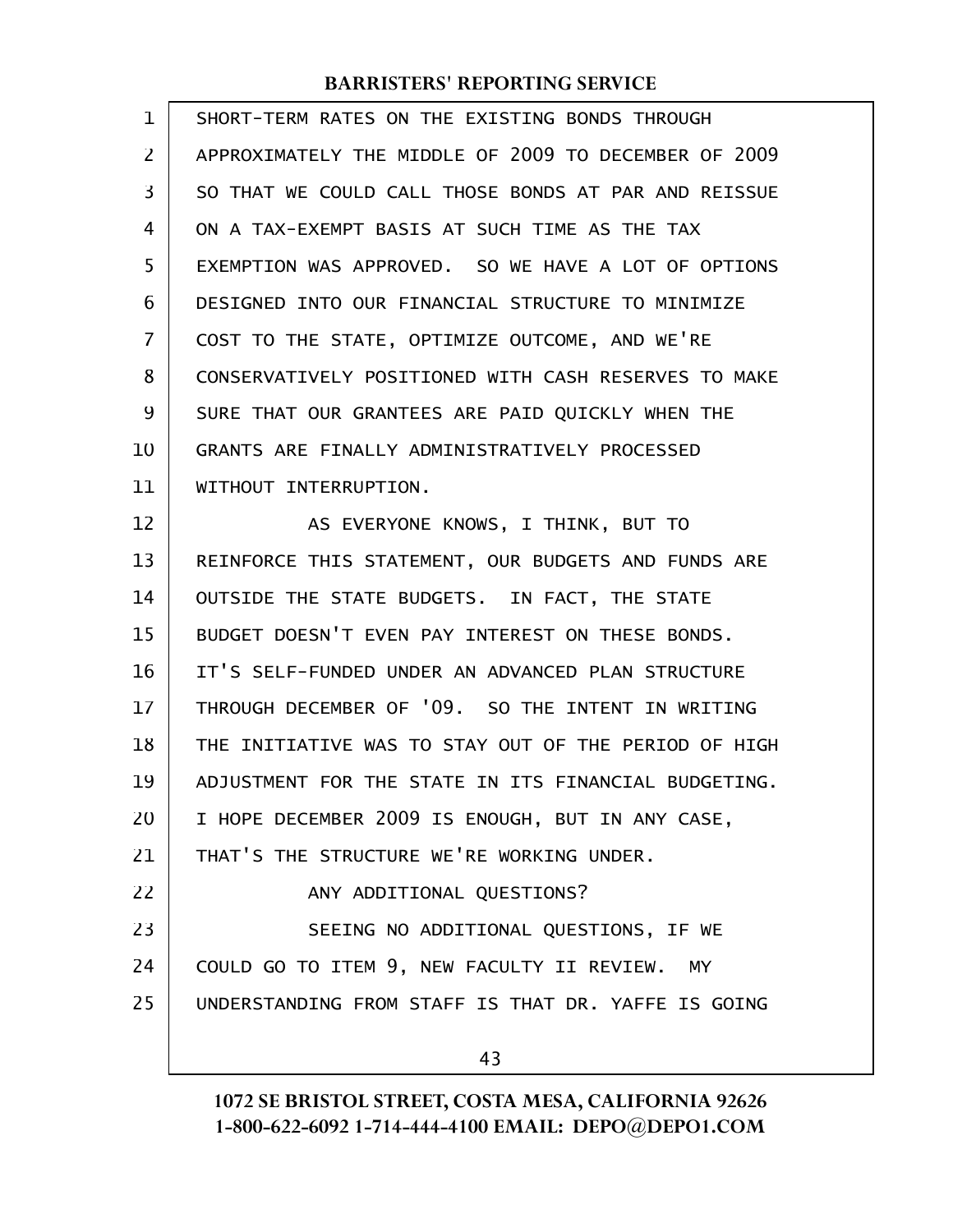| $\mathbf 1$    | TO INTRODUCE SOME SLIDES TO CREATE A CONTEXT FOR US,  |
|----------------|-------------------------------------------------------|
| $\overline{2}$ | AND THEN I'M GOING TO ASK FOR JEFF SHEEHY, WHO IS     |
| 3              | THE CO-VICE CHAIR OF THE PEER REVIEW COMMITTEE, FOR   |
| 4              | HIS COMMENTS.                                         |
| 5              | DR. YAFFE: CHAIRMAN KLEIN, MEMBERS OF THE             |
| 6              | COMMITTEE, I PRESENT FOR YOUR CONSIDERATION THE       |
| 7              | CONTINUATION OF RECOMMENDATIONS OF THE GRANTS         |
| 8              | WORKING GROUP FOR NEW FACULTY AWARDS II. THIS IS A    |
| 9              | CONTINUATION OF CONSIDERATION YOU BEGAN AT THE        |
| 10             | AUGUST ICOC MEETING.                                  |
| 11             | JUST TO REMIND YOU THAT THE GOALS OF THIS             |
| 12             | INITIATIVE ARE TO SUPPORT INNOVATIVE RESEARCH GRANTS  |
| 13             | FROM NEWLY INDEPENDENT SCIENTISTS AND                 |
| 14             | PHYSICIAN/SCIENTISTS AT CRUCIAL EARLY STAGES OF       |
| 15             | THEIR CAREERS AND TO RECRUIT THE TOP YOUNG            |
| 16             | SCIENTISTS AND PHYSICIAN/SCIENTISTS TO STEM CELL      |
| 17             | RESEARCH.                                             |
| 18             | THESE AWARDS FEATURE SUPPORT OF INNOVATIVE            |
| 19             | RESEARCH USING THE FULL SPECTRUM OF STEM CELL TYPES   |
| 20             | AND EXPERIMENTAL SYSTEMS, INCLUDING MODEL SYSTEMS.    |
| 21             | FUNDING FOR THESE AWARDS IS UP TO FIVE                |
| 22             | YEARS WITH DIRECT PROJECT COSTS OF \$300,000 PER YEAR |
| 23             | FOR SCIENTIST AWARDS AND \$400,000 PER YEAR FOR       |
| 24             | PHYSICIAN/SCIENTIST AWARDS.                           |
| 25             | THE REVIEW CRITERIA THAT THE GRANTS                   |
|                | 44                                                    |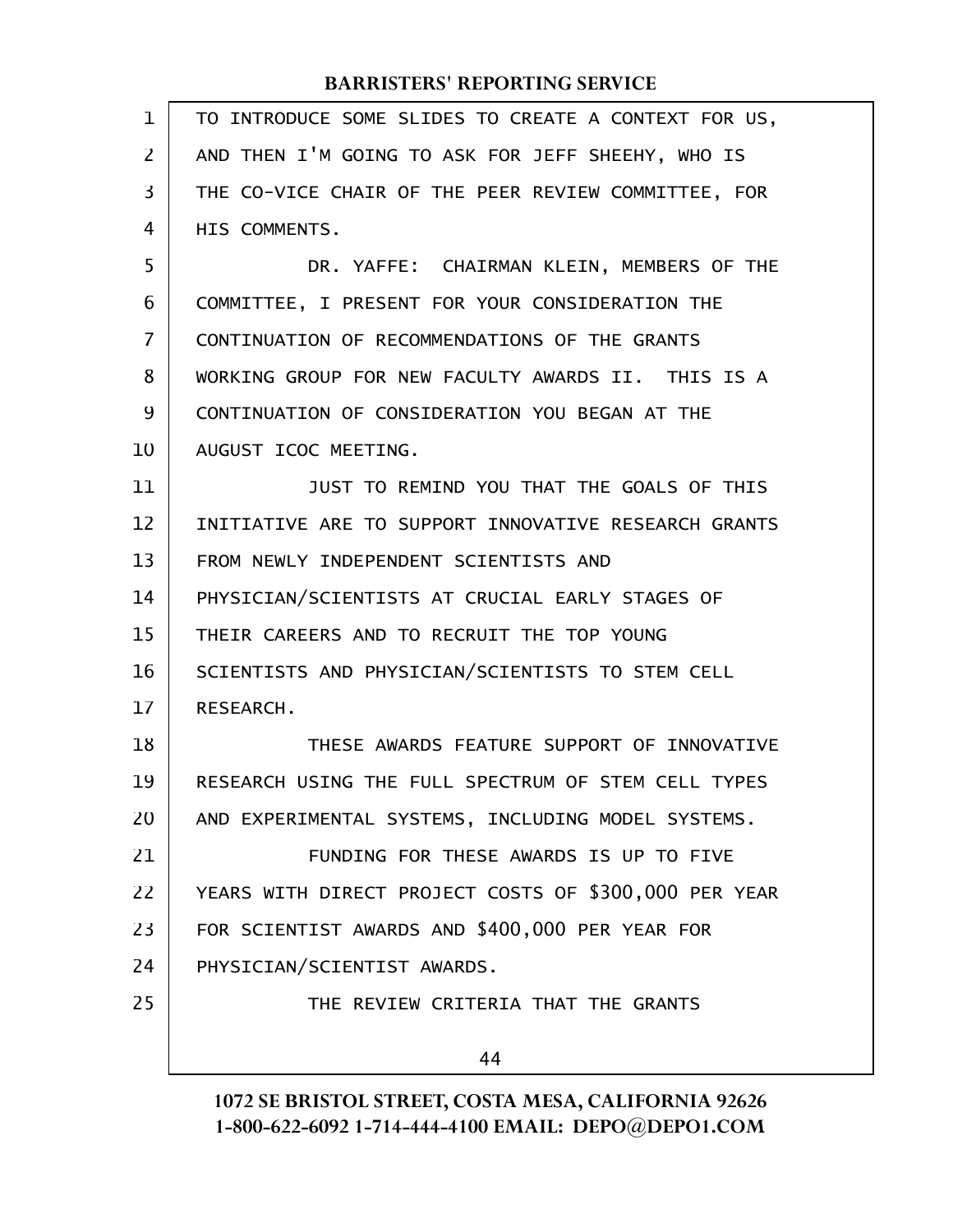| $\mathbf 1$    | WORKING GROUP USED IN CONSIDERATION OF THESE         |
|----------------|------------------------------------------------------|
| 2              | APPLICATIONS WERE, FIRST, IN THE RESEARCH PLAN, HERE |
| 3              | THEY CONSIDERED THE SIGNIFICANCE AND INNOVATION OF   |
| 4              | THE PROPOSED RESEARCH AND THE DESIGN AND FEASIBILITY |
| 5              | OF THE PROJECT.                                      |
| 6              | SECOND, THE PRINCIPAL INVESTIGATOR, HERE             |
| $\overline{7}$ | THE GRANTS WORKING GROUP MEMBERS CONSIDERED          |
| 8              | QUALIFICATIONS AND POTENTIAL FOR LEADERSHIP OF THESE |
| 9              | INDIVIDUALS IN STEM CELL RESEARCH, AND CAREER        |
| 10             | DEVELOPMENT AND MENTORING PLANS OF THE APPLICANTS.   |
| 11             | AND THE THIRD KEY AREA WAS THE                       |
| 12             | INSTITUTION, HERE CONSIDERING THE COMMITMENT OF THE  |
| 13             | INSTITUTION TO THE INVESTIGATOR, THE TRACK RECORD OF |
| 14             | THE INSTITUTION IN PROMOTING THE CAREERS OF YOUNG    |
| 15             | SCIENTISTS, AND THE FUTURE PLANS OF THE INSTITUTION  |
| 16             | FOR FURTHER GROWTH IN STEM CELL SCIENCE AND          |
| 17             | REGENERATIVE MEDICINE.                               |
| 18             | NOW, HERE, AND YOU'VE SEEN THIS BEFORE, IS           |
| 19             | THE DISTRIBUTION OF SCORES, THE 54 APPLICATIONS      |
| 20             | SCORED BY THE GRANTS WORKING GROUP. AND WITH A       |
| 21             | CLICK, WE CAN SEE THE DIVISION OF THESE GRANTS,      |
| 22             | THESE PROPOSALS, INTO TIER 1, TIER 2, AND TIER 3.    |
| 23             | SHOWN IN BLUE ARE PHYSICIAN/SCIENTISTS APPLICATIONS  |
| 24             | AND IN GOLD ARE SCIENTIST APPLICATIONS.              |
| 25             | ORIGINALLY THE TIER 1 WAS SET AT 70 AND              |
|                | 45                                                   |
|                |                                                      |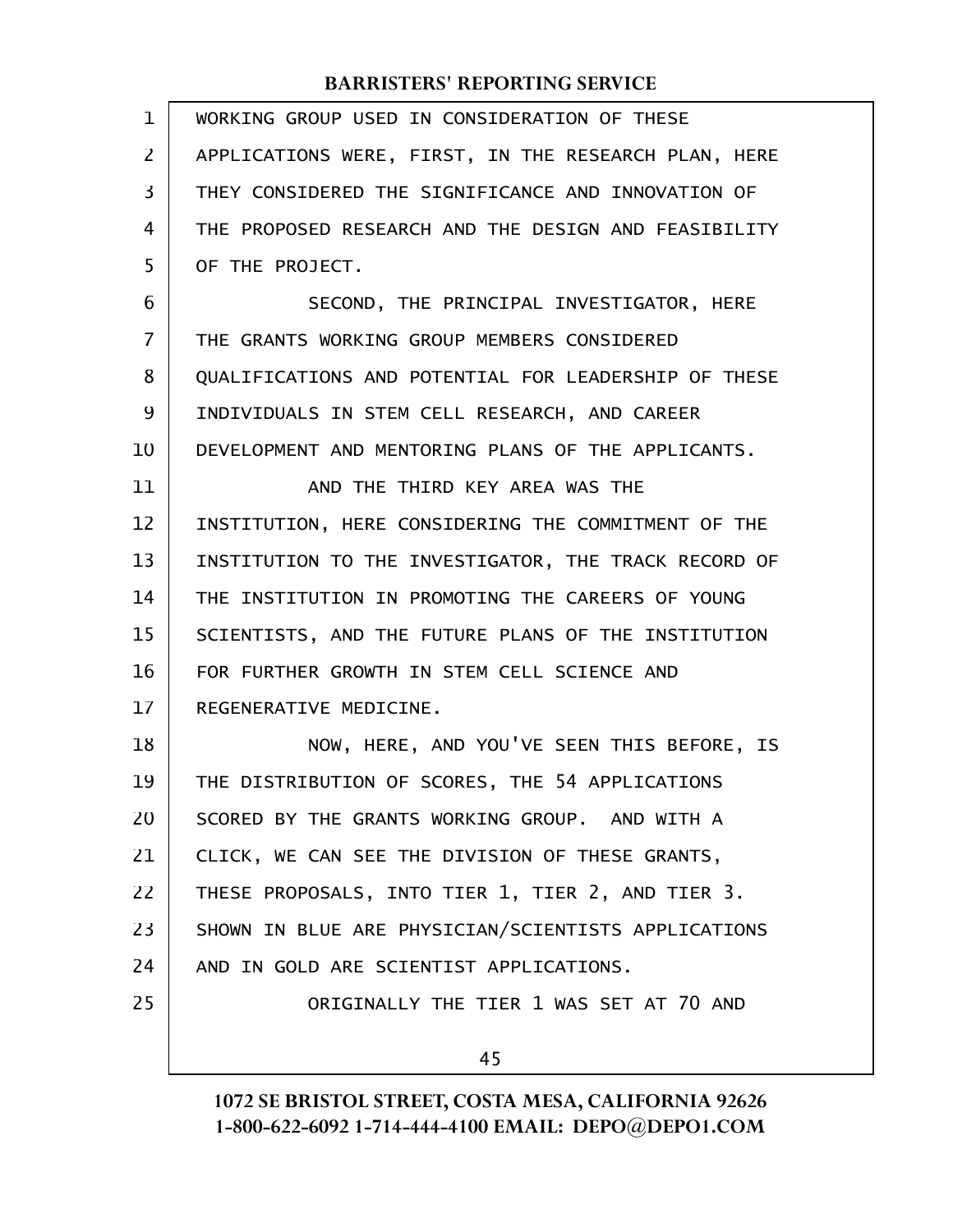| $\mathbf{1}$ | ABOVE. THOSE WERE THE RECOMMENDED FOR FUNDING.        |
|--------------|-------------------------------------------------------|
| 2            | TIER 2 AT 56 TO 70. THIS IS RECOMMENDED IF FUNDS      |
| 3            | ARE AVAILABLE.                                        |
| 4            | HERE ARE THE TOTAL GRANTS THAT YOU HAVE               |
| 5            | AWARDED TO DATE FOR THE NEW FACULTY I AND NEW         |
| 6            | FACULTY II. YOU CAN SEE THAT IN NEW FACULTY I THERE   |
| 7            | WERE 16 SCIENTIST AWARDS, SIX AWARDS FOR              |
| 8            | PHYSICIAN/SCIENTISTS, A TOTAL OF \$54 MILLION WAS     |
| 9            | COMMITTED. FOR NEW FACULTY II AT THE AUGUST           |
| 10           | MEETING, 12 SCIENTIST AWARDS, 11 PHYSICIAN/SCIENTIST  |
| 11           | AWARDS, A TOTAL COMMITMENT OF \$59 MILLION. THIS IS   |
| 12           | A TOTAL NOW FOR NEW FACULTY OF 45 AWARDS WITH A       |
| 13           | COMMITMENT OF \$113 MILLION.                          |
| 14           | SO ABOVE THE LINE THERE IN TIER 1 ARE THE             |
| 15           | AWARDS THAT YOU HAVE ALREADY APPROVED. THIS WAS       |
| 16           | TIER 1. YOU MAY REMEMBER THAT THREE PROPOSALS WERE    |
| 17           | MOVED FROM TIER 2 TO TIER 1, 23 GRANTS IN TOTAL.      |
| 18           | I HAVE FOR YOUR CONSIDERATION THE                     |
| 19           | PROPOSALS IN TIER 2, RECOMMENDED IF FUNDS ARE         |
| 20           | AVAILABLE. THERE ARE NINE PROPOSALS IN THAT TIER, A   |
| 21           | TOTAL OF -- REPRESENTING A TOTAL OF \$22 MILLION, AND |
| 22           | THEN THERE ARE THE PROPOSALS IN TIER 3, 22 GRANTS.    |
| 23           | THESE ARE NOT RECOMMENDED FOR FUNDING BY THE GRANTS   |
| 24           | WORKING GROUP.                                        |
| 25           | AND PERHAPS MR. SHEEHY HAS SOME COMMENTS              |
|              | 46                                                    |
|              |                                                       |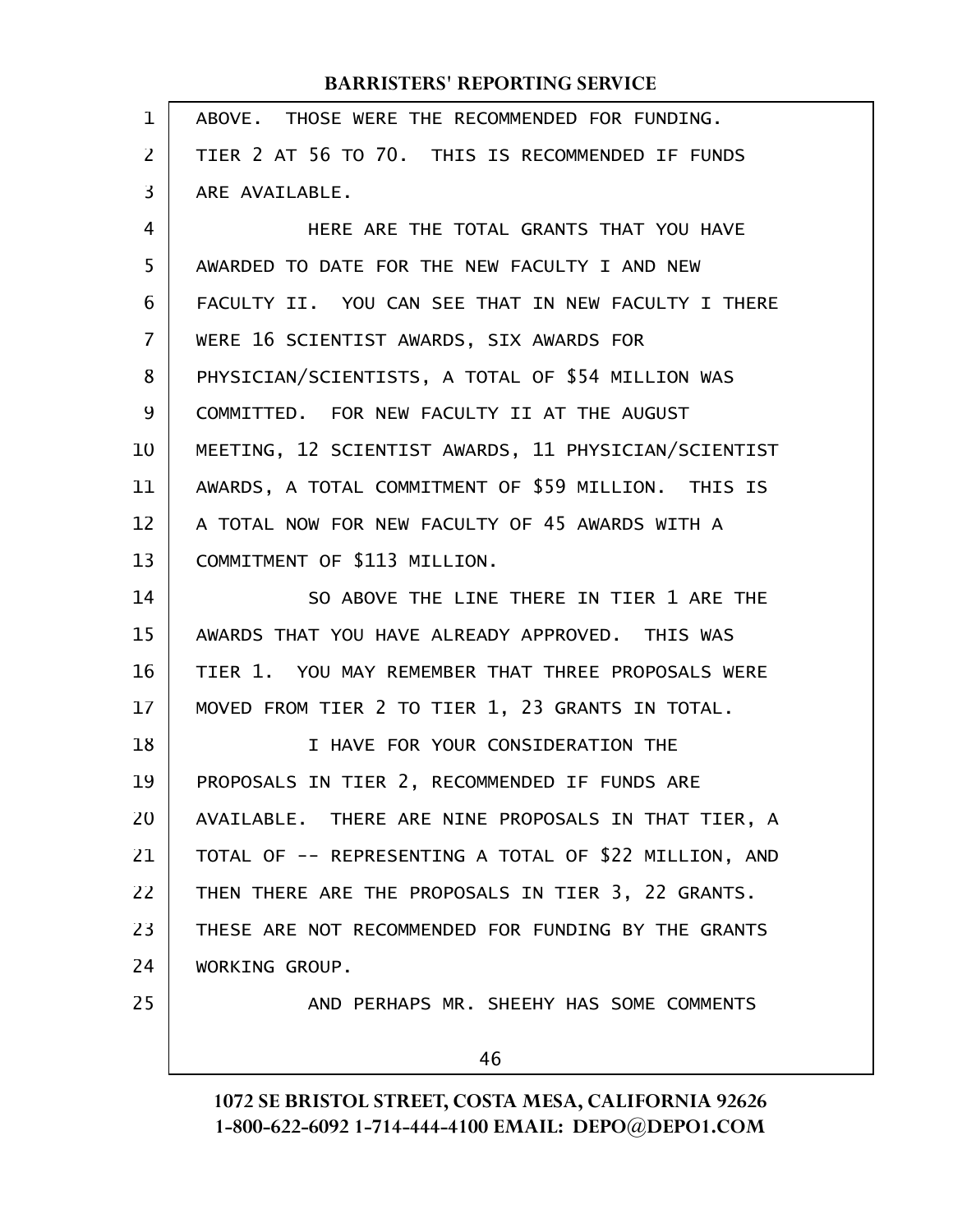| $\mathbf 1$ | OR DIRECTION FROM HERE.                              |
|-------------|------------------------------------------------------|
| 2           | MR. SHEEHY: NO COMMENTS, THOUGH A SUPERB             |
| 3           | JOB, MIKE. THANK YOU. IT'S A GREAT ROUND. AND I      |
| 4           | WOULD NOTE, THOUGH, WE HAVE HAD TWO OF THEM. JUST    |
| 5           | OUT OF CURIOSITY, WHAT WAS OUR ORIGINAL BUDGET FOR   |
| 6           | THIS INITIATIVE?                                     |
| 7           | DR. YAFFE: THE ORIGINAL BUDGET WAS 41                |
| 8           | MILLION FOR NEW FACULTY II.                          |
| 9           | MR. SHEEHY: NO. I MEAN WHEN WE STARTED               |
| 10          | TALKING ABOUT --                                     |
| 11          | DR. YAFFE: I THINK IT WAS 90 MILLION.                |
| 12          | MR. SHEEHY: FOR NEW FACULTY.                         |
| 13          | DR. YAFFE: I AND II.                                 |
| 14          | MR. SHEEHY: SO THAT JUST GIVES A LITTLE              |
| 15          | CONTEXT. I GUESS WE SHOULD PUT UP THE GRANTS THAT    |
| 16          | ARE REMAINING, TIER 2, TIER 3, AND SEE IF THERE'S    |
| 17          | ANY THAT ANYONE WANTS TO BRING UP FOR DISCUSSION     |
| 18          | TODAY.                                               |
| 19          | WE KIND OF GOT STOPPED LAST TIME BEFORE WE           |
| 20          | COULD REALLY GET A LOOK AT THEM. DO WE HAVE A SLIDE  |
| 21          | SHOWING THOSE? SO IF I'M CORRECT, EVERYTHING BELOW   |
| 22          | THE GREEN LINE IS STILL AVAILABLE TO US TO LOOK AT   |
| 23          | IF ANYONE WANTS TO BRING IT UP.                      |
| 24          | AND I THINK THE BEST WAY TO PROCEED IS ONE           |
| 25          | GRANT AT A TIME, IF SOMEONE HAS AN INTEREST, THEN TO |
|             | 47                                                   |
|             |                                                      |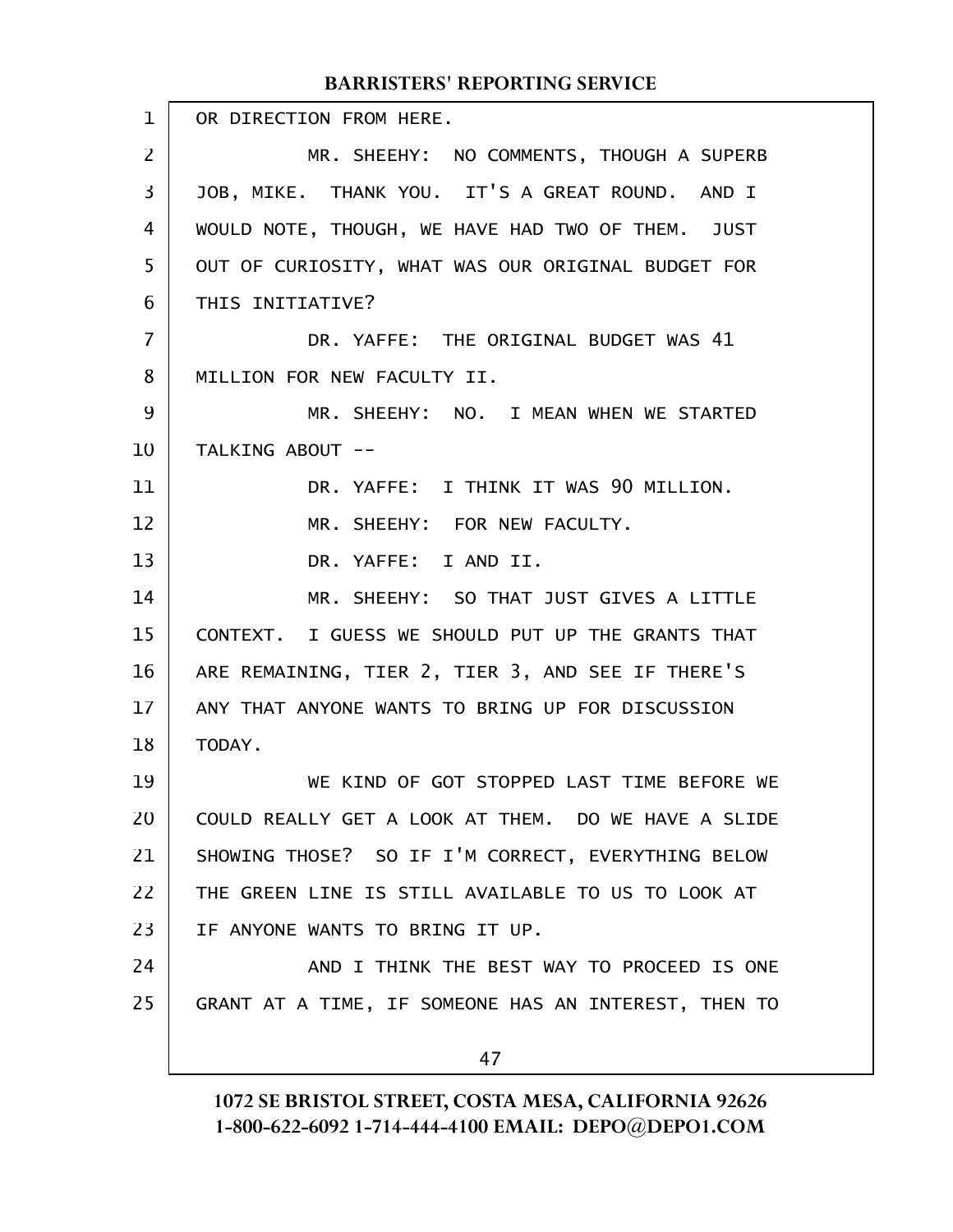| 1  | MAKE A MOTION TO FUND AND GET A SECOND, AND THEN WE |
|----|-----------------------------------------------------|
| 2  | CAN HAVE A DISCUSSION OF IT. IF THERE'S PROPRIETARY |
| 3  | INFORMATION THAT WE NEED TO DISCUSS IN CLOSED       |
| 4  | SESSION, WE DO HAVE THE ABILITY TO DO THAT A BIT    |
| 5  | LATER.                                              |
| 6  | WE CAN ALSO REACH DOWN INTO THE YELLOW,             |
| 7  | THE DO NOT FUND, IF THERE'S SOMETHING DOWN THERE    |
| 8  | THAT SOMEONE HAS AN INTEREST IN. AGAIN, I HOPE      |
| 9  | PEOPLE HAVE LOOKED AT THEM THE FIRST TIME, AND ALSO |
| 10 | BETWEEN THE LAST MEETING AND NOW TOOK A MINUTE TO   |
| 11 | LOOK OR NOTE ANY APPLICATIONS THAT THEY HAD AN      |
| 12 | INTEREST IN.                                        |
| 13 | MR. ROTH: JEFF, JUST TO REFRESH ALL OF              |
| 14 | OUR MEMORIES, THE RECOMMENDATION FROM THE GRANTS    |
| 15 | WORKING GROUP WAS TO FUND THESE IF FUNDS WERE       |
| 16 | AVAILABLE?                                          |
| 17 | MR. SHEEHY: EXACTLY. IN THE GRAY AREA IF            |
| 18 | FUNDS ARE AVAILABLE.                                |
| 19 | MR. ROTH: THAT WAS BASED ON THEIR BELIEF            |
| 20 | THESE REPRESENTED QUALITY PROPOSALS.                |
| 21 | MR. SHEEHY: IT WAS AN UNUSUAL ROUND                 |
| 22 | BECAUSE ACTUALLY WE EXCEEDED THE ORIGINAL BUDGET.   |
| 23 | SO WE STARTED OFF HAVING EXCEEDED THE ORIGINAL      |
| 24 | BUDGET. WE USUALLY TRY IN PROGRAMMATIC REVIEW TO    |
| 25 | SET THE FUNDING LINE AT FUNDS THAT ARE AVAILABLE,   |
|    | 48                                                  |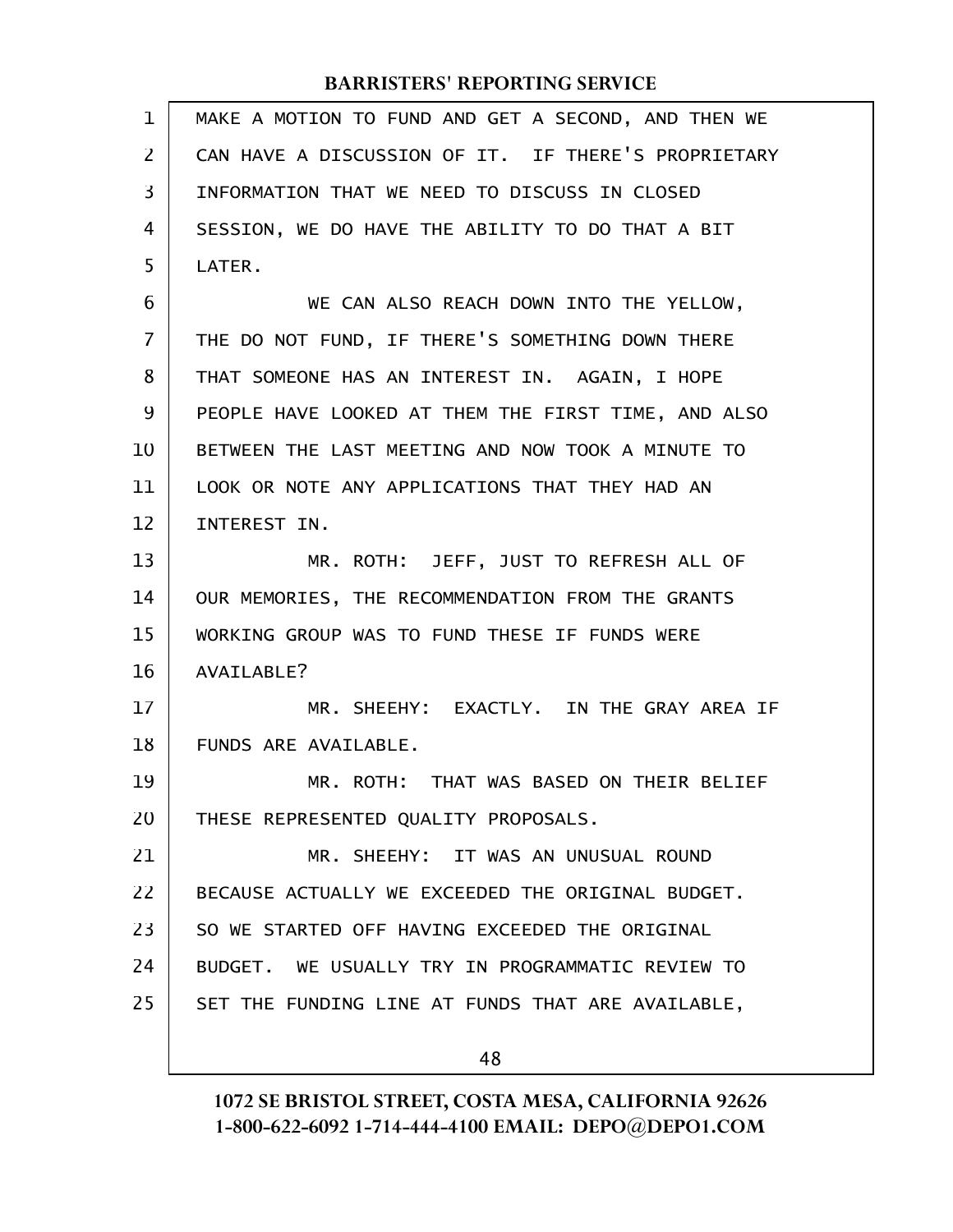| $\mathbf{1}$ | BUT I THINK THE QUALITY WAS SUCH THAT THE WORKING    |
|--------------|------------------------------------------------------|
| 2            | GROUP WAS WILLING TO STRONGLY INDICATE THAT WE       |
| 3            | SHOULD GO BEYOND THE FUNDS THAT WE'D ALLOCATED.      |
| 4            | THEY DID MAKE THE COMMENT ABOUT ROUND TWO,           |
| 5            | YOU KNOW, THE GRAY AREA, THAT THOSE ARE ONES WE      |
| 6            | MIGHT WANT TO CONSIDER IF FUNDS ARE AVAILABLE. BUT   |
| 7            | AS ALAN, I THINK, HAS NOTED, AT SOME POINT WE DO --  |
| 8            | WE DON'T HAVE AN INFINITE AMOUNT OF MONEY. SO IF     |
| 9            | FUNDS ARE AVAILABLE, THAT NOTION ALWAYS HAS TO BE    |
| 10           | TAKEN INTO SOME SORT OF CONTEXT, WHICH IS BASICALLY  |
| 11           | OUR POLICY DECISION.                                 |
| 12           | MR. ROTH: TWO OTHER QUICK COMMENTS AND A             |
| 13           | QUESTION. ONE IS THE COMMENTS MADE ABOUT THE         |
| 14           | CRITICAL NATURE OF SUPPORTING THESE FACULTY AS BEING |
| 15           | SORT OF THE UNDERPINNING OF THE CRITICAL MASS WE     |
| 16           | NEED IN RESEARCH IN THE STATE AND TO ATTRACT AND     |
| 17           | RETAIN THOSE PEOPLE. I THINK THERE WAS AN EMPHASIS   |
| 18           | PARTICULARLY ON PHYSICIAN/SCIENTISTS AND IT WAS      |
| 19           | IMPORTANT.                                           |
| 20           | AND THEN THE RELATED QUESTION TO THAT IS             |
| 21           | HOW LONG DO THESE PEOPLE THAT DIDN'T SCORE AS HIGH   |
| 22           | HAVE TO WAIT TO GET BACK INTO ANOTHER ROUND?<br>MY   |
| 23           | QUESTION IS WHEN WILL YOU HAVE NEW FACULTY OR        |
| 24           | FACULTY III SO WE WOULD KNOW WHEN SOMEBODY MIGHT     |
| 25           | $BE$ --                                              |
|              |                                                      |

49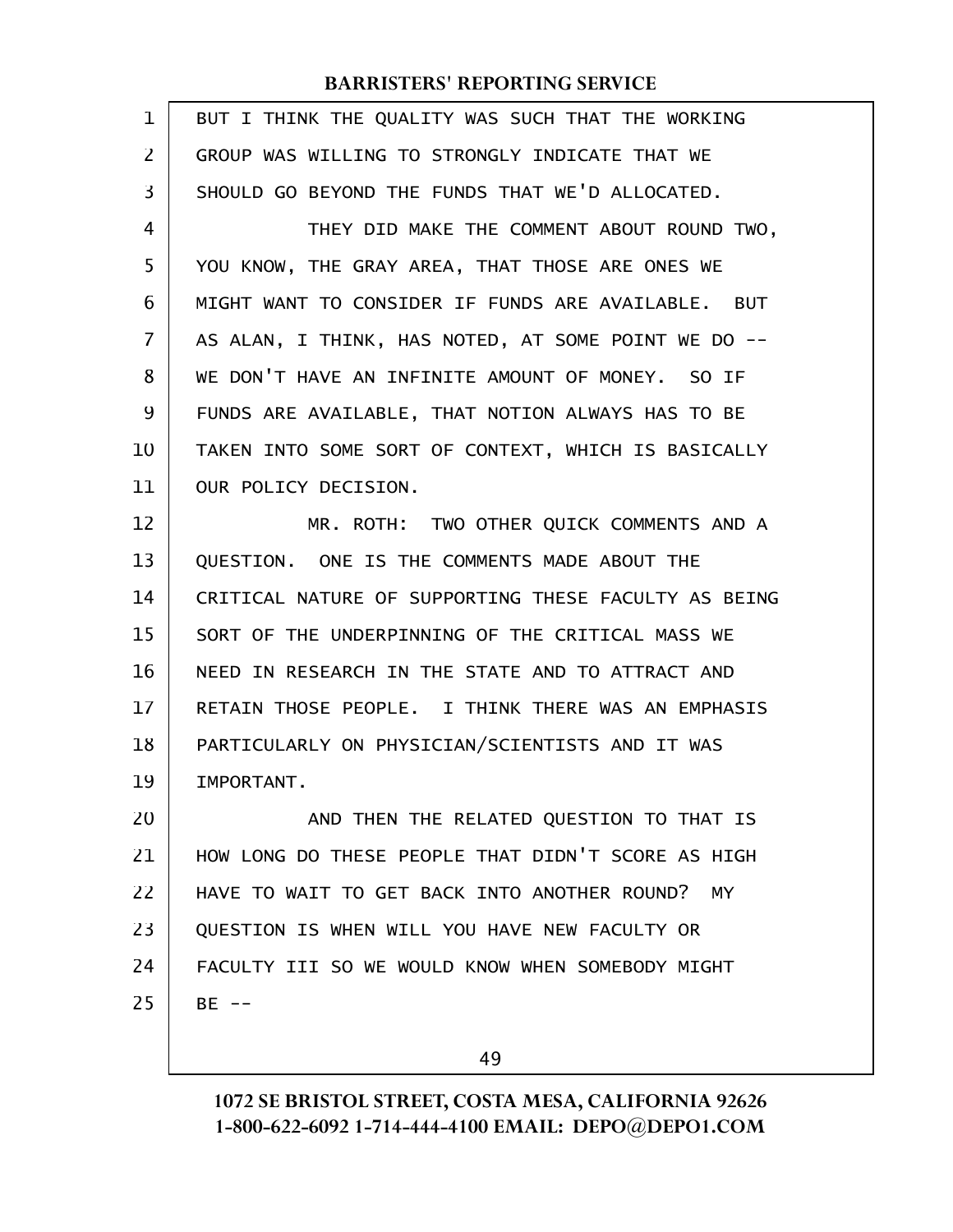| 1  | CHAIRMAN KLEIN: MARIE, MAYBE YOU COULD               |
|----|------------------------------------------------------|
| 2  | TAKE THE PODIUM AND SHARE IT WITH DR. YAFFE.         |
| 3  | DR. CSETE: I THINK OUR PRIORITIES FOR                |
| 4  | RFA'S FOR NEXT YEAR ARE FAIRLY WELL SET IN OUR MINDS |
| 5  | AND PROBABLY DON'T INCLUDE A NEW FACULTY ROUND       |
| 6  | WITHIN A YEAR FROM NOW. HOWEVER, THESE PEOPLE WILL   |
| 7  | ALSO BE ELIGIBLE TO APPLY FOR OTHER PROGRAMS WITH    |
| 8  | SOME OF THE GRANT PROPOSALS THAT THEY'VE BROUGHT     |
| 9  | FORWARD.                                             |
| 10 | MR. SHEEHY: JUST TO NOTE, I THINK THIS               |
| 11 | GRANT ROUND WAS CONSIDERED TO BE A FOUNDATIONAL KIND |
| 12 | OF GRANT. AND IF WE ARE THINKING IN THE NEXT YEAR    |
| 13 | OR TWO AND TRYING TO MOVE CLOSER TO THE CLINIC, THAT |
| 14 | DOES PUT A DIFFERENT CONTEXT TO IT.                  |
| 15 | MIGHT NOT HURT, I DON'T KNOW IF IT'S                 |
| 16 | POSSIBLE TO IDENTIFY THE ONES THAT ARE               |
| 17 | PHYSICIAN/SCIENTISTS, IF THAT PRESENTS OUTRAGEOUS    |
| 18 | DIFFICULTIES.                                        |
| 19 | DR. YAFFE: THOSE ARE THE TWO -- IN TIER 2            |
| 20 | THOSE ARE THE TWO IN BOLD.                           |
| 21 | MR. SHEEHY: GREAT.                                   |
| 22 | DR. YAFFE: 914 AND 900.                              |
| 23 | DR. BRENNER: JEFF, IT MIGHT ALSO BE                  |
| 24 | WORTHWHILE TO REVIEW WHAT WE DID LAST MONTH BECAUSE  |
| 25 | WE SUBSTANTIALLY MOVED A LOT FROM TIER 2 TO TIER 1   |
|    | 50                                                   |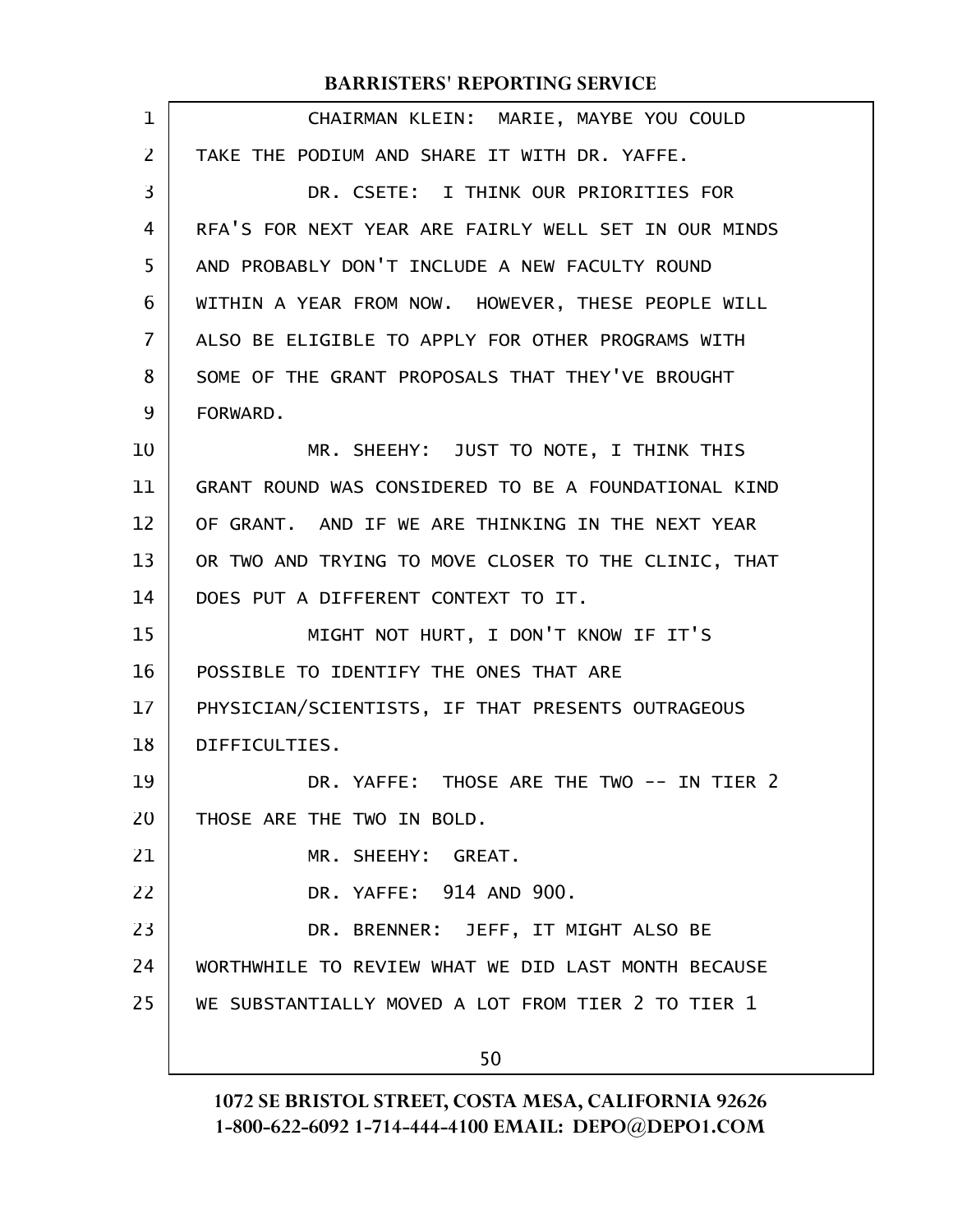| $\mathbf{1}$   | ALREADY. SO I DON'T WANT PEOPLE TO THINK THAT WE'RE  |
|----------------|------------------------------------------------------|
| $\overline{2}$ | STARTING FRESH LOOKING AT TIER 2. WE ALREADY MADE A  |
| 3              | LOT OF PROGRESS.                                     |
| 4              | MR. SHEEHY: EXACTLY. YOU MAY WANT TO RUN             |
| 5              | THE LINE UP AND JUST GET A SENSE.                    |
| 6              | CHAIRMAN KLEIN: DR. YAFFE, IF YOU COULD              |
| $\overline{7}$ | IDENTIFY THE THREE WE MOVED FROM TIER 2 TO TIER 1    |
| 8              | THE LAST SESSION.                                    |
| 9              | DR. YAFFE: THE THREE BOTTOM GRANTS IN                |
| 10             | TIER 1, THAT'S 905, 952, AND 902, WERE MOVED UP BY   |
| 11             | YOU IN THE LAST ROUND. IN ADDITION, THE NEXT TWO     |
| 12             | GRANTS WERE MOVED UP BY THE GRANTS WORKING GROUP     |
| 13             | DURING PROGRAMMATIC REVIEW.                          |
| 14             | CHAIRMAN KLEIN: THE TWO GRANTS ABOVE                 |
| 15             | THAT, THE BUILDING CARDIAC TISSUE AND VEG-F          |
| 16             | SIGNALING, WERE MOVED UP PROGRAMMATICALLY BY THE     |
| 17             | PEER REVIEW GROUP, SO THAT'S WHY THEIR SCORES ARE    |
| 18             | OUT OF ORDER.                                        |
| 19             | DR. TROUNSON: I JUST HAD SOME INPUT FROM             |
| 20             | SENIOR MEMBERS OF THE ACADEMIC INSTITUTIONS WHO HAVE |
| 21             | SAID THAT BE MINDFUL THAT, YOU KNOW, THAT THIS HAS   |
| 22             | BEEN ACTIVITY CONCENTRATED OVER THE LAST 12 MONTHS   |
| 23             | OR NINE TO 12 MONTHS. THEY BELIEVE THAT IF YOU       |
| 24             | WAITED 12 MONTHS, YOU WOULD CONSIDERABLY GET THE --  |
| 25             | YOU KNOW, NEW APPLICANTS WOULD REFRESH THAT QUITE    |
|                |                                                      |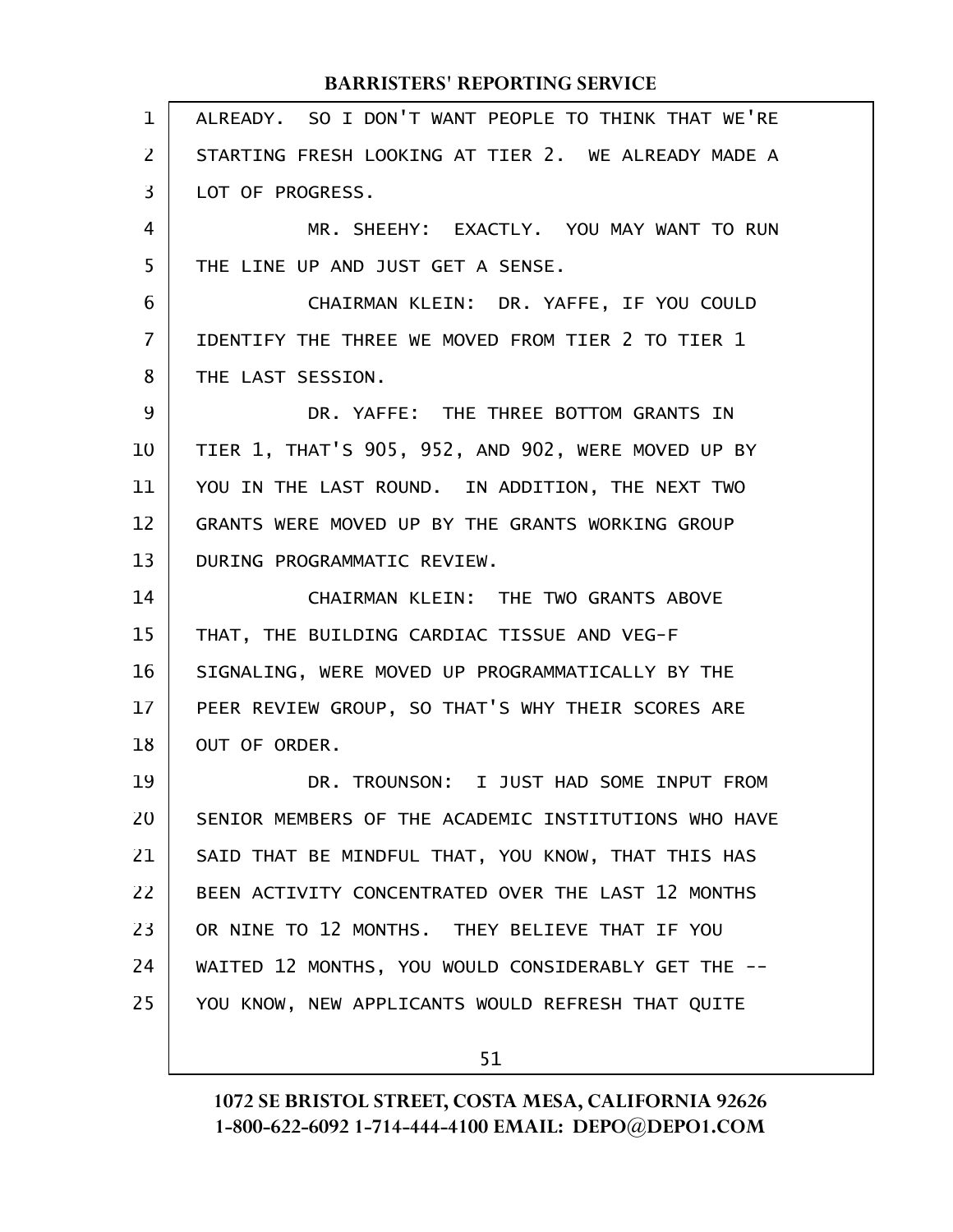| $\mathbf{1}$   | CONSIDERABLY AND BRING FORWARD SOME VERY NEW AND NEW |
|----------------|------------------------------------------------------|
| $\overline{2}$ | SCIENTISTS AND PROPOSALS THAT YOU MIGHT OTHERWISE    |
| 3              | NOT GET.                                             |
| 4              | THEY WERE SAYING TO ME THAT THEY HOPE THAT           |
| 5              | WE WOULD DO IT AGAIN, BUT A PERIOD OF TIME TO        |
| 6              | REFRESH THE LIST WOULD BE REALLY WORTHWHILE.         |
| $\overline{7}$ | CHAIRMAN KLEIN: DR. TROUNSON, WE HAD ONE             |
| 8              | COMMUNICATION INDICATING SOME TECHNICAL INFORMATION. |
| 9              | WE'RE LATER IN THIS AGENDA GOING TO GO THROUGH OUR   |
| 10             | EXTRAORDINARY PETITION PROCEDURE, WHICH IS NOT YET   |
| 11             | IN PLACE. WAS THE LETTER OR THE E-MAIL WE RECEIVED   |
| 12             | RELATED TO FACULTY, AND DO YOU WANT TO DEFER THAT    |
| 13             | ONE SINGLE ONE SO IT FALLS UNDER OUR NEW PROCEDURE,  |
| 14             | OR WHAT IS YOUR DESIRE?                              |
| 15             | DR. TROUNSON: YOU KNOW, THERE'S                      |
| 16             | INSUFFICIENT INFORMATION MADE AVAILABLE IN THAT TO   |
| 17             | MAKE ANY ASSESSMENT. MY OWN VIEW IS THAT THERE'S NO  |
| 18             | INDICATION THAT IT'S A SUBSTANTIAL MATTER, NOR IS IT |
| 19             | A MATTER THAT WOULD GENERALLY RELATE TO ANY KIND OF  |
| 20             | CONFLICT OF INTEREST. SO, CHAIR, I THINK YOU         |
| 21             | SHOULDN'T -- I THINK YOU SHOULD KEEP IT AMONGST      |
| 22             | THOSE THAT YOU ARE CONSIDERING RATHER THAN DELAY ANY |
| 23             | DECISION ON THAT PARTICULAR GRANT.                   |
| 24             | CHAIRMAN KLEIN: OKAY. THANK YOU. DR.                 |
| 25             | FONTANA.                                             |
|                |                                                      |
|                | 52                                                   |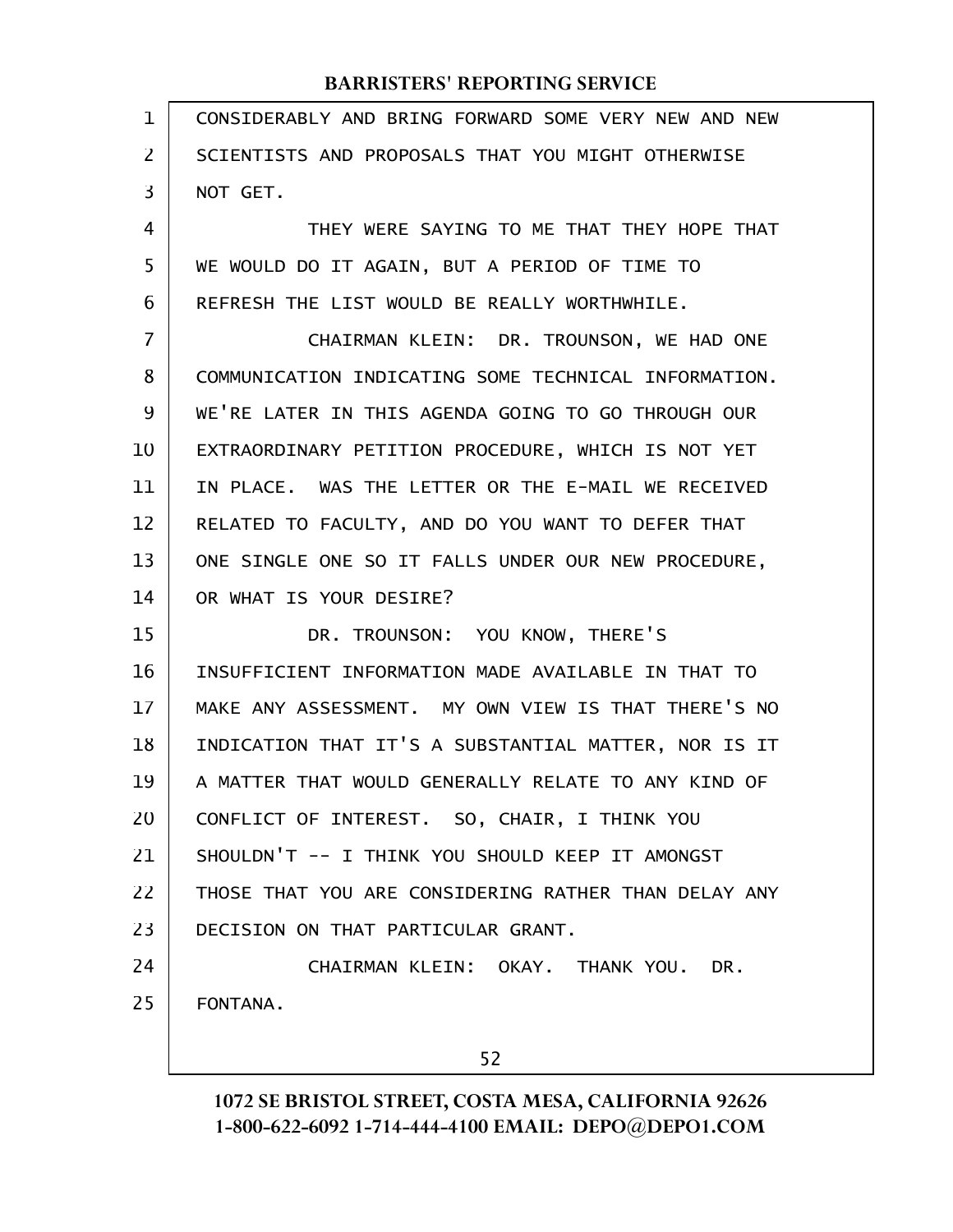| $\mathbf 1$ | DR. FONTANA: HI. I WAS JUST HOPING I                 |
|-------------|------------------------------------------------------|
| 2           | COULD GET AN UPDATE ON A LITTLE BIT OF THE PROCESS   |
| 3           | BECAUSE I WAS JUST GLANCING THROUGH SOME OF THESE    |
| 4           | PROPOSALS, NOT HAVING HAD THE OPPORTUNITY TO SEE     |
| 5           | THEM BEFORE I CAME TO THE MEETING. SO I APOLOGIZE.   |
| 6           | BUT I WAS READING, FOR INSTANCE, THE RECOMMENDATIONS |
| 7           | OF PROPOSAL 912, WHICH IS RECOMMENDED FOR FUNDING IF |
| 8           | AVAILABLE. AND I SEE THIS AS AN EXAMPLE OF SEVERAL   |
| 9           | OF THE COMMENTS I'VE READ, WHICH IS WHAT I'M CURIOUS |
| 10          | ABOUT.                                               |
| 11          | IT SAYS, IN GENERAL, THAT THE PROPOSAL IS            |
| 12          | SCIENTIFICALLY SOUND, THAT THE INVESTIGATOR IS       |
| 13          | STRONG, BUT THAT THEY LACK EXPERIENCE IN STEM CELLS; |
| 14          | THEREFORE, THEY DON'T THINK THE FEASIBILITY OF THE   |
| 15          | STUDY IS STRONG. AND I WAS JUST HOPING AND LOOKING   |
| 16          | FOR SOME EXPLANATION OF WHAT CRITERIA WERE YOU USING |
| 17          | FOR THAT, AND HOW DID THAT DIFFERENTIATE FROM SOME   |
| 18          | OF THE OTHER STUDIES BECAUSE, AFTER ALL, ISN'T THAT  |
| 19          | WHAT WE'RE TRYING TO DO? AND ARE WE FUNDING THE      |
| 20          | BEST SCIENCE OR THE FEASIBILITY OF WHAT THE          |
| 21          | COMMITTEE THINKS IS THE BEST SCIENCE?                |
| 22          | DR. CSETE: THERE'S OBJECTIVE AND                     |
| 23          | SUBJECTIVE FACTORS THAT GO INTO THAT, BUT CERTAINLY  |
| 24          | WHEN YOU'RE REVIEWING A PROPOSAL FROM SOMEONE WHO IS |
| 25          | GOING TO BE MENTORED AS PART OF THE GRANT PROCESS,   |
|             |                                                      |

53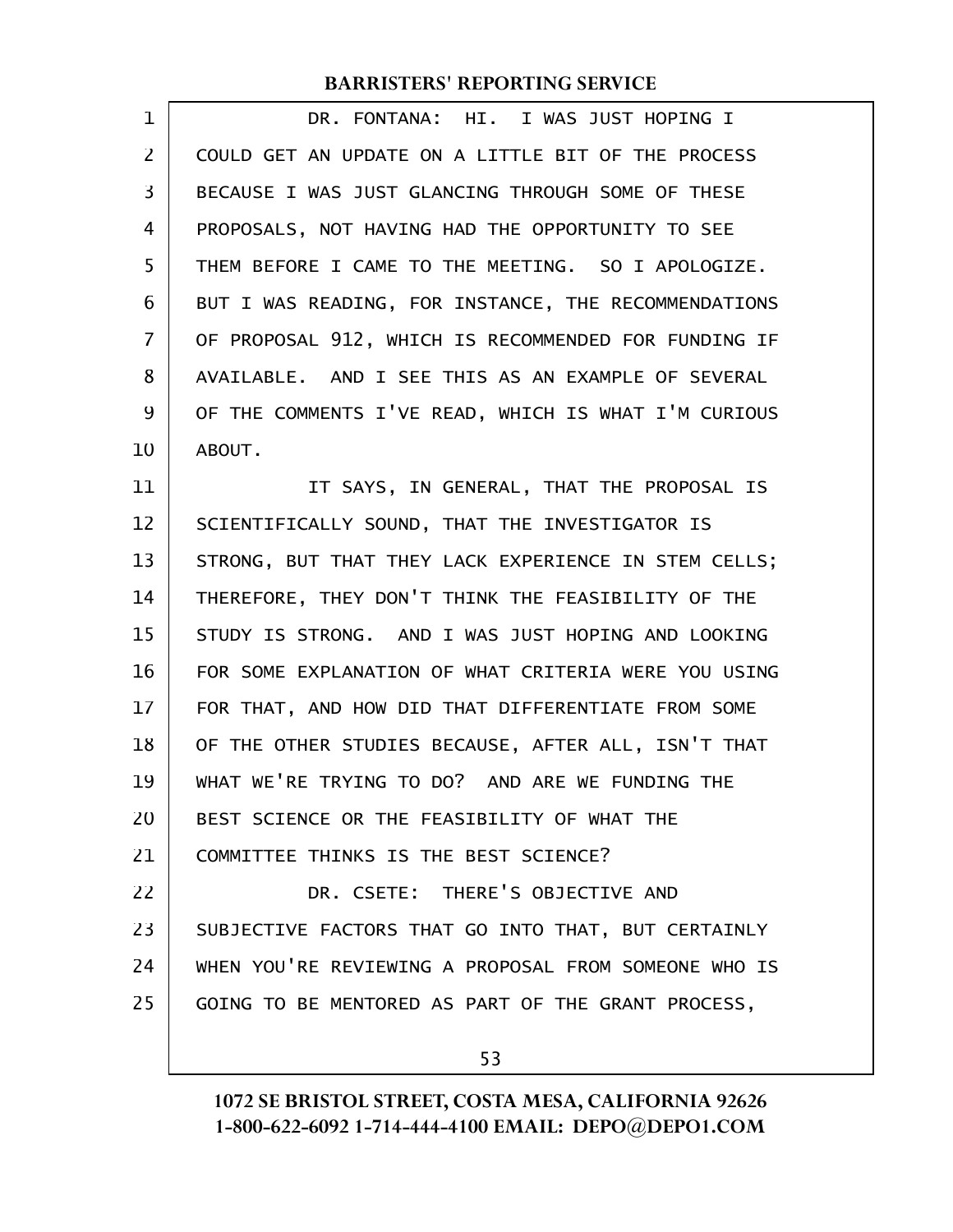| $\mathbf 1$    | AND THEY PRESENT A PLAN THAT'S VERY NAIVE IN TERMS   |
|----------------|------------------------------------------------------|
| $\overline{2}$ | OF THE STEM CELL BIOLOGY, I THINK THE SCIENTISTS     |
| 3              | WORRY THAT THERE WASN'T AN ADEQUATE COMMUNICATION    |
| 4              | WITH THE MENTOR, AND THAT, YOU KNOW, WE EXPECT THESE |
| 5              | PEOPLE TO SORT OF GET OFF WITH A RUNNING START.      |
| 6              | SO THERE'S A RELATIVE DEGREE OF QUALITY IN           |
| $\overline{7}$ | THE RESEARCH PLAN THAT GOES INTO THAT KIND OF        |
| 8              | DECISION.                                            |
| 9              | CHAIRMAN KLEIN: OKAY. THANK YOU. I                   |
| 10             | BELIEVE THAT WE HAVE TWO MEMBERS OF THE PUBLIC THAT  |
| 11             | WISH TO ADDRESS US AT THIS POINT; IS THAT CORRECT?   |
| 12             | DR. WILSON: GOOD MORNING. I'M DARCY                  |
| 13             | WILSON, AND I'M FROM THE TORREY PINES INSTITUTE FOR  |
| 14             | MOLECULAR STUDIES. WE CALL IT TPIMS.                 |
| 15             | CHAIRMAN KLEIN: DOCTOR, IF YOU COULD                 |
| 16             | PLEASE OBSERVE THE THREE-MINUTE RULE BECAUSE WE HAVE |
| 17             | SUCH AN EXTRAORDINARY AGENDA.                        |
| 18             | DR. WILSON: THANK YOU. I'M REFERRING TO              |
| 19             | GRANT NO. 943. I'M HERE TO URGE THAT YOU CONSIDER    |
| 20             | FUNDING DR. KHALDOYANIDI'S PROPOSAL. IT DEALS WITH   |
| 21             | THREE ISSUES: INTRACELLULAR SIGNALING CAUSED BY      |
| 22             | HYALURONIC ACID, WHAT MAKES, IN OTHER WORDS, THESE   |
| 23             | STEM CELLS BECOME MORE DIFFERENTIATED, TO UNDERSTAND |
| 24             | BETTER THE CELLULAR INTERACTIONS THAT ARE INVOLVED   |
| 25             | IN THE DIFFERENTIATION OF EMBRYONIC STEM CELLS INTO  |
|                |                                                      |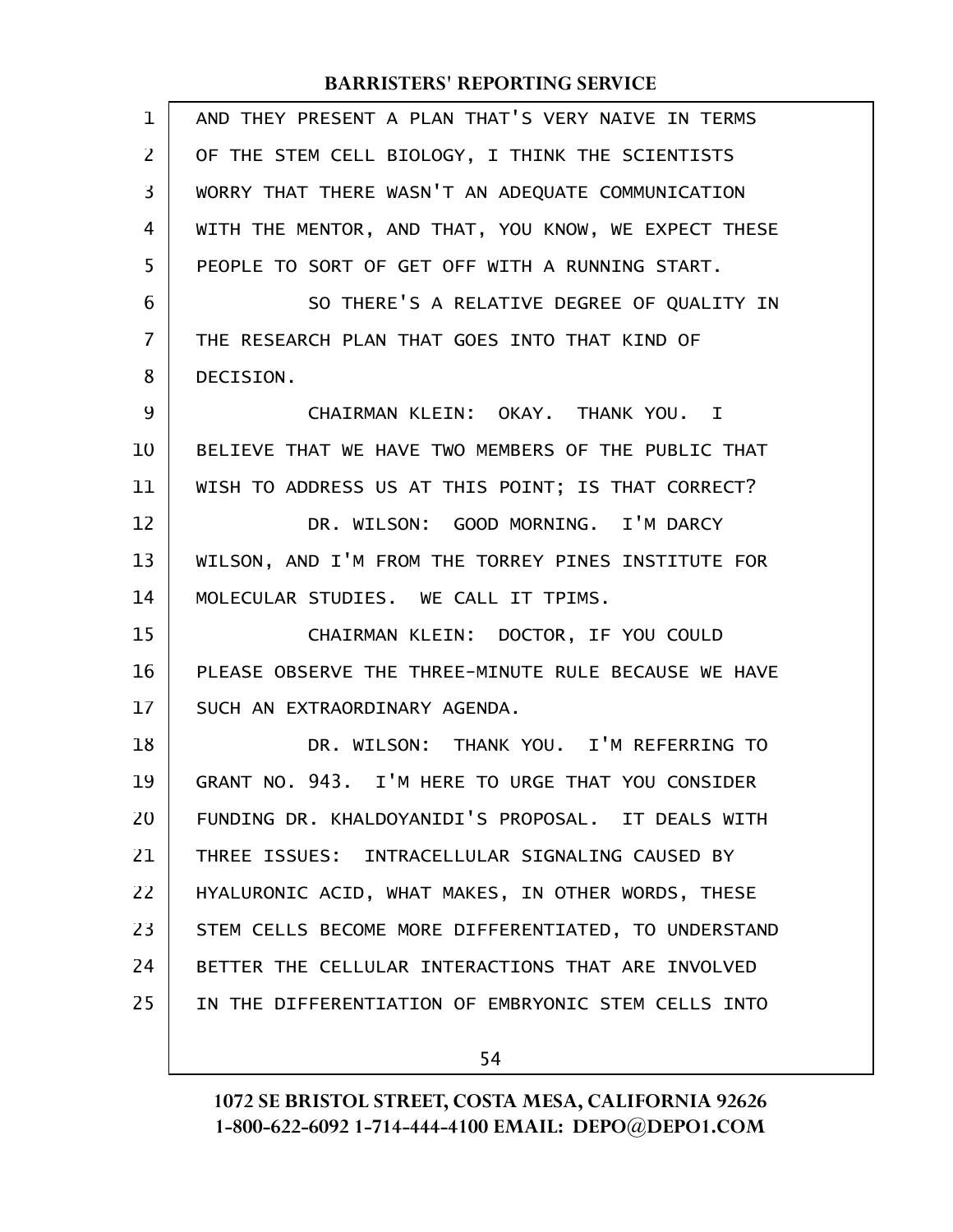| $\mathbf 1$    | HEMATOPOIETIC STEM CESS; AND, THIRD, TO COMPARE THE  |
|----------------|------------------------------------------------------|
| 2              | ABILITY OF THESE DIFFERENTIATED BLOOD-FORMING CELLS  |
| 3              | TO RECONSTITUTE HEMATOPOIESIS, WHETHER THAT'S BETTER |
| 4              | THAN CONVENTIONAL MEANS BASED ON MARROW              |
| 5              | TRANSPLANTATION.                                     |
| 6              | REVIEWERS OF THIS PROPOSAL NOTED SEVERAL             |
| $\overline{7}$ | STRONG ASPECTS OF IT, BUT THAT THERE WAS ONE         |
| 8              | MISUNDERSTANDING WHICH HAS BEEN CLARIFIED.           |
| 9              | THERE ARE TWO MAIN REASONS I THINK THIS              |
| 10             | PROPOSAL SHOULD BE FUNDED. FIRST, DR.                |
| 11             | KHALDOYANIDI'S RESEARCH STRENGTH IS IN NICHE         |
| 12             | BIOLOGY: HOW THE ENVIRONMENT INSTRUCTS THE           |
| 13             | DIFFERENTIATION OF STEM CELLS. THIS IS AN IMPORTANT  |
| 14             | AND UNDERREPRESENTED RESEARCH AREA IN THE SAN DIEGO  |
| 15             | BIOMEDICAL COMMUNITY. DR. KHALDOYANIDI ALREADY MADE  |
| 16             | SIGNIFICANT CONTRIBUTIONS IN THIS AREA OF RESEARCH.  |
| 17             | SECOND, TO MY KNOWLEDGE, SMALL INSTITUTES            |
| 18             | LIKE TPIMS, OURS, HAVE NOT YET RECEIVED FUNDING FROM |
| 19             | CIRM. IN OUR CASE TPIMS HAS SOME UNIQUE EXPERTISE    |
| 20             | IN COMBINATORIAL CHEMISTRY AND VAST ARRAYS OF SMALL  |
| 21             | MOLECULE LIBRARIES THAT COULD BE BROUGHT TO BEAR ON  |
| 22             | MAJOR ISSUES OF STEM CELL BIOLOGY.                   |
| 23             | OUR SMALL INSTITUTE HAD MADE ITS MAJOR               |
| 24             | OUTREACH EFFORT TOWARDS INTERACTIVE PROGRAMS AND CAN |
| 25             | BE A MAJOR PLUS FOR LARGER INSTITUTES. FUNDING FOR   |
|                | 55                                                   |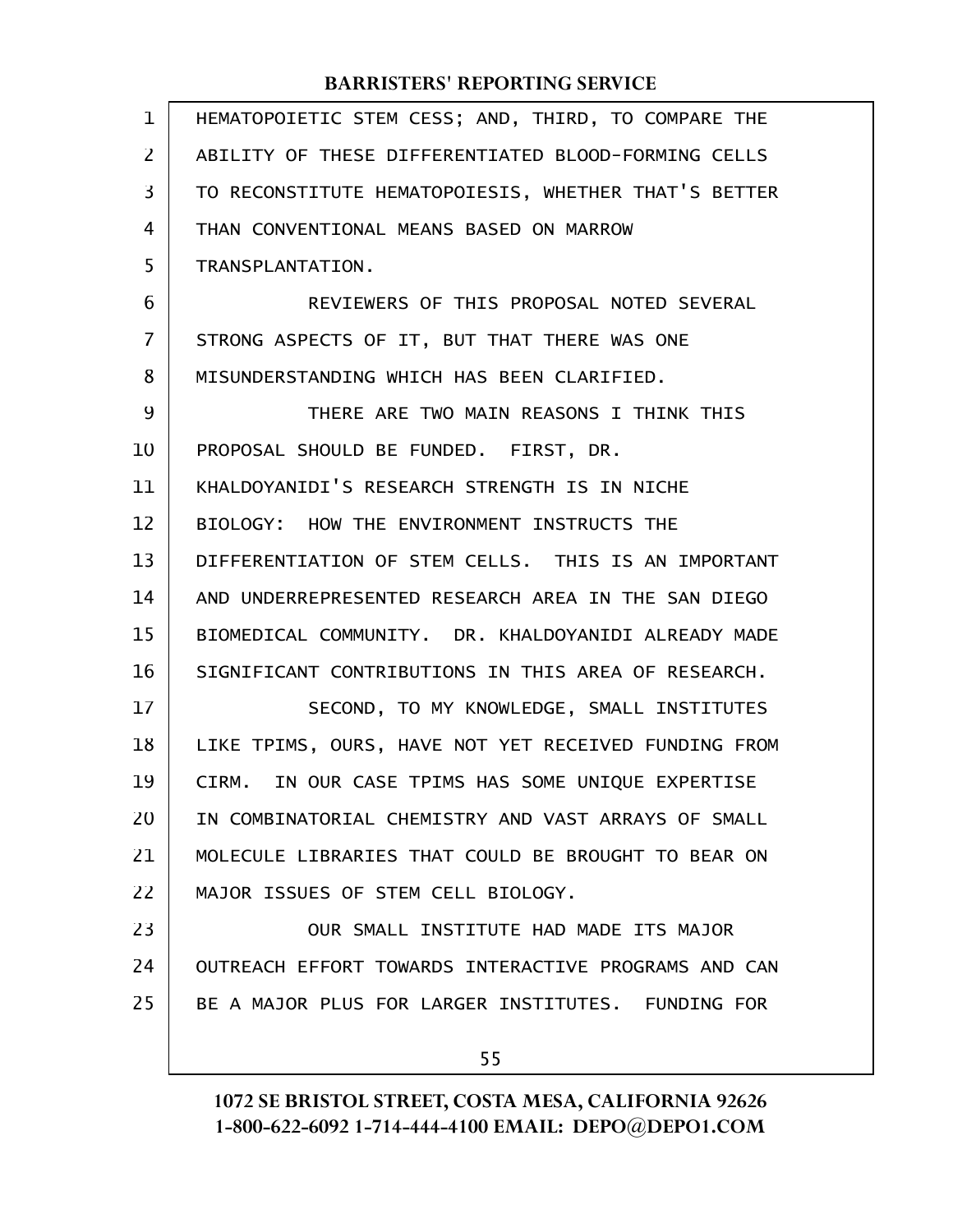| 1  | THIS PROPOSAL WOULD SIGNIFICANTLY EXTEND THOSE       |
|----|------------------------------------------------------|
| 2  | <b>OUTREACH EFFORTS.</b>                             |
| 3  | AND IN THIS LIGHT, DR. KHALDOYANIDI HAS              |
| 4  | ALREADY ESTABLISHED ONGOING AND PRODUCTIVE           |
| 5  | COLLABORATIONS WITH COLLEAGUES AT THE BURNHAM AND    |
| 6  | SCRIPPS INSTITUTES. DR. DR. KHALDOYANIDI HAS A       |
| 7  | MEDICAL DEGREE IN PEDIATRICS AND PH.D. IN IMMUNOLOGY |
| 8  | AND HEMATOLOGY, AND THIS GIVES HER THE PERSPECTIVE   |
| 9  | TO CONSIDER ISSUES OF STEM CELL BIOLOGY WITHIN THE   |
| 10 | LARGER CONTEXT OF HUMAN BIOLOGY. THANK YOU VERY      |
| 11 | MUCH FOR YOUR TIME.                                  |
| 12 | CHAIRMAN KLEIN: THANK YOU.                           |
| 13 | MR. SHEEHY: COULD YOU ADDRESS                        |
| 14 | SPECIFICALLY THE TWO CRITICISMS THAT ARE MENTIONED   |
| 15 | IN THE REVIEW IN FRONT OF US BECAUSE I DO THINK      |
| 16 | MAKING HEMATOPOIETIC STEM CELLS IS AN IMPORTANT      |
| 17 | TARGET?                                              |
| 18 | DR. WILSON: YES. THAT WOULD BE SOPHIA.               |
| 19 | SHE'S HERE TO DO IT.                                 |
| 20 | MR. SHEEHY: THERE'S VERY SPECIFIC                    |
| 21 | CRITICISMS THAT ARE HERE, AND I'M JUST CURIOUS.      |
| 22 | CHAIRMAN KLEIN: WHAT YOU'RE SAYING IS                |
| 23 | THAT THE SCIENTIST IS HERE TO ANSWER THE QUESTION.   |
| 24 | DR. WILSON: YES, THE PI IS HERE.                     |
| 25 | DR. KHALDOYANIDI: GOOD MORNING. I AM A               |
|    | 56                                                   |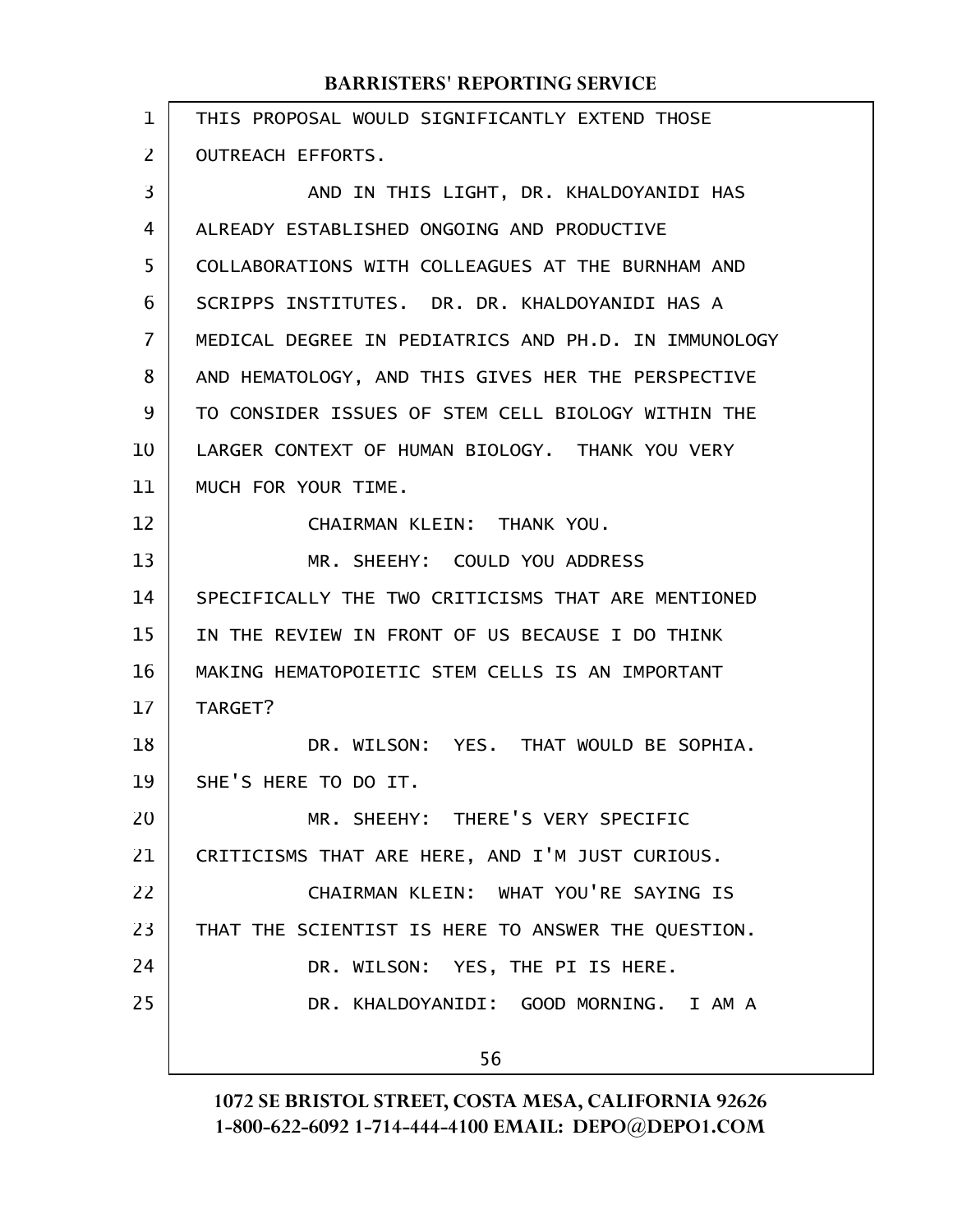| PRINCIPAL INVESTIGATOR ON THIS GRANT, AND IT'S MY    |
|------------------------------------------------------|
| PLEASURE TO BE HERE. TODAY I WANTED TO TALK ABOUT    |
| OTHER THINGS, BUT SINCE THIS QUESTION CAME UP, I     |
| WILL USE THIS THREE MINUTES TO ADDRESS THIS          |
| SCIENTIFIC CRITIQUE.                                 |
| EARLIER I SUBMITTED A LETTER WHICH                   |
| ADDRESSED THESE CONCERNS THAT THE REVIEWER HAS. AND  |
| ONE CONCERN WAS THAT I WAS PROPOSING TO STUDY        |
| MOLECULAR MECHANISMS OF EMBRYONIC STEM CELL          |
| DIFFERENTIATION USING HETEROGENOUS POPULATION OF     |
| CELLS. IT'S VERY UNFORTUNATE THAT IT WAS             |
| MISUNDERSTOOD. AND I CHECKED MY WRITINGS. I          |
| PROPOSED TO USE PLURIPOTENT HOMOGENEOUS CELLS,       |
| NONDIFFERENTIATED EMBRYONIC STEM CELLS, AND CHANGE   |
| THE ENVIRONMENT AND THOSE CONDITIONS, AND THEN SEE   |
| HOW EMBRYONIC STEM CELLS WOULD DIFFERENTIATE INTO    |
| ECTODERM, MESODERM, AND ENDODERM, WHICH IS THE FIRST |
| AND IMPORTANT STEP FOR THE GENERATION OF OTHER CELLS |
| FROM THIS.                                           |
| SO IT HAS BEEN STRESSED AND SHOWN IN THIS            |
| PROPOSAL, AND UNFORTUNATELY IT WAS SOMEHOW           |
| MISUNDERSTOOD BY THE REVIEWER.                       |
| AND THEN THERE WAS ALSO A COMMENT NO. 2,             |
| WHICH MAY RAISE SOME CONCERNS, AND I ALSO ADDRESSED  |
| THAT IN MY LETTER. THE REVIEWERS WERE ASKING IF IT   |
| 57                                                   |
|                                                      |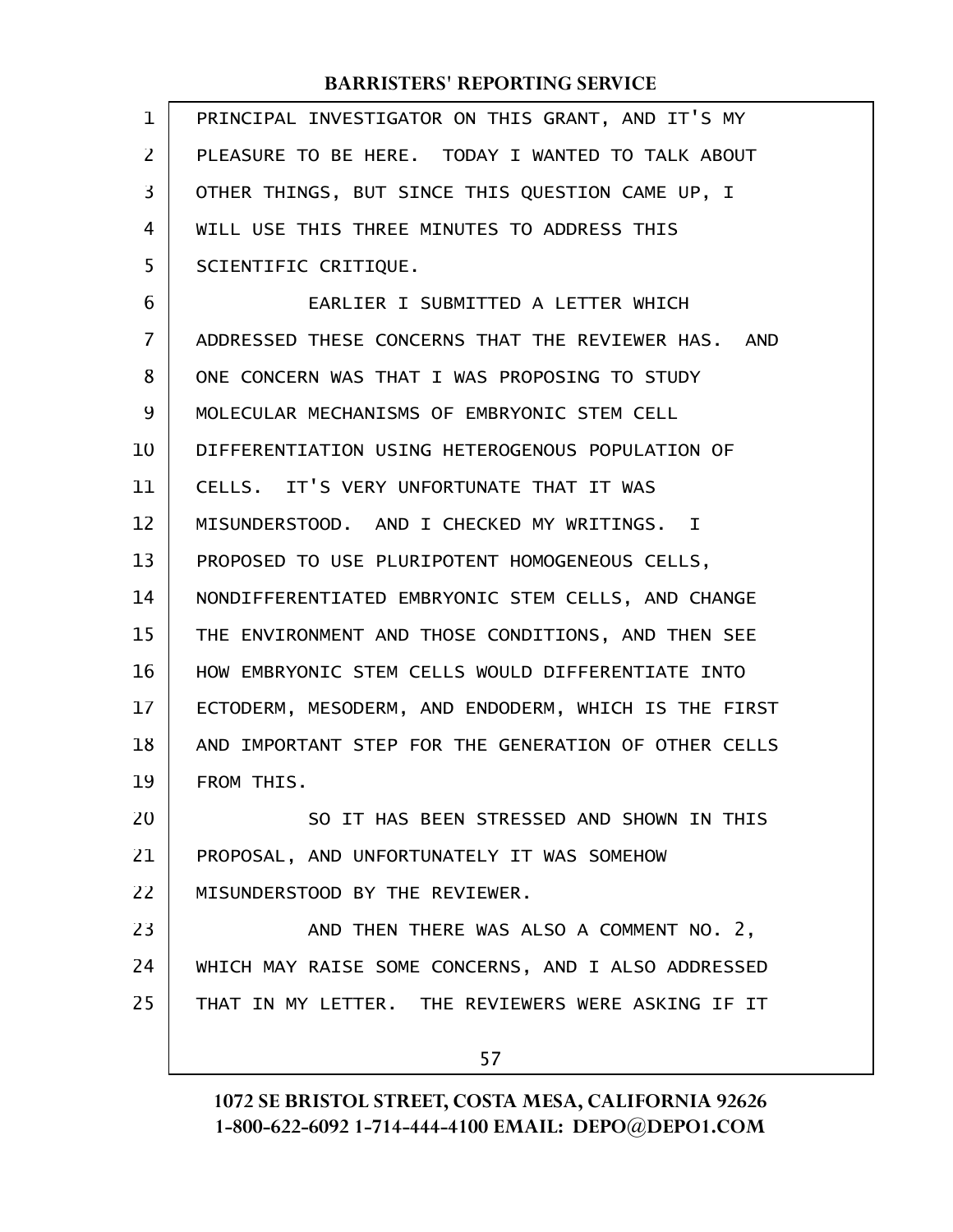| 1              | WOULD BE WISE TO USE -- TO PURIFY FIRST THE CELL     |
|----------------|------------------------------------------------------|
| $\overline{2}$ | POPULATIONS AFTER DIFFERENTIATION AND THEN STUDY THE |
| 3              | MOLECULAR MECHANISM, CELLULAR MECHANISMS USING       |
| 4              | PURIFIED CELLS. AND I DO AGREE WITH THAT, BUT IT     |
| 5              | WOULD BE A SECOND STEP. THE FIRST STEP IS IMPORTANT  |
| 6              | STEP TO UNDERSTAND HOW THE EMBRYONIC STEM CELL GOES  |
| $\overline{7}$ | THROUGH THOSE THREE LINEAGES. FOR THIS WE DON'T      |
| 8              | REALLY NEED TO USE PURIFIED CELLS BECAUSE THEY'RE    |
| 9              | HOMOGENEOUS. AND THEN ONCE WE REACH THIS STEP AND    |
| 10             | WE UNDERSTAND HOW THOSE INTERACTIONS WORK, WE WILL   |
| 11             | BE ABLE TO WORK WITH PURIFIED CELL POPULATIONS, BUT  |
| 12             | IT NEEDS TO BE TAKEN STEP BY STEP. THANK YOU.        |
| 13             | CHAIRMAN KLEIN: THANK YOU. ADDITIONAL                |
| 14             | QUESTIONS FROM THE BOARD? ALL RIGHT. IS THERE ANY    |
| 15             | OTHER PUBLIC COMMENT? SEEING NO OTHER PUBLIC         |
| 16             | COMMENT, COULD I ASK, JEFF, DO YOU HAVE ANY          |
| 17             | RECOMMENDATIONS, OR IS THERE A MOTION BY ANY BOARD   |
| 18             | MEMBER?                                              |
| 19             | DR. STEWARD: I WOULD LIKE TO MOVE THAT WE            |
| 20             | CONCLUDE THE CONSIDERATION OF THE GRANTS BELOW THE   |
| 21             | FUNDING LINE AND MOVE FORWARD WITH THIS WITHOUT      |
| 22             | MOVING ANY OTHER UP.                                 |
| 23             | CHAIRMAN KLEIN: ALL RIGHT. IS THERE A                |
| 24             | SECOND TO THAT?                                      |
| 25             | DR. HAWGOOD: SECOND.                                 |
|                | 58                                                   |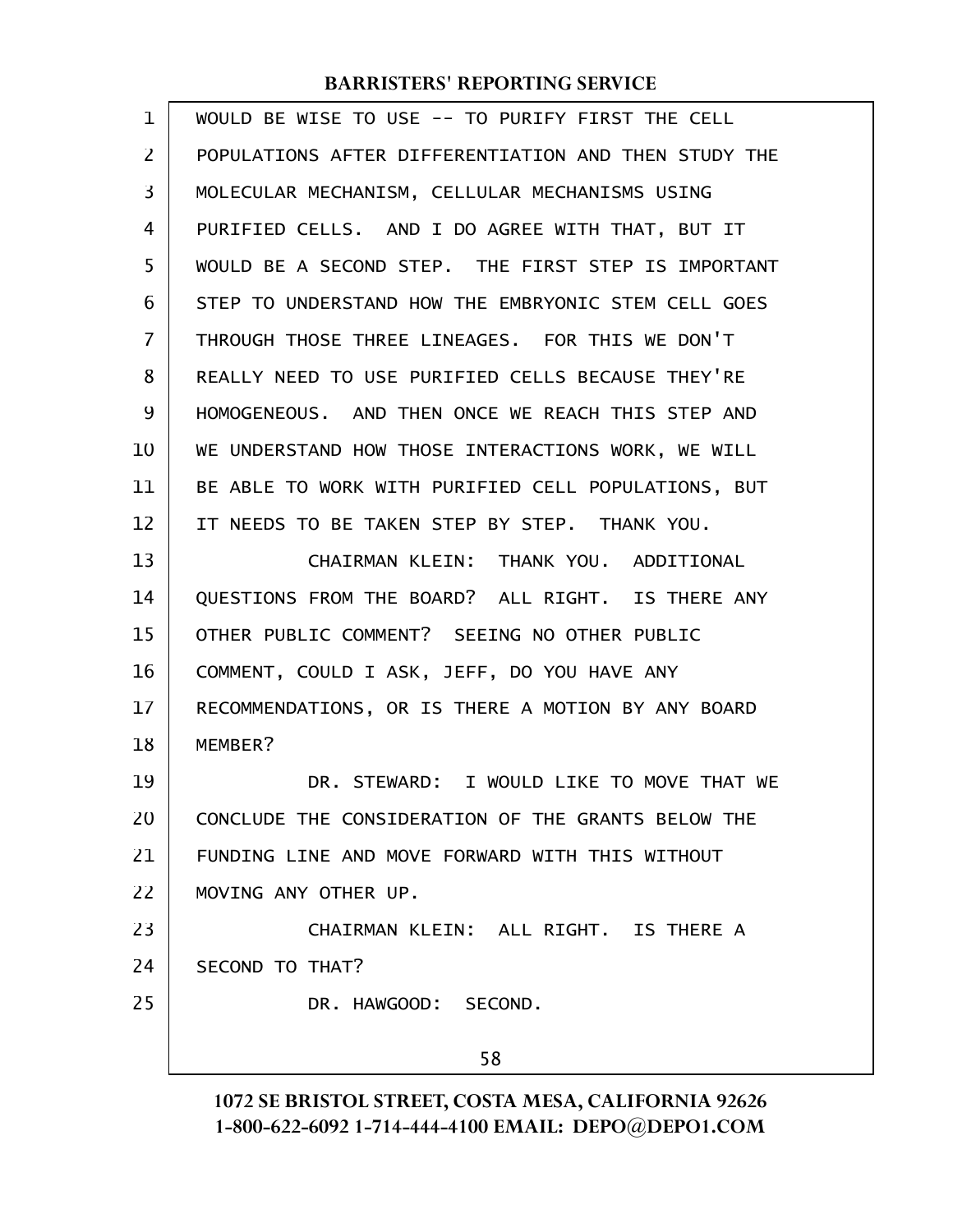| $\mathbf 1$       | CHAIRMAN KLEIN: SO, COUNSEL, THE FIRST               |
|-------------------|------------------------------------------------------|
| $\overline{2}$    | QUESTION IS CAN OS STEWARD MAKE THAT MOTION?         |
| 3                 | MR. HARRISON: HE CANNOT.                             |
| 4                 | DR. STEWARD: SORRY.                                  |
| 5                 | CHAIRMAN KLEIN: SO COULD YOU INDICATE TO             |
| 6                 | US WHO DOES NOT HAVE CONFLICTS WITH THAT GROUP?      |
| $\overline{7}$    | FOR THE BENEFIT OF THE ALTERNATES THAT ARE           |
| 8                 | HERE, BASICALLY WHEN A MOTION SPANS A NUMBER OF      |
| 9                 | APPLICATIONS, YOU HAVE TO MAKE CERTAIN THAT THE      |
| 10                | PERSON MAKING THE MOTION DOESN'T HAVE A CONFLICT     |
| 11                | WITH ANY OF THEM IN THAT GROUP. EVEN IF THEY'RE      |
| $12 \overline{ }$ | RECOMMENDING NOT TO TAKE ACTION ON A GRANT THAT      |
| 13                | CONCERNS THEIR OWN INSTITUTION, IT'S CONSIDERED A    |
| 14                | CONFLICT. SO IT IS IMPORTANT TO DETERMINE BOTH THAT  |
| 15                | THE FIRST AND THE SECOND ARE MADE BY INDIVIDUALS     |
| 16                | WITHOUT ANY CONFLICTS WITH ANY OF THE GRANTS IN THAT |
| 17                | RANGE IF THAT'S THE DESIRE OF THE BODY.              |
| 18                | WHILE WE'RE LOOKING FOR THAT, IS THERE               |
| 19                | ANOTHER MOTION?                                      |
| 20                | DR. PRIETO: TO CLARIFY THAT, AS A                    |
| 21                | COROLLARY TO THAT, IF WE WANT TO MAKE A NOTION       |
| 22                | SPECIFICALLY TO MOVE ONE APPLICATION ABOVE THE       |
| 23                | FUNDING LINE, THEN WE ONLY NEED TO BE FREE OF        |
| 24                | CONFLICTS FOR THAT SPECIFIC APPLICATION?             |
| 25                | CHAIRMAN KLEIN: ABSOLUTELY.                          |
|                   |                                                      |
|                   | 59                                                   |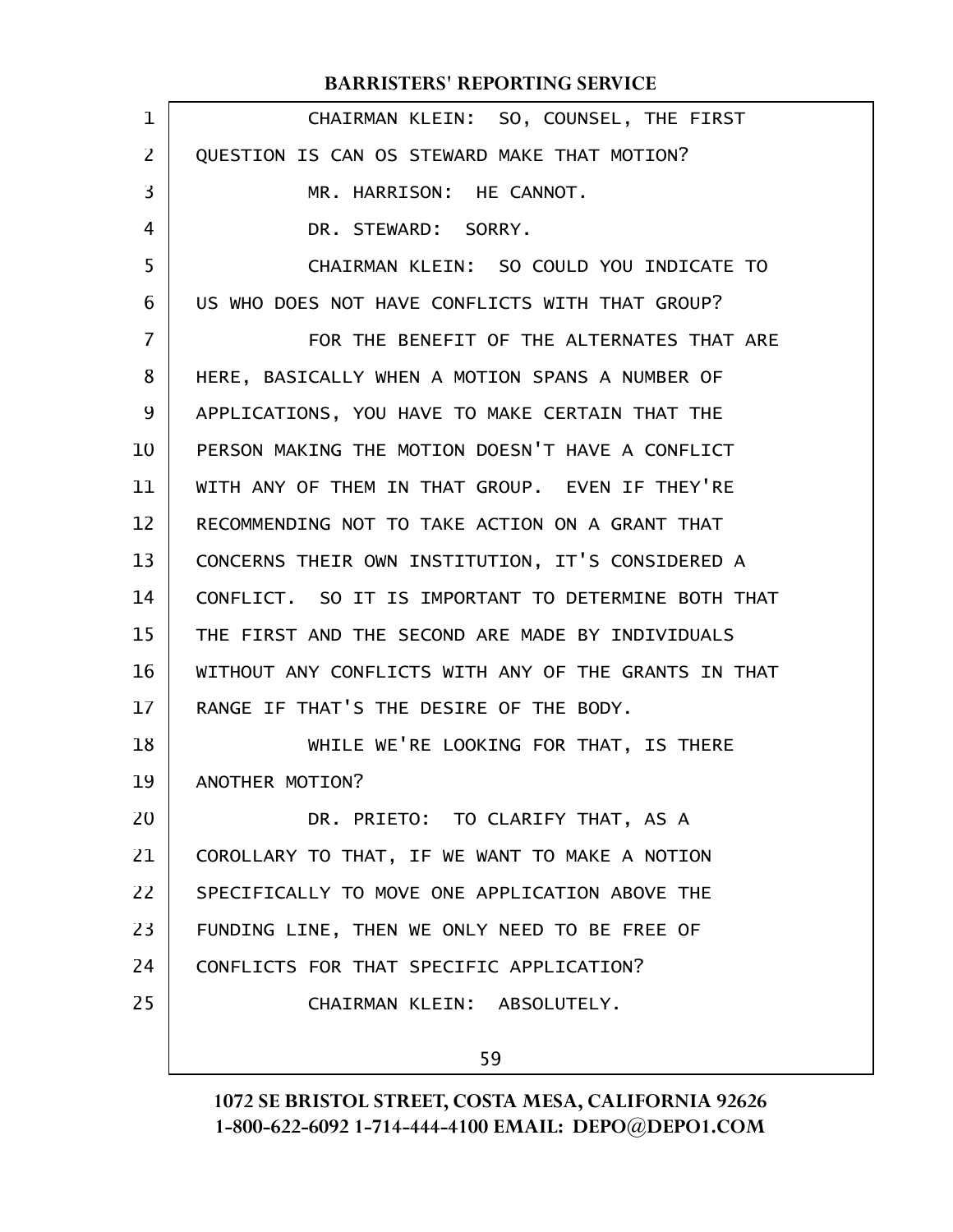|                | <b>BARRISTERS' REPORTING SERVICE</b>                  |
|----------------|-------------------------------------------------------|
| $\mathbf{1}$   | DR. PRIETO: IN THAT CASE, I'D LIKE TO                 |
| 2              | MAKE A MOTION TO MOVE THIS APPLICATION ABOVE THE      |
| 3              | FUNDING LINE, 943-1.                                  |
| 4              | CHAIRMAN KLEIN: OKAY. IS THERE A SECOND               |
| 5              | TO THAT MOTION? AND I DON'T BELIEVE DR. PRIETO IS     |
| 6              | IN CONFLICT WITH THAT.                                |
| $\overline{7}$ | MR. HARRISON: HE'S NOT. THE ONLY                      |
| 8              | CONFLICT WITH RESPECT TO 943 IS DR. BLOOM.            |
| 9              | CHAIRMAN KLEIN: OKAY, IS THERE A SECOND               |
| 10             | TO THAT MOTION?                                       |
| 11             | MR. SHEEHY: I'LL GO AHEAD AND SECOND                  |
| 12             | THAT.                                                 |
| 13             | CHAIRMAN KLEIN: SECOND BY JEFF SHEEHY.                |
| 14             | DISCUSSION?                                           |
| 15             | DR. TROUNSON, AND THEN WE'LL FOLLOW WITH              |
| 16             | DR. STEWARD.                                          |
| 17             | DR. TROUNSON: MR. CHAIRMAN, HAVING                    |
| 18             | LISTENED AND READ THE CRITICISM, I BELIEVE THE        |
| 19             | REVIEW SHOULD STILL STAND. I THINK THERE'S A DEGREE   |
| 20             | OF NAIVETE ON BEHALF OF THE APPLICANT WANTING TO      |
| 21             | DIFFERENTIATE THOSE CELLS INTO ALL THOSE DIFFERENT    |
| 22             | LINEAGES. THERE'S A MASSIVE EFFORT GOING ON           |
| 23             | IT NEEDS TO BE MORE FOCUSED.<br>WORLDWIDE.<br>I THINK |
| 24             | THE APPLICATION COULD COME BACK TO US HOPEFULLY IN A  |
| 25             | MORE FOCUSED WAY AND IN A WAY WHICH WOULD BE MORE --  |
|                |                                                       |

60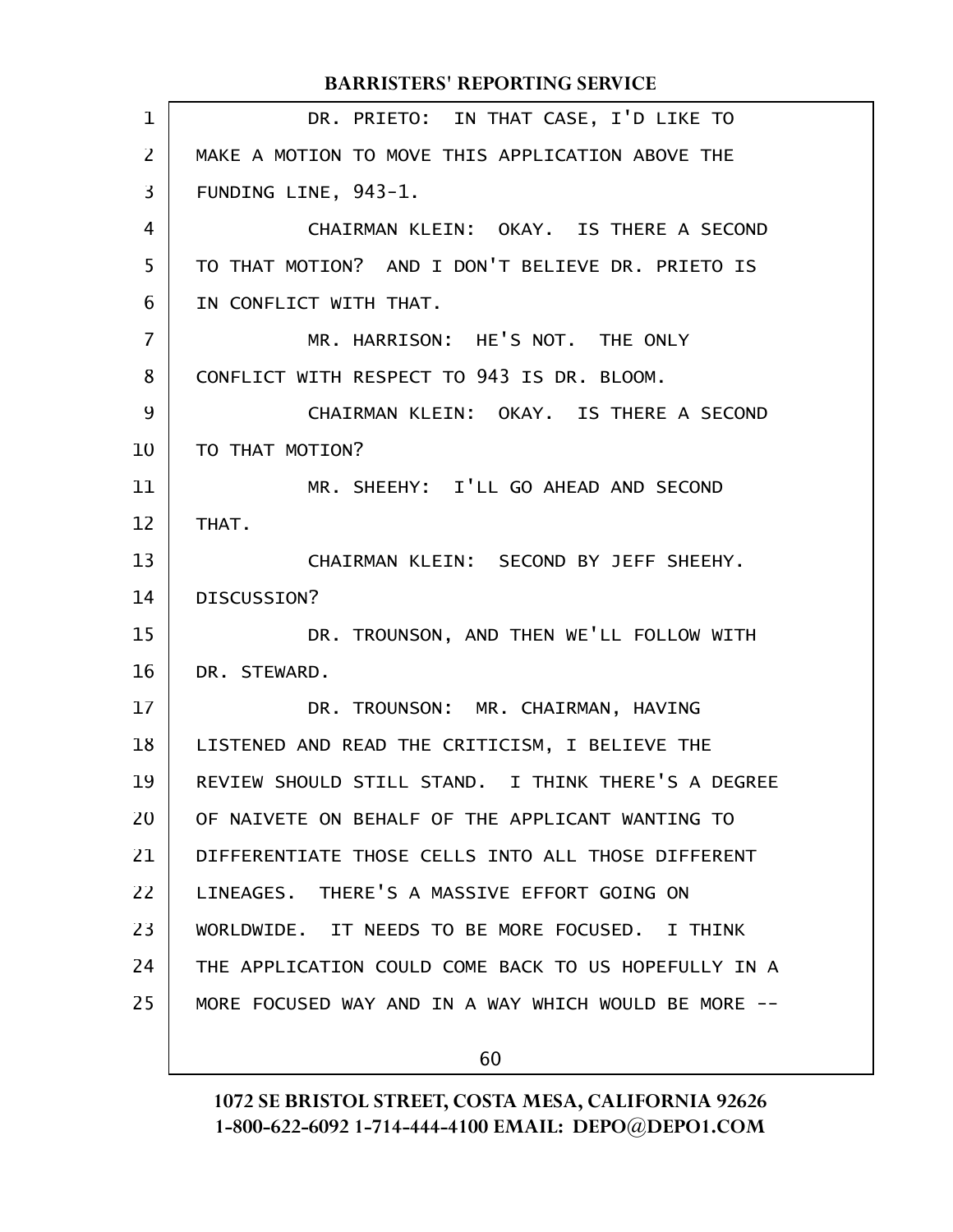| $\mathbf 1$ | WOULD BE MORE SUPPORTED, I THINK, BY THE REVIEW      |
|-------------|------------------------------------------------------|
| 2           | COMMITTEE.                                           |
| 3           | NEVERTHELESS, THIS IS YOUR DECISION, AND             |
| 4           | I'M ONLY GIVING MY VIEWS AS TO THE DEGREE WHICH YOU  |
| 5           | SHOULD CONSIDER THE ORIGINAL REVIEWER'S COMMENTS.    |
| 6           | CHAIRMAN KLEIN: DR. STEWARD.                         |
| 7           | DR. STEWARD: I'M TRYING TO THINK OF HOW              |
| 8           | TO DO THIS WITHOUT RISKING AN INADVERTENT CONFLICT.  |
| 9           | AND SO I WILL SPEAK --                               |
| 10          | CHAIRMAN KLEIN: WE HAVE TO SPEAK TO THE              |
| 11          | MOTION.                                              |
| 12          | DR. STEWARD: I AM. I'M JUST TRYING TO                |
| 13          | THINK OF HOW TO SAY THIS. SO LET ME JUST SAY THAT    |
| 14          | WE AT THE LAST MEETING HAD A VERY ENERGETIC AND LONG |
| 15          | DISCUSSION ABOUT THE FUNDING LINE FOR THIS SET OF    |
| 16          | APPLICATIONS. AND TOWARD THE END OF THAT PROCESS, I  |
| 17          | THINK WERE MORE AND MORE UNCOMFORTABLE WITH THE IDEA |
| 18          | OF THE FACT THAT THE BUDGET FOR THIS OVERALL CYCLE   |
| 19          | WAS GETTING WELL BEYOND WHAT HAD BEEN ORIGINALLY     |
| 20          | APPROVED. AND, THEREFORE, I'M OPPOSED TO MOVING      |
| 21          | THIS GRANT ABOVE THE LINE, AS WELL AS OTHER GRANTS   |
| 22          | THAT I WOULD NOT BE IN CONFLICT WITH.                |
| 23          | CHAIRMAN KLEIN: OKAY. ADDITIONAL                     |
| 24          | COMMENTS?                                            |
| 25          | MR. ROTH: I'M GOING TO -- THIS IS TOUGH              |
|             | 61                                                   |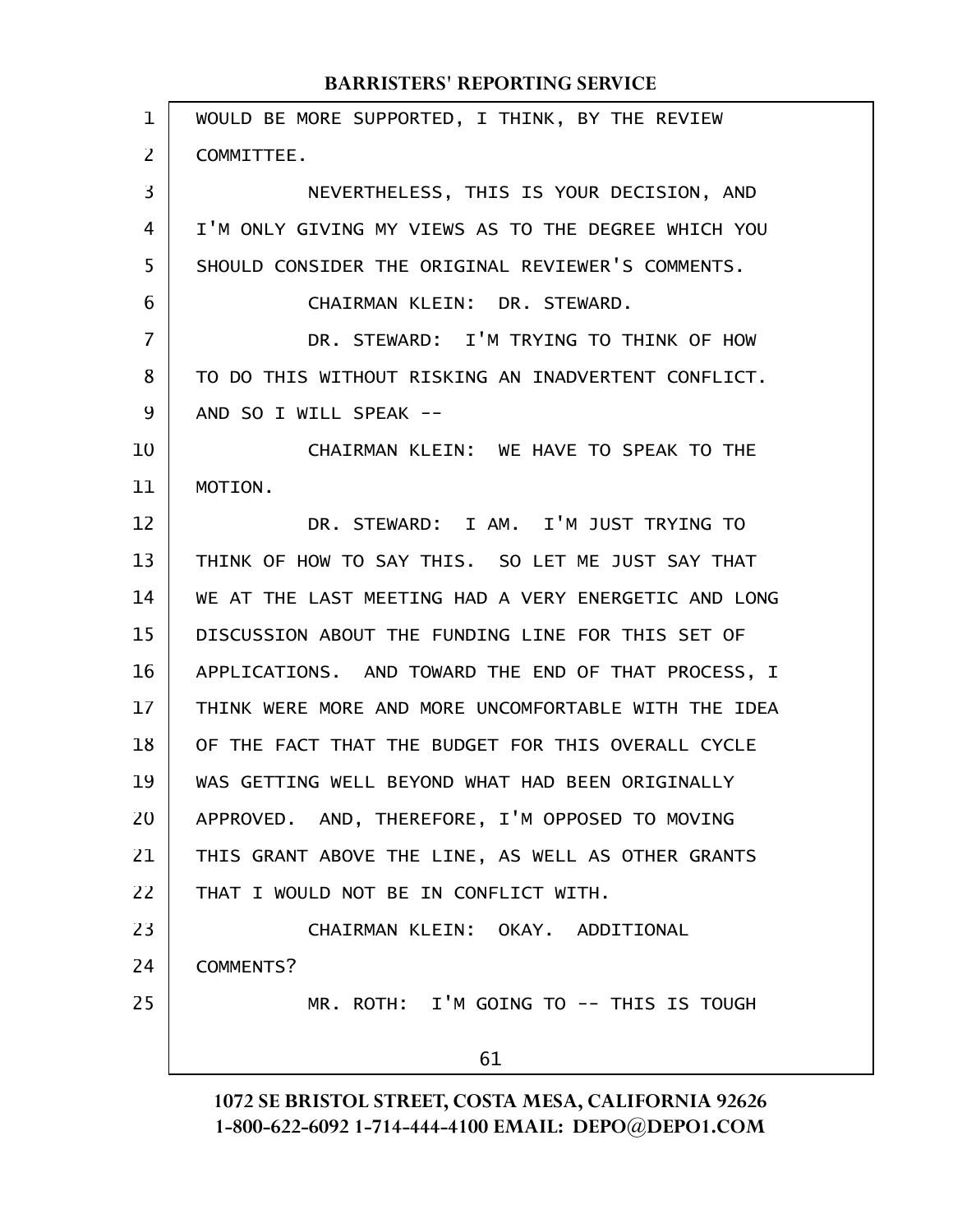| $\mathbf 1$    | BECAUSE OF THE PROCESS. AND WE'RE GOING TO LATER     |
|----------------|------------------------------------------------------|
| $\overline{2}$ | TODAY HAVE A DISCUSSION ABOUT THE PROCESS. AND SO,   |
| 3              | YOU KNOW, I'M PERSONALLY, AND I MADE THE MOTION LAST |
| 4              | TIME, AND I'M NOT CONFLICTED, THAT I THOUGHT WE      |
| 5              | SHOULD FUND THE VAST MAJORITY OF THESE GRANTS        |
| 6              | BECAUSE THE WORKING GROUP AND THE REVIEWERS          |
| $\overline{7}$ | RECOMMEND THEM FOR FUNDING. EVEN THOUGH WE'RE AT     |
| 8              | THE BUDGET, WE WERE UNDER BUDGET ON SOME PREVIOUS    |
| 9              | ONES BECAUSE THE QUALITY SIMPLY WASN'T THERE.        |
| 10             | SO I'M A LITTLE BIT TORN ABOUT WHETHER WE            |
| 11             | ENTER IN AND FUND THESE PEOPLE. I SAID MY PIECE      |
| 12             | EARLIER ABOUT I THINK IT'S SO FUNDAMENTALLY          |
| 13             | IMPORTANT THAT WE SUPPORT THE BEST SCIENTISTS WE     |
| 14             | HAVE AND KEEP THEM HERE IN CALIFORNIA WORKING ON     |
| 15             | STEM CELLS. SO I JUST -- I'M DEBATING HOW I'M GOING  |
| 16             | TO VOTE ON THIS BECAUSE I THINK THAT THE PROCESS     |
| 17             | ISN'T CORRECT TO DEAL WITH THIS TODAY.               |
| 18             | CHAIRMAN KLEIN: ALL RIGHT. SO AT THIS                |
| 19             | POINT ARE THERE ANY ADDITIONAL COMMENTS FROM THE     |
| 20             | BOARD?                                               |
| 21             | MR. GOLDBERG: I HAVE A QUESTION FOR DR.              |
| 22             | TROUNSON. IF THE BUDGET ALLOCATION FOR THIS ROUND    |
| 23             | OF GRANTS HAD BEEN \$80 MILLION INSTEAD OF \$40      |
| 24             | MILLION, WOULD WE BE HAVING THIS CONVERSATION?       |
| 25             | DR. TROUNSON: MICHAEL, YOU WOULD ALWAYS              |
|                | 62                                                   |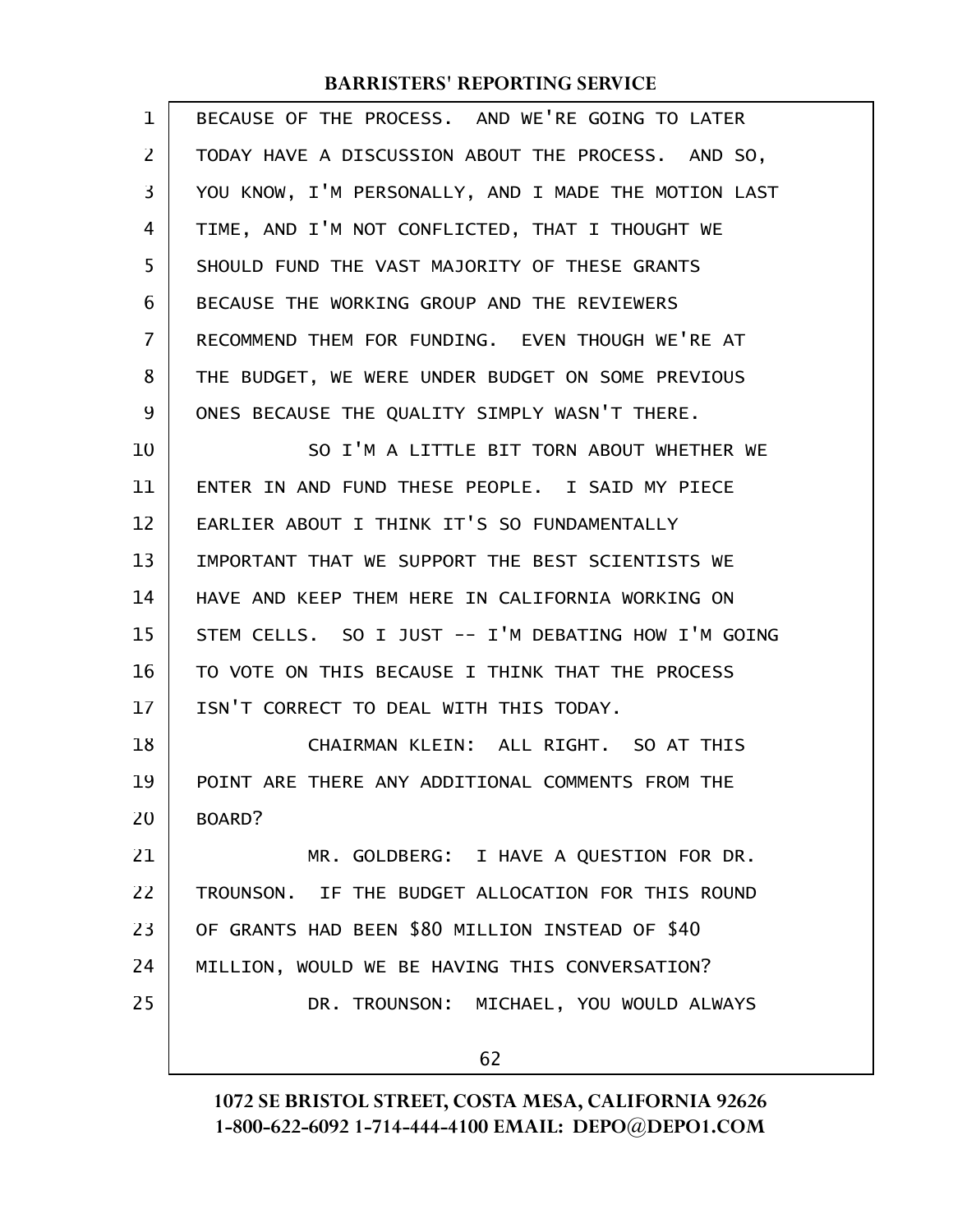| 1              | HAVE THIS CONVERSATION WITH ME BECAUSE I BELIEVE             |
|----------------|--------------------------------------------------------------|
| $\overline{2}$ | ANYTHING UNDER THE MARK OF 70 IS, YOU KNOW, IN ANY           |
| 3              | KIND OF REVIEW IS A LITTLE CONCERN. AND SO, YOU              |
| 4              | KNOW, I SET THAT MARK MYSELF. AND SO YOU ASKED ME            |
| 5              | FOR MY VIEW. OTHER PEOPLE WOULD HAVE A DIFFERENT             |
| 6              | VIEW, BUT I AND A NUMBER OF MY COLLEAGUES BELIEVE            |
| 7              | THAT IT'S ABOUT QUALITY, IT'S ABOUT GETTING IT               |
| 8              | RIGHT, AND IT'S ABOUT, YOU KNOW, US MAKING THE BEST          |
| 9              | POSSIBLE DECISION ON WHAT WE HAVE IN FRONT OF US.            |
| 10             | AND AS SUCH, I ENDORSE WHAT THE REVIEWERS                    |
| 11             | SAID, THAT, YOU KNOW, THOSE ONES THAT ARE IN THAT            |
| 12             | GREEN AREA, THEY'RE REALLY GOOD. I THINK THERE'S             |
| 13             | SOME QUESTION ABOUT HOW GOOD THOSE ONES ARE THAT ARE         |
| 14             | IN THE 60S. YOU HAVE TO MAKE YOUR MIND UP                    |
| 15             | EVENTUALLY, BUT IT WOULDN'T MATTER TO ME WHERE THE           |
| 16             | LINE WAS. I WOULD STILL HAVE SOME CONCERNS WHEN YOU          |
| 17             | DROP INTO THE 60S, AND I WOULDN'T BE MUCH WITH YOU           |
| 18             | IF YOU WERE IN THE 50S.                                      |
| 19             | MR. GOLDBERG: THANK YOU.                                     |
| 20             | CHAIRMAN KLEIN: ALL RIGHT. ADDITIONAL                        |
| 21             | COMMENTS FROM THE BOARD? I BELIEVE WE'VE TAKEN               |
| 22             | PUBLIC COMMENT. ANY ADDITIONAL PUBLIC COMMENT?               |
| 23             | CALL THE --                                                  |
| 24             | DR. LORING: I'M OBVIOUSLY CONFLICTED                         |
| 25             | BECAUSE I AM SOPHIA'S MENTOR FOR THIS PROJECT.<br><b>BUT</b> |
|                | 63                                                           |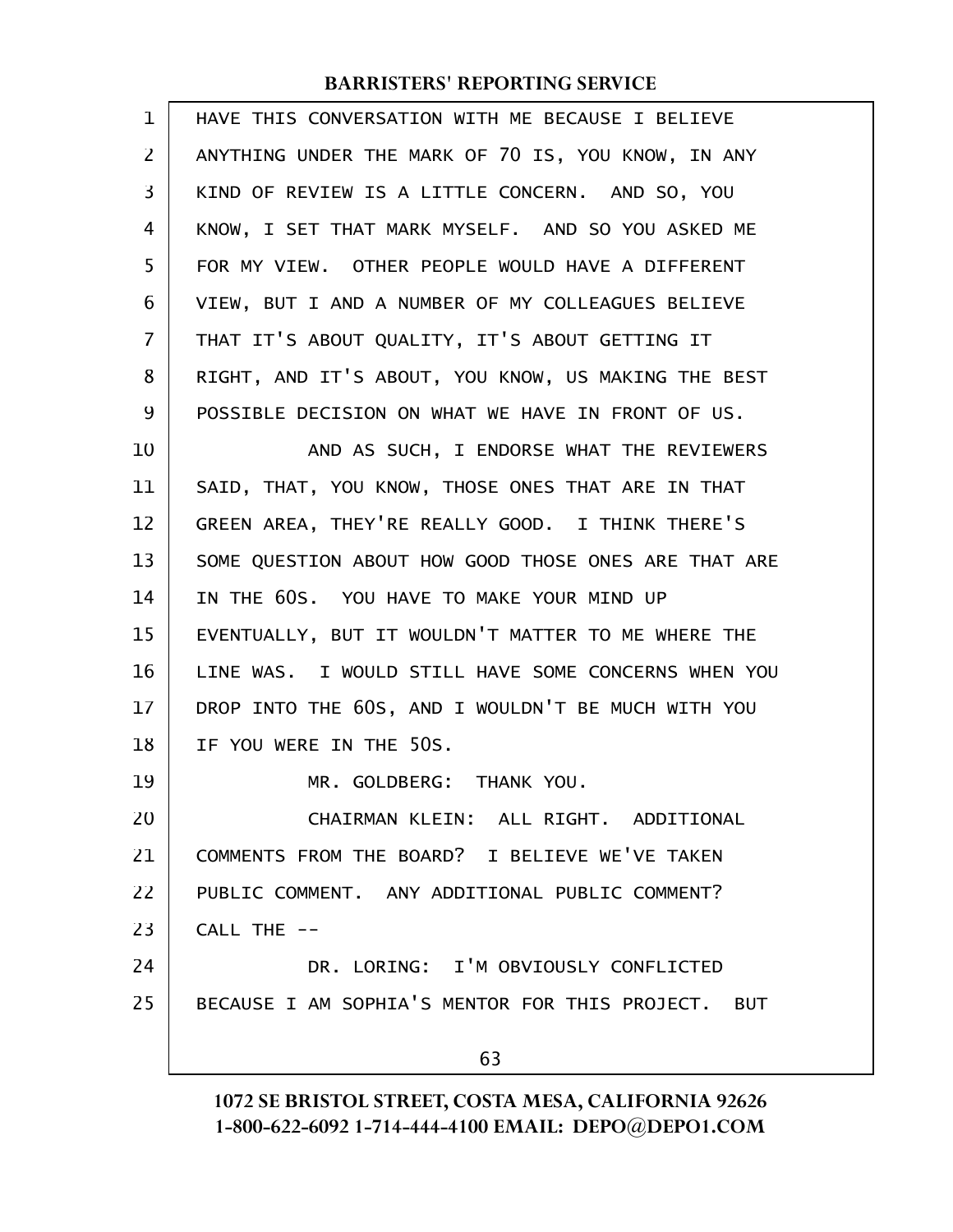I THINK -- CHAIRMAN KLEIN: YOU'RE NOT CONFLICTED BECAUSE YOU'RE NOT VOTING. DR. LORING: I KNOW. I KNOW. I KNOW. I JUST MEANT MENTALLY CONFLICTED. I THINK WE'RE TRYING VERY HARD IN SAN DIEGO TO BRING ALONG SOME YOUNG INVESTIGATORS, AND WE DO GIVE THEM THE OPPORTUNITY TO WORK IN OUR LABORATORIES. WE HAVE SOME CENTERS THAT WERE FUNDED BY CIRM. SO I JUST WANTED TO LET YOU KNOW THAT NO MATTER WHAT INSTITUTE THEY'RE FROM IN SAN DIEGO, THAT IS WHERE THEY WORK. THEY ACTUALLY WORK IN OUR LABS, JUST TO MAKE THAT CLARIFICATION. JEAN LORING. CHAIRMAN KLEIN: THIS IS DR. JEANNIE LORING, WHO IS THE HEAD OF THE TRAINING CENTER AT SCRIPPS. ALL RIGHT. SO WE NEED A ROLL CALL VOTE. AND PLEASE REALIZE THAT WHEN YOU VOTE, YOU VOTE YES OR  $NO$  --MR. HARRISON: THIS IS JUST A MOTION TO FUND APPLICATION 943, SO THE ONLY MEMBER WHO HAS A CONFLICT IS DR. BLOOM. THE REST OF YOU CAN VOTE YES, NO, OR ABSTAIN. CHAIRMAN KLEIN: I'M TRYING TO GIVE A GENERAL DISCUSSION BECAUSE THERE MAY BE MORE THAN 64 1 2 3 4 5 6 7 8 9 10 11 12 13 14 15 16 17 18 19 20 21 22 23 24 25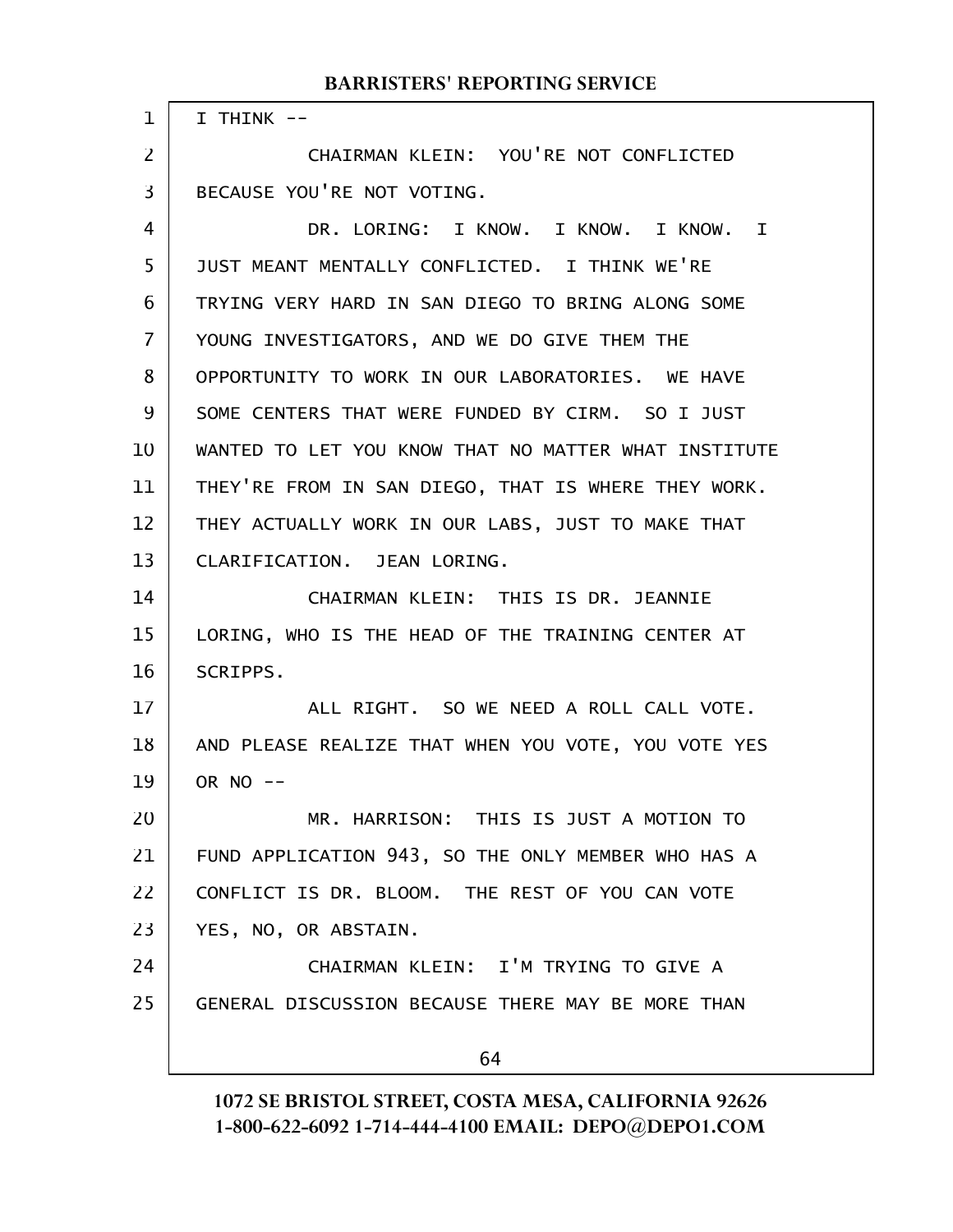| $\mathbf{1}$   | ONE MOTION THAT COMES BEFORE US ON THIS. WHEN YOU    |
|----------------|------------------------------------------------------|
| 2              | VOTE, AS YOU WILL SEE DR. BLOOM DO -- WELL, HE CAN'T |
| 3              | VOTE. BUT WHEN WE HAVE MULTIPLE -- IF WE HAVE A      |
| 4              | LATER MOTION THAT HAS MULTIPLE APPLICATIONS IN IT,   |
| 5              | YOU WILL SEE THAT YOU WILL VOTE YEA OR NAY EXCEPT    |
| 6              | FOR THOSE WITH WHICH YOU HAVE A CONFLICT. SO AFTER   |
| $\overline{7}$ | THIS MOTION, IF WE HAVE A MOTION TO MOVE MULTIPLE    |
| 8              | UP, THAT'S SOMETHING TO REMEMBER.                    |
| 9              | IN ADDITION, WHEN WE MAKE OUR FINAL VOTES,           |
| 10             | YOU WILL NEED TO VOTE YEA OR NAY EXCEPT FOR THOSE    |
| 11             | WITH WHICH YOU HAVE A CONFLICT. ROLL CALL, MELISSA   |
| 12             | KING.                                                |
| 13             | MS. KING: STEPHEN VAMVAKAS.                          |
| 14             | DR. VAMVAKAS: NAY.                                   |
| 15             | MS. KING: DAVID BRENNER.                             |
| 16             | DR. BRENNER: NO.                                     |
| 17             | MS. KING: JACOB LEVIN.                               |
| 18             | DR. LEVIN: NO.                                       |
| 19             | MS. KING: KIM WITMER.                                |
| 20             | DR. WITMER: NO.                                      |
| 21             | MS. KING: MARCY FEIT.                                |
| 22             | MS. FEIT: NO.                                        |
| 23             | MS. KING: MICHAEL GOLDBERG.                          |
| 24             | MR. GOLDBERG: NO.                                    |
| 25             | MS. KING: SAM HAWGOOD.                               |
|                | 65                                                   |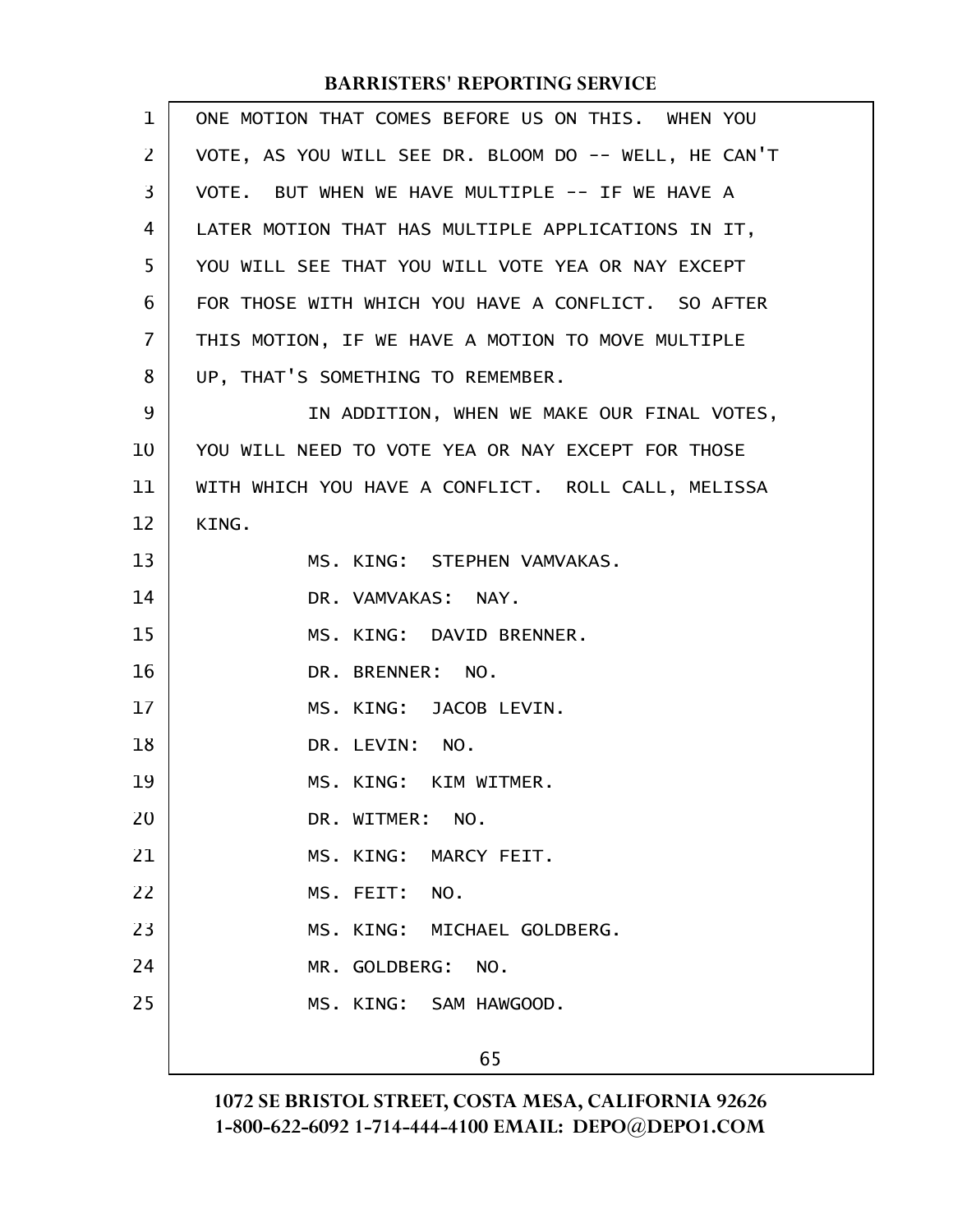| $\mathbf 1$     | DR. HAWGOOD: NO.                                 |
|-----------------|--------------------------------------------------|
| $\overline{2}$  | MS. KING: BOB KLEIN:                             |
| 3               | CHAIRMAN KLEIN: NO.                              |
| $\overline{4}$  | MS. KING: GERALD LEVEY.                          |
| 5               | DR. LEVEY: NO.                                   |
| 6               | MS. KING: ED PENHOET.                            |
| $\overline{7}$  | DR. PENHOET: NO.                                 |
| 8               | MS. KING: ANN BONHAM.                            |
| 9               | DR. BONHAM: NO.                                  |
| 10              | MS. KING: FRANCISCO PRIETO.                      |
| 11              | DR. PRIETO: YES.                                 |
| 12              | MS. KING: ROBERT QUINT.                          |
| 13              | DR. QUINT: NO.                                   |
| 14              | MS. KING: JEANNIE FONTANA.                       |
| 15              | DR. FONTANA: YES.                                |
| 16              | MS. KING: DUANE ROTH.                            |
| 17 <sup>2</sup> | MR. ROTH: ABSTAIN.                               |
| 18              | MS. KING: AND OSWALD STEWARD.                    |
| 19              | DR. STEWARD: NO.                                 |
| 20              | CHAIRMAN KLEIN: THANK YOU.                       |
| 21              | MR. SHEEHY: I'M HERE AND I VOTE YES.             |
| 22              | CHAIRMAN KLEIN: HE VOTED YES. OKAY.              |
| 23              | ADDITIONAL MOTIONS?                              |
| 24              | MR. ROTH: SO I'LL MOVE THAT THE ENTIRE           |
| 25              | BLOCK BE TAKEN OUT OF CONSIDERATION FOR FUNDING. |
|                 | 66                                               |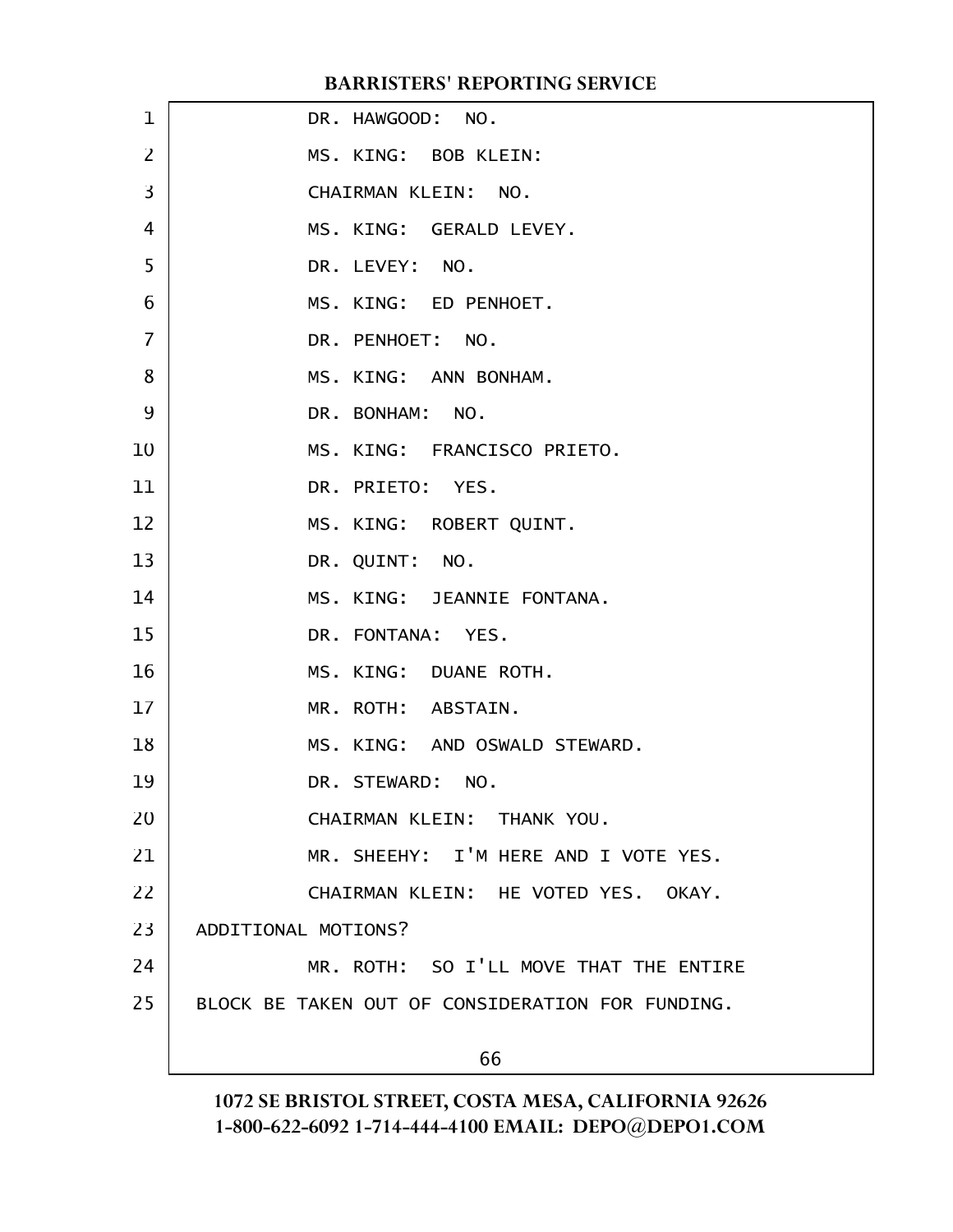|                | <b>BARRISTERS' REPORTING SERVICE</b>                |
|----------------|-----------------------------------------------------|
| 1              | CHAIRMAN KLEIN: ALL RIGHT. COULD YOU                |
| 2              | GIVE US INSTRUCTIONS, COUNSEL, GIVEN THAT WE HAVE A |
| 3              | NUMBER OF NEW ALTERNATES HERE?                      |
| 4              | MR. HARRISON: FIRST OF ALL, FOR THE                 |
| 5              | RECORD, THE LAST MOTION FAILED. SECONDLY --         |
| 6              | CHAIRMAN KLEIN: WE NEED TO KNOW WHO                 |
| $\overline{7}$ | DOESN'T HAVE A CONFLICT.                            |
| 8              | MR. HARRISON: RIGHT. THE MEMBERS WHO MAY            |
| 9              | MAKE A SECOND ON THIS MOTION ARE QUINT, KLEIN, AND  |
| 10             | PENHOET.                                            |
| 11             | DR. PENHOET: I'LL SECOND THE MOTION.                |
| 12             | DR. PRIETO: IF I COULD JUST ASK IF WE               |
| 13             | COULD DO THIS IN A DIFFERENT WAY BY VOTING TO FUND  |
| 14             | THOSE THINGS ABOVE THE LINE, OR WOULD THAT GIVE US  |
| 15             | THE SAME PROBLEM?                                   |
| 16             | MR. HARRISON: WE'VE ALREADY VOTED TO FUND           |
| 17             | THE APPLICATIONS ABOVE THE LINE. THIS IS A VOTE TO  |
| 18             | CLOSE OUT ANY FURTHER FUNDING IN CONNECTION WITH    |
| 19             | THIS RFA.                                           |
| 20             | DR. PRIETO: DO WE NEED TO TAKE THAT VOTE?           |
| 21             | MR. HARRISON: WE DO.                                |
| 22             | CHAIRMAN KLEIN: ALL RIGHT. ADDITIONAL               |
| 23             | COMMENTS? PUBLIC COMMENT?                           |
| 24             | DR. NOLTA: I JUST WANTED TO SAY THAT --             |
| 25             | JAN NOLTA, DIRECTOR OF THE STEM CELL PROGRAM AT UC  |
|                | 67                                                  |
|                |                                                     |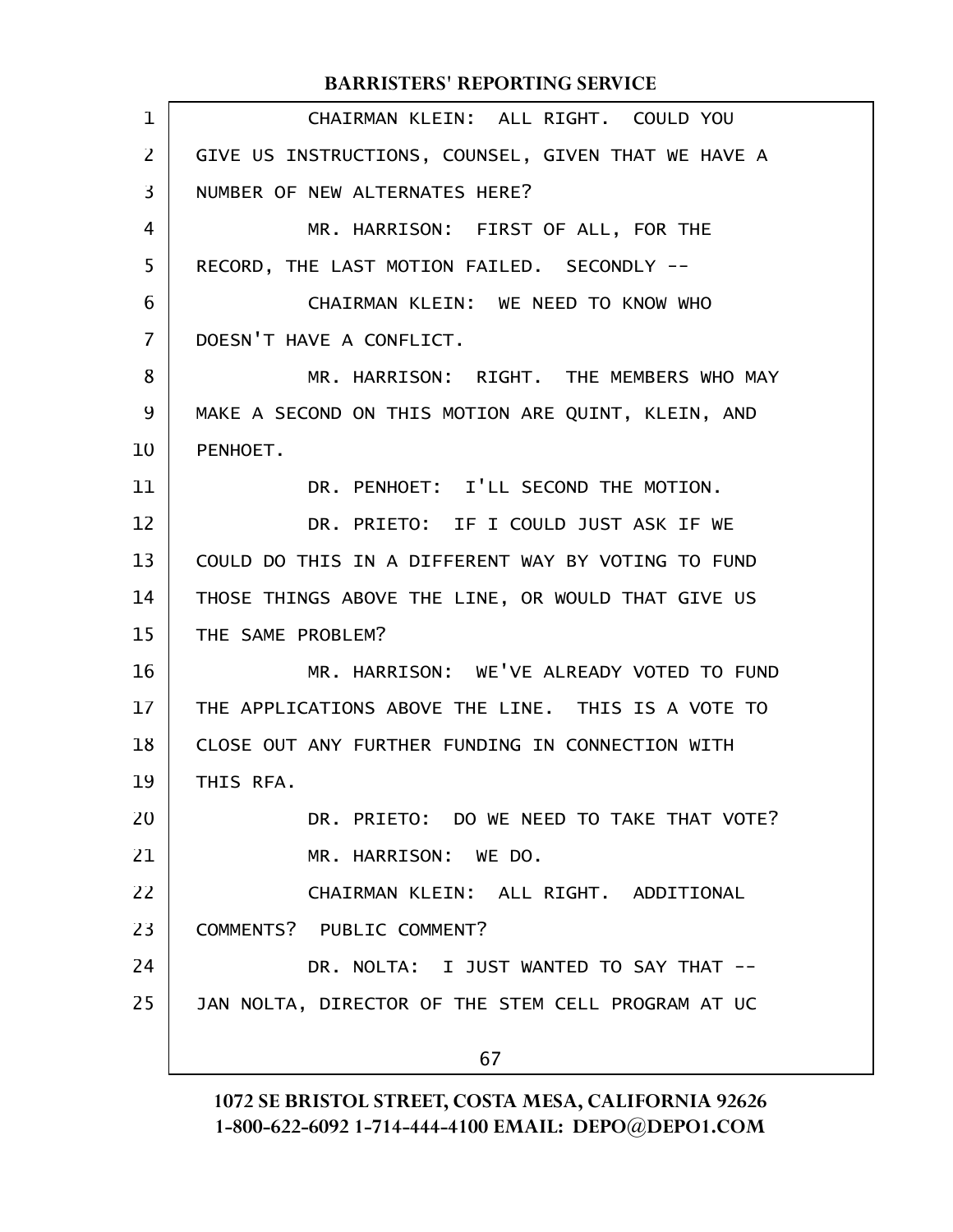| $\mathbf{1}$ | DAVIS. I'VE BEEN ON NIH STUDY SECTIONS FOR MORE     |
|--------------|-----------------------------------------------------|
| 2            | YEARS THAN I'D LIKE TO ADMIT, BUT I JUST WANTED TO  |
| 3            | REMIND YOU THAT THE NIH FUNDING IS EXTREMELY LEAN.  |
| 4            | JUNIOR INVESTIGATORS ARE ALMOST NEVER FUNDED AND    |
| 5            | THAT CIRM IS REALLY THEIR ONLY HOPE. AND MANY OF    |
| 6            | THESE INVESTIGATORS HAVE COME TO CALIFORNIA FOR THE |
| 7            | HOPE OF MONEY FROM CIRM AND TO WORK ON STEM CELLS   |
| 8            | HERE.                                               |
| 9            | CHAIRMAN KLEIN: ALL RIGHT. MELISSA KING,            |
| 10           | PLEASE CALL THE ROLL.                               |
| 11           | MS. KING: STEPHEN VAMVAKAS.                         |
| 12           | DR. VAMVAKAS: YES.                                  |
| 13           | MS. KING: EXCEPT FOR THOSE WITH WHICH YOU           |
| 14           | HAVE A CONFLICT.                                    |
| 15           | DR. VAMVAKAS: CORRECT.                              |
| 16           | MS. KING: FLOYD BLOOM.                              |
| 17           | DR. BLOOM: YES, EXCEPT FOR THOSE WITH               |
| 18           | WHICH I HAVE A CONFLICT.                            |
| 19           | MS. KING: DAVID BRENNER.                            |
| 20           | DR. BRENNER: YES, EXCEPT FOR THOSE WITH             |
| 21           | WHICH I HAVE A CONFLICT.                            |
| 22           | MS. KING: JACOB LEVIN.                              |
| 23           | DR. LEVIN: NO, EXCEPT FOR THOSE WITH                |
| 24           | WHICH I HAVE A CONFLICT.                            |
| 25           | MS. KING: KIM WITMER.                               |
|              | 68                                                  |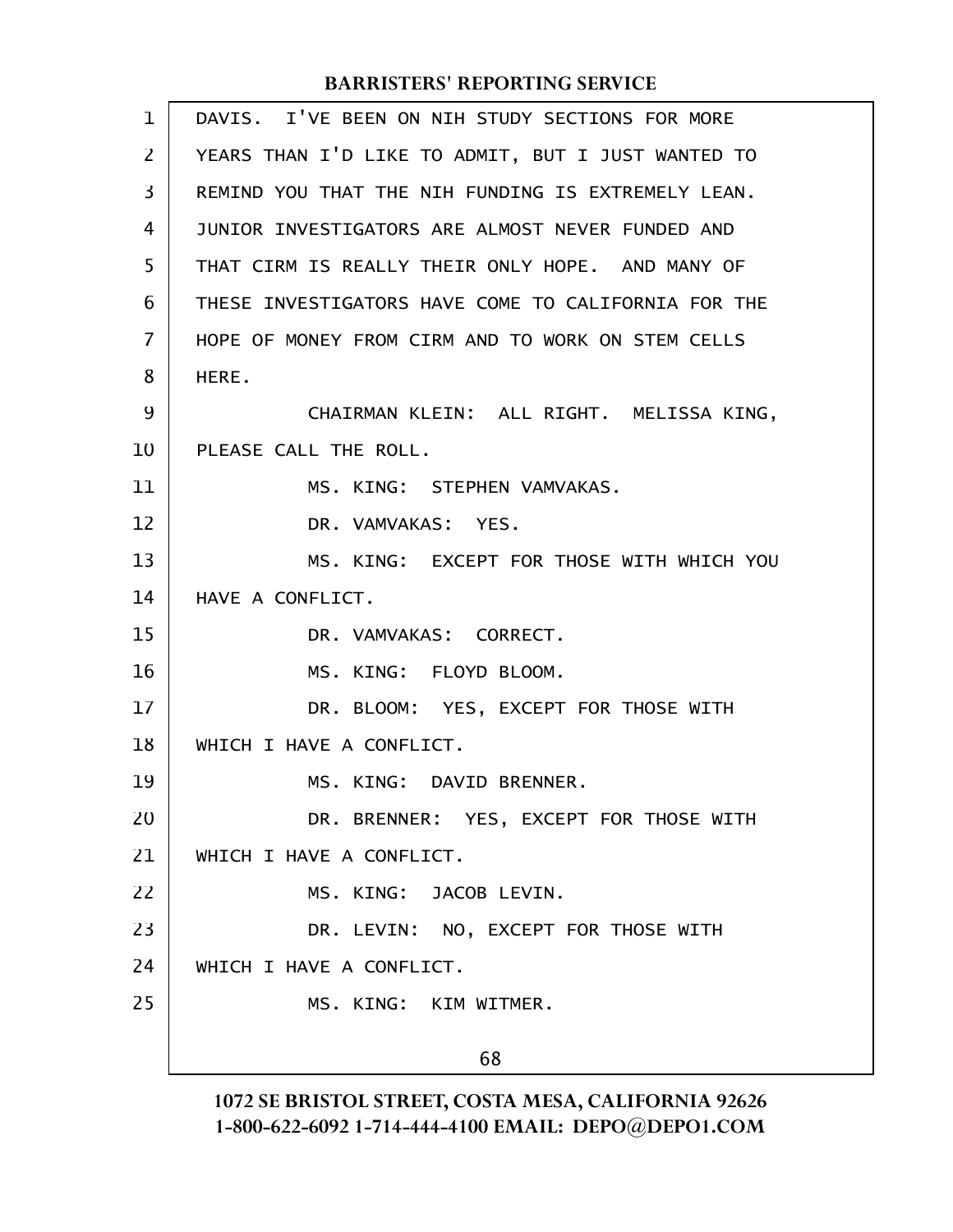DR. WITMER: YES, EXCEPT FOR THOSE WITH WHICH I HAVE A CONFLICT. MS. KING: MARCY FEIT. MS. FEIT: YES, EXCEPT FOR THOSE WITH WHICH I HAVE A CONFLICT. MS. KING: MICHAEL GOLDBERG. MR. GOLDBERG: YES, EXCEPT FOR THOSE WITH WHICH I HAVE A CONFLICT. MS. KING: SAM HAWGOOD. DR. HAWGOOD: YES, EXCEPT FOR THOSE WITH WHICH I HAVE A CONFLICT. MS. KING: BOB KLEIN: CHAIRMAN KLEIN: ABSTAIN. MS. KING: GERALD LEVEY. DR. LEVEY: YES, EXCEPT FOR THOSE WITH WHICH I HAVE A CONFLICT. MS. KING: ED PENHOET. DR. PENHOET: YES. MS. KING: ANN BONHAM. DR. BONHAM: NO, EXCEPT FOR THOSE WITH WHICH I HAVE A CONFLICT. MS. KING: FRANCISCO PRIETO. DR. PRIETO: NO, EXCEPT FOR THOSE WITH WHICH I HAVE A CONFLICT. MS. KING: ROBERT QUINT. 69 BARRISTERS' REPORTING SERVICE 1 2 3 4 5 6 7 8 9 10 11 12 13 14 15 16 17 18 19 20 21 22 23 24 25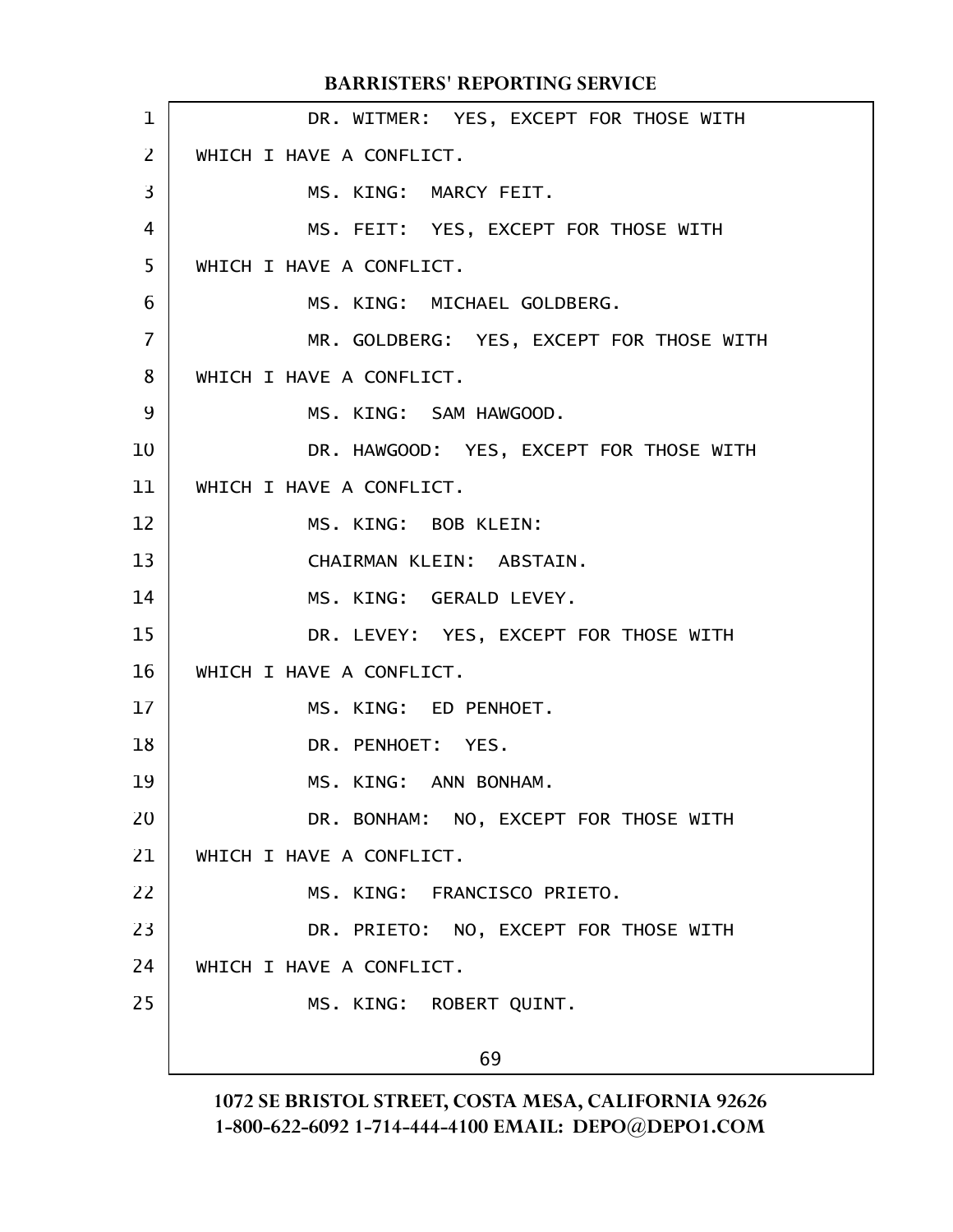DR. QUINT: YES. I HAVE NO CONFLICTS. MS. KING: JEANNIE FONTANA. DR. FONTANA: NO, EXCEPT FOR THOSE WITH WHICH I HAVE A CONFLICT. MS. KING: DUANE ROTH. MR. ROTH: YES. MS. KING: JEFF SHEEHY. MR. SHEEHY: NO, EXCEPT FOR THOSE WITH WHICH I HAVE A CONFLICT. MS. KING: OSWALD STEWARD. DR. STEWARD: YES, EXCEPT FOR THOSE WITH WHICH I HAVE A CONFLICT. MS. KING: COUNSEL, IT LOOKS TO ME LIKE THE MOTION CARRIES. CHAIRMAN KLEIN: AND HAVE WE VOTED ON TIER 3 BECAUSE TECHNICALLY WE WOULD NEED A VOTE ON TIER 3 IF WE HAVEN'T VOTED ON IT? MR. HARRISON: MY UNDERSTANDING OF THE MOTION WAS THAT IT WAS NOT TO FUND THE REMAINING APPLICATIONS. CHAIRMAN KLEIN: TIER 2 AND TIER 3? MR. HARRISON: YES. CHAIRMAN KLEIN: IS THAT THE MAKER'S UNDERSTANDING? MR. ROTH: YES. 70 BARRISTERS' REPORTING SERVICE 1 2 3 4 5 6 7 8 9 10 11 12 13 14 15 16 17 18 19 20 21 22 23 24 25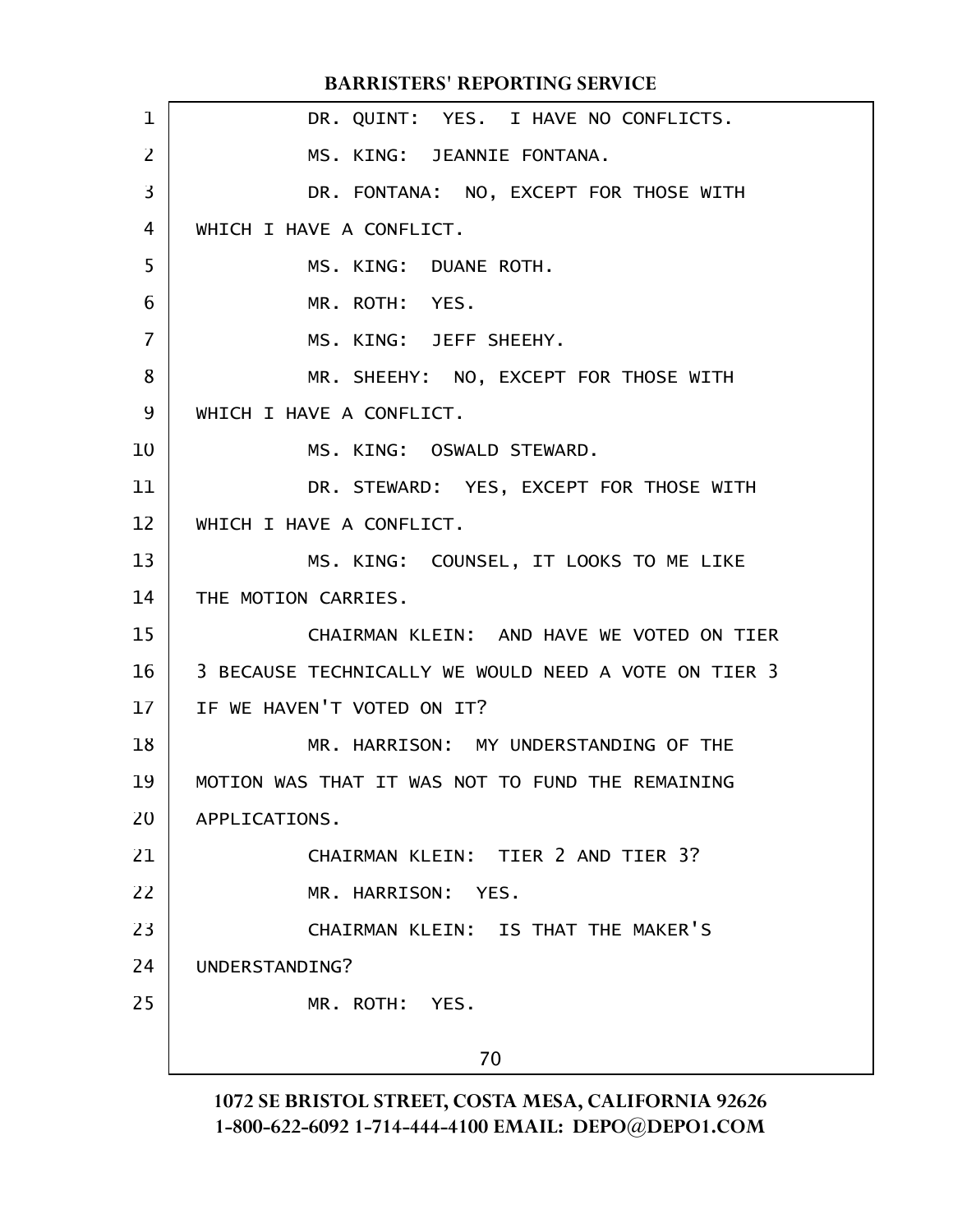| $\mathbf{1}$   | CHAIRMAN KLEIN: IS THAT THE SECOND'S                |
|----------------|-----------------------------------------------------|
| $\overline{2}$ | UNDERSTANDING?                                      |
| 3              | DR. PENHOET: YES.                                   |
| 4              | CHAIRMAN KLEIN: ALL RIGHT. THANK YOU.               |
| 5              | MR. HARRISON: THE MOTION CARRIES.                   |
| 6              | CHAIRMAN KLEIN: ALL RIGHT. THANK YOU.               |
| $\overline{7}$ | I'D LIKE TO MOVE AT THIS TIME TO SOME               |
| 8              | ITEMS HOPEFULLY WE CAN MOVE FAIRLY QUICKLY THROUGH. |
| 9              | I'M TAKING AN ITEM OUT OF ORDER. FOR ITEM 16, COULD |
| 10             | GEOFF LOMAX, DR. LOMAX, PLEASE RUN THROUGH HIS      |
| 11             | PRESENTATION ON ITEM 16?                            |
| 12             | DR. LOMAX: THANK YOU, MR. CHAIRMAN,                 |
| 13             | MEMBERS OF THE BOARD. IF YOU REMEMBER IN AUGUST, AT |
| 14             | THE AUGUST MEETING, YOU AUTHORIZED A PETITION       |
| 15             | PROCESS WHERE STEM CELL LINES COULD BE DEEMED       |
| 16             | ACCEPTABLY DERIVED. THIS WAS A PROCESS WHICH HAS    |
| 17             | NOW BECOME AN INTERIM REGULATION FOR THE INSTITUTE. |
| 18             | THE PETITION PROCESS EMERGED FROM A JULY            |
| 19             | STANDARDS WORKING GROUP MEETING WHERE THERE WAS     |
| 20             | UNANIMOUS CONSENSUS AMONG THE WORKING GROUP MEMBERS |
| 21             | AND THE PUBLIC FOR THIS POLICY.                     |
| 22             | THE POLICY APPLIES TO STEM CELL LINES               |
| 23             | DERIVED PRIOR TO NOVEMBER 2006, WHICH IS THE DATE   |
| 24             | OUR REGULATIONS TOOK EFFECT. SO IT ALLOWS LINES     |
| 25             | THAT MAY NOT CONFORM TO THE EXACT DETAILS OF THOSE  |
|                | 71                                                  |
|                |                                                     |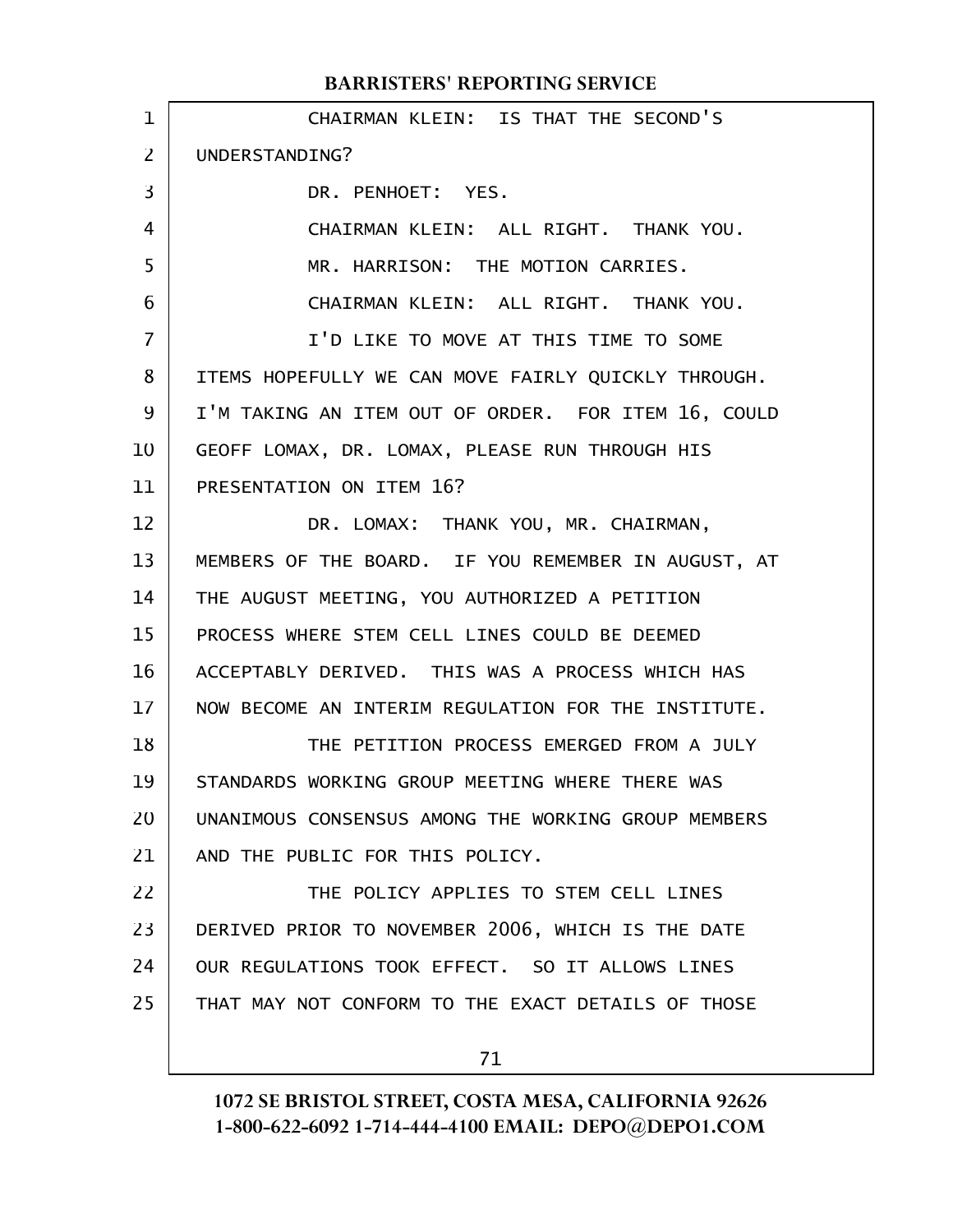| $\mathbf 1$ | REGULATIONS TO BE USED IN RESEARCH.                  |
|-------------|------------------------------------------------------|
| 2           | WE HAVE RECEIVED AN APPLICATION FROM                 |
| 3           | NOVOCELL FOR THE LINE CYT49. A COPY OF THIS          |
| 4           | PETITION IS IN YOUR MATERIALS AND AVAILABLE TO THE   |
| 5           | PUBLIC.                                              |
| 6           | NEXT SLIDE. VERY BRIEFLY, TO REVIEW THE              |
| 7           | PROCESS, ONCE THE PETITION HAS BEEN RECEIVED BY      |
| 8           | CIRM, IT IS REVIEWED AGAINST THE STANDARD SET OF     |
| 9           | EVALUATION CRITERIA. I WILL NOW WALK THROUGH THE     |
| 10          | EVALUATION CRITERIA FOR THIS PARTICULAR APPLICATION. |
| 11          | THE APPLICATION INVOLVED THE DERIVATION OF           |
| 12          | A HUMAN EMBRYONIC STEM CELL LINE FROM A SURPLUS IVF  |
| 13          | EMBRYO, AN EMBRYO CREATED SPECIFICALLY FOR           |
| 14          | REPRODUCTIVE PURPOSES. THE EMBRYO WAS CREATED FROM   |
| 15          | A DONOR OOCYTE, AND THE DONOR CONSENTED TO GIVE      |
| 16          | DISPOSITIONAL AUTHORITY TO THE COUPLE THAT WOULD     |
| 17          | COME INTO RECEIVERSHIP OF THE EMBRYO. DUE TO A       |
| 18          | NO-RECONTACT CLAUSE, THE ORIGINAL OOCYTE DONOR WAS   |
| 19          | NOT ABLE TO BE CONTACTED TO GET SPECIFIC CONSENT FOR |
| 20          | THE EMBRYO TO BE DONATED TO RESEARCH.                |
| 21          | DETAILED INFORMED CONSENT FOR RESEARCH WAS           |
| 22          | RECEIVED FROM THE COUPLE WITH DISPOSITIONAL          |
| 23          | AUTHORITY FOR THE EMBRYO, AND THE CONSENT IS         |
| 24          | CONTAINED IN THE MATERIALS.                          |
| 25          | THE RESEARCH PROTOCOL FOR THE DERIVATION             |
|             | 72                                                   |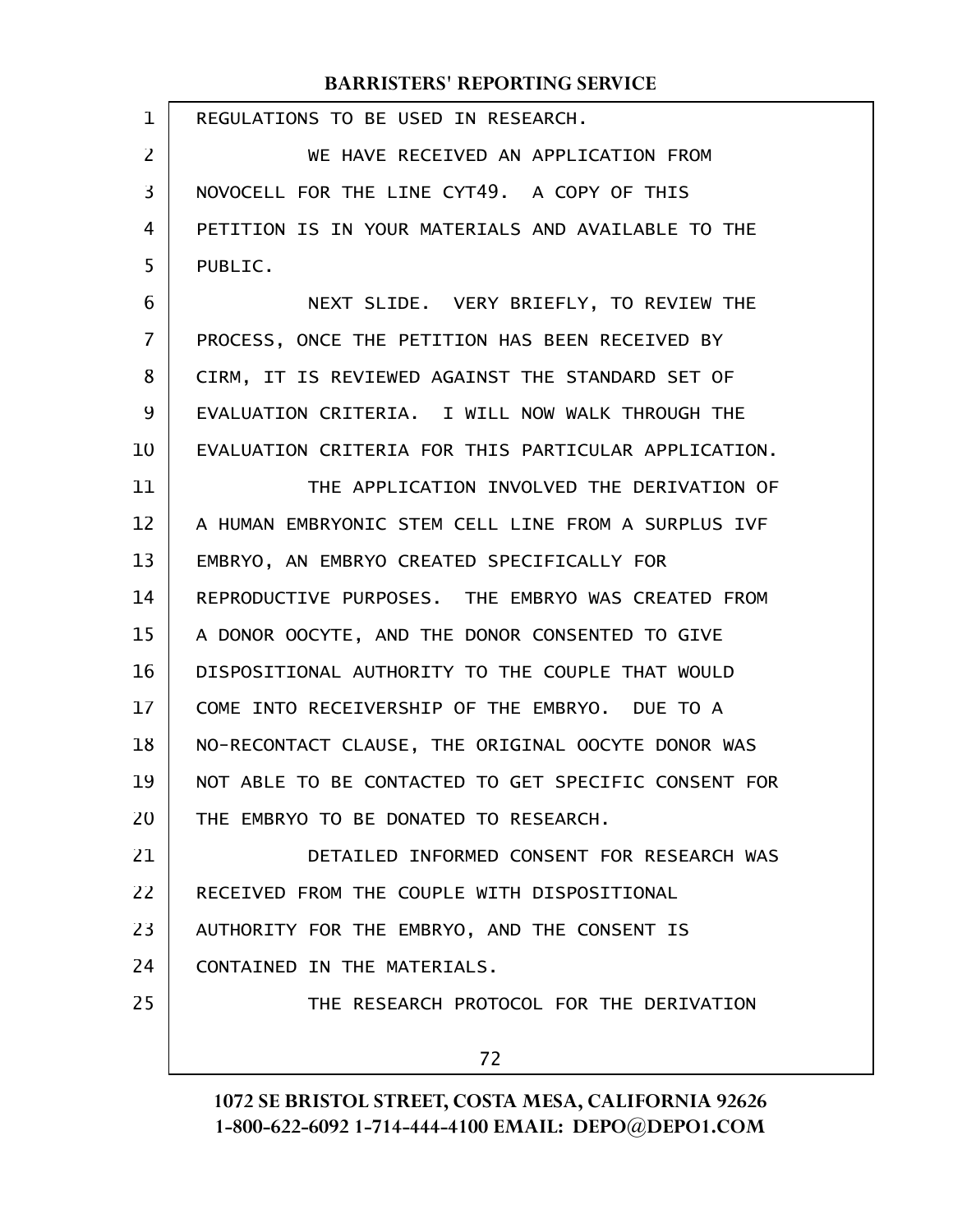| $\mathbf 1$    | OF THE STEM CELL LINE UNDERWENT FULL IRB REVIEW AND    |
|----------------|--------------------------------------------------------|
| $\overline{2}$ | WAS APPROVED. NO PAYMENTS WERE PROVIDED TO THE         |
| 3              | COUPLE FOR THE DONATION OF THE EMBRYO, AND THE         |
| 4              | PROTOCOL CONFORMED WITH PREVAILING STANDARDS OF THE    |
| 5              | TIME AND INCLUDED SAFETY TESTING OF THE RESULTING      |
| 6              | CELL LINES AND A THOROUGH MEDICAL HISTORY FROM THE     |
| 7              | DONOR AND THEIR FAMILY.                                |
| 8              | THE APPLICANT INDICATED THAT THIS LINE WAS             |
| 9              | DERIVED UNDER CLINICAL MANUFACTURING CONDITIONS AND    |
| 10             | HAS PASSED FDA SAFETY TESTING. IN PARTICULAR, THE      |
| 11             | APPLICANT INDICATED THERE WAS IMPORTANT SCIENTIFIC     |
| 12             | SIGNIFICANCE TO THE USE OF THIS LINE. AND I WOULD      |
| 13             | LIKE TO INVITE DR. CSETE TO COMMENT ON THE             |
| 14             | SCIENTIFIC SIGNIFICANCE OF THIS LINE.                  |
| 15             | DR. CSETE: WE WOULD NOT BE HERE GOING                  |
| 16             | THROUGH THIS PROCESS UNLESS THERE WAS IMPORTANT        |
| 17             | SCIENTIFIC SIGNIFICANCE, AND IN THIS CASE IMPORTANT    |
| 18             | CLINICAL SIGNIFICANCE, INTERESTINGLY RELATED TO OUR    |
| 19             | SPOTLIGHT THIS MORNING. SO THIS LINE, FIRST OF ALL,    |
| 20             | WAS AMENABLE TO BEING PUSHED TOWARD A BETA CELL        |
| 21             | IT'S BEEN INCREDIBLY WELL CHARACTERIZED ALONG<br>FATE. |
| 22             | THAT DIFFERENTIATION PROTOCOL THAT YOU SAW THIS        |
| 23             | MORNING. AND THE SCIENTISTS HAVE INVESTED LITERALLY    |
| 24             | YEARS IN ESTABLISHING A MASTER BANK THAT WOULD BE      |
| 25             | THE SOURCE OF THE CELLS FOR TRANSPLANTATION IN THE     |
|                |                                                        |

73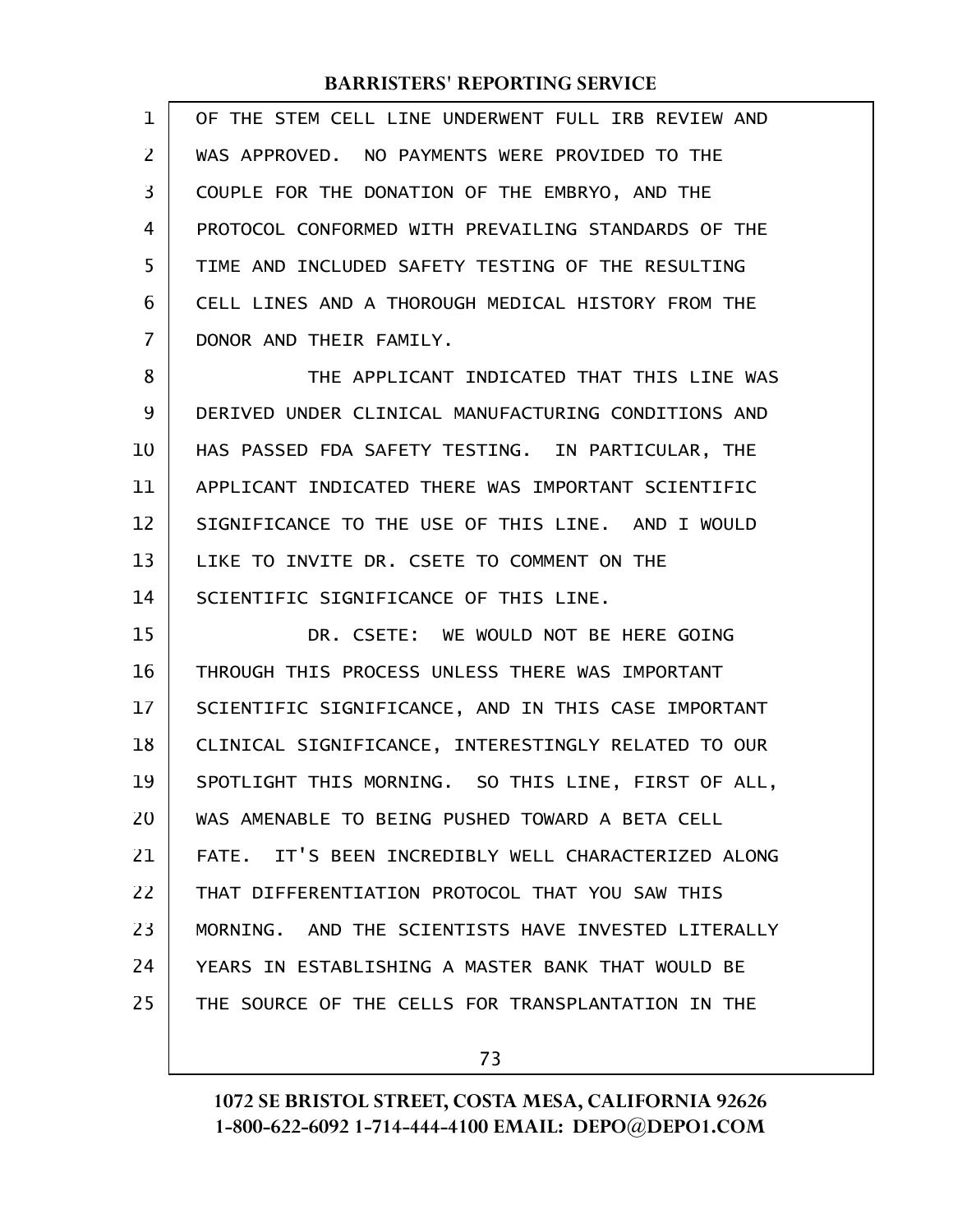CASE OF TYPE 1 DIABETES PATIENTS. SO I ESTIMATED, JUST KNOWING HOW LONG THE ESTABLISHMENT OF THE BANK WAS, THAT THIS WOULD SET THE POTENTIAL APPLICATION OF THIS CELL THERAPY BACK BY THREE YEARS IF THEY HAD TO RETURN AND MAKE A MASTER BANK, WHICH IS, AGAIN, LIKE THE SOURCE OF ALL OF THE CELLS FOR THERAPY, FROM SCRATCH FROM ANOTHER LINE. CHAIRMAN KLEIN: SO, GEOFF, MY UNDERSTANDING IS THAT THIS CAME TO US WITH THE RECOMMENDATION FROM THE STANDARD WORKING GROUP, AND THAT DR. LO, THE CHAIRMAN OF THAT GROUP, HAS REVIEWED THE MATERIAL AND PROVIDED HIS SUPPORT; IS THAT CORRECT? DR. LOMAX: JUST TO BE SPECIFIC, MR. CHAIRMAN, THE STANDARDS WORKING GROUP, THE SENSE OF THE COMMITTEE WAS TO APPROVE THE POLICY, WHICH YOU DID AT THE LAST MEETING. CHAIRMAN KLEIN: SO FOR THE BENEFIT OF THE NEW MEMBERS OF THE BOARD, THE REASON HE'S USING THE WORD "SENSE OF THE COMMITTEE" IS THEY DIDN'T HAVE A QUORUM, BUT ALL THE MEMBERS THAT WERE PRESENT AT THE TIME FELT THAT THIS SHOULD BE SENT FORWARD WITH A POSITIVE MESSAGE. DR. LOMAX: NOW, WITH REGARD TO THE 74 1 2 3 4 5 6 7 8 9 10 11 12 13 14 15 16 17 18 19 20 21 22 23 24 25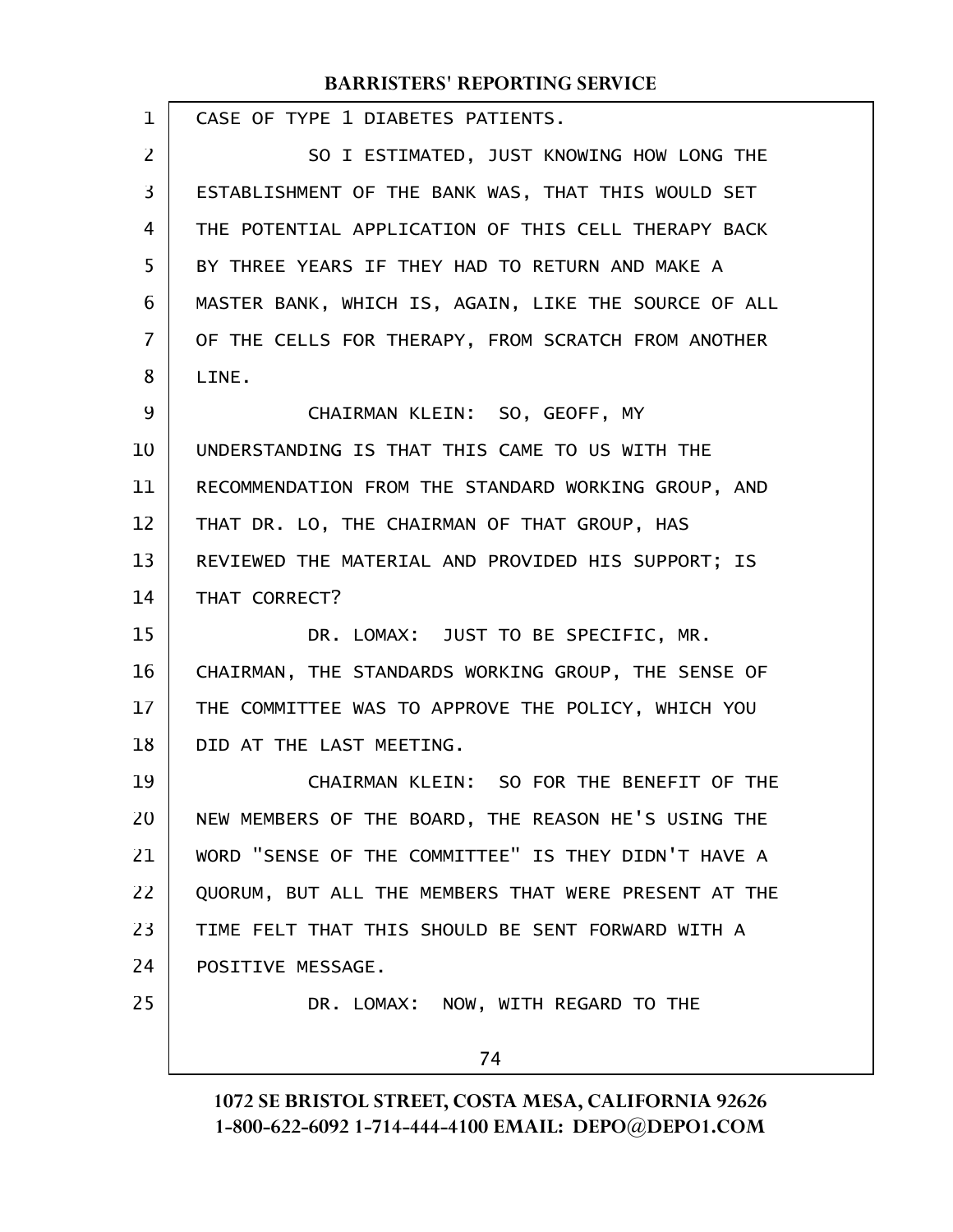| 1              | PROCESS WHICH WE'RE GOING THROUGH ON THE SLIDE HERE, |
|----------------|------------------------------------------------------|
| $\overline{2}$ | TO RECEIVE THE PETITION, THE REVIEW THEN OCCURS WITH |
| 3              | THE CO-CHAIRS OF THE STANDARDS WORKING GROUP, TWO    |
| 4              | MEMBERS ONLY, AND CIRM STAFF, AND WE HAVE REVIEWED   |
| 5              | THE REVIEW FOR YOU.                                  |
| 6              | THE CONCLUSION OF THAT REVIEW, INCLUDING             |
| $\overline{7}$ | THE OPINION OF DR. LO, AND SPECIFICALLY DR. LO       |
| 8              | WANTED TO INDICATE HE VIEWED THIS APPLICATION AS A   |
| 9              | CHALLENGING CALL. HE HAD CONCERNS ABOUT THE          |
| 10             | CONSENT, BUT INDICATED HE WAS PERSUADED BY THE       |
| 11             | SCIENTIFIC RATIONALE IN THIS PETITION AND,           |
| 12             | THEREFORE, WOULD LIKE TO MOVE FORWARD WITH A MOTION  |
| 13             | TO APPROVE THIS PETITION.                            |
| 14             | CHAIRMAN KLEIN: AND IT'S MY UNDERSTANDING            |
| 15             | FROM THE STANDARDS WORKING GROUP MEETING THAT        |
| 16             | MEMBERS OF THE AUDIENCE SPOKE IN SUPPORT OF WHAT WAS |
| 17             | DONE THAT DAY. IN ADDITION, THERE WAS NO DISSENTING  |
| 18             | VIEW POSED; IS THAT CORRECT?                         |
| 19             | DR. LOMAX: THAT IS CORRECT, MR. CHAIRMAN.            |
| 20             | CHAIRMAN KLEIN: ALL RIGHT. SO THAT'S THE             |
| 21             | CONTEXT FOR THE DISCUSSION TODAY. TO PUT THIS INTO   |
| 22             | CONSIDERATION, IS THERE A MOTION TO APPROVE?         |
| 23             | MR. ROTH: SO MOVED.                                  |
| 24             | CHAIRMAN KLEIN: MOVED BY DUANE ROTH.<br>ΙS.          |
| 25             | THERE A SECOND?                                      |
|                |                                                      |
|                | 75                                                   |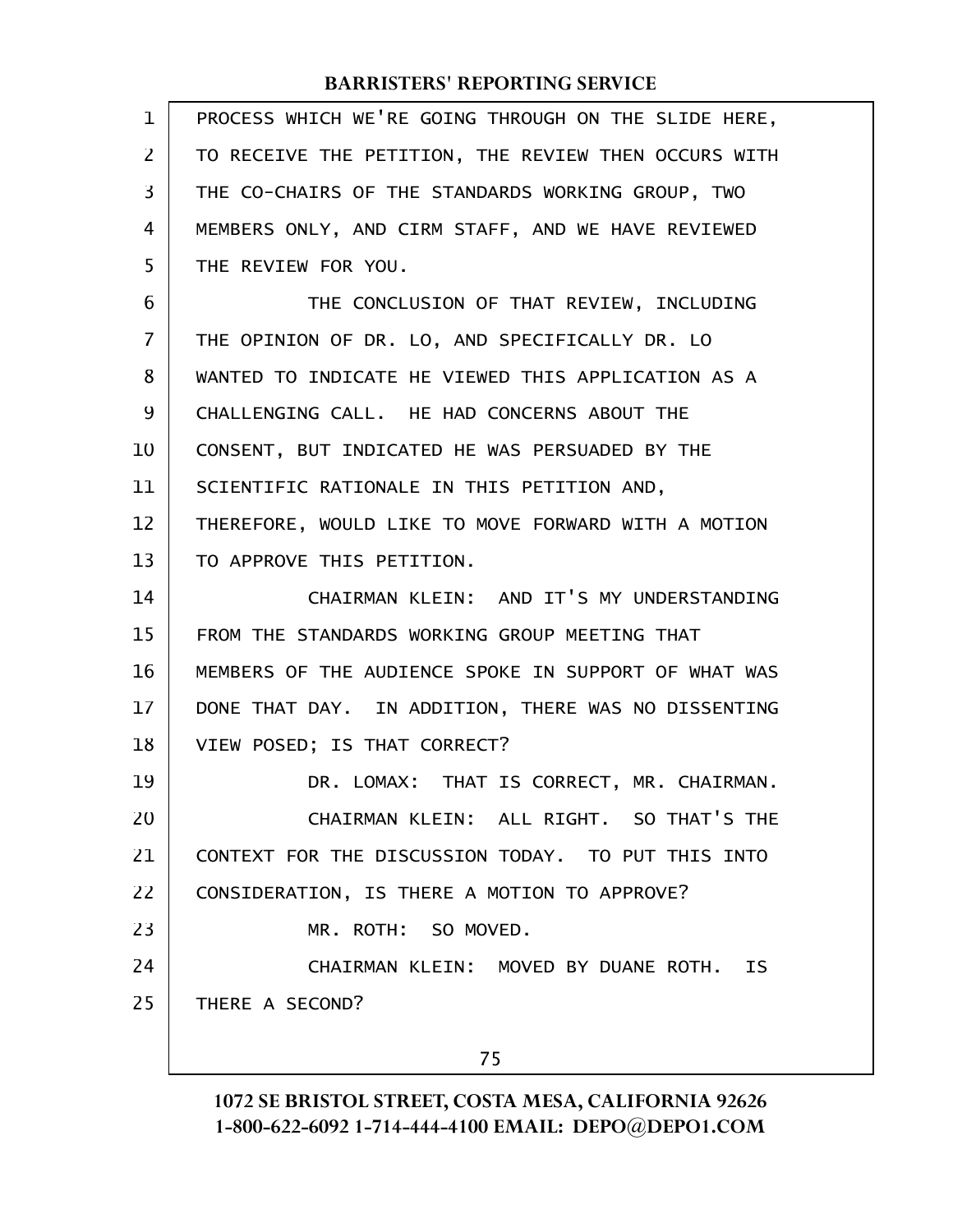MR. GOLDBERG: SECOND. CHAIRMAN KLEIN: SECOND BY MR. GOLDBERG. IS THERE DISCUSSION FROM THE MEMBERS? DR. BRENNER: MAKE SURE NONE OF US HAVE A CONFLICT WITH THE ORGANIZATION. CHAIRMAN KLEIN: SO ARE THERE ANY CONFLICTS? MR. HARRISON: NO. CHAIRMAN KLEIN: ALL RIGHT. THERE ARE NO CONFLICTS. ANY DISCUSSION FROM THE BOARD? DR. STEWARD: EVERYTHING THAT YOU'VE SAID SO FAR ABOUT THE SENTIMENTS TO APPROVE SEEM TO BE BASED ON SCIENTIFIC GROUNDS. AND I JUST WOULD LIKE TO HEAR THE ONES THAT ARE NOT BASED ON SCIENTIFIC GROUNDS. DR. LOMAX: THE SPECIFIC DETAIL IN THIS PARTICULAR CASE WHERE THERE WAS A CONCERN FROM A SORT OF ETHICAL PERSPECTIVE, IF I MAY, IS THE ORIGINAL OOCYTE DONOR DID NOT PROVIDE SPECIFIC CONSENT FOR THE USE OF THE OOCYTE OR, IN FACT, THE RESULTING EMBRYO IN SCIENTIFIC RESEARCH. THE DONOR DID SIGN OVER ALL WHAT WAS ENTITLED DISPOSITIONAL AUTHORITY THE RIGHTS OF THE EMBRYO TO THE RECEIVING COUPLE AND DID ACKNOWLEDGE THAT THE EMBRYO COULD BE USED IN A VARIETY OF WAYS. BUT IN THAT LIST OF 1 2 3 4 5 6 7 8 9 10 11 12 13 14 15 16 17 18 19 20 21 22 23 24 25

76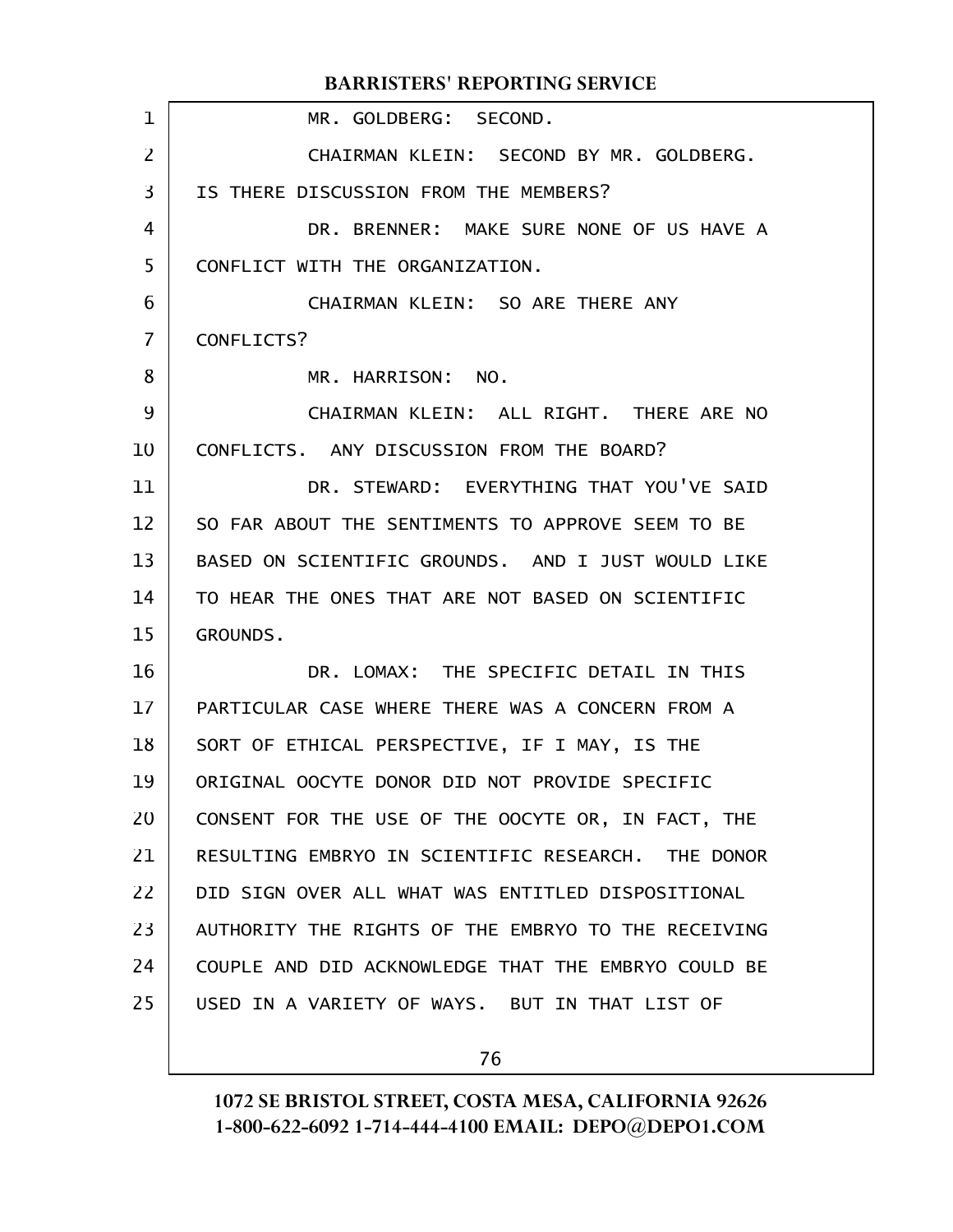| $\mathbf 1$    | USES, RESEARCH APPLICATION WAS NOT SPECIFICALLY            |
|----------------|------------------------------------------------------------|
| $\overline{2}$ | SPELLED OUT. THAT'S THE SOURCE OF THE DILEMMA OR           |
| 3              | THE CONFLICT, IF YOU WILL, WITH OUR CURRENT                |
| $\overline{4}$ | REGULATIONS.                                               |
| 5              | CHAIRMAN KLEIN: AND MY UNDERSTANDING IS                    |
| 6              | THE TESTIMONY IS AT THE TIME THIS FORM WAS DONE,           |
| 7              | THAT WASN'T SOMETHING THAT WAS LISTED AS A NORMAL          |
| 8              | COURSE. SO THE FACT THAT IT WASN'T IN THE LIST WAS         |
| 9              | NOT ABNORMAL. IT'S JUST THEY DIDN'T HAVE THAT              |
| 10             | DEGREE OF DEVELOPMENT BECAUSE IT HAPPENED A NUMBER         |
| 11             | OF YEARS AGO.                                              |
| 12             | DR. LOMAX: THAT'S CORRECT. IN FACT, THE                    |
| 13             | DONATION WAS DONE IN ADVANCE OF THE NATIONAL               |
| 14             | ACADEMIES' GUIDELINES AS WELL, WHICH PRECEDED OUR          |
| 15             | REGULATIONS. SO THE DILEMMA OR THE BALANCING, IF           |
| 16             | YOU WILL, WAS VERY SPECIFICALLY THAT THE EXACT             |
| 17             | SPECIFICATIONS OF OUR CONSENT REQUIREMENTS WERE            |
| 18             | BALANCED AGAINST SCIENTIFIC NECESSITY. AND THE             |
| 19             | SENSE WAS, AGAIN, THAT THE SCIENTIFIC NECESSITY WAS        |
| 20             | SUFFICIENT TO WARRANT THE RECOMMENDATION TO APPROVE        |
| 21             | THE PETITION.                                              |
| 22             | DR. TROUNSON: JUST IN ADDITION, I THINK                    |
| 23             | THERE WAS ANOTHER MATTER THAT WAS DISCUSSED.<br><b>AND</b> |
| 24             | THAT IS THAT IF THERE WAS A PARTICULAR HISTORY FOR         |
| 25             | THAT DONOR, IT MAY NOT BE ABLE TO BE FOLLOWED UP,          |
|                |                                                            |

77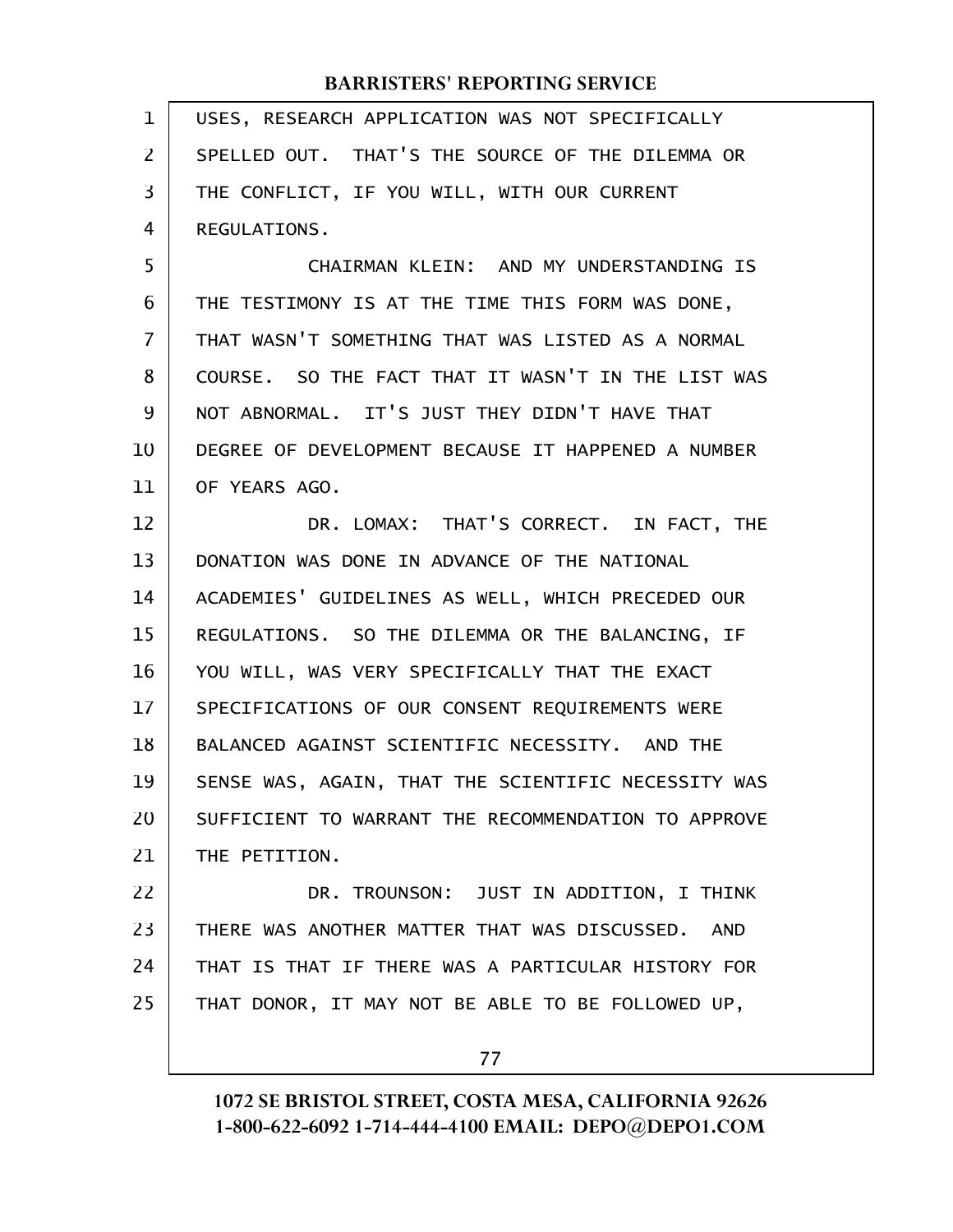| $\mathbf 1$    | OS, BECAUSE IT PRECEDES -- YOU ARE UNABLE TO         |
|----------------|------------------------------------------------------|
| $\overline{2}$ | ESSENTIALLY CONTACT THAT PERSON. NOW, THERE ALWAYS   |
| 3              | IS A HISTORY TAKEN FOR IVF AND FOR DONATIONS. SO     |
| 4              | SOME HISTORY IS THERE. IT'S JUST PERHAPS YOU MIGHT   |
| 5              | NOT BE ABLE TO INTERROGATE IT AS DEEPLY AS YOU MAY   |
| 6              | IF YOU ABSOLUTELY KNEW THE DONOR AND COULD CONTACT   |
| 7              | THEM.                                                |
| 8              | IN THOSE DAYS THE DONATION OF SUCH THINGS            |
| 9              | AS EGGS AND EMBRYOS WAS CONSIDERED TO BE A TRANSFER  |
| 10             | OF THE RIGHTS TO MAKE DECISIONS ON THOSE EGGS TO THE |
| 11             | RECEIVING COUPLE. I THINK THE DEFINITION HAS         |
| 12             | PROBABLY CHANGED A LITTLE NOW, AND THERE'S MORE CARE |
| 13             | TAKEN TO ENSURE, THE VERY LEAST, THERE IS A TIC ON   |
| 14             | WHETHER YOU DISPOSE OR USE IT FOR RESEARCH. BUT I    |
| 15             | THINK IN THIS EVENT, THERE IS SOME HISTORY; WHETHER  |
| 16             | IT'S SUFFICIENT IN EVERY MATTER, IT COULD BE ARGUED. |
| 17             | WE'RE IN THE STATE OF HAVING COMPLETE GENOMIC        |
| 18             | SEQUENCING POSSIBLY IN THE NEAR FUTURE, WHICH MIGHT  |
| 19             | GIVE YOU AS MUCH INFORMATION AS YOU GET OUT OF A     |
| 20             | HISTORY. BUT GIVEN THAT WAS A CONSIDERATION AND IT   |
| 21             | WAS ADDRESSED AT THE MEETING.                        |
| 22             | CHAIRMAN KLEIN: THANK YOU.                           |
| 23             | DR. CSETE: WE ALSO RAISED THAT CONCERN,              |
| 24             | AND NOVOCELL WAS ABLE TO COME UP WITH NOT ONLY       |
| 25             | PRECISE LABORATORY DATA AND STUDIES, BLOOD WORK THAT |
|                | 78                                                   |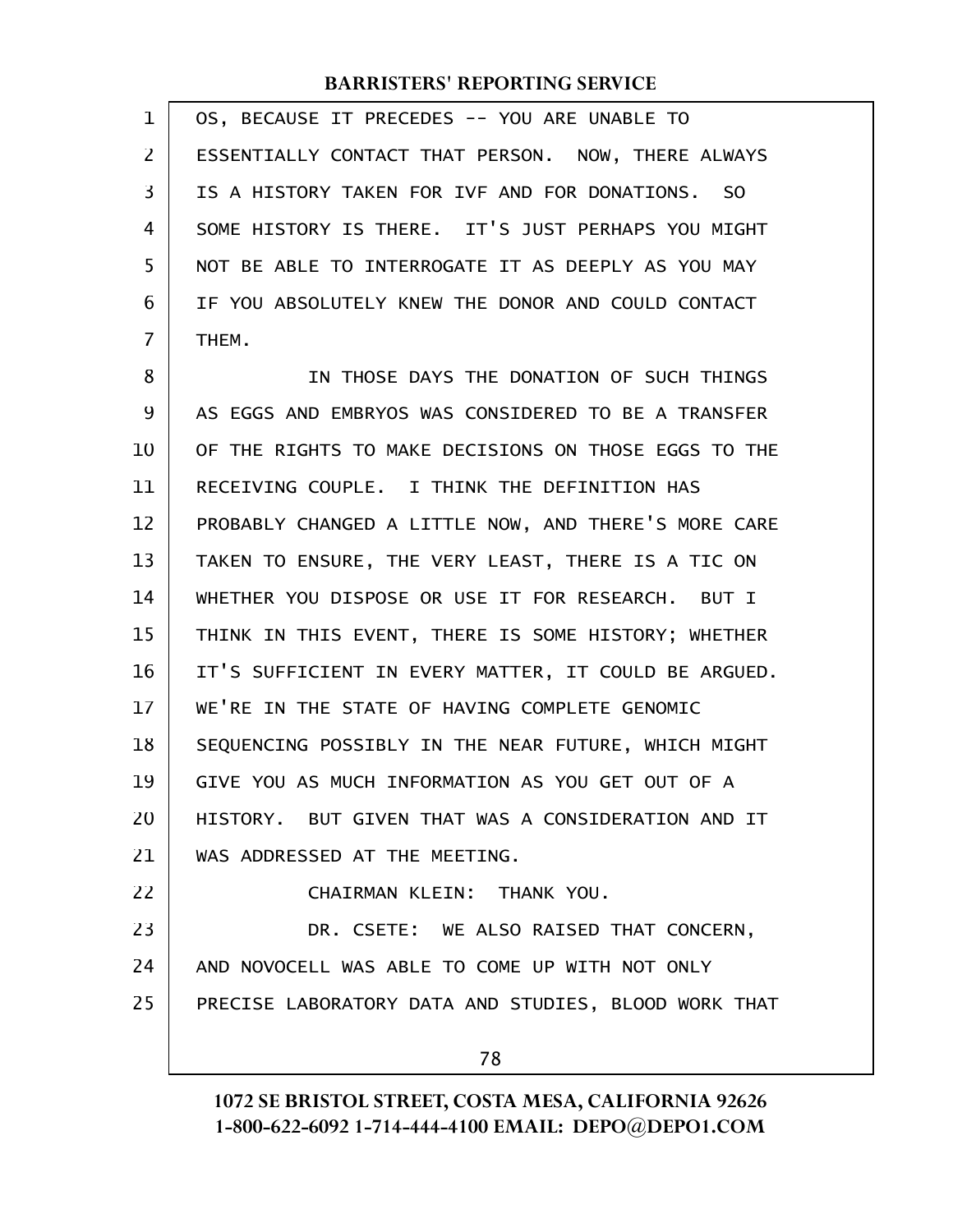| 1              | WAS DONE ON THE DONOR, AND I REVIEWED THAT, AS WELL  |
|----------------|------------------------------------------------------|
| $\overline{2}$ | AS THEIR FORM WHERE THEY TOOK A MEDICAL HISTORY AT   |
| 3              | THE TIME. AND WE DIDN'T SEE THAT PARTICULAR          |
| 4              | PATIENT'S -- THIS ALL CAME IN YESTERDAY, ONE OF THE  |
| 5              | OTHER THINGS. SO WE HAD A LOT OF MEDICAL             |
| 6              | INFORMATION ON THE DONOR EVEN THOUGH WE WEREN'T ABLE |
| 7              | TO GO BACK AND CONTACT THE EGG DONOR. AND IT LOOKED  |
| 8              | REALLY QUITE CLEAN.                                  |
| 9              | CHAIRMAN KLEIN: OKAY.                                |
| 10             | DR. LOMAX: MR. CHAIRMAN, FOR THE RECORD,             |
| 11             | BECAUSE I THINK IT DOES REFLECT BOTH THE DUE         |
| 12             | DILIGENCE AND THE EFFORT ON BEHALF OF THE APPLICANT, |
| 13             | WE WERE AS OF YESTERDAY ABLE TO GET AN ACCURATE      |
| 14             | MEDICAL HISTORY FROM THE ACTUAL DONOR. THEY DID ON   |
| 15             | VERY SHORT NOTICE COME UP WITH ADDITIONAL            |
| 16             | DOCUMENTATION. THAT MATERIAL WE HAVE AVAILABLE       |
| 17             | TODAY. IT CAME IN VERY LATE. IT INCLUDES HISTORY     |
| 18             | OF CHRONIC DISEASE, INHERITED DISEASE, AND THAT      |
| 19             | MATERIAL ALL INDICATES THAT THIS PARTICULAR DONOR,   |
| 20             | THERE'S NO HISTORY OF THINGS LIKE CANCER, CHRONIC    |
| 21             | DISEASE. SO WE DID GET THAT, AND WE GOT THAT FOR     |
| 22             | THE SPECIFIC APPLICATION, NOT A GENERIC HISTORY      |
| 23             | DOCUMENT.                                            |
| 24             | CHAIRMAN KLEIN: THANK YOU VERY MUCH.                 |
| 25             | MR. ROTH: CALL THE QUESTION.                         |
|                | 79                                                   |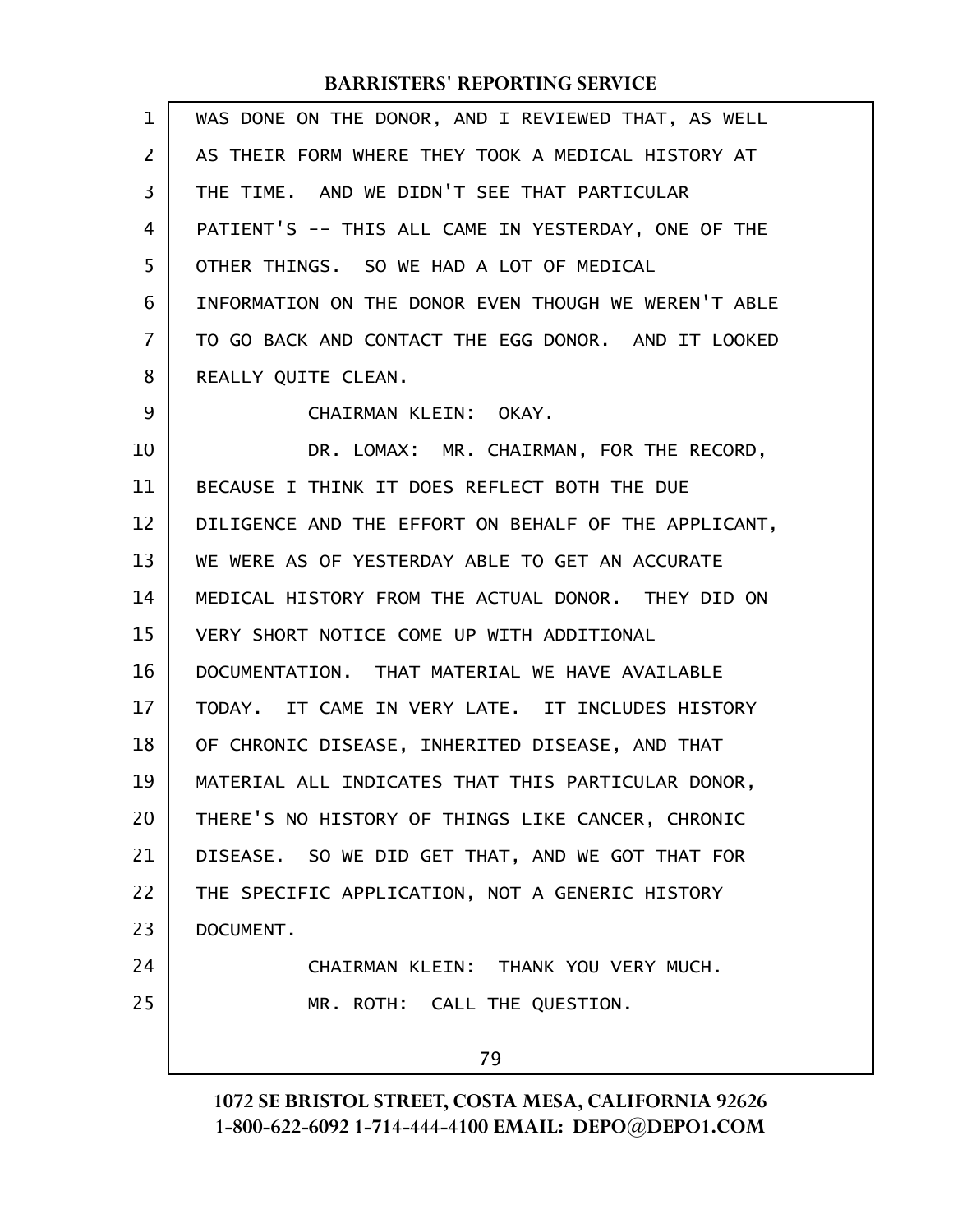| 1              | CHAIRMAN KLEIN: CALL THE QUESTION. MR.               |
|----------------|------------------------------------------------------|
| $\overline{2}$ | SIMPSON, DO YOU HAVE A PUBLIC COMMENT?               |
| 3              | MR. SIMPSON: JOHN SIMPSON FROM CONSUMER              |
| 4              | WATCHDOG. I JUST WANTED TO SAY THAT THE WHOLE WAY    |
| 5              | THAT THIS MATTER WAS HANDLED WITH THE PROCEDURES     |
| 6              | WORKED OUT IN THE MEDICAL ETHICS COMMITTEE SEEMED TO |
| $\overline{7}$ | ME TO BE EXACTLY THE WAY THIS KIND OF THING SHOULD   |
| 8              | BE DONE. SPEAKS WELL TO HAVING GOOD PROCEDURES IN    |
| 9              | SO IN THE INSTANT CASE I'D LIKE TO SUPPORT<br>PLACE. |
| 10             | PUTTING THIS IN RETROACTIVELY. BUT PUT IN THE        |
| 11             | CONTEXT OF THE BROADER WAY THINGS ARE DONE, THIS IS  |
| 12             | EXACTLY HOW IT SHOULD WORK. I WANTED TO MAKE A       |
| 13             | POINT OF SAYING THAT BECAUSE I OFTEN POINT OUT WHEN  |
| 14             | THINGS DON'T WORK HOW THEY SHOULD WORK. THANK YOU.   |
| 15             | CHAIRMAN KLEIN: ALL RIGHT. CALL THE                  |
| 16             | QUESTION. I THINK WE -- COUNSEL, I DON'T BELIEVE WE  |
| 17             | NEED A ROLL CALL HERE. WE NEED A VOICE VOTE. ALL     |
| 18             | IN FAVOR SAY AYE. OPPOSED? THANK YOU. THANK YOU      |
| 19             | VERY MUCH, GEOFF. THANK YOU, DR. CSETE, DR. LOMAX.   |
| 20             | MR. HARRISON: FOR THE RECORD, THE MOTION             |
| 21             | CARRIES.                                             |
| 22             | CHAIRMAN KLEIN: ALL RIGHT. I'D LIKE TO               |
| 23             | JUST TRY AND GET IN A COUPLE OF OTHER ITEMS HERE     |
| 24             | BECAUSE AFTER WE ADJOURN FOR EXECUTIVE SESSION AT    |
| 25             | LUNCH, WE'RE GOING TO GO THROUGH A MAJOR ITEM ON THE |
|                | 80                                                   |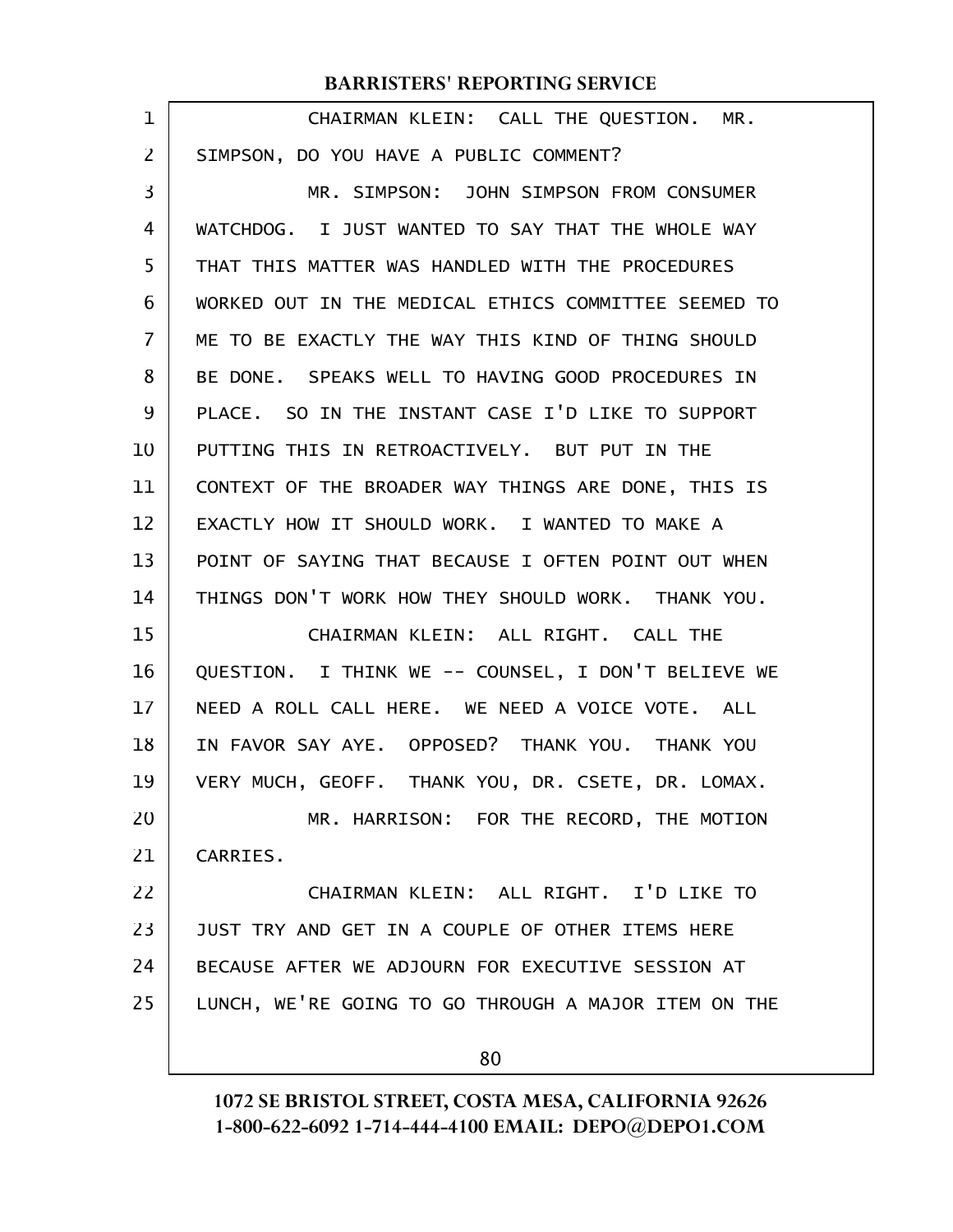| $\mathbf 1$    | LOAN PROGRAM. I'M TRYING TO GET THROUGH A COUPLE OF  |
|----------------|------------------------------------------------------|
| 2              | OTHER ITEMS.                                         |
| 3              | IF DR. GIL SAMBRANO COULD ADDRESS ITEM 12.           |
| 4              | AND I BELIEVE -- DR. PAT OLSON IS GOING TO ADDRESS   |
| 5              | ITEM 12. AND I BELIEVE WE HAVE THE BIOS; IS THAT     |
| 6              | CORRECT, DR. OLSON?                                  |
| $\overline{7}$ | DR. OLSON: THAT IS CORRECT. THEY SHOULD              |
| 8              | BE AT TAB 12 OF YOUR BINDER.                         |
| 9              | CHAIRMAN KLEIN: THIS ITEM IS                         |
| 10             | RECOMMENDATION OF NEW SCIENTIFIC MEMBERS FOR GRANTS  |
| 11             | WORKING GROUP. LET ME SEE IF I CAN SAVE TIME, DR.    |
| 12             | OLSON. ARE THERE ANY BIOS ON WHICH ANY BOARD MEMBER  |
| 13             | WOULD LIKE TO ASK ANY QUESTION? I DON'T SEE ANY.     |
| 14             | DR. OLSON, WOULD YOU JUST LIKE TO PUT THIS           |
| 15             | IN THE CONTEXT OF THE NEED FOR THESE NEW INDIVIDUAL  |
| 16             | NAMES. AND IF THE MEMBERS, LOOKING THROUGH THESE,    |
| 17             | COME UP WITH ANY RESIDUAL QUESTIONS, THEN LET'S SEE  |
| 18             | IF WE CAN ADDRESS THEM IN THAT MANNER.               |
| 19             | DR. OLSON: AS YOU KNOW, WE CONTINUE TO               |
| 20             | EXPAND OUR GRANTS WORKING GROUP OF THE EXPERTISE AND |
| 21             | JUST THE AVAILABILITY OF MEMBERS. WE RECRUIT VERY    |
| 22             | BUSY, VERY WELL-KNOWN SCIENTISTS, AND SO WE NEED TO  |
| 23             | CONTINUALLY EXPAND OUR POOL.                         |
| 24             | AMONG THOSE PEOPLE THAT WE BRING FORTH FOR           |
| 25             | YOUR CONSIDERATION AS ALTERNATE MEMBERS OF THE       |
|                | 81                                                   |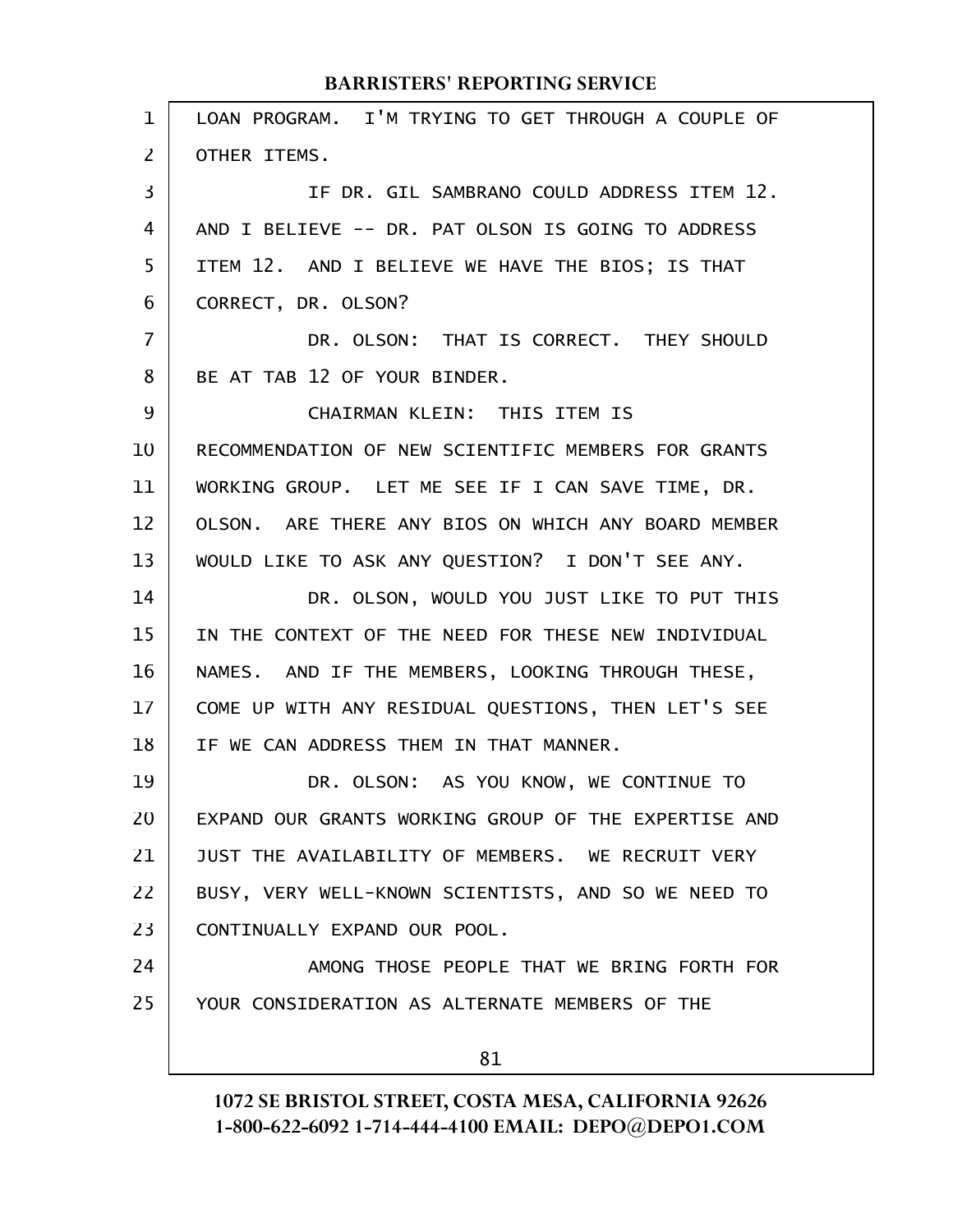| $\mathbf 1$ | GRANTS WORKING GROUP TODAY ARE THOSE WHO ARE         |
|-------------|------------------------------------------------------|
| 2           | INDUSTRY REPRESENTATIVES, WHO DO HAVE EXPERIENCE IN  |
| 3           | DRUG DEVELOPMENT. WE CONTINUE TO EXPAND OUR DISEASE  |
| 4           | AREA EXPERTISE IN ANTICIPATION OF BOTH TRANSLATIONAL |
| 5           | AND DISEASE TEAM REVIEWS AND, IN GENERAL, OUR        |
| 6           | TRANSLATIONAL INITIATIVE.                            |
| 7           | WE ALSO BRING FOR YOUR CONSIDERATION TODAY           |
| 8           | SCIENTISTS WHO NOT ONLY ARE NOTED IN THEIR FIELDS OF |
| 9           | SCIENTIFIC INTEREST, BUT HAVE ALSO BEEN ACTIVE IN    |
| 10          | GRADUATE AND UNDERGRADUATE TRAINING. AND THIS IS IN  |
| 11          | SPECIFIC CONSIDERATION FOR OUR UPCOMING REVIEW BOTH  |
| 12          | FOR THE BRIDGES PROGRAM AND FOR THE TRAINING II.     |
| 13          | SO THESE ARE THE SPECTRUM OF INDIVIDUALS             |
| 14          | WE BRING FOR YOUR CONSIDERATION AS ALTERNATE MEMBERS |
| 15          | OF THE GRANTS WORKING GROUP, AND WE ASK THAT YOU     |
| 16          | CONSIDER THEM IN THAT CONTEXT.                       |
| 17          | CHAIRMAN KLEIN: ALL RIGHT.                           |
| 18          | MR. ROTH: PAT, COULD YOU, SINCE YOU                  |
| 19          | MENTIONED THE INDUSTRY EXPERTISE, COULD YOU POINT TO |
| 20          | THOSE MEMBERS THAT YOU THINK ARE --                  |
| 21          | DR. OLSON: DR. JAY EDELBERG, WHO IS AT               |
| 22          | BRISTOL-MEYERS SQUIBB, FORMERLY AT GLAXOSMITHKLINE,  |
| 23          | WITH AN EXPERTISE IN CARDIOLOGY. DR. STEVEN NAVRAN,  |
| 24          | WHO'S AT SYNTHECON, THOSE ARE THE TWO SPECIFIC ONES  |
| 25          | THIS TIME WHO HAVE INDUSTRY AFFILIATIONS AT THIS     |
|             | 82                                                   |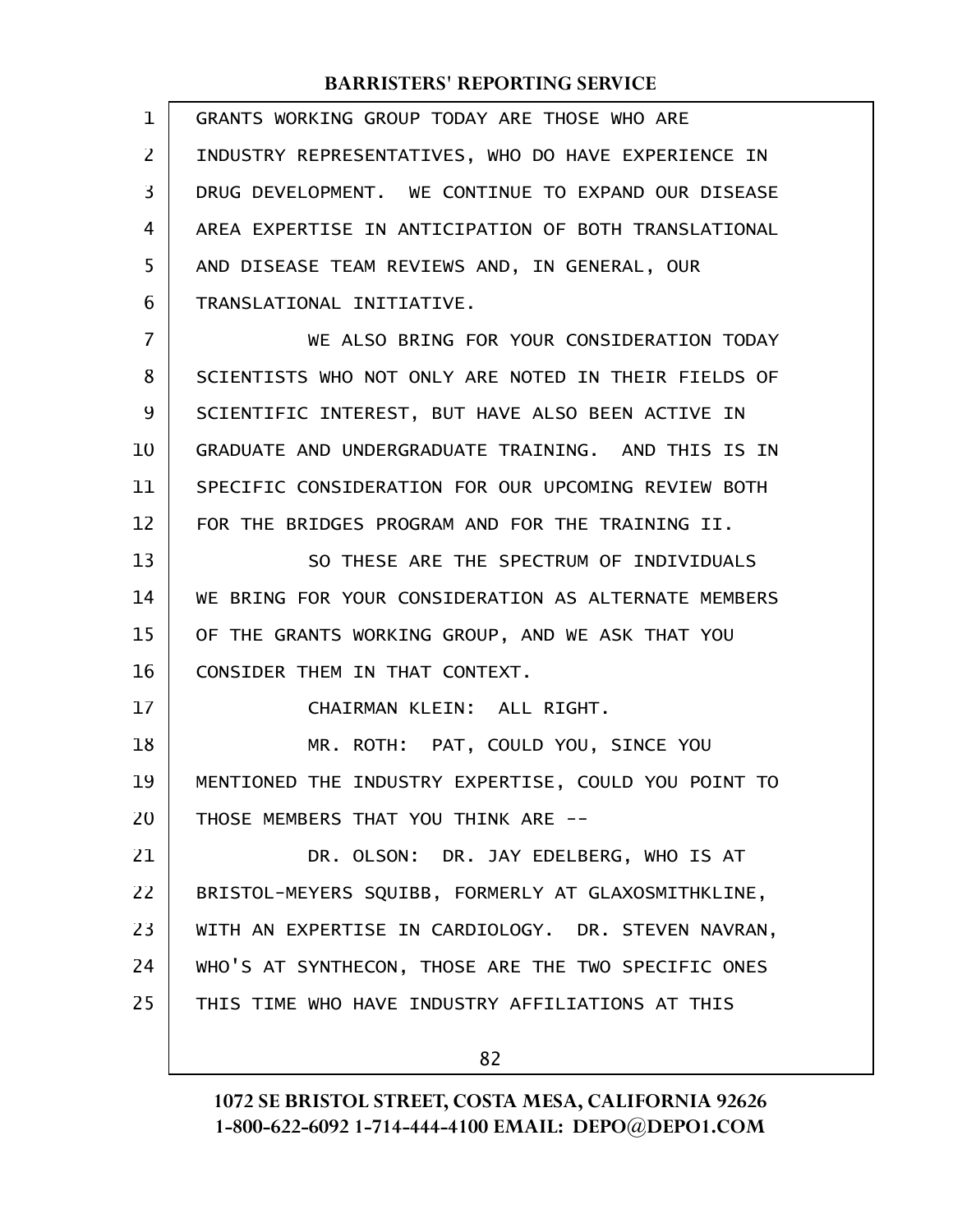| $\mathbf 1$ | POINT IN THEIR CAREER.                              |
|-------------|-----------------------------------------------------|
| 2           | CHAIRMAN KLEIN: ADDITIONAL QUESTIONS?               |
| 3           | DR. FONTANA: PLEASED TO SEE THOSE                   |
| 4           | ADDITIONS. I'M CURIOUS OR CONCERNED. HOW DO WE      |
| 5           | DEAL WITH THEIR CONFLICTS?                          |
| 6           | DR. OLSON: THEY ARE SUBJECT TO THE SAME             |
| 7           | CONFLICT OF INTEREST POLICY THAT ALL MEMBERS OF OUR |
| 8           | GRANTS WORKING GROUP ARE SUBJECT TO.                |
| 9           | CHAIRMAN KLEIN: OKAY, ADDITIONAL                    |
| 10          | QUESTIONS? ALL RIGHT. QUESTIONS FROM THE PUBLIC?    |
| 11          | IS THERE A MOTION TO APPROVE?                       |
| 12          | DR. BLOOM: SO MOVED.                                |
| 13          | CHAIRMAN KLEIN: MOVED BY DR. BLOOM. IS              |
| 14          | THERE A SECOND?                                     |
| 15          | DR. LEVEY: SECOND.                                  |
| 16          | CHAIRMAN KLEIN: SECOND BY DR. LEVEY.                |
| 17          | ADDITIONAL QUESTIONS? SEEING NONE, CALL THE         |
| 18          | QUESTION. ALL IN FAVOR? OPPOSED? MOTION PASSES.     |
| 19          | THANK YOU.                                          |
| 20          | ITEM 13, CONSIDERATION OF NAMES. DON                |
| 21          | GIBBONS, IF YOU COULD PUT THE NAMES ON THE SCREEN   |
| 22          | AND ADDRESS THOSE. WE HAVE TIMING ISSUES. SINCE WE  |
| 23          | HAVE THE BENEFIT OF INSTITUTIONS MOVING FORWARD     |
| 24          | QUICKLY, CAUSE FOR CELEBRATION. DON GIBBONS CAN     |
| 25          | READ THE NAMES INTO THE RECORD FOR THE BENEFIT OF   |
|             | 83                                                  |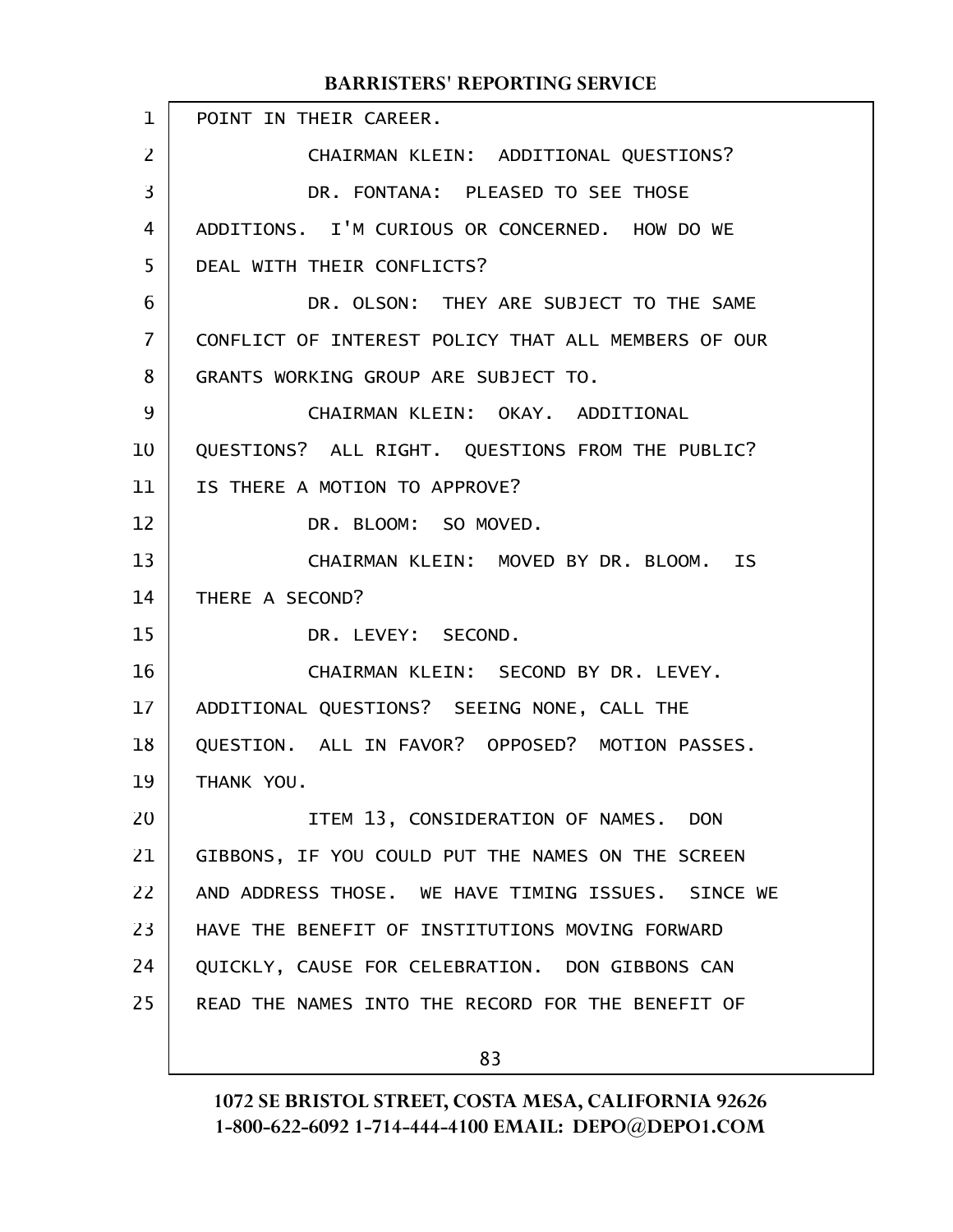| 1              | OUR CONSIDERATION.                                   |
|----------------|------------------------------------------------------|
| $\overline{2}$ | MR. GIBBONS: SO WE HAVE ONE, TWO, THREE,             |
| 3              | FOUR, FIVE, SIX INSTITUTIONS COMING FORWARD WITH     |
| 4              | NAMES. WE DISCUSSED THREE OF THEM AT THE LAST        |
| 5              | MEETING, BUT WITHOUT A QUORUM, THEY WERE NOT ACTED   |
| 6              | UPON. I WILL JUST READ THEM VERY QUICKLY.            |
| 7              | UNIVERSITY OF CALIFORNIA DAVIS HAS PROPOSED THE NAME |
| 8              | UC DAVIS INSTITUTE FOR REGENERATIVE CURES WITH A TAG |
| 9              | LINE UNDERNEATH IT A FACILITY SUPPORTED BY THE       |
| 10             | CALIFORNIA INSTITUTE OF REGENERATIVE MEDICINE.       |
| 11             | FROM THE UNIVERSITY OF SOUTHERN                      |
| 12             | CALIFORNIA, THE ELI AND EDYTHE BROAD CIRM CENTER FOR |
| 13             | REGENERATIVE MEDICINE AND STEM CELL RESEARCH AT USC. |
| 14             | FROM THE UNIVERSITY OF CALIFORNIA SAN                |
| 15             | FRANCISCO, THE ELI AND EDYTHE BROAD CENTER FOR       |
| 16             | REGENERATIVE MEDICINE AND STEM CELL RESEARCH AT      |
| 17             | UCSF, FOLLOWED BY A DONOR NAME ON THE BUILDING, AS   |
| 18             | THEY'RE DOING A DOUBLE NAME, FOLLOWED BY THE TAG     |
| 19             | LINE, A FACILITY SUPPORTED BY THE CALIFORNIA         |
| 20             | INSTITUTE OF REGENERATIVE MEDICINE.                  |
| 21             | FROM THE SAN DIEGO CONSORTIUM FOR                    |
| 22             | REGENERATIVE MEDICINE, THANKS TO A NAMING GIFT THAT  |
| 23             | CAME THROUGH ABOUT A WEEK AND A HALF, TWO WEEKS AGO, |
| 24             | THEY ARE PROPOSING THE SANFORD CONSORTIUM FOR        |
| 25             | REGENERATIVE MEDICINE WITH THE TAG LINE, AN          |
|                |                                                      |

84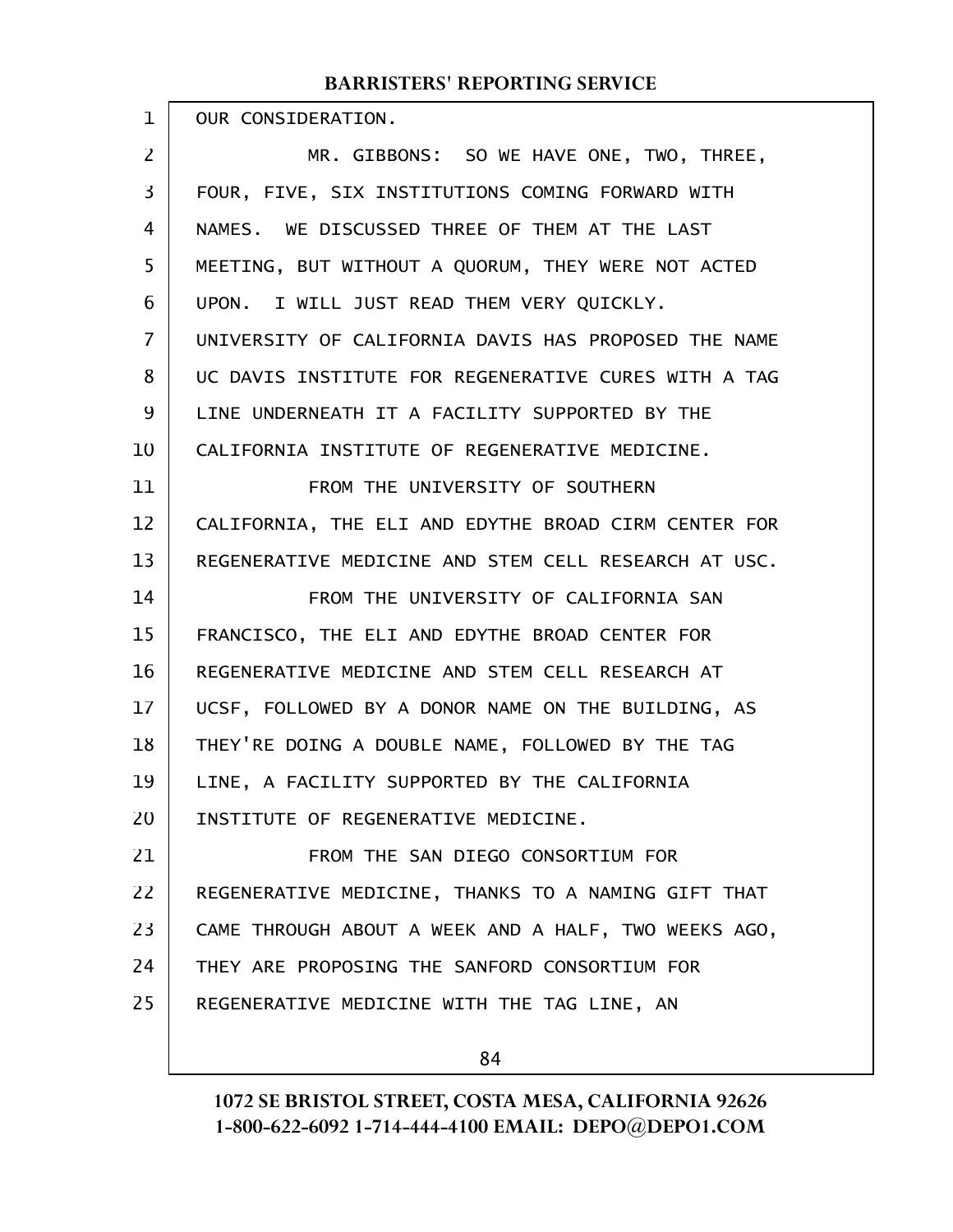| $\mathbf{1}$      | INSTITUTE OF THE CALIFORNIA INSTITUTE FOR            |
|-------------------|------------------------------------------------------|
| $\overline{2}$    | REGENERATIVE MEDICINE.                               |
| 3                 | AND FROM STANFORD UNIVERSITY SCHOOL OF               |
| 4                 | MEDICINE, WE HAVE -- THEY ARE BUILDING A SERIES OF   |
| 5                 | BUILDINGS CALLED THE STANFORD INSTITUTES OF          |
| 6                 | MEDICINE. THIS WILL BE THE INSTITUTES OF MEDICINE    |
| 7                 | I, FOLLOWED BY THE JOHN DOE, NAME TO COME, STEM CELL |
| 8                 | RESEARCH BUILDING, A CALIFORNIA INSTITUTE FOR        |
| 9                 | REGENERATIVE MEDICINE FACILITY.                      |
| 10                | AND THEN LAST, FROM THE UNIVERSITY OF                |
| 11                | CALIFORNIA AT IRVINE, THE SUE AND BILL GROSS HALL, A |
| $12 \overline{ }$ | CIRM INSTITUTE, CIRM NOT SPELLED OUT.                |
| 13                | NOW, WE MENTIONED THE LAST TIME THAT WE              |
| 14                | REALLY DO PREFER CIRM SPELLED OUT BECAUSE, WHILE IN  |
| 15                | THE RESEARCH COMMUNITY CIRM IS BECOMING A VERY GOOD  |
| 16                | BRAND NAME, IN THE GENERAL PUBLIC IT IS NOT          |
| 17                | WELL-KNOWN. IN THE INSTANCES WHERE IT IS NOT         |
| 18                | SPELLED OUT AT USC, AT UC IRVINE, PRIOR PROMISES     |
| 19                | HAVE BEEN MADE TO THE DONOR. AND BECAUSE WE ARE      |
| 20                | VERY CONCERNED ABOUT LEVERAGING THE TAXPAYERS'       |
| 21                | MONEY, WE DO NOT WANT TO JEOPARDIZE THAT LEVERAGE TO |
| 22                | FUNDS.                                               |
| 23                | SO FOR ALL FACILITIES, WHEN WE BRING TO              |
| 24                | YOU IN DECEMBER LANGUAGE FOR A PLAQUE WE WANT TO PUT |
| 25                | IN THE BUILDING THAT VERY SPECIFICALLY ACKNOWLEDGES  |
|                   | 85                                                   |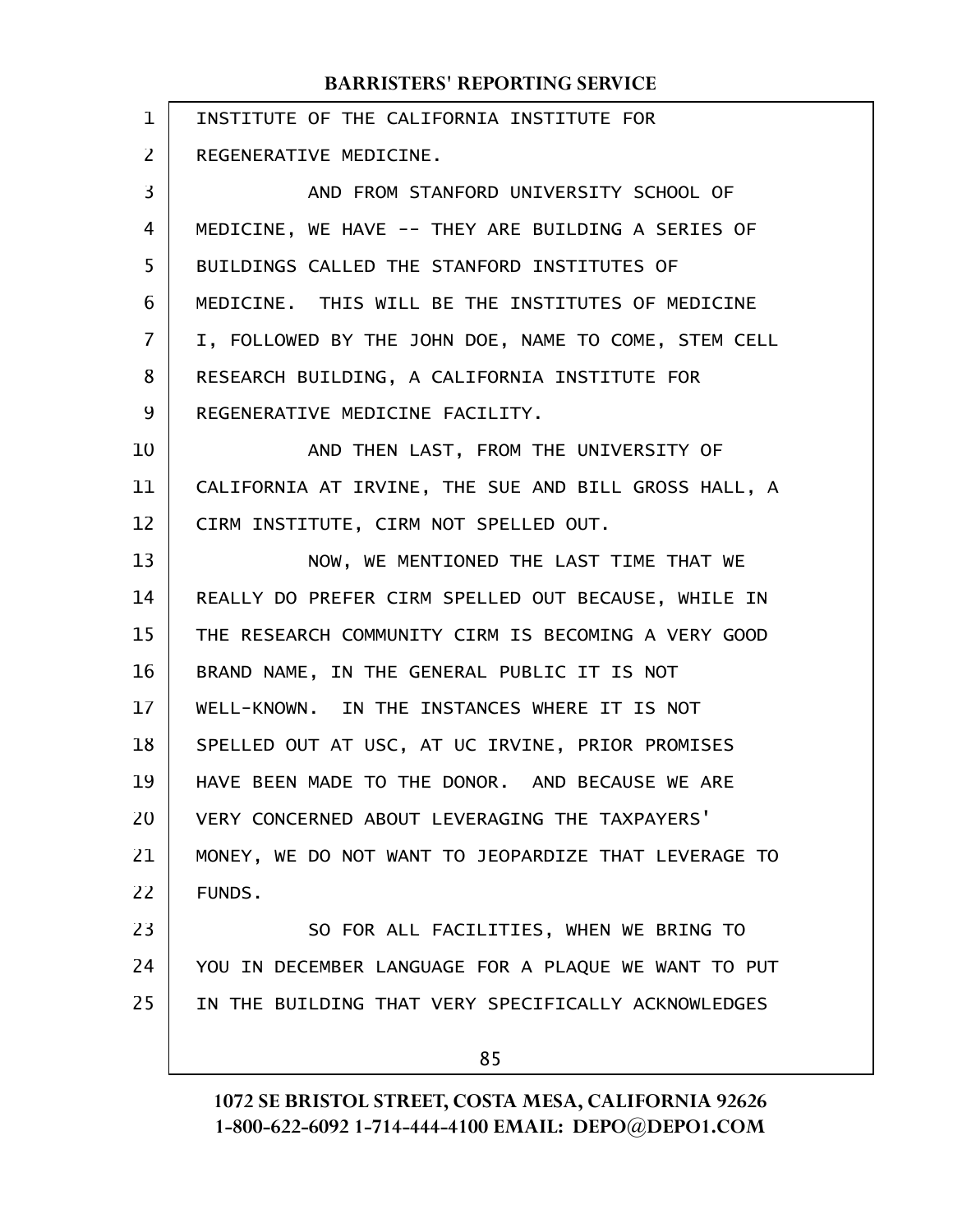| $\mathbf 1$ | THE VOTERS OF CALIFORNIA, PROP 71, AND THE SIZE OF   |
|-------------|------------------------------------------------------|
| 2           | THE COMMITMENT OF THE VOTERS. FOR THOSE TWO          |
| 3           | INSTITUTIONS WHERE CIRM IS NOT SPELLED OUT, WE ARE   |
| 4           | GOING TO ASK THEM A PLACE THAT PLAQUE VERY           |
| 5           | PROMINENTLY NEAR THE FRONT DOOR OF THE BUILDING TO   |
| 6           | MAKE UP FOR THE LACK OF CIRM BEING SPELLED OUT ON    |
| 7           | THE OUTSIDE OF THE BUILDING.                         |
| 8           | ANY QUESTIONS?                                       |
| 9           | CHAIRMAN KLEIN: I'D NOTE AS WELL ON                  |
| 10          | UNIVERSITY OF CALIFORNIA SAN FRANCISCO, YOU NOTE THE |
| 11          | WORD IS REGENERATION INSTEAD OF REGENERATIVE. AND    |
| 12          | THAT'S VERY SPECIFICALLY BECAUSE OF THE REQUEST BY   |
| 13          | THE DOLBYS, WHO GAVE A SUBSTANTIAL AMOUNT TO THE     |
| 14          | BUILDING, TO USE THE WORD "REGENERATION" INSTEAD OF  |
| 15          | REGENERATIVE. SO IT'S NOT A MISSPELLING. IT IS A     |
| 16          | SPECIFIC REQUEST BY A DONOR.                         |
| 17          | ALL RIGHT. ANY OTHER QUESTIONS? IS THERE             |
| 18          | A MOTION. WHAT IS THE CONFLICTS RULES ON NAMING?     |
| 19          | MR. HARRISON: TECHNICALLY WE DO NOT                  |
| 20          | BELIEVE THERE IS A CONFLICT HERE BECAUSE THERE'S NO  |
| 21          | FINANCIAL INTEREST INVOLVED BASED ON THIS DECISION.  |
| 22          | NONETHELESS, OUT OF AN ABUNDANCE OF CAUTION, WE'D    |
| 23          | RECOMMEND THAT MEMBERS VOTE TO APPROVE EXCEPT FOR    |
| 24          | ANY OF THE REQUESTS IN WHICH THEY MAY HAVE A         |
| 25          | CONFLICT OF INTEREST.                                |
|             |                                                      |

86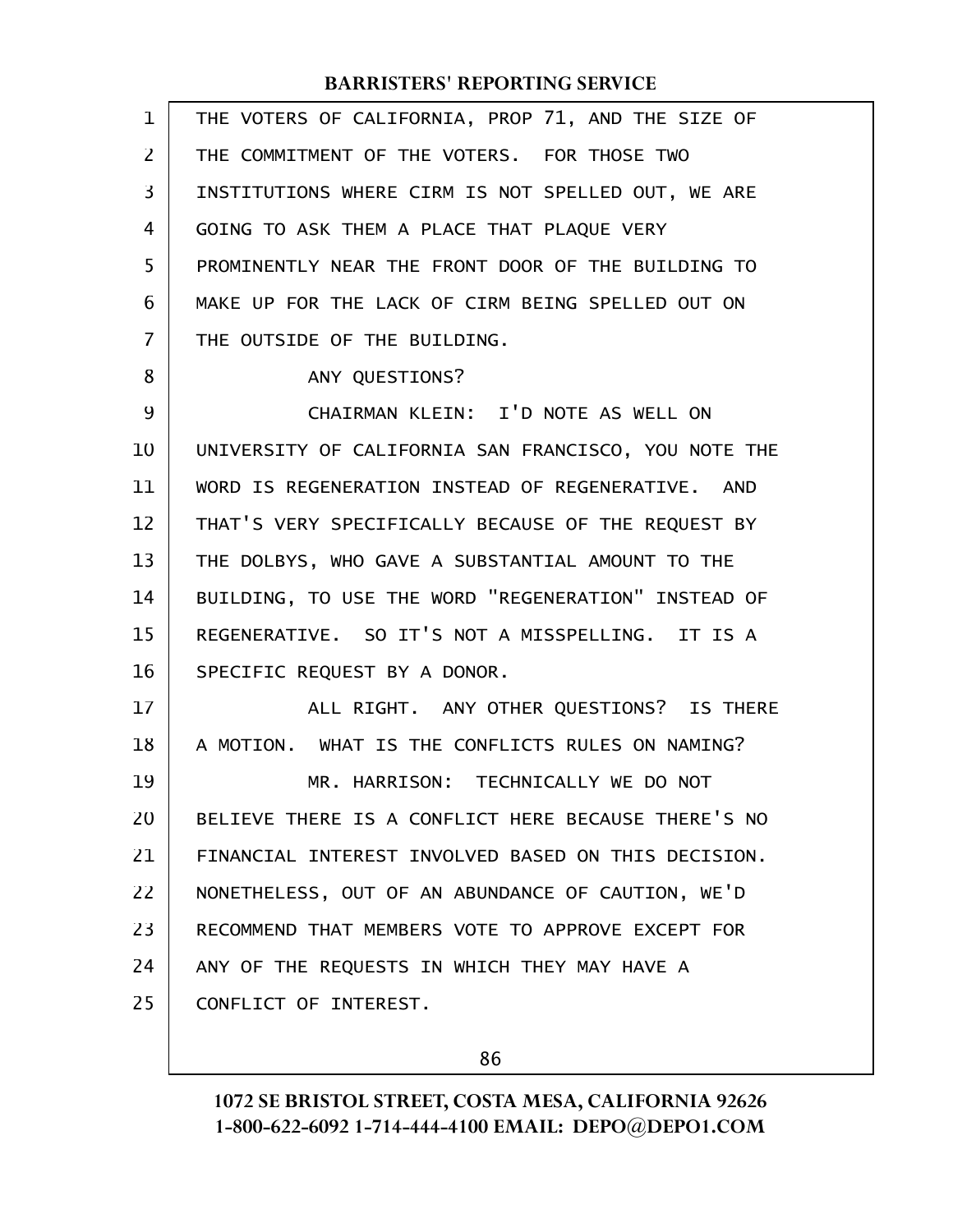CHAIRMAN KLEIN: ALL RIGHT. AND WHO IS IT THAT DOESN'T HAVE A CONFLICT THAT CAN MAKE THE MOTION? MR. ROTH: MOTION TO APPROVE THE NAMES AS SUBMITTED. CHAIRMAN KLEIN: ALL RIGHT. IS THERE A SECOND? DR. LEVEY: SECOND. CHAIRMAN KLEIN: SECOND IS DR. LEVEY. ALL RIGHT. ANY DISCUSSION FROM THE AUDIENCE? SEEING NONE, CALL THE QUESTION. ALL IN FAVOR? OPPOSED? EXCUSE ME. WE'RE GOING TO GO THROUGH ROLL CALL EVEN THOUGH THAT'S RIGHT. MELISSA KING, THANK YOU. FOR THE BENEFIT OF THE ALTERNATES, WE NORMALLY ON THIS TYPE OF MOTION DO A VOICE VOTE. BUT AS COUNSEL HAS EXPLAINED, IT'S A SENSITIVE ISSUE FOR MANY ON NAMING OF THE BUILDING, SO WE DON'T WANT IT CHALLENGED. MS. KING: STEPHEN VAMVAKAS. DR. VAMVAKAS: YES, EXCEPT FOR THOSE WITH WHICH YOU HAVE A CONFLICT. MS. KING: FLOYD BLOOM. DR. BLOOM: YES, EXCEPT FOR THOSE WITH WHICH I HAVE A CONFLICT. MS. KING: DAVID BRENNER. 87 BARRISTERS' REPORTING SERVICE 1 2 3 4 5 6 7 8 9 10 11 12 13 14 15 16 17 18 19 20 21 22 23 24 25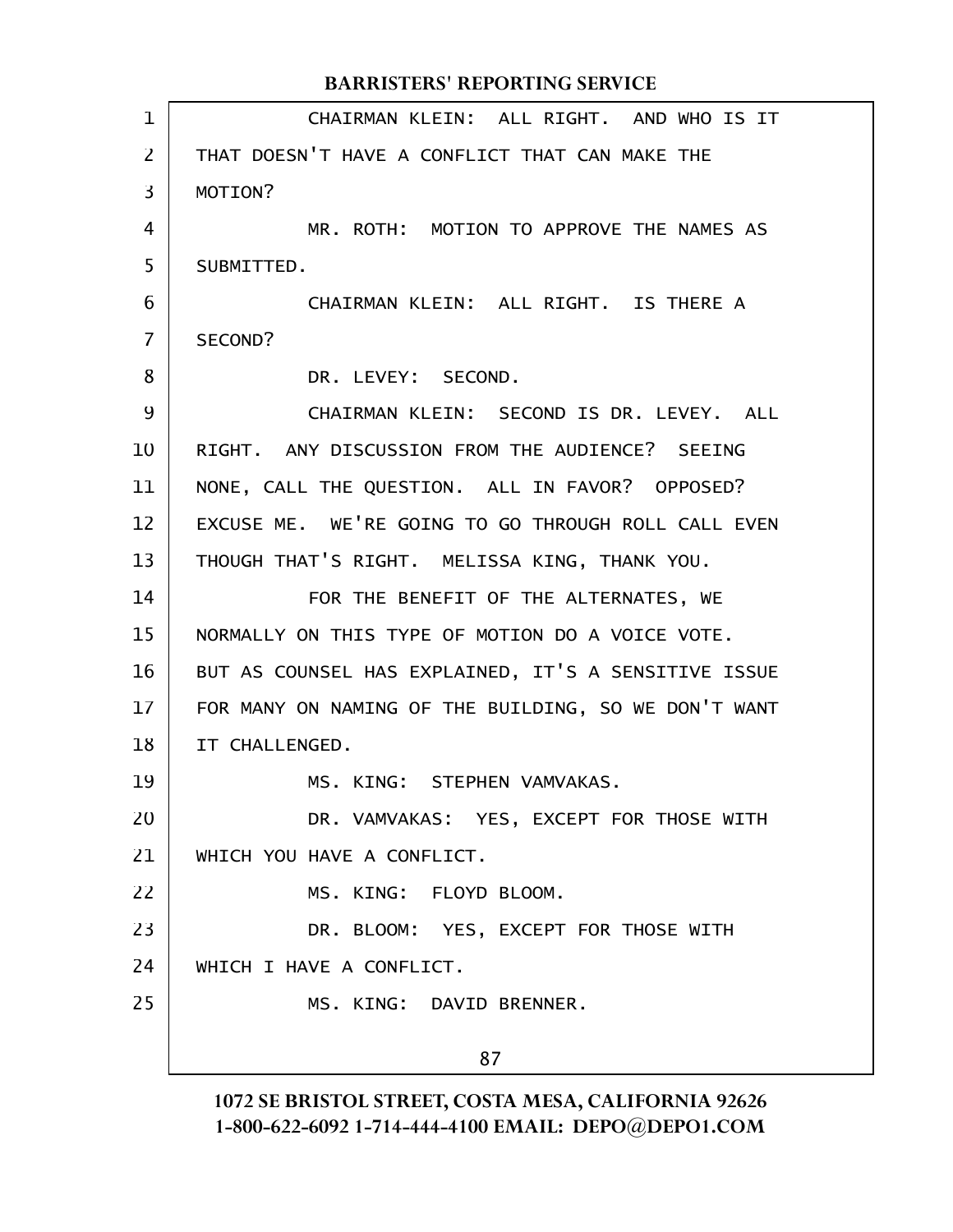DR. BRENNER: YES, EXCEPT FOR THOSE WITH WHICH I HAVE A CONFLICT. MS. KING: JACOB LEVIN. DR. LEVIN: YES, EXCEPT FOR THOSE WITH WHICH I HAVE A CONFLICT. MS. KING: KIM WITMER. DR. WITMER: YES, EXCEPT FOR THOSE WITH WHICH I HAVE A CONFLICT. MS. KING: MARCY FEIT. MS. FEIT: YES, EXCEPT FOR THOSE WITH WHICH I HAVE A CONFLICT. MS. KING: MICHAEL GOLDBERG. MR. GOLDBERG: YES, EXCEPT FOR THOSE WITH WHICH I HAVE A CONFLICT. MS. KING: SAM HAWGOOD. DR. HAWGOOD: YES, EXCEPT FOR THOSE WITH WHICH I HAVE A CONFLICT. MS. KING: BOB KLEIN: CHAIRMAN KLEIN: YES. MS. KING: GERALD LEVEY. DR. LEVEY: YES, EXCEPT FOR THOSE WITH WHICH I HAVE A CONFLICT. MS. KING: ED PENHOET. DR. PENHOET: YES. MS. KING: ANN BONHAM. 88 BARRISTERS' REPORTING SERVICE 1 2 3 4 5 6 7 8 9 10 11 12 13 14 15 16 17 18 19 20 21 22 23 24 25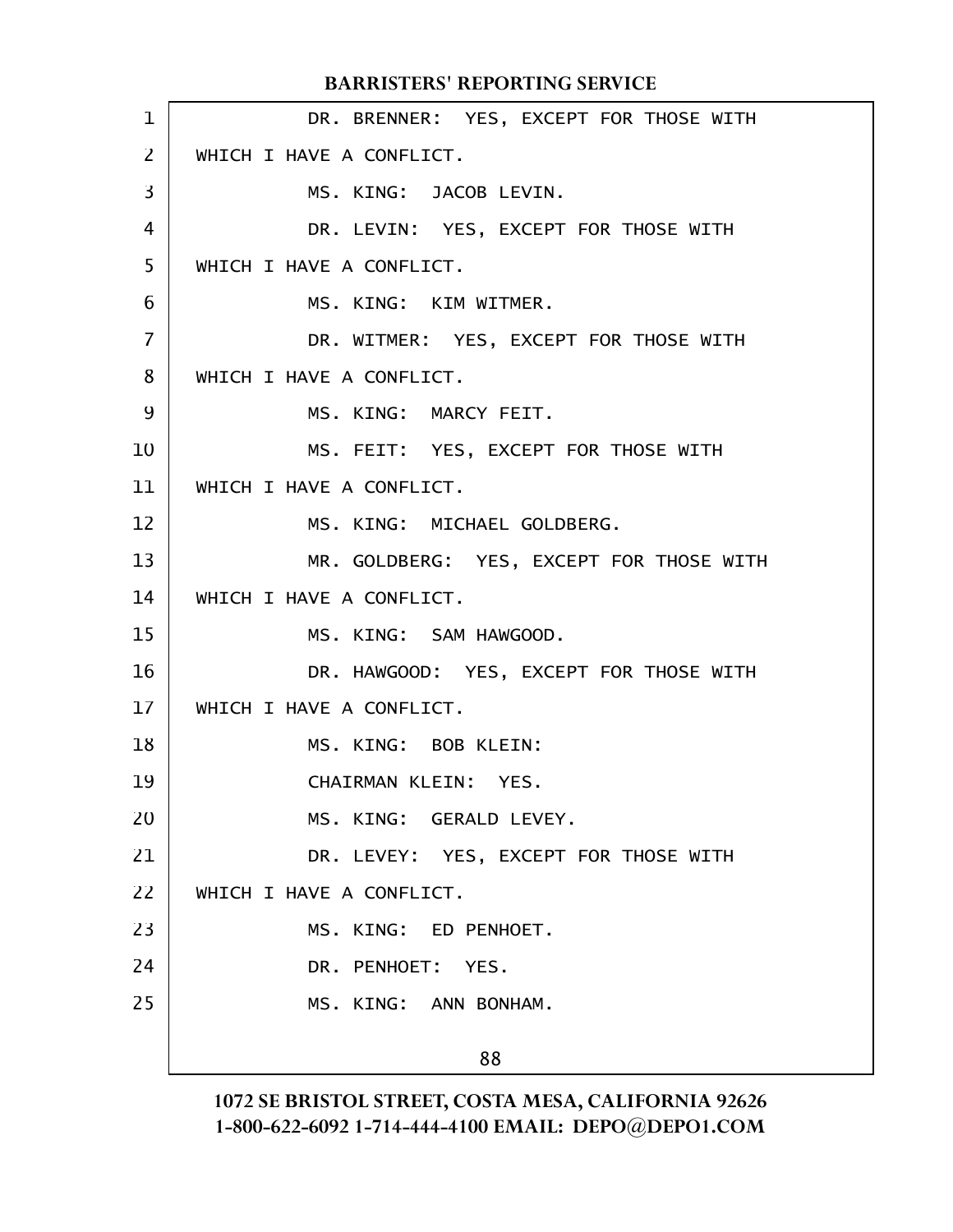|              | <b>BARRISTERS' REPORTING SERVICE</b>              |
|--------------|---------------------------------------------------|
| $\mathbf{1}$ | DR. BONHAM: YES, EXCEPT FOR THOSE WITH            |
| 2            | WHICH I HAVE A CONFLICT.                          |
| 3            | MS. KING: FRANCISCO PRIETO.                       |
| 4            | DR. PRIETO: YES, EXCEPT FOR THOSE WITH            |
| 5            | WHICH I HAVE A CONFLICT.                          |
| 6            | MS. KING: ROBERT QUINT.                           |
| 7            | DR. QUINT: NO.                                    |
| 8            | MS. KING: JEANNIE FONTANA.                        |
| 9            | DR. FONTANA: YES, EXCEPT FOR THOSE WITH           |
| 10           | WHICH I HAVE A CONFLICT.                          |
| 11           | MS. KING: DUANE ROTH.                             |
| 12           | MR. ROTH: YES.                                    |
| 13           | MS. KING: JEFF SHEEHY.                            |
| 14           | MR. SHEEHY: YES, EXCEPT FOR THOSE WITH            |
| 15           | WHICH I HAVE A CONFLICT.                          |
| 16           | MS. KING: OSWALD STEWARD.                         |
| 17           | DR. STEWARD: YES, EXCEPT FOR THOSE WITH           |
| 18           | WHICH I HAVE A CONFLICT.                          |
| 19           | MS. KING: FOR THE RECORD, THAT MOTION             |
| 20           | CARRIES.                                          |
| 21           | CHAIRMAN KLEIN: THANK YOU. ALL RIGHT.             |
| 22           | LAST ITEM HERE BEFORE BREAKING IS ITEM 14, AND I  |
| 23           | BELIEVE THAT BOARD COUNSEL, JAMES HARRISON, WHO   |
| 24           | PRESIDENT TROUNSON ASKED TO TAKE THE LEAD ON      |
| 25           | DEVELOPING THIS PROCESS, WILL LEAD US THROUGH THE |
|              |                                                   |
|              | 89                                                |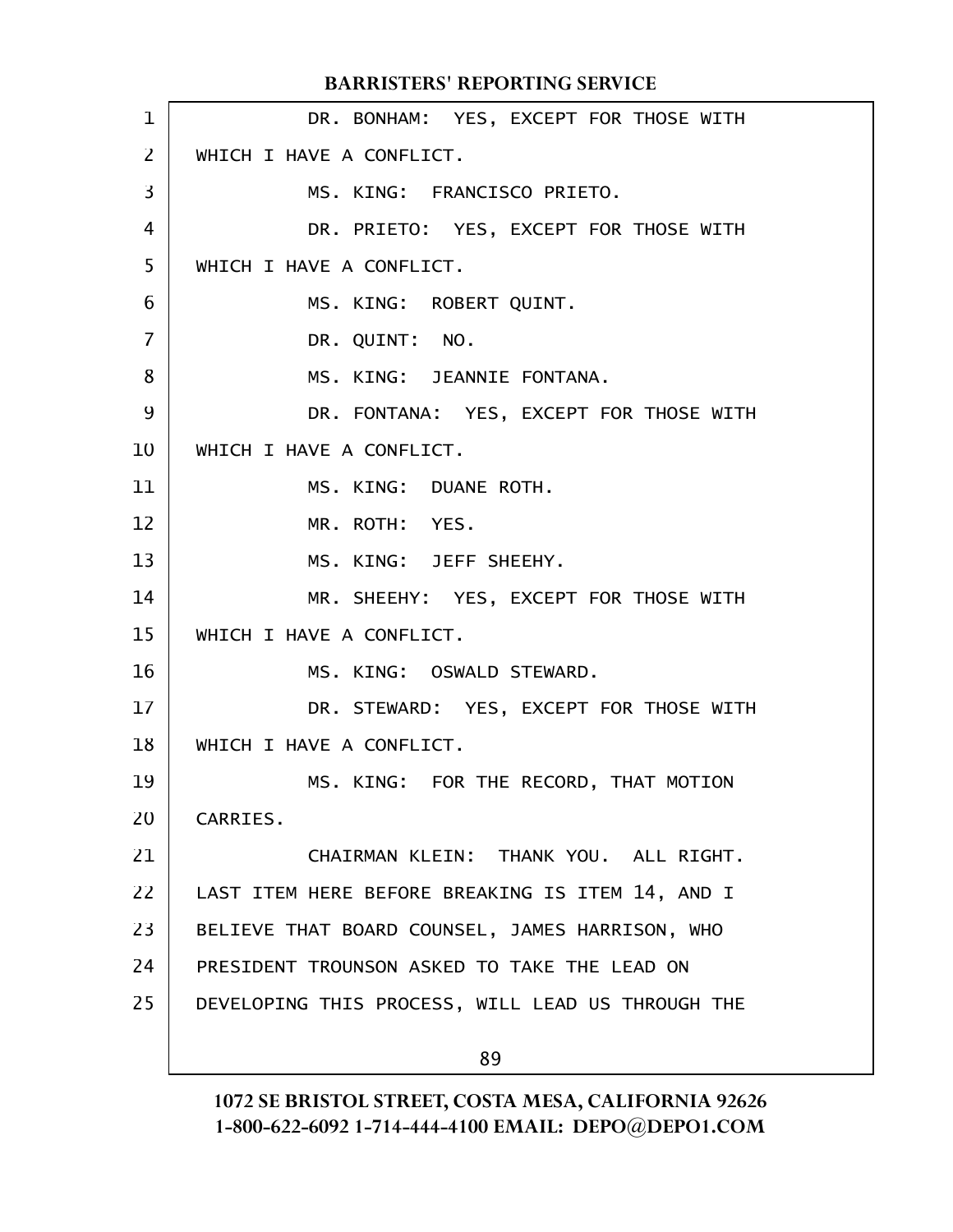| $\mathbf 1$    | WE WILL THEN HAVE BOARD COMMENTS, AND STAFF<br>ITEM. |
|----------------|------------------------------------------------------|
| 2              | WILL BE OPEN FOR QUESTIONS.                          |
| 3              | MR. HARRISON: YOU WILL RECALL THAT AT THE            |
| 4              | LAST MEETING, WE DISCUSSED A PROPOSAL TO GOVERN      |
| 5              | COMMUNICATIONS BETWEEN APPLICANTS AND THE ICOC; BUT  |
| 6              | BECAUSE WE DID NOT HAVE A QUORUM, NO ACTION WAS      |
| $\overline{7}$ | TAKEN. SO WE'RE BRINGING IT BACK TO YOU TODAY        |
| 8              | HAVING CONSIDERED SOME OF THE COMMENTS THAT WERE     |
| 9              | MADE, AND WE'VE MADE A COUPLE OF MINOR CHANGES TO    |
| 10             | THE POLICY.                                          |
| 11             | JUST TO TAKE YOU BACK, THE REAL GOAL OF              |
| 12             | THIS POLICY IS TO IMPOSE SOME RULES AROUND EFFORTS   |
| 13             | BY APPLICANTS TO LOBBY THE ICOC IN SUPPORT OF THEIR  |
| 14             | APPLICATIONS. WE RECOGNIZE AND ARE COMMITTED TO THE  |
| 15             | APPLICANTS' RIGHTS UNDER BAGLEY-KEENE TO COMMUNICATE |
| 16             | WITH YOU. AT THE SAME TIME, IN ORDER TO ENSURE THE   |
| 17             | FAIRNESS AND INTEGRITY OF THE PROCESS AND THE        |
| 18             | ORDERLY CONSIDERATION OF APPLICATIONS, WE THINK IT'S |
| 19             | IMPORTANT TO IMPOSE SOME CONSTRAINTS ON SUCH         |
| 20             | COMMUNICATIONS.                                      |
| 21             | WE WOULD PROPOSE GUIDELINES AS FOLLOWS:              |
| 22             | APPLICANTS SHOULD ONLY SUBMIT A COMMUNICATION, WHAT  |
| 23             | WE CALL AN EXTRAORDINARY PETITION, TO THE ICOC UNDER |
| 24             | EXTRAORDINARY CIRCUMSTANCES. THAT'S NOT A DEFINED    |
| 25             | TERM, BUT WHAT WE MEAN BY WAY OF EXAMPLE IS A        |
|                |                                                      |

90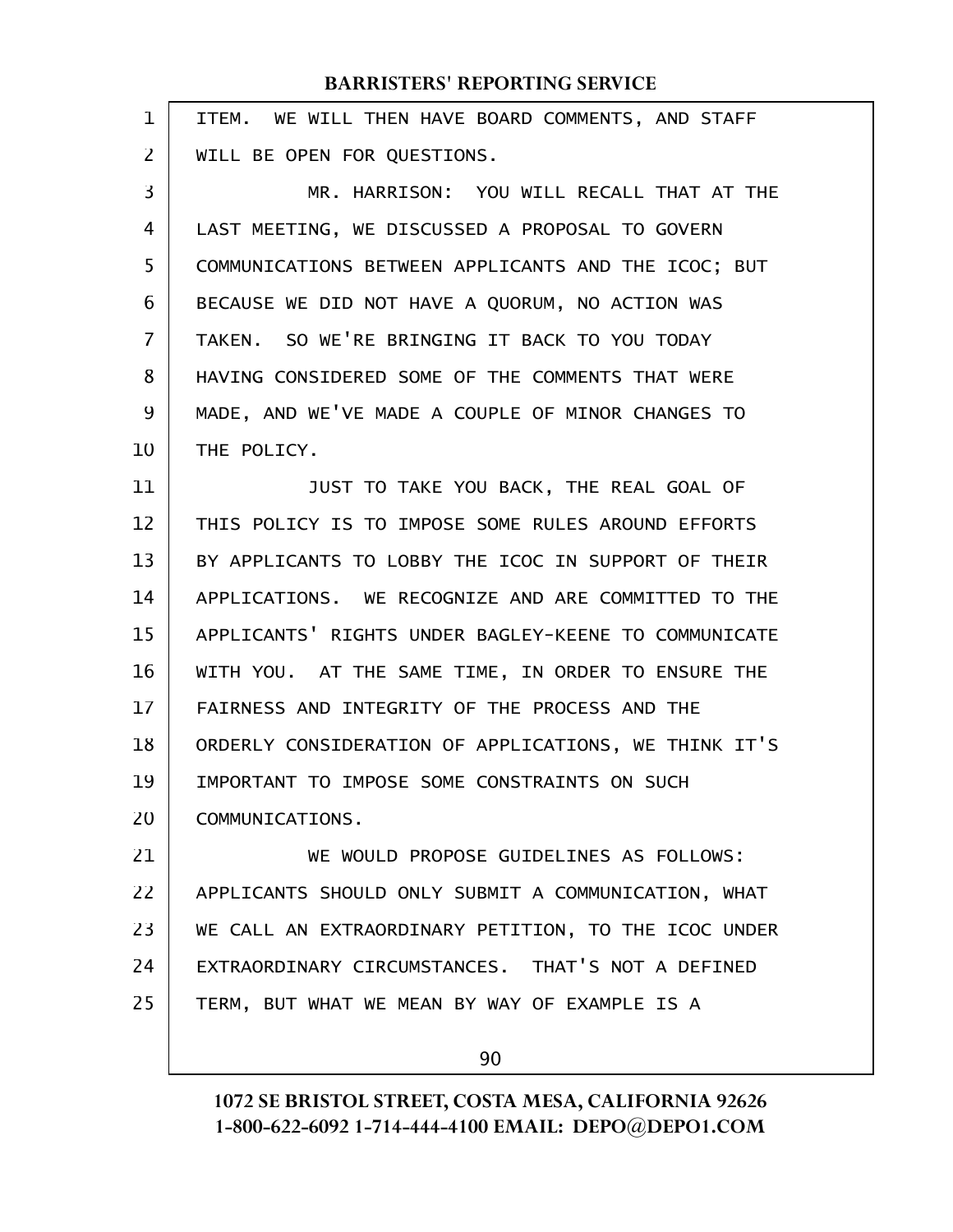| 1              | SITUATION WHERE THERE IS SOME DEMONSTRABLE ERROR OF  |
|----------------|------------------------------------------------------|
| 2              | FACT THAT AFFECTED THE OUTCOME OF THE REVIEW.        |
| 3              | WE WOULD REQUIRE THAT PETITIONS BE                   |
| 4              | SUBMITTED IN WRITING, AND THIS IS ONE CHANGE WE      |
| 5              | WOULD PROPOSE, THAT THEY BE SUBMITTED AFTER THE      |
| 6              | GRANTS WORKING GROUP MEETING, BUT AT LEAST FIVE DAYS |
| $\overline{7}$ | BEFORE THE ICOC MEETING. AND WE WOULD IMPOSE A RULE  |
| 8              | THAT APPLICATIONS SUBMITTED -- PETITIONS SUBMITTED   |
| 9              | AFTER FIVE DAYS WOULD NOT BE CONSIDERED BY THE ICOC. |
| 10             | WE WOULD REQUIRE THAT THE PETITIONS --               |
| 11             | CHAIRMAN KLEIN: IT'S NOT THAT THEY                   |
| 12             | WOULDN'T BE CONSIDERED BY THE ICOC. THE PETITION     |
| 13             | ITSELF WOULD NOT HAVE THE SCIENTIFIC REVIEW, BUT THE |
| 14             | PERSON WOULD STILL HAVE THE ABILITY TO SPEAK IN THE  |
| 15             | PUBLIC SESSION FOR CONSIDERATION.                    |
| 16             | MR. HARRISON: YES. BUT WITH ONE                      |
| 17             | REFINEMENT. IT'S TRUE THAT CIRM AND THE ICOC CANNOT  |
| 18             | PREVENT MEMBERS OF THE PUBLIC, INCLUDING APPLICANTS, |
| 19             | FROM APPEARING BEFORE YOU AND COMMUNICATING, AND     |
| 20             | WE'RE NOT TRYING TO PREVENT THAT. HOWEVER, WE ARE    |
| 21             | SUGGESTING THAT IF YOU WANT TO HAVE YOUR ISSUES      |
| 22             | CONSIDERED BY THE BOARD, YOU HAVE TO DO SO IN THIS   |
| 23             | MANNER. AND IF YOU DON'T, THE BOARD IS NOT GOING TO  |
| 24             | TAKE THAT INTO ACCOUNT.                              |
| 25             | CHAIRMAN KLEIN: FOR THE BENEFIT OF                   |
|                | 91                                                   |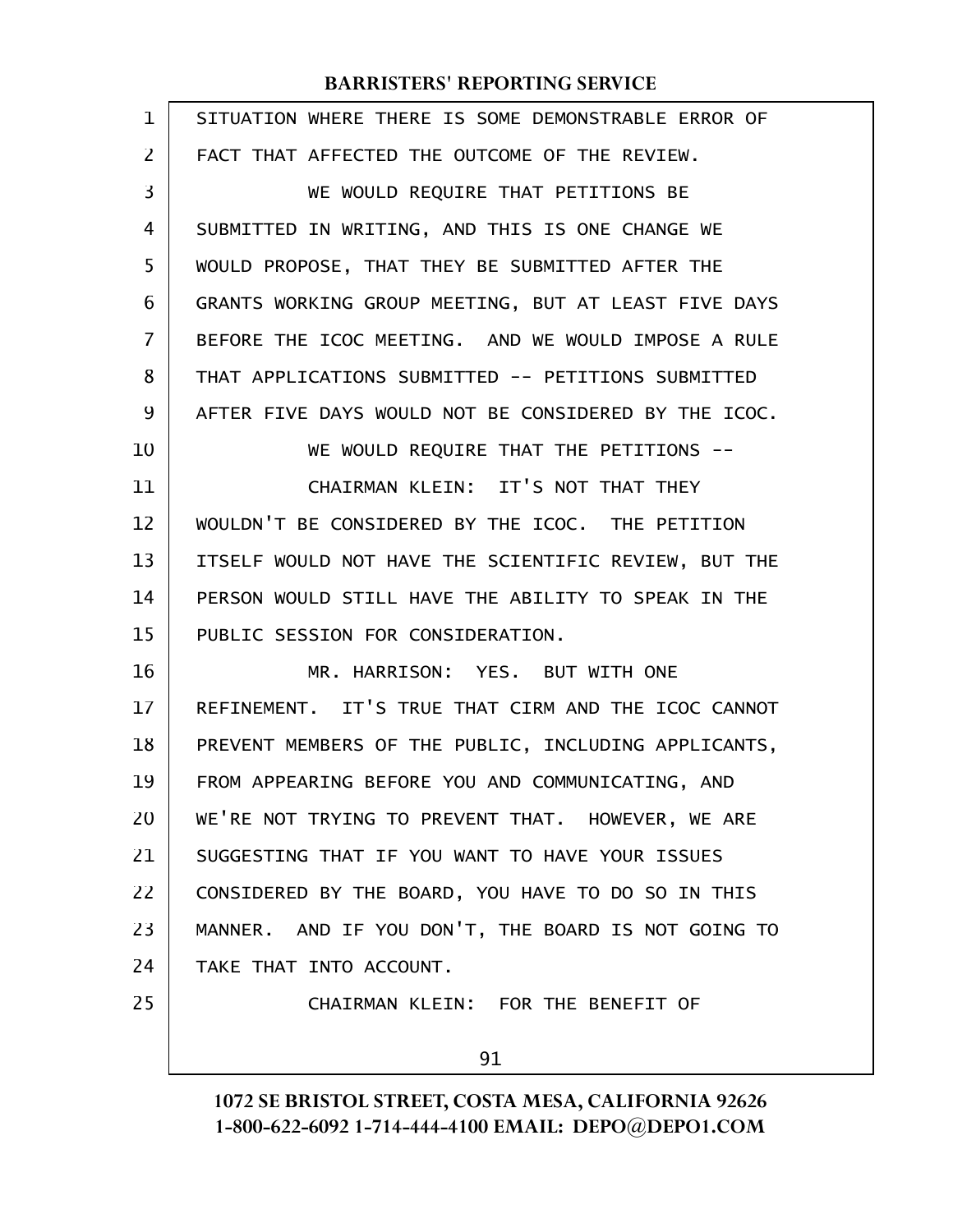| $\mathbf 1$    | ALTERNATES WHO HAVEN'T BEEN IN PRIOR DISCUSSIONS,    |
|----------------|------------------------------------------------------|
| $\overline{2}$ | THE INTENT HERE IS THAT FOR THE BOARD TO MAKE A      |
| 3              | MEANINGFUL DECISION ON SCIENTIFIC ISSUES, IT'S VERY  |
| 4              | DIFFICULT TO DO SO ON THE SPOT WITHOUT THE BENEFIT   |
| 5              | OF THE SCIENTIFIC LEADERSHIP OF THE STAFF. SO THIS   |
| 6              | IS A PROCESS THAT WOULD ALLOW SOMEONE TO SUBMIT      |
| 7              | UNDER AN EXTRAORDINARY SITUATION, NOT CONTEMPLATED   |
| 8              | IN THE ORDINARY COURSE, THAT IF THERE'S BEEN AN      |
| 9              | EXTRAORDINARY LEVEL OF MATERIAL ERROR, AND FOR US TO |
| 10             | THEN GET INPUT FROM THE STAFF AT THE MEETING THAT    |
| 11             | WOULD ALLOW US TO MEANINGFULLY EVALUATE WHETHER AN   |
| 12             | EXTRAORDINARY EVENT HAD OCCURRED OR HAD NOT          |
| 13             | <b>OCCURRED.</b>                                     |
| 14             | MR. HARRISON: NEXT SLIDE. ONCE THE                   |
| 15             | EXTRAORDINARY PETITIONS COME INTO CIRM, THEY WOULD   |
| 16             | BE DISTRIBUTED TO MEMBERS OF THE BOARD, AND THEY     |
| 17             | WOULD BE POSTED ON CIRM'S WEBSITE. WE WOULD, OF      |
| 18             | COURSE, RESERVE THE RIGHT TO REDACT THEM IF IT WAS   |
| 19             | NECESSARY PURSUANT TO THE PROVISIONS IN BOTH         |
| 20             | PROPOSITION 71 AND THE PUBLIC RECORDS ACT.           |
| 21             | SCIENTIFIC STAFF WOULD REVIEW THE                    |
| 22             | PETITIONS AND WOULD BE PREPARED AT THE MEETING TO    |
| 23             | MAKE A RECOMMENDATION TO THE BOARD IF A MEMBER OF    |
| 24             | THE BOARD THOUGHT THAT AN EXTRAORDINARY PETITION     |
|                |                                                      |
| 25             | MERITED DISCUSSION.                                  |

92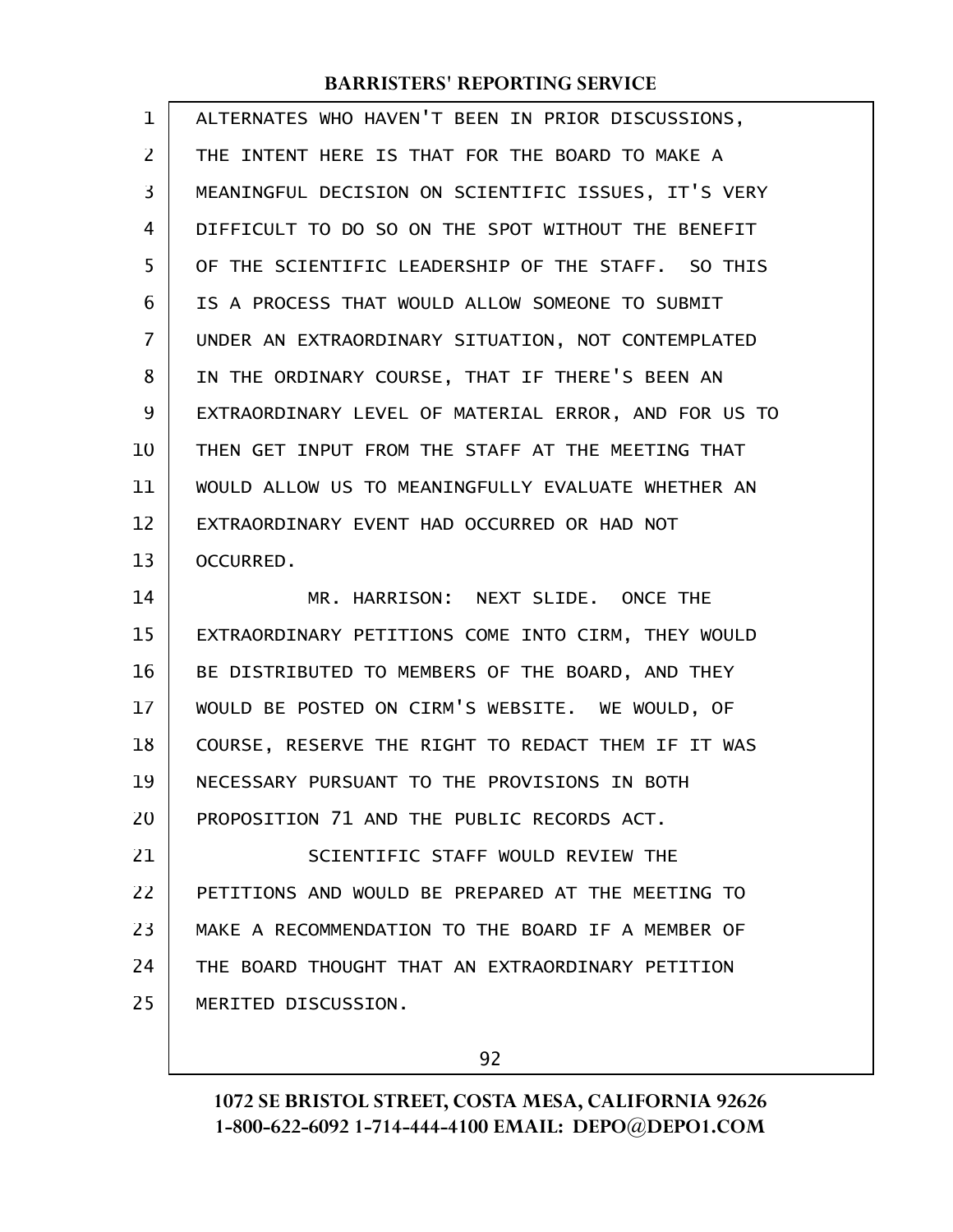| 1              | THE ICOC, OF COURSE, WOULD RETAIN FULL               |
|----------------|------------------------------------------------------|
| $\overline{2}$ | DISCRETION TO CONSIDER OR NOT CONSIDER THE PETITIONS |
| 3              | BEFORE MAKING ITS FUNDING DECISIONS.                 |
| 4              | AND LET ME MAKE ONE OTHER COMMENT, WHICH             |
| 5              | IS THAT WE WOULD PROPOSE TO THE BOARD THAT YOU       |
| 6              | CONSIDER ADOPTING THIS AS AN INTERIM REGULATION.     |
| 7              | THAT WOULD GIVE US AN OPPORTUNITY TO PROPOSE         |
| 8              | AMENDMENTS IF, AFTER TRYING THIS POLICY OUT FOR A    |
| 9              | PERIOD OF TIME, WE LEARN THAT THERE ARE THINGS THAT  |
| 10             | NEED TO BE IMPROVED UPON. AND THAT WOULD GIVE US AN  |
| 11             | OPPORTUNITY TO COME BACK TO YOU BEFORE INITIATING    |
| 12             | THE FORMAL ADMINISTRATIVE PROCEDURES ACT PROCESS     |
| 13             | WITH ANY PROPOSED CHANGES TO THE POLICY IF STAFF OR  |
| 14             | MEMBERS OF THE BOARD THOUGHT THEY WERE NECESSARY.    |
| 15             | CHAIRMAN KLEIN: AT THE TIME YOU CAME BACK            |
| 16             | FOR A FINAL REGULATION, ALL RELEVANT PUBLIC COMMENT  |
| 17             | WOULD BE REPORTED AND EVALUATED AT THAT TIME.        |
| 18             | MR. HARRISON: THAT'S CORRECT. WE'D GO                |
| 19             | THROUGH A FULL PUBLIC COMMENT PROCESS AND TAKE ALL   |
| 20             | COMMENTS.                                            |
| 21             | CHAIRMAN KLEIN: ALL RIGHT. ADDITIONAL                |
| 22             | QUESTIONS FROM THE BOARD?                            |
| 23             | MR. SHEEHY: JUST A LITTLE CLARIFICATION.             |
| 24             | SO IF WE GO BACK TO THE FIRST SLIDE, TO THE SECOND.  |
| 25             | OKAY. SO EXTRAORDINARY CIRCUMSTANCES, THAT SHOULD    |
|                | 93                                                   |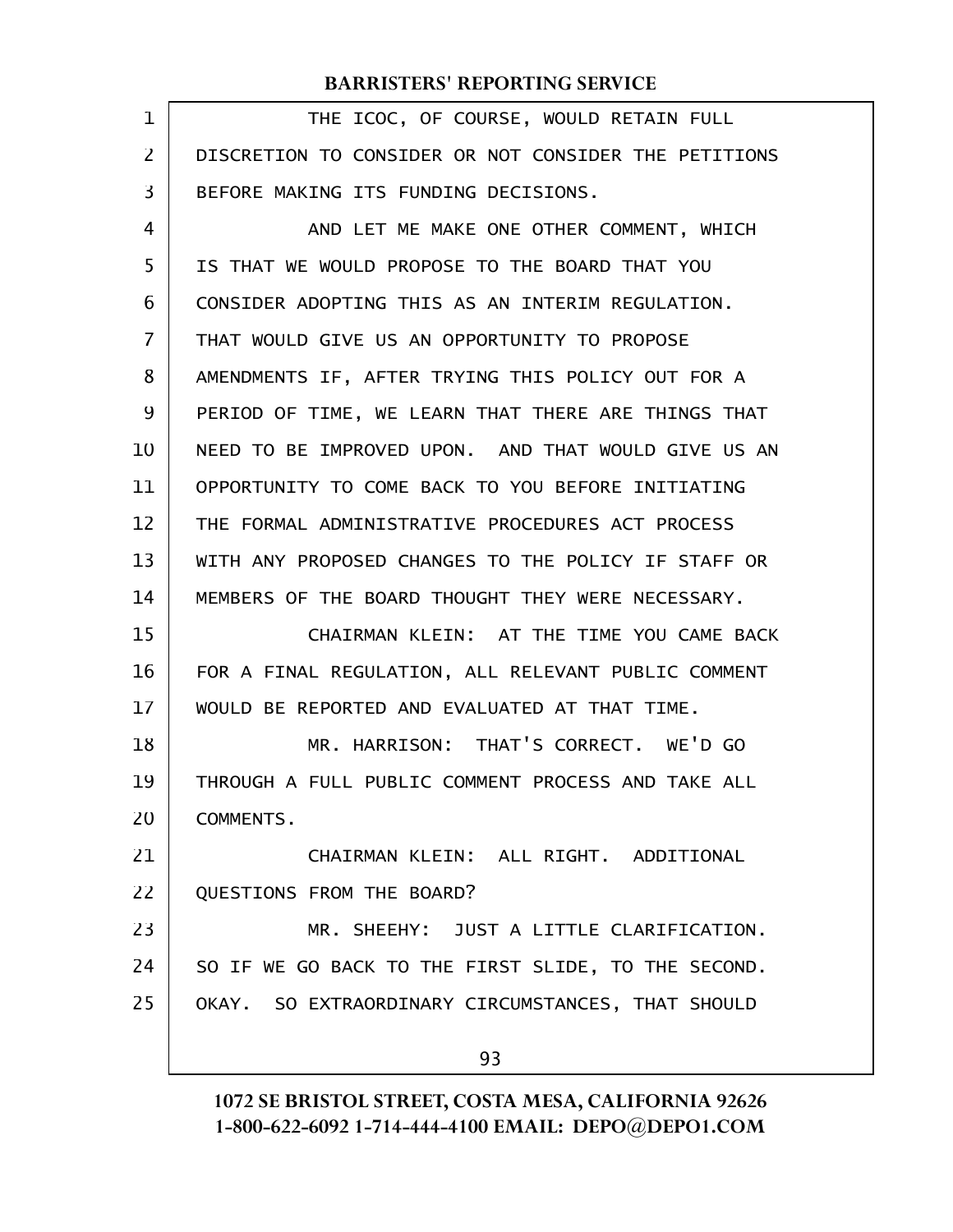| 1              | IS NOT MUST; AM I CORRECT?                           |
|----------------|------------------------------------------------------|
| 2              | MR. HARRISON: THAT'S CORRECT.                        |
| 3              | MR. SHEEHY: AND SO IRREGARDLESS OF                   |
| 4              | WHOEVER IS MAKING THE DETERMINATION OF               |
| 5              | EXTRAORDINARY, IT'S REALLY THE APPLICANT WHO IS      |
| 6              | MAKING THE DETERMINATION OF EXTRAORDINARY            |
| $\overline{7}$ | <b>CIRCUMSTANCES.</b>                                |
| 8              | MR. HARRISON: THAT'S CORRECT. ULTIMATELY             |
| 9              | REMEMBER UNDER THE BAGLEY-KEENE OPEN MEETING ACT,    |
| 10             | THE APPLICANTS DO HAVE A RIGHT TO COMMUNICATE TO US. |
| 11             | WHAT WE'RE TRYING TO SIGNAL TO THE APPLICANTS        |
| 12             | THROUGH THIS POLICY IS THAT THEY SHOULD DO SO WITH   |
| 13             | RESTRAINT AND ONLY WHEN THEY BELIEVE THAT, AS BOB    |
| 14             | SAID, A MATERIAL ERROR HAS OCCURRED THAT AFFECTED    |
| 15             | THE OUTCOME OF THE REVIEW.                           |
| 16             | MR. SHEEHY: CAN WE SEE THE SECOND SLIDE?             |
| 17             | MR. HARRISON: I SHOULD JUST POINT OUT                |
| 18             | THAT THE SLIDES ARE NOT THE LANGUAGE OF THE PROPOSED |
| 19             | REGULATION ITSELF. THE LANGUAGE FOR THE PROPOSED     |
| 20             | REGULATION IS IN YOUR BINDER BEHIND TAB 14. THIS IS  |
| 21             | JUST A SUMMARY.                                      |
| 22             | MR. SHEEHY: OKAY. THAT'S DIFFERENT. I                |
| 23             | HAVE TO READ THAT BEFORE I CAN VOTE ON THIS.         |
| 24             | DR. BRENNER: OH, GO AHEAD.                           |
| 25             | MR. SHEEHY: I DON'T THINK SO. THANK YOU.             |
|                | 94                                                   |
|                |                                                      |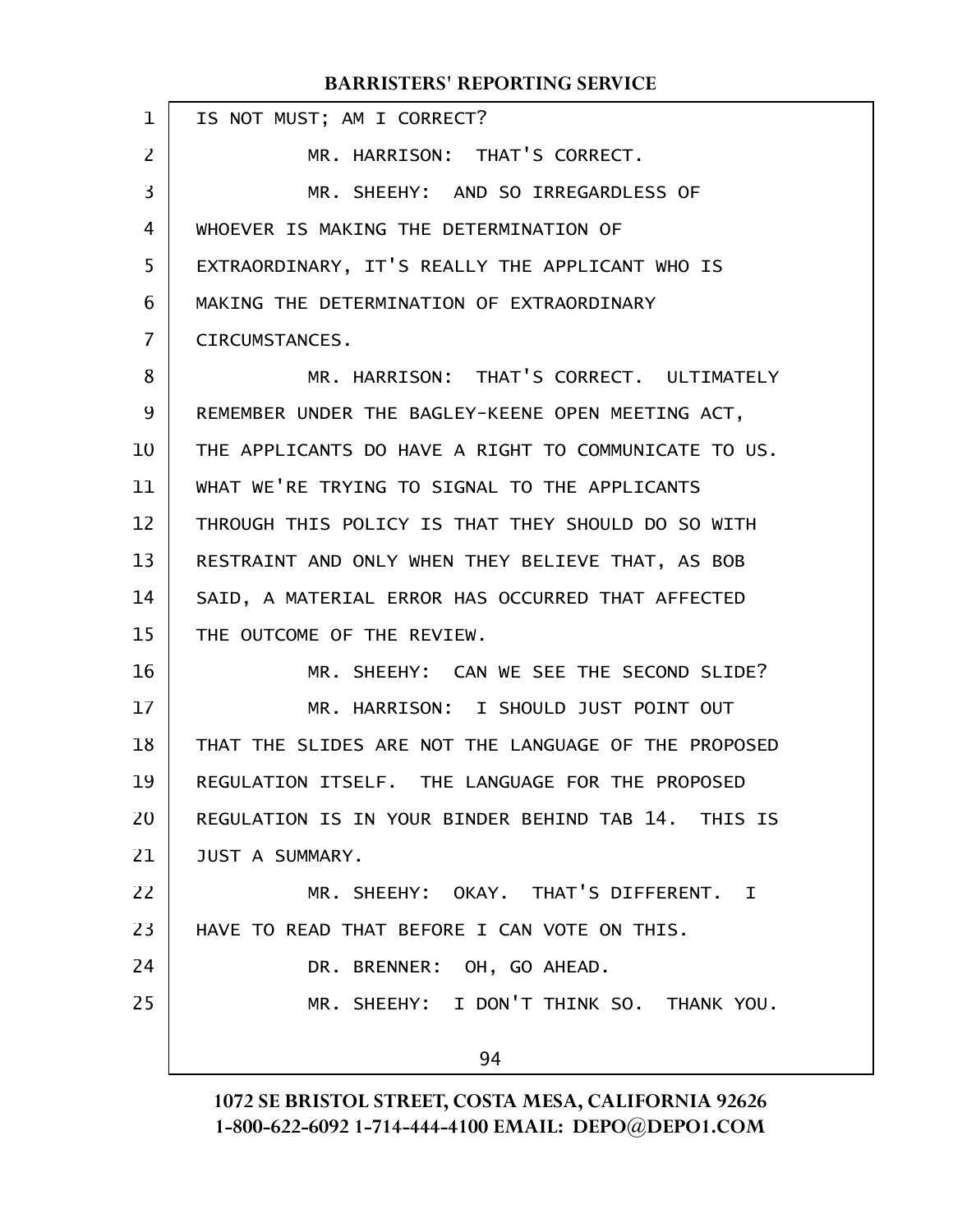| $\mathbf{1}$      | AND NOW THIS MUST IS REALLY A LOGISTIC               |
|-------------------|------------------------------------------------------|
| 2                 | QUESTION, RIGHT? JUST TO BE CLEAR BECAUSE GENERALLY  |
| 3                 | PEOPLE SHOULD BE ABLE TO BRING LETTERS TO US, BUT    |
| 4                 | THIS IS OBVIOUSLY TO FACILITATE THE ABILITY OF STAFF |
| 5                 | TO MAKE SURE THAT THEY CAN GET THESE TO ALL THE      |
| 6                 | MEMBERS OF THE BOARD IN TIME FOR THEIR               |
| 7                 | CONSIDERATION.                                       |
| 8                 | MR. HARRISON: THAT'S CORRECT, AND TO                 |
| 9                 | ANALYZE THEM.                                        |
| 10                | MR. SHEEHY: WELL, ANALYSIS IS NOT                    |
| 11                | REQUIRED BY BAGLEY-KEENE.                            |
| $12 \overline{ }$ | CHAIRMAN KLEIN: NO. THE THOUGHT WAS,                 |
| 13                | JEFF, THAT THE BOARD WOULD BE IN A BETTER POSITION   |
| 14                | TO MAKE A SUBSTANTIVE EVALUATION IF SCIENTIFIC       |
| 15                | POINTS COULD BE EVALUATED BY STAFF, SCIENTIFIC       |
| 16                | STAFF, SO THE BOARD COULD BE INFORMED AND THEN MAKE  |
| 17                | THE BOARD'S DECISION BASED UPON INFORMATION          |
| 18                | AVAILABLE TO IT EXTERNALLY OR --                     |
| 19                | MR. SHEEHY: I'M NOT OPPOSED TO STAFF                 |
| 20                | MAKING THE RECOMMENDATIONS. I WANT TO MAKE SURE      |
| 21                | WE'RE CONSISTENT WITH BAGLEY-KEENE. PUBLIC HAS THE   |
| 22                | RIGHT TO ADDRESS IT, SO I WANT TO MAKE SURE THAT OUR |
| 23                | RATIONALES ARE CONSISTENT. IF OUR RATIONALE IS THAT  |
| 24                | WE'RE TELLING THEM IT WAS FIVE DAYS SO STAFF CAN     |
| 25                | ANALYZE, THAT'S A LOT DIFFERENT FROM TELLING THEM    |
|                   |                                                      |

95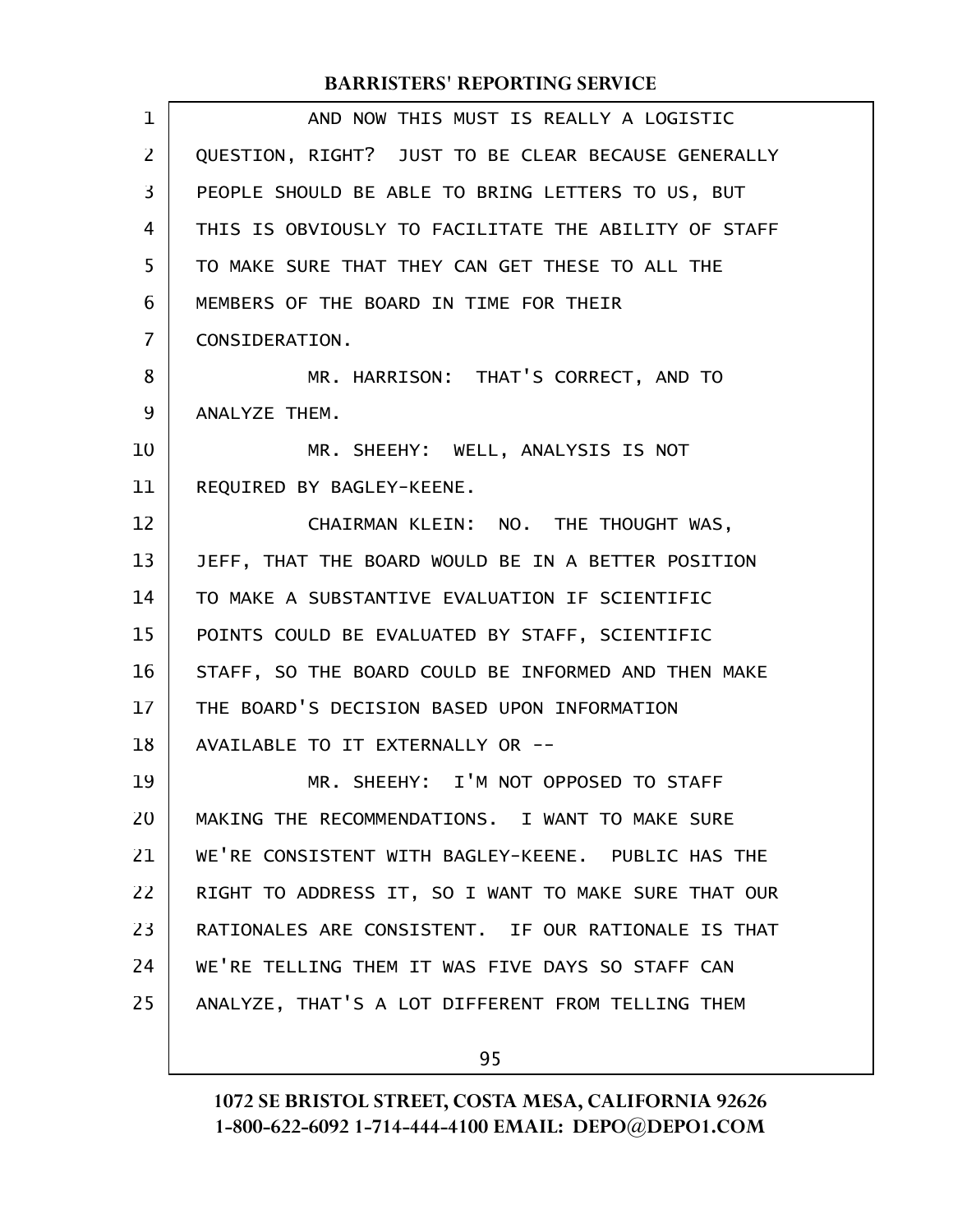| 1  | IT'S FIVE DAYS SO THAT WE CAN LOGISTICALLY MAKE THEM |
|----|------------------------------------------------------|
| 2  | AVAILABLE TO THE MEMBERS OF THE BOARD AND THE        |
| 3  | PUBLIC.                                              |
| 4  | MR. HARRISON: JUST TO BE CLEAR, WE ARE               |
| 5  | COMPLYING WITH BAGLEY-KEENE. WE'RE NOT PREVENTING    |
| 6  | ANY MEMBER OF THE PUBLIC OR APPLICANT FROM           |
| 7  | COMMUNICATING WITH THE BOARD EVEN THE DAY BEFORE OR  |
| 8  | DAY OF THE MEETING. HOWEVER --                       |
| 9  | MR. SHEEHY: YOU'RE SAYING YOU CAN'T                  |
| 10 | COMMUNICATE IN WRITING UNLESS YOU HAVE FIVE DAYS     |
| 11 | <b>BEFORE.</b>                                       |
| 12 | MR. HARRISON: NO. WHAT THE POLICY SAYS               |
| 13 | IS THAT THE BOARD WON'T CONSIDER THE LETTER IF IT'S  |
| 14 | NOT SUBMITTED AT LEAST FIVE DAYS BEFORE THE MEETING. |
| 15 | DOESN'T PREVENT THE APPLICANT FROM SUBMITTING IT     |
| 16 | $AND$ --                                             |
| 17 | MR. SHEEHY: WHAT DOES WON'T CONSIDER                 |
| 18 | IT WON'T BE RECEIVED BY BOARD MEMBERS?<br>MEAN?      |
| 19 | CHAIRMAN KLEIN: I THINK THAT THE KEY                 |
| 20 | ISSUE --                                             |
| 21 | MR. SHEEHY: I'M ASKING THE ATTORNEY. I               |
| 22 | DON'T CARE ABOUT THE KEY ISSUE. I WANT TO MAKE SURE  |
| 23 | WE'RE CONSISTENT WITH BAGLEY-KEENE.                  |
| 24 | MR. HARRISON: NO. IF WE RECEIVE A                    |
| 25 | COMMUNICATION, WE WILL DISTRIBUTE IT TO BOARD        |
|    | 96                                                   |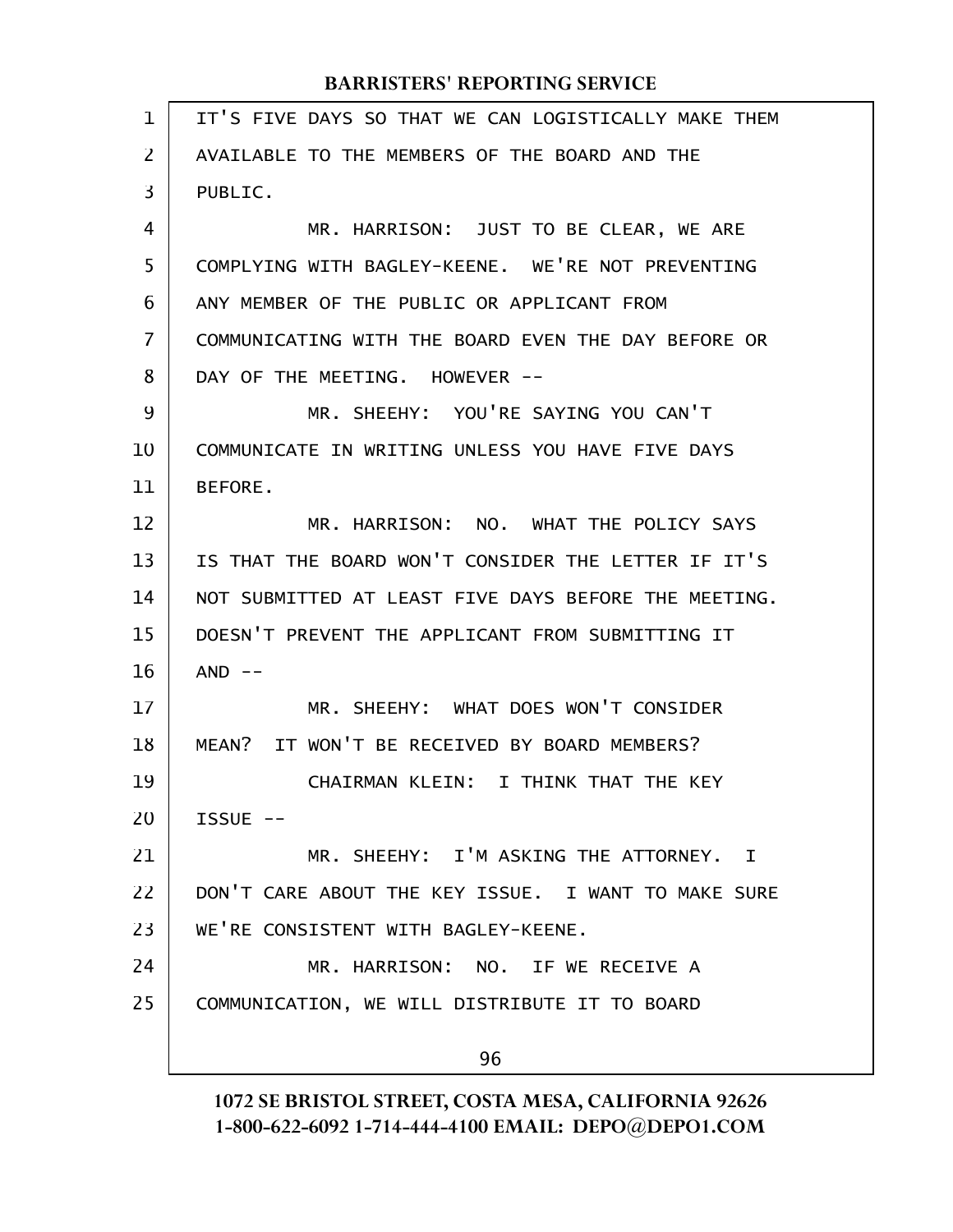| 1              | MEMBERS; BUT IN A SENSE, IT'S A RESTRAINT THAT THE   |
|----------------|------------------------------------------------------|
| $\overline{2}$ | BOARD IS IMPOSING ON ITSELF IN THAT IF APPLICANTS    |
| 3              | HAVE NOT FORWARDED A LETTER TO THE BOARD WITHIN THAT |
| 4              | FIVE-DAY PERIOD, THEN THE BOARD IS NOT GOING TO TAKE |
| 5              | THE LETTER UP.                                       |
| 6              | MR. SHEEHY: HOW CAN YOU RESTRICT MY RIGHT            |
| $\overline{7}$ | AS A BOARD MEMBER TO CONSIDER ANY MATERIAL THAT'S    |
| 8              | PROVIDED TO ME BY THE PUBLIC? WHAT'S THE LEGAL       |
| 9              | BASIS FOR DOING THAT?                                |
| 10             | CHAIRMAN KLEIN: I'D LIKE TO ASK A                    |
| 11             | QUESTION, JEFF, THAT I THINK WOULD BE HELPFUL. IF    |
| 12             | IT'S NOT, THEN I'LL PASS ON THE QUESTION. BUT MY     |
| 13             | UNDERSTANDING, COUNSEL, IS THAT THE BENEFIT OF THE   |
| 14             | FIVE DAYS IS THAT WE GET A SCIENTIFIC REVIEW ON THE  |
| 15             | MATERIALITY OF THIS EXTRAORDINARY ERROR. NOW, IF     |
| 16             | THE BOARD GETS A LETTER, THE BOARD WITHOUT THE       |
| 17             | BENEFIT OF A STAFF ANALYSIS UNDER BAGLEY-KEENE,      |
| 18             | COULD LOOK AT THE LETTER AND INDIVIDUALS COULD MAKE  |
| 19             | A DECISION BECAUSE THAT'S THE RIGHT OF THE APPLICANT |
| 20             | AND THAT'S THE RIGHT OF THE BOARD. BUT IN THIS CASE  |
| 21             | I THINK WE'RE TRYING TO COMMUNICATE THAT IT'S        |
| 22             | EXTREMELY DIFFICULT FOR THE BOARD TO MAKE AN         |
| 23             | INFORMED DECISION WITHOUT THE STAFF HAVING FIVE DAYS |
| 24             | TO SUBSTANTIVELY BE ABLE TO COMMENT ON WHETHER THIS  |
| 25             | IS REALLY AN EXTRAORDINARY AND MATERIAL ERROR OR     |
|                |                                                      |

97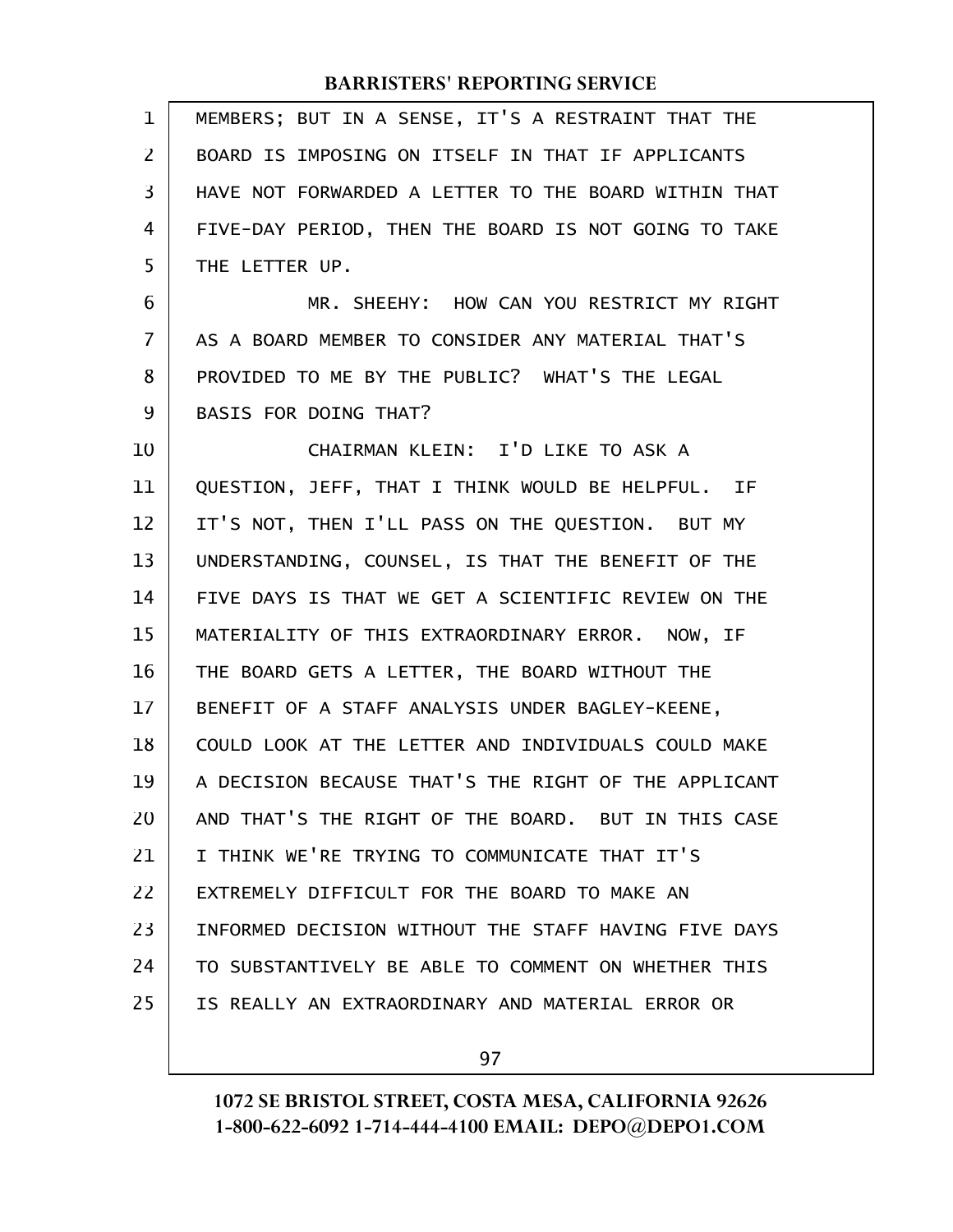NOT. MR. HARRISON: THAT'S A GOOD SUMMARY. MR. SHEEHY: BUT THE QUESTION IS IS WHO'S THE DECISION MAKER HERE? CHAIRMAN KLEIN: ULTIMATELY THE BOARD IS. MR. SHEEHY: WHO HAS THE RIGHT TO COMMUNICATE TO THE BOARD ON THE ITEM BEFORE THE BOARD? CHAIRMAN KLEIN: THE APPLICANT STILL HAS THAT RIGHT. MR. SHEEHY: THE PUBLIC HAS THAT RIGHT. WHY WOULD I CEDE MY RIGHT AS A BOARD MEMBER TO BRING UP AN ITEM THAT'S BEEN PROVIDED TO ME THAT'S GERMANE TO A DECISION THAT I WANT TO MAKE? CHAIRMAN KLEIN: YOU HAVE'T CEDED YOUR RIGHT. MR. SHEEHY: WELL, IT'S VERY CONFUSING. I DON'T UNDERSTAND THIS POLICY BECAUSE YOU JUST SAID -- I UNDERSTAND THE LOGISTICS, BUT THERE'S A DIFFERENCE BETWEEN MUST AND SHOULD. AND WHERE IT SAYS MUST, YOU KNOW, YOU HAVE SAID THAT IT CANNOT BE BROUGHT UP FOR CONSIDERATION. NOW, HOW CAN I MAKE A RULE THAT TAKES AWAY MY RIGHT TO BRING UP SOMETHING THAT'S BEEN PROVIDED FOR ME IN THE CONTEXT OF A DECISION THAT I'M ABOUT TO MAKE? 1 2 3 4 5 6 7 8 9 10 11 12 13 14 15 16 17 18 19 20 21 22 23 24 25

98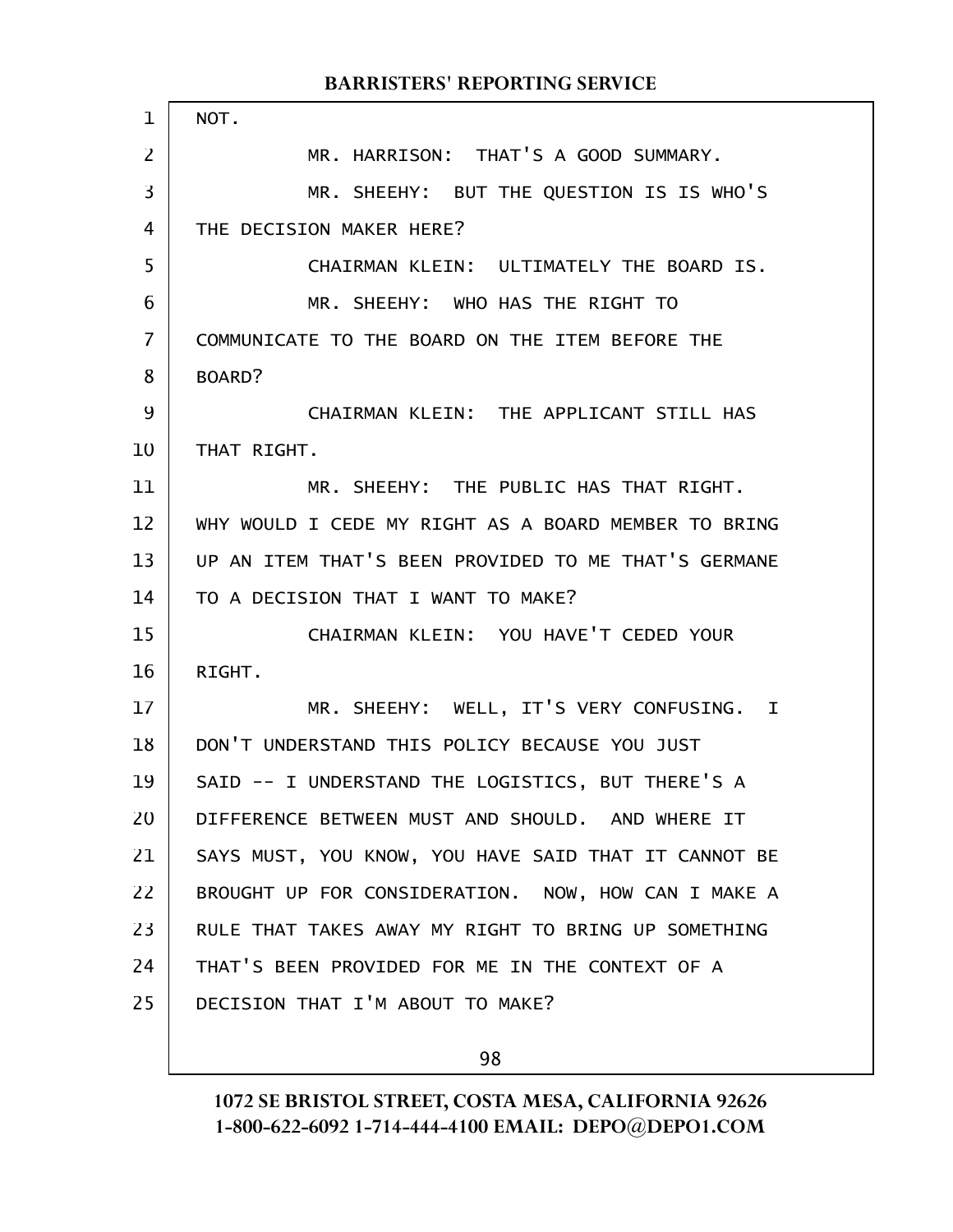| $\mathbf{1}$ | CHAIRMAN KLEIN: DR. BRENNER HAS ASKED TO             |
|--------------|------------------------------------------------------|
| 2            | RESPOND, AND THEN I'D LIKE TO HEAR COUNSEL'S         |
| 3            | RESPONSE, PLEASE.                                    |
| 4            | DR. BRENNER: WHEN THIS WAS FIRST                     |
| 5            | DISCUSSED, I DID NOT VIEW THIS AS RESTRAINING THE    |
| 6            | APPLICANTS AT ALL. I VIEWED THIS AS LEVELING THE     |
| 7            | PLAYING FIELD SO THAT ALL APPLICANTS WOULD           |
| 8            | UNDERSTAND THAT THERE WAS A WAY OF CHALLENGING THE   |
| 9            | REVIEW AND OF GETTING A FAIR HEARING AFTERWARDS. TO  |
| 10           | MAKE THAT EFFECTIVE, I THINK IT'S REASONABLE TO HAVE |
| 11           | GUIDELINES THAT ALLOW PEOPLE TO -- EVERYONE WHO IS   |
| 12           | INTERESTED TO CHALLENGE THIS IN A RATIONAL WAY AND   |
| 13           | NOT HAVE CERTAIN PEOPLE HAVE CERTAIN ADVANTAGES      |
| 14           | BECAUSE THEY GOT INFORMATION THROUGH THE SYSTEM IN   |
| 15           | ALL DIFFERENT TYPES OF CHANNELS.                     |
| 16           | I DON'T THINK IN ANY WAY THAT TAKES AWAY             |
| 17           | FROM ANYONE'S ABILITY TO APPEAR IN THE PUBLIC OR TO  |
| 18           | WRITE A LETTER, BUT TO SAY IF YOU WANT US TO BE ABLE |
| 19           | TO RATIONALLY FOLLOW UP ON WHAT YOUR COMPLAINT IS,   |
| 20           | THIS IS THE RECOMMENDED GUIDELINE. I VIEW THIS AS    |
| 21           | AN ADVANCE, NOT AS A LIMITATION TO THE APPLICANTS.   |
| 22           | CHAIRMAN KLEIN: DR. PRIETO, COULD I HAVE             |
| 23           | DR. TROUNSON'S COMMENTS AND THEN GET YOURS?          |
| 24           | DR. TROUNSON: JUST BRIEFLY, THE PRIMARY              |
| 25           | PROBLEM IS THE -- THE PRIMARY CASE FOR A REVIEW IS A |
|              | 99                                                   |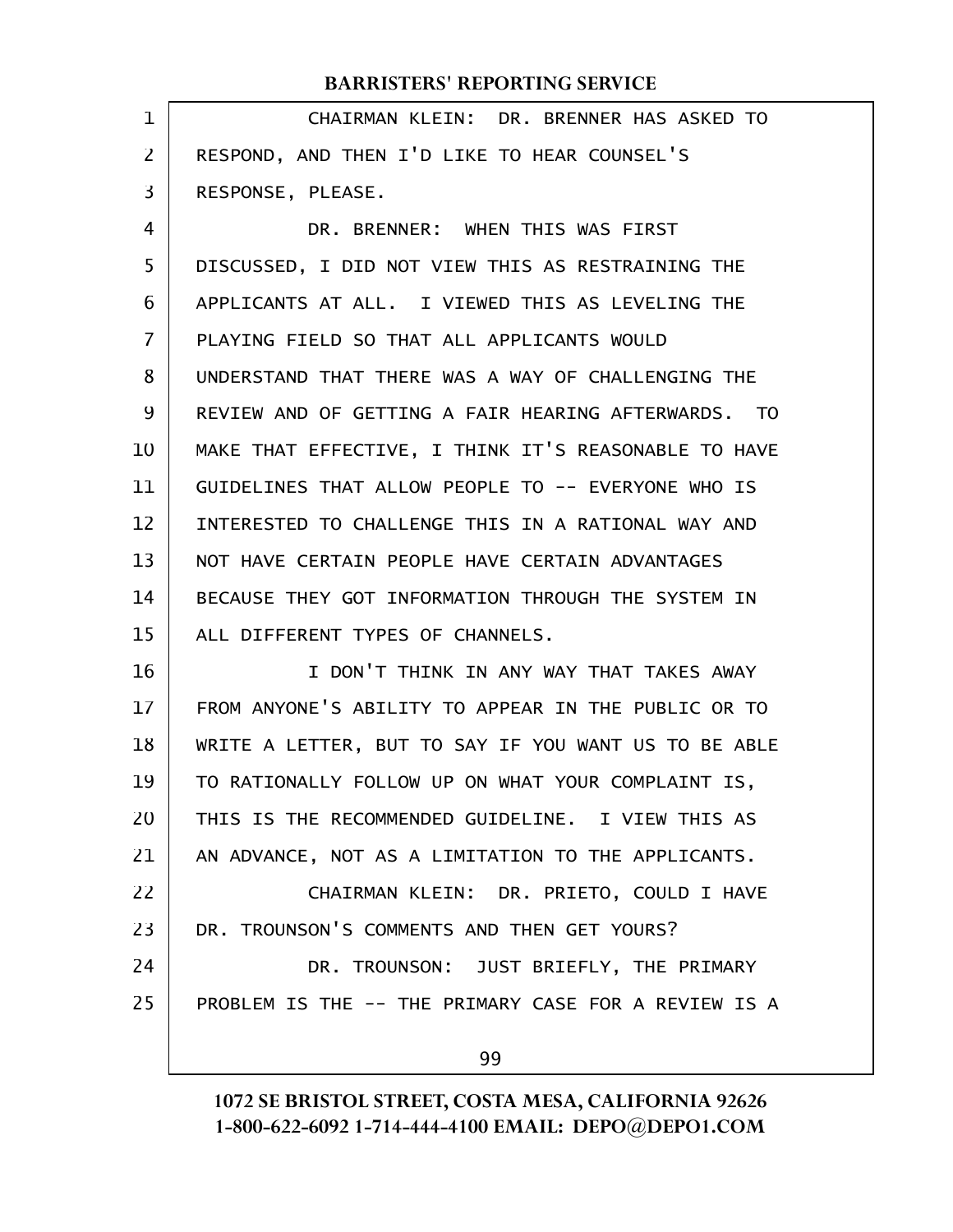| $\mathbf 1$ | CONFLICT OF INTEREST. AND, YOU KNOW, THAT'S WHAT WE  |
|-------------|------------------------------------------------------|
| 2           | WANT TO AVOID, HAVING THESE DOCUMENTS MADE PUBLIC    |
| 3           | WHERE WE HAVEN'T HAD A CHANCE TO EXAMINE SUCH THINGS |
| 4           | AS A CONFLICT OF INTEREST. IT'S NOT APPROPRIATE, I   |
| 5           | THINK, TO HAVE ACCUSATIONS OF CONFLICT BROUGHT HERE  |
| 6           | BEFORE WE'VE HAD A CHANCE TO SEE THAT IT'S           |
| 7           | REALISTIC.                                           |
| 8           | IF THERE IS A MAJOR ERROR IN THE GRANT OR            |
| 9           | IN THE GRANTS REVIEW, THAT'S AN ADDITIONAL THING,    |
| 10          | BUT IT'S THE PRIMARY, THE PRIMARY PROBLEM IS THAT WE |
| 11          | NEED ENOUGH TIME TO ACTUALLY FIGURE OUT IF THERE IS  |
| 12          | A GENUINE CONFLICT HERE. AND THERE'S OFTEN NUMEROUS  |
| 13          | ONES. SO FIVE DAYS TO DO THIS IS AN INCREDIBLY       |
| 14          | SHORT TIME TO PROVIDE THAT INFORMATION.              |
| 15          | CHAIRMAN KLEIN: DR. TROUNSON, IF, IN                 |
| 16          | FACT, THERE WERE A CONFLICT, THEN THERE WOULD BE A   |
| 17          | REREVIEW, AND THE INDIVIDUAL WOULD THEORETICALLY     |
| 18          | ELECT TO GO THROUGH THE REREVIEW RATHER THAN COMING  |
| 19          | TO THE BOARD. SO IT HELPS THE APPLICANT AS WELL BY   |
| 20          | HAVING THE TIME; IS THAT CORRECT?                    |
| 21          | DR. PRIETO. I INDICATED THAT I WOULD                 |
| 22          | RECOGNIZE DR. PRIETO, THEN DR. LEVEY, DR. FONTANA,   |
| 23          | AND I WILL GO BACK TO THE LEFT. SO DR. PRIETO.       |
| 24          | DR. PRIETO: I'LL JUST BE VERY BRIEF. I               |
| 25          | THINK PERHAPS THIS WOULD BE MORE A LANGUAGE CHANGE.  |
|             | 100                                                  |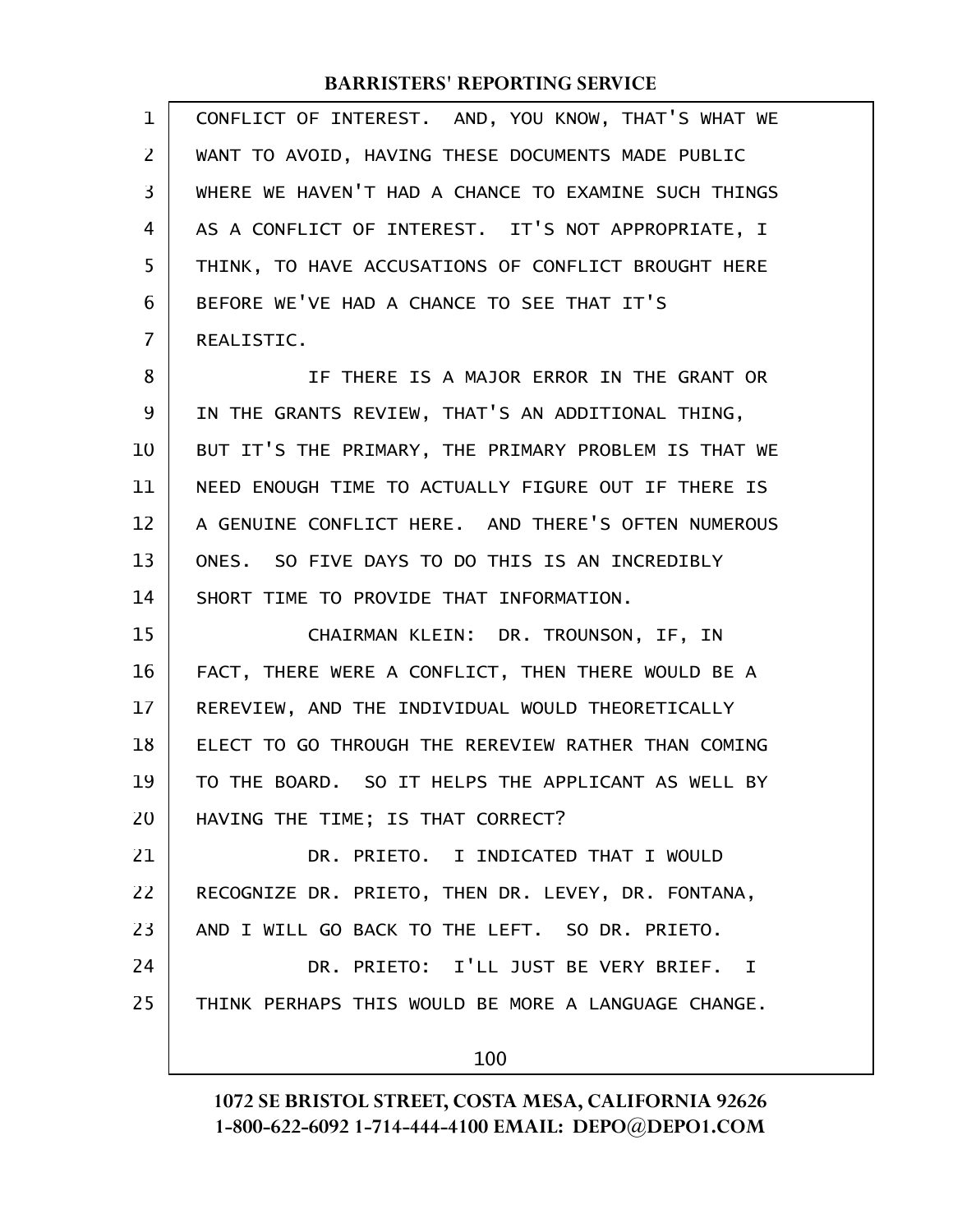| 1              | JUST IF WE SAID THAT PETITIONS MAY NOT BE            |
|----------------|------------------------------------------------------|
| 2              | CONSIDERED, SINCE, IN FACT, THEY MAY NOT. WE MAY.    |
| 3              | IT IS OUR PREROGATIVE, BUT THEY MAY NOT. AND I       |
| 4              | THINK THAT WOULD BE MORE ACCURATE.                   |
| 5              | CHAIRMAN KLEIN: DR. PRIETO, HE'S USED THE            |
| 6              | WORD "PETITION" THERE. AND SO IF A PETITION IS       |
| $\overline{7}$ | SOMETHING THAT COMES WITH A SCIENTIFIC EVALUATION,   |
| 8              | BY DEFINITION, IF YOU HAVEN'T HAD TIME TO DO THE     |
| 9              | SCIENTIFIC EVALUATION, THE PETITION WOULDN'T BE      |
| 10             | CONSIDERED, BUT A LETTER STILL COULD BE CONSIDERED   |
| 11             | BECAUSE IT COULD BE GIVEN DIRECTLY TO THE BOARD.     |
| 12             | DR. LEVEY: I THINK I'M GOING TO AGREE                |
| 13             | WITH DAVID. I DON'T SEE -- I THINK THERE NEEDS TO    |
| 14             | BE A POLICY FOR SOMEONE WHO HAS A GRIEVANCE ABOUT A  |
| 15             | GRANT REVIEW, BUT I DON'T THINK IT ROUTES THROUGH    |
| 16             | THE ICOC. WE'VE HAD THIS DISCUSSION NOW SEVERAL      |
| 17             | TIMES OVER THE FOUR-YEAR PERIOD THAT WE'VE BEEN      |
| 18             | FUNCTIONING. I THINK THE ROLE IS TO ROUTE IT         |
| 19             | THROUGH THE SCIENTIFIC TEAM THAT WE HAVE FOR CIRM    |
| 20             | AND IN SOME WAY GET IT BACK TO THE STUDY SECTION FOR |
| 21             | DISCUSSION. IT DOESN'T BELONG HERE.                  |
| 22             | THIS IS NOT THE ENVIRONMENT TO DISCUSS IT.           |
| 23             | WE DO NOT HAVE THE EXPERTISE AS A GROUP TO MAKE      |
| 24             | DECISIONS LIKE THIS. SO I THINK WE NEED A POLICY,    |
| 25             | BUT I DON'T THINK THIS IS THE POLICY. I THINK IT     |
|                | 101                                                  |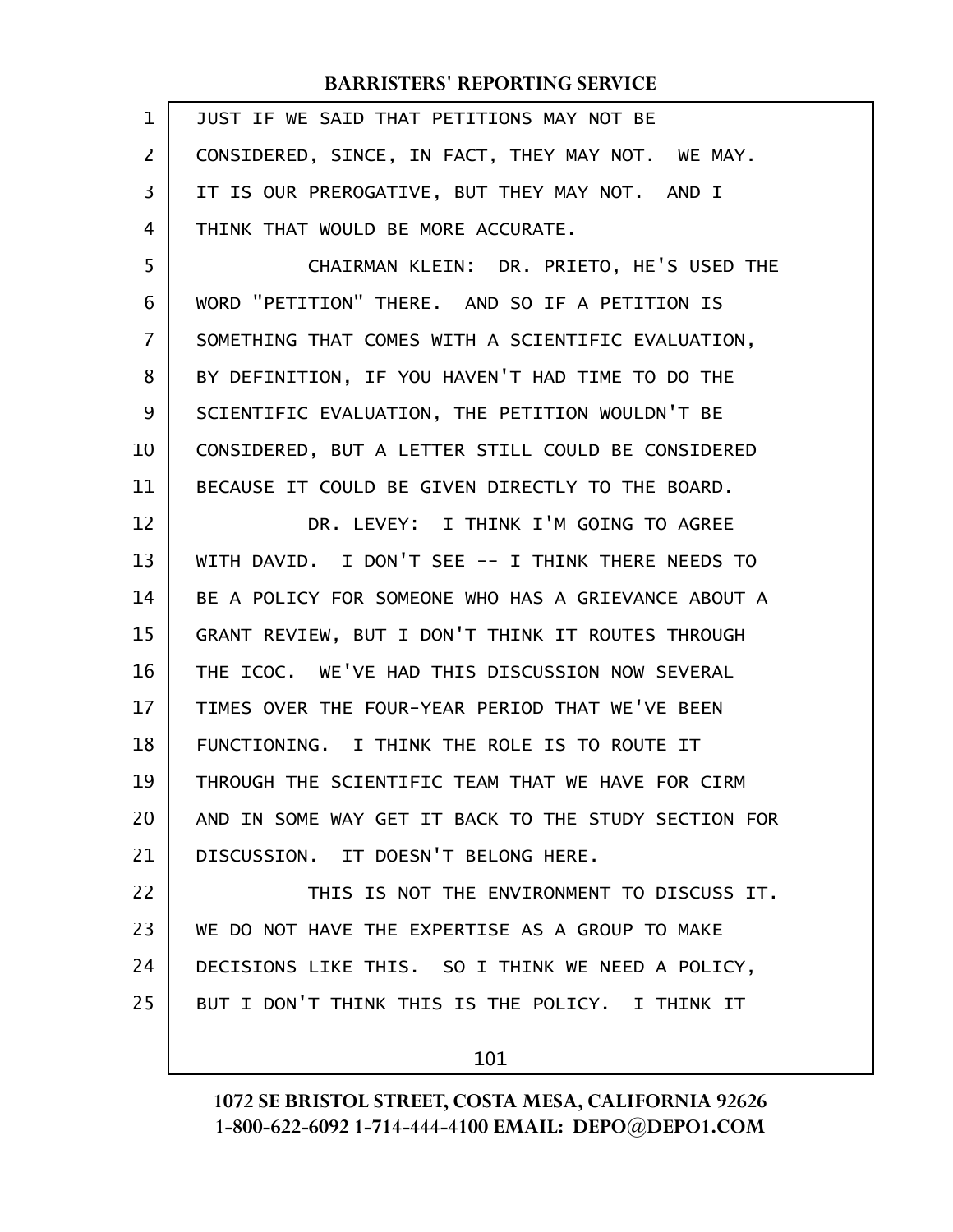| $\mathbf 1$    | NEEDS TO BE KEPT WITHIN THE SCIENTIFIC REVIEW        |
|----------------|------------------------------------------------------|
| $\overline{2}$ | COMMITTEE.                                           |
| 3              | CHAIRMAN KLEIN: SO THAT'S A COMPLICATED              |
| 4              | STATEMENT WITHIN THE STATUTORY LIMITATIONS THAT WE   |
| 5              | HAVE TO DEAL WITH, DR. LEVEY, UNDERSTANDING THAT WE  |
| 6              | MAY HAVE SOME STRUCTURAL LIMITATIONS TO ACHIEVING    |
| 7              | EXACTLY WHAT YOU'D LIKE. I THINK MR. HARRISON WILL   |
| 8              | COMMENT ON THAT, BUT FIRST DR. FONTANA.              |
| 9              | DR. FONTANA: I'D LIKE TO AGREE WITH DR.              |
| 10             | LEVEY WITH THE EXCEPTION THAT I LIKE THAT THIS IS AN |
| 11             | INTERIM GUIDELINE BECAUSE I THINK THAT SOME OF THE   |
| 12             | GRUMBLINGS I'M HEARING OUT OF THE TRENCHES IS THAT   |
| 13             | THE STRUCTURE IS NOT QUITE IN PLACE YET, AND THERE   |
| 14             | ARE GRIEVANCES THAT, I GUESS, WHEN THE REVIEW IS     |
| 15             | RECEIVED AND THEY DISAGREE, THERE IS A 30-DAY PERIOD |
| 16             | WITH WHICH TO CONTEST. AND THEN THE PI WILL REVIEW   |
| 17             | THAT.                                                |
| 18             | NOW, IF THEY THINK THAT THERE ARE STILL              |
| 19             | GRIEVANCES, THERE MUST BE SOME WAY THAT IT CAN BE    |
| 20             | BROUGHT TO SOMEBODY'S ATTENTION UNTIL I THINK SOME   |
| 21             | OF THESE KINKS ARE ALL WORKED OUT. I STILL LIKE TO   |
| 22             | VIEW US AS A NEW AGENCY. WE'RE GROWING. THINGS ARE   |
| 23             | CHANGING FAST. AND WE SHOULD BE ABLE TO RESPOND TO   |
| 24             | SITUATIONS AND REACT ACCORDINGLY.                    |
| 25             | CHAIRMAN KLEIN: SO DR. STEWARD.                      |
|                | 102                                                  |
|                |                                                      |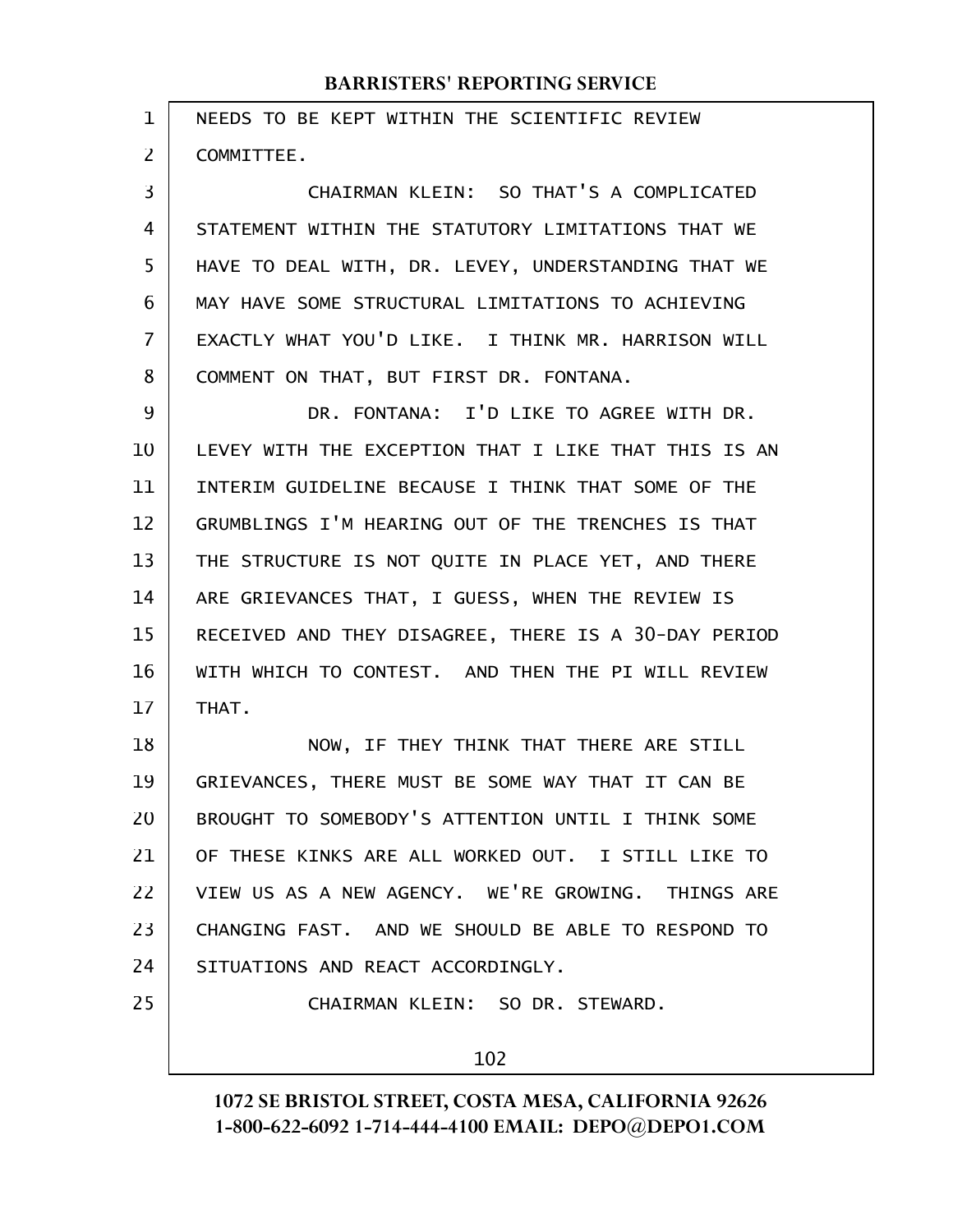| $\mathbf 1$ | DR. STEWARD: SO JUST TO KIND OF TAKE US              |
|-------------|------------------------------------------------------|
| 2           | BACK TO WHAT, I THINK, IS THE KEY POINT OF           |
| 3           | CONTENTION HERE, WHICH IS WHETHER OR NOT THE ICOC    |
| 4           | WILL CONSIDER WHATEVER YOU WANT TO CALL THEM         |
| 5           | SUBMITTED AFTER THIS DATE. THE FACT OF THE MATTER    |
| 6           | IS THINGS CAN COME IN ANY TIME PEOPLE CAN STAND IN   |
| 7           | FRONT OF US. I THINK WE CAN MODIFY THIS DOCUMENT     |
| 8           | ACTUALLY IN A VERY SIMPLE WAY TO SOLVE BOTH OF THE   |
| 9           | PROBLEMS.                                            |
| 10          | IF YOU LOOK UNDER TAB 14, SECOND                     |
| 11          | PARAGRAPH, UNDER PARAGRAPH 1, THE LAST SENTENCE SAYS |
| 12          | THE ICOC WILL NOT CONSIDER EXTRAORDINARY PETITIONS   |
| 13          | SUBMITTED AFTER THIS DATE. IF WE SIMPLY CHANGE THAT  |
| 14          | TO SAY PETITIONS SUBMITTED AFTER THIS DATE WILL NOT  |
| 15          | HAVE THE BENEFIT OF REVIEW BY CIRM STAFF, THEY WOULD |
| 16          | SIMPLY COME AS RANDOM LETTERS. AND I THINK THAT      |
| 17          | THAT CONVEYS THE MESSAGE THAT IF YOU REALLY WANT IT  |
| 18          | TO HAVE SOME KIND OF A SCIENTIFIC REVIEW AND         |
| 19          | MEANINGFULLY BE CONSIDERED BY THE ICOC, YOU GET IT   |
| 20          | IN BEFORE FIVE DAYS. IT DOESN'T RESTRICT US FROM     |
| 21          | CONSIDERING ANYTHING. IT DOESN'T INVADE IN ANY WAY   |
| 22          | ON BAGLEY-KEENE, BUT, I THINK, SOLVES THIS OTHER     |
| 23          | PROBLEM OF MAKING SURE THAT THE LETTERS COME IN IN   |
| 24          | TIME. AND WE CAN EVEN MAKE IT TEN DAYS IF YOU WANT.  |
| 25          | CHAIRMAN KLEIN: ALL RIGHT. I THINK MARCY             |
|             |                                                      |

103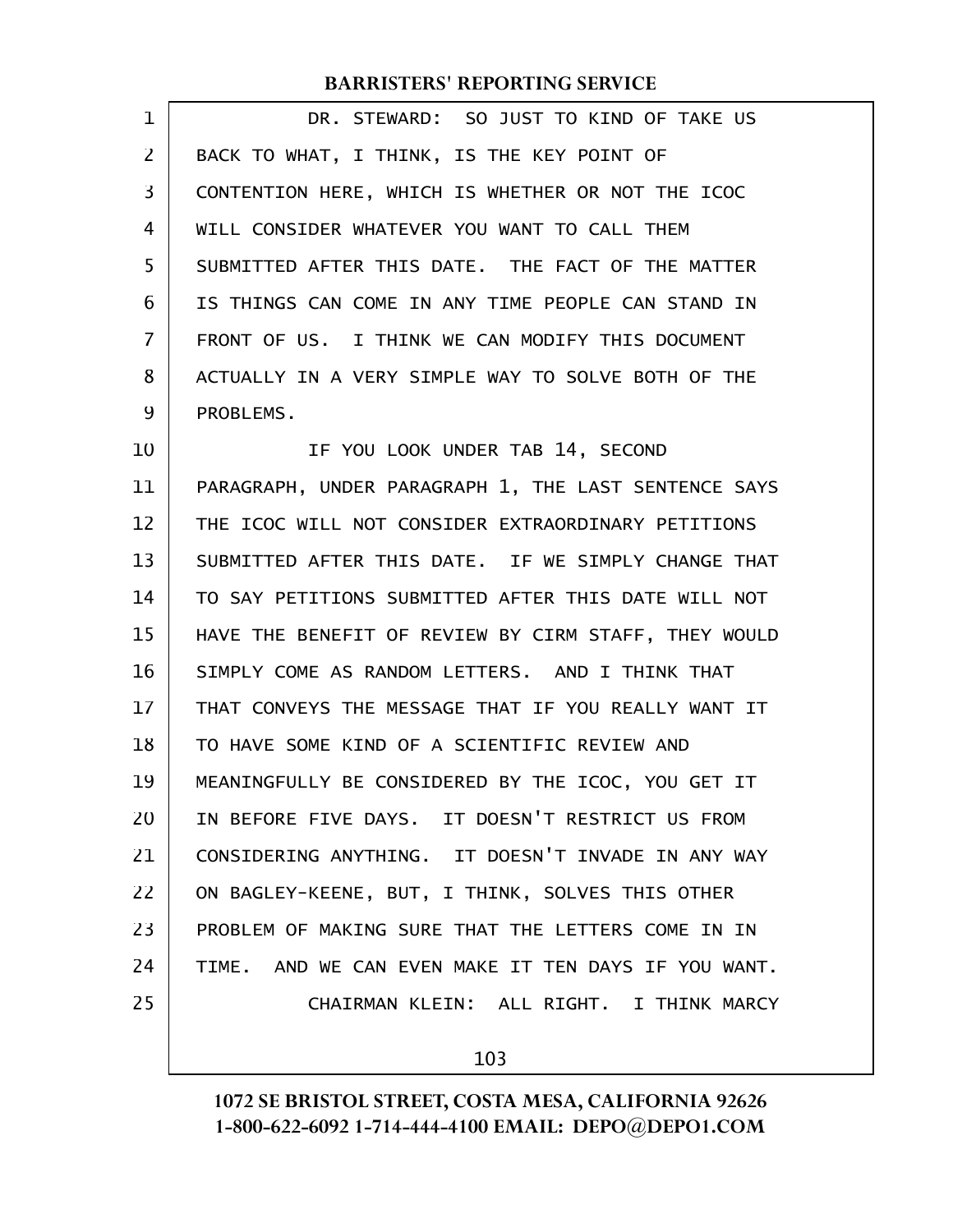| $\mathbf 1$    | FEIT HASN'T HAD A CHANCE TO MAKE COMMENTS.           |
|----------------|------------------------------------------------------|
| $\overline{2}$ | MS. FEIT: I'VE SPENT HOURS SITTING ON                |
| 3              | THESE GRANT REVIEW PROGRAMS AND LISTENED TO HOURS    |
| 4              | AND HOURS OF VERY PRESTIGIOUS SCIENTISTS REVIEW THE  |
| 5              | GRANTS AND SPEND A GREAT DEAL OF EFFORT AND TIME AND |
| 6              | COMMITMENT TO MAKE SURE THEY'RE MAKING THE RIGHT     |
| 7              | DECISIONS. WHILE THERE MAY BE DISGRUNTLEMENT IN THE  |
| 8              | RANK AND FILE, LISTENING TO THEIR COMMENTS, AND      |
| 9              | THESE ARE THE EXPERTS IN THE FIELD, YOU KNOW, THE    |
| 10             | RESPONSES ARE, YOU KNOW, THE GRANTS HAVE TO BE TAKEN |
| 11             | SERIOUSLY.                                           |
| 12             | THE GRANTEES NEED TO TAKE THE TIME TO                |
| 13             | REALLY FORMULATE FOCUSED, GOOD GRANTS. THIS IS A     |
| 14             | LOT OF MONEY. THE TAXPAYERS HAVE CHARGED US WITH     |
| 15             | THE RESPONSIBILITY OF MAKING SURE WE ARE RESPONSIBLE |
| 16             | IN GIVING THIS MONEY OUT. YES, WE WANT THE RESEARCH  |
| 17             | TO MOVE AS FAST AS POSSIBLE. WE WANT CURES. BUT AT   |
| 18             | THE SAME TIME, WE JUST REALLY CANNOT BE FRIVOLOUS    |
| 19             | ABOUT THIS. AND I THINK, YOU KNOW, WE DON'T WANT A   |
| 20             | BARRAGE OF PETITIONS COMING FORWARD TO THIS BOARD    |
| 21             | JUST BECAUSE SOMEBODY FEELS THAT THEY WERE SLIGHTED. |
| 22             | I CAN TELL YOU, AFTER SITTING HOURS AND              |
| 23             | HOURS AND HOURS AND LISTENING TO THESE EXPERTS, THEY |
| 24             | GIVE IT GREAT CONSIDERATION AND GREAT SCIENTIFIC     |
| 25             | SUPPORT FOR THEIR DECISIONS. SO I THINK THE PUBLIC   |
|                |                                                      |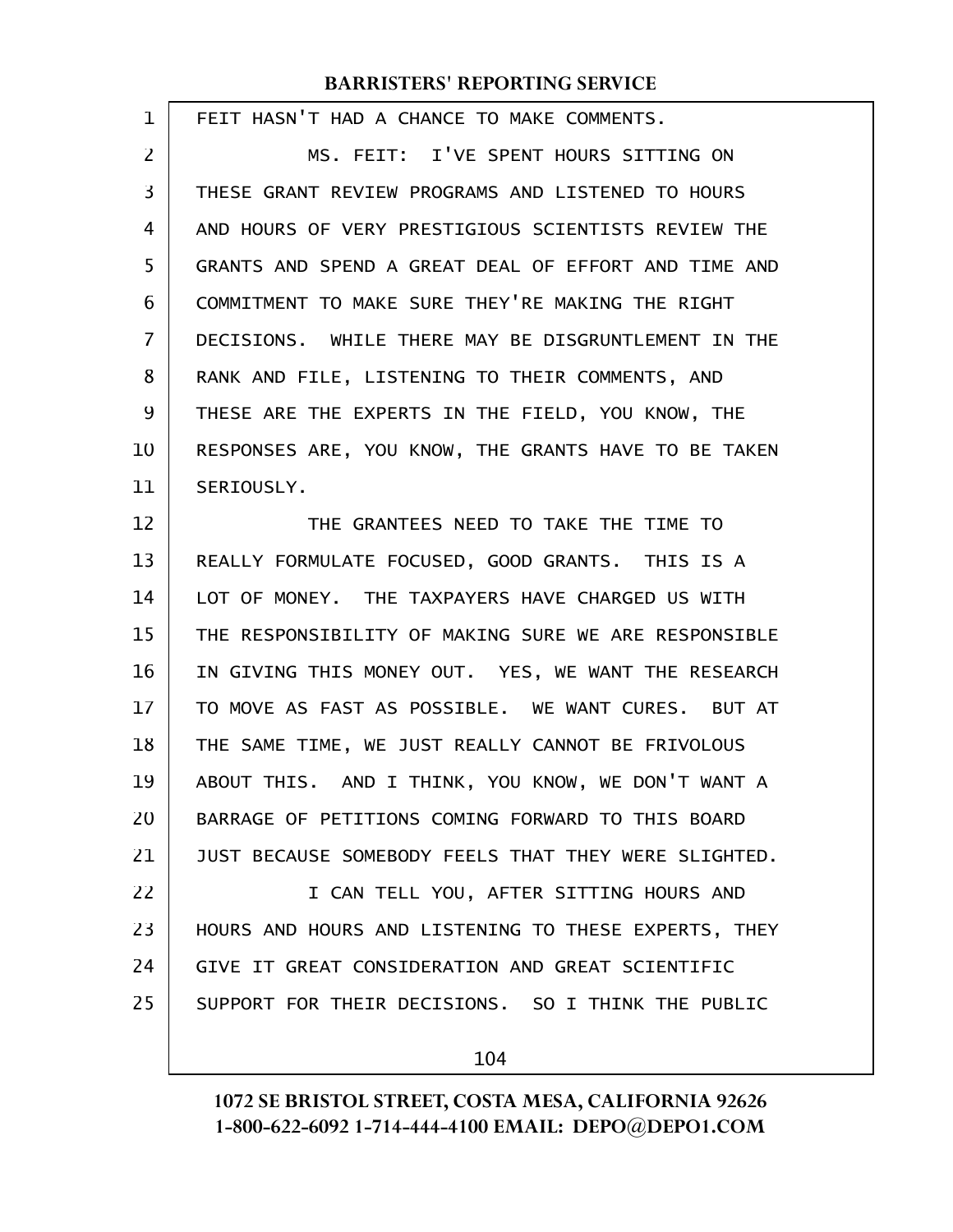| $\mathbf{1}$ | ALWAYS SHOULD HAVE ACCESS TO US, BUT I THINK IT      |
|--------------|------------------------------------------------------|
| 2            | REALLY NEEDS TO BE MEANINGFUL.                       |
| 3            | CHAIRMAN KLEIN: DUANE AND THEN JEFF                  |
| 4            | SHEEHY.                                              |
| 5            | MR. ROTH: COUPLE THOUGHTS. AND I AGREE               |
| 6            | WITH WHAT MARCY JUST SAID, THAT WE HAVE AN           |
| 7            | EXTRAORDINARY GROUP THAT REVIEWS THESE GRANTS. BUT   |
| 8            | I THINK WE'VE LEARNED THAT THERE ARE CERTAIN         |
| 9            | PRECEDENTS THAT HAVE STARTED, AND WE HAVE, LIKE IT   |
| 10           | OR NOT, WE'RE GOING TO RECEIVE MORE LETTERS, AND     |
| 11           | WE'RE GOING TO HAVE MORE PEOPLE STANDING THERE       |
| 12           | LOBBYING FOR THEIR OWN GRANT OR FOR SOMEBODY ELSE'S  |
| 13           | GRANTS. AND THAT PROCESS IS UNTENABLE AS FAR AS I'M  |
| 14           | CONCERNED.                                           |
| 15           | SO I THINK HAVING SOMETHING LIKE THIS THAT           |
| 16           | GIVES AN OPEN AND FAIR VIEW AND SEES THE LIGHT OF    |
| 17           | DAY IS VERY IMPORTANT. I WOULD CHANGE THE WORDING,   |
| 18           | INSTEAD OF MUST, I WOULD CERTAINTY SUPPORT THAT      |
| 19           | EVERY EFFORT SHOULD BE MADE SO THAT ADEQUATE         |
| 20           | CONSIDERATION CAN BE GIVEN. I DON'T THINK WE CAN     |
| 21           | DEMAND THAT.                                         |
| 22           | MY EXPECTATION, AND MAYBE I'M WRONG, WILL            |
| 23           | BE THAT THE PEOPLE WHO ARE RECOMMENDED FOR FUNDING   |
| 24           | WE'RE NOT GOING TO HEAR FROM, AND PROBABLY NOT GOING |
| 25           | TO HEAR FROM PEOPLE THAT GET 30 OR 20 OR A VERY LOW  |
|              | 105                                                  |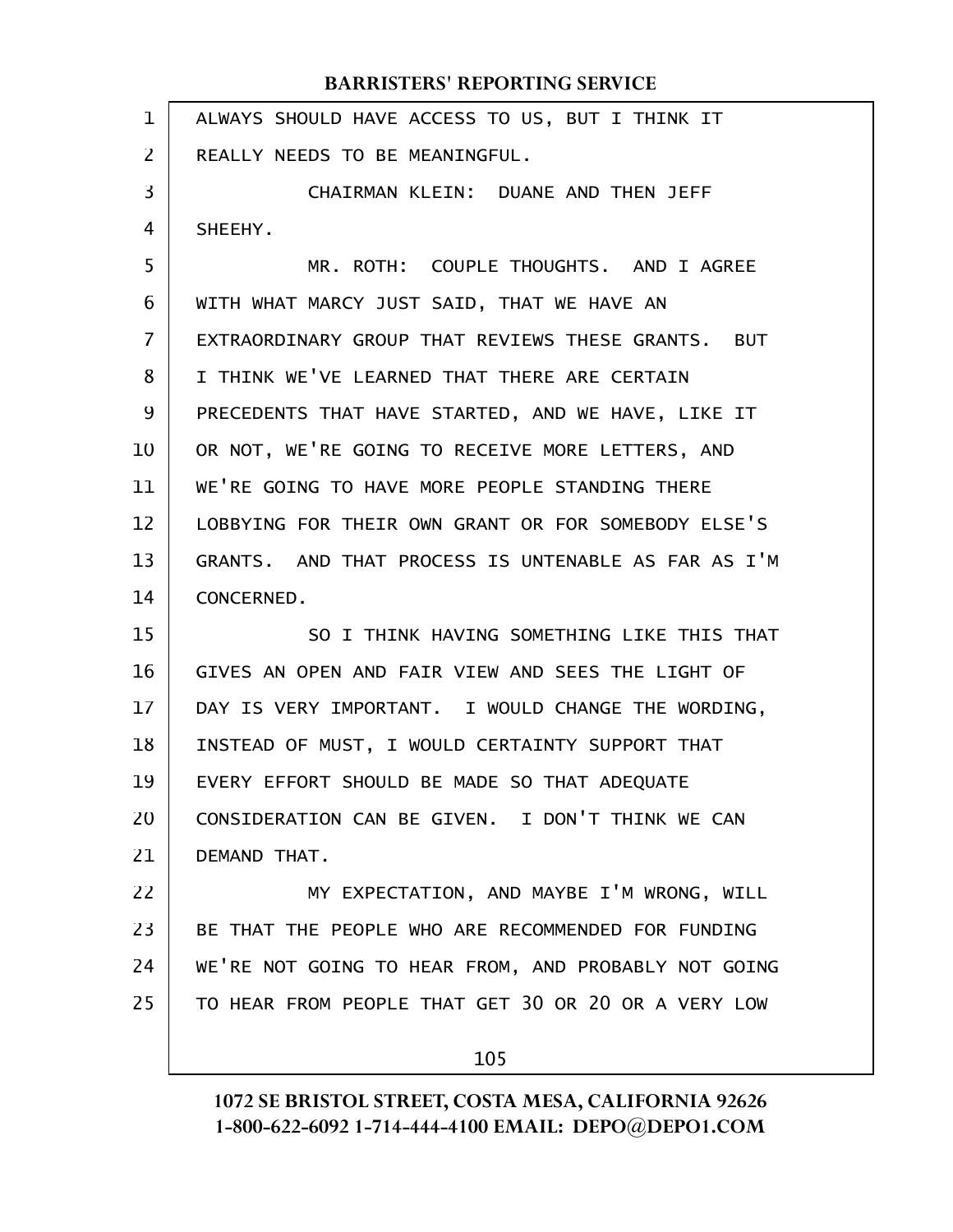| $\mathbf 1$    | SCORE. BUT YOU'RE PROBABLY GOING TO HEAR FROM        |
|----------------|------------------------------------------------------|
| $\overline{2}$ | EVERYBODY IN THAT GROUP THAT SAYS RECOMMENDED IF     |
| 3              | THERE ARE SUFFICIENT FUNDS AVAILABLE. AND I WOULD    |
| 4              | JUST EXPECT THAT GOING IN, AND MAYBE THAT'S EXACTLY  |
| 5              | WHAT WE SHOULD GET SO THAT WE CAN -- WE ALWAYS       |
| 6              | STRUGGLE IN THAT ZONE. WE STRUGGLE TO TRY TO         |
| $\overline{7}$ | UNDERSTAND WHAT WAS SAID AND WHY. AND SO MAYBE IT    |
| 8              | WILL BE HELPFUL.                                     |
| 9              | CHAIRMAN KLEIN: JEFF SHEEHY AND THEN DR.             |
| 10             | LEVEY.                                               |
| 11             | MR. SHEEHY: WELL, FIRST, I THOUGHT DR.               |
| 12             | STEWARD'S SUGGESTION WAS A GREAT IDEA. AND I         |
| 13             | JUST -- I AGREE WITH WHAT MARCY HAS SAID. THE        |
| 14             | REVIEWS ARE VERY THOROUGH. AND ULTIMATELY THE        |
| 15             | DISCIPLINE OF THIS PROCESS HAS TO COME TO US. I      |
| 16             | THINK THAT'S WHAT, I THINK, FOLKS ARE MISSING.       |
| 17             | THESE PETITIONS WILL COME TO US; BUT UNLESS AN       |
| 18             | INDIVIDUAL MEMBER IS SO MOVED BY THAT PETITION AS TO |
| 19             | RAISE IT AT THE MEETING, THEY WON'T BE PART OF OUR   |
| 20             | DISCUSSION EVEN IF WE HAVE TWO OR THREE BINDERS FULL |
| 21             | OF PETITIONS SITTING IN FRONT OF US. IT'S REALLY     |
| 22             | INCUMBENT ON US TO EMPLOY THE APPROPRIATE DISCRETION |
| 23             | ON WHETHER OR NOT TO BRING THEM FORWARD AND TO HOLD  |
| 24             | WHAT THE ADVICE OF THE WORKING GROUP IS IN HIGH      |
| 25             | REGARD.                                              |
|                |                                                      |

106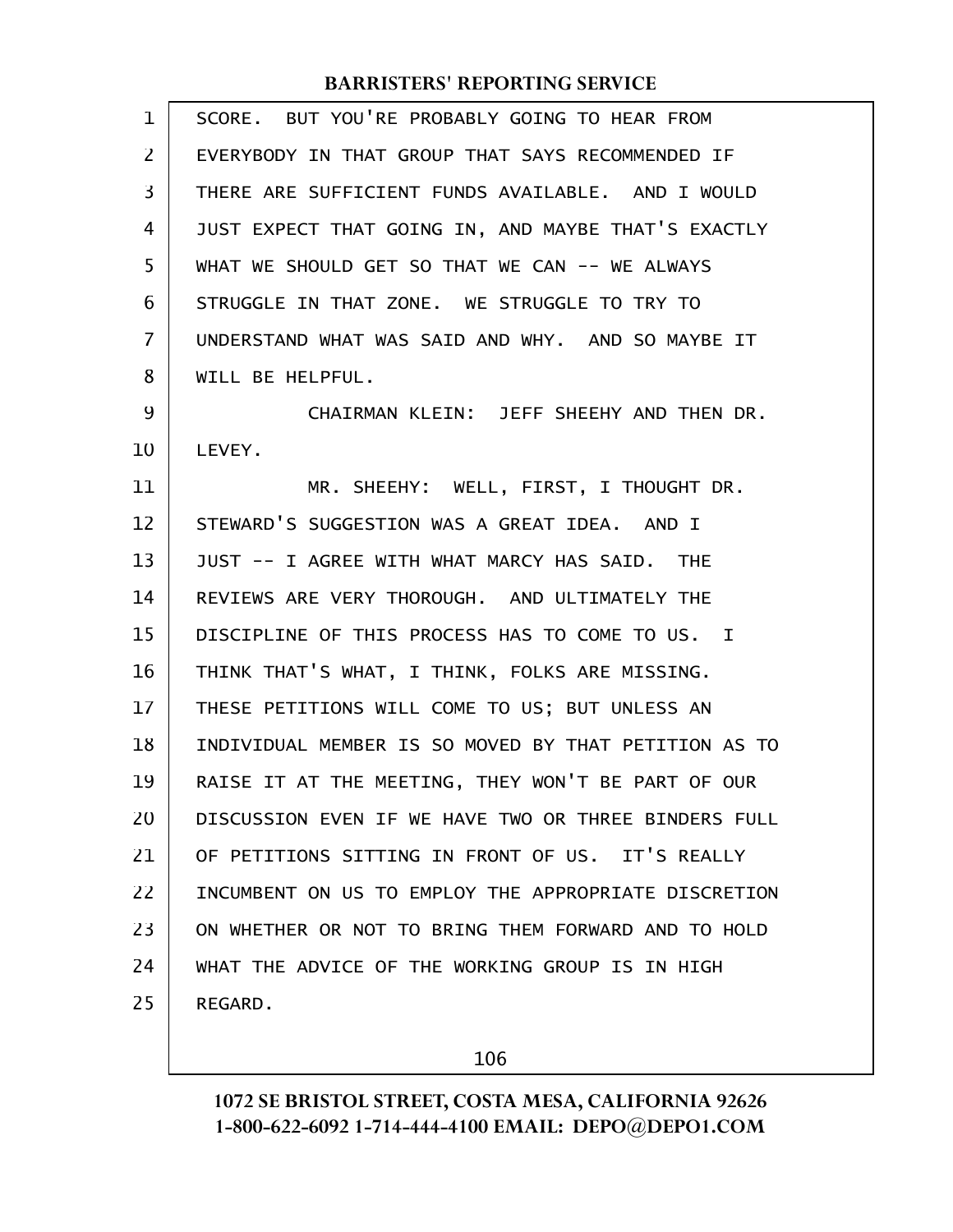| $\mathbf 1$ | BUT WE HAVE TO BE VERY CLEAR ABOUT A                |
|-------------|-----------------------------------------------------|
| 2           | COUPLE OF POINTS. AND WITH ALL DUE RESPECT TO DR.   |
| 3           | LEVEY, WE ARE THE DECISION MAKERS HERE, NOT THE     |
| 4           | WORKING GROUP. THAT'S OUR ROLE BY STATUTE. AND WE   |
| 5           | HAVE, YOU KNOW, AND WE HAVE AN OBLIGATION THROUGH   |
| 6           | STATUTE BY LAW TO ALLOW THE PUBLIC TO CONTACT US    |
| 7           | ABOUT MATTERS THAT ARE BEFORE US. SO AS LONG AS WE  |
| 8           | CAN -- WE ALLOW THAT ACCESS TO GO IN AN APPROPRIATE |
| 9           | FASHION. THE REAL DISCIPLINE TO THIS PROCESS        |
| 10          | BELONGS TO EACH INDIVIDUAL BOARD MEMBER, NOT TO THE |
| 11          | PROCESS WE SET UP.                                  |
| 12          | I DO THINK IT'S GOOD WE HAVE A PROCESS              |
| 13          | BECAUSE I HOPE APPLICANTS WILL RECOGNIZE THAT       |
| 14          | FOLLOWING THE PROCESS WILL MAKE IT MORE LIKELY TO   |
| 15          | GET A HEARING AS OPPOSED TO A SCATTER SHOT. TO DROP |
| 16          | A BIG TEN-PAGE LETTER ON US THE DAY OF THE MEETING, |
| 17          | YOU'RE PROBABLY NOT GOING TO GET A HEARING.         |
| 18          | CHAIRMAN KLEIN: SO DR. LEVEY, I THINK,              |
| 19          | HAD ANOTHER COMMENT.                                |
| 20          | DR. LEVEY: JUST BRIEFLY, ONE, TO JEFF'S             |
| 21          | COMMENTS. IF SOMEBODY ACTUALLY PROTESTED UNDER      |
| 22          | EXTRAORDINARY CIRCUMSTANCES, WHEN WE GET THE POLICY |
| 23          | DEFINED, IT WOULD MAKE A LOOP. SO THE LOOP WOULD BE |
| 24          | OUR SCIENTIFIC TEAM AT CIRM TO THE GRANTS REVIEW    |
| 25          | PROCESS, AND THEN IT WOULD APPEAR BACK HERE AGAIN   |
|             | 107                                                 |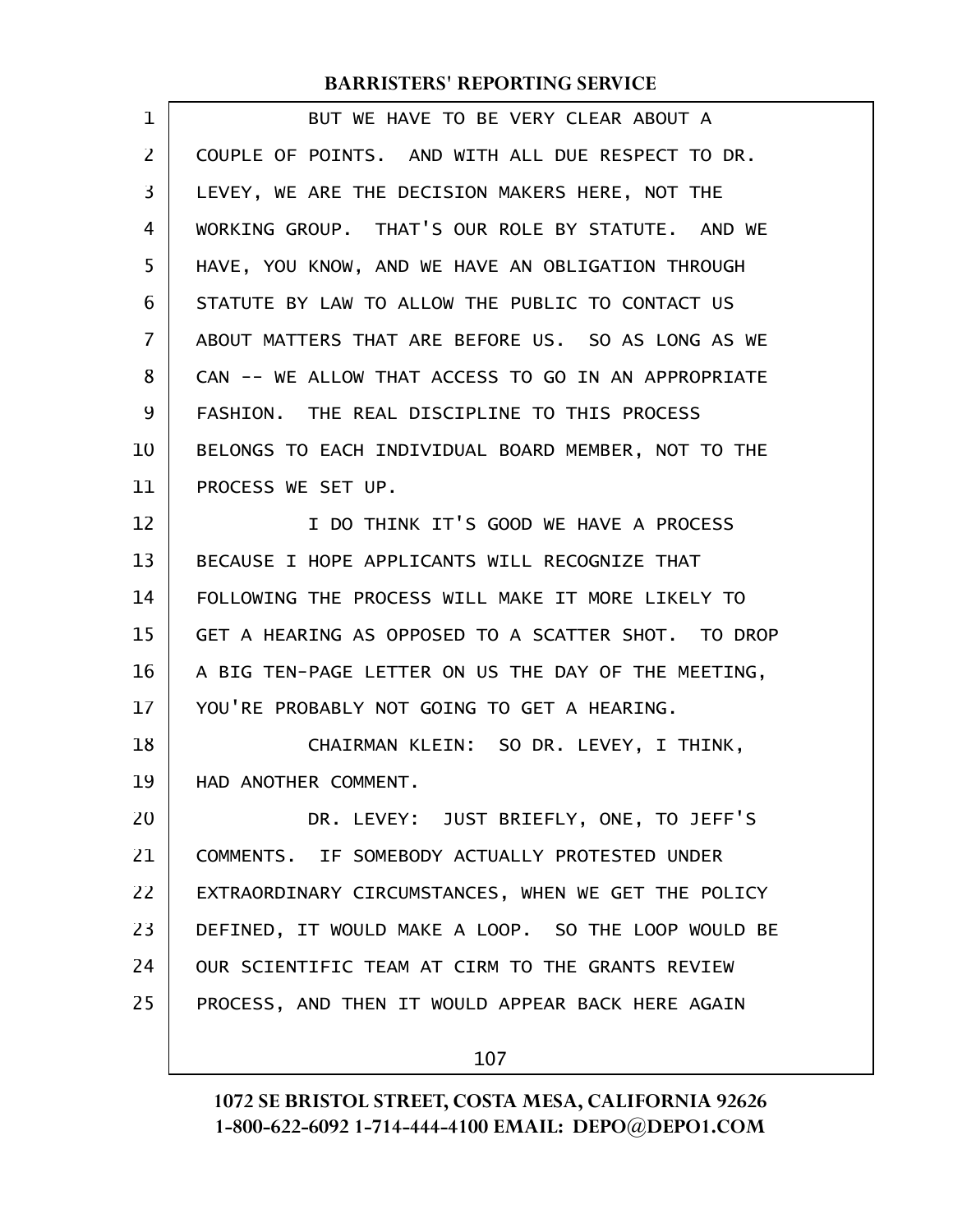| $\mathbf{1}$   | JUST LIKE THE WORK OF THE STUDY SECTIONS WHEN THEY  |
|----------------|-----------------------------------------------------|
| $\overline{2}$ | FINISH REVIEWING, AND WE WOULD EITHER VOTE YEA OR   |
| 3              | NAY, HAVING HAD THAT KIND OF A PROCESS.             |
| 4              | THE PROCESS BEING PROPOSED HERE BRINGS IT           |
| 5              | SQUARELY INTO THE ICOC, WHICH I DON'T THINK SHOULD  |
| 6              | BE DONE.                                            |
| $\overline{7}$ | SECONDLY, THE OTHER THING IS AS WE WORK             |
| 8              | THROUGH THIS, I DON'T LIKE THE TERM "EXTRAORDINARY" |
| 9              | BECAUSE YOU MAY MEAN ONE THING, BUT I CAN OUT PUT   |
| 10             | TEN LAWYERS IN THE ROOM OR TEN SCIENTISTS IN THE    |
| 11             | ROOM WHO COME UP WITH TEN DIFFERENT DEFINITIONS FOR |
| 12             | THE TERM "EXTRAORDINARY." AND I THINK THAT THAT     |
| 13             | AGAIN OPENS PROCESS TO REALLY EVERYONE TO SORT OF   |
| 14             | REQUEST REREVIEW OF THEIR APPLICATION.              |
| 15             | CHAIRMAN KLEIN: SO I PROMISED DR. LEVEY             |
| 16             | THAT MR. HARRISON WOULD COMMENT ON YOUR POINTS.     |
| 17             | MR. HARRISON: I DID WANT TO POINT OUT               |
| 18             | THAT THERE IS A FORMAL APPEAL PROCESS IN THE GRANTS |
| 19             | ADMINISTRATION POLICY. THIS IS NOT INTENDED TO BE A |
| 20             | SUBSTITUTE FOR THAT PROCESS. THIS IS MEANT ONLY TO  |
| 21             | PUT SOME GUIDELINES AROUND COMMUNICATIONS WHICH     |
| 22             | APPLICANTS HAVE A RIGHT TO ENGAGE IN, UNDER         |
| 23             | CALIFORNIA LAW, WITH THE BOARD. AND IF THE BOARD    |
| 24             | ACCEPTS DR. STEWARD'S SUGGESTION, THEN I THINK THAT |
| 25             | ADDRESSES THE QUESTION JEFF SHEEHY RAISED. BUT THE  |
|                |                                                     |

108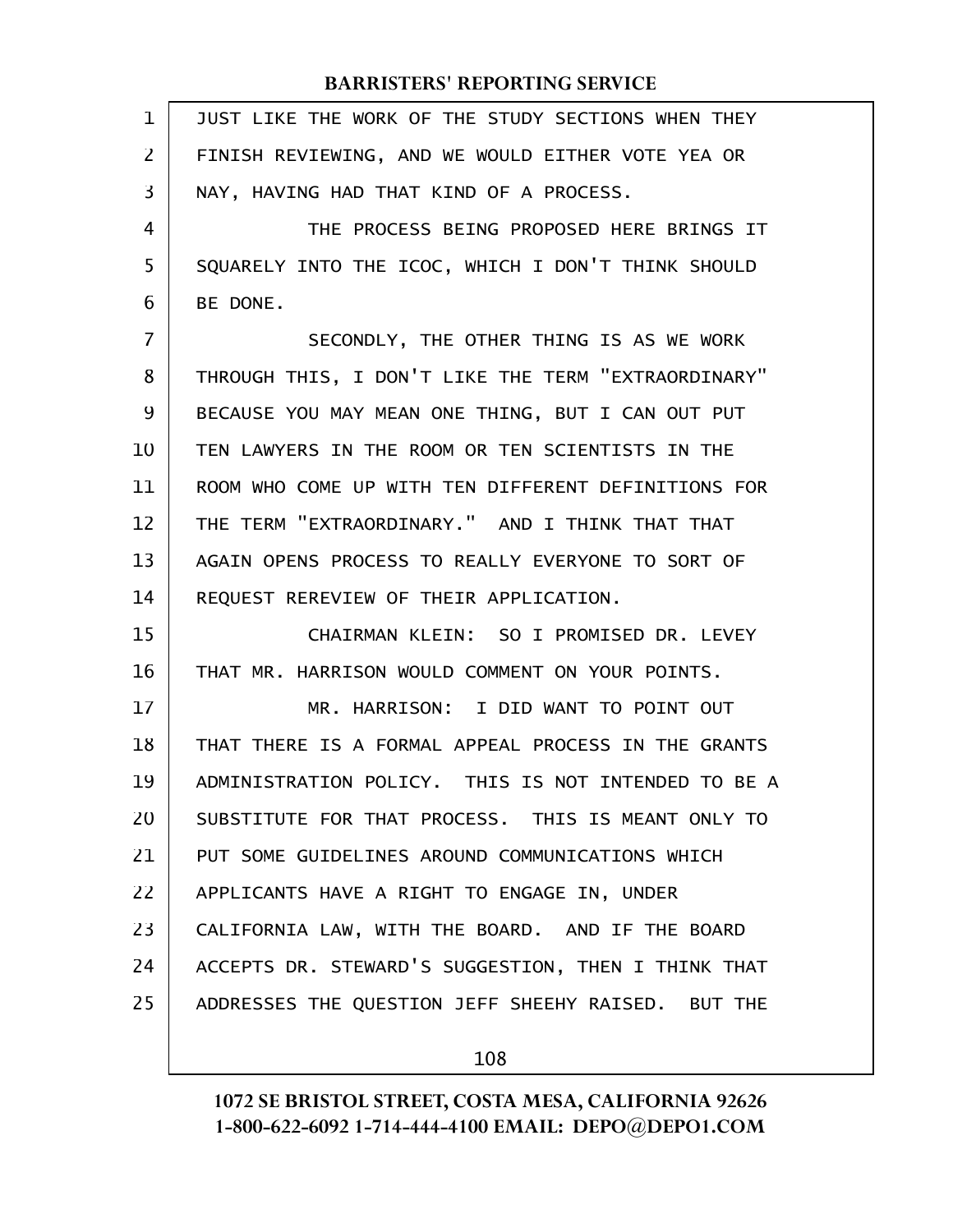| $\mathbf{1}$ | INTENT WAS TO IMPOSE SOME RESTRAINTS THAT THE BOARD  |
|--------------|------------------------------------------------------|
| 2            | COULD LIVE WITHIN IN ORDER TO ENSURE FAIRNESS TO ALL |
| 3            | THE APPLICANTS, INCLUDING THOSE WHO SUBMIT FIVE DAYS |
| 4            | AHEAD OF TIME.                                       |
| 5            | CHAIRMAN KLEIN: ALL RIGHT. AND I'D LIKE              |
| 6            | TO ASK DR. CSETE ONE QUESTION THAT I HAVE THAT I     |
| 7            | THINK WAS RAISED EARLIER IN THIS DISCUSSION. IS      |
| 8            | FIVE DAYS ENOUGH? ADMINISTRATIVELY, IF PEOPLE ARE    |
| 9            | ON VACATION OR THE SCIENCE OFFICER THAT WAS          |
| 10           | OVERSEEING THIS IS NOT THERE BECAUSE THEY'RE AT A    |
| 11           | SEMINAR OR CONFERENCE, SHOULDN'T YOU REALLY HAVE A   |
| 12           | TEN-DAY PERIOD BECAUSE NOT ONLY DO WE HAVE TO HAVE   |
| 13           | THE TIME TO GET THE REVIEW DONE, BUT EVERYONE IS     |
| 14           | UNDER VERY TIGHT WORK SCHEDULES. AND THE PERSON WHO  |
| 15           | APPROPRIATELY HAS THE DEPTH ON THAT PARTICULAR GRANT |
| 16           | MAY NOT BE THERE AT THAT TIME, SO IS FIVE DAYS       |
| 17           | <b>ENOUGH?</b>                                       |
| 18           | DR. CSETE: WE DON'T HAVE THE MANPOWER FOR            |
| 19           | A REREVIEW, PERIOD. SO THIS IS WHERE I THINK THE     |

WORD "EXTRAORDINARY" BECOMES QUITE IMPORTANT BECAUSE I THINK WE DO HAVE TIME WITHIN THESE CONSTRAINTS TO LOOK. ALAN AND I, I THINK, WILL BE THE FIRST PASS ON THIS AND SEE WHETHER THIS IS A SUBTLE SCIENTIFIC DISAGREEMENT, IN WHICH CASE IT IS NOT AN EXTRAORDINARY CIRCUMSTANCE. 20 21 22 23 24 25

109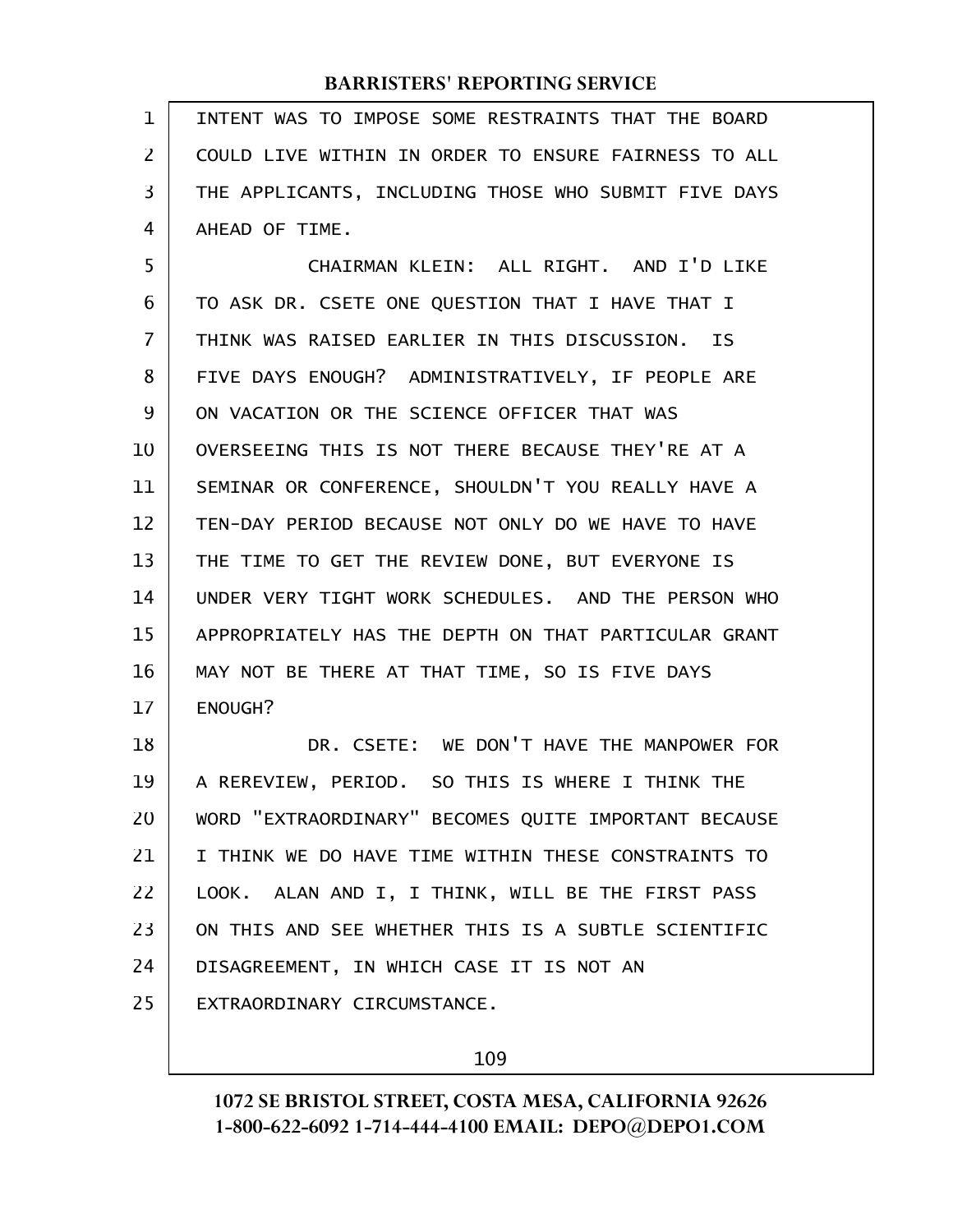| $\mathbf 1$ | AND BASED ON THE KINDS OF THESE LETTERS,             |
|-------------|------------------------------------------------------|
| 2           | E-MAILS, ETC., THAT WE'VE RECEIVED IN THE OFFICE     |
| 3           | INDEPENDENT OF A FORMAL POLICY, THE VAST MAJORITY OF |
| 4           | THESE KINDS OF LETTERS WILL BE DIFFERENCES OF        |
| 5           | SCIENTIFIC OPINION THAT ARE IN KIND OF A SCIENTIFIC  |
| 6           | GRAY AREA. I THINK THE MAJOR PART OF OUR REVIEW      |
| 7           | WILL BE TO TELL YOU THIS IS A SCIENTIFIC -- A        |
| 8           | LEGITIMATE SCIENTIFIC DIFFERENCE IN INTERPRETATION.  |
| 9           | IT IS NOT AN EXTRAORDINARY MISINTERPRETATION.        |
| 10          | SO I THINK THE FIVE DAYS IS SUFFICIENT. I            |
| 11          | DO THINK THAT BY PUTTING THIS PROCESS INTO PLACE,    |
| 12          | WE'RE GOING TO BE DELUGED ON THE NEXT COUPLE OF      |
| 13          | ROUNDS OF APPLICATIONS. AND WE'VE ALSO TRIED TO      |
| 14          | MAKE MUCH MORE EFFORT IN THE GRANT REVIEW PROCESS    |
| 15          | ITSELF TO BE A LITTLE BIT MORE ACTIVELY INVOLVED AT  |
| 16          | THE TABLE SO THAT THE POSSIBILITY OF THERE BEING AN  |
| 17          | EXTRAORDINARY MISINTERPRETATION IS VERY, VERY SMALL, |
| 18          | I THINK. AFTER A COUPLE OF ROUNDS OF THIS, I         |
| 19          | SUSPECT THAT PEOPLE WILL UNDERSTAND WHAT OUR         |
| 20          | DEFINITION OF AN EXTRAORDINARY MISINTERPRETATION IS. |
| 21          | DOES THAT HELP?                                      |
| 22          | CHAIRMAN KLEIN: ALL RIGHT. AND SO FIVE               |
| 23          | DAYS IS SUFFICIENT BOTH FOR THE STAFF TO ADDRESS IT  |
| 24          | AND TO HAVE A COUPLE OF DAYS FOR ADMINISTRATIVELY    |
| 25          | PREPARING THE COMMENTS THAT GO TO THE BOARD AND      |
|             | 110                                                  |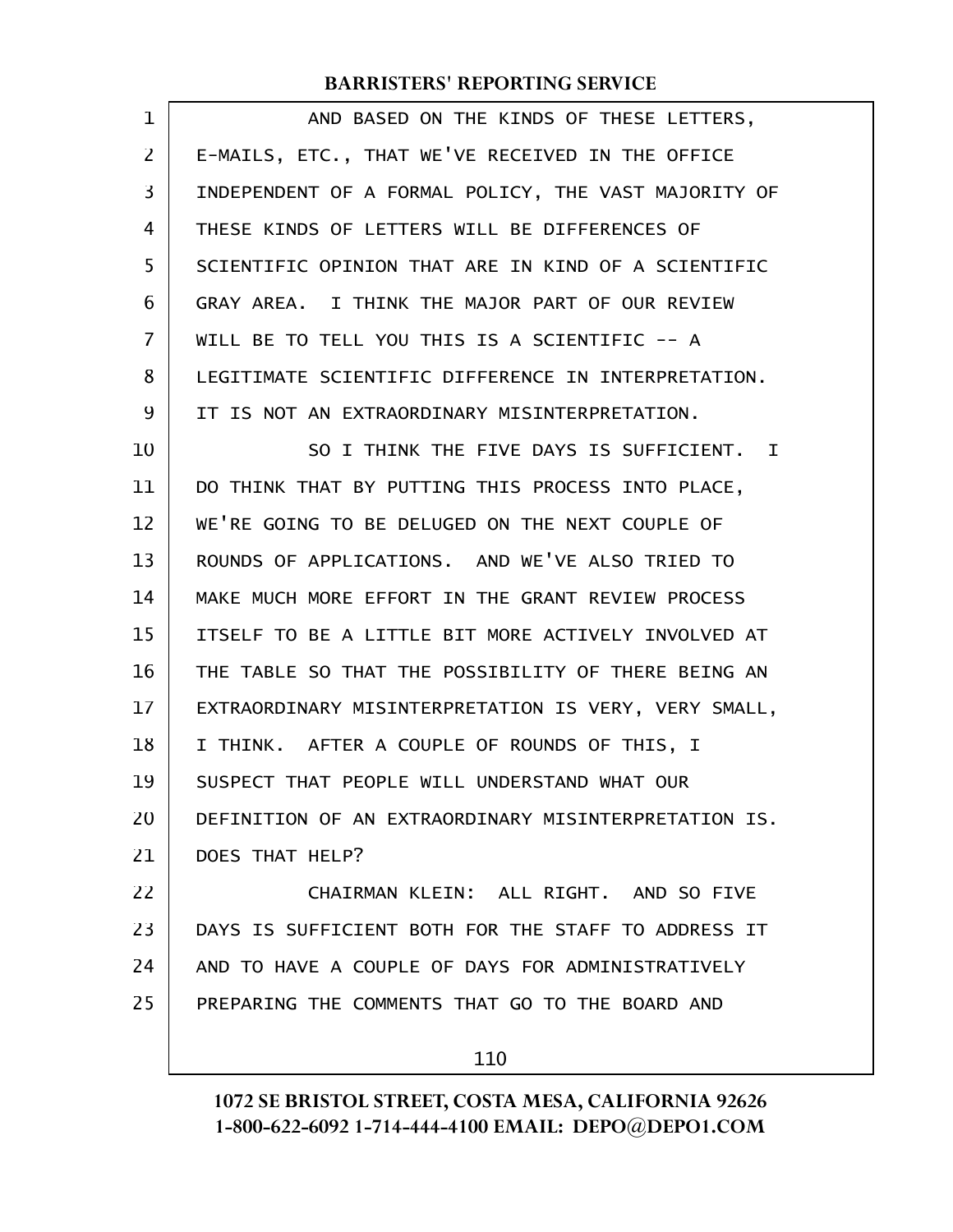| $\mathbf 1$    | GETTING THEM IN THE BINDERS AND GETTING THEM TO THE  |
|----------------|------------------------------------------------------|
| $\overline{2}$ | MEETINGS?                                            |
| 3              | DR. TROUNSON: SO, CHAIR, JUST TO                     |
| 4              | REEMPHASIZE, I THINK, WE DON'T -- WHAT WE DON'T WANT |
| 5              | IS UNREASONABLE ACCUSATIONS AGAINST THE REVIEWERS    |
| 6              | BECAUSE WE WON'T HAVE ANY REVIEWERS. I GUARANTEE IF  |
| $\overline{7}$ | THIS STARTS, IF THERE'S UNREASONABLE ACCUSATIONS     |
| 8              | AGAINST A PARTICULAR REVIEWER, THEY WON'T COME.      |
| 9              | THERE'S NO REASON WHY THEY WOULD COME, AND THEY WILL |
| 10             | SO WE NEED TO MAKE SURE THAT THOSE KIND OF<br>LEAVE. |
| 11             | THINGS DON'T END HERE UP AT THIS TABLE AND MADE      |
| 12             | PUBLIC BECAUSE THAT, I THINK, IS UNREASONABLE.       |
| 13             | SO WHATEVER WORDS ARE HERE, IT'S REALLY TO           |
| 14             | PROTECT THE ENTIRETY OF THE PROCESS, NOT TO TRY AND  |
| 15             | GET AROUND IT, BUT TO PROTECT THE WHOLE ENTIRETY OF  |
| 16             | THE PROCESS. FIVE DAYS IS A HUGE CALL; BUT THE       |
| 17             | PROBLEM IS IF YOU GO TO TEN DAYS, YOU KNOW, YOU'RE   |
| 18             | ASKING THOSE PEOPLE TO BACK BACK. THESE ARE THE      |
| 19             | PEOPLE WHO WANT TO MAKE THOSE PETITIONS TO YOU       |
| 20             | SOMETIME BACK. FIVE WORKING DAYS WOULD BE BETTER;    |
| 21             | BUT SINCE WE WORK SEVEN DAYS A WEEK, IT'S PROBABLY   |
| 22             | ALL RIGHT.                                           |
| 23             | BUT IT IN REAL ESSENCE WE HAVE TO HAVE A             |
| 24             | CHANCE OF LOOKING AT THE SUBSTANCE OF WHAT THEY'RE   |
| 25             | CLAIMING IN ORDER TO ADVISE YOU. THIS IS ABOUT       |
|                | 111                                                  |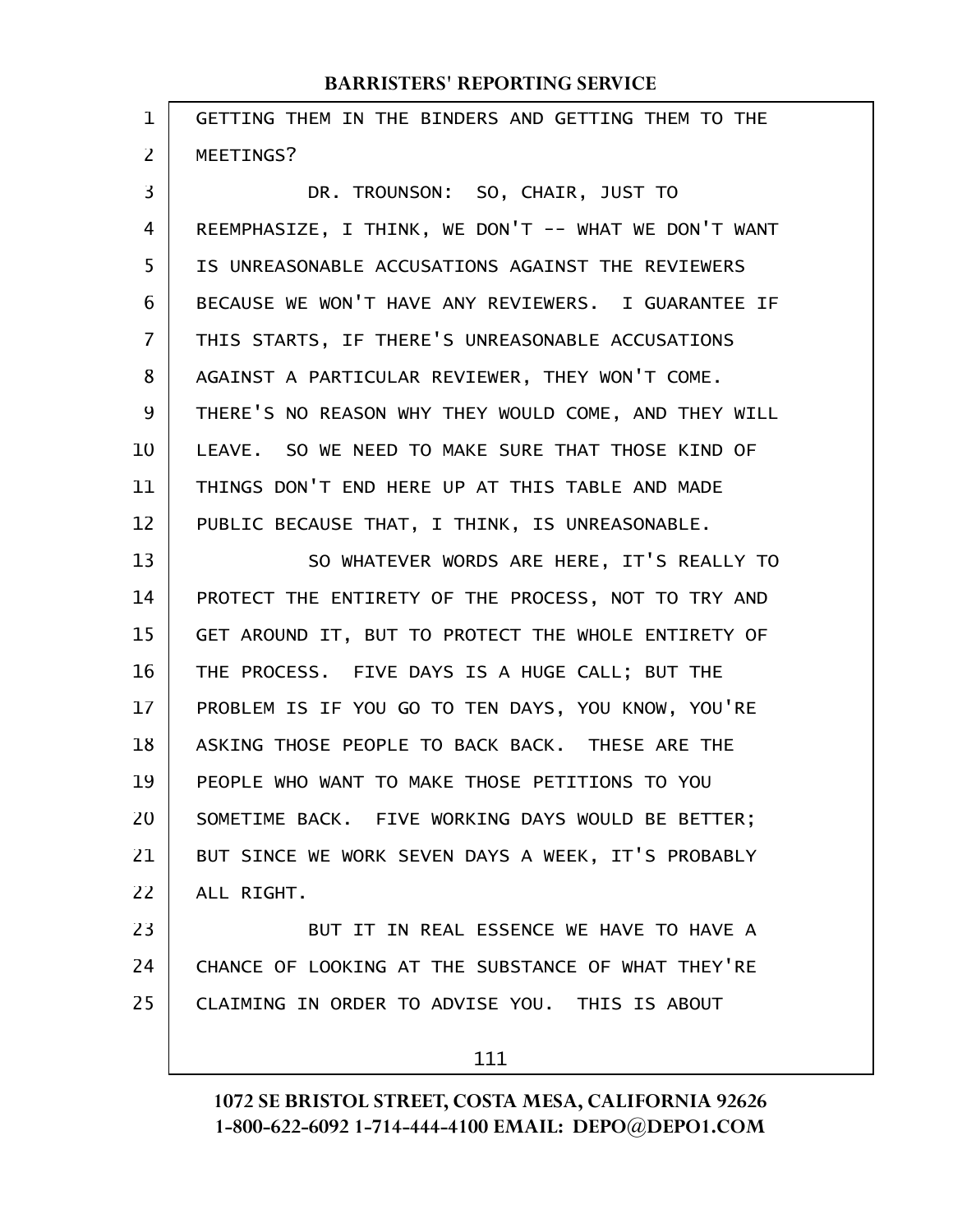| $\mathbf{1}$ | PROVIDING YOU WITH SOME ADVICE.                      |
|--------------|------------------------------------------------------|
| 2            | CHAIRMAN KLEIN: I WOULD REALLY LIKE THE              |
| 3            | STAFF TO BE ABLE TO SURVIVE, SO AT LEAST MAKING IT   |
| 4            | FIVE WORKING DAYS, I THINK, MIGHT BE APPROPRIATE.    |
| 5            | MR. SHEEHY: SO JUST TO BE CLEAR, THAT                |
| 6            | WOULD BE REDACTED ANYWAY, ANY KIND OF PERSONAL       |
| 7            | IDENTIFICATION OR ANYTHING THAT WAS RELATED TO AN    |
| 8            | INDIVIDUAL REVIEWER. MY UNDERSTANDING, THAT WOULD    |
| 9            | BE REDACTED; IS THAT NOT CORRECT, JAMES?             |
| 10           | MR. HARRISON: WE WOULD REDACT A CHARGE               |
| 11           | AGAINST A REVIEWER.                                  |
| 12           | MR. SHEEHY: THOSE WON'T END UP IN THE                |
| 13           | RECORD, WHICH I BELIEVE IS APPROPRIATE.              |
| 14           | NOW, I'M JUST CURIOUS ABOUT IF THE                   |
| 15           | BOARD -- DR. CSETE SAID IF THE BOARD DOES NOT -- THE |
| 16           | STAFF DOESN'T DEEM IT EXTRAORDINARY, WHAT HAPPENS TO |
| 17           | THAT PETITION THAT YOU DON'T DEEM EXTRAORDINARY?     |
| 18           | MR. HARRISON: THE SAME THING. IT STILL               |
| 19           | COMES TO THE BOARD. IT'S JUST THAT STAFF'S           |
| 20           | RECOMMENDATION WOULD BE THAT IT DOESN'T MERIT        |
| 21           | FURTHER CONSIDERATION.                               |
| 22           | DR. CSETE: PRECISELY. I MEAN IT'S JUST A             |
| 23           | WAY OF US ADVISING YOU.                              |
| 24           | I DO WANT TO SAY SOMETHING ABOUT THE                 |
| 25           | GRANTS WORKING GROUP AGAIN THAT I SAID THE LAST      |
|              | 112                                                  |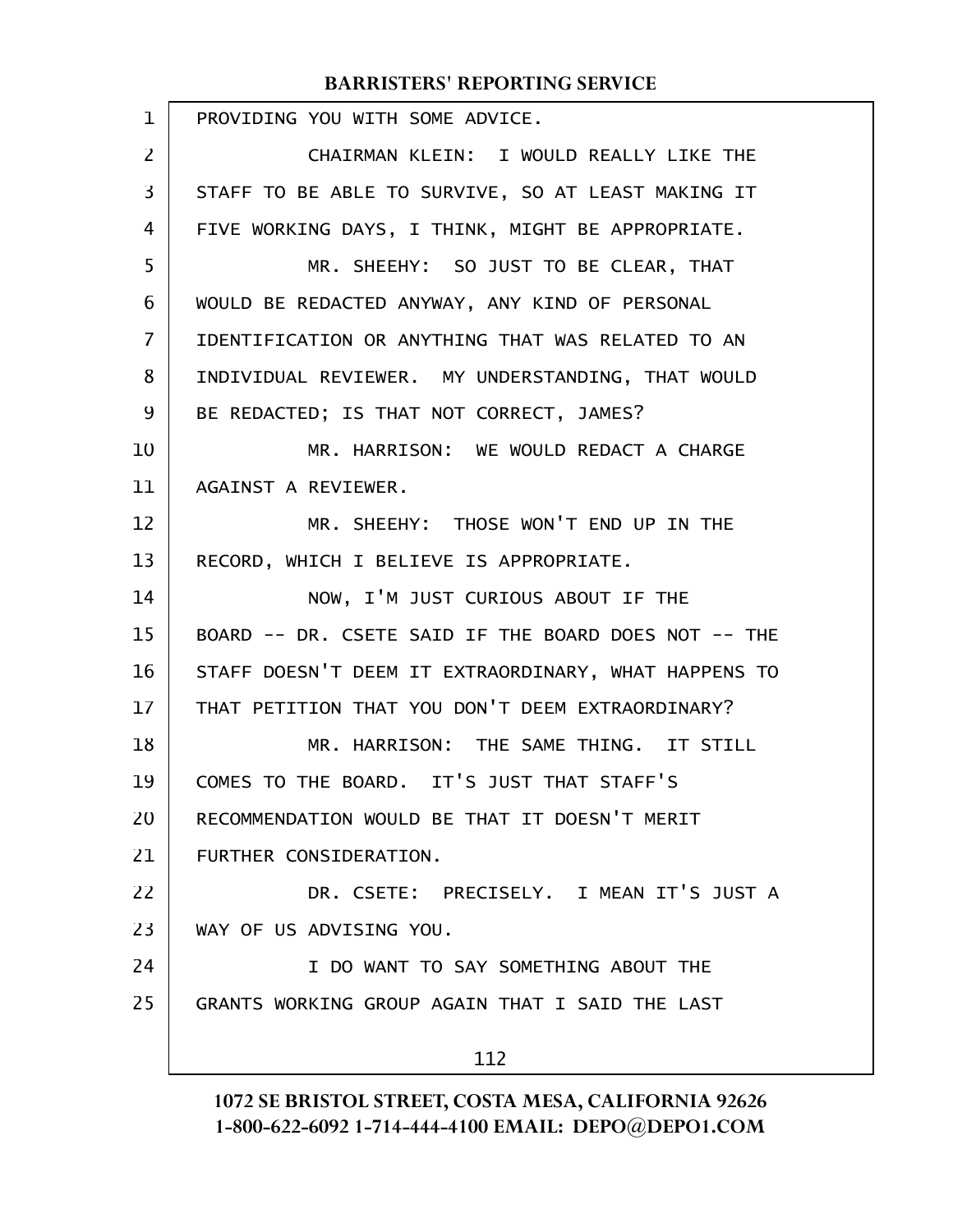| $\mathbf{1}$   | TIME. IT IS ABSOLUTELY THE CENTRAL ENGINE OF WHAT    |
|----------------|------------------------------------------------------|
| $\overline{2}$ | GETS YOU THE RIGHT SCIENCE. AND EVEN THOUGH A        |
| 3              | SPECIFIC REVIEWER'S NAME WOULD BE REDACTED, THE IDEA |
| 4              | THAT WE WOULD BE SUBVERTING THEIR PROCESS BY         |
| 5              | CHANGING DECISIONS ON SMALL MATTERS WOULD IMPACT THE |
| 6              | ENTIRE GROUP OF REVIEWERS.                           |
| $\overline{7}$ | CHAIRMAN KLEIN: I'M GOING TO OS STEWARD              |
| 8              | AND THEN TO MARCY FEIT. AND TO GIVE CONTEXT TO THIS  |
| 9              | DISCUSSION, DR. STEWARD, IF THERE'S A MOTION, MAYBE  |
| 10             | YOU'D LIKE TO PUT THAT ON THE TABLE BECAUSE YOU MADE |
| 11             | A SUGGESTION PREVIOUSLY SO THAT WE COULD PROVIDE     |
| 12             | TANGIBLE CONTEXT FOR THE DISCUSSION.                 |
| 13             | DR. STEWARD: I WOULD LIKE TO MAKE A                  |
| 14             | MOTION; AND THAT IS THAT WE APPROVE THIS AS AN       |
| 15             | INTERIM DOCUMENT. I WOULD ADD THE AMENDMENT THAT I   |
| 16             | HAD SUGGESTED AND ONE OTHER TECHNICAL AMENDMENT.     |
| 17             | ACTUALLY I'LL SAY THIS, GRANT WRITERS OVER THE YEARS |
| 18             | HAVE BECOME VERY CLEVER AT PUTTING LOTS AND LOTS OF  |
| 19             | WORDS IN THREE PAGES, FOR EXAMPLE. AND I WOULD       |
| 20             | ENCOURAGE YOU TO LIMIT THIS BY CHARACTERS RATHER     |
| 21             | THAN PAGES. ROUGHLY 3,000 CHARACTERS IS -- I'M       |
| 22             | SERIOUS. I MOVE APPROVAL WITH THAT AMENDMENT.        |
| 23             | CHAIRMAN KLEIN: AS A FRIENDLY SUGGESTION,            |
| 24             | WOULD YOU AMEND TO FIVE WORKING DAYS?                |
| 25             | DR. STEWARD: FIVE WORKING DAYS,                      |
|                | 113                                                  |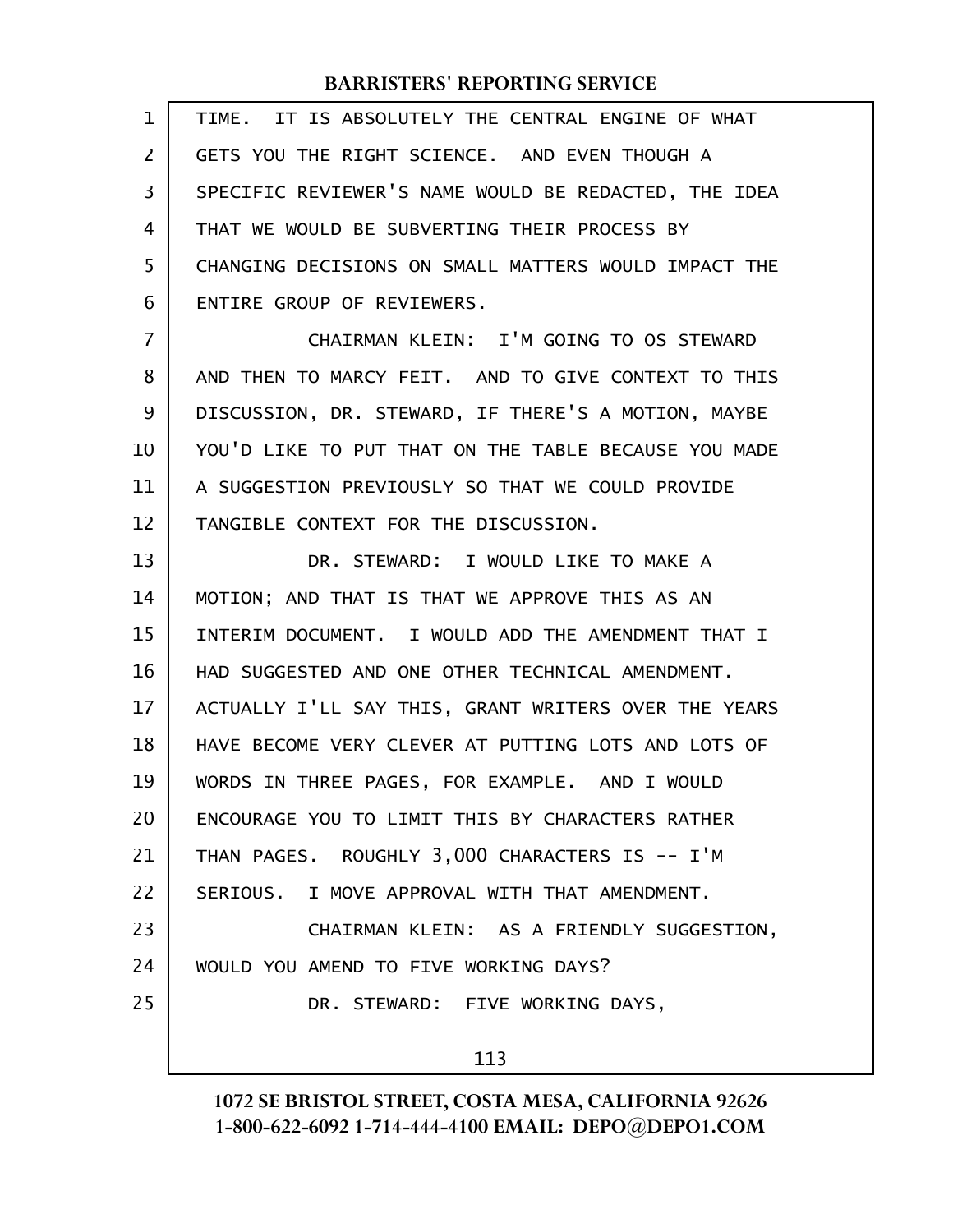ABSOLUTELY.

1

CHAIRMAN KLEIN: AND, COUNSEL, FOR THE BENEFIT OF EVERYONE, INCLUDING SOMEONE WHO MIGHT MAKE A SECOND, COULD YOU CAPTURE WHAT YOU GLEANED FROM DR. STEWARD'S FORMER SUGGESTION AS TO THE AMENDED LANGUAGE? 2 3 4 5 6

MR. HARRISON: YES. LET ME DO THAT, AND THEN I'D LIKE TO MAKE ONE CLARIFICATION. THERE WOULD BE SEVERAL CHANGES TO THE POLICY AS WRITTEN, ONE OF WHICH I SUGGESTED, WITH DR. STEWARD'S CONSENT, WHICH WOULD BE TO MAKE THE TIME PERIOD FOR SUBMITTING SUCH LETTERS AFTER GRANTS WORKING GROUP REVIEW AND AT LEAST FIVE DAYS PRIOR TO THE ICOC MEETING. 7 8 9 10 11 12 13 14

AND RATHER THAN THE LAST SENTENCE IN PARAGRAPH NO. 1, WHICH CURRENTLY READS, "THE ICOC WILL NOT CONSIDER EXTRAORDINARY PETITIONS SUBMITTED AFTER THIS DATE," THE LANGUAGE WOULD READ, "PETITIONS SUBMITTED AFTER THIS DATE WILL NOT HAVE THE BENEFIT OF CIRM SCIENCE STAFF REVIEW." CHAIRMAN KLEIN: AND I BELIEVE THAT WAS FIVE WORKING DAYS. MR. HARRISON: AND FIVE WORKING DAYS. AND 3,000 CHARACTERS RATHER THAN THREE PAGES. IS THAT 15 16 17 18 19 20 21 22 23 24

PART OF YOUR MOTION, DR. STEWARD? 25

114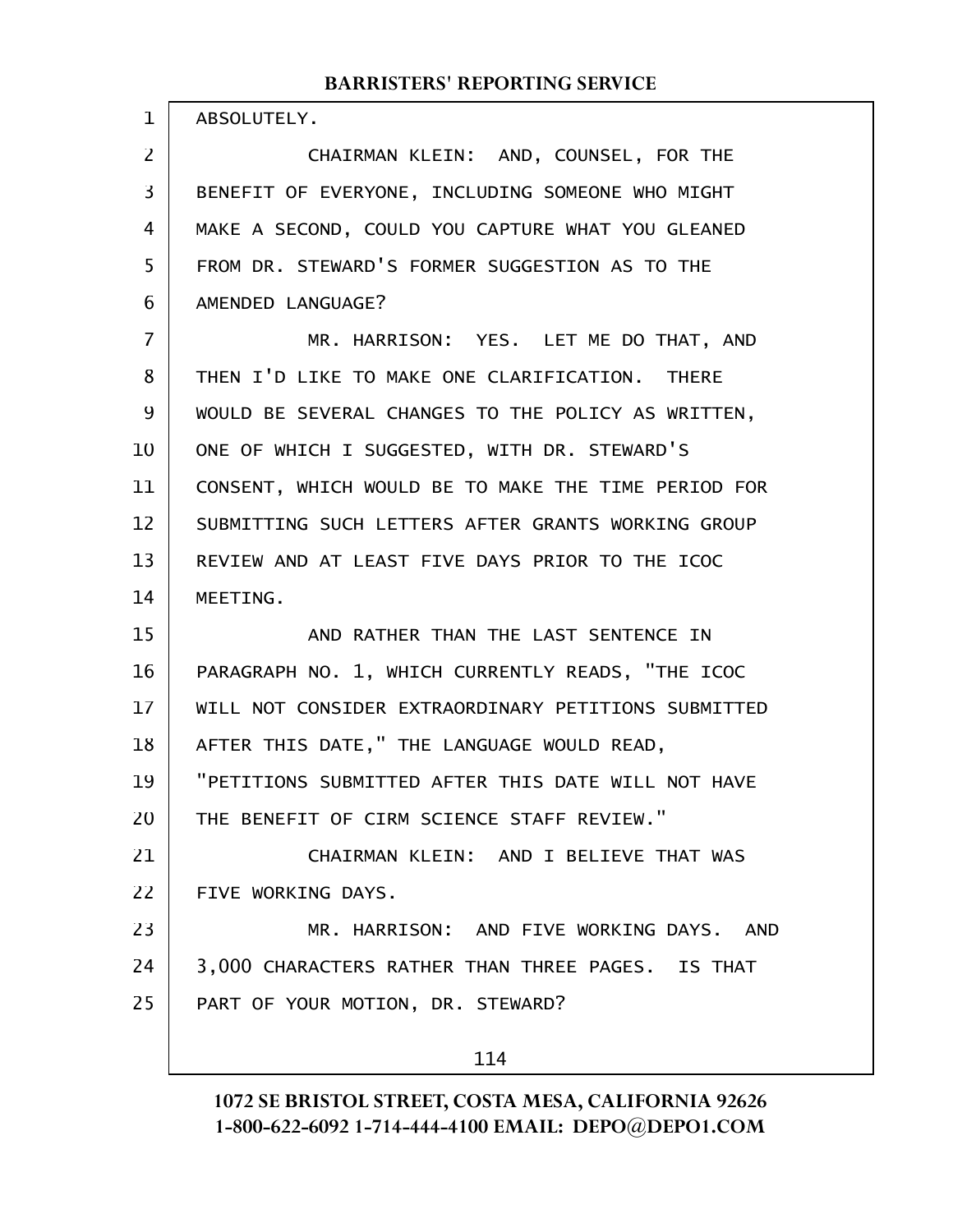|                | <b>BARRISTERS' REPORTING SERVICE</b>                 |
|----------------|------------------------------------------------------|
| $\mathbf{1}$   | DR. STEWARD: YES.                                    |
| $\overline{2}$ | CHAIRMAN KLEIN: AND DR. WITMER, I                    |
| 3              | BELIEVE, HAS A COMMENT.                              |
| 4              | DR. WITMER: I WAS JUST ASKING WHETHER OR             |
| 5              | NOT WE SHOULD DEFINE EXTRAORDINARY FOR THE GROUP     |
| 6              | THAT MIGHT WANT TO DO THIS. I DON'T SEE A            |
| $\overline{7}$ | DEFINITION WITHIN THE PETITION.                      |
| 8              | MR. HARRISON: WE HAVE PURPOSEFULLY NOT               |
| 9              | DEFINED IT, AS I SAID, BECAUSE WE CANNOT LIMIT THE   |
| 10             | NATURE OF AN APPLICANT'S COMMUNICATIONS WITH THE     |
| 11             | BOARD. WE'RE USING THE TERM "EXTRAORDINARY," AS DR.  |
| 12             | CSETE SUGGESTED, TO SEND A SIGNAL TO THE APPLICANTS  |
| 13             | THAT IF THERE'S A SUBTLE DIFFERENCE, STAFF WILL NOT  |
| 14             | REGARD THAT AS AN EXTRAORDINARY CIRCUMSTANCE AND     |
| 15             | WILL NOT RECOMMEND THAT THE BOARD TAKE ACTION ON IT. |
| 16             | DR. STEWARD: I'M SORRY. I MADE A                     |
| 17             | MISTAKE. 3,000 CHARACTERS IS ROUGHLY ONE PAGE, SO    |
| 18             | IF YOU WANT THREE PAGES, THAT'S 9,000 CHARACTERS     |
| 19             | WITH SPACES.                                         |
| 20             | CHAIRMAN KLEIN: MARCY FEIT.                          |
| 21             | MS. FEIT: I JUST WANT TO MAKE SURE FOR               |
| 22             | THE RECORD THAT WE CONTINUE TO FOCUS BACK ON THE     |
| 23             | GRANT WORKING GROUP AS THE CORE OF THE PROCESS OF    |
| 24             | THIS ORGANIZATION GIVING OUT AWARDS. THERE IS NO     |
| 25             | SINGULAR SCIENTIST THAT'S RESPONSIBLE FOR THESE      |
|                | 115                                                  |
|                |                                                      |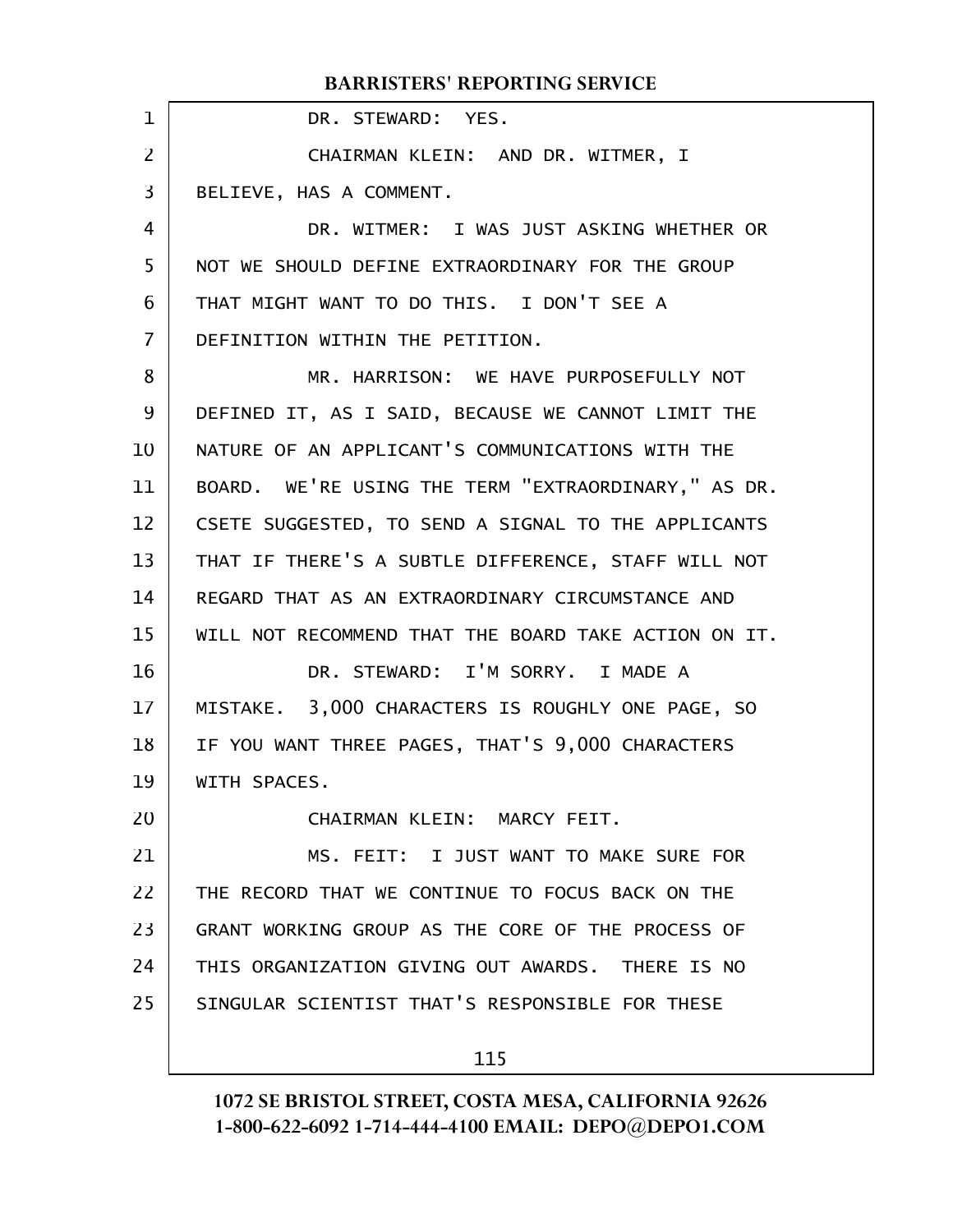| $\mathbf{1}$   | SCORES. THERE ARE MANY TIMES THREE SCIENTISTS        |
|----------------|------------------------------------------------------|
| $\overline{2}$ | REVIEWING ONE GRANT, AND THERE'S A ROOMFUL OF        |
| 3              | SCIENTISTS WHO HAVE DISCUSSION, AND THEN THEY ALL    |
| 4              | VOTE. SO THERE'S A GREAT DEAL OF SCIENTIFIC          |
| 5              | CONSENSUS ABOUT WHAT'S PRESENTED.                    |
| 6              | SO I WANT TO SAY THAT PUBLICLY BECAUSE I             |
| $\overline{7}$ | DON'T WANT US TO BE BARRAGED BY PETITIONS BECAUSE WE |
| 8              | THINK THERE'S ONE SCIENTIST THAT WE DON'T            |
| 9              | UNDERSTAND. SO IT IS A HUGE PROCESS, AND THESE ARE   |
| 10             | EXPERTS IN THE FIELD, AND THERE'S A GREAT DEAL OF    |
| 11             | DISCUSSION THAT GOES ON AND ATTENTION TO EACH GRANT, |
| 12             | AND THERE'S A LOT OF EXPERTISE IN THE ROOM.          |
| 13             | MR. HARRISON: I JUST WANTED TO MAKE ONE              |
| 14             | OTHER FURTHER CLARIFICATION. THE APPEALS PROCESS I   |
| 15             | REFERRED TO THAT'S IN THE GRANTS ADMINISTRATION      |
| 16             | POLICY WILL BE COMING BACK TO YOU BECAUSE IT'S PART  |
| 17             | OF THE REVISION PROJECT THAT IS UNDER WAY. WE HAVE   |
| 18             | MADE SOME MODIFICATIONS TO IT, AND THAT'S AN APPEALS |
| 19             | PROCESS THAT RELATES TO CONFLICTS OF INTEREST.       |
| 20             | CHAIRMAN KLEIN: MR. HARRISON, IS THE                 |
| 21             | BIDDING 10,000 CHARACTERS?                           |
| 22             | MR. HARRISON: IT'S AT THE BOARD'S                    |
| 23             | DISCRETION.                                          |
| 24             | CHAIRMAN KLEIN: DR. LEVIN.                           |
| 25             | DR. LEVIN: AS ONE OF THESE SNEAKY GRANT              |
|                | 116                                                  |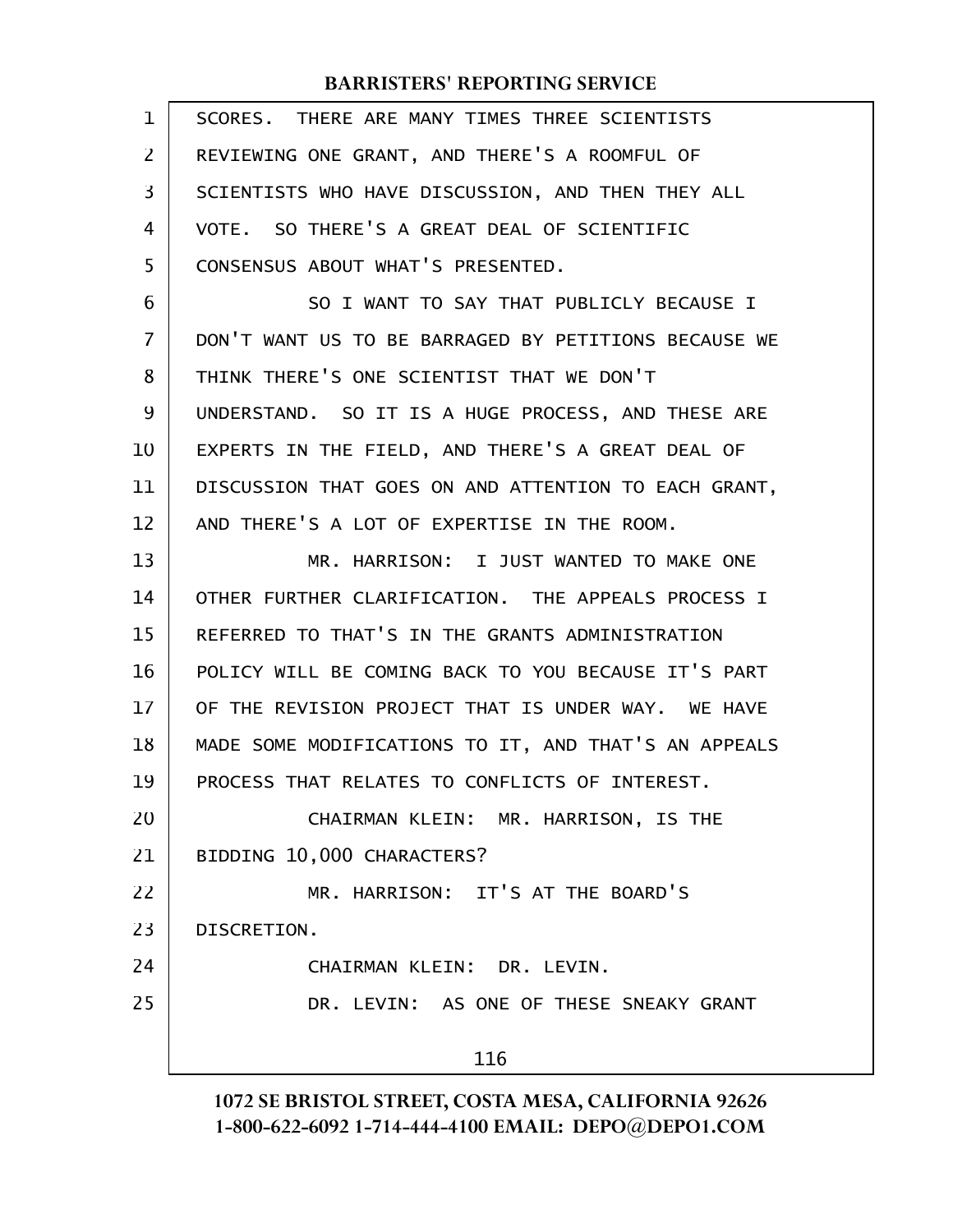| $\mathbf{1}$   | WRITERS THAT OS REFERS TO, I'D LIKE TO SUGGEST THAT  |
|----------------|------------------------------------------------------|
| 2              | THREE PAGES IS JUST FINE AS LONG AS YOU STICK TO THE |
| 3              | GENERAL CIRM GUIDELINES OF HALF-INCH MARGINS AND     |
| 4              | ARIEL 11 TYPEFACE. IT WILL AMOUNT TO ABOUT THE SAME  |
| 5              | THING, AND THREE PAGES IS A GOOD AMOUNT OF SPACE TO  |
| 6              | EXPRESS WHATEVER.                                    |
| $\overline{7}$ | CHAIRMAN KLEIN: YOUR SUGGESTION IS THREE             |
| 8              | PAGES PURSUANT TO CIRM'S NORMAL PRESENTATION         |
| 9              | GUIDELINES.                                          |
| 10             | DR. STEWARD: THAT'S FINE. IT'S THE SAME.             |
| 11             | THREE PAGES WITHOUT FURTHER DEFINITION, LEAVE IT     |
| 12             | OPEN.                                                |
| 13             | CHAIRMAN KLEIN: SO THAT'S BEEN ACCEPTED              |
| 14             | BY THE MAKER OF THE MOTION. NOW, REMIND ME IS THERE  |
| 15             | A SECOND HERE?                                       |
| 16             | MR. ROTH: I'LL MAKE THE SECOND.                      |
| 17             | CHAIRMAN KLEIN: DUANE ROTH HAS MADE THE              |
| 18             | SECOND. ADDITIONAL COMMENTS?                         |
| 19             | MR. ROTH: I WOULD LIKE US TO VIEW THIS IN            |
| 20             | A MUCH MORE POSITIVE LIGHT THAN WE ARE. I BELIEVE    |
| 21             | THAT THE REVIEW PROCESS, THE WAY IT'S SET UP, IS     |
| 22             | EXCELLENT, EXTRAORDINARY, AND I BUY ALL THAT. I      |
| 23             | THINK WHERE THIS POLICY WILL HELP US IS THOSE ON THE |
| 24             | MARGIN SO THAT WE GET A BETTER UNDERSTANDING BECAUSE |
| 25             | THEY'RE ASKING US TO APPROVE THESE AND FUND THEM.    |
|                | 117                                                  |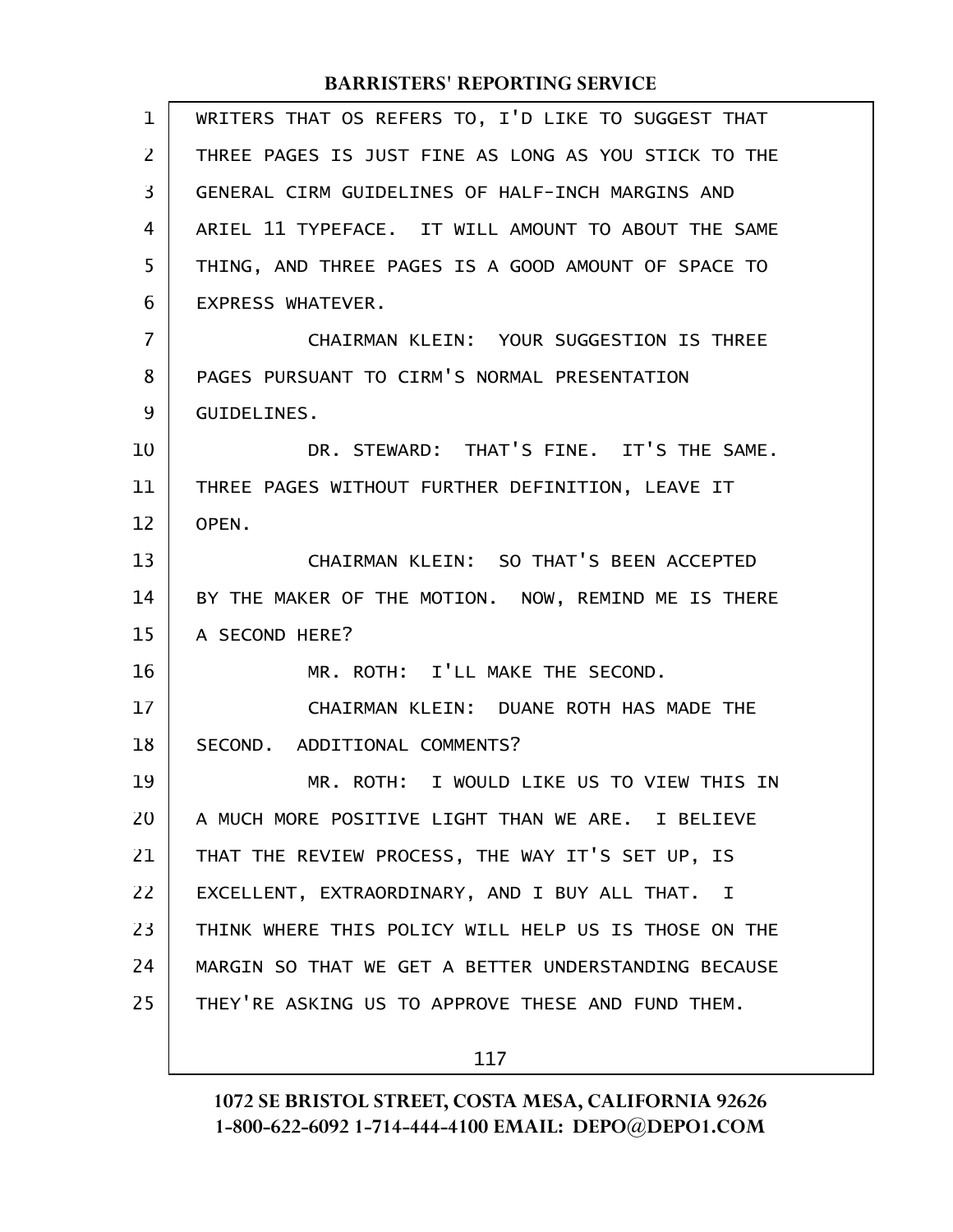| 1  | SO HAVING THAT ADDITIONAL INFORMATION, I THINK, CAN  |
|----|------------------------------------------------------|
| 2  | BE A NET BENEFIT TO ALL OF US. WE HAD AN EXPERIENCE  |
| 3  | TODAY THAT MAYBE, HAD WE HAD THE TIME TO CAREFULLY   |
| 4  | REVIEW THIS, WE MIGHT HAVE FUNDED A FEW MORE GRANTS. |
| 5  | SO I WANT TO PUT IT IN THAT CONTEXT, NOT             |
| 6  | AS A WAY TO DING YOUR REVIEWER, BUT TO GIVE A FULLER |
| 7  | EXPLANATION THAT WOULD POTENTIALLY ALLOW US TO       |
| 8  | APPROVE.                                             |
| 9  | FINALLY, THIS IS A GUIDELINE THAT WE'RE              |
| 10 | GOING TO SELF-IMPOSE ON THE BOARD MEMBERS, AND SAY   |
| 11 | THIS IS THE PROCESS FOR WHICH WE WANT TO EVALUATE    |
| 12 | THINGS THAT COME TO US INSTEAD OF THE WAY IT'S BEGUN |
| 13 | TO UNRAVEL, WHICH IS AT THE MICROPHONE OR THROUGH    |
| 14 | LETTERS OR THROUGH PHONE CALLS. AND WE'D LIKE TO     |
| 15 | AVOID THAT AND SAY WE HAVE A POLICY, WE HAVE A       |
| 16 | PROCEDURE, IT'S OPEN, FAIR, AND BALANCED, AND WE'LL  |
| 17 | CONSIDER IT.                                         |
| 18 | CHAIRMAN KLEIN: I'D LIKE TO ASK MR.                  |
| 19 | HARRISON, SINCE WE GREATLY VALUE THE EXPERIENCE AND  |
| 20 | INPUT OF DR. LEVEY ALONG WITH EVERYONE ELSE HERE, IF |
| 21 | DURING THIS INTERIM REGULATION YOU COULD TALK WITH   |
| 22 | DR. LEVEY AND, WITHIN STATUTORY OPTIONS WE HAVE,     |
| 23 | DISCUSS WHAT WE MIGHT DO TO FOLLOW UP ON HIS         |
| 24 | SUGGESTION, HAVE THAT GO TO THE SCIENTIFIC STAFF     |
| 25 | DURING THAT PERIOD SO THEY CAN TALK WITH DR. LEVEY;  |
|    |                                                      |

118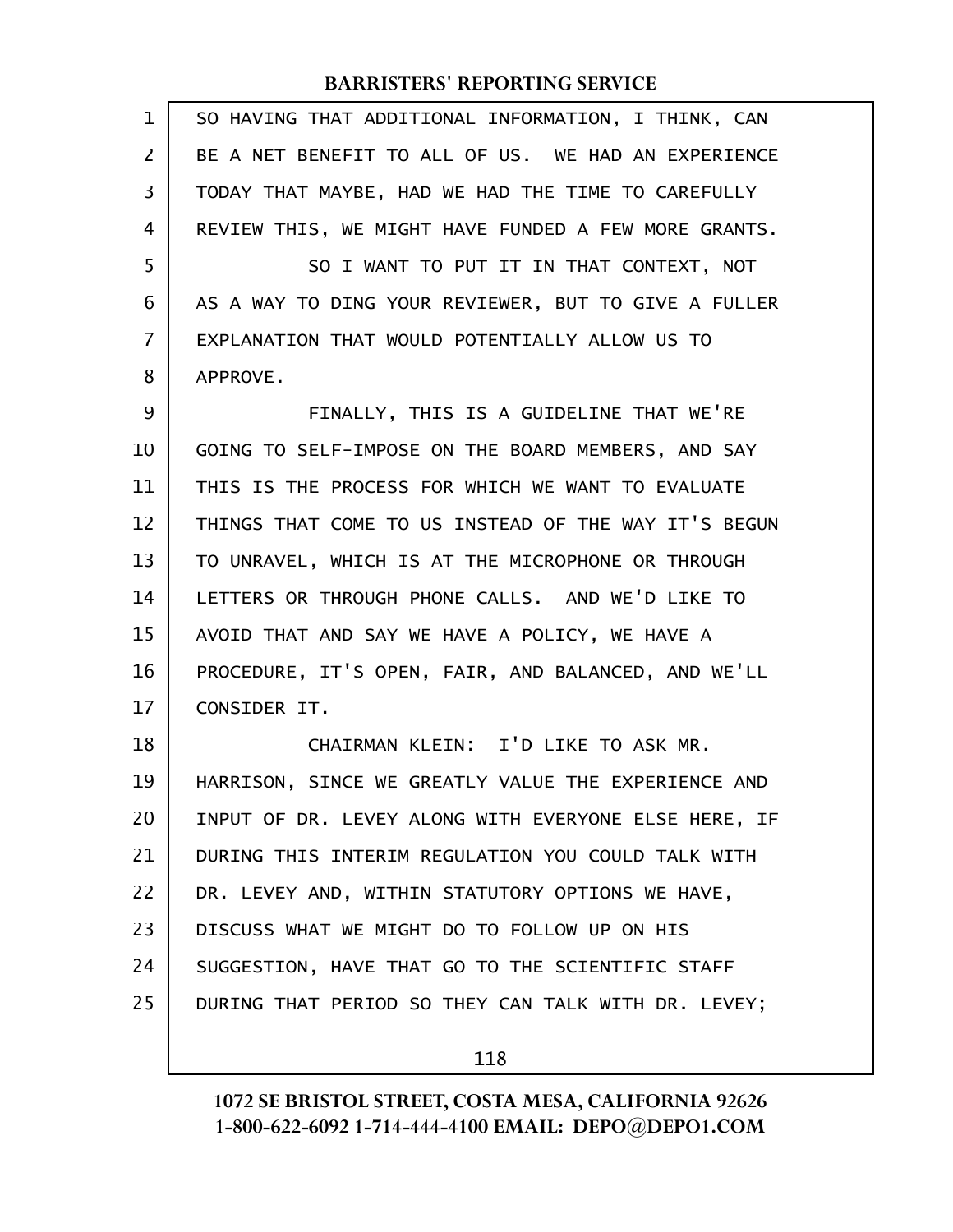| AND WHEN WE COME BACK FOR FINAL REGULATIONS, MAKE    |
|------------------------------------------------------|
| SURE THAT HE'S SATISFIED, AND THAT EITHER WE HAVE    |
| STAFF LIMITATIONS THAT DON'T MAKE IT POSSIBLE, OR WE |
| HAVE PEER REVIEW LIMITATIONS THAT DON'T MAKE IT      |
| POSSIBLE, OR THERE IS SOME WAY TO USE HIS SUGGESTION |
| TO BE CONSIDERED.                                    |
| DR. LEVEY, DOES THAT MAKE SENSE IN                   |
| RESPONDING TO YOUR SUGGESTION?                       |
| DR. LEVEY: I APPRECIATE YOUR COMMENTS.               |
| AND I DON'T WANT TO SIDETRACK THIS NECESSARILY, BUT  |
| I WOULD CERTAINLY VALUE THE OPINIONS OF OUR          |
| SCIENTIFIC TEAM, AND, QUITE FRANKLY, AFTERWARDS IF   |
| THERE'S ANY DISCUSSION, I WOULD CERTAINLY ASK WHAT   |
| DO THEY WANT BECAUSE I THINK REALLY THIS IS AN ISSUE |
| OF SCIENCE. IT'S NOT AN ISSUE OF ANY POLITICS ON     |
| THE ICOC. I THINK IT NEEDS TO BE LOOKED AT IN A      |
| VERY CAREFUL BUSINESSLIKE WAY. SO QUITE FRANKLY, ON  |
| AN ISSUE LIKE THIS, I WOULD LIKE TO KNOW WHAT THE    |
| RECOMMENDATION IS OF THE CIRM TEAM. IT MEANS MORE    |
| TO ME THAN ANY OTHER DISCUSSION. IF DR. TROUNSON     |
| AND COLLEAGUES ARE FOR THIS AND THEY FEEL THAT IT'S  |
| TO THEIR LIKING AND IT'S NOT DISRUPTIVE TO THE WAY   |
| THEY CONDUCT BUSINESS AND HAS NO IMPLICATIONS FOR    |
| OUR GRANT REVIEW TEAM, THEN I WOULD VOTE FOR THIS OR |
| ANY PARTICULAR DRAFT THAT WOULD COME FORWARD.        |
|                                                      |

119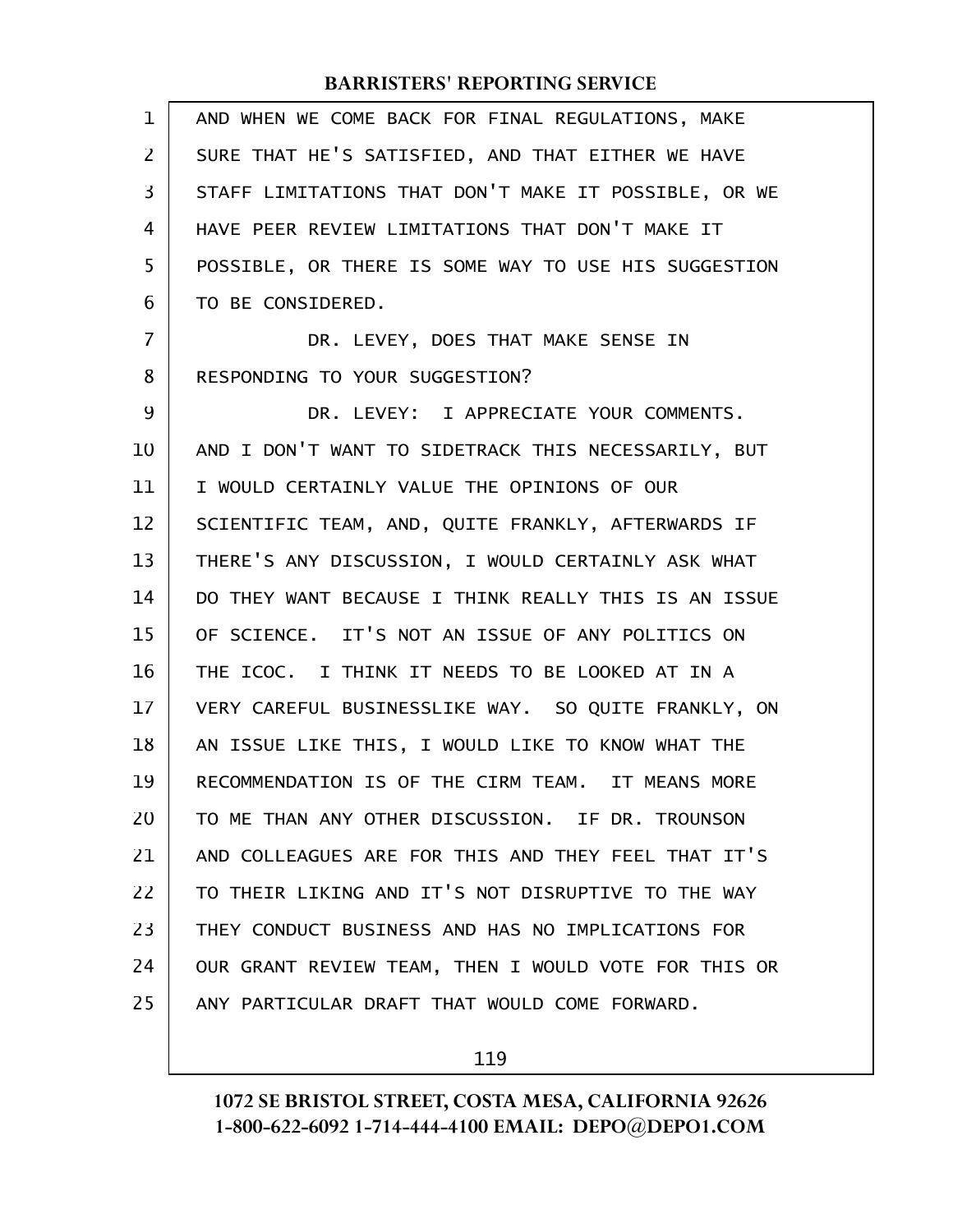| $\mathbf 1$ | SO IF WE'RE GOING TO PUT THIS TO A VOTE              |
|-------------|------------------------------------------------------|
| 2           | TODAY, I CERTAINLY WOULD LIKE TO KNOW WHAT THE       |
| 3           | RECOMMENDATION IS FROM CIRM.                         |
| 4           | CHAIRMAN KLEIN: SO, DR. TROUNSON, WOULD              |
| 5           | YOU LIKE TO ADDRESS THIS, OR WOULD YOU LIKE DR.      |
| 6           | CSETE TO ADDRESS THIS? WHAT WOULD YOU LIKE TO DO?    |
| 7           | DR. TROUNSON: MR. CHAIR, YOU KNOW, I'M               |
| 8           | HAPPY THAT THIS PROCESS WOULD TAKE PLACE BECAUSE I   |
| 9           | THINK IT DOES ADDRESS A NEED. YOU KNOW, I THINK      |
| 10          | WE -- WE'LL DO OUR BEST AND HOPEFULLY NOT BE         |
| 11          | OVERWHELMED. IF WE'RE OVERWHELMED, WE'LL HAVE TO     |
| 12          | MAKE SOME OTHER ADJUSTMENTS, BUT I DON'T THINK WE    |
| 13          | WILL BE BECAUSE, YOU KNOW, IF WE -- IF THE           |
| 14          | SCIENTIFIC COMMUNITY UNDERSTAND THIS IS NOT JUST A   |
| 15          | PUSHOVER BUSINESS, THEN I THINK THEY'LL BE           |
| 16          | RESPONSIBLE AS THEY SHOULD BE.                       |
| 17          | SO WE HAVE A PROCESS FOR REVIEW WITHIN THE           |
| 18          | TIMEFRAMES THAT ARE ALREADY SET. SO I THINK THAT     |
| 19          | WORKS AND SHOULD CONTINUE TO WORK. SO IF THERE ARE   |
| 20          | ISSUES, WE CAN DEAL WITH THOSE. WHERE THEY CONTACT   |
| 21          | US DIRECTLY, WE DEAL WITH THOSE INTERNALLY AND WORK  |
| 22          | THROUGH WITH THE APPLICANTS THOSE MATTERS. AND WE    |
| 23          | HAVE ACTUALLY MADE SOME ADJUSTMENTS, AND AT LEAST IN |
| 24          | ONE CASE, TO MAKE KNOWLEDGE, WE WILL BE DOING A      |
| 25          | REREVIEW, YOU KNOW, ON GROUNDS OF STRAIGHT-UP        |
|             |                                                      |

120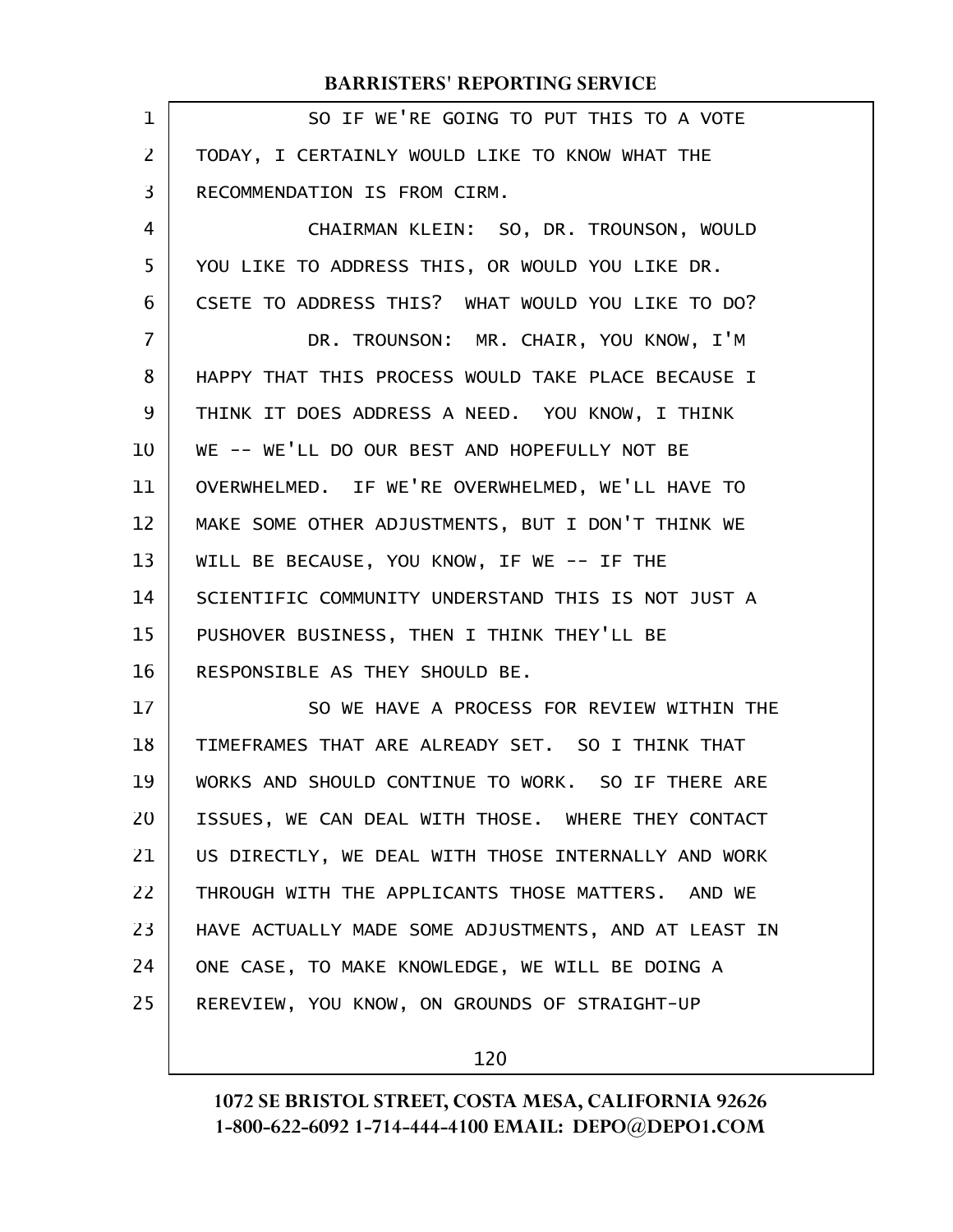| $\mathbf 1$ | FAIRNESS, YOU SEE.                                   |
|-------------|------------------------------------------------------|
| 2           | SO I THINK IT IS GENERALLY WORKING. IT'S             |
| 3           | JUST WE WANT YOU TO BE ABLE TO MAKE AN INFORMED      |
| 4           | DECISION. IF WE GIVE IT ENOUGH TIME THAT WE CAN GET  |
| 5           | YOU SOME INFORMATION THAT YOU WOULD FEEL COMFORTABLE |
| 6           | ABOUT MAKING THE DECISION, THEN I THINK THAT'S VERY  |
| 7           | MUCH IN YOUR INTEREST. AND WE'RE SUGGESTING IF WE    |
| 8           | CAN TRY THIS OUT, AND THE WORDS THAT JAMES HARRISON  |
| 9           | HAS PROVIDED WOULD BE SUITABLE TO US, LET'S TRY AND  |
| 10          | FIND OUT IF THAT'S GOING TO ACCOMMODATE THAT         |
| 11          | PARTICULAR NEED.                                     |
| 12          | CHAIRMAN KLEIN: THANK YOU, DR. TROUNSON.             |
| 13          | DR. PENHOET: I WOULD JUST LIKE TO CORRECT            |
| 14          | ONE THING, DUANE, THAT YOU SAID. I AT LEAST DID NOT  |
| 15          | VOTE TO NOT FUND THAT CATEGORY OF GRANTS ON THE      |
| 16          | BASIS THAT WE DIDN'T HAVE TIME TODAY TO GO THROUGH   |
| 17          | THEM ONE BY ONE. I CERTAINLY WOULD HAVE BEEN         |
| 18          | WILLING TO SPEND THE TIME, AND I BELIEVE OTHERS      |
| 19          | WOULD HAVE AS WELL. I VOTED ON THE PRINCIPLE THAT    |
| 20          | WE HAD DISCUSSED THEM AT A PRIOR MEETING. WE DID,    |
| 21          | IN FACT, TAKE UP ONE OF THE SPECIFIC ONES, WHICH WAS |
| 22          | NEAR THE TOP OF THE LIST, ETC.                       |
| 23          | SO I DIDN'T WANT TO LEAVE THE PUBLIC WITH            |
| 24          | THE IMPRESSION THAT WE WEREN'T WILLING TO SPEND THE  |
| 25          | TIME TO GO THROUGH THOSE GRANTS. I VOTED AS I DID    |
|             | 121                                                  |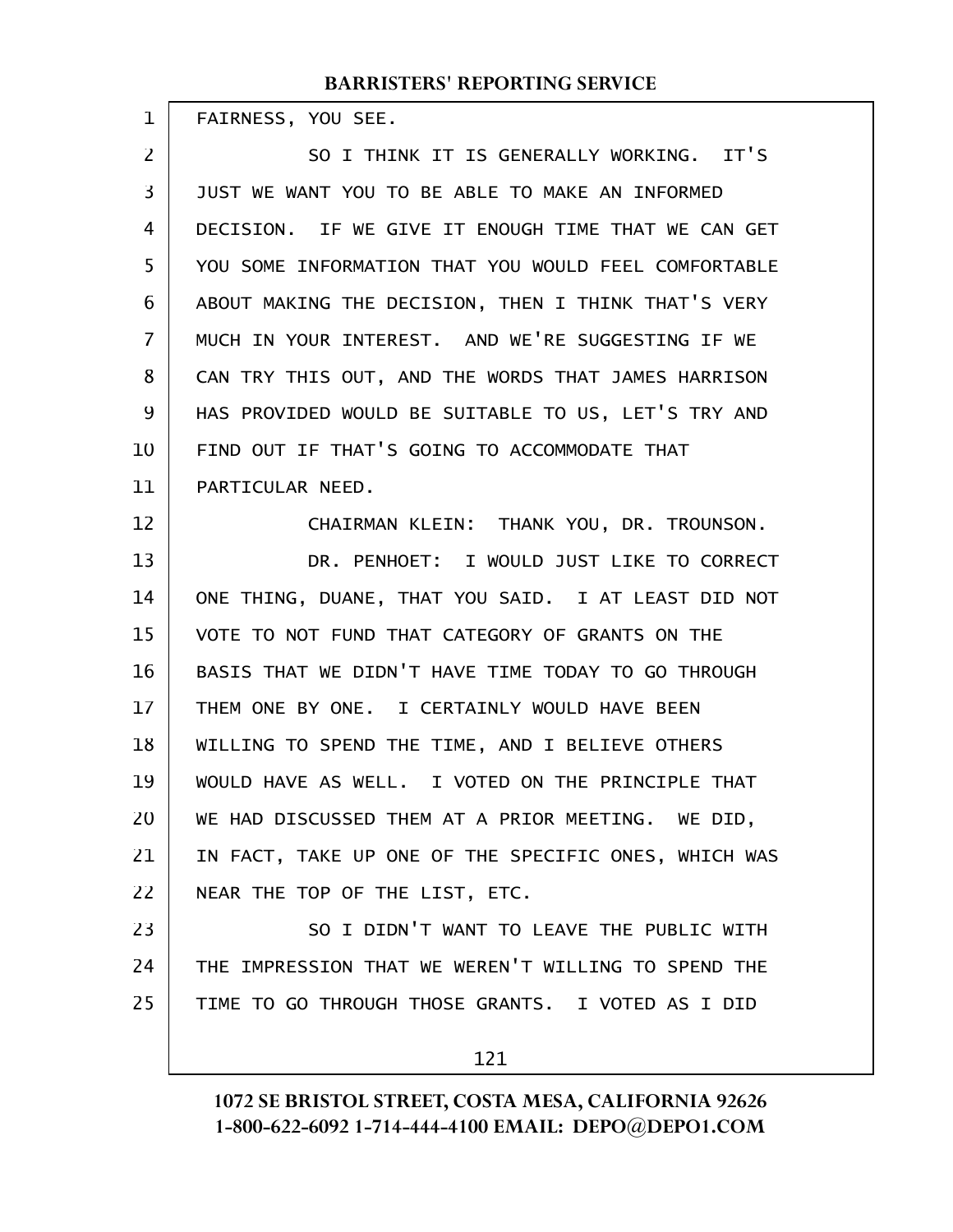| $\mathbf 1$ | NOT ON THE BASIS OF TIME, BUT ON THE BASIS OF THE        |
|-------------|----------------------------------------------------------|
| 2           | FUNDAMENTALS OF WHAT WE WERE PRESENTED.                  |
| 3           | MR. ROTH: THAT WAS NOT MY INTENTION, ED,                 |
| 4           | TO SAY THAT WE DIDN'T TAKE THE TIME. I SIMPLY WAS        |
| 5           | GETTING TO THE POINT THAT WE ALWAYS HAVE TO DEAL         |
| 6           | WITH THESE GRANTS. WE DON'T GET -- WE GET THE            |
| 7           | RECOMMENDATION, YOU KNOW, SUFFICIENT FUNDING IS          |
| 8           | AVAILABLE, WE RECOMMEND APPROVING. AND WE TEND TO        |
| 9           | GO DOWN THEM. AND WE OFTEN LACK ENOUGH INFORMATION       |
| 10          | THERE TO UNDERSTAND WHY THEY RECOMMENDED FOR             |
| 11          | APPROVING; AND IF YOU ADDED AN ADDITIONAL PIECE, I       |
| 12          | FELT THAT WOULD BE HELPFUL BECAUSE OF THE                |
| 13          | DISCUSSION -- WE'RE DISCUSSING WHAT'S IN THE BOOK AS     |
| 14          | OPPOSED TO HAVING SOME ADDITIONAL PIECE OF               |
| 15          | INFORMATION THAT MIGHT THROUGH A DIALOGUE AND A          |
| 16          | CONVERSATION MORE OF US UNDERSTAND WHAT THIS IS ALL      |
| 17          | ABOUT AND WHETHER IT SHOULD BE FUNDED OR NOT.            |
| 18          | CHAIRMAN KLEIN: ALL RIGHT. WE'VE HAD A                   |
| 19          | VERY GOOD DISCUSSION HERE. ANY ENDING PUBLIC             |
| 20          | COMMENT?                                                 |
| 21          | DR. LORING: I WANT TO KEEP THIS BRIEF                    |
| 22          | BECAUSE I KNOW YOU'VE ALREADY DISCUSSED ALMOST           |
| 23          | EVERYTHING. I'M JEAN LORING, AND I'VE WORKED AS          |
| 24          | BOTH A LABORATORY SCIENTIST AND A REVIEWER.<br><b>IN</b> |
| 25          | FACT, I'VE REVIEWED A LOT MORE GRANTS THAN I HAVE        |
|             |                                                          |

122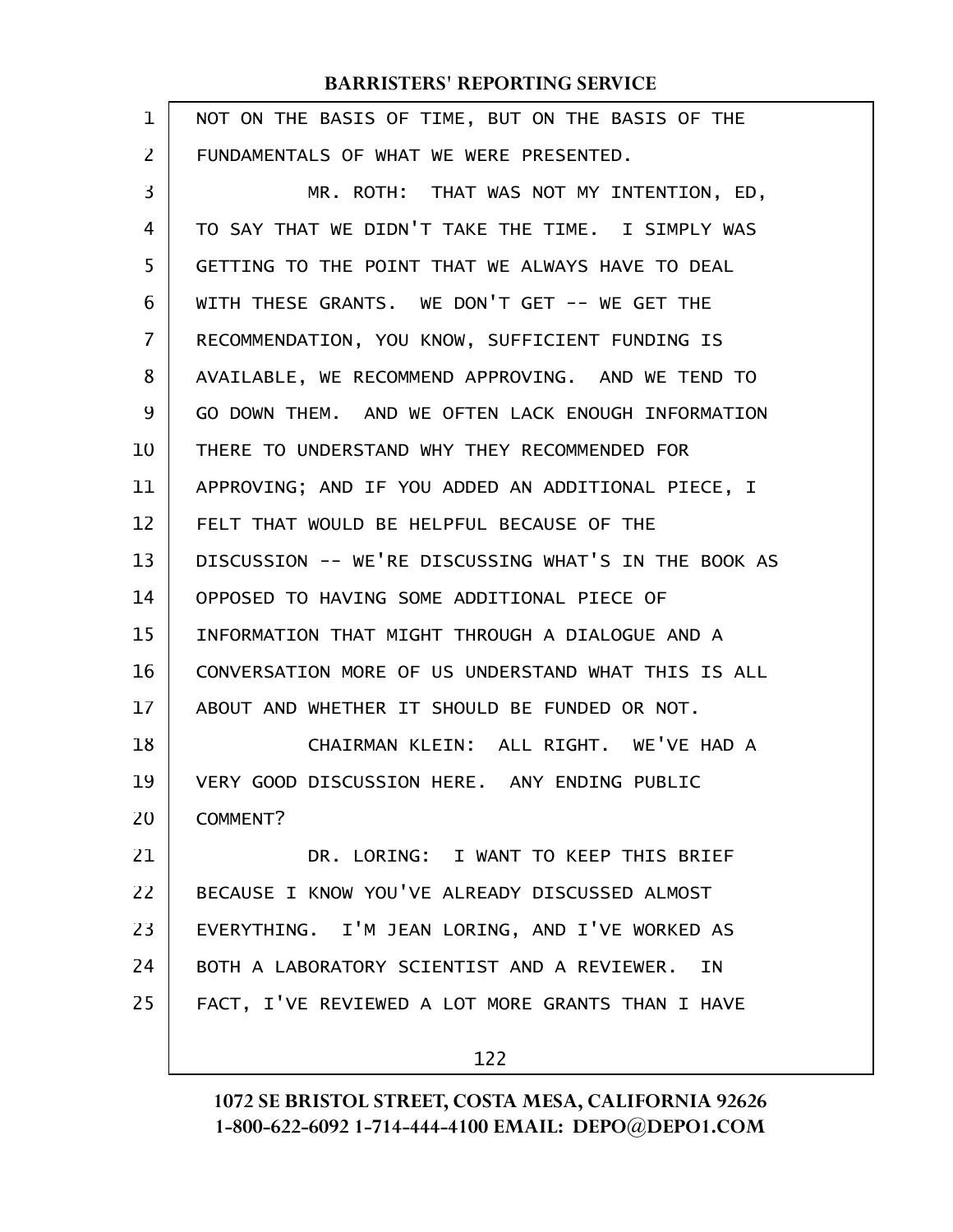| $\mathbf 1$    | AND I WANTED TO LET YOU KNOW THAT THE<br>WRITTEN.   |
|----------------|-----------------------------------------------------|
| $\overline{2}$ | NATURE OF PEER REVIEW IS THAT WE'RE PEERS. AND THAT |
| 3              | ONE OF THE THINGS THAT REALLY MAKES ME A BETTER     |
| 4              | REVIEWER IS TO GET FEEDBACK FROM THE PEOPLE WHOSE   |
| 5              | GRANTS I HAVE REVIEWED.                             |
| 6              | WE HAVE TO HAVE REALLY TOUGH SKINS HERE             |
| 7              | BECAUSE, IN FACT, WE WILL BE REVIEWING EACH OTHER'S |
| 8              | GRANTS. THE PEOPLE WHO REVIEW MY GRANTS WILL BE     |
| 9              | REVIEWED BY ME AT SOME POINT. AND SO I THINK WE'RE  |
| 10             | TREATING THE GRANTS WORKING GROUP A LITTLE BIT MORE |
| 11             | DELICATELY THAN THEY ACTUALLY REQUIRE. I THINK IT   |
| 12             | WILL BE ACTUALLY VERY USEFUL FOR THEM TO HEAR WHAT  |
| 13             | THE PEOPLE WHOSE GRANTS THEY HAVE REVIEWED THINK    |
| 14             | ABOUT THEIR REVIEWS. IT WILL MAKE THEM BETTER       |
| 15             | REVIEWERS.                                          |
| 16             | SO THAT'S SOMETHING I REALLY DO BELIEVE AS          |
| 17             | A REVIEWER AND AS A -- I'VE NEVER DROPPED OFF A     |
| 18             | GRANT REVIEW GROUP BECAUSE I GOT SOME PERSONAL      |
| 19             | ATTACK OR SOMEBODY DIDN'T AGREE WITH ME. I STAY ON  |
| 20             | GRANT REVIEW GROUPS FOR A DIFFERENT REASON.         |
| 21             | CHAIRMAN KLEIN: I'M GOING TO TAKE                   |
| 22             | ADDITIONAL PUBLIC COMMENT.                          |
| 23             | MR. WOLCOTT: MR. CHAIRMAN AND THE                   |
| 24             | COMMITTEE AND COUNSEL, I THINK THIS IS A VERY GOOD  |
| 25             | PROCESS. I HAD THE OPPORTUNITY TO SPEAK TO THE      |
|                | 123                                                 |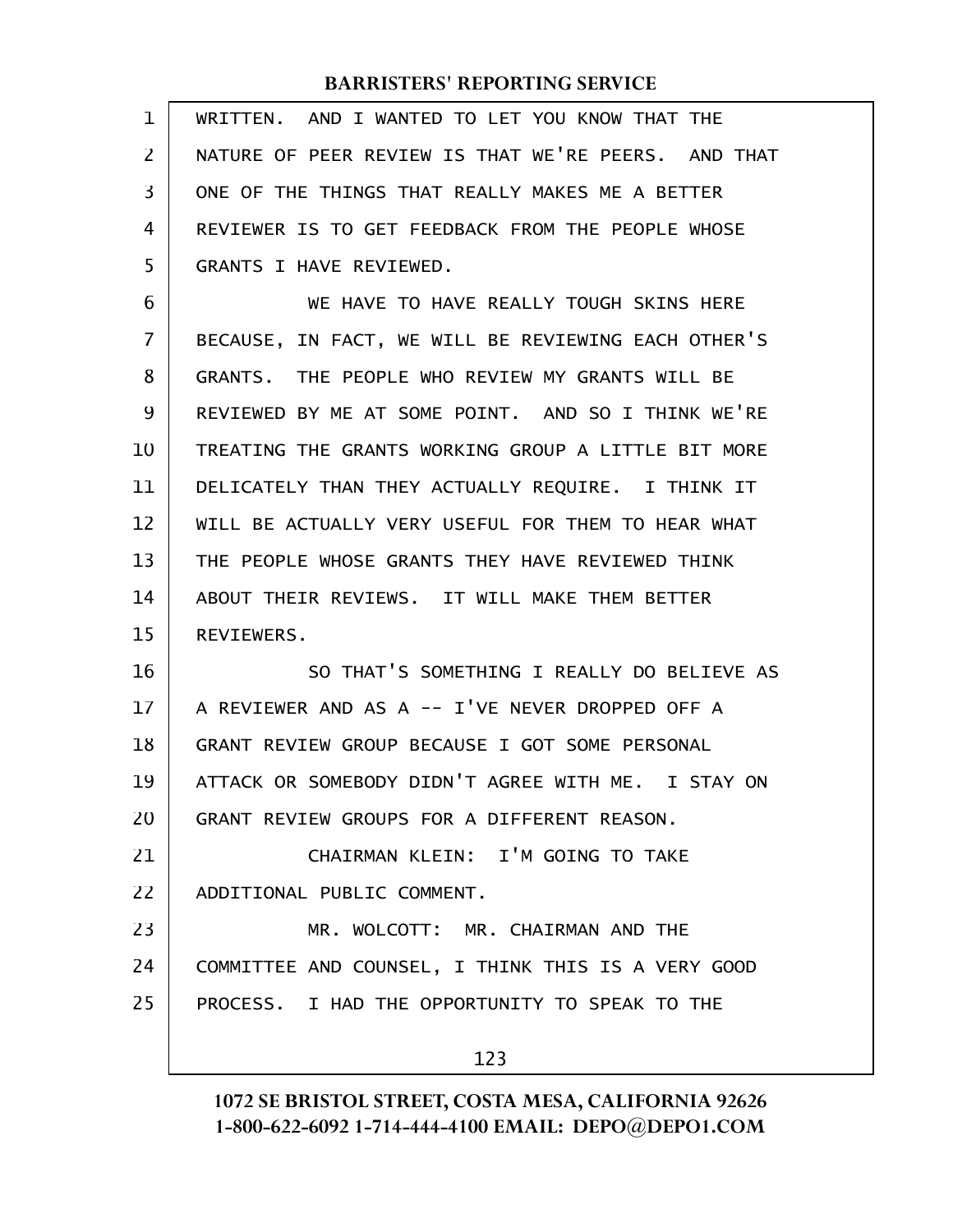| $\mathbf 1$    | COMMITTEE IN JUNE ABOUT THIS PROCESS. AND YOU'RE                  |
|----------------|-------------------------------------------------------------------|
| $\overline{2}$ | BALANCING -- TRYING TO MANAGE FAIRNESS AND                        |
| 3              | TRANSPARENCY. I THINK THAT'S A TOUGH TASK. ALL YOU                |
| 4              | HAVE TO DO IS LOOK AT THE CODE OF CIVIL PROCEDURE TO              |
| 5              | KNOW THAT IT'S A TOUGH TASK.                                      |
| 6              | BUT I WOULD LIKE TO KNOW, AND I KNOW I                            |
| 7              | BROKE ALL OF THE RULES THAT ARE NOW BEING SUGGESTED               |
| 8              | IN TERMS OF CHARACTER COUNT AND PAGES AND TIMEFRAME,              |
| 9              | BUT AT CASCADE LIFE SCIENCES WE SUBMITTED TO THE                  |
| 10             | STAFF A REQUEST OF RECONSIDERATION BEFORE THE JUNE                |
| 11             | ICOC MEETING, AND THAT WAS REJECTED IN SOME INFORMAL              |
| 12             | WAY. AND THEN AT YOUR COMMITTEE MEETING I EXPRESSED               |
| 13             | OUR CONCERN ABOUT THE PROCESS, AND IN PARTICULAR OUR              |
| 14             | GRANT APPLICATION. AND SUBSEQUENT TO THAT, I SENT                 |
| 15             | PROBABLY AN EIGHT- OR TEN-PAGE LETTER TO EVERY                    |
| 16             | MEMBER OF THE ICOC, WHICH THANK YOU FOR TAKING THE                |
| 17             | TIME TO READ IT. AND FOR THOSE WHO DID RESPOND                    |
| 18             | DIRECTLY TO ME, I APPRECIATE THEIR COMMENTS AND                   |
| 19             | QUESTIONS.                                                        |
| 20             | SO MY QUESTION NOW IS FOR CASCADE LIFE                            |
| 21             | SCIENCES, I HAVE NEVER RECEIVED A FORMAL RESPONSE TO              |
| 22             | OUR REQUEST FOR RECONSIDERATION EITHER UNDER THE OLD              |
| 23             | RULES OR THE NEW RULES OR WHATEVER THEY MAY BE.<br>S <sub>0</sub> |
| 24             | I WOULD LIKE TO ASK IF WE COULD PUT THAT ON THE                   |
|                |                                                                   |
| 25             | AGENDA, PERHAPS NOT FOR DISCUSSION TODAY BECAUSE I'M              |

124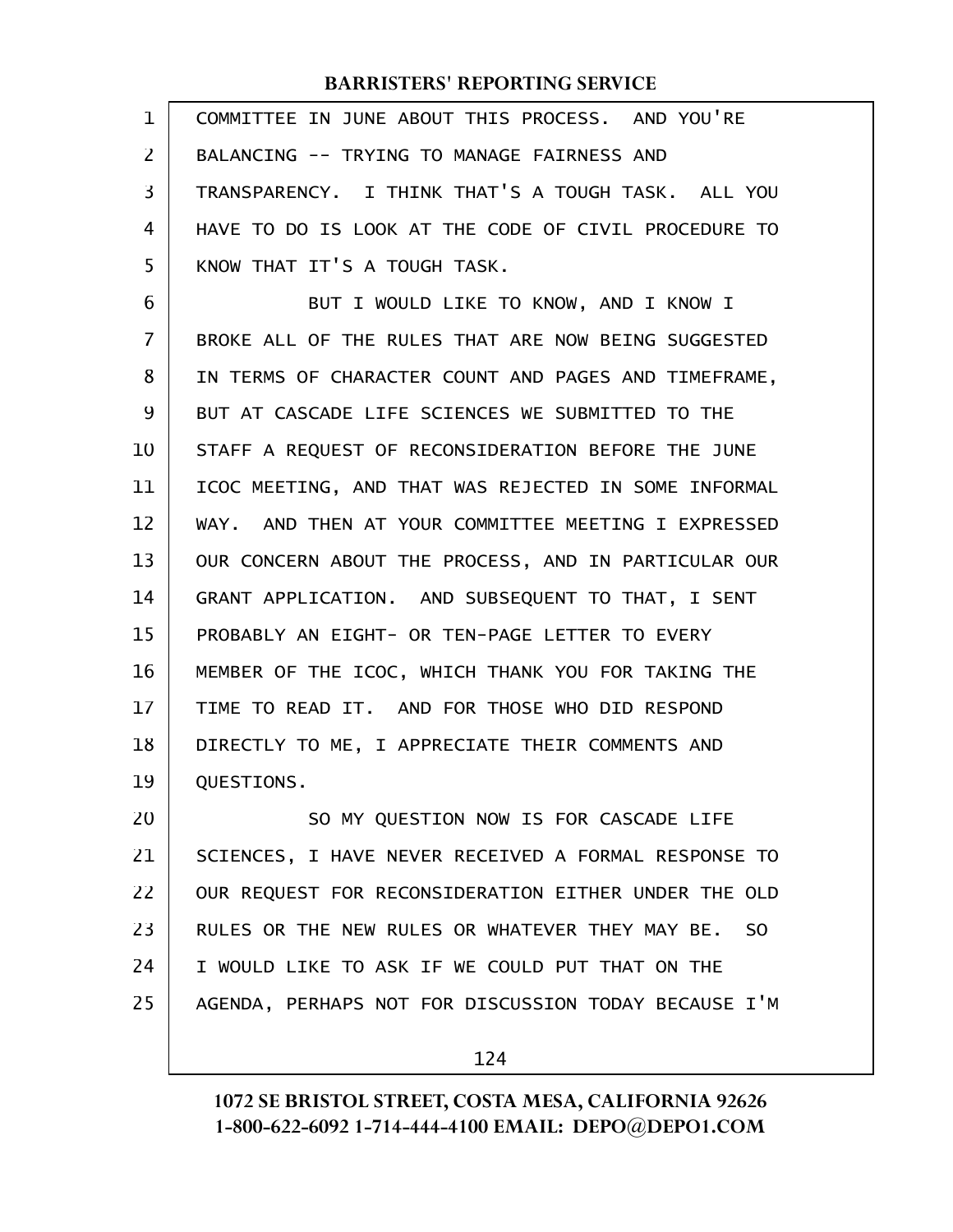| $\mathbf 1$    | NOT SURE YOU HAVE THE BENEFIT OF THAT.               |
|----------------|------------------------------------------------------|
| 2              | CHAIRMAN KLEIN: OUR ISSUE, RIGHT NOW WE              |
| $\overline{3}$ | HAVE AN ISSUE, A MOTION UP, SO WE NEED TO CONSTRAIN  |
| 4              | OURSELVES TO THAT MOTION. IN PUBLIC COMMENT AT THE   |
| 5              | END OF THE MEETING, WE CAN DEAL WITH THIS ISSUE.     |
| 6              | BUT WE NEED TO CONSTRAIN OURSELVES TO THIS ISSUE AT  |
| 7              | THIS TIME.                                           |
| 8              | MR. WOLCOTT: FINE. WHEN YOU SAY PUBLIC               |
| 9              | COMMENT AT THE END OF THE MEETING, AT THE END OF THE |
| 10             | DAY?                                                 |
| 11             | CHAIRMAN KLEIN: YES.                                 |
| 12             | MR. WOLCOTT: OKAY. LET ME JUST SAY ON                |
| 13             | THE PROCEDURE DR. KESSLER OF ACT HAS PROVIDED A      |
| 14             | LETTER, AT LEAST I HAVE A COPY OF IT, WHICH PROVIDES |
| 15             | SOME REALLY SUBSTANTIVE COMMENTS ON THE PROCEDURE,   |
| 16             | ONE OF WHICH WAS THE BUSINESS DAY VERSUS THE REGULAR |
| 17             | DAY THING THAT THE COMMITTEE HAS PICKED UP. BUT      |
| 18             | THERE ARE NUANCES IN THE PROPOSAL THAT NEED TO BE    |
| 19             | ADDRESSED. AND PERHAPS THERE'S A PROCEDURE BECAUSE   |
| 20             | IT'S INTERIM AND WE HAVE FURTHER DIALOGUE AND        |
| 21             | DISCUSSION THAT WE CAN PICK THOSE UP, BUT I WOULD    |
| 22             | RECOMMEND THAT IF YOU DON'T HAVE A COPY OF DR.       |
| 23             | KESSLER'S LETTER, IT'S VERY INFORMATIVE ABOUT JUST   |
| 24             | THE PROCESS OF THIS PROCEDURE.                       |
| 25             | CHAIRMAN KLEIN: ALL RIGHT.                           |
|                | 125                                                  |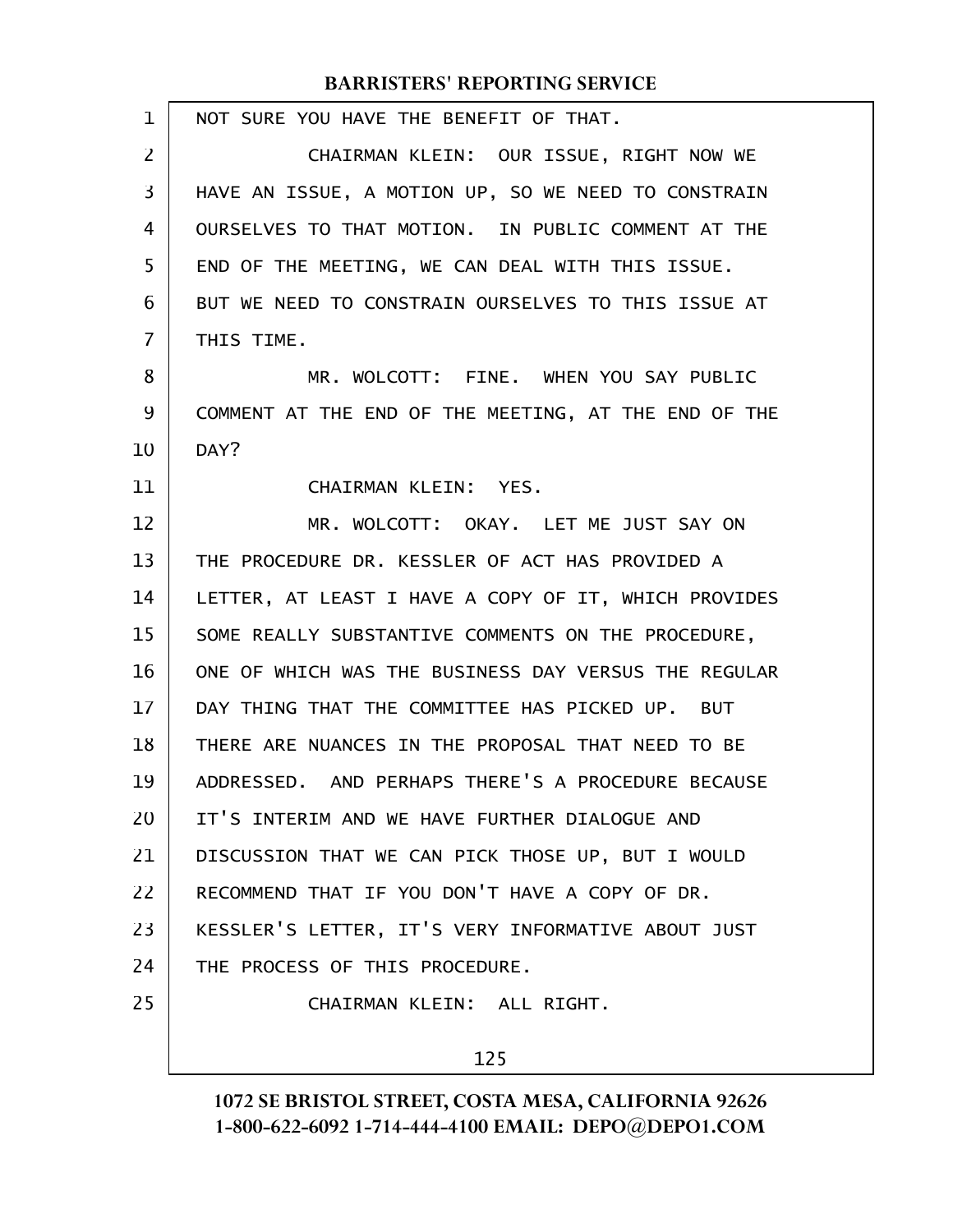| $\mathbf 1$    | THE REPORTER: NAME, PLEASE.                         |
|----------------|-----------------------------------------------------|
| $\overline{2}$ | MR. WOLCOTT: KEN WOLCOTT, CHIEF BUSINESS            |
| 3              | OFFICER, CASCADE LIFE SCIENCES.                     |
| 4              | CHAIRMAN KLEIN: THANK YOU. MR. SIMPSON.             |
| 5              | MR. SIMPSON: I'D LIKE TO SPEAK GENERALLY            |
| 6              | IN FAVOR OF THE MOTION. I THINK WITH THE AMENDMENTS |
| 7              | SUGGESTED BY DR. STEWARD, IT STRIKES THE COMPROMISE |
| 8              | TO BRINGING ORDER OUT OF THE CHAOS OF THE PERSONAL  |
| 9              | PETITIONS AND LOBBYING THAT YOU'VE BEEN HAVING AND  |
| 10             | PROVIDES PEOPLE WITH A WAY TO UNDERSTAND HOW THEY   |
| 11             | CAN BE MOST EFFECTIVE IN PRESENTING THEIR VIEWS TO  |
| 12             | THE BOARD. AND THE QUESTION ABOUT WHETHER YOU TAKE  |
| 13             | THEM UP IS A MATTER OF INTERNAL DISCIPLINE.         |
| 14             | I DID HAVE A QUESTION. WHEN YOU'RE                  |
| 15             | TALKING ABOUT REDACTING, YOU'RE NOT GOING TO REDACT |
| 16             | THE NAME OF THE PERSON WHO WAS MAKING THE PETITION, |
| 17             | ARE YOU? THE PERSON -- THAT GOES IN AND IS ON THE   |
| 18             | RECORD AND GETS POSTED. I JUST WANTED TO MAKE       |
| 19             | SURE $--$                                           |
| 20             | CHAIRMAN KLEIN: FOR THE RECORD, THE                 |
| 21             | COUNSEL NODDED.                                     |
| 22             | MR. SIMPSON: THE OTHER QUESTION, I GUESS,           |
| 23             | I WOULD HAVE, NOT A QUESTION. I DON'T THINK YOU'RE  |
| 24             | GOING TO BE OVERWHELMED WITH THIS. AS MR. ROTH      |
| 25             | SUGGESTED, I THINK IT'S GOING TO COME AROUND THE    |
|                | 126                                                 |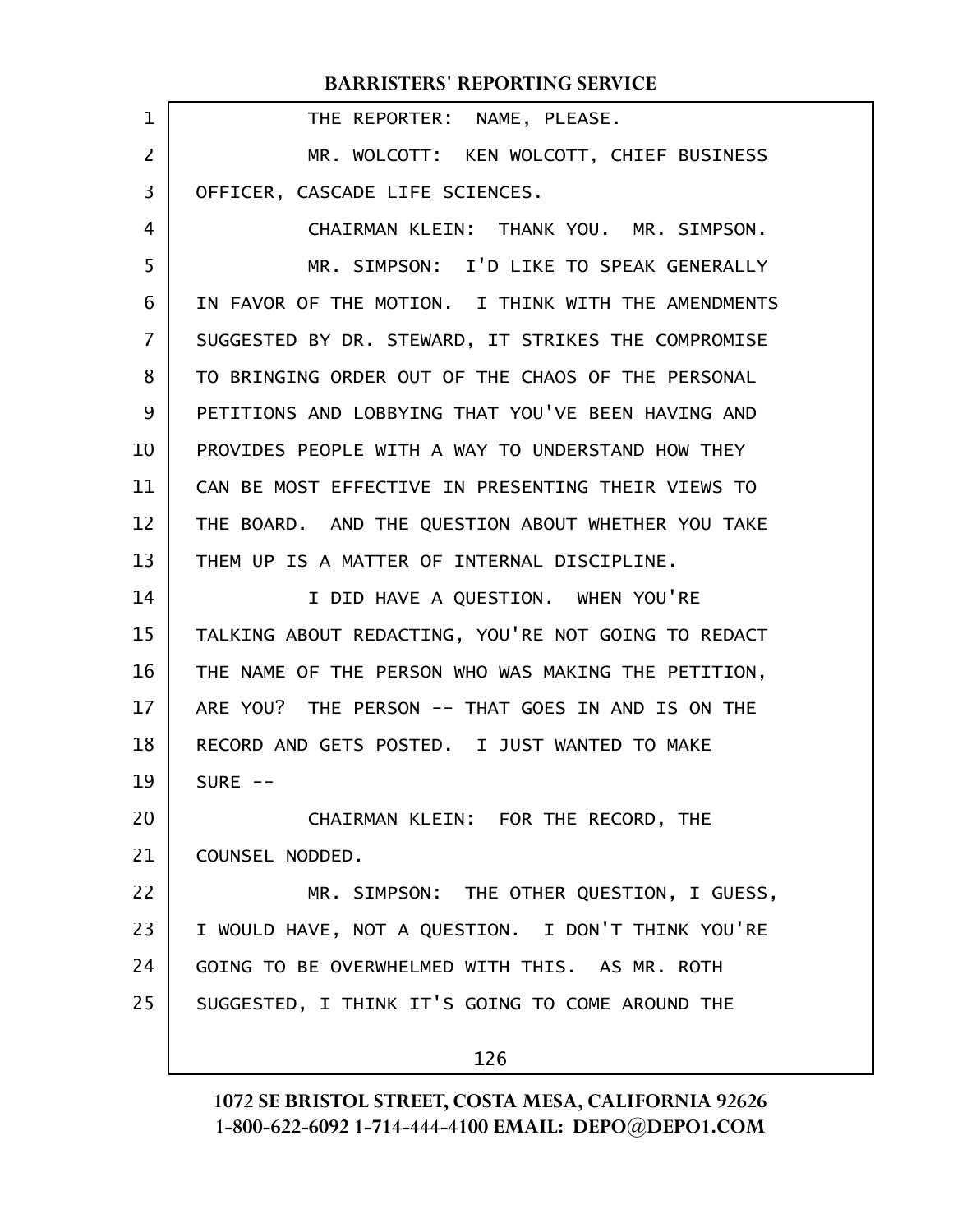| $\mathbf 1$       | MARGINS, AND THAT SHOULD ULTIMATELY HELP YOU.       |
|-------------------|-----------------------------------------------------|
| 2                 | THE FINAL POINT I WOULD MAKE IS THAT I              |
| 3                 | AGREE WITH DR. LORING. I THINK SCIENTISTS,          |
| 4                 | PARTICULARLY IN THIS DAY AND AGE OF PUBLICLY FUNDED |
| 5                 | SCIENCE, HAVE MUCH THICKER SKINS THAN STAFF IS      |
| 6                 | PERHAPS THINKING, AND THAT THE PROCESS WOULD,       |
| 7                 | INDEED, BE BENEFITED BY MORE TRANSPARENCY. AND, IN  |
| 8                 | FACT, IF MORE OF THE PEER REVIEWS, AT LEAST PART OF |
| 9                 | IT COULD BE DONE IN PUBLIC, A LOT OF THIS WOULD BE  |
| 10                | SOLVED.                                             |
| 11                | SO I WOULD MAKE THAT SUGGESTION, THAT               |
| $12 \overline{ }$ | SOMETIME ON SOME PARTICULAR PROCESS, PERHAPS ON THE |
| 13                | BRIDGES OR SOMETHING THAT'S TALKING ABOUT           |
| 14                | INSTITUTIONS RATHER THAN INDIVIDUALS, YOU ACTUALLY  |
| 15                | OPEN THE PEER REVIEW PROCESS UP TO THE PUBLIC SO    |
| 16                | THEY CAN SEE IT, UNDERSTAND IT, AND HAVE FAITH IN   |
| 17                | IT. THANK YOU.                                      |
| 18                | CHAIRMAN KLEIN: THANK YOU. AND DR.                  |
| 19                | CSETE.                                              |
| 20                | DR. CSETE: THE PEER REVIEW PROCESS WILL             |
| 21                | GO ON OUT OF THE PUBLIC EYE.                        |
| 22                | JEAN, I JUST WANTED TO ANSWER YOUR                  |
| 23                | QUESTION. WHEN WE LOOK INTO THESE THINGS, WE, OF    |
| 24                | COURSE, COMMUNICATE WITH THE REVIEWERS. IT'S NOT    |
| 25                | THAT THERE'S NO COMMUNICATION BACK. SO IT'S JUST    |
|                   | 127                                                 |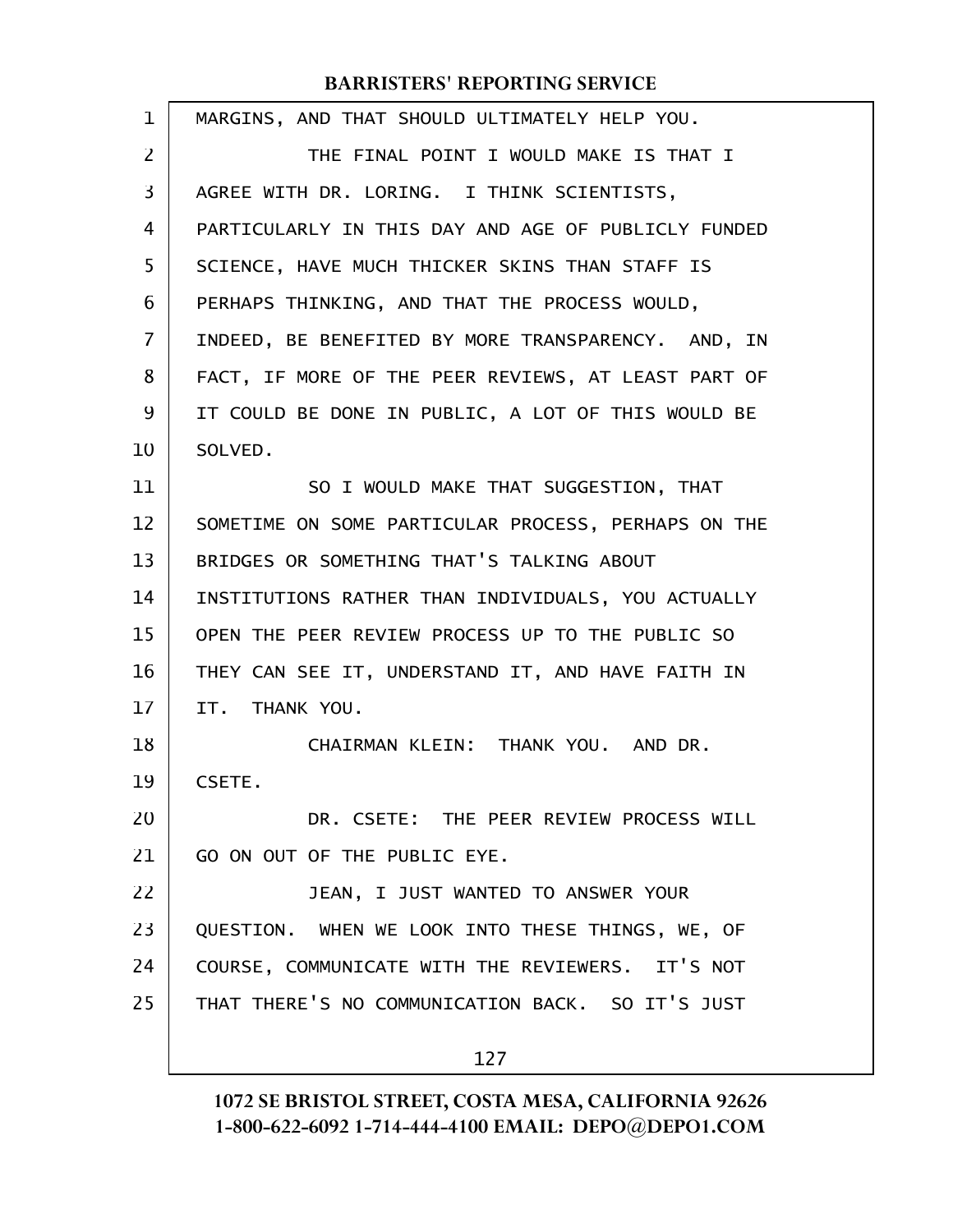PART OF THE PROCESS. 1

CHAIRMAN KLEIN: SO I THINK, DR. CSETE, TO PROVIDE CONTEXT FOR YOUR STATEMENT, IN ORDER TO GET BLUNT AND HIGHLY ANALYTICAL COMMENTS, THERE'S A GREAT DEAL OF HISTORIC DOCUMENTATION AT THE NIH AND NATIONAL ACADEMY AND OTHER PLACES THAT THE CONSENSUS CURRENTLY IN THE SCIENTIFIC COMMUNITY IS PEER REVIEW THAT'S CONFIDENTIAL GETS TOUGHER, MORE BOTTOM-LINE COMMENTS THAT CAN REALLY HELP US ADVANCE OUR TASK BETTER. I THINK THAT'S A REASONABLE CONTEXT HAVING TALKED WITH YOU MANY TIMES. SO THERE'S BEEN OTHER COMMENTS THAT HAVE BEEN MENTIONED BY THE GENTLEMAN FROM CASCADE. CERTAINLY THOSE COMMENTS CAN BE TAKEN INTO ACCOUNT WHEN WE GO TO FINAL REGULATION. I THINK WE'VE HAD A 2 3 4 5 6 7 8 9 10 11 12 13 14 15

VERY GOOD DISCUSSION. UNLESS THERE'S MORE SUGGESTIONS FROM THE BOARD, I'D LIKE TO MOVE THE QUESTION. 16 17 18

DO I SEE ANY OTHER COMMENTS FROM THE BOARD? SEEING NONE, I'D LIKE TO CALL THE QUESTION. ALL IN FAVOR OF THE MOTION AS AMENDED PLEASE SAY AYE. OPPOSED? MOTION CARRIES. THANK YOU. AND WE'RE LEARNING AS WE GO. THANK YOU VERY MUCH FOR THE PUBLIC COMMENT, AND 19 20 21 22 23 24

THANK YOU FOR THE ENGAGED BOARD DISCUSSION. WE'RE 25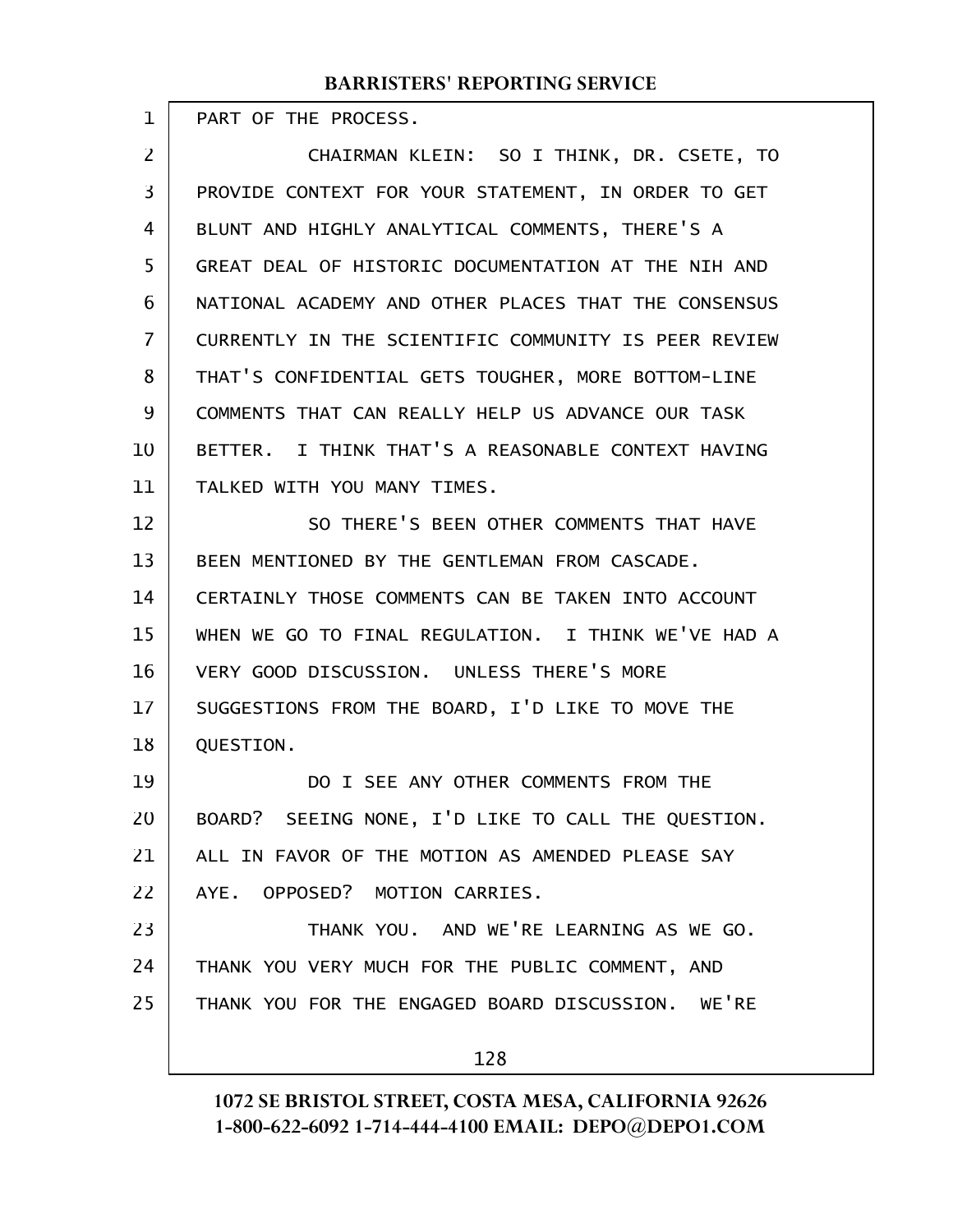| $\mathbf 1$    | GOING TO BREAK FOR LUNCH.                            |
|----------------|------------------------------------------------------|
| 2              | MELISSA KING, COULD YOU INSTRUCT US AS TO            |
| $\overline{3}$ | WHERE WE'RE GOING?                                   |
| 4              | MS. KING: WE'RE GOING RIGHT NEXT DOOR,               |
| 5              | THE SAME PLACE WHERE THE COFFEE AND BREAKFAST WAS    |
| 6              | THIS MORNING. ACTUALLY GO THROUGH THAT DOOR RIGHT    |
| $\overline{7}$ | THERE.                                               |
| 8              | CHAIRMAN KLEIN: THE PRONOUN WE REFERS TO             |
| 9              | THE BOARD.                                           |
| 10             | MS. KING: AND CIRM STAFF AS WELL AS OUR              |
| 11             | TRANSCRIBER.                                         |
| 12             | CHAIRMAN KLEIN: I WOULD LIKE, THOUGH, FOR            |
| 13             | COUNSEL TO, SINCE THIS WILL BE AN EXECUTIVE SESSION, |
| 14             | TO INDICATE THE STATUTORY PROVISIONS UNDER WHICH THE |
| 15             | EXECUTIVE SESSION WILL TAKE PLACE.                   |
| 16             | MR. HARRISON: IT WILL BE A CLOSED SESSION            |
| 17             | FOR DISCUSSION OF PERSONNEL PURSUANT TO GOVERNMENT   |
| 18             | CODE SECTION 11126 AND HEALTH AND SAFETY CODE        |
| 19             | SECTION 125290.30(D).                                |
| 20             | CHAIRMAN KLEIN: THANK YOU. WE ARE GOING              |
| 21             | TO TRY AND BE BACK HERE WITHIN MAYBE AN HOUR AS A    |
| 22             | GENERAL CALL. THANK YOU VERY MUCH. WE STAND          |
| 23             | ADJOURNED FOR THE EXECUTIVE SESSION.                 |
| 24             | (A RECESS WAS TAKEN.)                                |
| 25             | CHAIRMAN KLEIN: ALL RIGHT. THANK YOU                 |
|                | 129                                                  |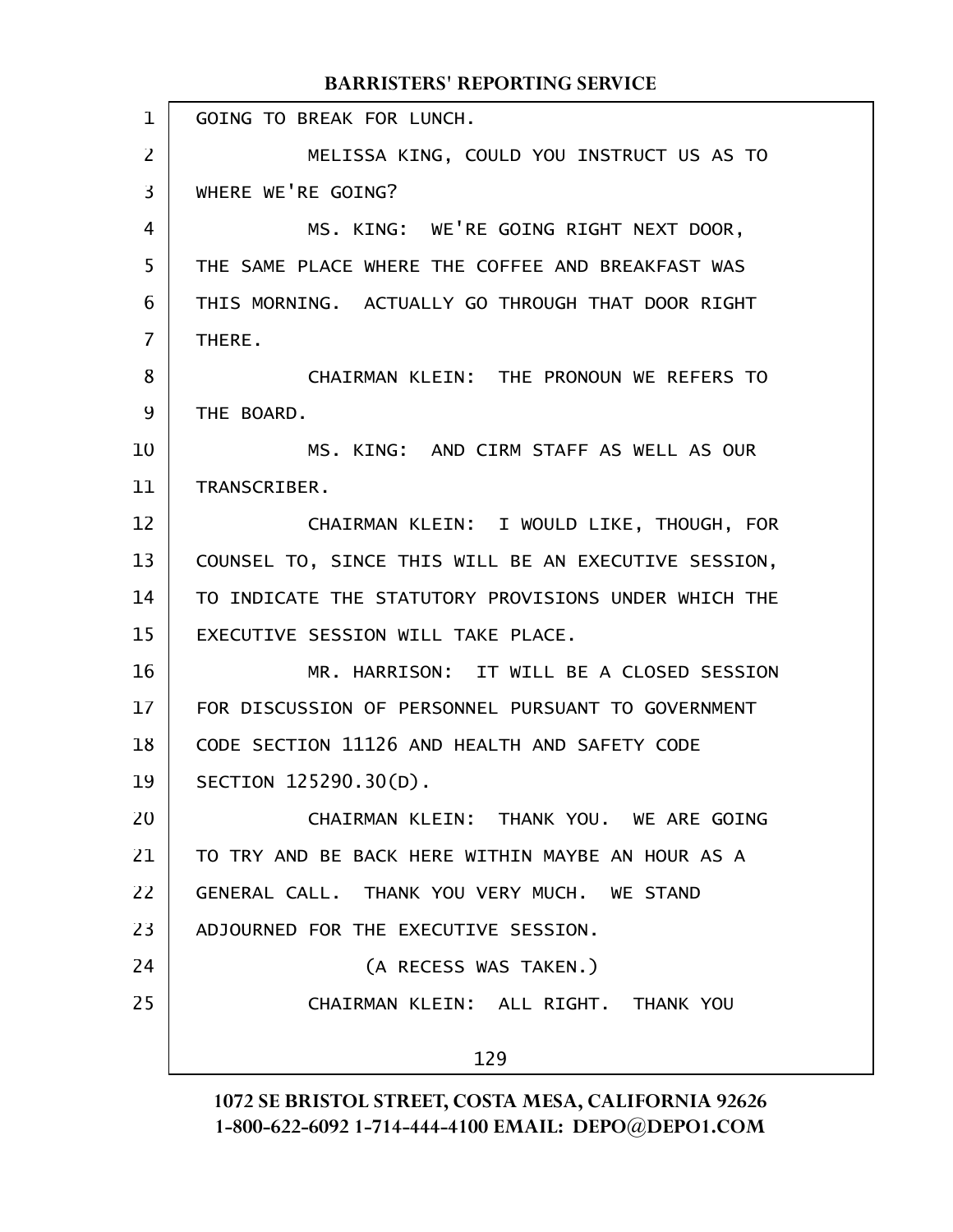| $\mathbf{1}$   | VERY MUCH. ALL RIGHT. WE'RE GOING TO CONVENE HERE;   |
|----------------|------------------------------------------------------|
| $\overline{2}$ | AND IN CONVENING, I'D LIKE TO SAY THAT BOARD MEMBERS |
| $\overline{3}$ | AND THE ALTERNATES MAKE A LOT OF SACRIFICES FOR ALL  |
| 4              | THESE MEETINGS. WE'RE OVER 120 MEETINGS TOTAL. AND   |
| 5              | AS I SAID IN THE OPENING SOME OF YOU WERE NOT        |
| 6              | PRESENT FOR, GOVERNANCE COMMITTEE DID MEET ON A      |
| $\overline{7}$ | TELECONFERENCE POLICY; HOWEVER, SHERRY LANSING IS    |
| 8              | NOT HERE, SO IT WASN'T AGENDIZED. SHE WANTED TO BE   |
| 9              | PRESENT TO PRESENT IT.                               |

AND WHAT WE'RE GOING TO DO IS WE CAN'T GO INTO THE DECEMBER MEETING FIGHTING FOR A QUORUM. SO WE'RE GOING TO, AS A PREROGATIVE OF THE BOARD, UNLESS THERE'S OBJECTIONS BY THE BOARD, I'M GOING TO ASK THAT IN 30 DAYS FROM TODAY, WE WILL, MELISSA, 30 DAYS FROM TODAY WE'RE GOING TO HAVE A SPECIAL MEETING. IT COULD BE FIVE DAYS EARLIER, BUT WITHIN 30 DAYS FROM NOW, WE WILL HAVE A SPECIAL MEETING OF THE BOARD. 10 11 12 13 14 15 16 17 18

AND WE WILL SPECIFICALLY AGENDIZE FOR THAT THE TELECONFERENCE POLICY SO THAT WE DON'T GO INTO DECEMBER, WHICH IS A HUGE GRANT ROUND, FIGHTING FOR A QUORUM WHICH YOU SO HEROICALLY DO, MELISSA KING. AND WITH DEDICATION DAY AND NIGHT, AT 11 O'CLOCK AT NIGHT YOU'RE TRYING TO FIND A QUORUM. WE'VE GOT TO GIVE OURSELVES SOME FLEXIBILITY, BUT WE WILL LIMIT 19 20 21 22 23 24 25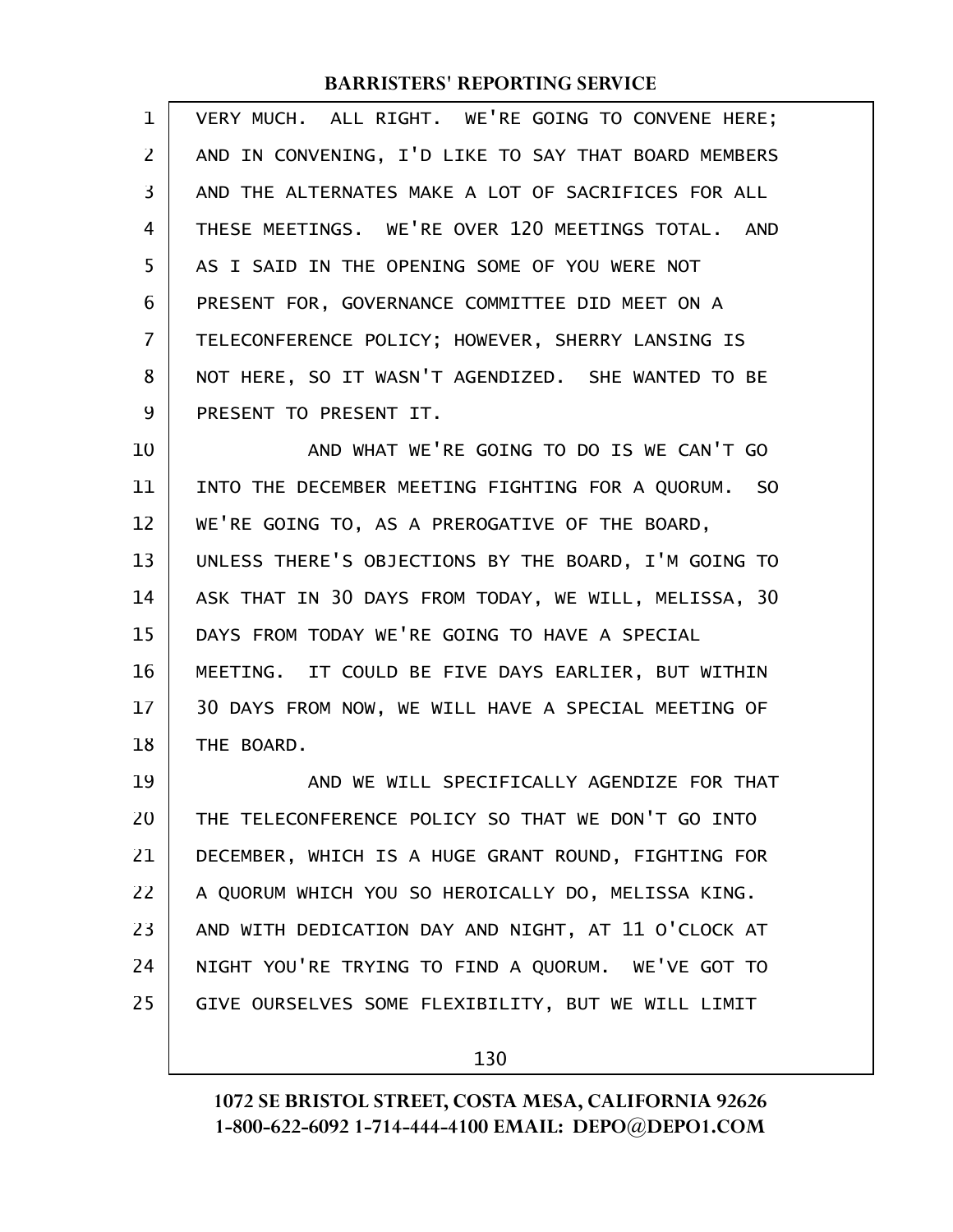| $\mathbf 1$ | THE TELECONFERENCING NUMBERS, AS SUGGESTED BY THE    |
|-------------|------------------------------------------------------|
| 2           | GOVERNANCE COMMITTEE SO MOST OF THE BOARD IS HERE,   |
| 3           | LARGE MAJORITY OF THE BOARD IS HERE IN PERSON, AS    |
| 4           | SUGGESTED BY THE GOVERNANCE COMMITTEE.               |
| 5           | WITH THAT STATED, WE NEED TO GO                      |
| 6           | IMMEDIATELY INTO THE LOAN PROGRAM, AND WE HAVE A     |
| 7           | SHORT PERIOD OF TIME. I'D LIKE TO ASK MICHAEL        |
| 8           | GOLDBERG TO LEAD, AND THEN HE MAY ASK DUANE, AS      |
| 9           | CHAIR OF THE LOAN TASK FORCE THAT HAS CONTRIBUTED    |
| 10          | INTO THE FINANCE COMMITTEE DISCUSSION, TO            |
| 11          | CONTRIBUTE. BUT WE HAVE A VERY IMPORTANT LOAN        |
| 12          | PROGRAM POLICY ON A CONCEPTUAL LEVEL TO DISCUSS. IF  |
| 13          | WE CAN APPROVE IT ON A CONCEPTUAL LEVEL, WE THEN     |
| 14          | HAVE THE BENEFIT BETWEEN NOW AND DECEMBER OF HAVING  |
| 15          | FINANCE COMMITTEE MEETINGS TO REFINE IT AND IN       |
| 16          | DECEMBER TAKING A MORE REFINED APPROVAL SO IT'S IN   |
| 17          | PLACE FOR THE DISEASE TEAMS.                         |
| 18          | WITH THAT, MR. GOLDBERG.                             |
| 19          | MR. GOLDBERG: THANK YOU, CHAIRMAN KLEIN.             |
| 20          | FIRST I WANT TO THANK THE STAFF WHO SUPPORTED OUR    |
| 21          | SUBCOMMITTEE'S WORK TO DATE, LYNN HARWELL AND        |
| 22          | MELISSA KING, FOR THEIR EXCELLENT AND CONSCIENTIOUS  |
| 23          | EFFORTS. I'D ALSO LIKE TO NOTE WHO THE MEMBERS OF    |
| 24          | THE SUBCOMMITTEE ARE FOR EVERYONE AND THANK THEM FOR |
| 25          | THEIR WORK TO DATE, WHICH WILL BE CONTINUING         |
|             |                                                      |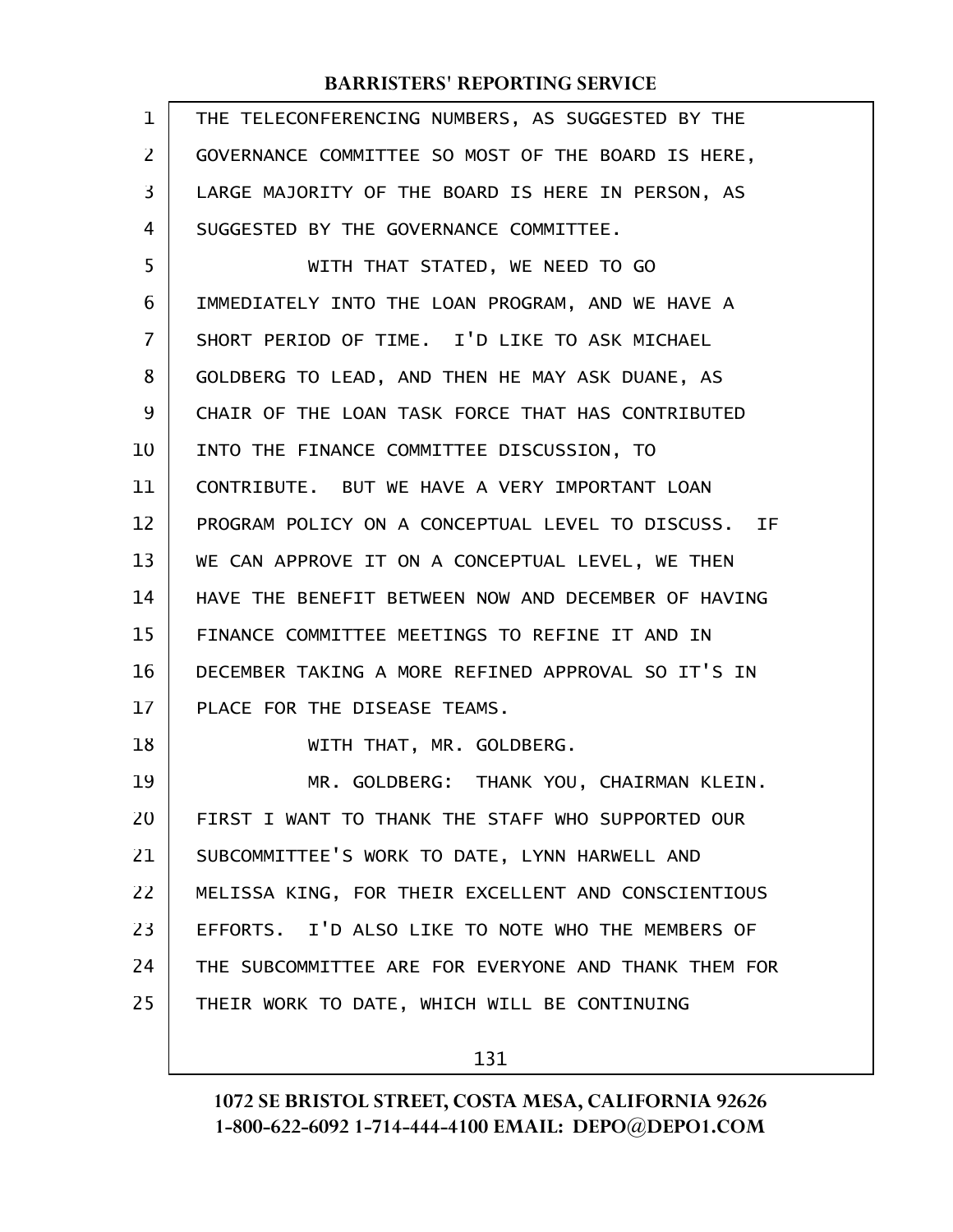| $\mathbf{1}$   | VIGOROUSLY FOR THE NEXT 60 DAYS. RICARDO AZZIZ,      |
|----------------|------------------------------------------------------|
| $\overline{2}$ | ROBERT BIRGENEAU, FLOYD BLOOM, MARCY FEIT, MY        |
| 3              | CO-CHAIR, BOB KLEIN, TED LOVE, TINA NOVA, ED         |
| 4              | PENHOET, PHIL PIZZO, DUANE ROTH, JEFF SHEEHY, AND    |
| 5              | OSWALD STEWARD.                                      |
| 6              | AS BACKGROUND, AS BOB MENTIONED, THE LOAN            |
| 7              | TASK FORCE, WHICH WAS SO ABLY CHAIRED BY DUANE ROTH, |
| 8              | PRESENTED ITS FINDINGS TO US AT THE AUGUST 12 AND 13 |
| 9              | ICOC MEETING. AND IN THE INTEREST OF TIME, I'D LIKE  |
| 10             | TO INCORPORATE BY REFERENCE THE TRANSCRIPT OF HIS    |
| 11             | PRESENTATION BEGINNING ON PAGE 274 TO 292 OF THE     |
| 12             | AUGUST 13 TRANSCRIPT.                                |
| 13             | BETH, YOU'RE THE UNSUNG HERO OF EVERY ONE            |
| 14             | OF OUR HEARINGS, SO I WANT TO THANK YOU IN           |
| 15             | PARTICULAR BECAUSE I FOUND YOUR RECORD TO BE         |
| 16             | ENORMOUSLY HELPFUL TO ME IN PREPARATION FOR THIS     |
| 17             | REPORT.                                              |
| 18             | SO IN CONNECTION WITH THE LOAN TASK FORCE,           |
| 19             | LET ME BRIEFLY SUMMARIZE THAT WE USED EXTERNAL       |
| 20             | EXPERTS IN CONNECTION WITH MODELING AND DEVELOPMENT  |
| 21             | AND VETTING ASSUMPTIONS OF THE LOAN PROGRAM. WE      |
| 22             | USED SPECIFICALLY THE FIRM OF                        |
| 23             | PRICEWATERHOUSECOOPERS, WHICH IS IMPECCABLE BOTH IN  |
| 24             | TERMS OF ITS PROFESSIONAL RELIABILITY AND INTEGRITY. |
| 25             | AND IN CONCERT WITH THAT WORK, I JUST WANT           |
|                | 132                                                  |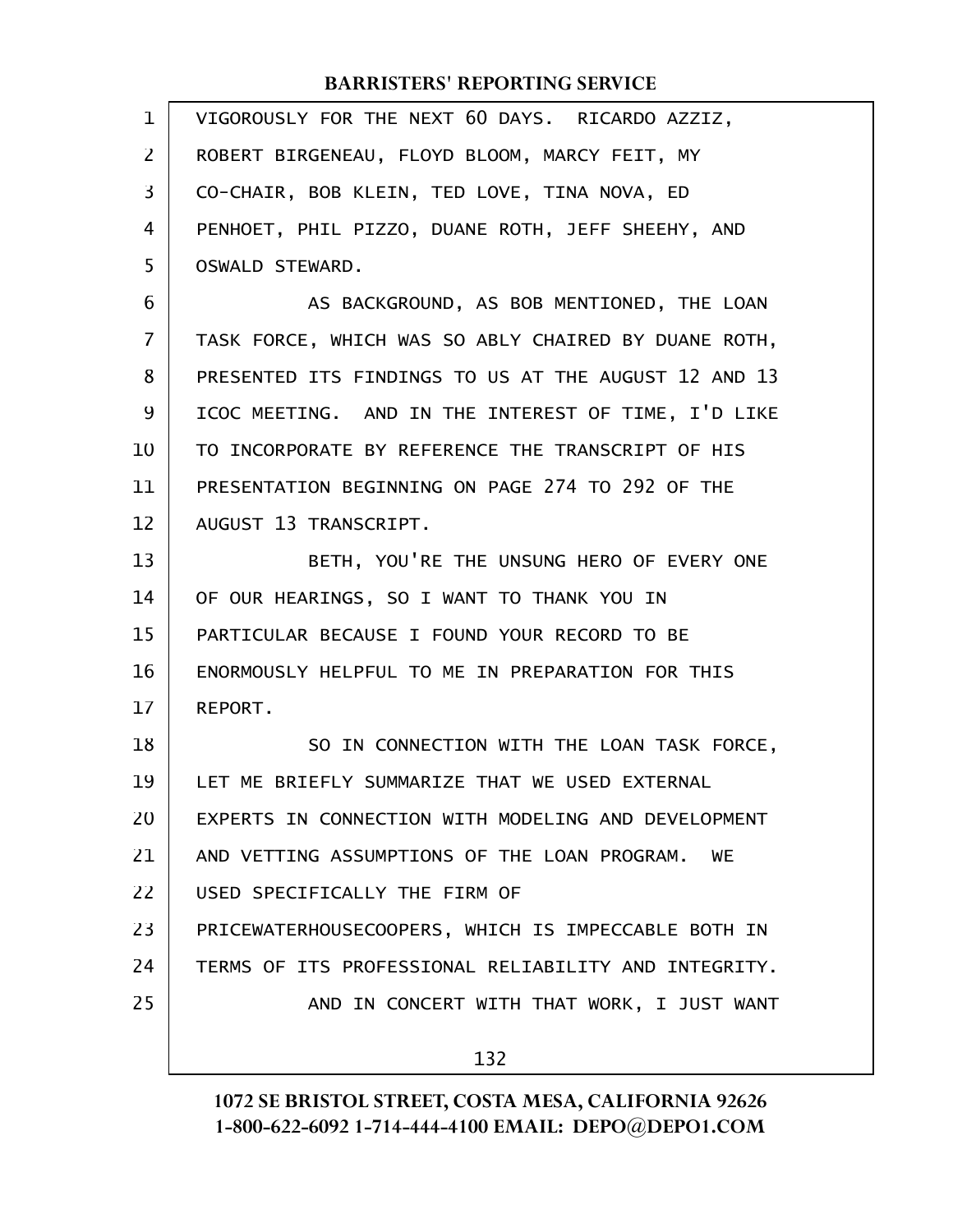| 1                 | TO REMIND EVERYONE THAT THEY CONDUCTED THREE         |
|-------------------|------------------------------------------------------|
| $\overline{2}$    | DIFFERENT STUDIES FOR US DURING THE COURSE OF THE    |
| 3                 | SPRING UNDER THE DIRECTION OF THE LOAN TASK FORCE    |
| 4                 | AND CONCLUDED THAT THE LOAN PROGRAM AS MODELED, AND  |
| 5                 | REASONABLE PEOPLE CAN DIFFER AS TO THE ASSUMPTIONS   |
| 6                 | THAT GO INTO MODELS, BUT HAVING SPENT MUCH OF MY     |
| 7                 | PROFESSIONAL CAREER BUILDING AND LIVING MODELS, OF   |
| 8                 | COURSE, THEIR OUTPUT IS ONLY AS GOOD AS THEIR        |
| 9                 | INPUTS, I AM SATISFIED THAT THE PROCESS, THE NATURE  |
| 10                | OF THE ASSUMPTION TESTING, THE EXTENSIVE AMOUNT OF   |
| 11                | INTERVIEWS DONE WITH EXPERTS IN THE FIELD, IN THE    |
| $12 \overline{ }$ | VENTURE CAPITAL COMMUNITY, IN THE VENTURE DEBT       |
| 13                | COMMUNITY, IN THE COMMERCIAL BANKING COMMUNITY, AND  |
| 14                | WITH INDUSTRY REPRESENTATIVES IS AS REASONABLE A     |
| 15                | MIDPOINT SET OF ASSUMPTIONS AS ONE COULD MAKE TO TRY |
| 16                | TO FORECAST INTO THE FUTURE.                         |
| 17                | AS I SAID, YOU CAN CHANGE ASSUMPTIONS AND            |
| 18                | CHANGE OUTPUT, BUT I DON'T THINK IT FUNDAMENTALLY    |
| 19                | CHANGES THE CONCLUSION THAT I HOPE WE CAN REACH      |
| 20                | TODAY.                                               |
| 21                | SO IF YOU COULD TURN IN YOUR BINDERS TO              |
| 22                | TAB NO. 15, I'D LIKE TO JUST BRIEFLY TAKE YOU        |
| 23                | THROUGH THOSE MATERIALS. THE FIRST AGENDA ITEM IS    |
| 24                | THE REPORT OF THE LOAN TASK FORCE THAT WAS DISCUSSED |
| 25                | AT OUR LAST ICOC MEETING. IT CONTAINS ALL OF THE     |
|                   |                                                      |

133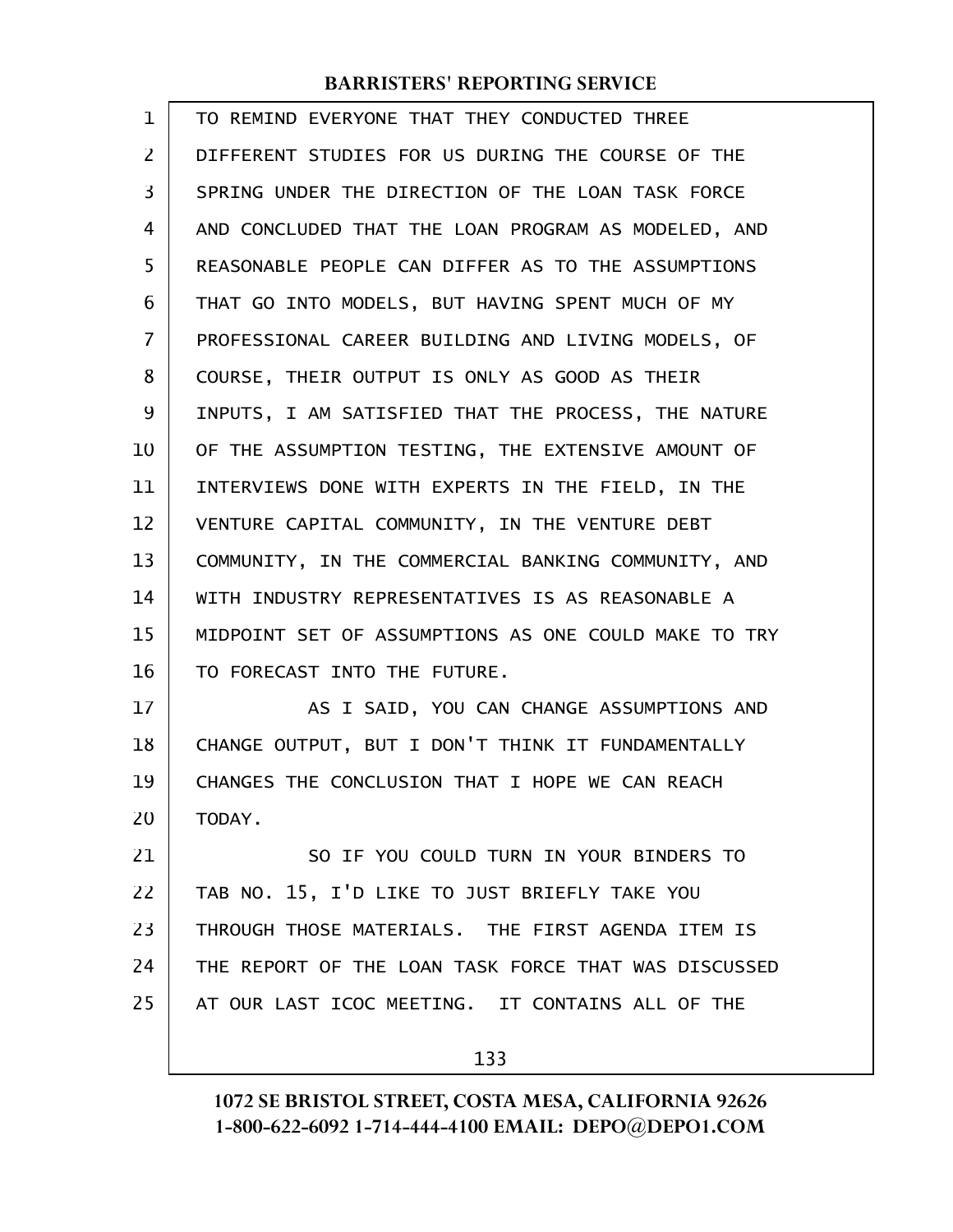| 1  | ELEMENTS OF THE LOAN PROGRAM PER SE.                 |
|----|------------------------------------------------------|
| 2  | I'D NEXT LIKE TO FOCUS ON SOME OF THE                |
| 3  | DOCUMENTS THAT WERE DEVELOPED IN CONNECTION WITH THE |
| 4  | FINANCE SUBCOMMITTEE MEETING HELD THIS PAST SATURDAY |
| 5  | AND REVISED TO INCORPORATE BOTH COMMITTEE MEMBER AS  |
| 6  | WELL AS PUBLIC AS WELL AS STAFF COMMENT.             |
| 7  | SO I COULD READ THESE TO YOU, BUT I THINK            |
| 8  | THAT WOULD NOT BE IN THE INTEREST OF TIME. I'M       |
| 9  | PRESUMING THAT EVERYBODY'S REVIEWED THE MATERIALS IN |
| 10 | ADVANCE. THE BOTTOM LINE IS THE RATIONALE FOR THIS   |
| 11 | PROGRAM IS TO ADDRESS THE FUNDING GAP THAT EXISTS    |
| 12 | BETWEEN BASIC RESEARCH AND MOVING THERAPIES INTO THE |
| 13 | CLINIC AND THE EARLY STAGES OF CLINICAL TRIALS AND   |
| 14 | EVEN LATER STAGES OF CLINICAL TRIALS THAT ARE        |
| 15 | NECESSARY TO ESTABLISH NEW STANDARDS OF CARE BASED   |
| 16 | ON STEM CELL SCIENCE.                                |
| 17 | I SHOULD SAY THAT ALTHOUGH WE'RE JUST A              |
| 18 | FINANCE COMMITTEE, WE'RE FIRST AND FOREMOST STEWARDS |
| 19 | OF THE SCIENTIFIC EXCELLENCE THAT THE CIRM HAS       |
| 20 | ESTABLISHED AND IS BASED UPON. SO EVERYTHING THAT    |
| 21 | WE'RE TALKING ABOUT HERE WITH RESPECT TO LOANS ARE   |
| 22 | MECHANISMS THAT SERVE THE INTEREST OF THE SCIENTIFIC |
| 23 | PROCESSES THAT CIRM HAS IN PLACE.                    |
| 24 | CHAIRMAN KLEIN: MICHAEL, COULD YOU FRAME             |
| 25 | FOR US, SO THAT WE ARE TARGETING OUR DISCUSSION,     |
|    | 134                                                  |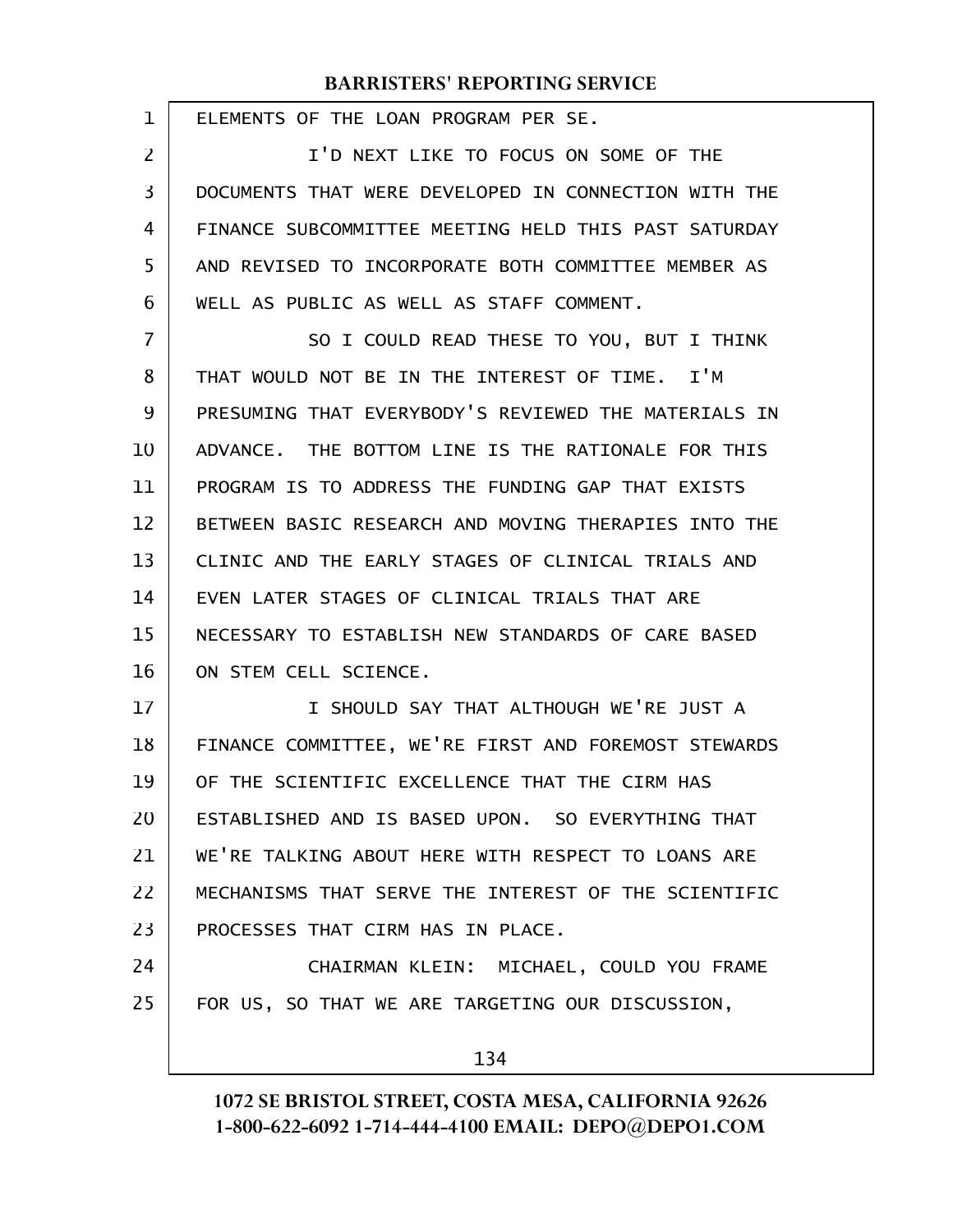| $\mathbf 1$    | SINCE WE'RE GOING TO LOSE A QUORUM IN A SHORT        |
|----------------|------------------------------------------------------|
| $\overline{2}$ | PERIOD, THE THREE CONCEPTUAL POINTS TAKEN OUT OF     |
| 3              | THESE MATERIALS THAT WE GET MACRO CONCEPT APPROVAL   |
| 4              | OF IN THIS MEETING WITH THE THOUGHT THAT OUR FINANCE |
| 5              | COMMITTEE MEETINGS BETWEEN NOW AND DECEMBER WOULD    |
| 6              | THEN REFINE THAT?                                    |
| $\overline{7}$ | MR. GOLDBERG: CERTAINLY. SO THE FIRST IS             |
| 8              | THAT WE'D LIKE TO COMMUNICATE TO ALL STAKEHOLDERS    |
| 9              | THAT WE'RE CONTEMPLATING A PROGRAM OF THE MAGNITUDE  |
| 10             | OF \$500 MILLION.                                    |
| 11             | SECOND, THAT INDIVIDUAL GRANTS OR LOANS              |
| 12             | WILL BE DEVELOPED ON AN RFP-BY-RFP BASIS AND         |
| 13             | PRESENTED TO THE ICOC IN THE NORMAL COURSE OF OUR    |
| 14             | REVIEW OF RFA -- PARDON ME, NOT RFP -- CONCEPTS.     |
| 15             | AND EACH ALLOCATION OF THE \$500-MILLION POTENTIAL   |
| 16             | LOAN PORTFOLIO WOULD BE DONE ON A SCIENTIFICALLY     |
| 17             | DRIVEN PROGRAMMATIC BASIS.                           |
| 18             | THE THIRD ELEMENT IS THAT BECAUSE OF THE             |
| 19             | OPPORTUNITY TO RECYCLE FUNDS WITH LOANS THAT WOULD   |
| 20             | BE REPAID OR FROM EQUITY FEATURES THAT THOSE LOANS   |
| 21             | MAY HAVE IN THE FORM OF WARRANTS, WE THINK THAT      |
| 22             | THERE SHOULD BE AN INCENTIVE FOR APPLICANTS ON THE   |
| 23             | MARGIN WHO WOULD QUALIFY, BE THEY INDUSTRY OR        |
| 24             | INDUSTRY-ACADEMIC COLLABORATIONS, TO APPLY FOR LOANS |
| 25             | AS OPPOSED TO GRANTS ON THE MARGIN.                  |
|                |                                                      |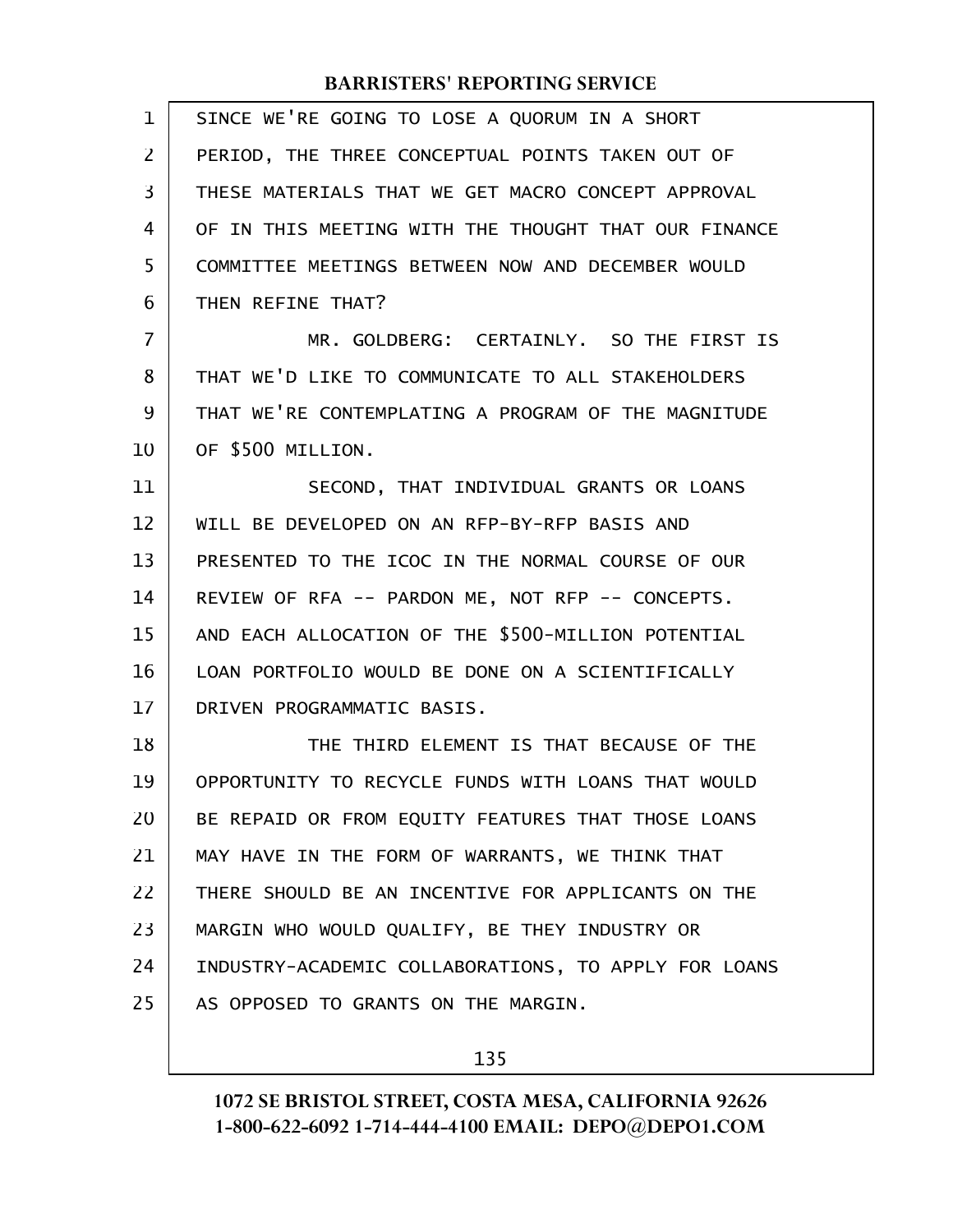| CHAIRMAN KLEIN: AND, MICHAEL, I WOULD                |
|------------------------------------------------------|
| LOOK AT THE WARRANTS AS MORE OF AN INTEREST RISK     |
| PREMIUM. WOULD THAT BE A PROPER CHARACTERIZATION     |
| FOR THE WARRANTS?                                    |
| MR. GOLDBERG: YES, THAT WOULD BE.                    |
| CHAIRMAN KLEIN: THANK YOU.                           |
| MR. GOLDBERG: AND I WOULD POINT OUT THAT             |
| IN FOOTNOTE 1 OF AGENDA ITEM 15 A, THERE'S AN        |
| ELABORATION ON THAT SPECIFIC POINT, CHAIRMAN KLEIN.  |
| SO I THINK THE COMMITTEE ALSO, IF WE GO TO           |
| AGENDA ITEM 15 A1, ADDENDA B, BRIEFLY, THE SIZE OF   |
| THE LOAN PORTFOLIO IS SOMETHING THAT WE'RE           |
| INTERESTED IN COMMENT AND FEEDBACK ON. THE FIRST     |
| OPPORTUNITY TO TEST SOME OF OUR CONCEPTS AS EMBODIED |
| HERE WILL BE IN CONNECTION WITH THE DISEASE TEAM     |
| RFA, WHICH WE'RE NOW TALKING ABOUT APPROVING IN      |
| CONCEPT IN DECEMBER WITH THE EXPECTATION THAT THOSE  |
| RFA'S WOULD BE ISSUED IN FEBRUARY, IF I RECALL THE   |
| EARLIER REPORT ACCURATELY.                           |
| THE EXAMPLE GIVEN AS A SCENARIO, THAT IS             |
| SIMPLY FOR ILLUSTRATIVE PURPOSES, WOULD BE IN        |
| CONNECTION WITH THAT RFA, WE MIGHT ALLOCATE ON A     |
| GRANT-SPECIFIC PROPOSAL \$4 MILLION A YEAR FOR A     |
| GRANT OVER FOUR YEARS THAT WOULD IN THE AGGREGATE    |
| SUM TO 16 MILLION. BY CONTRAST, WE WOULD BE          |
|                                                      |

136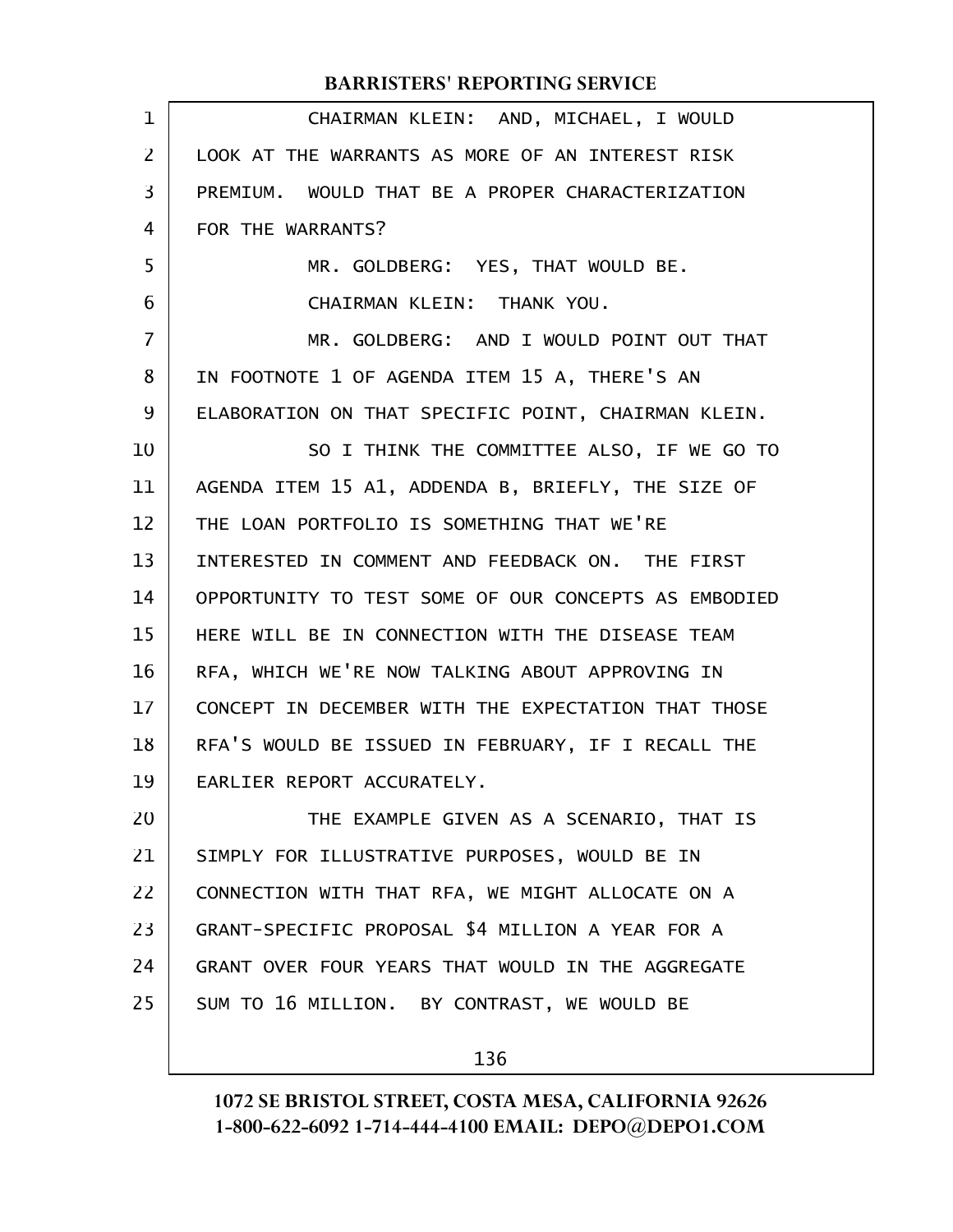| $\mathbf 1$       | WILLING, SUBJECT TO DISCUSSION AND COMMENT, PERHAPS  |
|-------------------|------------------------------------------------------|
| 2                 | CONSIDER PROVIDING A LITTLE INCENTIVE FOR DISEASE    |
| 3                 | TEAM APPLICATIONS AT THE LEVEL OF 24 MILLION OR \$6  |
| 4                 | MILLION A YEAR FOR FOUR YEARS TO PROVIDE WHAT I      |
| 5                 | DESCRIBED AS THE INCENTIVE ON THE MARGIN TO HAVE THE |
| 6                 | OPPORTUNITY FOR FUNDS TO BE RECYCLED FOR THE         |
| 7                 | FURTHERANCE OF ADDITIONAL RESEARCH.                  |
| 8                 | MY FINAL POINT --                                    |
| 9                 | CHAIRMAN KLEIN: AND AS I UNDERSTAND IT,              |
| 10                | WE'VE HAD FINANCE COMMITTEE DISCUSSIONS THAT ARE     |
| 11                | FULL, SO SOME OF THE MEMBERS HERE HAVEN'T BEEN       |
| $12 \overline{ }$ | THERE. THESE ARE MAXIMUMS, SO THE APPLICANT WILL     |
| 13                | HAVE TO JUSTIFY, AS THEY NORMALLY HAVE TO, IN THEIR  |
| 14                | BUDGETS SUBJECT TO NORMAL -- SOMETHING LIKE THE      |
| 15                | GRANT ADMINISTRATION REVIEW, IT WOULD BE A LOAN      |
| 16                | ADMINISTRATION REVIEW BY STAFF TO MAKE SURE THAT     |
| 17                | THEY REALLY DESERVE THE AMOUNT THAT THEY'VE APPLIED  |
| 18                | FOR.                                                 |
| 19                | MR. GOLDBERG: THAT'S CORRECT. IN                     |
| 20                | ADDITION, ACTUALLY IT WILL BE TWO FINAL POINTS. THE  |
| 21                | THOUGHT IS THAT ONCE WE GET TO CLINICAL TRIAL RFA'S, |
| 22                | THAT WE WOULD ALLOCATE AS MUCH AS \$200 MILLION TO   |
| 23                | HUMAN CLINICAL TRIALS, AND THAT SOME OF THOSE LOANS  |
| 24                | MIGHT BE AS LARGE AS \$25 MILLION FOR PROGRAMS THAT  |
| 25                | MEET OUR RIGOROUS SCIENTIFIC TESTS AS WELL AS        |
|                   |                                                      |

137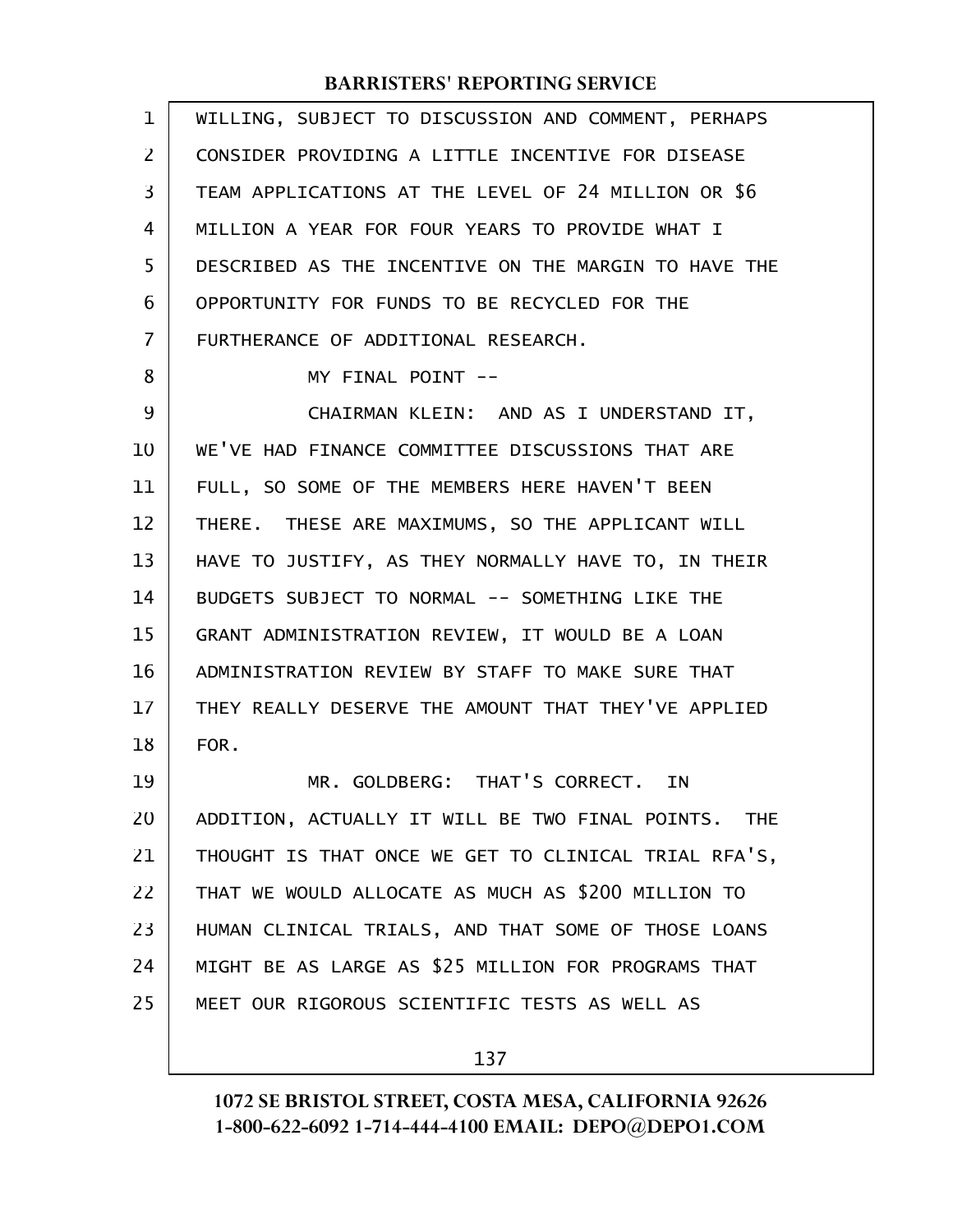| $\mathbf 1$       | MILESTONES. THIS IS, AS WAS DISCUSSED WITH THE LOAN  |
|-------------------|------------------------------------------------------|
| 2                 | TASK FORCE MEETINGS, A VERY, VERY PERFORMANCE AND    |
| 3                 | MILESTONE DRIVEN PROPOSAL. AND WE'RE ONLY GOING TO   |
| 4                 | PAY FOR SUCCESSFULLY MET MILESTONES.                 |
| 5                 | FINAL POINT IS THAT BECAUSE OF THE WAY               |
| 6                 | PROP 71 WAS ENACTED, BY DESIGN, WE HAVE A VERY       |
| 7                 | LIMITED STAFF AVAILABLE AT THE CIRM TO ENGAGE IN     |
| 8                 | WHAT WAS OR HAS BECOME A POTENTIALLY LARGE           |
| 9                 | INCREMENTAL PROGRAM ALTHOUGH IT WAS CERTAINLY        |
| 10                | CONTEMPLATED IN THE PROPOSITION ITSELF, AND THAT WE, |
| 11                | AS A SUBCOMMITTEE, ARE PROPOSING THAT WE GET CONCEPT |
| $12 \overline{ }$ | APPROVAL FROM THE REST OF THE BOARD TO PURSUE AN     |
| 13                | EXTERNAL LOAN PROGRAM ADMINISTRATOR THAT WOULD BE    |
| 14                | RECRUITED SUBJECT TO AN RFA AROUND THAT, AND THAT WE |
| 15                | WOULD HAVE AT LEAST TWO FIRMS THAT WOULD BE          |
| 16                | AUTHORIZED TO ADMINISTER THE LOAN PROGRAM, THE       |
| 17                | SPECIFICS OF WHICH ARE ALL IN THE BINDER, TO DO      |
| 18                | THINGS THAT ARE INCREMENTAL TO WHAT OUR EXPECTATIONS |
| 19                | FOR THE CIRM STAFF TO DO CURRENTLY.                  |
| 20                | WITH THAT, I'LL TURN IT BACK TO YOU AND              |
| 21                | OPEN IT FOR DISCUSSION.                              |
| 22                | CHAIRMAN KLEIN: ALL RIGHT. I'D LIKE TO               |
| 23                | GET SPECIAL COMMENTS FROM DUANE, WHO DID A           |
| 24                | TREMENDOUS JOB ON THE LOAN TASK FORCE IN LEADING     |
| 25                | THAT EFFORT. I'D ALSO LIKE TO MENTION THAT IN GOING  |
|                   | 138                                                  |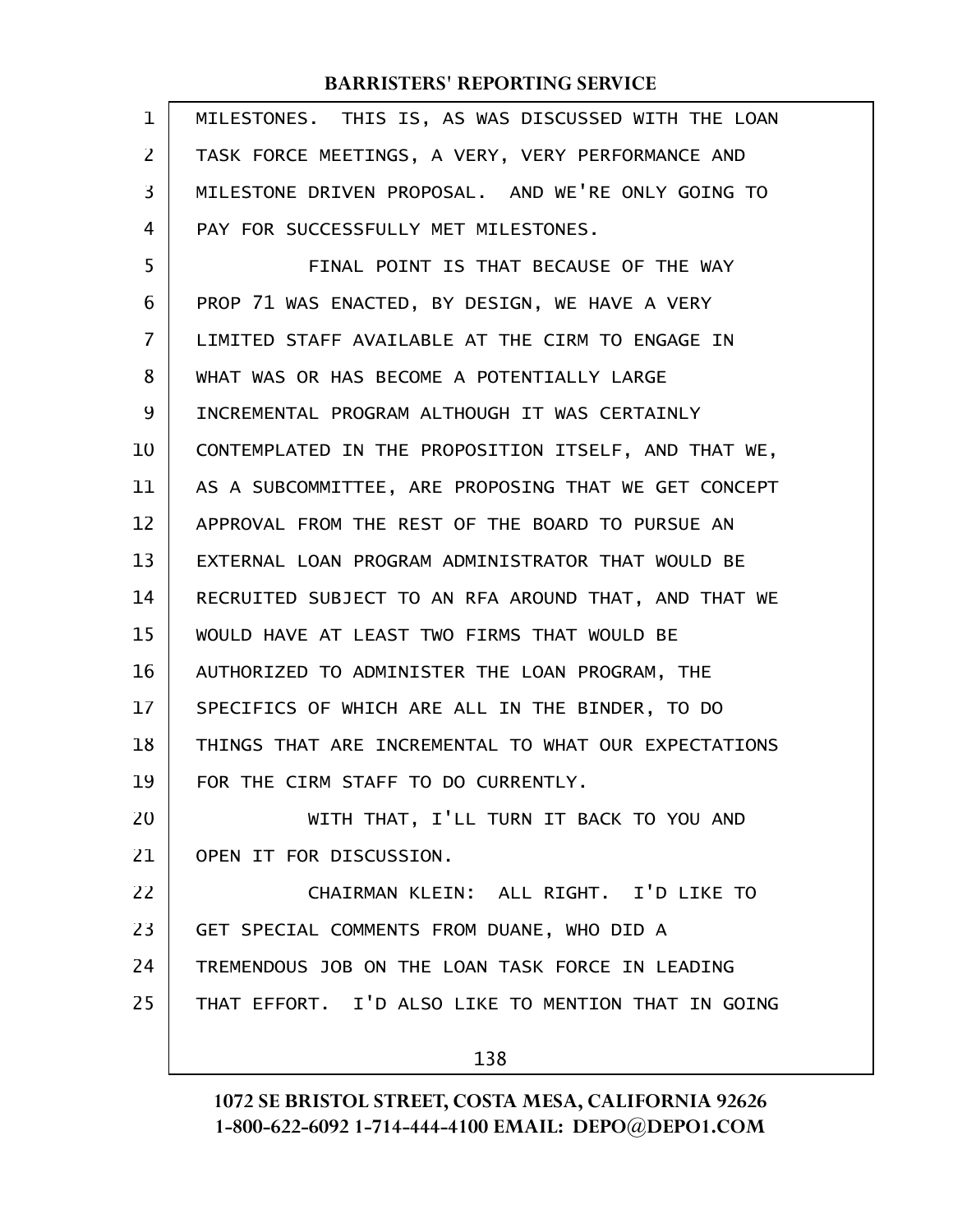| $\mathbf 1$    | THROUGH THIS, SCOTT TOCHER AND THEN LYNN HARWELL PUT |
|----------------|------------------------------------------------------|
| $\overline{2}$ | IN HUGE AMOUNTS OF HOURS. I SAW SO MANY DRAFTS       |
| 3              | COMING FROM THEM SOMETIMES I COULDN'T READ, BUT THEY |
| 4              | REALLY PUT A REMARKABLE EFFORT, SO WE SHOULD         |
| 5              | REMEMBER THAT AND RECOGNIZE THEM.                    |
| 6              | IN TERMS OF THE COMMENT THAT YOU JUST MADE           |
| $\overline{7}$ | ON THE EXTERNAL REVIEW, IN DECEMBER I THINK IT'S     |
| 8              | YOUR INTENT TO BRING BACK KIND OF A DETAILED FORMAT  |
| 9              | OF THAT MECHANISM.                                   |
| 10             | MR. GOLDBERG: THAT'S CORRECT. WITH THE               |
| 11             | ASSISTANCE OF STAFF.                                 |
| 12             | CHAIRMAN KLEIN: DUANE, YOU'VE GOT A LOT              |
| 13             | OF TIME AND BRAIN POWER IN THIS. WOULD YOU LIKE TO   |
|                |                                                      |
| 14             | COMMENT?                                             |
| 15             | MR. ROTH: MICHAEL DID SUCH A WONDERFUL               |
| 16             | JOB, I DON'T HAVE ANY SUBSTANTIVE COMMENTS EXCEPT    |
| 17             | JUST TO REMIND EVERYONE THAT THIS PROGRAM IS PART OF |
| 18             | THE STRATEGIC PLAN TO MOVE THE RESEARCH INTO THE     |
| 19             | CLINIC AND TO GET THE PRODUCTS ACTUALLY AVAILABLE TO |
| 20             | PATIENTS. SO THERE IS A BIAS HERE TO FUND THE AREAS  |
| 21             | WHERE THERE ISN'T ANY OTHER FUNDING AVAILABLE, NOT   |
| 22             | FROM VENTURE CAPITALS, NOT FROM ANGELS, NOT FROM     |
| 23             | INVESTMENT BANKS, BUT THINGS THAT JUST CANNOT FIND   |
| 24             | MONEY. SO THAT'S OUR INTENTION HERE WITH THIS        |
| 25             | PROGRAM. WE WILL CONSTANTLY BE VIGIL, HOPEFULLY      |

139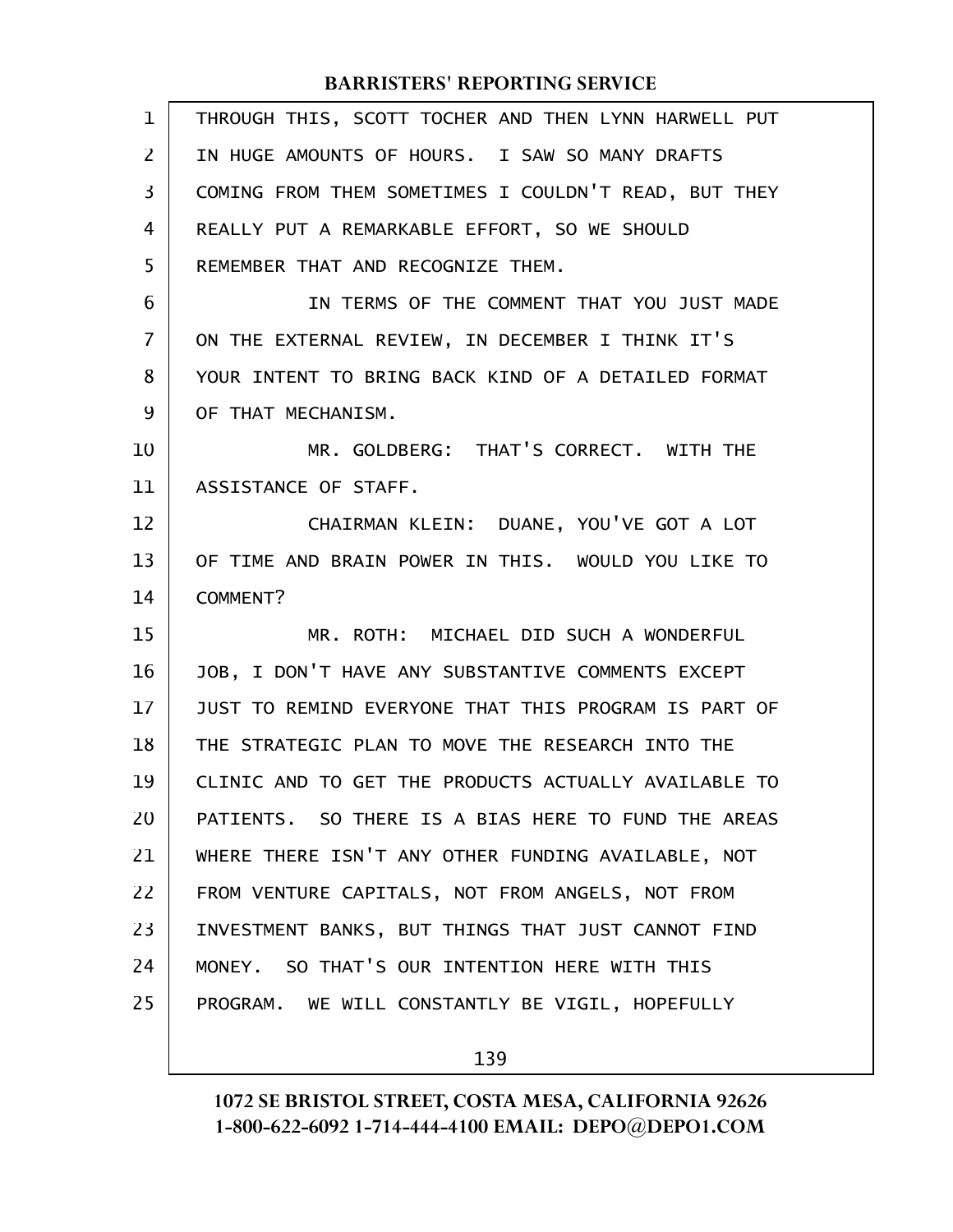| 1              | LOOKING FOR THOSE GAPS AND WHERE WE CAN PUT OUR      |
|----------------|------------------------------------------------------|
| 2              | MONEY TO MAKE IT WORK.                               |
| 3              | HAVING SAID THAT, DON'T EXPECT THE BANKING           |
| 4              | TYPES OF LOANS THAT YOU'RE USED TO HEARING ABOUT,    |
| 5              | EVEN THOUGH THAT'S CHANGED IN THE LAST FEW DAYS, THE |
| 6              | ASSETS, THERE WON'T BE THE KIND OF THINGS THAT YOU   |
| $\overline{7}$ | WOULD HAVE IN THE TRADITIONAL BANKING RELATIONSHIP   |
| 8              | BECAUSE BANKS DON'T LOAN TO START-UP BIOTECH         |
| 9              | COMPANIES. THAT'S JUST NOT WHAT THEY DO. SO I        |
| 10             | THINK IT'S IMPORTANT TO ALWAYS KEEP THAT IN MIND.    |
| 11             | AND SECOND, I WANT TO MAKE A COMMENT ABOUT           |
| 12             | THE MODEL. MICHAEL MADE IT VERY CLEAR THAT MODELS    |
| 13             | HAVE ASSUMPTIONS. PRICEWATERHOUSE PEOPLE DID A       |
| 14             | WONDERFUL JOB OF TAKING HISTORY AND TRYING TO        |
| 15             | PROJECT THE FUTURE, BUT THAT'S ALL WE CAN DO AT THIS |
| 16             | POINT. WE CAN'T BE CERTAIN OF THIS. BUT I AM -- I    |
| 17             | BELIEVE, AS MICHAEL SAID, THAT THE MODELING THAT WAS |
| 18             | DONE, WHICH SHOWS A PRETTY SUBSTANTIAL FAILURE RATE  |
| 19             | IN THE EARLY STAGE PROGRAMS AND IT LESSENS AS WE GET |
| 20             | IN DEEPER INTO CLINICAL TRIALS, SO MY OWN BIAS IN    |
| 21             | THIS PARTICULAR CASE, UNLIKE OTHER DRUGS IN THE      |
| 22             | HISTORY THERE WHERE THEY CAN FAIL IN PHASE II OR     |
| 23             | FAIL IN PHASE III, THESE TYPES OF THERAPIES, IF THEY |
| 24             | GET TO THAT POINT, I THINK HAVE A MUCH HIGHER        |
| 25             | PERCENTAGE CHANCE OF ACTUALLY WORKING BECAUSE WE'RE  |
|                |                                                      |

140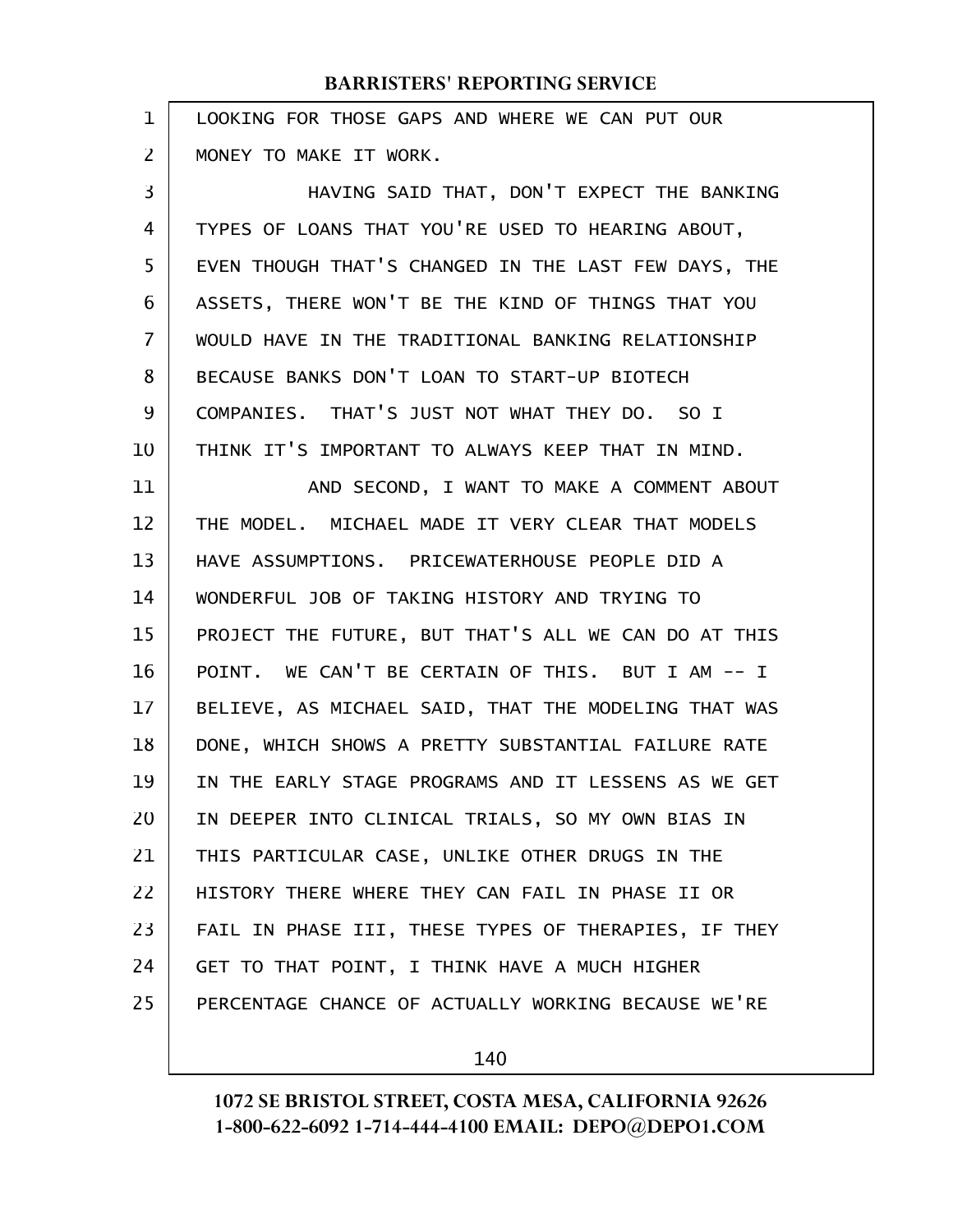| $\mathbf{1}$      | DEALING WITH SOMETHING COMPLETELY DIFFERENT THAN WE  |
|-------------------|------------------------------------------------------|
| $\overline{2}$    | DO WHEN WE TRY TO FIND STATISTICALLY DOES THIS       |
| 3                 | IMPROVE OR DO WHAT WE WANT IT TO DO.                 |
| 4                 | HERE WE'RE TALKING ABOUT SOMETHING THE END           |
| 5                 | POINTS ARE GOING TO BE PRETTY CLEAR. AND SO I'M      |
| 6                 | HOPEFUL THAT, GIVEN THE FACT THAT WE'RE INVESTING    |
| $\overline{7}$    | EARLY IN THESE THINGS AND WE'RE GETTING WARRANTS     |
| 8                 | WITH THEM, THAT WE WILL SEE SOME SUCCESSES AND THAT, |
| 9                 | INDEED, WILL RETURN THE KINDS OF RETURNS WE'RE       |
| 10                | PROJECTING IN THIS BOOK. JUST THEY ARE WHAT THEY     |
| 11                | ARE. AS I'VE SAID FROM THE VERY BEGINNING, IF WE     |
| $12 \overline{ }$ | DON'T DO THE LOAN PROGRAM, THE ALTERNATIVE IS JUST   |
| 13                | TO GIVE IT AWAY IN GRANTS. SO EVEN IF A SMALL        |
| 14                | AMOUNT OF MONEY COMES BACK, THAT ALLOWS US TO        |
| 15                | REINVEST IN THE FUTURE IN THINGS THAT NEED MONEY     |
| 16                | DOWN THE ROAD, WHETHER THAT'S GRANTS OR LOANS.       |
| 17                | CHAIRMAN KLEIN: THANK YOU VERY MUCH,                 |
| 18                | DUANE. WE NEED TO BE CREATIVELY AND WITH INNOVATION  |
| 19                | LOOKING AT THE GRANT PROGRAM AND LOOK AT OTHER       |
| 20                | MODELS THAT HAVE EXISTED OVER TIME WHERE             |
| 21                | UNIVERSITIES HAVE COME TOGETHER WITH PRIVATE         |
| 22                | COMPANIES TO FORM PARTNERSHIPS TO DEVELOP PRODUCTS   |
| 23                | OR RESEARCH INSTITUTIONS HAVE DONE SO. CERTAINLY WE  |
| 24                | HAVE MODELS IN CALIFORNIA. THEY'RE PRETTY FLEXIBLE   |
| 25                | WHERE IN DISEASE TEAMS, FOR EXAMPLE, A UNIVERSITY OR |
|                   |                                                      |

141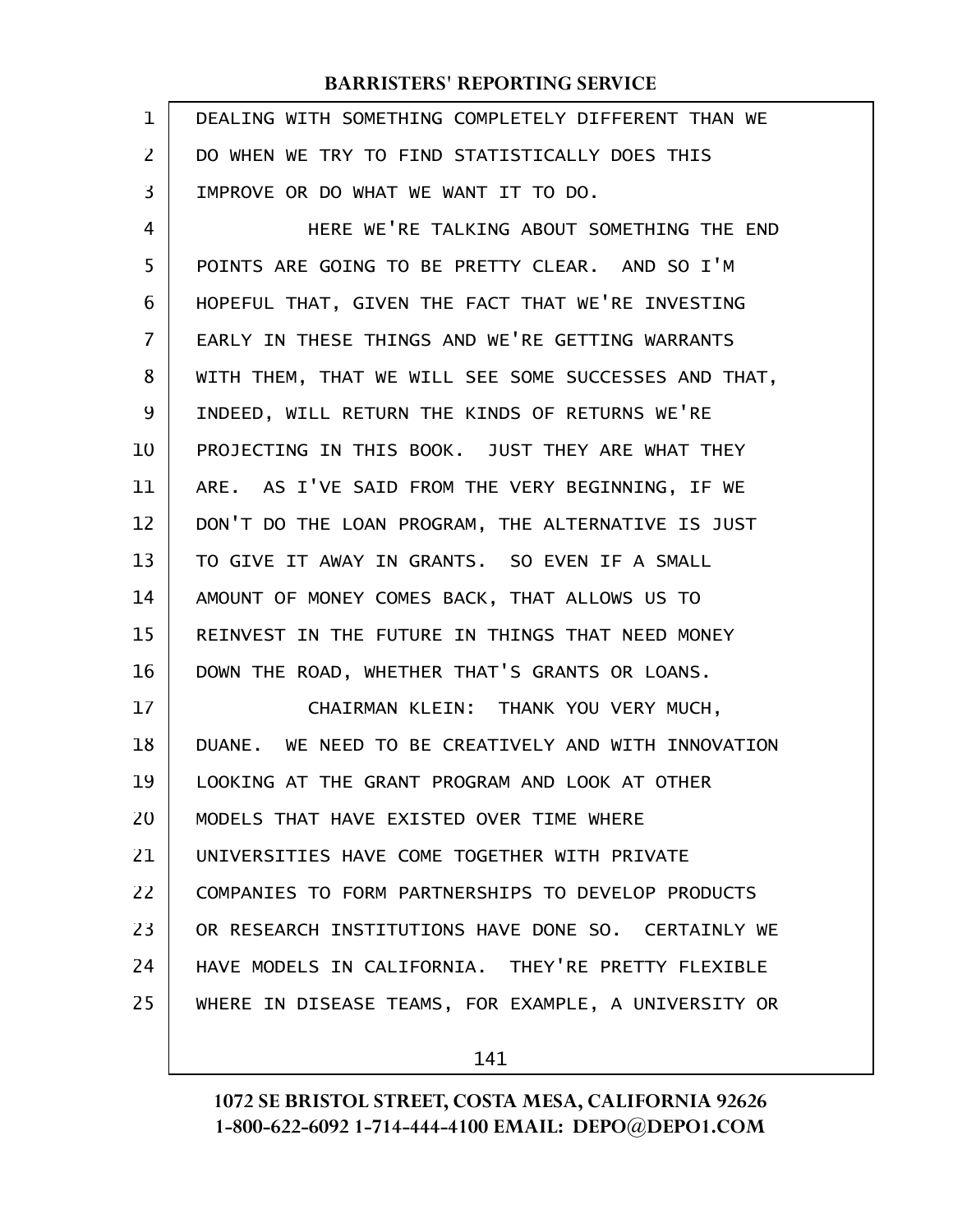| 1              | A RESEARCH INSTITUTE CAN FORM A LIMITED LIABILITY    |
|----------------|------------------------------------------------------|
| $\overline{2}$ | COMPANY WITH A PRIVATE ORGANIZATION. A LOAN COULD    |
| 3              | GO TO A LIMITED LIABILITY COMPANY, AND THE COMPANY   |
| 4              | COULD AGREE TO PUT UP THE STOCK WARRANTS, WHICH, IN  |
| 5              | FACT, VEST AT THE TIME THE PRODUCT BECOMES           |
| 6              | FUNCTIONALLY EFFECTIVE AND IT MOVES FORWARD OR       |
| $\overline{7}$ | THERE'S LIQUIDITY EVENTS THAT ARE DEFINED SHOWING    |
| 8              | THAT A MAJOR COMMERCIAL MILESTONE HAS BEEN REACHED   |
| 9              | AND THERE'S A LARGE AMOUNT OF ADDITIONAL MONEY       |
| 10             | COMING IN THAT MIGHT TRIGGER EARLY REPAYMENT.        |
| 11             | BUT WE NEED TO REALIZE THAT THE BIOTECH              |
| 12             | INDUSTRY NEEDS THIS MONEY, AND BIOTECH COMBINED WITH |
| 13             | RESEARCH INSTITUTES AND UNIVERSITIES CAN UTILIZE     |
| 14             | THIS JOINTLY. THIS IS A MODEL THAT WE'RE GOING TO    |
| 15             | NEED BROADLY. WE MAY AS WELL FIND THAT WE HAVE       |
| 16             | OTHER INSTITUTIONS FROM AROUND THE WORLD THAT ARE    |
| 17             | WILLING TO GIVE US MONEY TO PUT INTO THIS PROGRAM    |
| 18             | THAT COULD FURTHER EXPAND THIS PROGRAM. GENERALLY    |
| 19             | GIVEN THEY'RE SOVEREIGN STATES OR OTHER GROUPS, WE   |
| 20             | WOULD WELCOME THE MONEY AS LONG AS IT MEETS OUR      |
| 21             | SCIENTIFIC STAFF'S RECOMMENDATIONS AND OUR BOARD'S   |
| 22             | CRITERIA AT THAT TIME.                               |
| 23             | DR. PENHOET, YOU HAD SOME SUGGESTIONS AS             |
| 24             | WE GO THROUGH THE FINANCE COMMITTEE MEETINGS ABOUT   |
| 25             | SIZING ON AN ACTUAL BASIS THE AMOUNT OF LOANS THAT   |
|                | 142                                                  |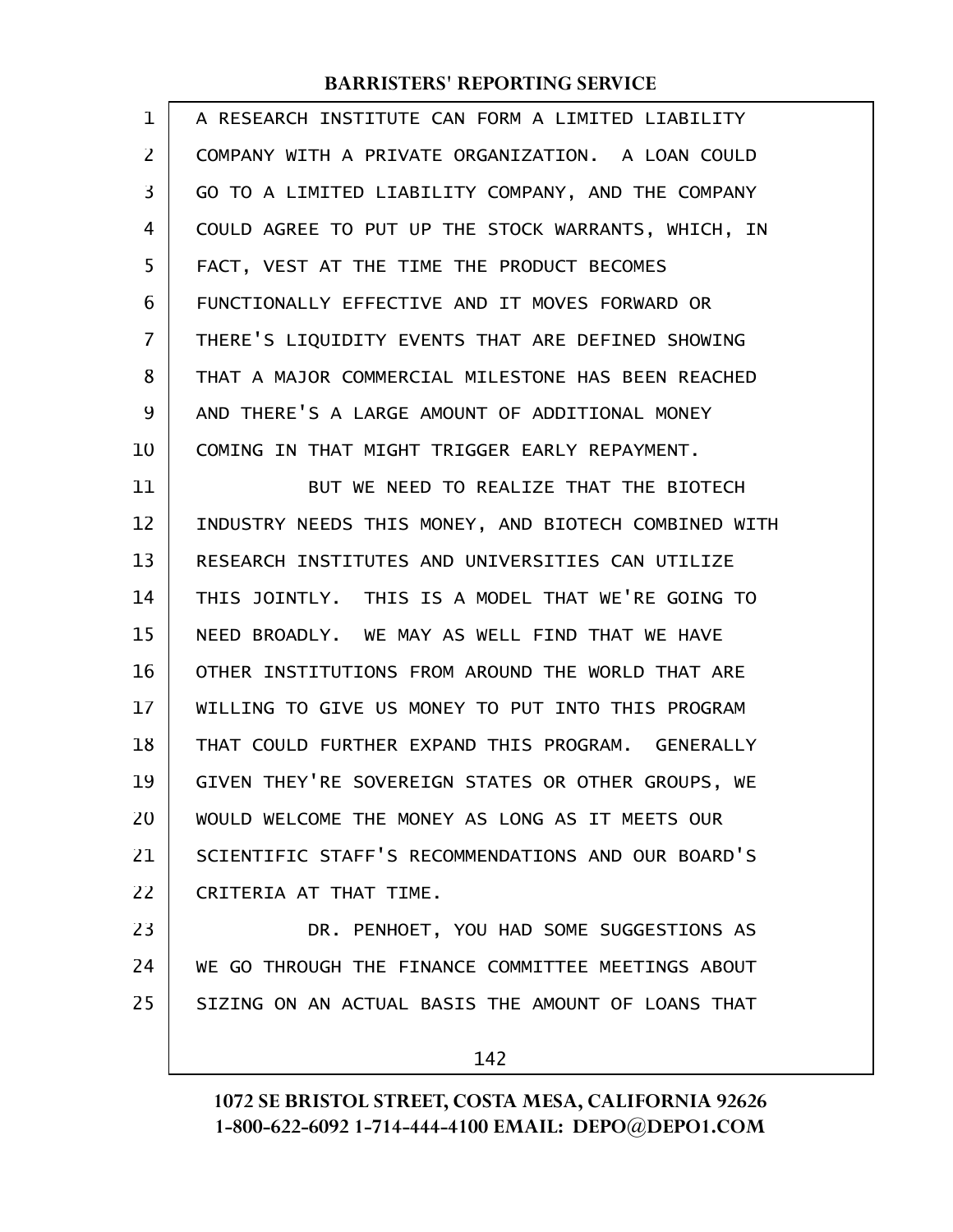| 1              | MIGHT BE USED FOR CLINICAL TRIAL FUNDING; IS THAT              |
|----------------|----------------------------------------------------------------|
| $\overline{2}$ | RIGHT?                                                         |
| 3              | DR. PENHOET: YES. YOU MAY WONDER WHERE                         |
| 4              | THE \$500-MILLION FIGURE CAME FROM. AND AS BOTH                |
| 5              | MICHAEL AND DUANE MENTION, THE LOANS ARE MORE LIKELY           |
| 6              | TO BE TAKEN TO INVEST IN PROJECTS WHICH ARE LESS               |
| $\overline{7}$ | RISKY THAN VERY EARLY STAGE BASIC RESEARCH. SO                 |
| 8              | PRECLINICAL WORK HAS BEEN A MAJOR FOCUS OF OUR                 |
| 9              | ATTENTION SO FAR, BUT ALSO THE REALITY THAT IN MANY            |
| 10             | CASES WE MAY WANT TO FUND CLINICAL TRIALS. AND                 |
| 11             | CLINICAL TRIALS, AS DUANE SAID, ARE LIKELY TO HAVE             |
| 12             | LESS RISK ASSOCIATED WITH THEM AND, THEREFORE, SOME            |
| 13             | ENTITY OF WHATEVER SORT, COMPANY, LLC, OR OTHERWISE,           |
| 14             | IS MORE LIKELY TO BE INTERESTED IN A LOAN AT A LATER           |
| 15             | STAGE WHERE THE RISK IS LOWER THAN A GRANT,                    |
| 16             | PARTICULARLY IF THERE ARE LARGER SUMS OF MONEY                 |
| 17             | AVAILABLE THROUGH THE LOAN MECHANISM THAN THERE                |
| 18             | WOULD BE THROUGH THE GRANT MECHANISM.                          |
| 19             | BUT I THINK TYPICALLY, YOU KNOW, TO DO A                       |
| 20             | THOROUGH PHASE II CLINICAL TRIAL, FOR EXAMPLE,                 |
| 21             | FREQUENTLY THE COSTS ARE IN THE 30 TO \$50-MILLION             |
| 22             | RANGE FOR A ROBUST PHASE II B CLINICAL TRIAL.<br><sub>SO</sub> |
| 23             | THOSE SUMS OF MONEY ARE SUBSTANTIALLY HIGHER THAN              |
| 24             | WE'VE BEEN TALKING ABOUT FOR ANY INDIVIDUAL GRANTS,            |
| 25             | BUT I THINK WOULD FIT VERY WELL IN A LOAN PROGRAM              |
|                |                                                                |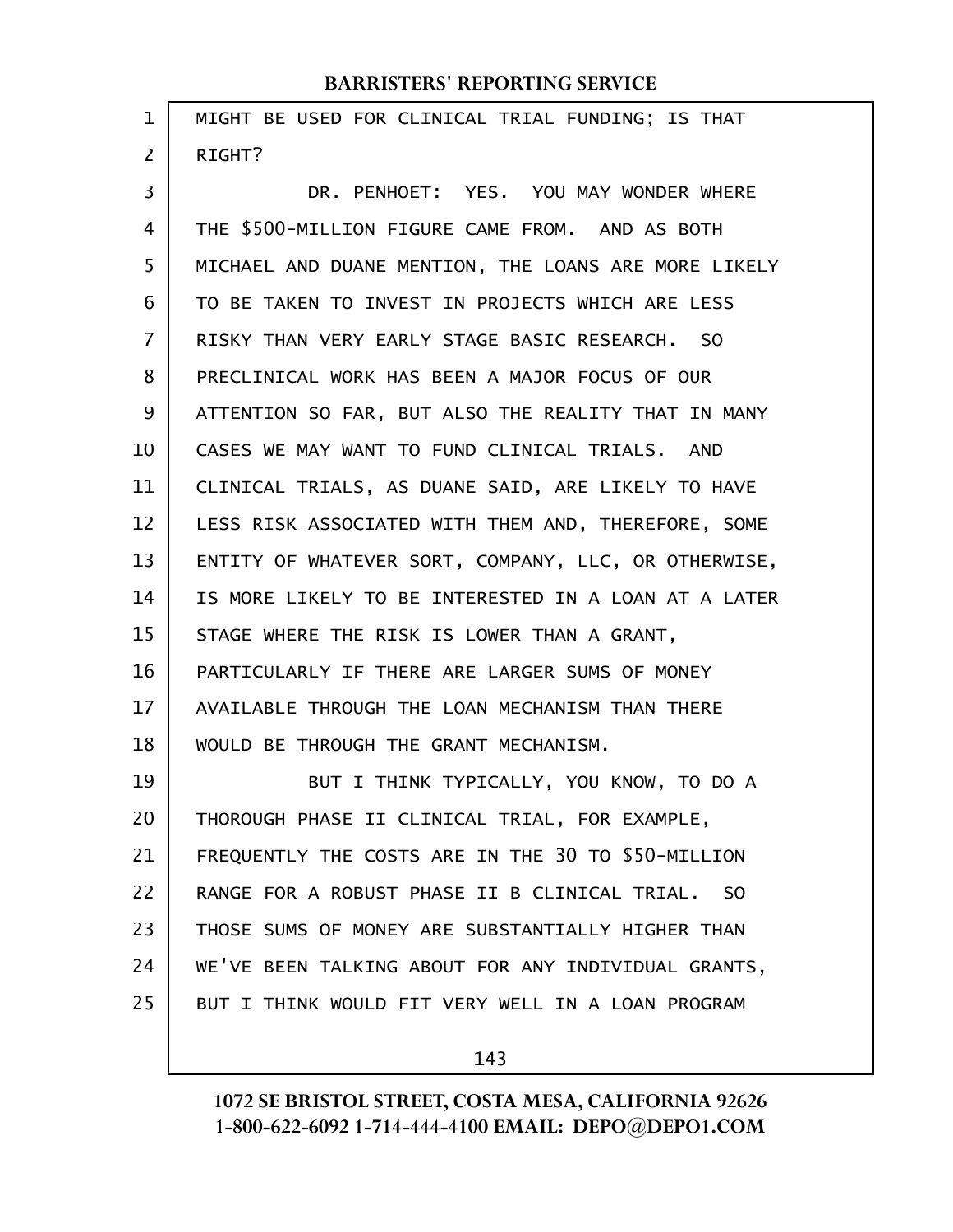GOING FORWARD.

1

JUST TO REMIND YOU, WE ARE COGNIZANT OF THE FACT THAT IN A CLINICAL TRIAL MANY OF THE PATIENTS MIGHT RESIDE OUTSIDE CALIFORNIA, AND MANY OF THE CLINICAL COSTS WOULD BE INCURRED OUTSIDE THE STATE. WE CAN'T PAY FOR THOSE COSTS OUTSIDE THE STATE, BUT THE -- NOT THE VAST MAJORITY, BUT A HUGE FRACTION OF CLINICAL TRIAL COSTS ARE ACTUALLY EMBODIED IN THE SUPPORTING ORGANIZATION. THE COMPANY HAS TO MAKE THE CELL LINES, DO ALL OF THE WORK FILING WITH THE FDA, ETC. ALL OF THOSE COSTS WOULD BE COSTS THAT COULD BE COVERED AS LONG AS THEY'RE INCURRED IN CALIFORNIA BY OUR LOAN PROGRAM. SO EVEN THOUGH THE PATIENT CARE COSTS CAN'T BE COVERED BY US IF THEY'RE OUTSIDE THE STATE, ALL THE REST OF THE COST ASSOCIATED WITH THE CLINICAL TRIAL COULD BE COVERED. SO I THINK WE, IN THINKING ABOUT A \$500-MILLION TOTAL, WERE CONSIDERING THE FACT THAT IF WE ENGAGE OURSELVES IN SUPPORTING CLINICAL TRIALS GENERALLY, IT TAKES A LOT OF MONEY TO DO A ROBUST, HIGH QUALITY CLINICAL TRIAL. CHAIRMAN KLEIN: THANK YOU. DR. PRIETO. DR. PRIETO: I HAD A QUESTION ABOUT THE DELEGATED UNDERWRITERS AND WHAT COSTS WOULD BE 144 2 3 4 5 6 7 8 9 10 11 12 13 14 15 16 17 18 19 20 21 22 23 24 25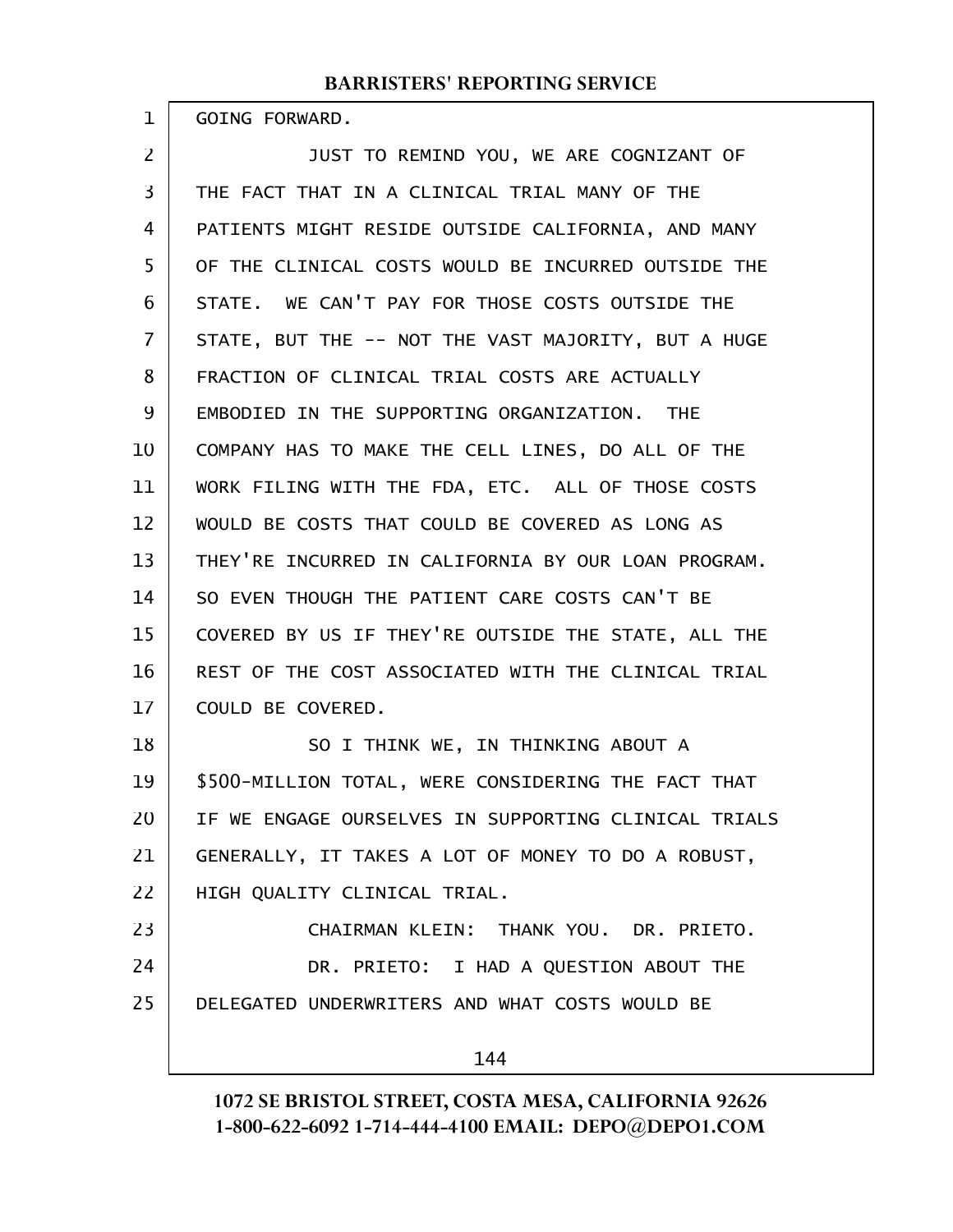ASSOCIATED WITH THAT.

1

CHAIRMAN KLEIN: THERE IS A -- MICHAEL, WHY DON'T YOU DESCRIBE THE SLIDING SCALE THAT HAS BEEN SUBMITTED BY COMPANIES ACTUALLY IN THE FIELD -- A COMPANY ACTUALLY IN THE FIELD TO GIVE US A BENCHMARK FOR THE COST-EFFECTIVENESS OF THIS APPROACH. 2 3 4 5 6 7

MR. GOLDBERG: SURE. IN GENERAL, THERE ARE TWO SOURCES OF FEES THAT BASICALLY ARE CHARGED TO THE LOAN RECIPIENT. SO THERE WOULD BE NO COST GENERALLY THAT I WOULD CONTEMPLATE WOULD BE CHARGED TO CIRM. THE COSTS ARE IN THE FORM OF TWO THINGS. ONE, A LOAN ORIGINATION FEE, WHICH GENERALLY HAS A SLIDING SCALE BASED ON THE SIZE OF THE LOAN, MAY BE ANYWHERE FROM 10,000 TO A \$100,000 DEPENDING ON THE SIZE OF A LOAN, AND THAT'S FOR THE DOCUMENTATION, THE ANALYTICS ASSOCIATED WITH THE ASSESSMENT OF THE LOAN. AND THESE ARE ALL LOANS, WHEN WE REFER TO THEM, ONLY FOR PROJECTS THAT HAVE BEEN THROUGH THE PEER REVIEW PROCESS, BEEN PRIORITY SCORED. AND SO IT'S AFTER THE WORKING GROUPS HAVE SEEN THEM AND PRIORITY. SO IT SHOULD BE RELATIVELY EFFICIENT AND A VERY HIGH CORRELATION BETWEEN THE ANALYTICAL WORK DONE ON ANY LOAN AND WHETHER OR NOT IT'S A PROJECT THAT WE'RE INTERESTED IN GOING FORWARD WITH AT THE 8 9 10 11 12 13 14 15 16 17 18 19 20 21 22 23 24 25

145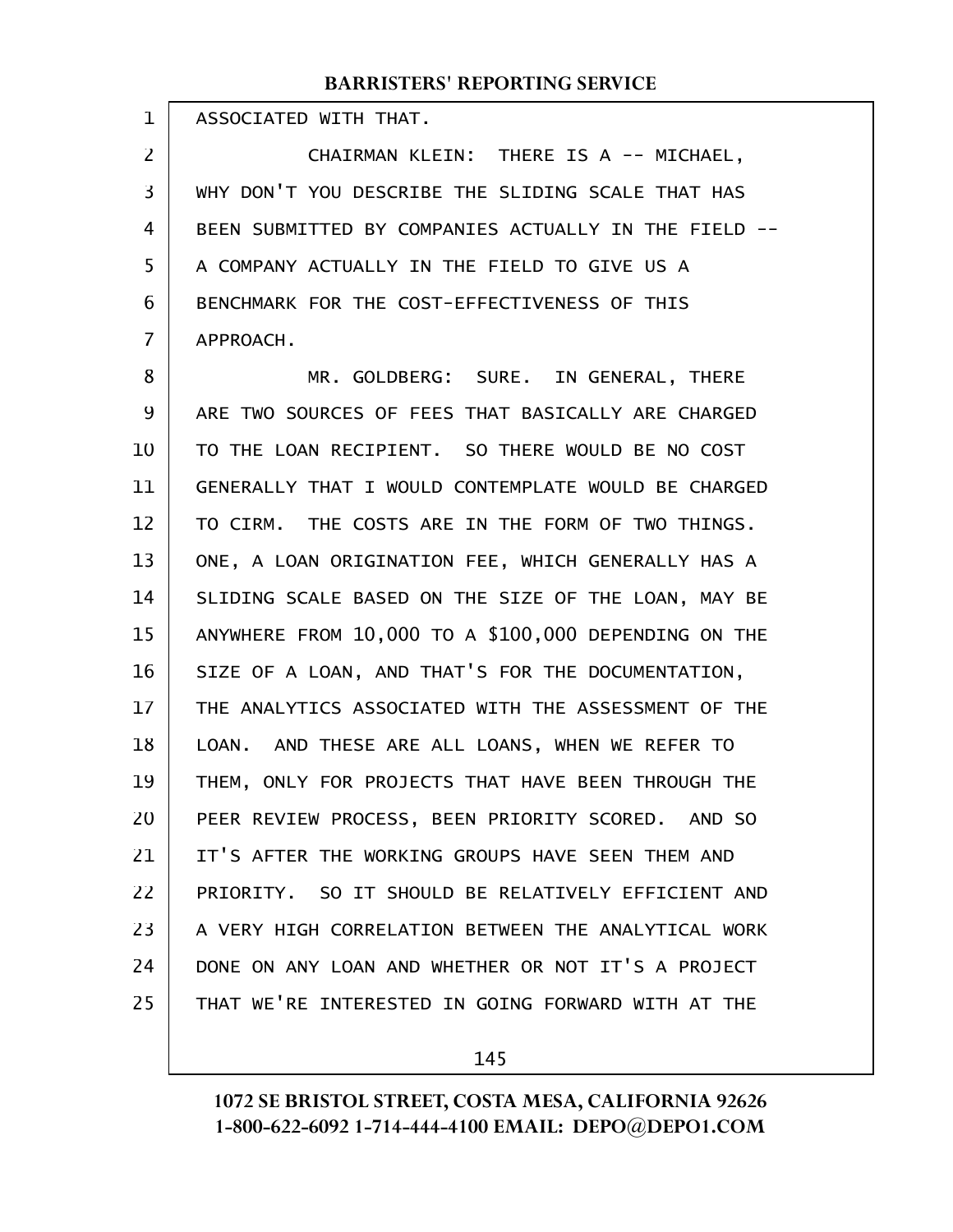| $\mathbf{1}$ | LEVEL OF THE ICOC.                                   |
|--------------|------------------------------------------------------|
| 2            | THE SECOND AREA WHERE THE ECONOMICS COME             |
| 3            | FROM TO SUPPORT THIS ON THE PART OF THE LOAN         |
| 4            | ADMINISTRATOR IS AN INTEREST RATE SPREAD BETWEEN THE |
| 5            | COST OF FUNDS THAT THEY WILL CHARGE THE LOAN         |
| 6            | RECIPIENT AND WHAT WE AS A BOARD AND DELEGATED TO    |
| 7            | THE FINANCE SUBCOMMITTEE DETERMINE TO BE THE         |
| 8            | APPROPRIATE INTEREST RATE ON THE LOANS SPECIFIC TO   |
| 9            | AN RFA.                                              |
| 10           | SO AS I SAID EARLIER, AS EACH RFA COMES              |
| 11           | THROUGH, THE CIRM AND THE BOARD WILL BE ASSIGNING AN |
| 12           | INTEREST RATE TO THE LOANS ON THAT BASIS TO BE MORE  |
| 13           | RELEVANT IN TERMS OF TIME AND CREDIT MARKET          |
| 14           | CONDITIONS THAN WE WOULD BE IF WE ESTABLISHED THAT   |
| 15           | NOW FOR THE NEXT SEVEN TO TEN YEARS.                 |
| 16           | SO IN SUMMARY, TWO SOURCES OF ECONOMICS              |
| 17           | PAY FOR THIS FOR THE LOAN ADMINISTRATORS, LOAN       |
| 18           | ORIGINATION FEES, WHICH WOULD HAVE A SLIDING SCALE   |
| 19           | THAT WE'LL SOLICIT IN CONNECTION WITH THE RFA FOR A  |
| 20           | LOAN ADMINISTRATOR, AN INTEREST RATE SPREAD OVER     |
| 21           | WHAT WE DESIGNATE AS THE TARGET RATE OF RETURN ON A  |
| 22           | SPECIFIC LOAN FROM US.                               |
| 23           | CHAIRMAN KLEIN: IS IT PROPER TO SAY THOSE            |
| 24           | INTEREST RATE SPREADS ARE VERY NARROW? THEY'RE IN    |
| 25           | THE RANGE OF, DEPENDING ON THE SIZE OF LOAN, A HALF  |
|              | 146                                                  |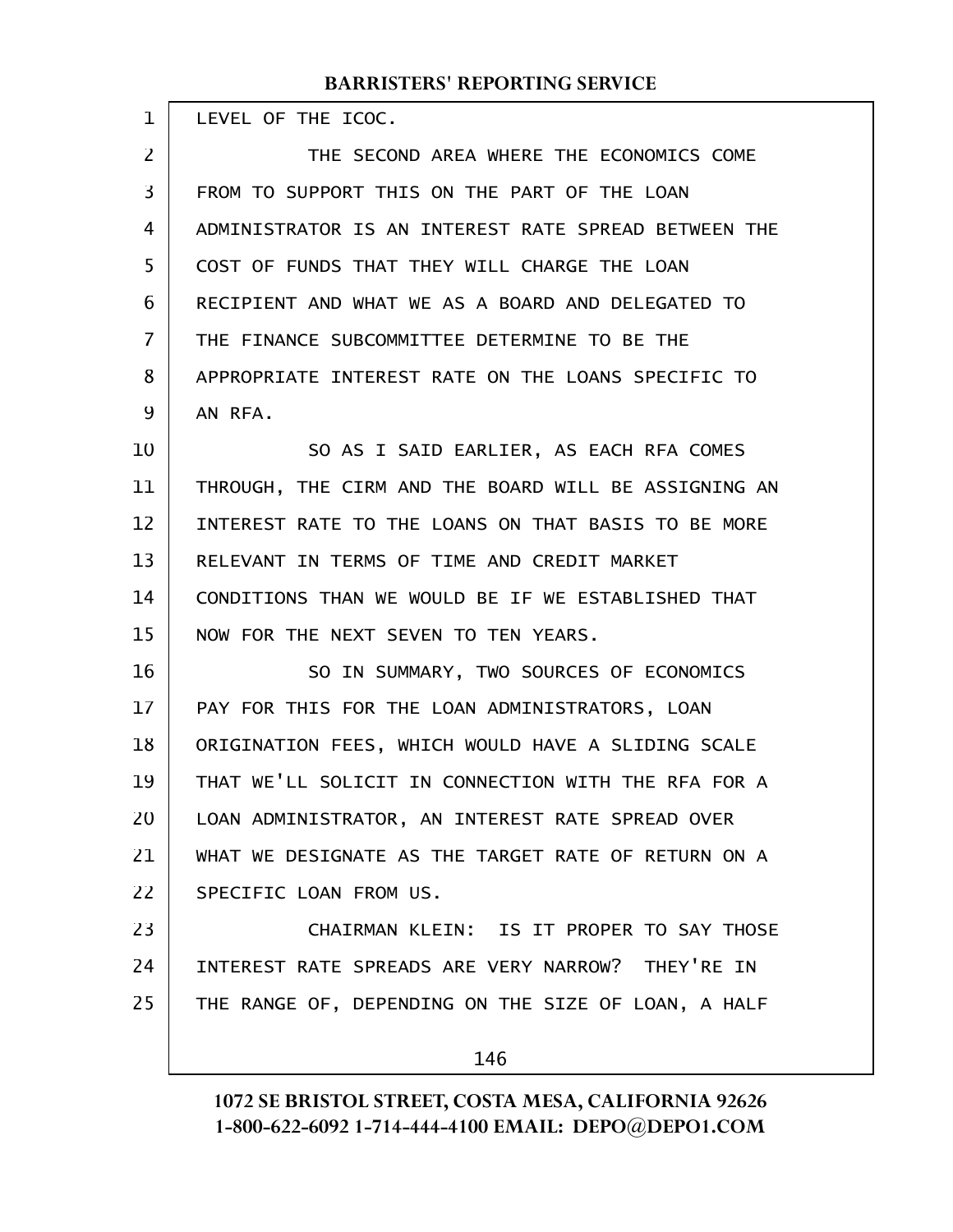| 1  | PERCENT TO PERFECT AND A HALF?                       |
|----|------------------------------------------------------|
| 2  | MR. GOLDBERG: THAT'S CORRECT.                        |
| 3  | CHAIRMAN KLEIN: SO ONE OF THE OTHER                  |
| 4  | STRATEGIC ADVANTAGES HERE IS THAT BECAUSE THEY HAVE  |
| 5  | TO -- THESE ARE COMPANIES THAT WOULD RESPOND TO THE  |
| 6  | RFP THAT ARE IN THE BUSINESS AND HAVE THE            |
| 7  | INFRASTRUCTURE IN PLACE, THE HUMAN RESOURCES IN      |
| 8  | PLACE, THEY CAN GIVE US FAST TURNAROUND, BUT THEY    |
| 9  | ALSO ARE AMORTIZING THIS EXPERTISE OVER A VERY BROAD |
| 10 | PORTFOLIO AND, THEREFORE, CAN BE VERY COST-EFFECTIVE |
| 11 | FOR US, REDUCING THE COST SIGNIFICANTLY,             |
| 12 | SUBSTANTIALLY BELOW WHAT IT WOULD BE IF WE TRIED TO  |
| 13 | STAFF IT. AND, OF COURSE, WE DON'T HAVE THE ABILITY  |
| 14 | TO STAFF THIS WITHIN OUR STAFFING CAPACITY, WHICH IS |
| 15 | FOCUSED ON SCIENTIFIC STAFFING. WE WOULD BE          |
| 16 | CONTRACTING TO PEOPLE THAT HAVE MORE EXPERTISE AND   |
| 17 | STABLE LONG-TERM PERFORMANCE HISTORIES IN PLACE AT   |
| 18 | THE TIME WE DID THIS AFTER A COMPETITIVE RFP.        |
| 19 | IT'S ALSO IMPORTANT TO NOTE THAT THERE'S             |
| 20 | POTENTIALLY A THIRD FEE THAT WOULD OCCUR AT THE TIME |
| 21 | THESE STOCK WARRANTS BECAME VALUABLE BECAUSE WE      |
| 22 | WOULD NOT WANT TO EXERCISE THE STOCK WARRANTS. ALL   |
| 23 | OF THIS WOULD BE DONE UNDER THE SUPERVISION OF OUR   |
| 24 | AGENCY WITH APPROVALS AND SIGN-OFFS OF OUR AGENCY    |
| 25 | WITH LEGAL COUNSEL APPROVALS BY OUR AGENCY, BUT      |
|    |                                                      |

147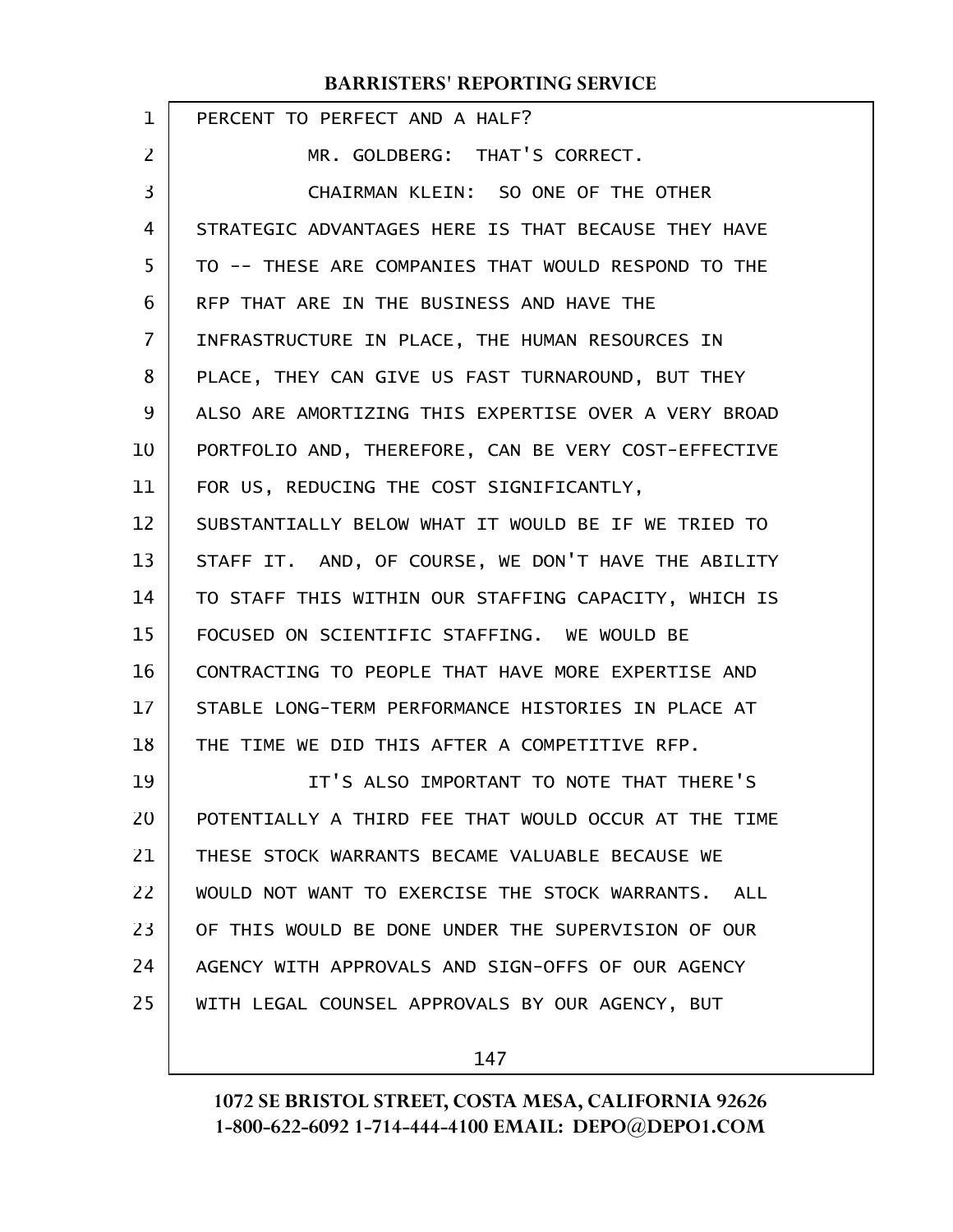| $\mathbf{1}$ | ADMINISTRATIVELY STOCK WARRANTS WOULD BE SOLD IN THE |
|--------------|------------------------------------------------------|
| 2            | MARKET AND THE FUNDS WOULD COME BACK INTO OUR AGENCY |
| 3            | AS AN ADDITIONAL SPECIAL SERVICE.                    |
| 4            | NOW, IF WE'RE GETTING STOCK WARRANTS, THAT           |
| 5            | MEANS WE'VE BEEN SUCCESSFUL WITH A THERAPY, WHICH IS |
| 6            | THE MOST IMPORTANT THING, AND IT HAS COMMERCIAL      |
| 7            | VALUE, WHICH IS A BIG BENEFIT TO US. AS DUANE SAID,  |
| 8            | THERE'S SIGNIFICANT NONPERFORMANCE RISK THAT PWC     |
| 9            | USED IN ITS NUMBERS, FROM 40 TO 50 PERCENT           |
| 10           | NONPERFORMANCE ON EARLIER STAGE TRANSLATIONAL LOANS  |
| 11           | TO 30 PERCENT NONPERFORMANCE ON LATER STAGE LOANS.   |
| 12           | AND BETWEEN INTEREST, CAPITAL RECOVERY, AND STOCK    |
| 13           | WARRANTS, THEY LOOKED, EVEN WITH THOSE               |
| 14           | NONPERFORMANCE RATES, TO RECOVER CAPITAL PLUS        |
| 15           | APPROXIMATELY A 20-PERCENT PREMIUM OVER ORIGINAL     |
| 16           | CAPITAL.                                             |
| 17           | COULD YOU SUGGEST THE FORMAT MAYBE WITH              |
| 18           | COUNSEL OF THE KEY ELEMENTS IN THE CONCEPT APPROVAL, |
| 19           | MR. GOLDBERG? AND THEN WE'LL ASK IF THERE'S A        |
| 20           | SECOND, AND THEN SEE WHAT THE PLEASURE OF THE BOARD  |
| 21           | AND THE PUBLIC IS.                                   |
| 22           | MR. GOLDBERG: SURE. SO THE FIRST THING               |
| 23           | I'D LIKE TO PROPOSE IS THAT WE CONSIDER A LOAN       |
| 24           | PROGRAM OF \$500 MILLION. THE SECOND, THAT THE       |
| 25           | SPECIFIC ALLOCATION OF THOSE LOANS BE ON AN          |
|              |                                                      |

148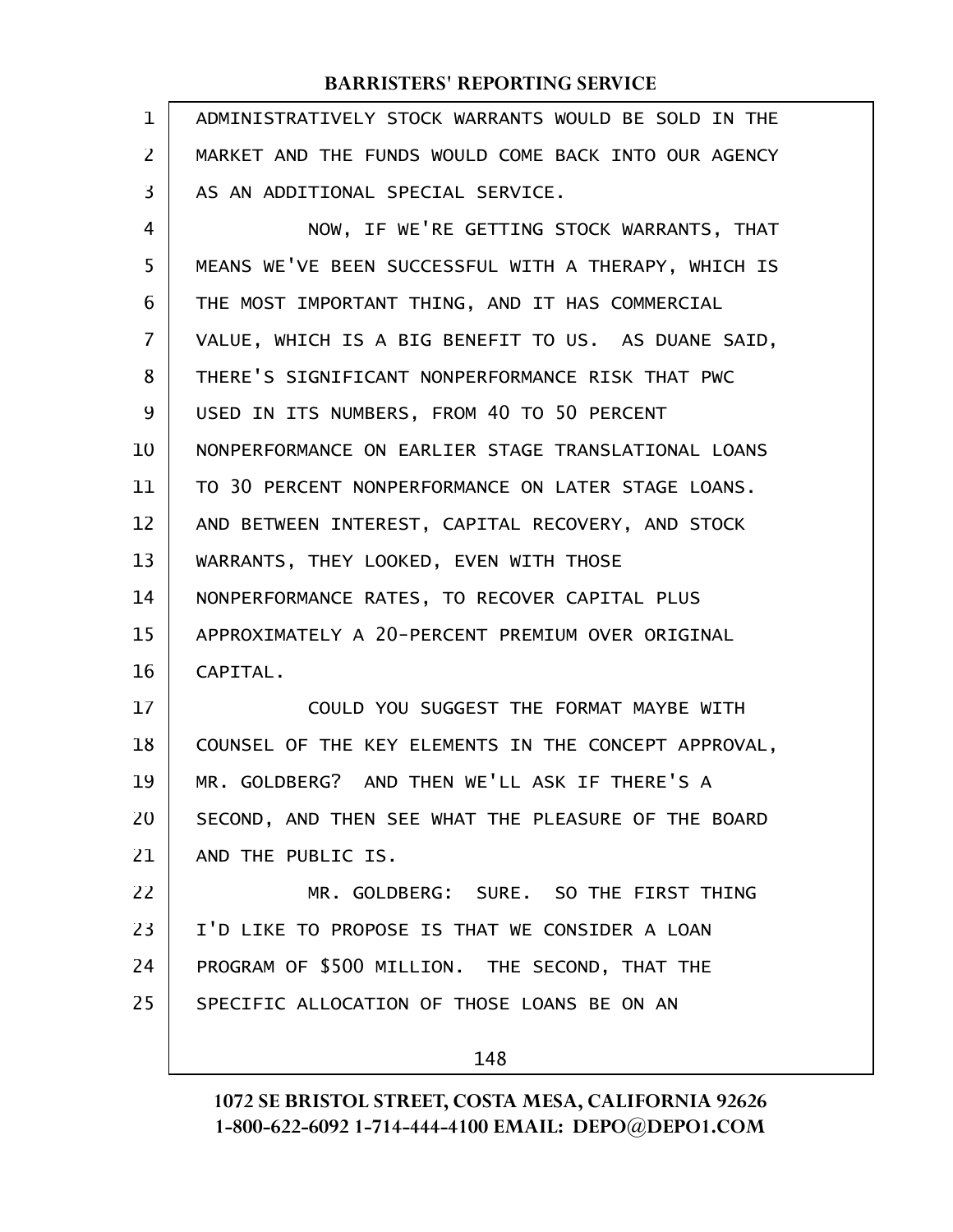| 1              | RFA-BY-RFA BASIS. THE THIRD IS THAT WE ASK FOR THE   |
|----------------|------------------------------------------------------|
| $\overline{2}$ | DEVELOPMENT OF A LOAN ADMINISTRATION RFP FOR REVIEW  |
| 3              | AND ADOPTION BY THE FINANCE SUBCOMMITTEE TO BRING    |
| 4              | FORWARD TO THE BOARD FOR DECISION AT ITS DECEMBER    |
| 5              | MEETING.                                             |
| 6              | CHAIRMAN KLEIN: I BELIEVE YOU HAD A POINT            |
| $\overline{7}$ | THAT ALSO BRINGS BACK GUIDELINES ON THE ADDITIONAL   |
| 8              | SIZE THAT MAY OCCUR FOR LOANS AS VERSUS GRANTS ON    |
| 9              | ANY PARTICULAR RFA GIVEN THAT WE CAN RECYCLE THE     |
| 10             | LOAN PROCEEDS; WHEREAS, WE DON'T HAVE THE ABILITY ON |
| 11             | THE GRANT PROCEEDS.                                  |
| 12             | MR. GOLDBERG: YES. THANK YOU. THAT'S AN              |
| 13             | IMPORTANT POINT, THAT THERE MIGHT BE -- THAT THERE   |
| 14             | WOULD BE A DIFFERENTIAL TO PROVIDE AN INCENTIVE FOR  |
| 15             | LOANS VERSUS GRANTS IN ANY INDIVIDUAL RFA.           |
| 16             | MR. ROTH: SECOND.                                    |
| 17             | CHAIRMAN KLEIN: THERE'S A SECOND FROM                |
| 18             | DUANE. ARE THERE COMMENTS? JEFF, DID YOU HAVE A      |
| 19             | COMMENT?                                             |
| 20             | MR. SHEEHY: I JUST HAD A QUESTION. ARE               |
| 21             | WE INCLUDING THESE COMPONENTS IN THIS APPROVAL       |
| 22             | PROCESS?                                             |
| 23             | CHAIRMAN KLEIN: THOSE COMPONENTS WILL BE             |
| 24             | BROUGHT BACK WITH REFINEMENTS TO THEM FOR THIS BOARD |
| 25             | FOR REVIEW.                                          |
|                | 149                                                  |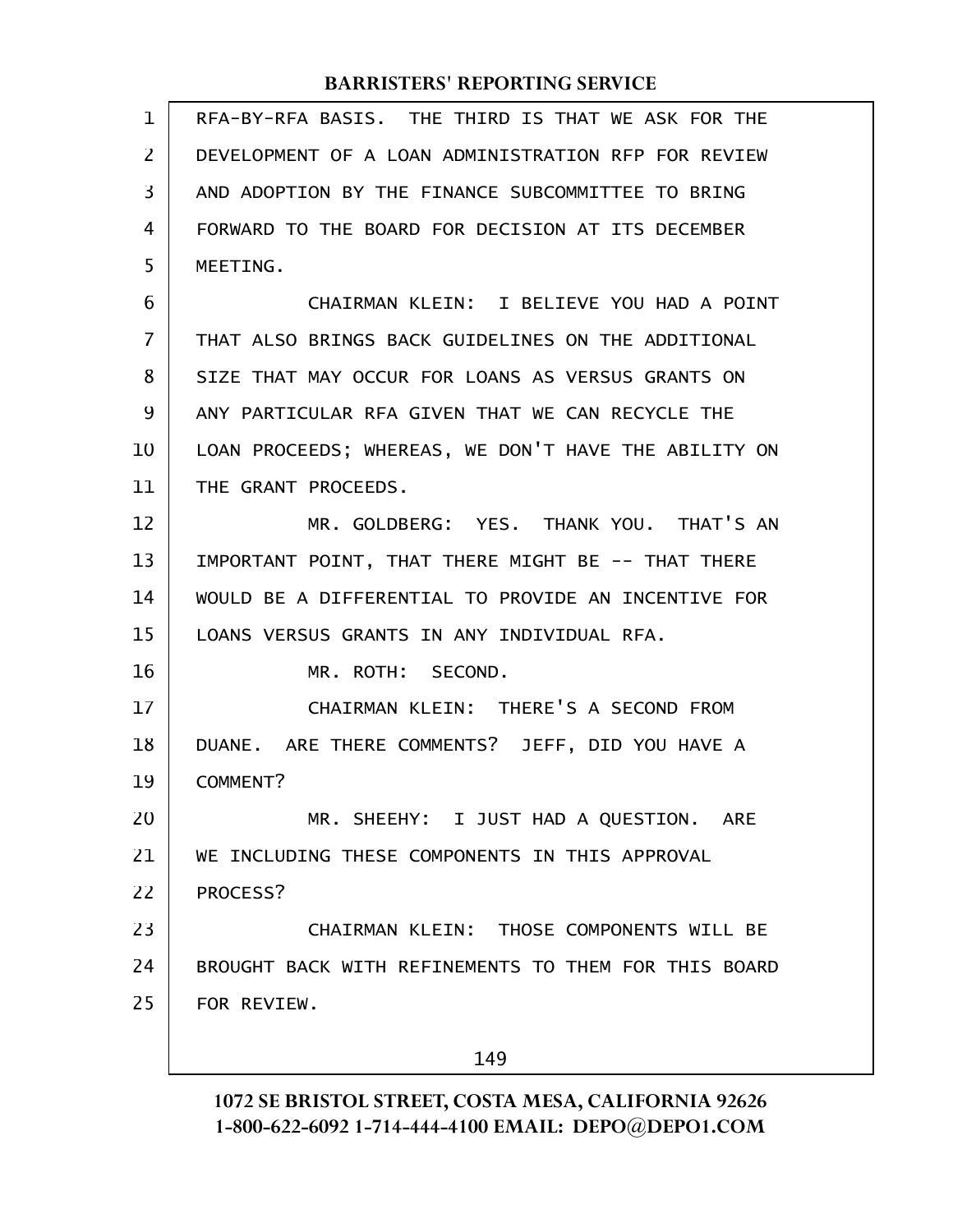| $\mathbf 1$    | MR. SHEEHY: OKAY. JUST CURIOUS.                      |
|----------------|------------------------------------------------------|
| $\overline{2}$ | CHAIRMAN KLEIN: OKAY.                                |
| 3              | DR. LEVEY: CERTAINLY NOT AN EXPERT IN                |
| 4              | THIS AREA, BUT SOME THINGS JUST QUICKLY COME TO MIND |
| 5              | GIVEN THE PRESENT SET OF CIRCUMSTANCES. IF THE       |
| 6              | BIOTECH COMPANY GOES UNDER DURING THE CONDUCT OF     |
| 7              | THIS WORK OR FOR ANY OTHER REASON, HOW ARE THESE     |
| 8              | LOANS PAID BACK? I THINK WE SHOULD ALL BE SOMEWHAT   |
| 9              | SENSITIVE TO THE FACT WE'RE JUST GOING THROUGH --    |
| 10             | WE'RE GOING THROUGH A PERIOD OF ECONOMIC CRISIS      |
| 11             | BECAUSE OF A SEGMENT OF OUR ECONOMY, THOSE WHO ARE   |
| 12             | MAKING LOANS TO PEOPLE WHO ARE BUYING HOMES. WE'RE   |
| 13             | BASICALLY GIVING LOANS WITH NO WAY, SHAPE, OR FORM   |
| 14             | TO PAY THESE BACK.                                   |
| 15             | AND THIS IS TAXPAYER DOLLARS THAT WE'RE              |
| 16             | MAKING LOANS TO. I THINK WE HAVE TO BE EXTREMELY     |
| 17             | SENSITIVE. I DON'T SEE THE RISKS COVERED HERE. IT    |
| 18             | WILL BRING UP ALL THESE QUESTIONS AGAIN. DO WE       |
| 19             | SHARE IN THE PROFITS? IF WE'RE GOING TO FORGIVE      |
| 20             | LOANS, DO WE SHARE IN THE PROFITS, WHICH IS GOING TO |
| 21             | COME UP. IT HAS TO COME UP. AND THEN WHAT WILL THE   |
| 22             | CHARGE BE FOR PEOPLE? SAY, SOME DRUG THAT'S UNDER    |
| 23             | TRIAL ACTUALLY WORKS. AND I THINK WHAT DO WE CHARGE  |
| 24             | FOR THOSE MEDICATIONS? I THINK THESE ARE ALL GOING   |
| 25             | TO COME UP, AND WE BETTER HAVE THE EXPERTISE TO      |
|                |                                                      |

150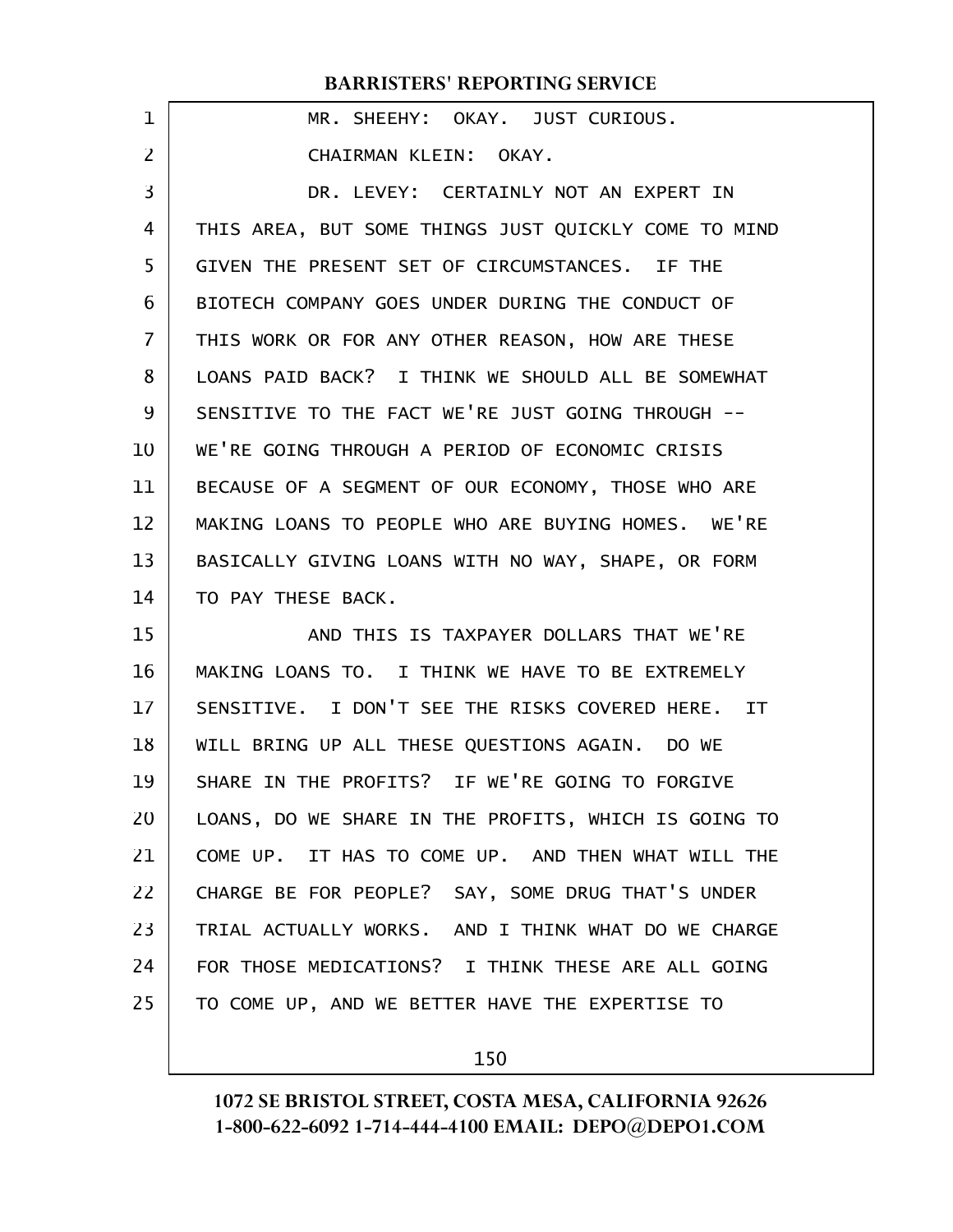| 1  | OVERSEE THESE LOAN PROGRAMS AND TO EVALUATE THESE   |
|----|-----------------------------------------------------|
| 2  | LOAN PROGRAMS, OR I THINK WE'LL BE SUBJECT TO A LOT |
| 3  | OF CRITICISM WITH THAT.                             |
| 4  | BUT THESE ARE ALL, I THINK, LOGICAL                 |
| 5  | QUESTIONS THAT NEED TO BE ASKED AND ANSWERED, AND   |
| 6  | I'M SURE THERE ARE MANY OTHERS AS WELL. THIS IS AN  |
| 7  | INNOVATIVE PROGRAM. I CAN THINK OF MANY REASONS WHY |
| 8  | IT WOULD BE A GOOD THING TO DO BECAUSE ONE OF THE   |
| 9  | THINGS WE WERE SUPPOSED TO DO WITH PROP 71 WAS TO   |
| 10 | INCENTIVIZE INDUSTRY AND TO INCENTIVIZE             |
| 11 | COLLABORATIONS WITH UNIVERSITIES. BUT IT IS         |
| 12 | COMPLICATED, AND I'M SURE MOST OF US WHO READ THIS  |
| 13 | PROBABLY DON'T KNOW A LOT OF WHAT IS BEING SPOKEN   |
| 14 | ABOUT HERE. SO ALL THE MORE THE EMPHASIS SHOULD BE  |
| 15 | ON TRYING TO WRITE A VERY CLEARLY WRITTEN DOCUMENT  |
| 16 | AND HAVE ENOUGH OF THESE -- SOMEBODY OUGHT TO SIT   |
| 17 | DOWN AND THINK WHAT ARE THE RISKS AND HOW DO WE     |
| 18 | EXPLAIN EVERYTHING BEFORE WE GO INTO THIS.          |
| 19 | CHAIRMAN KLEIN: CERTAINLY. AND I'M GOING            |
| 20 | TO MAKE SOME COMMENTS, THEN CALL ON BOTH MICHAEL    |
| 21 | GOLDBERG AND DUANE ROTH. EACH OF THE RISKS THAT YOU |
| 22 | MENTIONED AND EACH OF THE POINTS YOU MENTIONED WERE |
| 23 | DEBATED IN GREAT DETAIL IN THE SUBCOMMITTEE WORK OF |
| 24 | THE TASK FORCE AND THEN LATER AT THE FINANCE        |
| 25 | COMMITTEE. BUT SPECIFICALLY THERE IS A SPECIAL      |
|    |                                                     |

151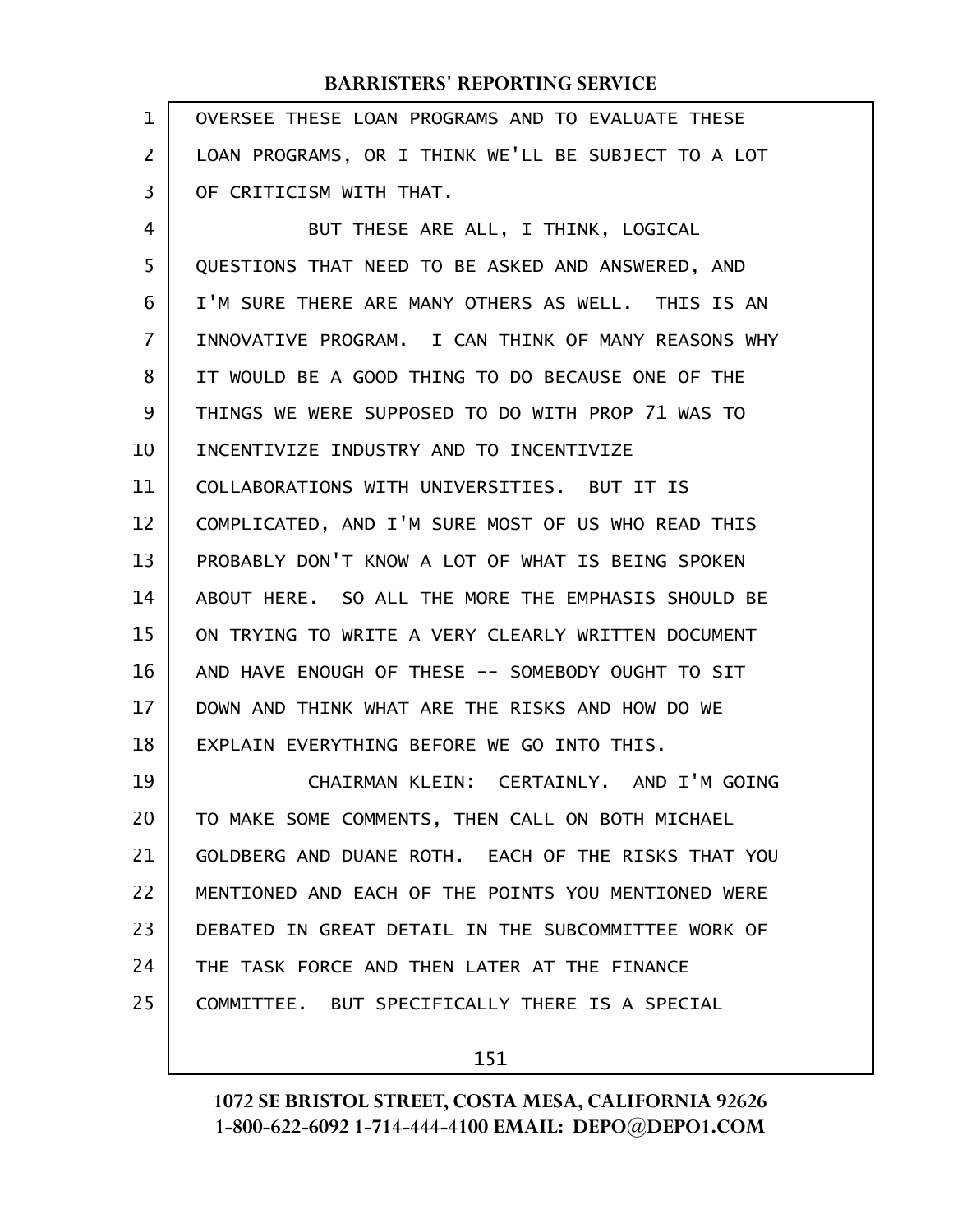| $\mathbf 1$    | STUDY ON PROJECTING NONPERFORMANCE ON THESE. THIS    |
|----------------|------------------------------------------------------|
| $\overline{2}$ | IS NOT YOUR NORMAL BANK LOAN. AS, I THINK, WAS       |
| 3              | STATED BY A COUPLE OF INDIVIDUALS, WE UNDERSTAND     |
| 4              | THAT THIS IS A WAY TO EXTEND OUR FUNDS AS VERSUS A   |
| 5              | GRANT, WHICH WHEN THE MONEY IS OUT THE DOOR, YOU     |
| 6              | NEVER RECOVER ANY OF IT.                             |
| $\overline{7}$ | IN THIS CASE, WHETHER WE EXPECT A                    |
| 8              | 30-PERCENT LOAN LOSS OR 40-PERCENT OR A 50-PERCENT   |
| 9              | LOAN LOSS, DUANE, FOR EXAMPLE, FACTORED IN A HUNDRED |
| 10             | PERCENT WARRANT COVERAGE, WHICH HAS AN INTEREST RATE |
| 11             | RISK PREMIUM FOR -- I'M NOT GOING TO CONSIDER IT A   |
| 12             | PROFIT. I'M GOING TO CONSIDER IT A RISK PREMIUM      |
| 13             | BECAUSE THAT'S STATUTORILY WITHIN WHAT WE'RE         |
| 14             | CONSIDERING.                                         |
| 15             | BUT AFTER LOOKING AT THAT, PRICEWATERHOUSE           |
| 16             | CAME BACK WITH A REPORT, WHICH WE CAN GIVE YOU A     |
| 17             | COMPLETE COPY OF WHEN WE COME BACK TO THE BOARD IN   |
| 18             | DECEMBER, WHICH SAID, CONSIDERING ALL THOSE VERY     |
| 19             | HIGH NONPERFORMANCE RATES, WE SHOULD RECOVER         |
| 20             | CAPITAL. WHEN YOU CONSIDER INTEREST AND THE WARRANT  |
| 21             | INCOME OVER A LOAN CYCLE, YOU SHOULD RECOVER ALL     |
| 22             | YOUR CAPITAL PLUS ABOUT A 20-PERCENT GROWTH TO THE   |
| 23             | PORTFOLIO. AND, AS DUANE SAID, THIS IS NOT YOUR      |
| 24             | NORMAL BANK LOAN. IF THE BANKS WOULD LOAN IN THIS    |
| 25             | AREA, WE WOULDN'T LOAN IN THIS AREA.                 |

152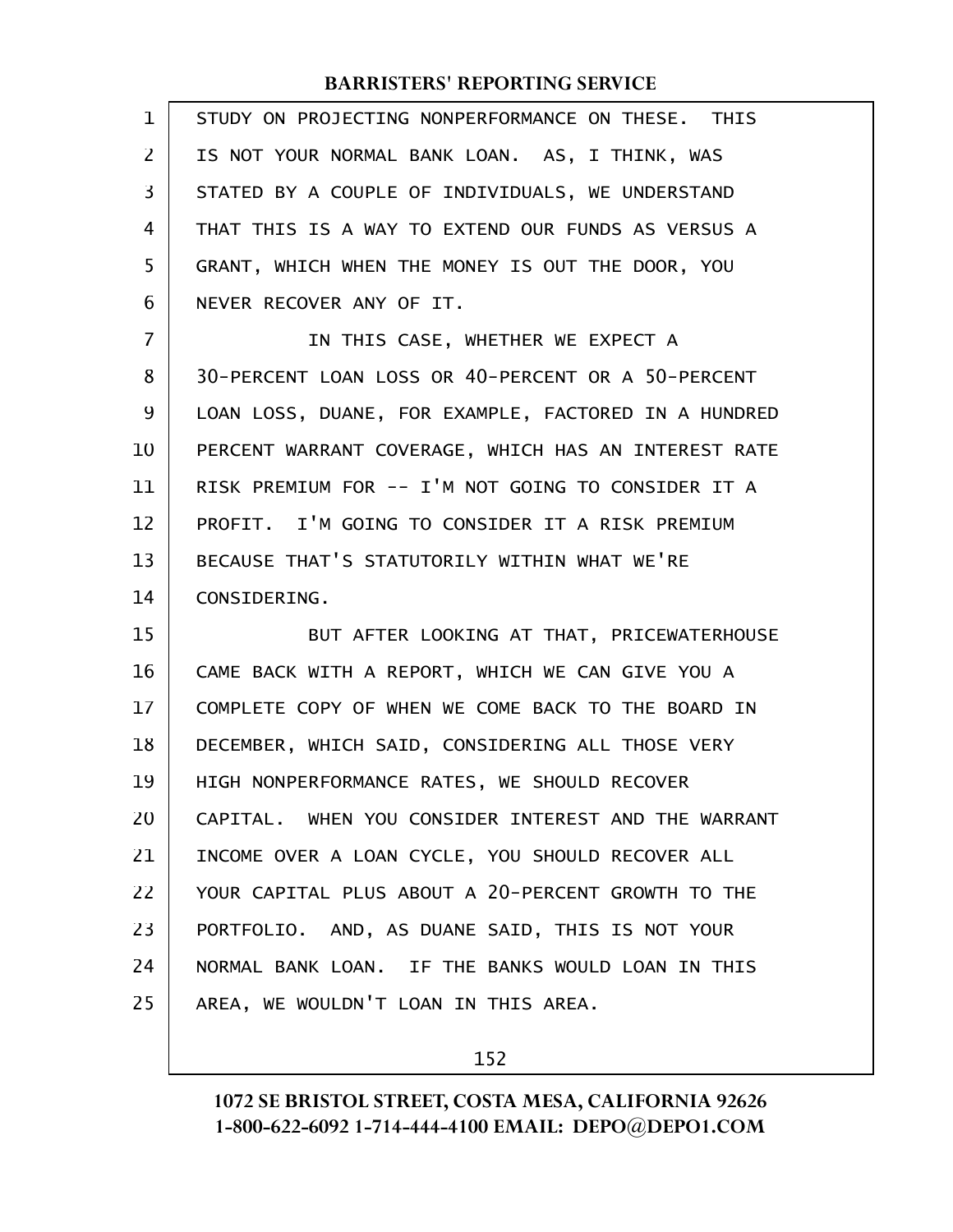| $\mathbf{1}$ | SO THESE ARE ALSO, UNLIKE MORTGAGEES,                |
|--------------|------------------------------------------------------|
| 2            | THESE INDIVIDUALS, UNLIKE HOME MORTGAGEES, THESE     |
| 3            | INDIVIDUALS ARE REPRESENTED BY MULTIPLE COUNSEL,     |
| 4            | HIGHLY INFORMED, COMPLETE, TOTAL DISCLOSURE BY       |
| 5            | SOPHISTICATED INDIVIDUALS. AND WE WILL HAVE HIGHLY   |
| 6            | SOPHISTICATED EXTERNAL UNDERWRITERS AND MONITORING   |
| 7            | FACILITIES THROUGH BANKS. THERE ARE A NUMBER OF      |
| 8            | BANKS WITH -- SMALL, SPECIALIZED BANKS THAT HAVE     |
| 9            | LONG-TERM HISTORIES IN THIS AREA, PERFORMANCE        |
| 10           | HISTORIES THAT WILL BE BROUGHT TO YOU THROUGH THE    |
| 11           | RFP PROCESS.                                         |
| 12           | MR. GOLDBERG: YES. DR. LEVEY, I JUST                 |
| 13           | WANTED TO SAY THAT THE ISSUE IN PARTICULAR ABOUT     |
| 14           | ACCESS TO THERAPIES WAS ONE THAT WAS VERY MUCH       |
| 15           | CONSIDERED IN CONNECTION WITH HOW WE GOT TO WHERE WE |
| 16           | ARE NOW. AND WE FULLY AGREE WITH THAT, AND THE       |
| 17           | RECORDS OF THE COMMITTEE, THE TASK FORCE ARE RATHER  |
| 18           | EXTENSIVE ON THAT. AND THE TRANSCRIPT FROM THE       |
| 19           | AUGUST 13 MEETING ALSO EVIDENCES THAT HEAVILY AND    |
| 20           | DUANE'S REPORT TO THE ICOC.                          |
| 21           | CHAIRMAN KLEIN: AND I'M GOING TO ASK --              |
| 22           | THIS IS GOING TO BE A LONG MEETING IN DECEMBER       |
| 23           | BECAUSE I WANT A LOT OF INPUT FROM DUANE'S DETAILED  |
| 24           | REVIEWS. WE'VE GOT TO GET TO THE QUESTION HERE       |
| 25           | BECAUSE WE'VE GOT PEOPLE WHO HAVE TO LEAVE. DUANE,   |
|              | 153                                                  |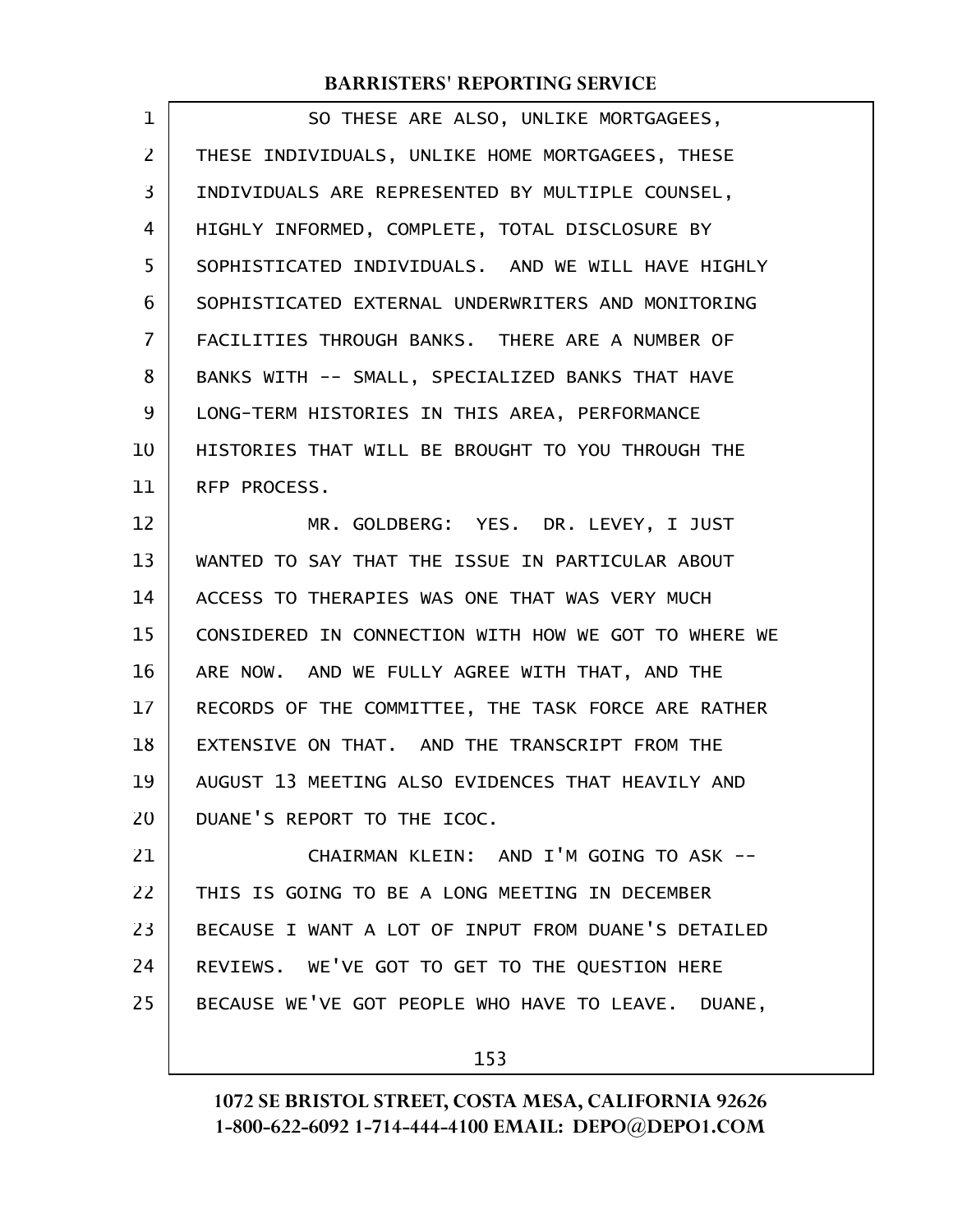| 1              | DO YOU WANT TO MAKE A QUICK COMMENT BEFORE I GET     |
|----------------|------------------------------------------------------|
| 2              | PUBLIC COMMENT?                                      |
| 3              | MR. ROTH: NO. I THINK MICHAEL'S COMMENTS             |
| 4              | AND BOB'S ARE EXACTLY THE POINT, THAT WE DO EXPECT A |
| 5              | LARGE NUMBER OF FAILURES, AND THAT'S BUILT IN HERE,  |
| 6              | AND WE WILL NOT RECOVER THOSE MONIES MOST LIKELY.    |
| $\overline{7}$ | HOWEVER, THE ONES THAT DO WORK AND THE FACT THAT WE  |
| 8              | HAVE SIGNIFICANT OWNERSHIP IS WHERE THE REAL         |
| 9              | ECONOMICS COME IN. THAT'S HOW IT'S BASED. WE WERE    |
| 10             | PRETTY CAREFUL TO MAKE SURE THAT WE DID SOMETHING    |
| 11             | HERE THAT WAS NOT ONEROUS TO THE PEOPLE THAT ARE     |
| 12             | GETTING THE LOANS AND NOT HAVE TO HAVE PEOPLE        |
| 13             | MORTGAGE THEIR HOMES, WHICH YOU CAN'T DO TODAY       |
| 14             | ANYWAY, TO BE ABLE TO GUARANTEE THOSE LOANS.         |
| 15             | SO WE SAID WE'LL HAVE TWO TYPES OF LOAN,             |
| 16             | ONE, A RECOURSE LOAN WHERE YOU PAY IT BACK           |
| 17             | REGARDLESS OF WHAT HAPPENS TO THE PRODUCT. IN THAT   |
| 18             | CASE YOU GIVE US MUCH LESS EQUITY OWNERSHIP -- RISK  |
| 19             | PREMIUM. WE HAVE TROUBLE WITH THAT WORD.             |
| 20             | THE SECOND IS THAT A NONRECOURSE RISK                |
| 21             | PREMIUM LOAN THAT WOULD HAVE SIGNIFICANTLY MORE      |
| 22             | WARRANTS ATTACHED TO IT. SO THAT'S HOW WE ADJUSTED.  |
| 23             | CHAIRMAN KLEIN: PUBLIC COMMENT?<br>JEFF,             |
| 24             | COULD I GET PUBLIC COMMENT AND COME BACK TO YOU?     |
| 25             | MR. SHEEHY: I JUST WANTED TO MAKE SURE WE            |
|                | 154                                                  |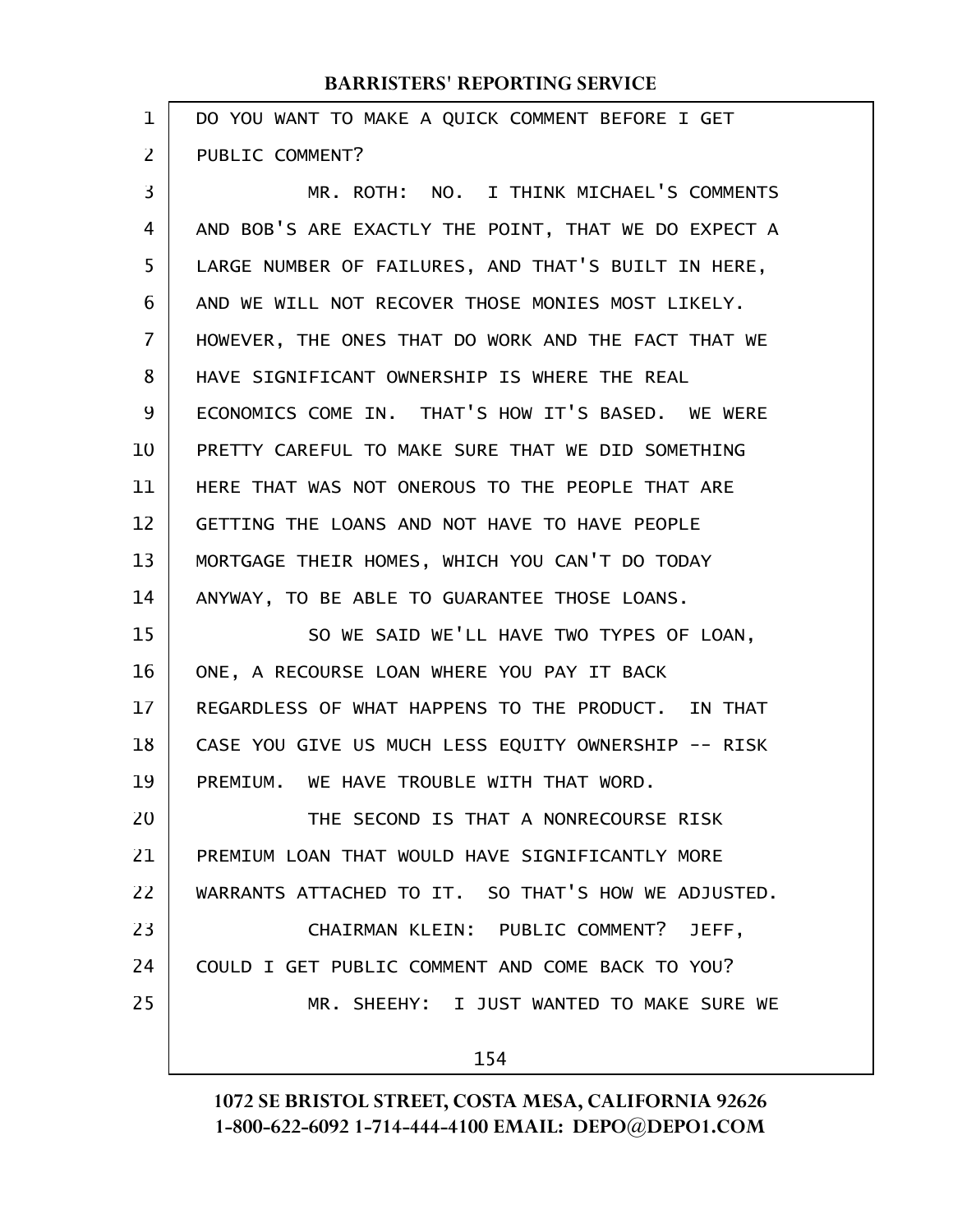| $\mathbf 1$ | HAD CLARITY ON THE MOTION. I JUST WANT TO MAKE SURE  |
|-------------|------------------------------------------------------|
| 2           | BECAUSE I DON'T -- WE HAVEN'T ADOPTED THE TERMS OR   |
| 3           | THE COVENANTS, AND THAT'S PART OF THIS MOTION.       |
| 4           | CHAIRMAN KLEIN: I THINK THAT'S A VERY                |
| 5           | GOOD POINT. AND SO SPECIFICALLY AS A CONCEPT, WOULD  |
| 6           | THE MAKER OF THE MOTION ACCEPT A FRIENDLY AMENDMENT  |
| 7           | TO INCLUDE THE COVENANTS AND THE TERMS?              |
| 8           | MR. GOLDBERG: YES.                                   |
| 9           | CHAIRMAN KLEIN: AND THE SECOND. THANK                |
| 10          | YOU VERY MUCH, JEFF. PUBLIC COMMENT, PLEASE.         |
| 11          | MR. SIMPSON: JOHN SIMPSON WITH CONSUMER              |
| 12          | WATCHDOG. I'VE BEEN AT THE LOAN TASK FORCE           |
| 13          | COMMITTEE MEETINGS AND ALL OF THE FINANCE COMMITTEE  |
| 14          | MEETINGS. AND I THINK IN THE BROAD CONCEPT THIS IS   |
| 15          | PROBABLY A VERY REASONABLE THING. MY ONLY CONCERNS   |
| 16          | ARE THAT YOU DO NOT LET THE HOPE THAT YOU MATCH THIS |
| 17          | WITH A PARTICULAR RFA THAT'S COMING OUT HASTEN THE   |
| 18          | PROCESS, AND YOU SCREW IT BY GOING TOO QUICKLY. I    |
| 19          | SAW SOME SIGNS THAT THAT COULD HAPPEN, ALTHOUGH I    |
| 20          | THINK YOU STEPPED BACK FROM THAT APPROPRIATELY AT    |
| 21          | THE EXTRAORDINARY SATURDAY AFTERNOON SESSION THAT A  |
| 22          | NUMBER OF US RECENTLY SPENT TOGETHER.                |
| 23          | THE OTHER THING THAT I THINK STILL NEEDS             |
| 24          | TO BE CLARIFIED IS IS THIS PROGRAM PRIMARILY AIMED   |
| 25          | AT FILLING A GAP IN FUNDING THAT IS SOMETHING THAT   |
|             | 155                                                  |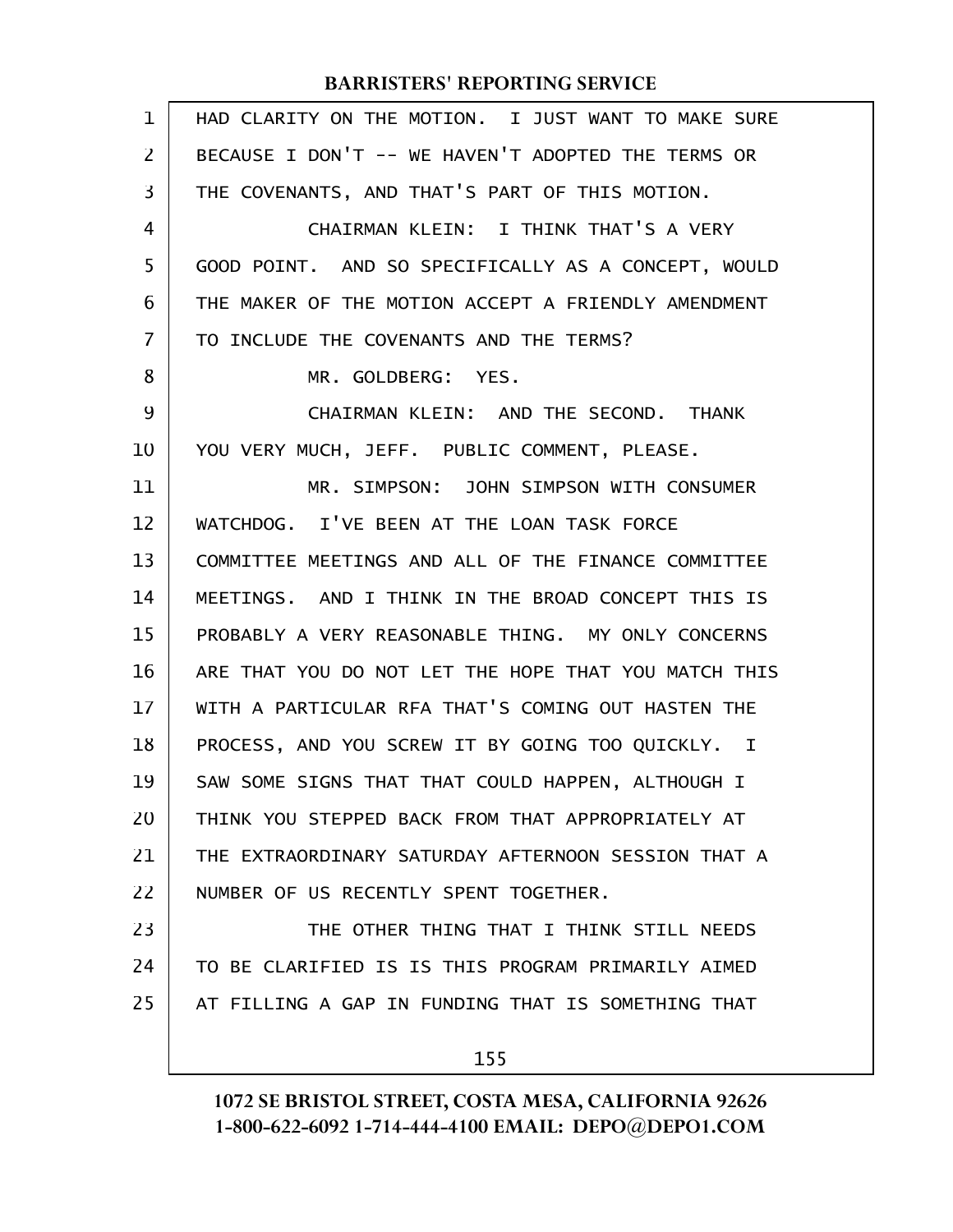| 1  | THE COMPANIES SAY THEY NEED AND WANT AND APPEALS TO  |
|----|------------------------------------------------------|
| 2  | THEM AND WILL DRIVE THE SCIENCE, OR IS IT PRIMARILY  |
| 3  | MOTIVATED, ON THE OTHER HAND, BY AN URGE ON THE PART |
| 4  | OF CIRM TO RECYCLE MONEY AND HAVE MORE PROFIT GOING  |
| 5  | FORWARD TO PUT BACK INTO THINGS? AND I THINK THAT    |
| 6  | SOMETIMES THOSE TWO DRIVING THINGS GET IN THE WAY OF |
| 7  | EACH OTHER, AND I THINK THAT IT'S POTENTIALLY THE    |
| 8  | CASE THAT YOU WILL NOT BE AS SUCCESSFUL ON THE       |
| 9  | RECYCLING AS YOU WOULD HAVE WISHED. SO I WOULD URGE  |
| 10 | YOU NOT TO RAISE SPECULATION TOO HIGH ON THAT POINT. |
| 11 | I THINK WE'RE ALL COMFORTABLE WITH THE               |
| 12 | NOTION THAT WE'RE TRYING TO FILL A GAP. THESE ARE    |
| 13 | LOANS THAT MAY NEVER GET PAID BACK. YOU GET A        |
| 14 | BETTER SHOT THAN A GRANT OF GOING DOWN A RAT HOLE;   |
| 15 | BUT IF YOU RAISE THE EXPECTATION OF KEEPING THE      |
| 16 | ORGANIZATION ALIVE FOR ANOTHER TEN YEARS BASED ON    |
| 17 | RECYCLING STUFF, I THINK YOU MAY LOSE THE            |
| 18 | FUNDAMENTAL PURPOSE OF WHAT I PERCEIVE THESE TO BE,  |
| 19 | WHICH IS FILLING -- A KIND OF FINANCING THAT APPEALS |
| 20 | TO COMPANIES AND IS VERY IMPORTANT.                  |
| 21 | SO I JUST -- I'D ASK FOR CLARITY OF THAT,            |
| 22 | AND I'D ALSO ASK ALL DUE APPROPRIATE CONSIDERATION   |
| 23 | ALONG THE WAY ABOUT SPECIFICS AND THAT YOU HAVE AN   |
| 24 | RFP PROGRAM, AND THIS IS CRITICAL, THAT YOU DO NOT   |
| 25 | GET A REPRESENTATIVE OF ONE PARTICULAR BANK IN TO    |
|    |                                                      |

156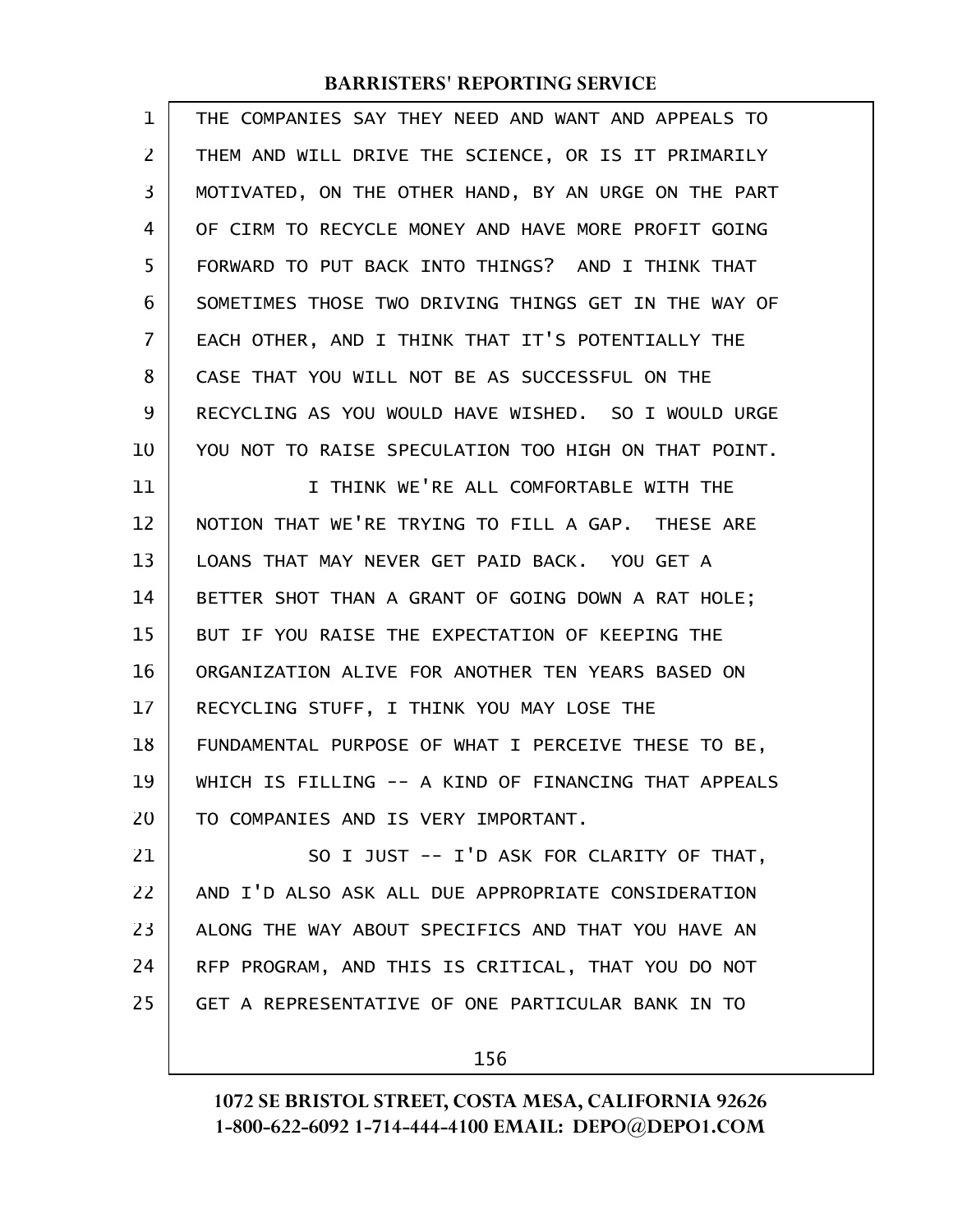| $\mathbf{1}$   | TELL YOU HOW TO DO THIS. YOU NEED TO GET QUICKLY TO |
|----------------|-----------------------------------------------------|
| $\overline{2}$ | AN RFP PROCESS AND HEAR FROM MORE THAN, OH, LET'S   |
| 3              | SAY, SILICON VALLEY BANK.                           |
| 4              | CHAIRMAN KLEIN: OKAY. THANK YOU VERY                |
| 5              | MUCH. WITH THAT, I'D LIKE TO CALL THE QUESTION      |
| 6              | BECAUSE WE HAVE MEMBERS WHO NEED TO LEAVE. I THINK  |
| $\overline{7}$ | WE'VE HAD A GOOD FOUNDATION. REMEMBER THIS IS A     |
| 8              | CONCEPT APPROVAL SO WE CAN THEN REFINE IT, HOLD     |
| 9              | FINANCE COMMITTEE HEARINGS, AND BRING IT BACK IN    |
| 10             | DECEMBER.                                           |
| 11             | IS THERE ANY REASON, COUNSEL, I CAN'T CALL          |
| 12             | THE QUESTION?                                       |
| 13             | MR. HARRISON: NO.                                   |
| 14             | CHAIRMAN KLEIN: ALL IN FAVOR. OPPOSED?              |
| 15             | THANK YOU VERY MUCH.                                |
| 16             | THANK YOU. I THINK WE NEED A ROUND OF               |
| 17             | APPLAUSE HERE FOR DUANE, MICHAEL, LYNN HARWELL,     |
| 18             | SCOTT TOCHER, AND JAMES HARRISON, WHO IS ALWAYS A   |
| 19             | TREMENDOUS CONTRIBUTOR.                             |
| 20             | (APPLAUSE.)                                         |
| 21             | CHAIRMAN KLEIN: SO I THINK THAT WE ARE              |
| 22             | GOING TO CONTINUE TO COVER SOME IMPORTANT ISSUES    |
| 23             | THAT WE DON'T NEED A QUORUM VOTE ON.                |
| 24             | HOLD ON. WHAT'S THE 17 ITEM? THE                    |
| 25             | QUESTION IS, LET ME ASK JUST TO BE FAIR TO          |
|                | 157                                                 |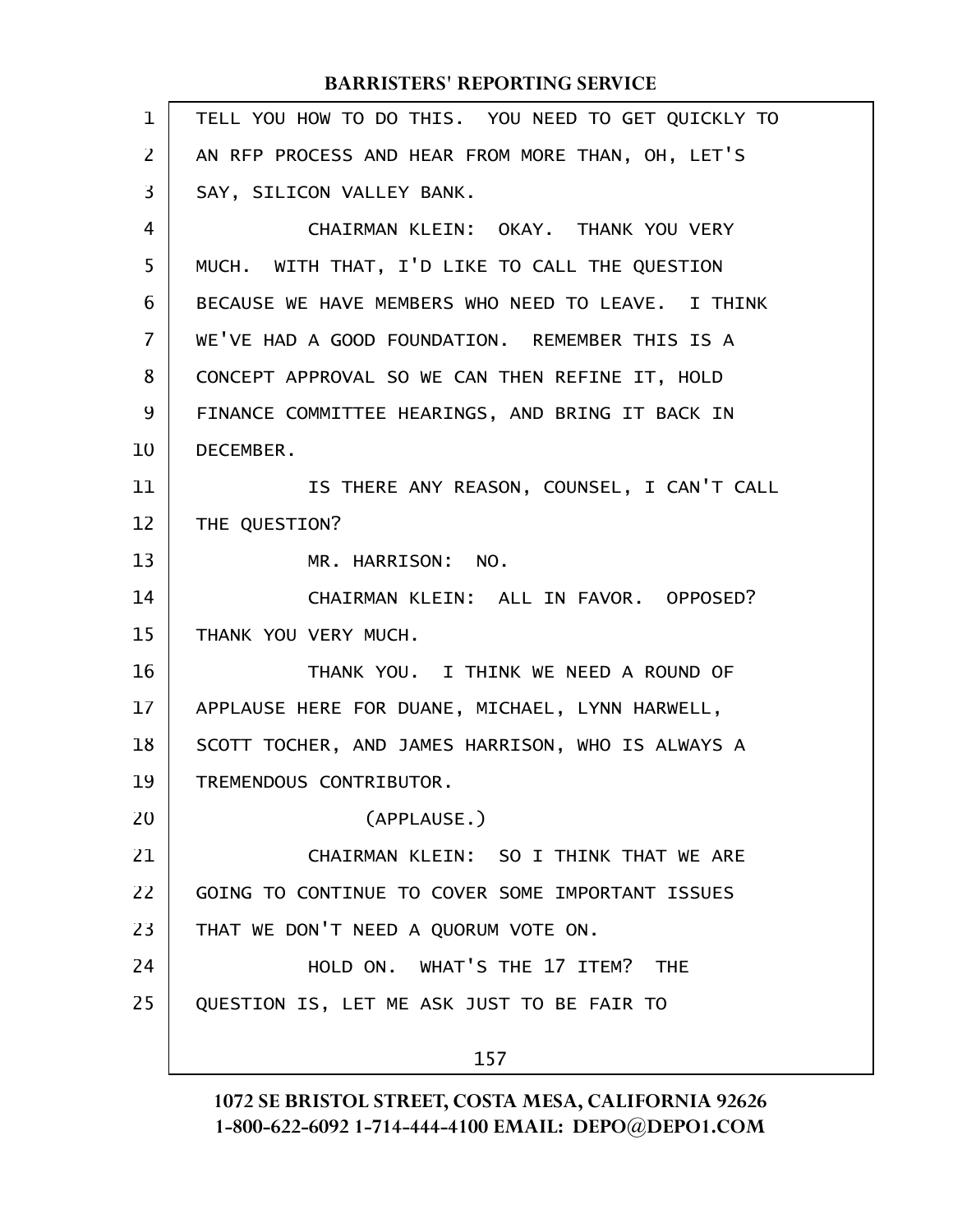| $\mathbf 1$ | DR. BRENNER AND OTHERS, ITEM 17 WE'VE TALKED ABOUT  |
|-------------|-----------------------------------------------------|
| 2           | SUBSTANTIALLY. WE HAVE THE DOCUMENTS. THE DOCUMENT  |
| 3           | HAS BEEN DISTRIBUTED. CAN WE QUICKLY APPROVE THIS?  |
| 4           | DOES ANYONE SEE ANY REASON FOR EXTENDED DISCUSSION? |
| 5           | MR. SHEEHY: I'LL MAKE THE MOTION. THIS              |
| 6           | IS SIMPLY TO START A PROCESS TO MAKE THE TWO        |
| 7           | DIFFERENT PIECES WORK TOGETHER. SO THIS WILL ALL BE |
| 8           | DONE IN PUBLIC. IT WILL ALL FOLLOW THE POLICIES     |
| 9           | THAT ED HAS SPEARHEADED SO WELL IN THE IP TASK      |
| 10          | FORCE. SO THIS IS NOTHING NOVEL. THIS IS JUST AN    |
| 11          | INITIATION OF A NEW PROCESS. SO I MOVE TO APPROVE.  |
| 12          | DR. PRIETO: I'LL SECOND.                            |
| 13          | CHAIRMAN KLEIN: SECOND FROM DR. PRIETO.             |
| 14          | PUBLIC COMMENT?                                     |
| 15          | MR. SIMPSON: YOU SHOULD DO THIS.                    |
| 16          | CHAIRMAN KLEIN: CALL THE QUESTION. ALL              |
| 17          | IN FAVOR? OPPOSED? MOTION PASSES, THANK YOU,        |
| 18          | WE STILL HAVE AN IMPORTANT ITEM TO COVER            |
| 19          | OF SIGNIFICANT IMPORTANCE THAT WILL BENEFIT THE     |
| 20          | DISEASE TEAMS PROGRAM AMONG MANY OTHERS. AND DR.    |
| 21          | TROUNSON, HOW WOULD YOU LIKE TO ADDRESS THE         |
| 22          | SEQUENCING? WOULD YOU LIKE TO DO THE INFORMATIONAL  |
| 23          | PRESENTATION ON THE DISEASE TEAM RFA FIRST AND THEN |
| 24          | GO TO THE OTHER ITEM, OR WHAT SEQUENCE WOULD YOU    |
| 25          | LIKE?                                               |
|             |                                                     |

158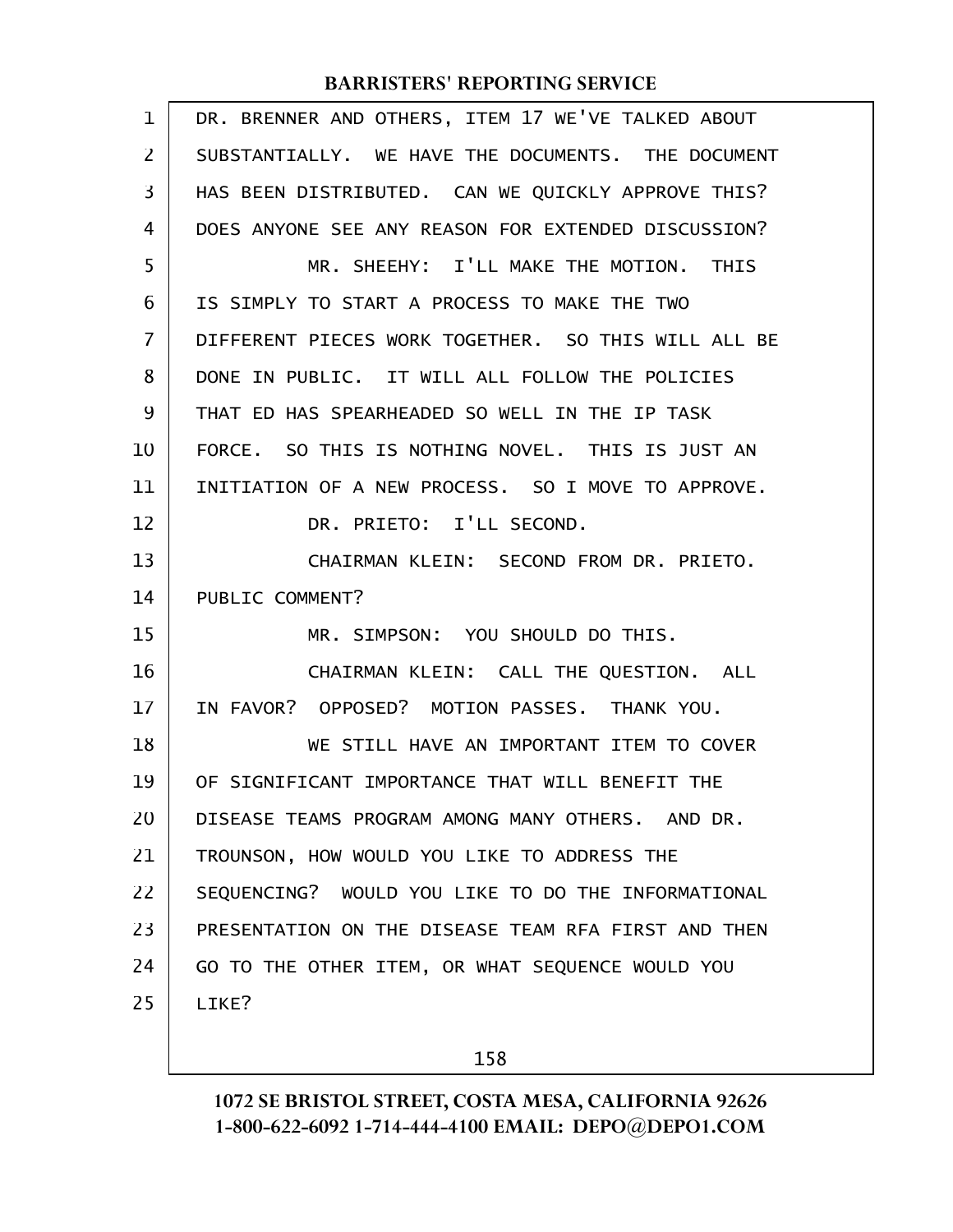| $\mathbf{1}$   | DR. TROUNSON: NO. I'D RATHER GO TO THE               |
|----------------|------------------------------------------------------|
| $\overline{2}$ | OTHER ITEM, IF I WOULD, AND ASK JAMES HARRISON TO    |
| 3              | MAKE THAT PRESENTATION TO THE BOARD.                 |
| 4              | CHAIRMAN KLEIN: OKAY. CAN WE DO THIS --              |
| 5              | LET'S GIVE EVERYONE LIKE A THREE-MINUTE BREAK AT     |
| 6              | THIS POINT, AND THEN WE'RE GOING TO COME RIGHT BACK  |
| 7              | AND MR. HARRISON WILL HAVE THE FLOOR.                |
| 8              | (A RECESS WAS TAKEN.)                                |
| 9              | CHAIRMAN KLEIN: ALL RIGHT. IF WE                     |
| 10             | RECONVENE HERE. MAYBE STAFF COULD FIND THE OTHER     |
| 11             | BOARD MEMBERS, PLEASE. ALL RIGHT. WE'RE              |
| 12             | RECONVENING. AND, MR. HARRISON, YOU HAVE THE FLOOR.  |
| 13             | MR. HARRISON: WE'D LIKE TO BRING TO YOU              |
| 14             | TODAY FOR YOUR CONSIDERATION A CONCEPT THAT WE'D     |
| 15             | LIKE TO EXPLORE FURTHER WITH YOUR BLESSING. AND IT   |
| 16             | RELATES TO SCIENCE OFFICE REVIEW OF LETTERS OF       |
| 17             | INTEREST. THIS IS A TOPIC THAT WE'VE HAD SOME        |
| 18             | DISCUSSIONS OF ON THE MARGINS AT PAST MEETINGS.      |
| 19             | AS ALL OF YOU KNOW, UNDER PROPOSITION 71             |
| 20             | CIRM HAS TO RELY ON A GROUP OF NO MORE THAN 15       |
| 21             | SCIENTIFIC MEMBERS OF THE GRANTS WORKING GROUP AT    |
| 22             | ANY ONE TIME TO ENGAGE IN THE SCIENTIFIC PEER REVIEW |
| 23             | OF APPLICATIONS. AND AS A RESULT OF THAT, THE        |
| 24             | GRANTS WORKING GROUP HAS CARRIED A VERY HEAVY        |
| 25             | BURDEN. FOR EXAMPLE, THE GRANTS WORKING GROUP        |
|                |                                                      |

159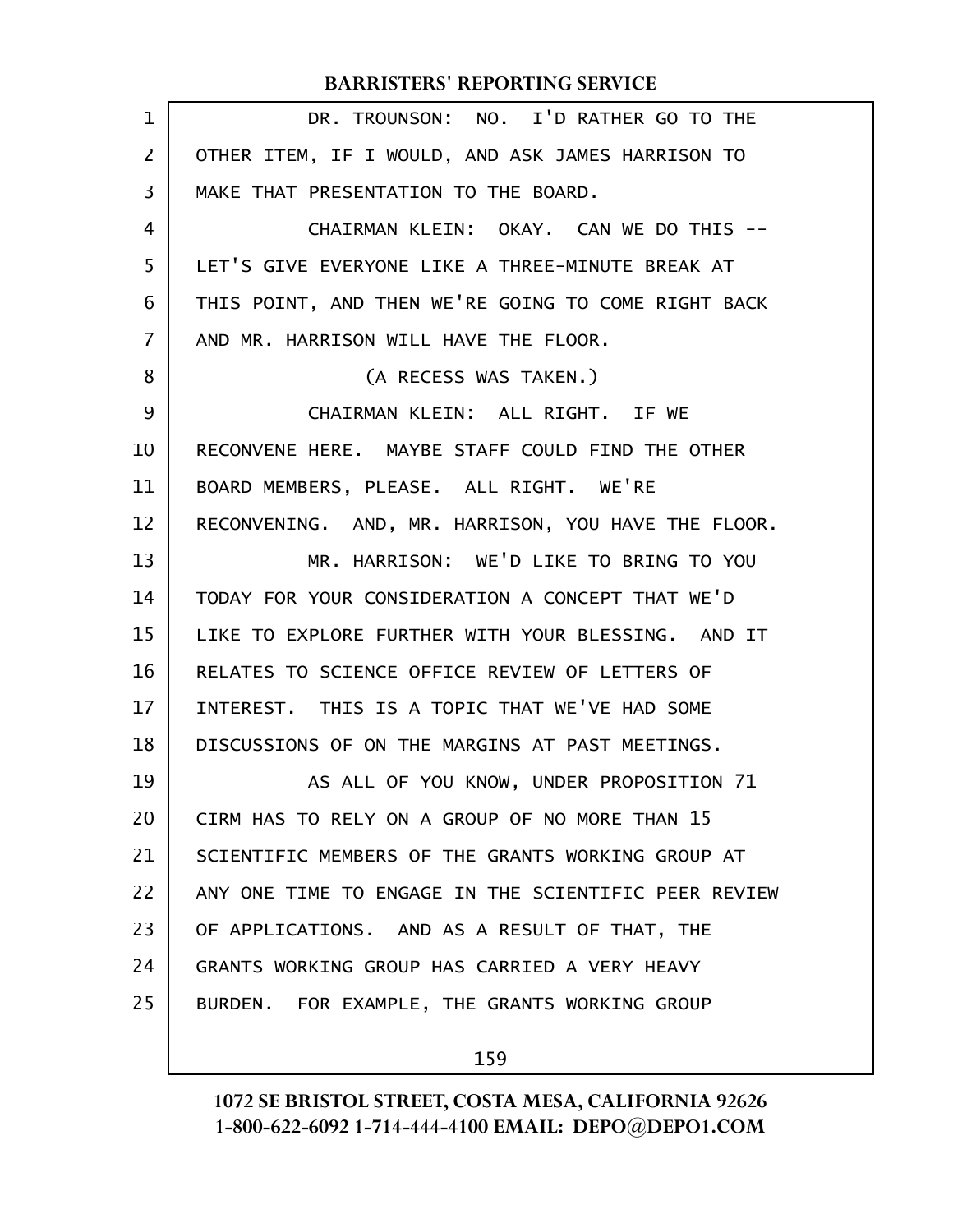| $\mathbf{1}$   | RECENTLY REVIEWED MORE THAN 120, NOT 100, TOOLS AND  |
|----------------|------------------------------------------------------|
| $\overline{2}$ | TECHNOLOGIES APPLICATIONS EARLIER THIS MONTH, WHICH  |
| 3              | REALLY REQUIRED AN EXTRAORDINARY EFFORT ON THE PART  |
| 4              | OF BOTH STAFF AND THE MEMBERS OF THE GRANTS WORKING  |
| 5              | GROUP.                                               |
| 6              | IN AN EFFORT TO ADDRESS THE BURDEN ON THE            |
| $\overline{7}$ | GRANTS WORKING GROUP, STAFF HAS BROUGHT TO THE ICOC  |
| 8              | A CONCEPT APPROVAL FOR RFA'S IN WHICH WE RECOMMENDED |
| 9              | THAT A LIMIT BE IMPOSED ON THE NUMBER OF             |
| 10             | APPLICATIONS SUBMITTED BY EACH INSTITUTION.          |
| 11             | EFFECTIVELY, AS A RESULT OF THAT, WE HAVE IMPOSED    |
| 12             | UPON THE INSTITUTIONS THEMSELVES THE FUNCTION OF     |
| 13             | GATEKEEPER. THEY FILTER THE APPLICATIONS ON CIRM'S   |
| 14             | <b>BEHALF.</b>                                       |
|                |                                                      |
| 15             | MEMBERS OF THE BOARD AND OF THE PUBLIC               |
| 16             | HAVE EXPRESSED CONCERNS ABOUT THESE LIMITS AND THEIR |
| 17             | EFFECT ON CIRM'S COMMITMENT TO FUNDING THE BEST      |
| 18             | SCIENTIFIC PROPOSALS. IN LIGHT OF THESE TWO          |
| 19             | CONSIDERATIONS, BOTH THE BURDEN ON THE PEER          |
| 20             | REVIEWERS AND THE CONCERNS ABOUT THE NUMBER OF --    |
| 21             | RATHER THE LIMITS ON THE NUMBER OF APPLICATIONS HAVE |
| 22             | LED US TO CONSIDER THE USE OF TRIAGE WITH RESPECT TO |
| 23             | CERTAIN REQUESTS FOR APPLICATIONS. AND TRIAGE, OF    |
| 24             | COURSE, IS A PRESCREENING, IN THIS CASE, OF PROPOSED |
| 25             | APPLICATIONS OR LETTERS OF INTEREST BY CIRM SCIENCE  |

160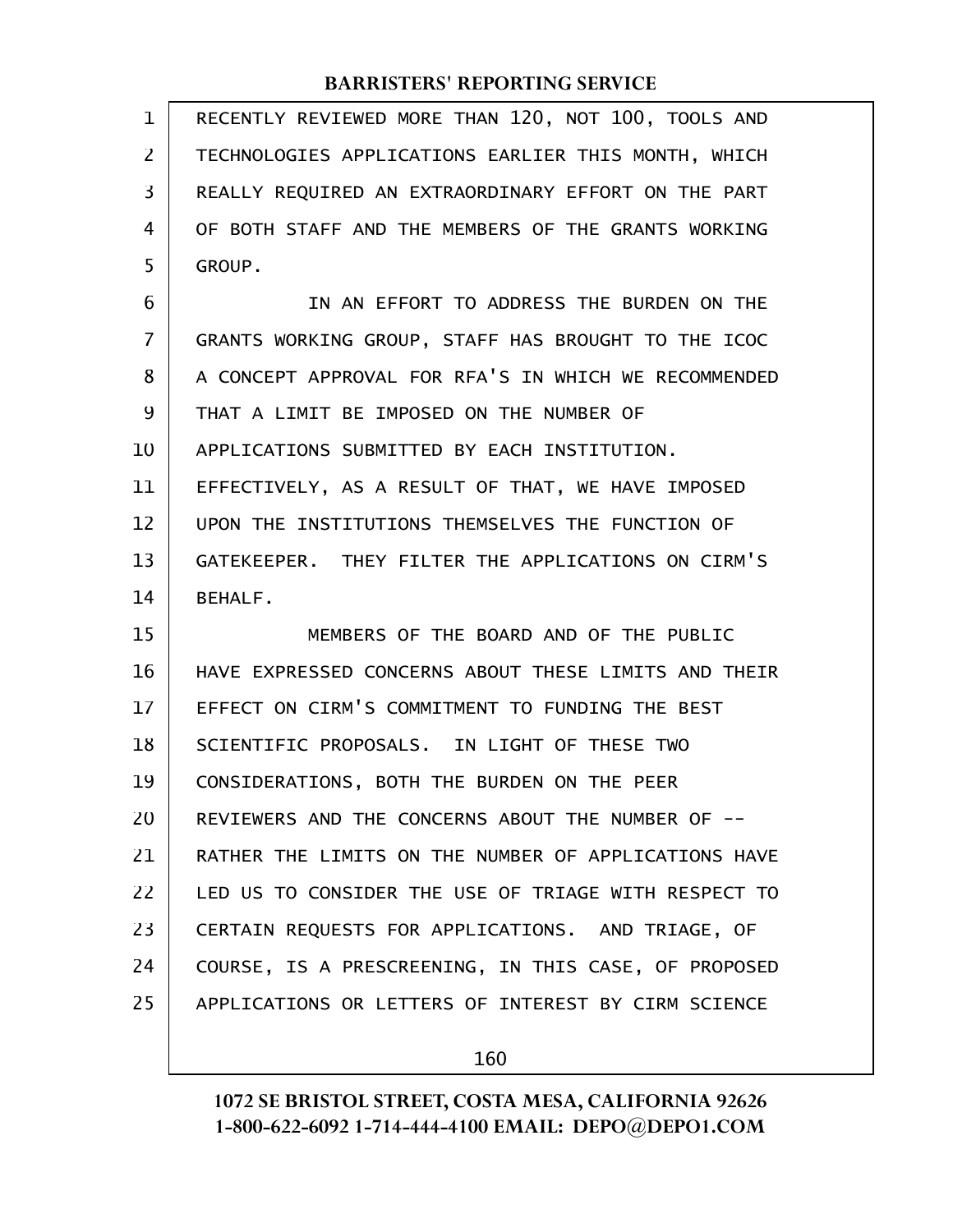| $\mathbf{1}$      | OFFICERS AND OUTSIDE EXPERTS, AKIN TO WHAT'S DONE AT |
|-------------------|------------------------------------------------------|
| $\overline{2}$    | OTHER FUNDING INSTITUTIONS.                          |
| 3                 | WE BELIEVE THAT THIS MAY BE A MECHANISM BY           |
| 4                 | WHICH CIRM COULD BOTH RELIEVE THE STRAIN ON THE      |
| 5                 | GRANTS WORKING GROUP WHILE SIMULTANEOUSLY ENABLING   |
| 6                 | US TO LIFT THE LIMITS ON CERTAIN REQUESTS FOR        |
| $\overline{7}$    | APPLICATIONS. IN ADDITION, OF COURSE, IT WOULD ALSO  |
| 8                 | PROVIDE A MECHANISM BY WHICH SOME POTENTIAL          |
| 9                 | APPLICANTS COULD AVOID HAVING TO INVEST THE          |
| 10                | SUBSTANTIAL AMOUNT OF EFFORT IT TAKES TO PRODUCE A   |
| 11                | FULL APPLICATION IF IT'S NOT ULTIMATELY LIKELY TO BE |
| $12 \overline{ }$ | FUNDED.                                              |
| 13                | SO WHAT WE'D LIKE TO ASK YOU TODAY IS IF             |
| 14                | YOU BELIEVE IT'S WORTH PURSUING THE DEVELOPMENT OF A |
| 15                | POLICY THAT WOULD PROVIDE FOR CIRM'S SCIENCE OFFICE  |
| 16                | STAFF TO ENGAGE IN THE TRIAGE OF POTENTIAL           |
| 17                | APPLICATIONS THROUGH THE SUBMISSION OF LETTERS OF    |
| 18                | INTEREST. THEN WE WOULD PROPOSE TO DEVELOP A FULL    |
| 19                | POLICY AND BRING IT BACK FOR YOUR CONSIDERATION AT   |
| 20                | THE DECEMBER MEETING. BUT RATHER THAN INVEST IN A    |
| 21                | LOT OF TIME IN THE INTRICACIES OF WORKING THAT       |
| 22                | POLICY OUT, WE WANTED TO TEST THE CONCEPT WITH YOU   |
| 23                | FIRST TO MAKE SURE THAT THIS WAS SOMETHING THAT THE  |
| 24                | BOARD WAS INTERESTED IN PURSUING.                    |
| 25                | I'D BE HAPPY TO ANSWER ANY QUESTIONS.                |
|                   | 161                                                  |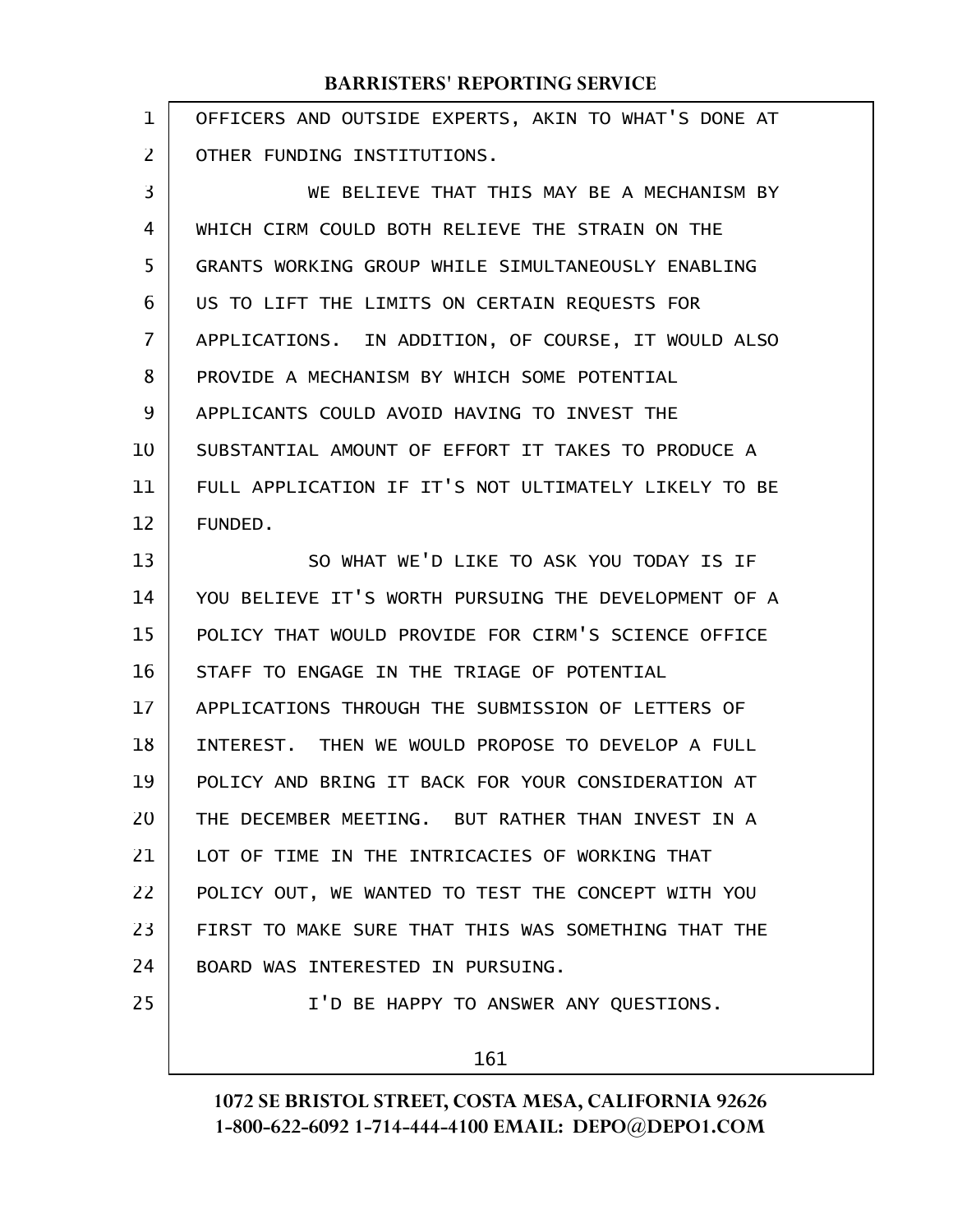| 1              | DR. STEWARD: MAYBE I MISSED IT, BUT I'M              |
|----------------|------------------------------------------------------|
| $\overline{2}$ | NOT SURE I UNDERSTAND ON WHAT BASIS THE TRIAGE       |
| 3              | DECISIONS WOULD BE MADE.                             |
| $\overline{4}$ | MR. HARRISON: SURE. WHAT WE'D PROPOSE TO             |
| 5              | DO, AND AGAIN THIS WOULD BE PART OF THE POLICY, BUT  |
| 6              | WHAT WE WOULD ANTICIPATE IS THAT WHEN AN RFA IS      |
| $\overline{7}$ | BROUGHT TO THE BOARD FOR CONCEPT APPROVAL, THE       |
| 8              | CONCEPT APPROVAL WOULD INCLUDE THE CRITERIA BY WHICH |
| 9              | CIRM SCIENCE STAFF WOULD PROPOSE TO REVIEW THE       |
| 10             | LETTERS OF INTEREST AND MAKE DECISIONS ABOUT WHICH   |
| 11             | APPLICANTS TO INVITE TO SUBMIT A FULL APPLICATION.   |
| 12             | IN OTHER WORDS, IT WOULD BE ON A RFA-BY-RFA BASIS,   |
| 13             | AND THERE WOULD BE CRITERIA THAT WOULD BE BROUGHT TO |
| 14             | THIS BOARD FOR ITS APPROVAL AS PART OF THE CONCEPT   |
| 15             | PLAN FOR THE RFA.                                    |
| 16             | DR. PENHOET: PERHAPS ALAN TROUNSON CAN               |
| 17             | ELABORATE A LITTLE BIT.                              |
| 18             | DR. TROUNSON: THANKS, DEPUTY CHAIR. I'VE             |
| 19             | ACTUALLY BEEN TALKING TO A NUMBER OF THE KEY PEOPLE  |
| 20             | IN THE RESEARCH INSTITUTIONS AND COMPANIES WHO       |
| 21             | BELIEVE THAT AN RFA LIKE THE DISEASE TEAMS IS ONE    |
| 22             | THAT SHOULD BE UNLIMITED. THAT IS, WE SHOULD BE      |
| 23             | ABLE TO SELECT FROM THE ABSOLUTELY BEST PRISTINE     |
| 24             | PROGRAMS AVAILABLE FOR US TO IDENTIFY THE -- IT WILL |
| 25             | ONLY BE, I IMAGINE, THE TOP SIX TO TEN PROPOSALS TO  |
|                |                                                      |

162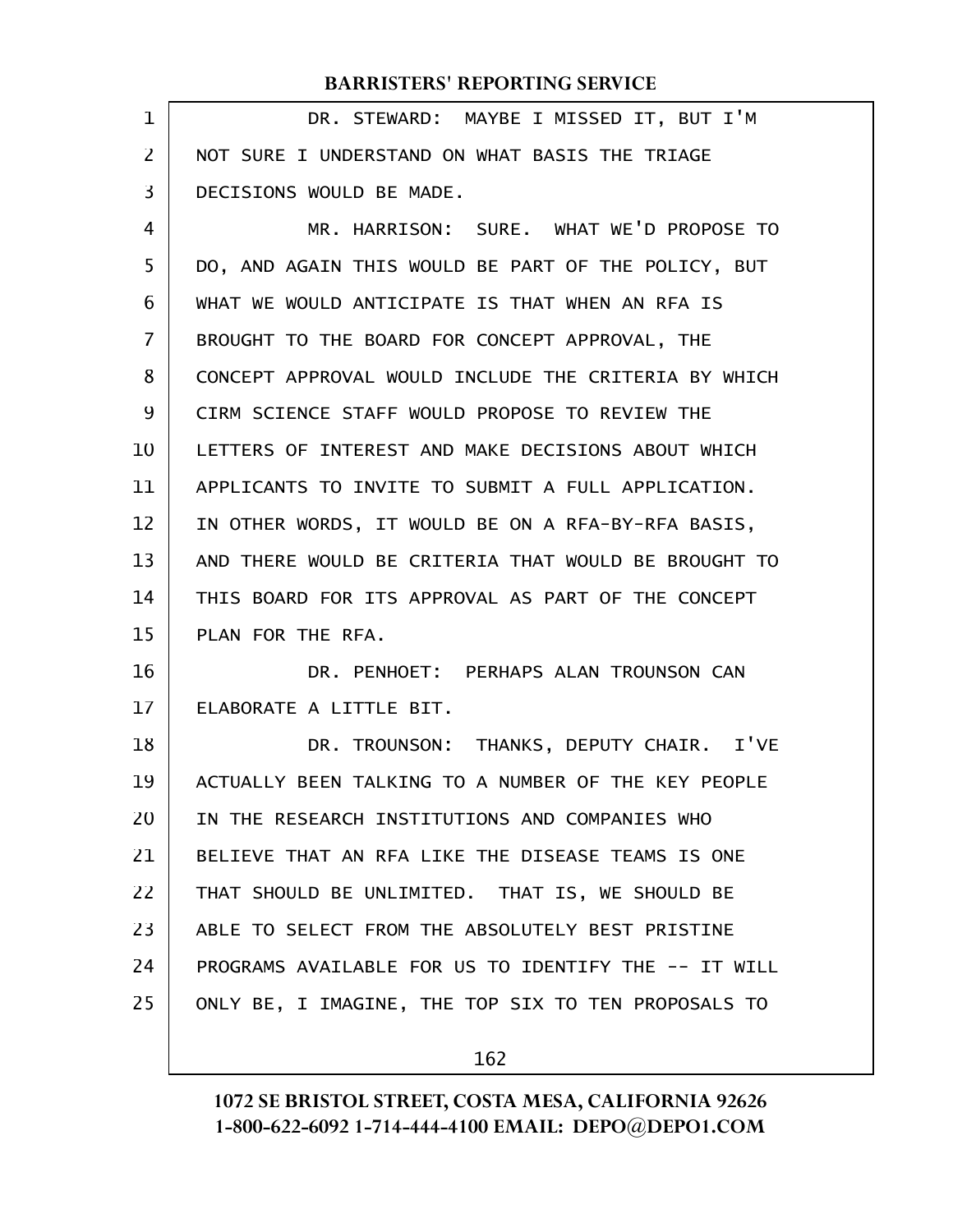GO FORWARD.

1

SO IN THIS PARTICULAR INSTANCE, WE WANTED TO UNLIMIT THE INSTITUTIONS; THAT IS, HELP THE INSTITUTIONS AND THE COMPANIES BY UNLIMITING WHAT THEY CAN DO ON THIS OCCASION. BUT BECAUSE THEY'RE VERY LARGE GRANTS AND THERE MAY BE A VERY MAJOR RESPONSE, SOMETHING I WOULD ANTICIPATE UP AROUND A HUNDRED APPLICATIONS, THERE WOULD BE NO WAY A REVIEW TEAM COULD POSSIBLY COPE WITH LOOKING AT THAT. 2 3 4 5 6 7 8 9

AND SECONDLY, YOU KNOW, THE TIME PUT INTO THAT BY THE TEAMS TO DEVELOP IT, WHICH IS VERY SUBSTANTIAL, IN MANY CASES, OF COURSE, IS NOT GOING TO BE PROFITABLE FOR THEM. 10 11 12 13

SO WHAT WE WANTED TO DO WAS TO, INSTEAD OF THE INSTITUTIONS AND COMPANIES BEING THE GATEKEEPERS ON THIS UP AND COMING RFA ON DISEASES TEAMS, THAT WE UNLIMIT IT. THEREFORE, WE STILL HAVE SOMETHING HAS TO HAPPEN TO TRIAGE IT DOWN TO A MANAGEABLE NUMBER. A MANAGEABLE NUMBER MIGHT BE, SAY, 40 FOR WHICH YOU ARE GOING TO SELECT SIX OR EIGHT, IF THEY EXIST TEN, AND IF THE ICOC IS FAVORABLE TO ISSUING THAT MUCH FUNDING. BUT WHAT WE WOULD DO, YOU SEE, WE HAVE APPOINTED WITH YOUR SUPPORT MARIE CSETE, WHO IS REALLY EXPERIENCED IN THIS END OF THE PROGRAM. WE HAVE PAT OLSON WHO HAS COME FROM INDUSTRY. SHE 14 15 16 17 18 19 20 21 22 23 24 25

163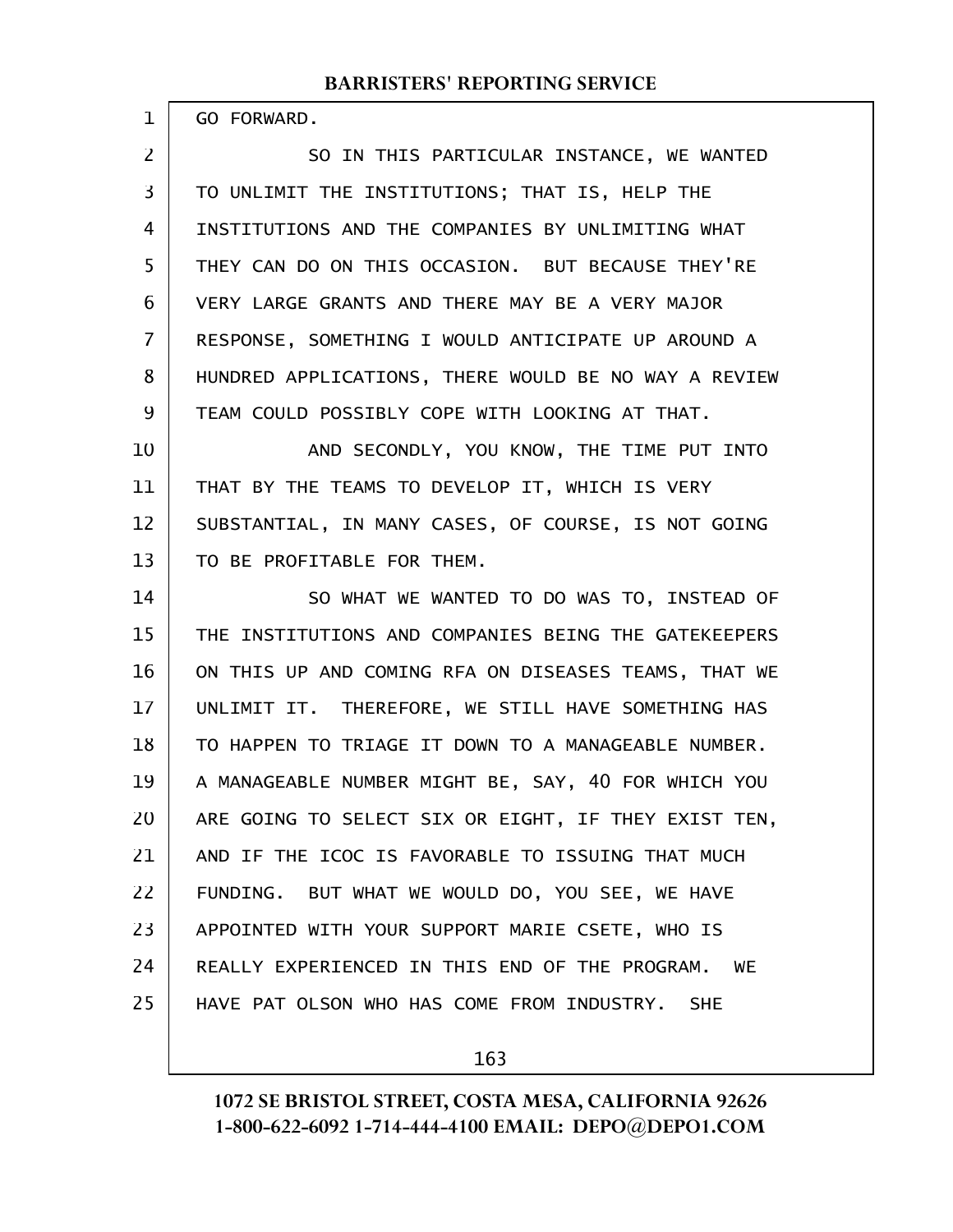| 1              | KNOWS WHAT'S REQUIRED. WE HAVE OTHER MEMBERS IN THE  |
|----------------|------------------------------------------------------|
| $\overline{2}$ | SCIENTIFIC TEAM WHO I HAVE GREAT RESPECT FOR, AND I  |
| 3              | WOULD HAVE NO HESITATION IN THEM REVIEWING A MAJOR   |
| 4              | PAPER FOR A SENIOR JOURNAL, FOR EXAMPLE.             |
| 5              | BUT WHAT WE'LL NEED IN ADDITION TO THOSE             |
| 6              | SCIENTIFIC OFFICERS IS TO HAVE SOME SPECIALISTS JUST |
| $\overline{7}$ | TO HELP US BECAUSE WE PROBABLY DON'T GO THAT FAR.    |
| 8              | SO A LETTER OF INTENT, OSSIE, WOULD BE ESSENTIALLY A |
| 9              | FIVE-PAGE PROPOSAL FOR WHICH WE WOULD TRIAGE. AND    |
| 10             | THAT GENERALLY TRIAGE SAY THESE ARE GREAT GRANTS,    |
| 11             | THEY SHOULD BE GO FORWARD. THEN THERE'S A GROUP OF   |
| 12             | THEM WHO WE'RE NOT SAYING NO TO, BUT PERHAPS YOU     |
| 13             | SHOULD COME THE NEXT TIME. THIS PARTICULAR RFA, WE   |
| 14             | HOPE YOU WILL AGREE, WILL BE A REVOLVING ONE BECAUSE |
| 15             | IF THERE ARE GENUINE PROPOSALS TO GET IN THE CLINIC, |
| 16             | THEY SHOULD BE A REVOLVING OPPORTUNITY. HOW SOON WE  |
| 17             | DO THAT, I THINK, WILL DEPEND ON THE QUALITY OF THE  |
| 18             | <b>GRANTS.</b>                                       |
| 19             | SO WHAT I'M ASKING THROUGH JAMES, BECAUSE            |
| 20             | I THOUGHT WE NEEDED A VERY HIGH LOOK AT THIS         |
| 21             | POSITION BECAUSE I HAD PROMISED SENIOR MEMBERS OF    |
| 22             | THE ACADEMIC INSTITUTIONS AND COMPANIES THAT WE      |
| 23             | WOULD LOOK INTO UNLIMITING THEIR APPLICATIONS, WE DO |
| 24             | NEED A WAY OF TRIAGING IN ORDER TO BE ABLE TO        |
| 25             | UNDERTAKE THE REVIEW.                                |
|                |                                                      |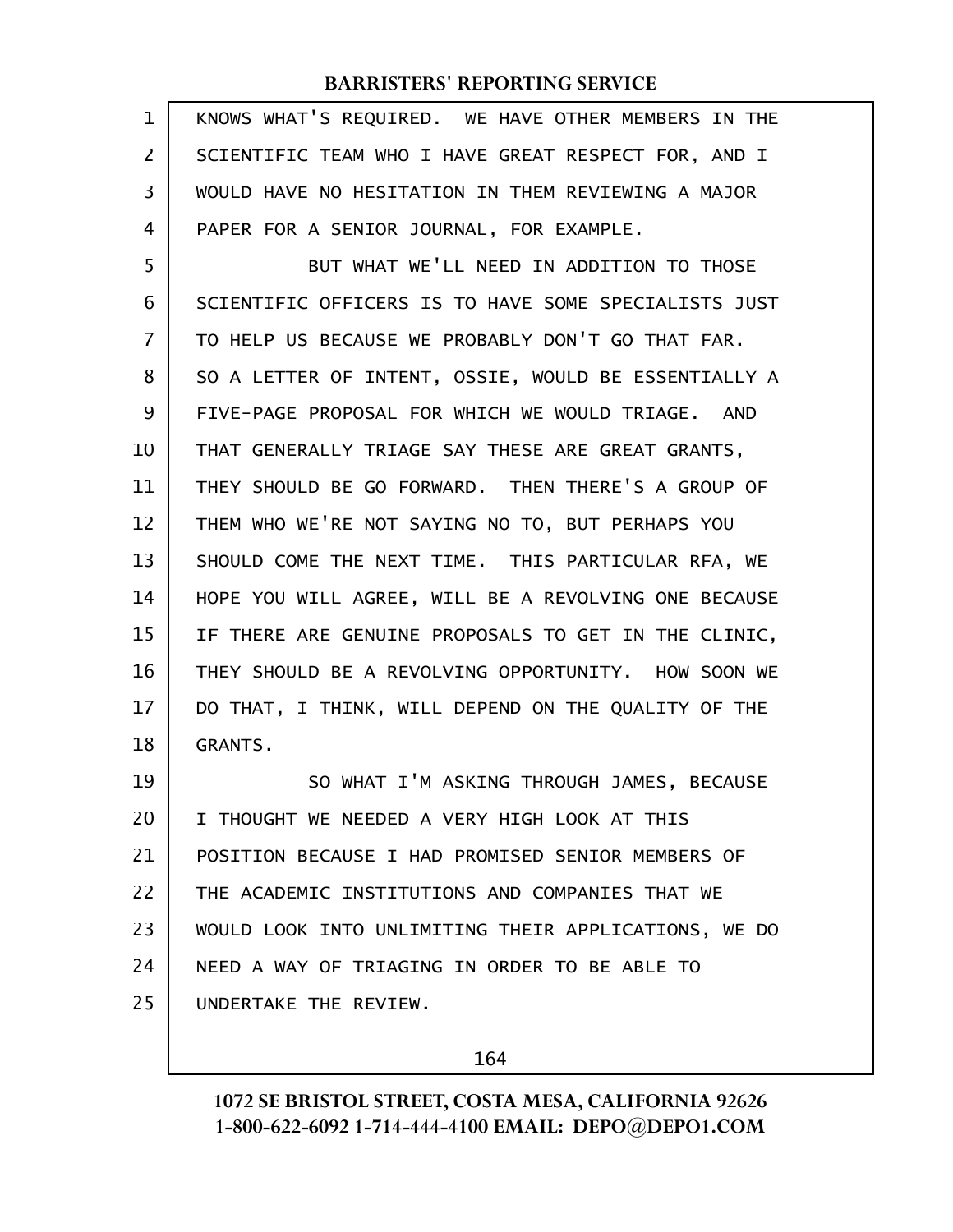| $\mathbf 1$    | CHAIRMAN KLEIN: DR. PENHOET.                         |
|----------------|------------------------------------------------------|
| $\overline{2}$ | DR. PENHOET: JUST A QUESTION ABOUT YOUR              |
| 3              | TRIAGE. I PRESUME THAT YOU WOULD SEND ALL OF THE     |
| 4              | ONES THAT SURVIVE YOUR PROCESS TO THE GRANTS WORKING |
| 5              | GROUP WITHOUT BIAS. YOUR OPINION WOULDN'T BE --      |
| 6              | DR. TROUNSON: THAT'S EXACTLY RIGHT. NO.              |
| 7              | IT WOULD BE TOTALLY UNOPINIONATED. THOSE THAT WE     |
| 8              | WOULD POSSIBLY SEND, THE ONES THAT WE TRIAGE OUT     |
| 9              | MAYBE BACK TO THE APPLICANTS, NO, WITH A LETTER      |
| 10             | SAYING PERHAPS WITH SOME MORE TIME YOU WOULD HAVE A  |
| 11             | MUCH MORE COMPETITIVE APPLICATION. PERHAPS YOU       |
| 12             | OUGHT TO THINK THAT, SOME WAY OF PUTTING IT          |
| 13             | APPROPRIATELY TO THEM, NOT TO DISCOURAGE THEM, BUT   |
| 14             | TO ENCOURAGE THEM TO GET UP THERE WITH THE CAPACITY  |
| 15             | TO DELIVER.                                          |
| 16             | DR. BLOOM: DO I UNDERSTAND FROM YOUR LAST            |
| 17             | COMMENT, ALAN, THAT IT WOULD BE A TWO-STAGE REVIEW   |
| 18             | THEN? YOU WOULD FIRST EVALUATE IT WITH YOUR          |
| 19             | INTERNAL SCIENTIFIC STAFF, AND THEN YOU WOULD HAVE   |
| 20             | THE LETTERS OF INTENT LOOKED AT BY THE REVIEW        |
| 21             | COMMITTEE?                                           |
| 22             | DR. TROUNSON: NO. ALL OF THOSE THAT WE               |
| 23             | AGREED TO, WE WOULD ASK THEM TO GET ON WITH THE FULL |
| 24             | APPLICATION. SO IF YOU HAVE 40 OR 50 WHAT WE WOULD   |
| 25             | HAVE THOUGHT WERE VERY COMPETITIVE BY THE LOOK OF    |
|                | 165                                                  |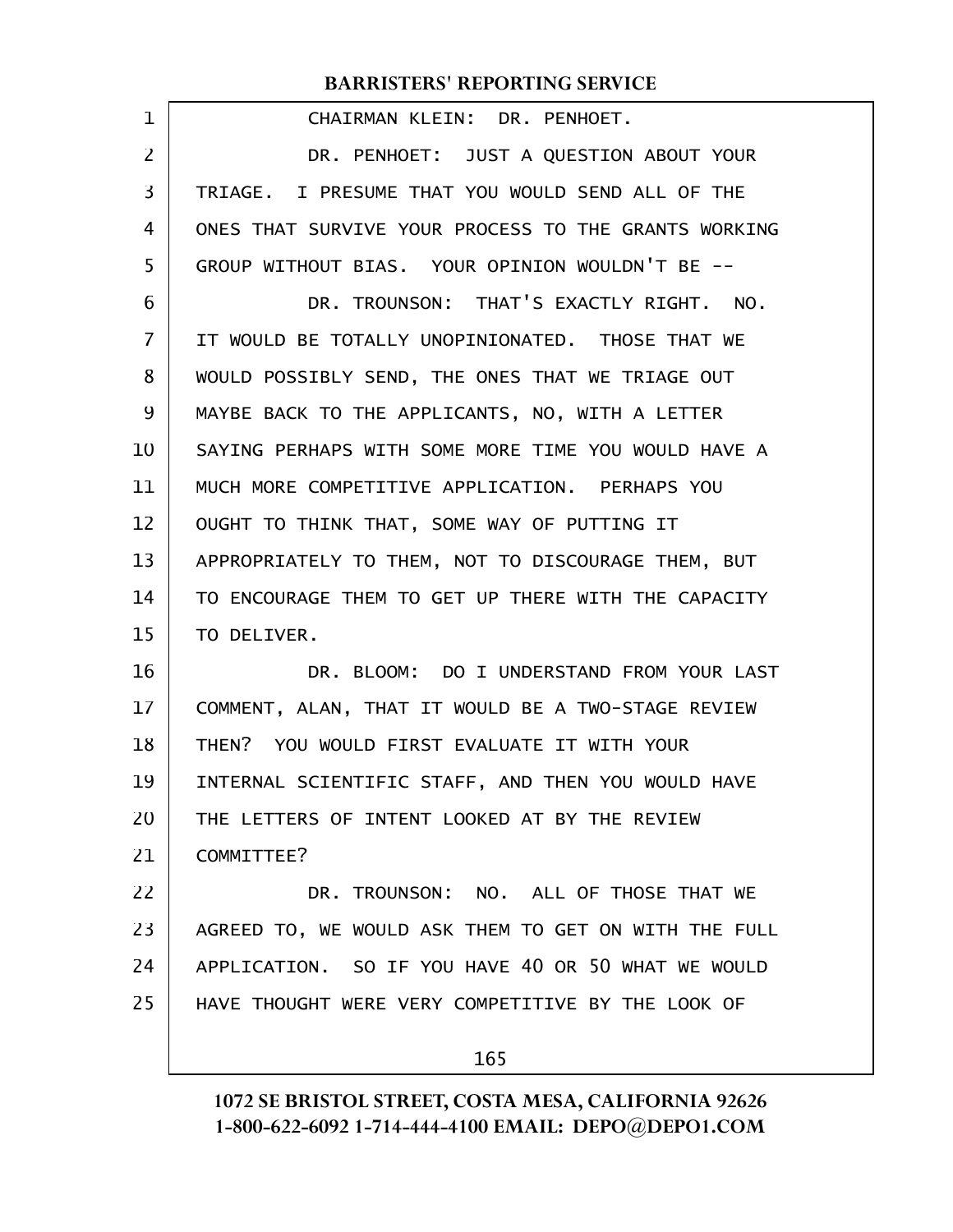| 1              | WHAT WE SEE, THEY OUGHT TO GET ON WITH THE GRANT     |
|----------------|------------------------------------------------------|
| $\overline{2}$ | APPLICATION.                                         |
| 3              | THE ISSUE IS THAT, YOU KNOW, IF YOU THINK            |
| 4              | SOMEBODY COULD FIND SOMETHING AMONGST THE ONES THAT  |
| 5              | YOU WEREN'T FUNDING, THE PROBABILITY OF THEIR EVER   |
| 6              | GETTING IN THE TOP TEN, I THINK, IS EXTREMELY SMALL, |
| 7              | TO BE HONEST. WE HAVE A VERY GOOD IDEA WHAT'S THE    |
| 8              | TOP END AND, OF COURSE, THE BOTTOM END. BUT SINCE    |
| 9              | IT'S GOING TO BE A REVOLVING ONE, IT GIVES THEM      |
| 10             | ANOTHER CHANCE TO SORT OF IMPROVE UPON THEIR         |
| 11             | APPLICATION AND ANOTHER CHANCE TO COME IN LATER.     |
| 12             | DR. BLOOM: THANKS FOR THE CLARIFICATION.             |
| 13             | BUT IT WOULD SEEM TO ME IT WOULD BE BETTER FOR OUR   |
| 14             | ORGANIZATION IF YOU INVOLVE SOME OUTSIDE SCIENTISTS  |
| 15             | ALONG WITH YOUR INTERNAL STAFF TO DO THAT FIRST      |
| 16             | LEVEL OF REVIEW.                                     |
| 17             | DR. TROUNSON: EXACTLY. WE WOULD SEEK                 |
| 18             | SPECIALISTS WHO WOULD BE ABLE TO COVER THE BROAD     |
| 19             | DEPTH OF WHAT WE NEED. WHAT WE WOULDN'T DO IS        |
| 20             | APPOINT THE GRANTS WORKING GROUP PEOPLE. IT WOULD    |
| 21             | LEAVE THEM FREE TO GET ON WITH THE REALLY MAJOR      |
| 22             | TASK. SO THIS WOULD BE A GENUINE TRIAGE AND NOT A    |
| 23             | FULL EXAMINATION.                                    |
| 24             | DR. BLOOM: WHILE I THINK TRIAGE IS                   |
| 25             | PROBABLY THE RIGHT VERB TO USE, I WOULD URGE YOU TO  |
|                | 166                                                  |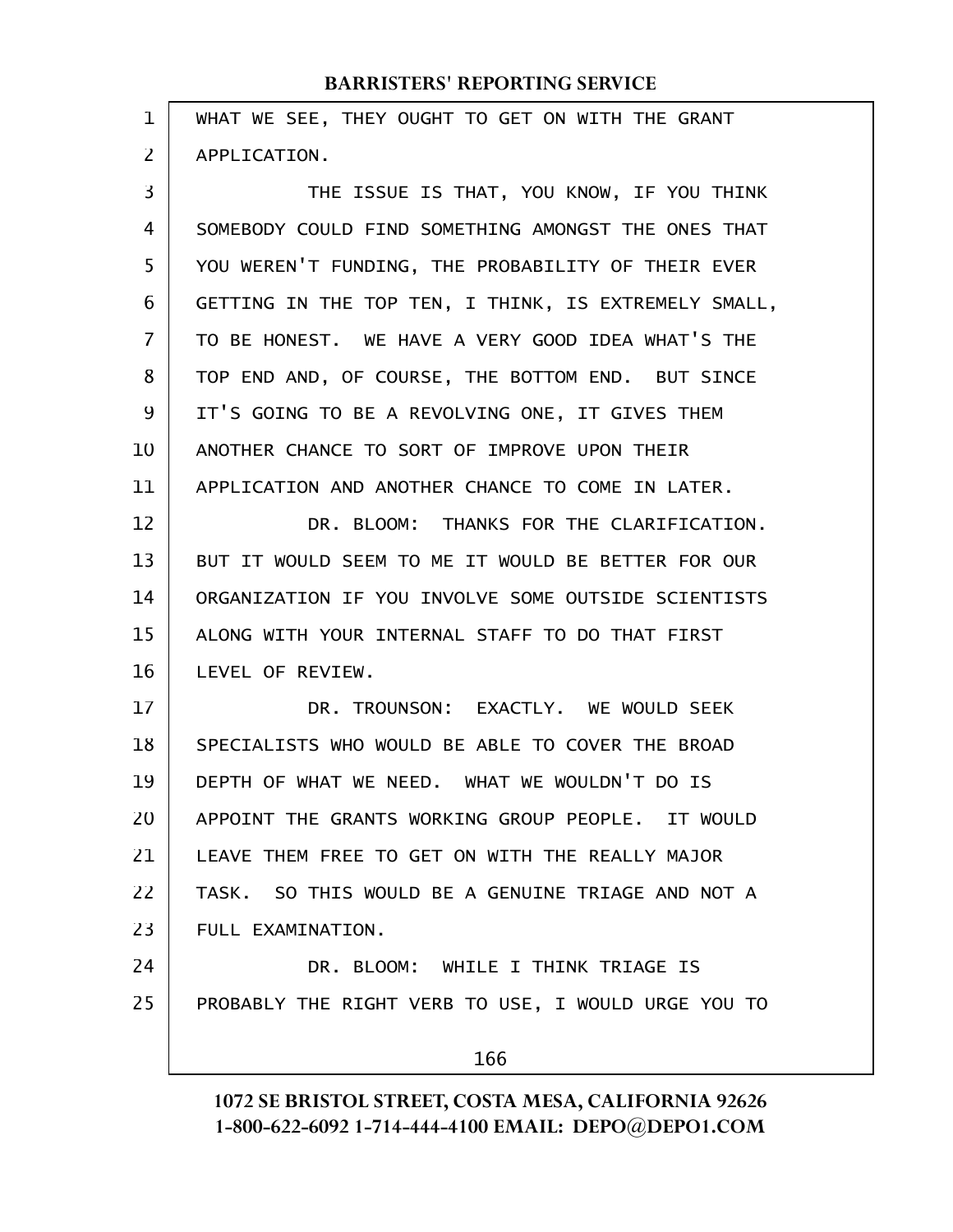| 1  | GET ANOTHER ONE BECAUSE IN THE REGULAR REVIEWS       |
|----|------------------------------------------------------|
| 2  | TODAY, TRIAGE HAS COME TO MEAN TAKE THIS GRANT AWAY  |
| 3  | AND DO NOT EVER COME BACK WITH ANOTHER.              |
| 4  | DR. TROUNSON: THAT'S DEFINITELY NOT WHAT             |
| 5  | WE MEAN. SO PLEASE UNDERSTAND IT'S NOT IN ANY WAY A  |
| 6  | DENIAL OF COMING FORWARD. IT'S MEANT TO BE HELPFUL   |
| 7  | TO ENCOURAGE THOSE THAT HAVE GOT GRANTS TO IMPROVE   |
| 8  | UPON THEM. AND I WOULD ENCOURAGE OUR STAFF TO HELP   |
| 9  | THEM WITH WHATEVER WE THOUGHT WAS USEFUL OR          |
| 10 | RECOMMEND THAT THEY MIGHT SORT OF SEEK ANOTHER GROUP |
| 11 | TO REALLY, PERHAPS IF THEY DON'T HAVE A BIOTECH      |
| 12 | COMPANY THAT WAS MAYBE THOUGHT TO BE IMPORTANT --    |
| 13 | DR. BLOOM: JUST IN THE RO1 PROGRAM                   |
| 14 | REVIEWS TODAY, WHEN A GRANT GETS TRIAGED, THAT MEANS |
| 15 | THE STUDY SECTION DOESN'T EVEN VOTE ON IT, AND YOU   |
| 16 | CAN'T AMEND IT TO COME BACK.                         |
| 17 | DR. TROUNSON: WE BELIEVE THAT THIS IS                |
| 18 | DIFFERENT. WE DON'T WANT TO SAY NO. WE WANT TO       |
| 19 | ENCOURAGE EVERYONE IN CALIFORNIA TO KEEP COMING      |
| 20 | FORWARD. YOU KNOW, IT'S GOING TO BE A LIFTING GAME   |
| 21 | BECAUSE, AS YOU KNOW, NOT EVERYBODY WILL BE ABLE TO  |
| 22 | BE SUCCESSFUL, SO WE NEED TO GO AS BEST WE CAN WITH  |
| 23 | GIVING PEOPLE AS MUCH ASSISTANCE TO MAKE THE END     |
| 24 | GAME.                                                |
| 25 | CHAIRMAN KLEIN: I THINK REALIZING WE WORK            |
|    | 167                                                  |
|    |                                                      |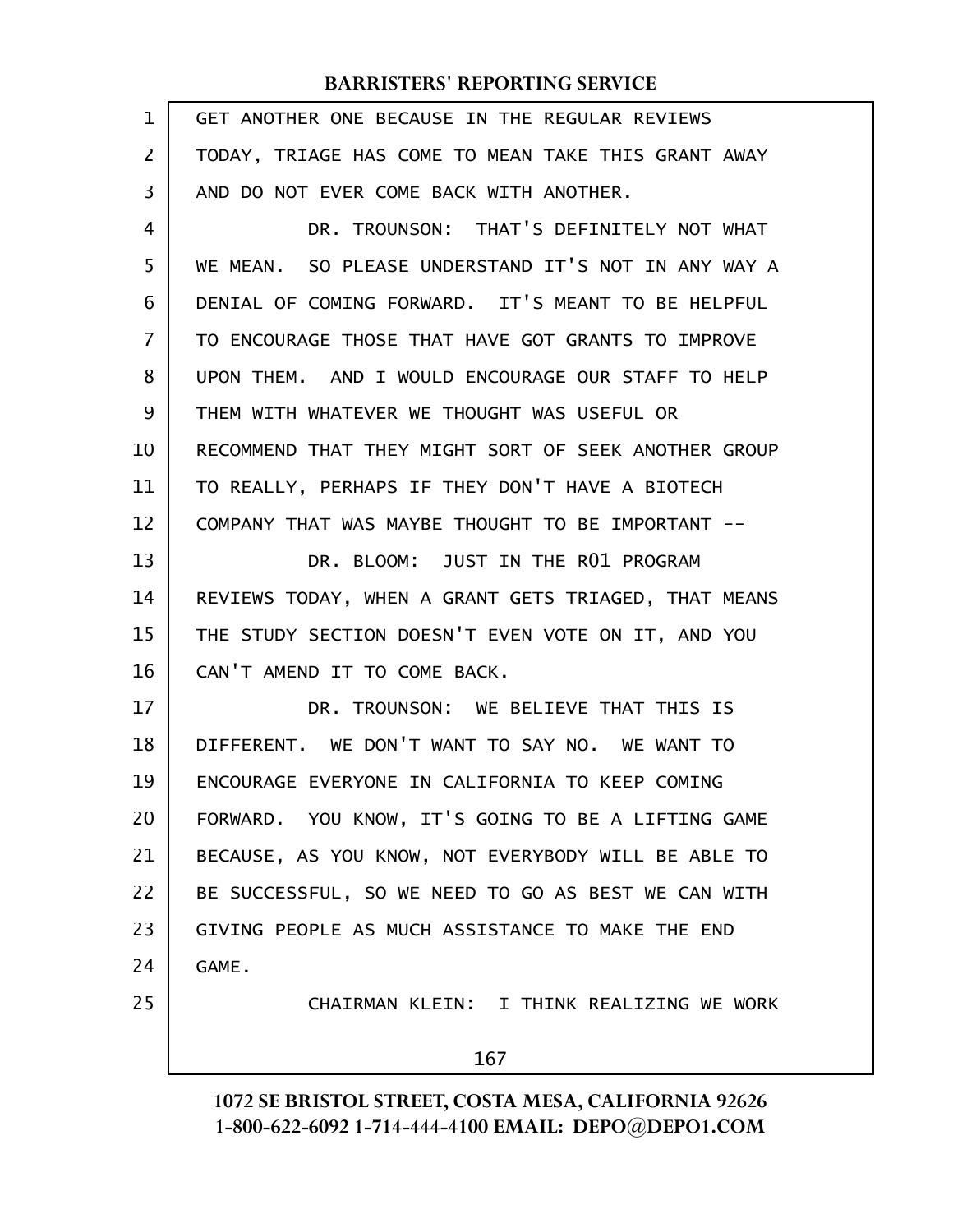| $\mathbf{1}$ | IN A BIGGER CONTEXT, WE CAN CERTAINLY COME UP WITH A |
|--------------|------------------------------------------------------|
| 2            | DIFFERENT TERM THAT COMMUNICATES THE OBJECTIVE       |
| 3            | WITHOUT CREATING A SENSE OF PREJUDICE.               |
| 4            | MR. HARRISON.                                        |
| 5            | MR. HARRISON: JUST TO BE CLEAR, TO MAKE              |
| 6            | SURE WE'RE ALL ON THE SAME PAGE, WHAT WE'RE TALKING  |
| 7            | ABOUT IS THAT THROUGH THIS PROCESS, CERTAIN          |
| 8            | POTENTIAL APPLICANTS WOULD BE DEFERRED. THAT IS,     |
| 9            | THEY WOULD NOT BE INVITED TO SUBMIT AN APPLICATION   |
| 10           | IN RESPONSE TO THAT PARTICULAR RFA WITHOUT PREJUDICE |
| 11           | TO THEIR ABILITY TO APPLY WHEN THE RFA IS REISSUED   |
| 12           | IN THE FUTURE.                                       |
| 13           | DR. LEVIN: WHAT THIS IS OBVIOUSLY IS A               |
| 14           | PREPROPOSAL, WHICH IS SOMETHING THAT THE NATIONAL    |
| 15           | SCIENCE FOUNDATION USES FOR THE MAJORITY OF THEIR    |
| 16           | MAJOR CALLS IS A REVIEWED PREPROPOSAL AND THEN       |
| 17           | INVITATION TO SUBMIT A FULL PROPOSAL. SO MAYBE WE    |
| 18           | COULD JUST CALL IT THAT.                             |
| 19           | I THINK I ALSO NEED TO PUT IN MAYBE A                |
| 20           | CAUTIONARY NOTE, THAT WE BE VERY CAREFUL ABOUT HOW   |
| 21           | MUCH CHANGE WE MAKE IN THE PROCESS THAT HAS ALREADY  |
| 22           | BEEN BEGUN AND PUT FORTH. THIS IS SOMETHING THAT A   |
| 23           | LOT OF PEOPLE MAYBE HAVE A LITTLE BIT OF CONCERN     |
| 24           | OVER THE CIRM GRANT PROCESS, THAT SOMETHING GETS PUT |
| 25           | FORTH AND IT GETS CHANGED MIDSTREAM.                 |
|              |                                                      |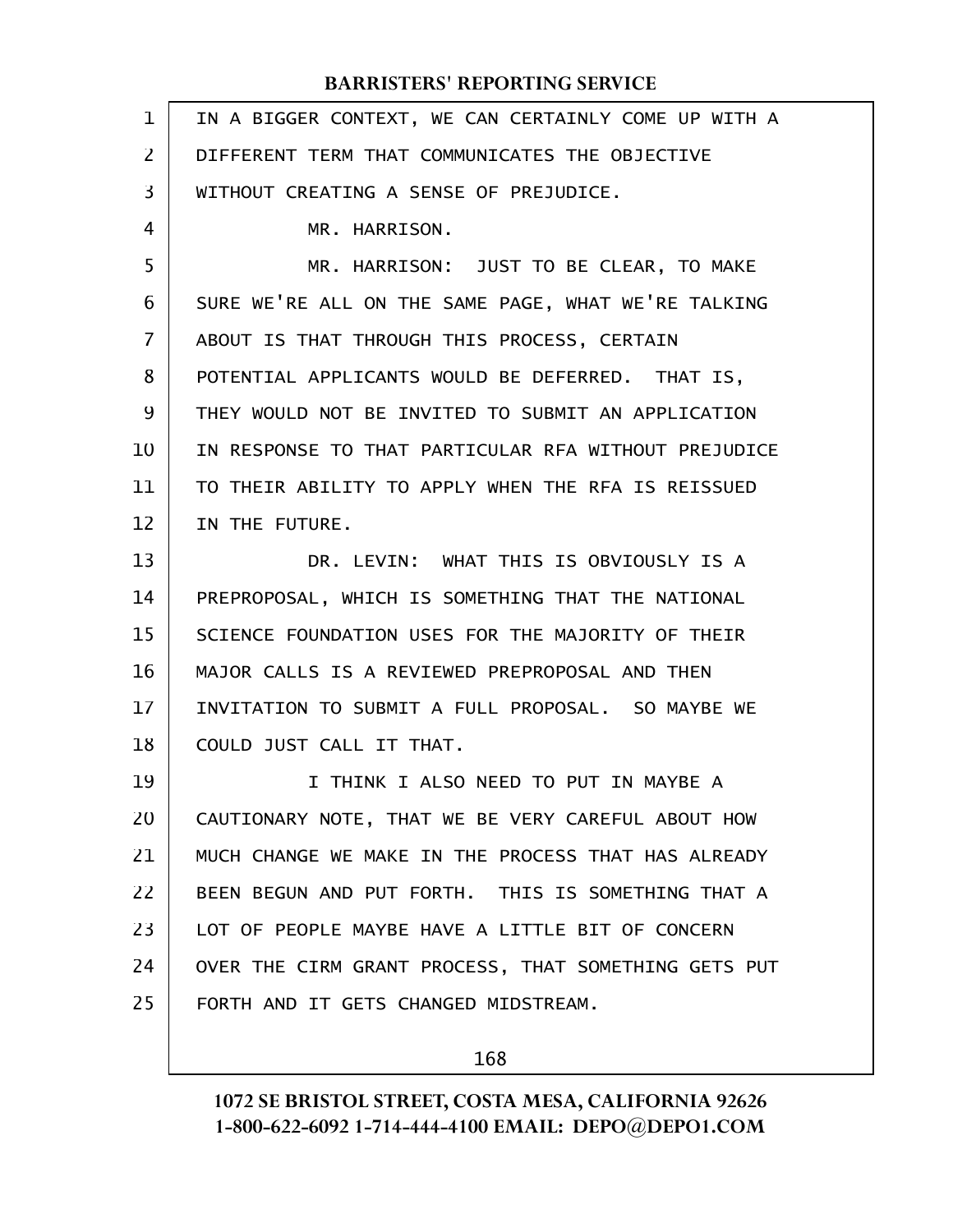| 1  | NOW, I REALIZE THE DISEASE TEAM RFA HAS              |
|----|------------------------------------------------------|
| 2  | NOT BEEN ISSUED YET; HOWEVER, THE EARLY              |
| 3  | TRANSLATIONAL RFA HAS. AND THAT PEOPLE WERE          |
| 4  | INSTRUCTED THAT THEY COULD ONLY RESPOND TO ONE OR    |
| 5  | THE OTHER AND HAVE A CERTAIN LEVEL OF EXPECTATION    |
| 6  | ABOUT WHAT THE DISEASE TEAM GRANTS ARE GOING TO BE   |
| 7  | LIKE. SO WE DON'T WANT TO CHANGE IT TOO MUCH         |
| 8  | BECAUSE PEOPLE WHO ARE IN THE PROCESS OF PREPARING   |
| 9  | EARLY TRANSLATIONAL GRANTS HAVE TO BASICALLY MAKE    |
| 10 | PREDICTIONS AS TO WHETHER OR NOT THEY SHOULD GO FOR  |
| 11 | TRANSLATIONAL OR FOR DISEASE TEAM, AND SO THEY HAVE  |
| 12 | AN EXPECTATION OF WHAT THE DISEASES TEAM GRANTS ARE. |
| 13 | DR. TROUNSON: SO WE'RE REALLY JUST                   |
| 14 | CHANGING THE GATEWAY FROM INSTITUTIONS REALLY ON     |
| 15 | THEIR ENCOURAGEMENT TO ENABLE SOME ABSOLUTE          |
| 16 | BRILLIANCE TO COME FORWARD. SO WE'RE NOT -- IT'S     |
| 17 | JUST AN ALTERATION OF THE DRAFTING GATE, IF YOU      |
| 18 | LIKE, IN THIS PARTICULAR INSTANCE. YOU KNOW, I HOPE  |
| 19 | EVERYONE WOULD FEEL THIS WAS, IN THIS PARTICULAR     |
| 20 | INSTANCE, BECAUSE THERE'S RATHER FEW GRANTS, PERHAPS |
| 21 | A LOT OF INTEREST, THIS IS A WAY WHICH WE CAN        |
| 22 | ACCOMMODATE BROADLY THE WAY OF IDENTIFYING THE VERY  |
| 23 | BEST PROPOSALS THAT ARE AVAILABLE IN CALIFORNIA.     |
| 24 | DR. LEVIN: I DO THINK THE PREPROPOSAL                |
| 25 | PROCESS IS A GOOD ONE. LIKE JAMES SAYS, IT COULD     |
|    | 169                                                  |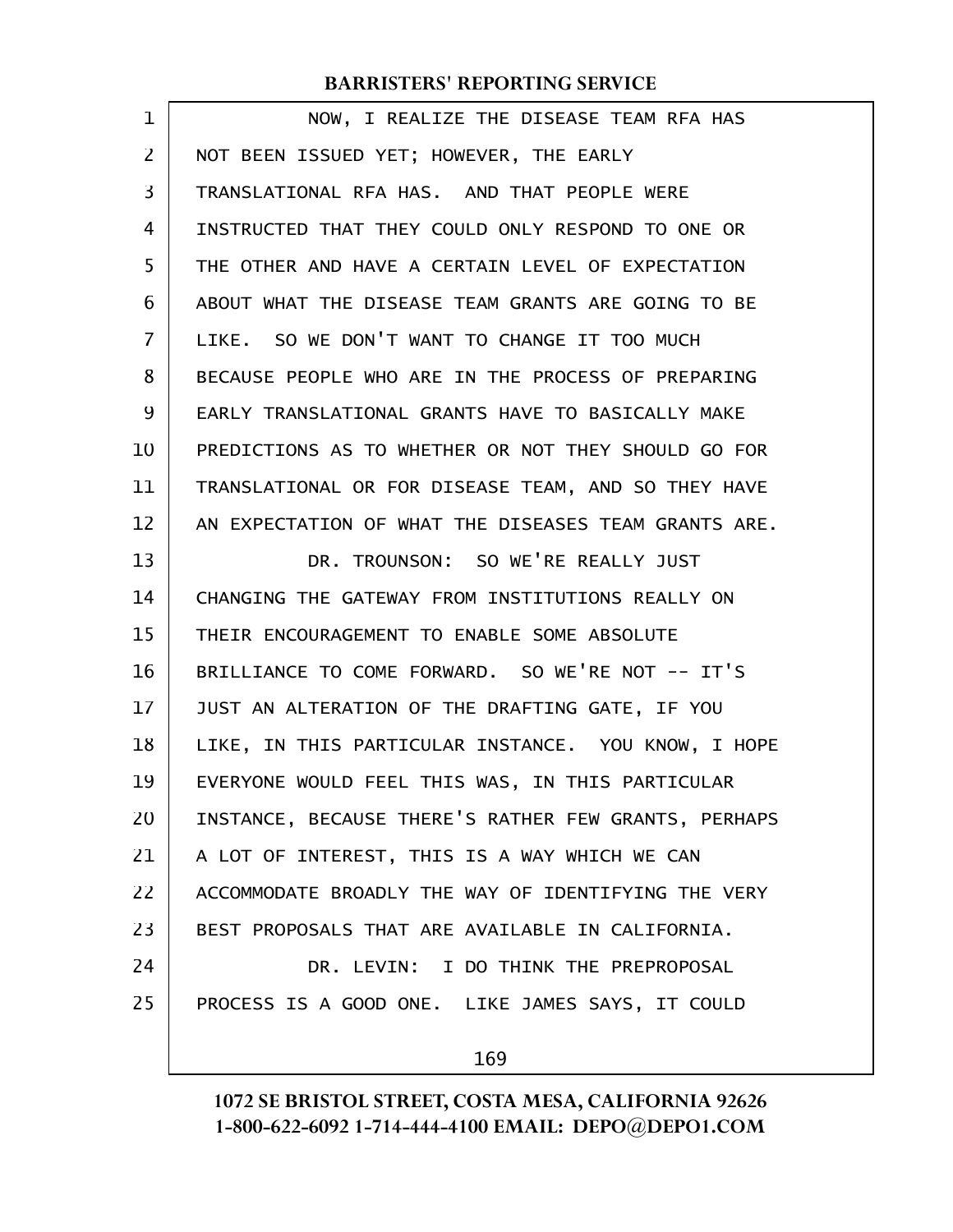| $\mathbf 1$       | REDUCE A LOT OF THE BURDEN ON THE PEOPLE WHO WON'T  |
|-------------------|-----------------------------------------------------|
| 2                 | BE GOING FORWARD, BUT I DID WANT TO PUT THAT FORTH  |
| 3                 | THAT KEEP IN MIND THAT THIS IS SOMETHING THAT CIRM  |
| 4                 | HAS DONE A NUMBER OF TIMES IN THE PAST, PUT AN RFA  |
| 5                 | OUT AND THEN CHANGE THE RULES ALONG THE WAY.        |
| 6                 | DR. TROUNSON: JUST ONE MORE THING FOR               |
| $\overline{7}$    | YOU. I WOULD NOT BE INVOLVED IN THIS, NOR WOULD     |
| 8                 | JOHN ROBSON. SO, YOU KNOW, THERE IS STILL WITHIN    |
| 9                 | THE ORGANIZATION THE ABILITY FOR A STAND-ASIDE      |
| 10                | CAPACITY IN THAT PROCESS. WE WOULD ASK MARIE CSETE  |
| 11                | AND HER TEAM TO REALLY GET FULLY INVOLVED IN THIS   |
| $12 \overline{ }$ | WITH OUR ENCOURAGEMENT. I AND JOHN WOULDN'T BE      |
| 13                | PROPOSING TO BE INVOLVED.                           |
| 14                | CHAIRMAN KLEIN: SO LET ME ASK A QUESTION            |
| 15                | THAT FOLLOWS UP THERE. AS A PI, AS MY               |
| 16                | UNDERSTANDING, YOU CAN'T APPLY FOR BOTH; BUT IF     |
| 17                | YOU'RE PART OF A TRANSLATIONAL TEAM, YOU CAN APPLY. |
| 18                | NOW, THE SECOND LEVEL TO THAT QUESTION IS           |
| 19                | IN THE DISEASE TEAMS, IT'S SUGGESTED THAT THERE BE  |
| 20                | CO-PI'S PERMITTED; IS THAT CORRECT?                 |
| 21                | DR. TROUNSON: YES.                                  |
| 22                | DR. CSETE: IT WILL BE AVAILABLE.                    |
| 23                | CHAIRMAN KLEIN: IT WILL BE AVAILABLE. SO            |
| 24                | IS SOMEONE ALLOWED TO BE A CO-PI IN THE DISEASE     |
| 25                | TEAM AND HAVE APPLIED IN TRANSLATION?               |
|                   | 170                                                 |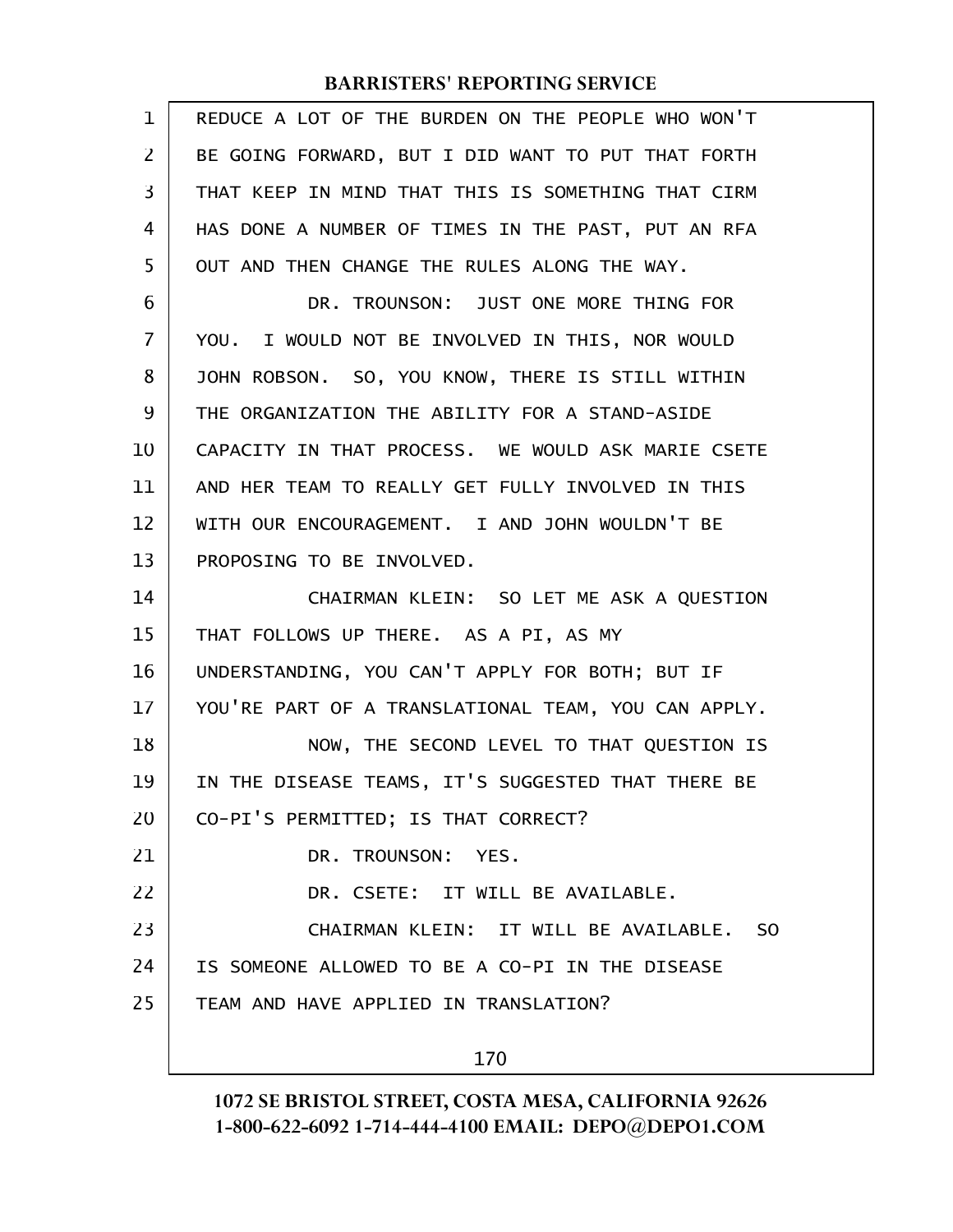#### DR. TROUNSON: YES, THAT'S RIGHT. THEY COULD BE A CO-PI. CHAIRMAN KLEIN: OKAY. ALL RIGHT. SO THAT'S VERY HELPFUL. AND I THINK THAT IT WOULD BE GOOD TO GET THAT INFORMATION MORE WIDELY DISTRIBUTED BECAUSE IT APPEARS THAT THERE'S NOT THAT LEVEL OF REFINEMENT OF INFORMATION; IS THAT CORRECT? DR. LEVIN: WELL, IT HASN'T BEEN FORMALLY DECIDED YET, RIGHT? CHAIRMAN KLEIN: IT HASN'T, BUT IT WOULD BE HELPFUL, I WOULD THINK, TO GET PEOPLE THINKING. IF THE SCIENCE TEAM HAS REFINED THEIR CONCEPTS HERE SO THAT PEOPLE UNDERSTAND THE CONSTRAINTS IF THEY APPLY FOR TRANSLATIONAL OR DON'T. DR. TROUNSON: MARIE WAS JUST SAYING THAT WE'RE PUTTING OUT AN E-MAIL WITH RESPECT TO THAT, BUT WE ARE ALSO TALKING TO MANY OF THE INSTITUTIONAL HEADS AND COMPANY REPRESENTATIVES, GIVING THEM AS MUCH ADVICE AS THEY WISH IN RESPECT TO THIS. SO THE CLARITY, I GUESS, FINALLY HAS TO APPEAR ON OUR WEBSITE, SO THAT WILL HAPPEN AS WELL. CHAIRMAN KLEIN: SO GIVEN THAT WE'RE HEADED INTO THESE VERY EXTRAORDINARY AND IN-DEPTH APPLICATIONS, I THINK IT'S AN APPROPRIATE TIME TO REALLY THANK THE SCIENTIFIC TEAM FOR THEIR BARRISTERS' REPORTING SERVICE 1 2 3 4 5 6 7 8 9 10 11 12 13 14 15 16 17 18 19 20 21 22 23 24 25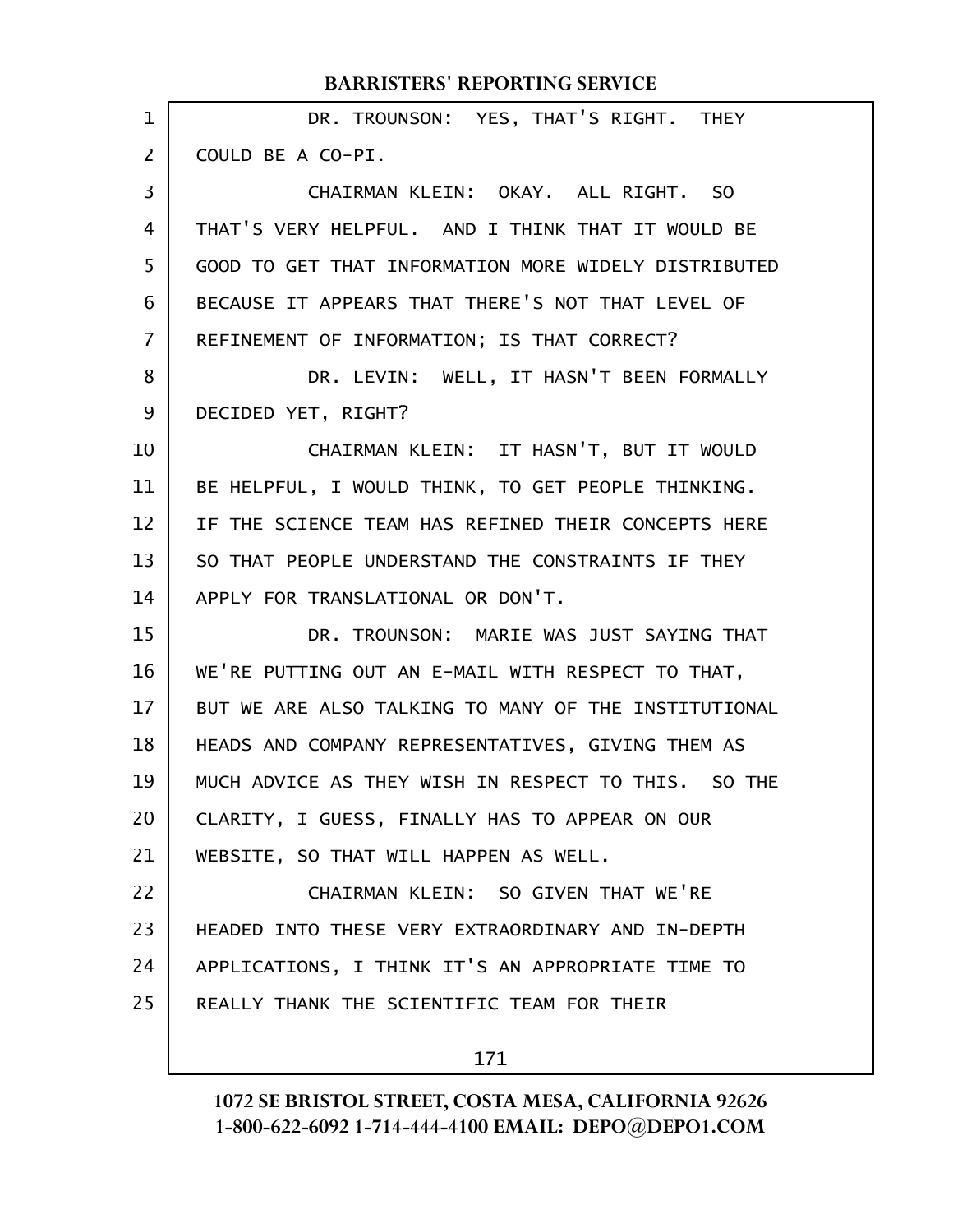| $\mathbf{1}$      | TREMENDOUS COMMITMENT AND DAILY HEROICS IN MOVING    |
|-------------------|------------------------------------------------------|
| $\overline{2}$    | THIS PROGRAM FORWARD. SO I THINK WE SHOULD ALL GIVE  |
| 3                 | THEM ALL A HAND.                                     |
| 4                 | (APPLAUSE.)                                          |
| 5                 | CHAIRMAN KLEIN: DUANE, YOU HAD A COMMENT?            |
| 6                 | MR. ROTH: YES. SO I WAS ACTUALLY                     |
| 7                 | SEARCHING FOR PRECEDENT HERE, AND YOU SEEM TO        |
| 8                 | BELIEVE THAT THERE IS SOME PRECEDENT WHERE THIS IS   |
| 9                 | DONE. AND I WOULD ASK HOW THAT SCREENING TAKES       |
| 10                | PLACE AND WHO DOES IT AT NIH, IF YOU KNOW?           |
| 11                | DR. LEVIN: THE NATIONAL SCIENCE                      |
| $12 \overline{ }$ | FOUNDATION IS USUALLY WHO DOES THIS. AND IT'S A --   |
| 13                | THEY PICK PEER REVIEWERS SIMILAR TO THE PROCESS      |
| 14                | WHERE THEY REVIEW THE GRANT ITSELF. SO THE NSF       |
| 15                | PROGRAM MANAGER HAS SOME AUTHORITY, BUT THERE'S ALSO |
| 16                | PEER REVIEWERS SELECTED FROM ACROSS THE COUNTRY.     |
| 17                | CHAIRMAN KLEIN: AND DR. HAWGOOD.                     |
| 18                | DR. HAWGOOD: IT'S ACTUALLY A VERY                    |
| 19                | FREQUENTLY FOLLOWED PATHWAY FOR MANY GRANTING        |
| 20                | AGENCIES AND FOUNDATIONS, AND IT'S ALMOST ALWAYS     |
| 21                | WHAT WAS JUST DESCRIBED.                             |
| 22                | MR. ROTH: PEER REVIEW.                               |
| 23                | DR. HAWGOOD: PEER REVIEW WITH SOME STAFF             |
| 24                | OVERSIGHT, BUT, YES, PEER REVIEW. AND THE            |
| 25                | SCIENTIFIC COMMUNITY IS, I THINK, VERY USED TO IT    |
|                   | 172                                                  |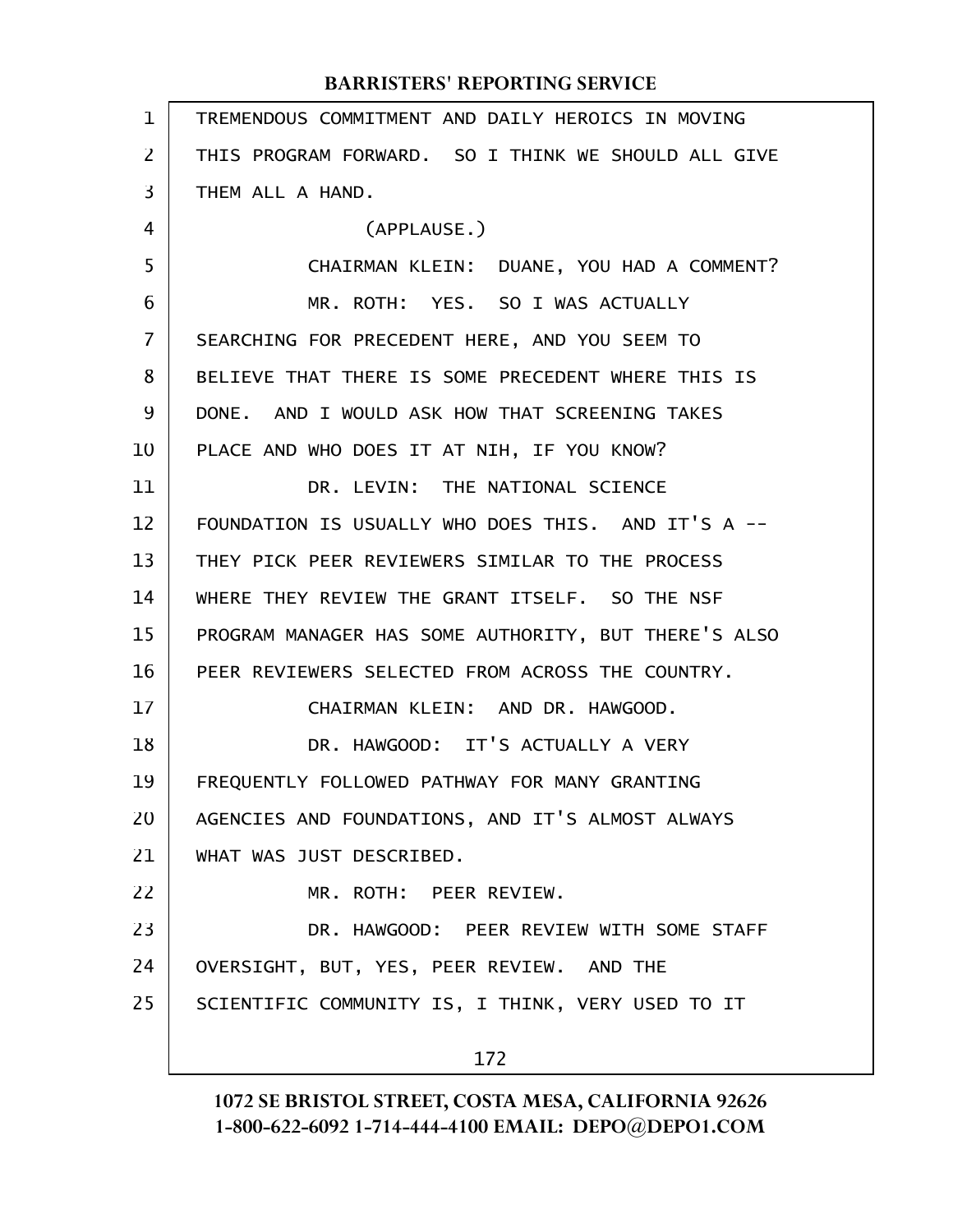| 1              | AND COMFORTABLE WITH IT. I DON'T THINK THEY'LL BE    |
|----------------|------------------------------------------------------|
| $\overline{2}$ | SURPRISED.                                           |
| 3              | MR. ROTH: I THINK IF WE'RE GOING TO GO               |
| 4              | THIS WAY, THE PROCESS IS REALLY IMPORTANT. AND I     |
| 5              | WOULD NOT LIKE TO BE WRITING ONE ON THE FLY. IF      |
| 6              | THERE'S ONE THAT'S THERE, EXISTS, AND WORKS, I WOULD |
| $\overline{7}$ | BE INCLINED TO FAVOR THAT. NOT THAT I DON'T BELIEVE  |
| 8              | STAFF CAN DO A GOOD JOB OF EVALUATING THESE, BUT I   |
| 9              | THINK IT ONLY INVITES CRITICISM TO THE STAFF IF THE  |
| 10             | OUTCOMES AREN'T WHAT THEY WANT. I THINK IT WOULD     |
| 11             | POTENTIALLY BE MUCH MORE TRANSPARENT TO HAVE THIS    |
| 12             | GROUP OUTSIDE THE STATE WHO ARE UNBIASED OR AS       |
| 13             | UNBIASED AS WE CAN GET DO THAT.                      |
| 14             | DR. HAWGOOD: THE TRUTH OF IT IS WE'RE                |
| 15             | ALREADY DOING IT NOW BY LIMITING THE NUMBER OF       |
| 16             | APPLICATIONS THAT CAN COME FROM INDIVIDUAL           |
| 17             | INSTITUTIONS. FOR INSTANCE, AT OUR PLACE, WE HAVE    |
| 18             | OUR OWN INTERNAL PEER REVIEW PROCESS IN ORDER TO     |
| 19             | IDENTIFY THOSE PEOPLE WHO ARE GOING TO BE ALLOWED TO |
| 20             | COME FORWARD TO CIRM. SO IT'S JUST ANOTHER LAYER OF  |
| 21             | THAT PHENOMENA.                                      |
| 22             | DR. CSETE: SO I JUST WANT TO ASSURE YOU,             |
| 23             | THAT LIKE GOOD SCIENTISTS, WE'VE GONE OUT AND        |
| 24             | COLLECTED THE PRIMARY DATA OF THE DETAILS OF THE     |
| 25             | PLACES WHO DO THESE KINDS OF PROGRAMS. IT INCLUDES   |
|                | 173                                                  |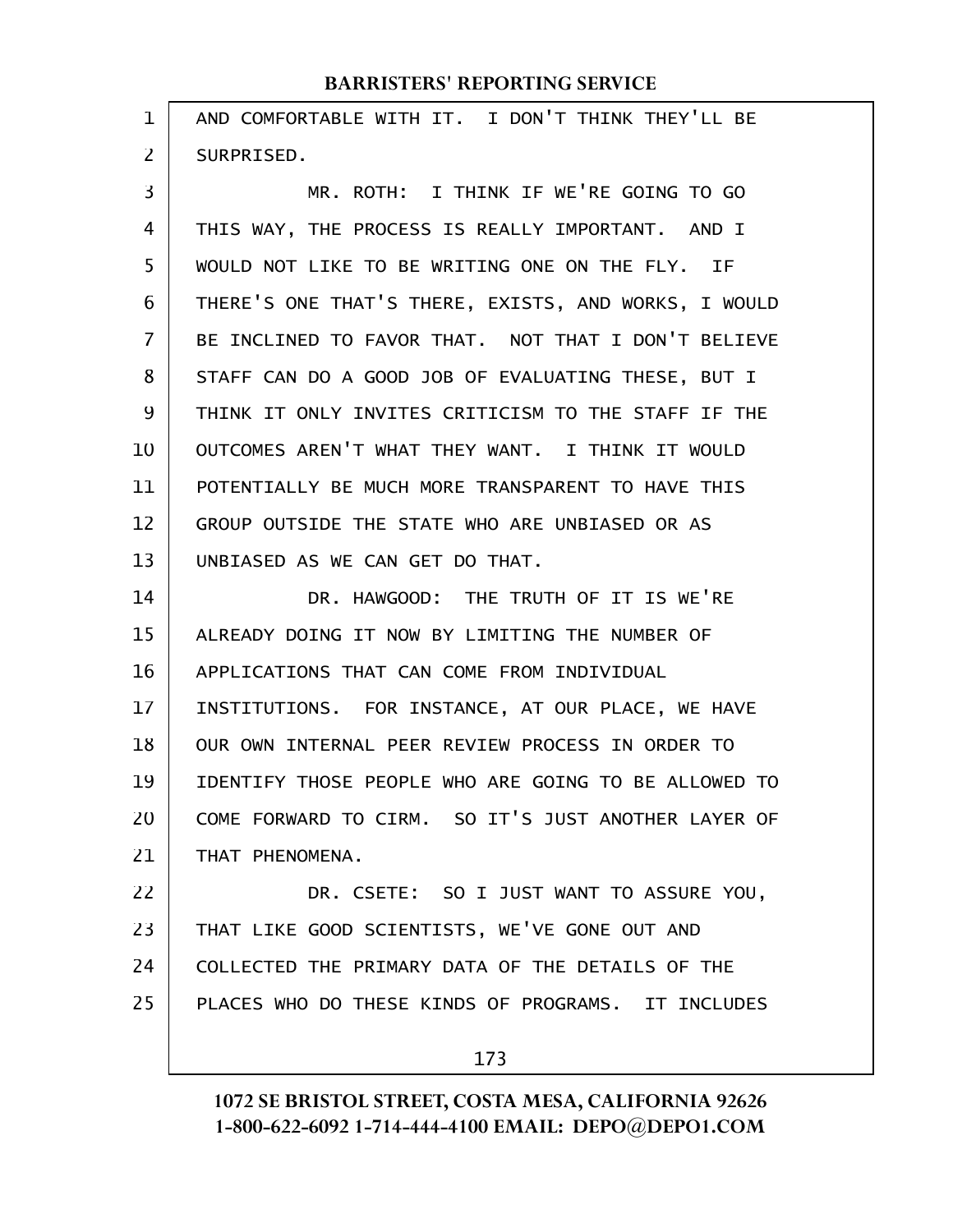| $\mathbf 1$          | MANY FOUNDATIONS, MANY BRANCHES OF DOD. IT'S         |
|----------------------|------------------------------------------------------|
| 2                    | SURPRISINGLY WIDESPREAD, AND WE'RE GOING TO LOOK FOR |
| 3                    | THE OPTIMUM DETAILS FROM EACH OF THE PROGRAMS THAT   |
| 4                    | WORK BEST FOR US.                                    |
| 5                    | CHAIRMAN KLEIN: THANK YOU. ADDITIONAL                |
| 6                    | <b>BOARD COMMENT?</b>                                |
| 7                    | DR. STEWARD: I GUESS I HAVE TO SAY THAT              |
| 8                    | I'M JUST A LITTLE BIT UNCOMFORTABLE ABOUT IT AS A    |
| 9                    | GENERAL CONCEPT. AND MY QUESTION IS WILL YOU BE      |
| 10                   | COMING TO US AT THE NEXT MEETING WITH A SPECIFIC     |
| 11                   | PROPOSAL THAT IS LIMITED TO THE DISEASE TEAMS OR A   |
| 12                   | GENERAL PROPOSAL THAT GOES FORWARD FOR ALL FUTURE    |
| 13                   | RFP'S?                                               |
| 14                   | DR. TROUNSON: WE'LL BRING ONE IN THIS                |
| 15                   | CASE SPECIFICALLY ASSOCIATED WITH THE DISEASE TEAMS. |
| 16                   | I THINK THERE MIGHT BE, IF IT WORKS WELL, WE MAY     |
|                      |                                                      |
|                      | WANT TO APPLY IT LATER ON TO OTHERS WHERE WE GET     |
|                      | SUCH A PROFOUND NUMBER OF APPLICATIONS THAT CAN COME |
|                      | FROM SOME ONE PLACE. BUT IN THIS PARTICULAR CASE,    |
| 20                   | WE THOUGHT IT WAS APPROPRIATE TO TEST IT OUT IN THIS |
| 17<br>18<br>19<br>21 | CASE, SEE HOW WELL IT WORKS. IF YOU'RE COMFORTABLE,  |
| 22                   | WE'RE COMFORTABLE, THE COMMUNITY IS COMFORTABLE, YOU |
| 23                   | KNOW, IT MIGHT TAKE SOME OF THE STRESS AND STRAINS   |
| 24                   | OUT OF THE INSTITUTIONS BECAUSE MANY OF THEM HAVE    |
| 25                   | PEOPLE FROM INSTITUTIONS SAYING THEY CAN'T GET       |

174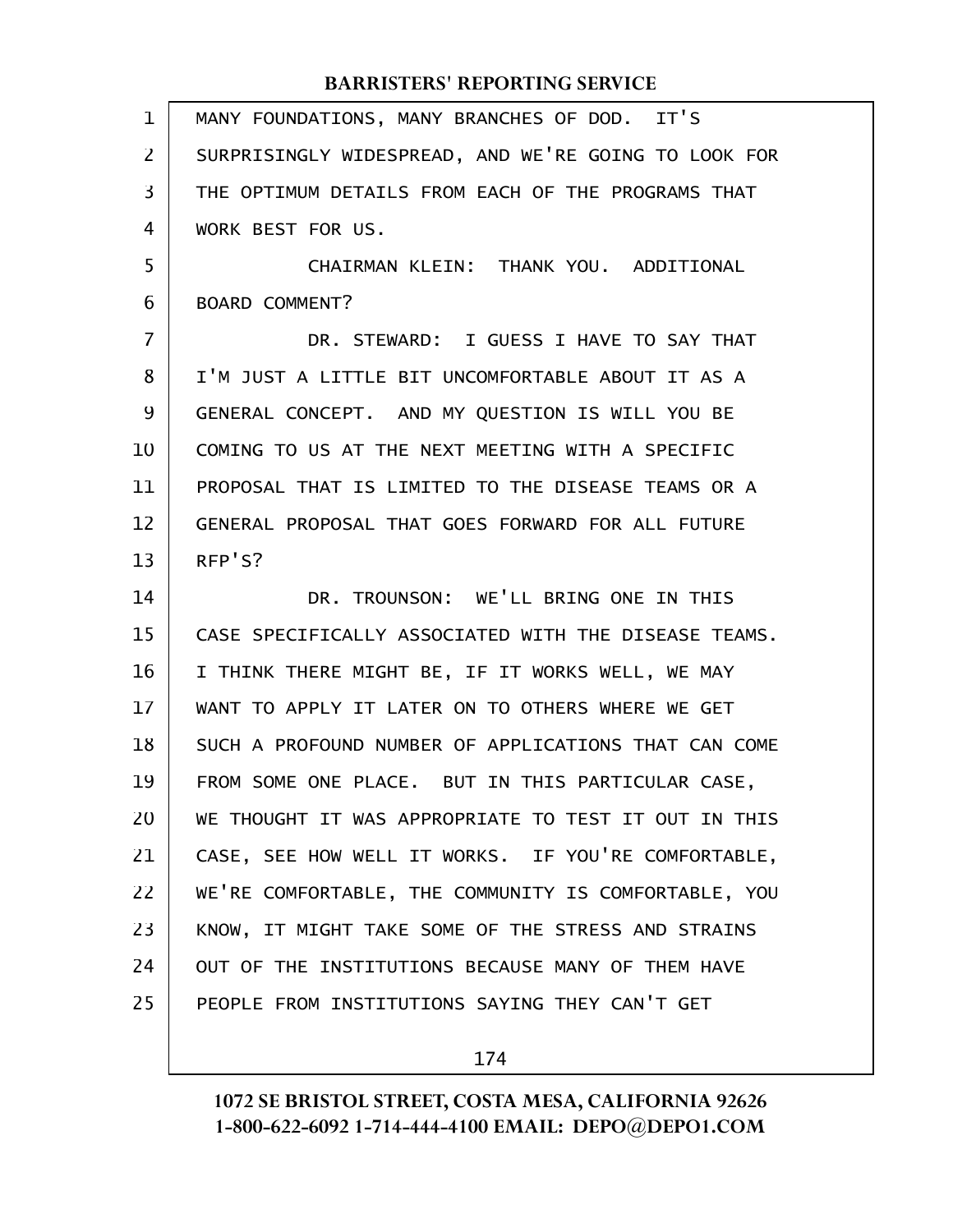| $\mathbf 1$ | THROUGH, YOU KNOW, THE GATEWAY INSIDE THE            |
|-------------|------------------------------------------------------|
| 2           | INSTITUTION.                                         |
| 3           | SO I SAY, WELL, YOU NEED TO GO AND TALK TO           |
| 4           | THE INSTITUTIONS. SO, YOU KNOW, WE WILL GET SOME     |
| 5           | COMPLAINTS, BUT I MEAN THESE ARE EXTRAORDINARY       |
| 6           | PEOPLE. AND IF WE GET AN APPROPRIATE TEAM OF         |
| 7           | SPECIALISTS TO HELP, I THINK WE CAN PROBABLY FEEL    |
| 8           | COMFORTABLE IN THEIR COMPETENCE IN DOING THIS.       |
| 9           | CHAIRMAN KLEIN: ALL RIGHT. SO DO I                   |
| 10          | UNDERSTAND THAT IT'S THE SENSE OF THIS BOARD THAT    |
| 11          | THIS IS FUNDAMENTALLY A PROCESS THAT HAS PRECEDENT,  |
| 12          | AND WE SHOULD MOVE AHEAD ON THIS PATHWAY             |
| 13          | UNDERSTANDING WE'RE GOING TO HAVE DOCUMENTATION      |
| 14          | COMING BACK TO US ON THE MODELS AND THE BEST         |
| 15          | PRACTICES, AS DR. CSETE SAYS, THAT ARE DRAWN FROM    |
| 16          | THOSE MODELS SO THAT WE CAN, IN FACT, PROVIDE MORE   |
| 17          | OPPORTUNITY FOR EACH INSTITUTION TO PUT THE FULL     |
| 18          | RANGE OF BRILLIANCE AND POTENTIAL THAT THEY MAY HAVE |
| 19          | FOR THIS RFA AS A TEST OF WHAT WE MIGHT DO IN THE    |
| 20          | FUTURE? ANYONE LIKE TO TAKE EXCEPTION TO THAT OR     |
| 21          | MODIFY IT? SEEING NONE, I THINK THAT'S THE SENSE OF  |
| 22          | THE COMMITTEE.                                       |
| 23          | I WOULD ALSO LIKE TO SAY THAT COMING INTO            |
| 24          | ANY MEETING, THERE'S A TREMENDOUS AMOUNT OF          |
| 25          | LOGISTICS AND CHALLENGES. AND JENNA PRYNE, WHO SETS  |
|             | 175                                                  |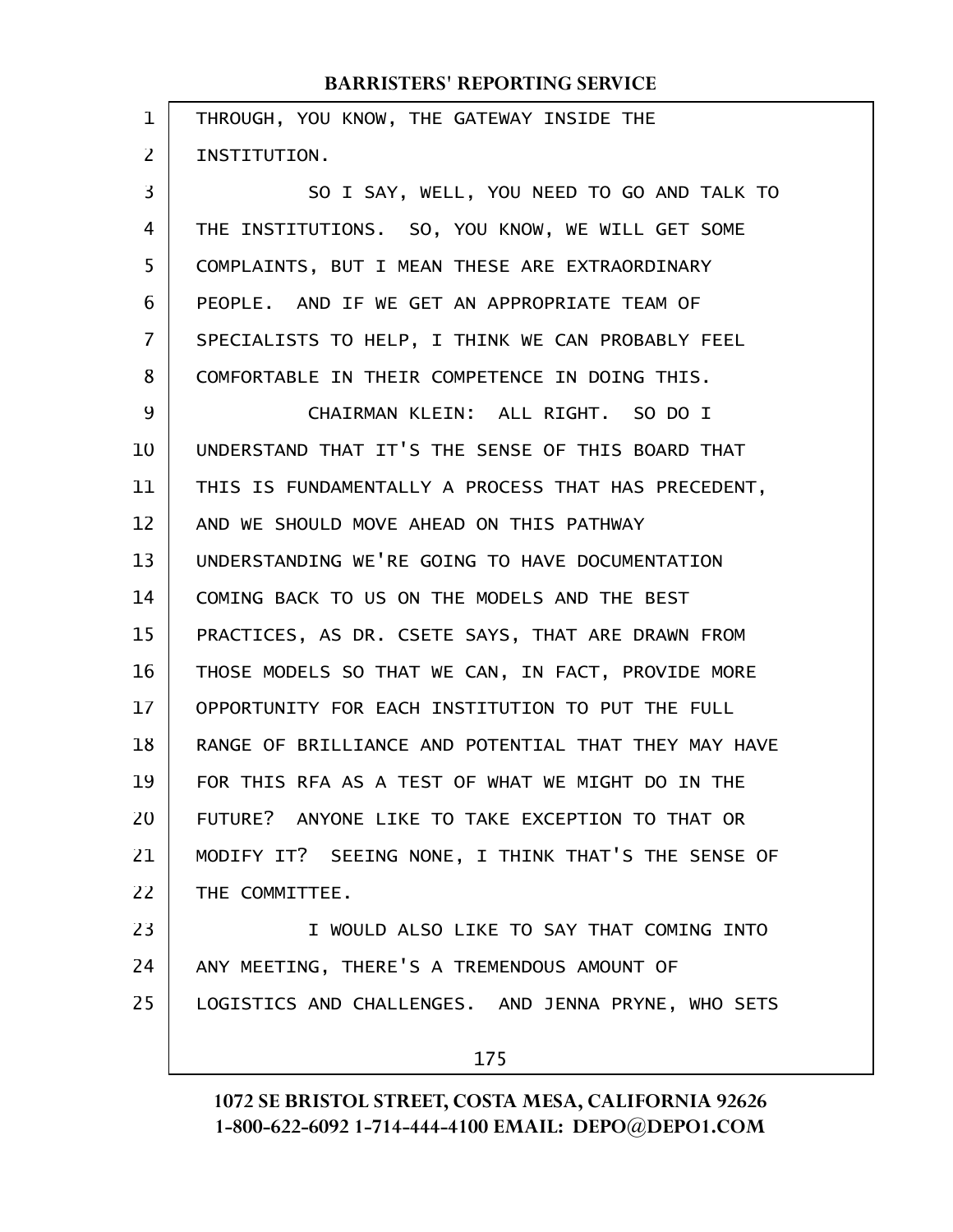| 1              | UP ALL THESE LOGISTICS, DOES A FABULOUS JOB.         |
|----------------|------------------------------------------------------|
| 2              | MELISSA DOES A FABULOUS JOB, AND ALL OF THE STAFF    |
| 3              | THAT WORK WITH THEM DO A FABULOUS JOB. BECAUSE       |
| 4              | WE'RE UNDER TIME PRESSURE, WE LACK DEPTH AND STAFF,  |
| 5              | WE HAVE LAST-MINUTE ADDITIONAL IDEAS THAT            |
| 6              | QUALITATIVELY IMPROVE THE RESULT, BUT PUT STRESS ON  |
| $\overline{7}$ | THE WHOLE PROCESS. I'D LIKE TO GIVE A HAND OF        |
| 8              | APPLAUSE TO MELISSA AND JENNA.                       |
| 9              | (APPLAUSE.)                                          |
| 10             | CHAIRMAN KLEIN: AND FOR ANY GREAT                    |
| 11             | FUNCTIONING AGENCY, THERE'S A STAFF LEVEL THAT IS    |
| 12             | OUTSIDE THE SCIENCE TEAM PER SE, BUT HAS A NUMBER OF |
| 13             | REMARKABLE PEOPLE, THE COMMUNICATIONS STAFF, THE     |
| 14             | STANDARDS STAFF, PAT BECKER, WHO DOES MIRACLES FOR   |
| 15             | DR. TROUNSON, AND NANCY KOCH, WHO HAS MADE           |
| 16             | TREMENDOUS CONTRIBUTIONS EVEN TODAY THROUGH THE MOU  |
| 17             | WITH THE MEDICAL RESEARCH COUNCIL. ALL OF THESE      |
| 18             | PEOPLE MAKE THE INCREDIBLE PROGRESS THAT WE'VE HAD   |
| 19             | POSSIBLE, INCLUDING THE DRAFTEE OF GREAT TALENT FROM |
| 20             | THE ATTORNEY GENERAL'S OFFICE, IAN, WHO IS NEXT TO   |
| 21             | MIKE YAFFE. SO LET'S GIVE EVERYONE A GREAT ROUND OF  |
| 22             | APPLAUSE.                                            |
| 23             | (APPLAUSE.)                                          |
| 24             | CHAIRMAN KLEIN: WITH THAT, I'D LIKE THE              |
| 25             | ADVICE OF STAFF. HAVE WE ANY ADDITIONAL ITEMS WE     |
|                | 176                                                  |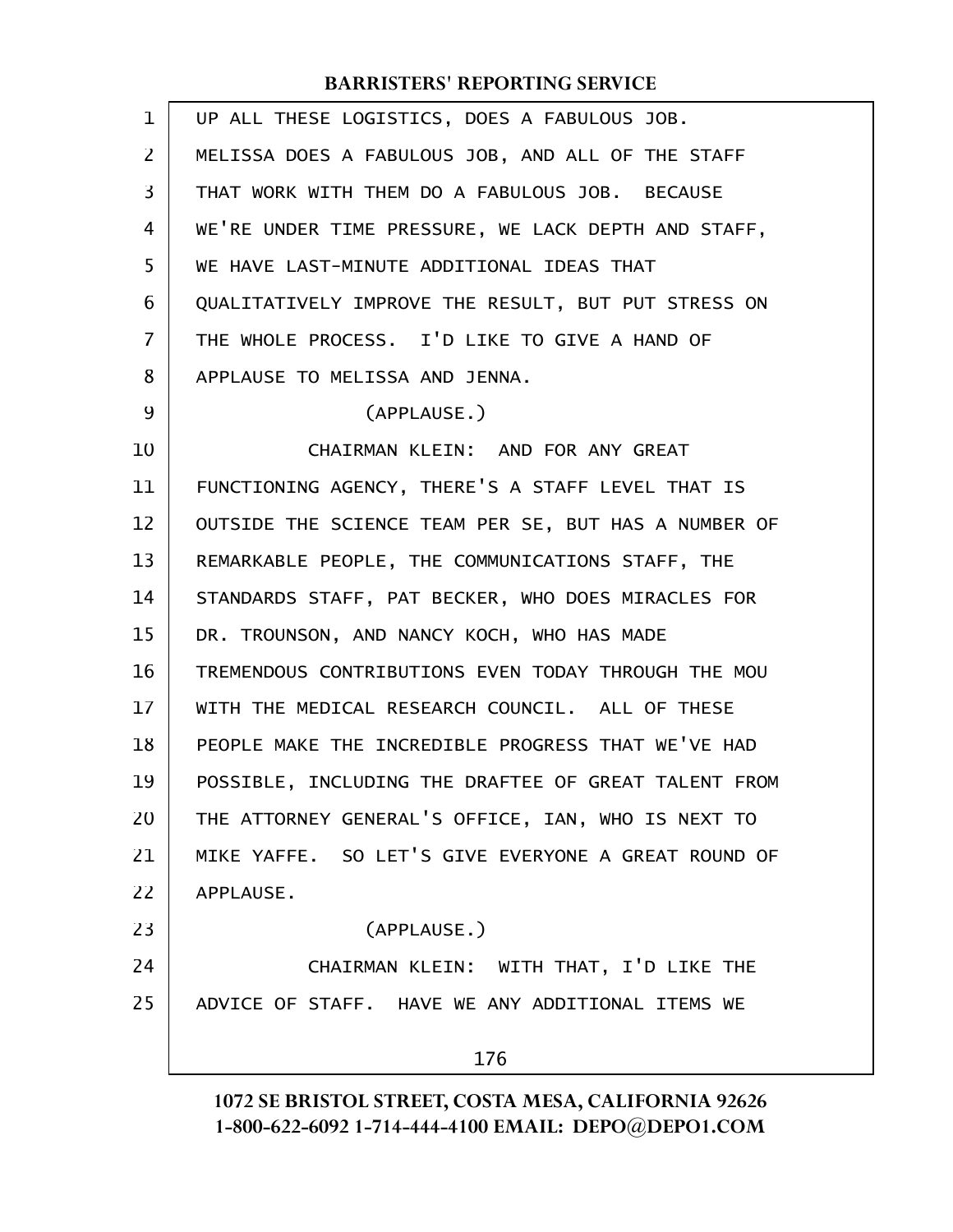| $\mathbf 1$    | NEED TO ACT ON TODAY?                                |
|----------------|------------------------------------------------------|
| $\overline{2}$ | DR. TROUNSON: JUST IF YOU COULD INDULGE              |
| 3              | US, BETTINA WILL GIVE YOU JUST AN INTRODUCTION TO    |
| 4              | THE OVERALL DISEASE TEAM THINKING.                   |
| 5              | CHAIRMAN KLEIN: ABSOLUTELY. AND THEN                 |
| 6              | WE'RE GOING TO FOLLOW WITH THE GENERAL PUBLIC        |
| 7              | COMMENT.                                             |
| 8              | SO THERE'S GOING TO BE AN ANNOUNCEMENT               |
| 9              | BEFORE EVERYONE LEAVES HOPEFULLY TO IMPROVE YOUR     |
| 10             | LIFE. AND BETTINA MAY BE THE HIGHLIGHT OF THE DAY    |
| 11             | BECAUSE SHE'S GOING TO GIVE US A SUMMARY OF THE      |
| 12             | DISEASE TEAMS, WHICH HAS BEEN A HUGE GOAL FOR THIS   |
| 13             | AGENCY, AND THE ODYSSEY THAT WE HAVE ENDEAVORED WITH |
| 14             | A CHALLENGE AT EVERY SHOAL ALONG THE WAY.            |
| 15             | DR. STEFFEN: THANK YOU, MR. CHAIRMAN.                |
| 16             | I'D LIKE TO PRESENT A DISCUSSION OF THE DISEASE TEAM |
| 17             | RESEARCH AWARD TODAY. AS YOU HEARD FROM THE          |
| 18             | PREVIOUS DISCUSSION, I THINK YOU REALIZE THAT THIS   |
| 19             | INITIATIVE WILL BE VERY DIFFERENT IN MANY            |
| 20             | PROGRAMMATIC ASPECTS FROM THE PREVIOUS RESEARCH      |
| 21             | AWARDS. WHILE THIS PROGRAM IS STILL UNDER            |
| 22             | DEVELOPMENT, I THINK IT'S WORTH PRESENTING THE KEY   |
| 23             | CONCEPTS TO YOU.                                     |
| 24             | THE PRESENTATION TODAY IS NOT A REQUEST              |
| 25             | FOR CONCEPT CLEARANCE, AND WE ANTICIPATE PRESENTING  |
|                | 177                                                  |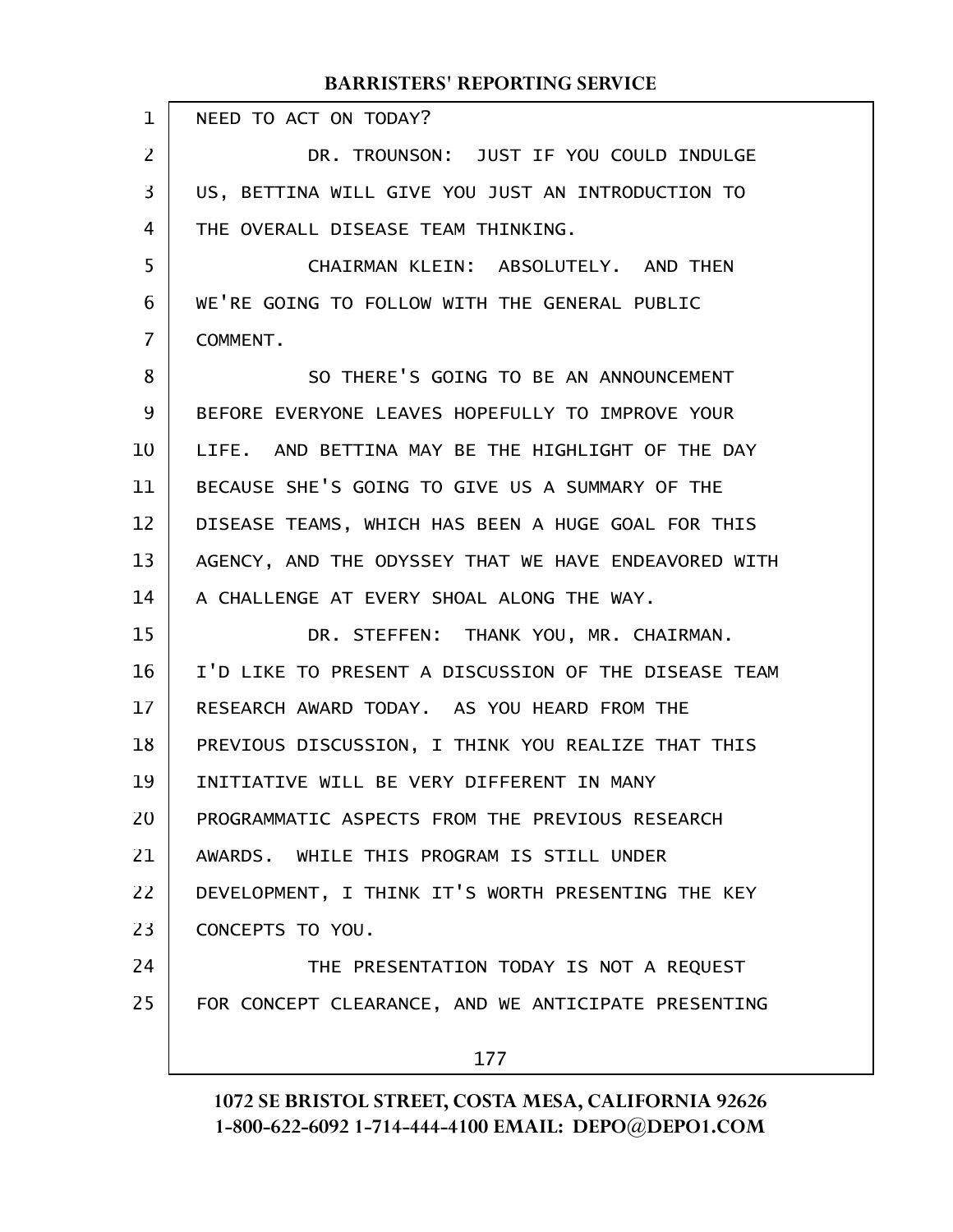| 1  | THAT FORMAL REQUEST FOR YOU AT THE DECEMBER ICOC     |
|----|------------------------------------------------------|
| 2  | MEETING.                                             |
| 3  | THIS DIAGRAM YOU'VE SEEN BEFORE. IT                  |
| 4  | REPRESENTS AN OUTLINE OF THE SCIENTIFIC PROGRAMS     |
| 5  | THAT MAKE UP CIRM'S TRANSLATIONAL RESEARCH PROGRAM,  |
| 6  | ALL WHICH ARE FOCUSED ON BRINGING STEM-CELL BASED    |
| 7  | THERAPIES TO THE CLINIC. THE ARROWS AT THE TOP       |
| 8  | ILLUSTRATE A PATH THAT A TYPICAL THERAPY WOULD TAKE  |
| 9  | FROM DISCOVERY TOWARD CLINICAL TESTING, AND THE      |
| 10 | SCOPE OF THE TRANSLATIONAL PROGRAMS ARE REPRESENTED  |
| 11 | BY THE COLORED BARS BELOW.                           |
| 12 | ONE OF THESE IS THE DISEASE TEAM                     |
| 13 | INITIATIVE, WHICH IS THE FOCUS OF THE DISCUSSION     |
| 14 | TODAY. THE DISEASE TEAM INITIATIVE BEGINS AT LATE    |
| 15 | DISCOVERY BETWEEN THE GREEN AND BLUE AREAS ON THE    |
| 16 | DEVELOPMENT PIPELINE AND ENDS IN A SUBMISSION OF AN  |
| 17 | APPROVABLE INVESTIGATIONAL NEW DRUG APPLICATION OR   |
| 18 | IND.                                                 |
| 19 | THE DISEASE TEAM RESEARCH AWARDS                     |
| 20 | COMPLEMENT THE EARLY TRANSLATIONAL PROGRAM, WHICH IS |
| 21 | ALREADY IN PROGRESS, AND THE DISTINCTION BETWEEN     |
| 22 | THESE TWO PROGRAMS -- THE DISTINCTION BETWEEN THE    |
| 23 | EARLY TRANSLATIONAL AND THE DISEASE TEAM PROGRAMS IS |
| 24 | THAT THE EARLY TRANSLATIONAL IS DESIGNED TO          |
| 25 | ACCOMMODATE PROJECTS FOR WHICH THE SCIENCE IS AT AN  |
|    |                                                      |

178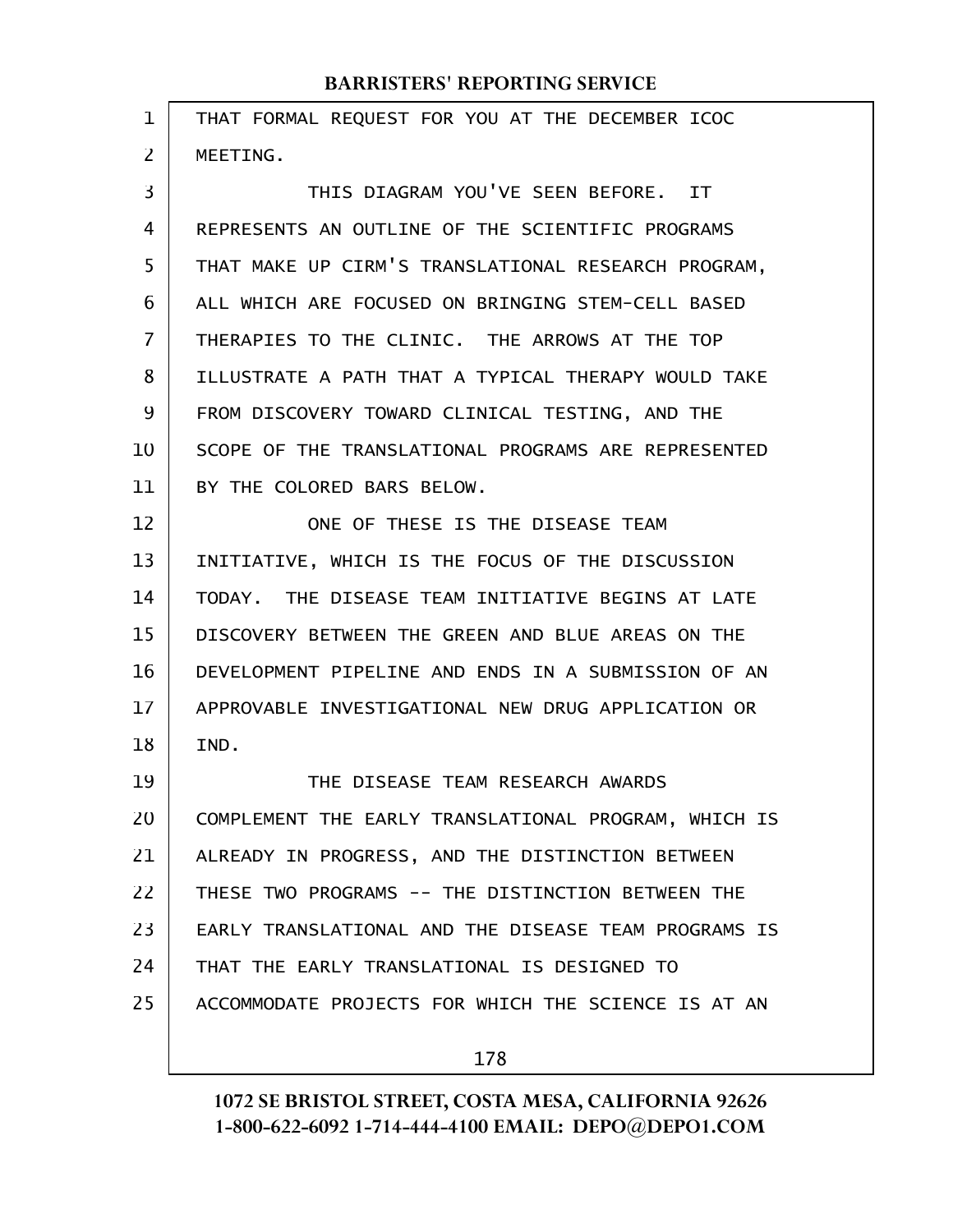| $\mathbf 1$ | EARLIER STAGE OF READINESS FOR THE CLINIC, AND THE   |
|-------------|------------------------------------------------------|
| 2           | DISEASE TEAM AWARDS ARE FOCUSED ON THOSE PROJECTS    |
| 3           | WITH GREATER SCIENTIFIC MATURITY. CIRM WILL          |
| 4           | CONTINUE TO FUND PROGRAMS THAT SUPPORT THERAPY       |
| 5           | DEVELOPMENT AS WE MOVE FORWARD.                      |
| 6           | THERE ARE FOUR COMPELLING REASONS TO                 |
| 7           | LAUNCH THE DISEASE TEAM INITIATIVE. FIRST, THE       |
| 8           | PROGRAM WILL HELP THE INSTITUTE ACHIEVE ITS GOAL OF  |
| 9           | DEVELOPING STEM-CELL BASED THERAPIES BY MOVING       |
| 10          | CANDIDATES TOWARD THE CLINIC.                        |
| 11          | SECOND, TRANSLATING DISCOVERIES INTO                 |
| 12          | CLINICALLY VIABLE THERAPIES IS A DIFFICULT ENDEAVOR, |
| 13          | AND THIS INITIATIVE WILL EXPLORE NEW METHODS OF      |
| 14          | ORGANIZING AND INTEGRATING MULTIDISCIPLINARY TEAMS.  |
| 15          | THIRD, THE PROGRAM WILL ALLOW THE USE OF             |
| 16          | INNOVATIVE MODELS, SUCH AS USING ACTIVE PROJECT      |
| 17          | MANAGEMENT AND REQUIRING COMPREHENSIVE RESEARCH      |
| 18          | PLANS COMPLETE WITH MILESTONES. WE HEARD FROM OUR    |
| 19          | WORKSHOP PARTICIPANTS AND OTHER CONSTITUENTS THAT    |
| 20          | THIS MODEL IS COMMONLY USED IN INDUSTRY, BUT MAY BE  |
| 21          | NEW TO MANY OF THE RESEARCH TEAMS LOCATED AT         |
| 22          | ACADEMIC CENTERS, AND WE NEED TO SUPPORT THEM IN     |
| 23          | THIS ENDEAVOR.                                       |
| 24          | FOURTH, FINALLY, THE GOAL OF THIS PROGRAM            |
| 25          | IS FOR THE TEAMS TO PRODUCE AN APPROVABLE IND WITHIN |
|             | 179                                                  |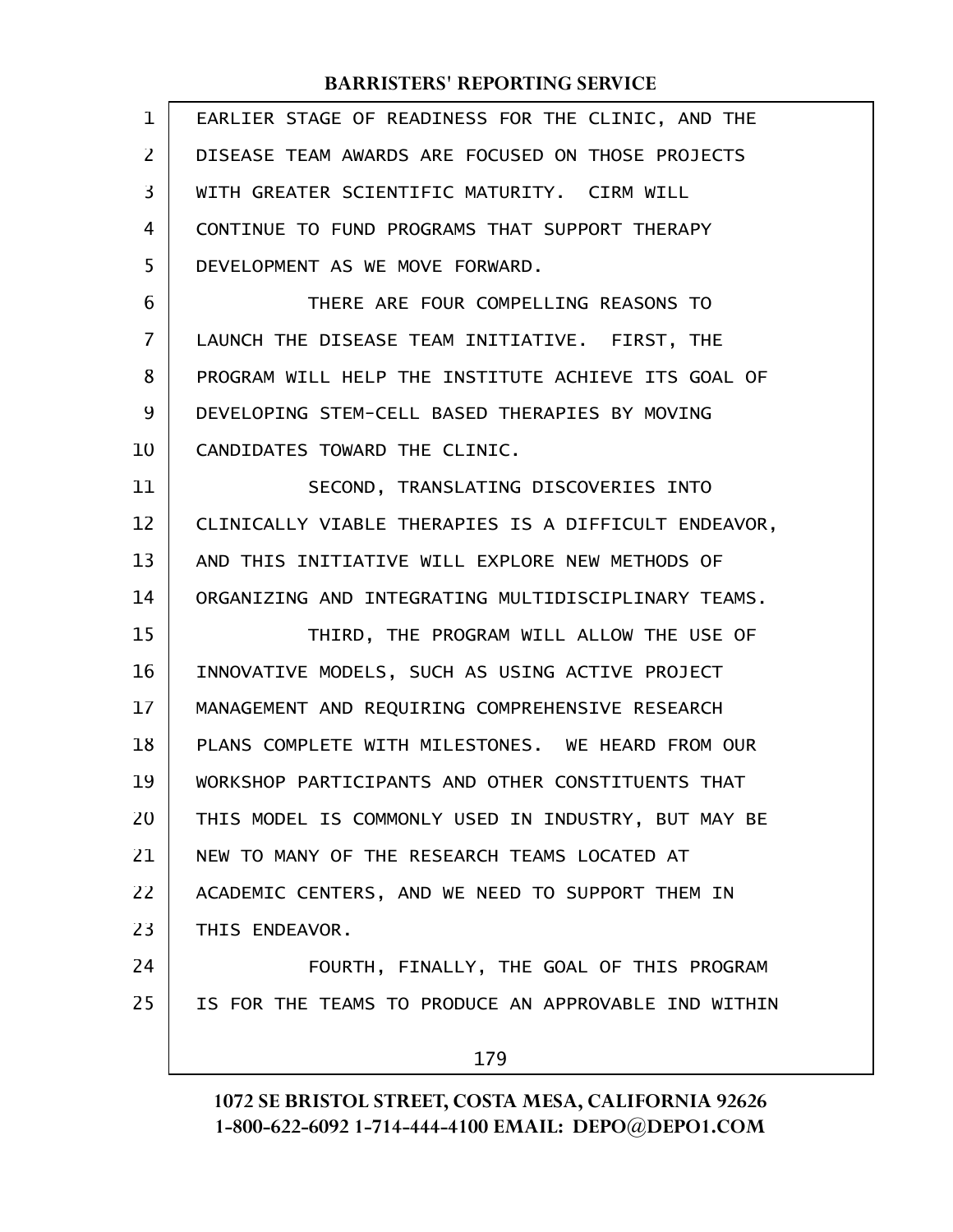| $\mathbf{1}$   | FOUR YEARS OF THE PROJECT START. IT'S BY THIS        |
|----------------|------------------------------------------------------|
| $\overline{2}$ | MEASURE CIRM WILL KNOW IF THE INITIATIVE HAS BEEN    |
| 3              | SUCCESSFUL.                                          |
| 4              | FOR THIS INITIATIVE, WE HAVE ATTEMPTED TO            |
| 5              | TAILOR THE ELIGIBILITY REQUIREMENTS TO SUPPORT       |
| 6              | TEAM-BASED RESEARCH. SO BASED ON THE                 |
| $\overline{7}$ | RECOMMENDATIONS FROM THE ICOC TASK FORCE AND THE     |
| 8              | NEEDS EXPRESSED BY OUR APPLICANTS AND GRANTEES, THIS |
| 9              | RESEARCH AWARD WILL ALLOW FOR A PRINCIPAL            |
| 10             | INVESTIGATOR AND UP TO TWO ADDITIONAL CO-PI'S. THE   |
| 11             | SAME MINIMUM PERCENT EFFORTS WILL APPLY TO BOTH THE  |
| 12             | PI AND THE CO-PIS. THE PI WILL HOLD THE SCIENTIFIC   |
| 13             | AND FINANCIAL ACCOUNTABILITY FOR THE TOTAL PROJECT;  |
| 14             | HOWEVER, FOR REPORTING PURPOSES, SEPARATE BUDGETS    |
| 15             | WILL BE PRODUCED FOR THE CO-PI'S. WE FEEL THIS IS A  |
| 16             | GOOD COMPROMISE BETWEEN MAINTAINING A SINGLE POINT   |
| 17             | OF ACCOUNTABILITY FOR THE PROJECT AND OUR GRANTEES'  |
| 18             | DESIRE TO BE RECOGNIZED FOR THE RESEARCH AND FUNDING |
| 19             | THAT THEY EACH MANAGE.                               |
| 20             | FINALLY, AS A REMINDER FROM OUR PREVIOUS             |
| 21             | ICOC MEETING, A PI MAY APPLY FOR EITHER A DISEASE    |
| 22             | TEAM OR AN EARLY TRANSLATIONAL AWARD.                |
| 23             | THREE FEATURES OF THIS PROGRAM WILL HELP             |
| 24             | SUPPORT THIS MULTIDISCIPLINARY AND TEAM-BASED        |
| 25             | RESEARCH. BY INCLUSION OF CO-PI'S, CIRM HOPES TO     |
|                | 180                                                  |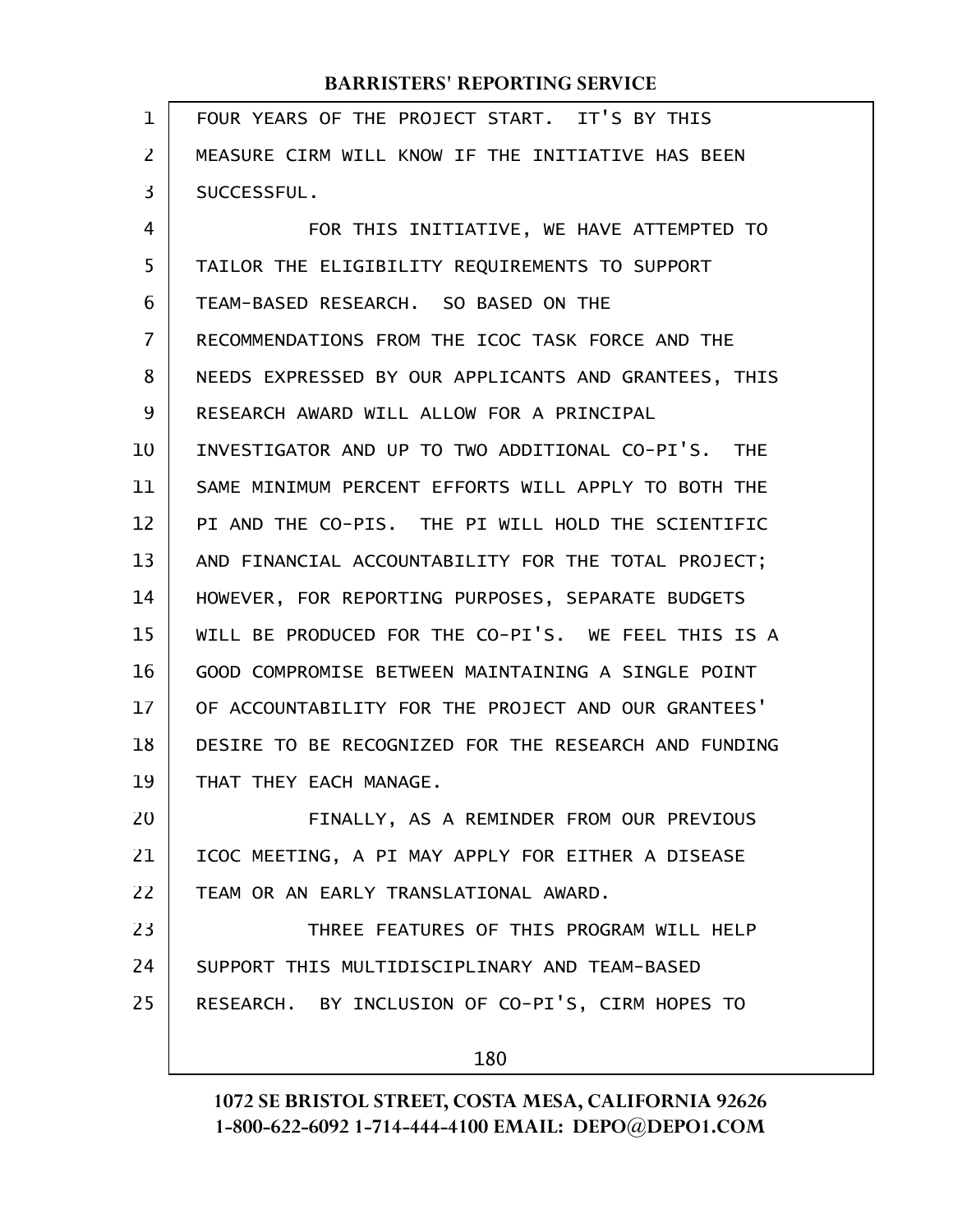| 1                 | STIMULATE COLLABORATION WHERE IT PREVIOUSLY MAY NOT  |
|-------------------|------------------------------------------------------|
| 2                 | HAVE BEEN POSSIBLE. SECOND, FUNDS WILL BE PROVIDED   |
| 3                 | TO EACH TEAM FOR A PROJECT MANAGER TO ENSURE         |
| 4                 | DELIVERY AGAINST THE TEAM'S MILESTONES AND GOALS.    |
| 5                 | ADDITIONALLY, FUNDS WILL BE PROVIDED TO SUPPORT A    |
| 6                 | SINGLE ADMINISTRATIVE COORDINATOR TO ASSIST WITH THE |
| 7                 | ADMINISTRATIVE AND FINANCIAL MANAGEMENT AND          |
| 8                 | REPORTING REQUIREMENTS OF A PROJECT.                 |
| 9                 | YOU HEARD EARLIER TODAY FROM DR. TROUNSON            |
| 10                | HIS REPORT ON THE COLLABORATIVE FUNDING PARTNERS AND |
| 11                | THE INTERNATIONAL AND NATIONAL LINKAGES THAT ARE     |
| $12 \overline{ }$ | BEING ESTABLISHED. THIS REALLY HAS TWO MAJOR         |
| 13                | BENEFITS FOR CIRM-FUNDED RESEARCHERS. FIRST, IT      |
| 14                | ALLOWS TEAMS TO POTENTIALLY EXPAND BEYOND THE        |
| 15                | BORDERS OF CALIFORNIA. AND, SECOND, CIRM'S           |
| 16                | INVESTMENT IN A SPECIFIC PROJECT WILL BE LEVERAGED   |
| 17                | BY THE FUNDING THAT OUR PARTNERS BRING TO THE TABLE. |
| 18                | SO WE LOOK FORWARD TO WORKING WITH BOTH OUR          |
| 19                | U.S.-BASED AND OUR INTERNATIONAL PARTNERS ON THIS    |
| 20                | ENDEAVOR.                                            |
| 21                | CIRM ANTICIPATES MAKING SIX TO 12 AWARDS             |
| 22                | IN THIS FIRST ROUND OF THE DISEASE TEAM RESEARCH     |
| 23                | INITIATIVE. THE PROGRAM WILL TARGET BETWEEN 120 AND  |
| 24                | \$200 MILLION FOR THIS RFA. AND I WOULD EXPECT THAT  |
| 25                | IF THE GRANTS WORKING GROUPS SEES MANY HIGH QUALITY, |
|                   |                                                      |

181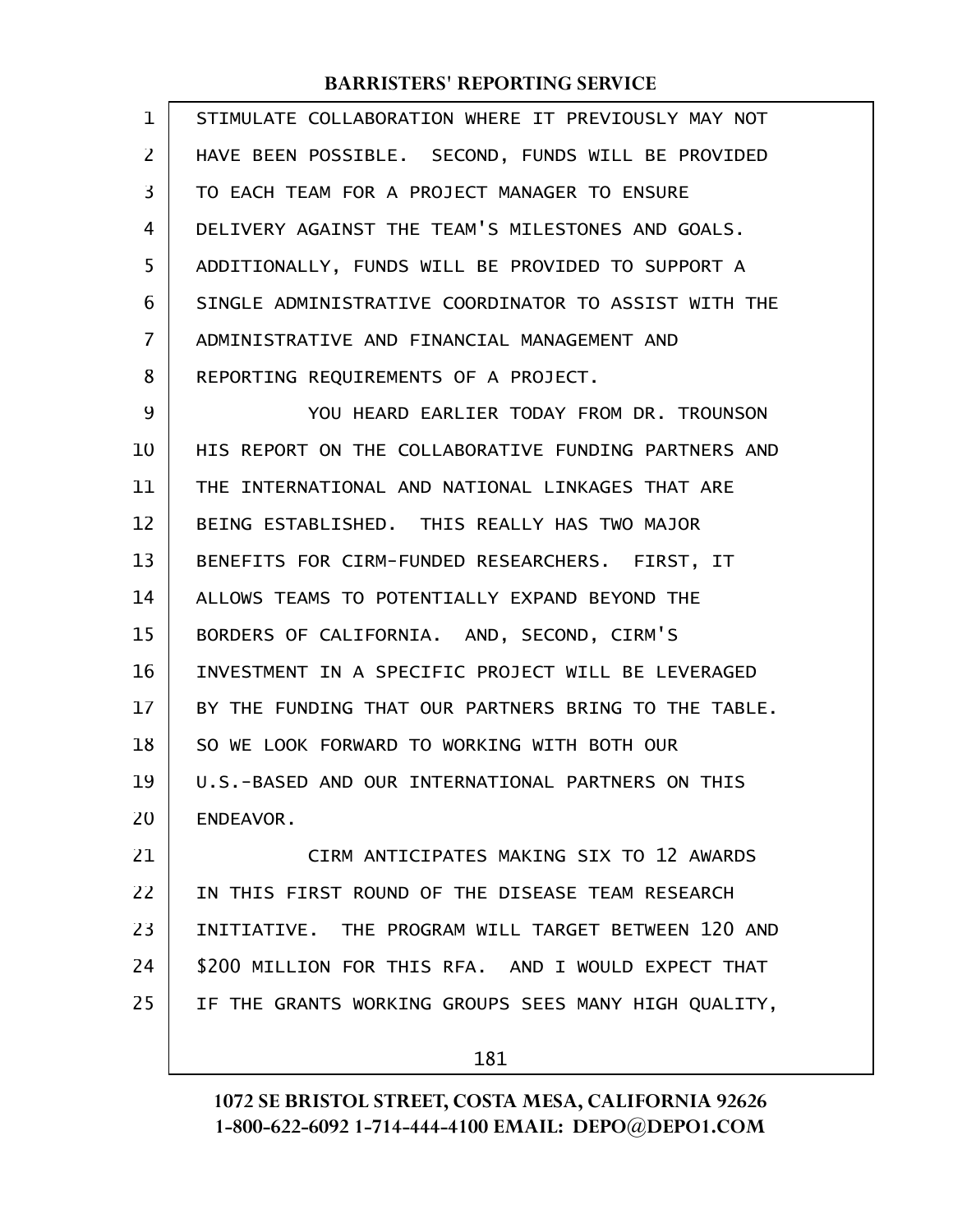| $\mathbf 1$    | SCIENTIFICALLY MATURE PROJECTS THAT SHOW THE PROMISE |
|----------------|------------------------------------------------------|
| $\overline{2}$ | OF DOING THE HEAVY LIFTING, PAVING THE PATH TO THE   |
| 3              | CLINIC, WE'LL REQUEST TO FUND A COLLECTION OF        |
| 4              | PROJECTS AT THE UPPER LIMIT OF THAT RANGE.           |
| 5              | BECAUSE OF THE MAGNITUDE OF THESE AWARDS             |
| 6              | AND CIRM'S GOAL TO YIELD APPROVABLE IND'S FROM THE   |
| 7              | INITIATIVE, BOTH CIRM AND ITS GRANTEES WILL BE       |
| 8              | INVOLVED IN THE ACTIVE MANAGEMENT OF THESE PROJECTS. |
| 9              | FOR OUR GRANTEES, THIS MEANS DEVELOPING              |
| 10             | COMPREHENSIVE RESEARCH PLANS AND MANAGING THE        |
| 11             | PROJECT AGAINST HARD MILESTONES. CIRM'S ROLE WILL    |
| 12             | ALSO EXPAND IN MANAGEMENT ACTIVITIES. IN ADDITION    |
| 13             | TO REQUIRING THE ANNUAL PROGRESS REPORTS AND         |
| 14             | REVIEWING THOSE AS WE DO TODAY, CIRM WILL REQUIRE    |
| 15             | GRANTEES TO PARTICIPATE IN AN EVALUATION MEETING.    |
| 16             | FOR EACH PROJECT AN EVALUATION MEETING               |
| 17             | WILL BE HELD BETWEEN THE PRECLINICAL RESEARCH AND    |
| 18             | PRECLINICAL DEVELOPMENT PHASES WHERE THERE'S A       |
| 19             | SIGNIFICANT STEP-UP IN THE FUNDING. GRANTEES WILL    |
| 20             | PRESENT TO THE CIRM PRESIDENT AND HIS STEERING       |
| 21             | COMMITTEE, AND THE OUTCOME OF THAT MEETING WILL BE A |
| 22             | GO/NO-GO DECISION TO PROCEED TO PRECLINICAL          |
| 23             | DEVELOPMENT, WHICH HAS IMPLICATIONS FOR FUNDING.     |
| 24             | THE PROJECTED TIMETABLE FOR THE DISEASE              |
| 25             | TEAM INITIATIVE IS PRESENTED HERE. YOU'VE SEEN THIS  |
|                | 182                                                  |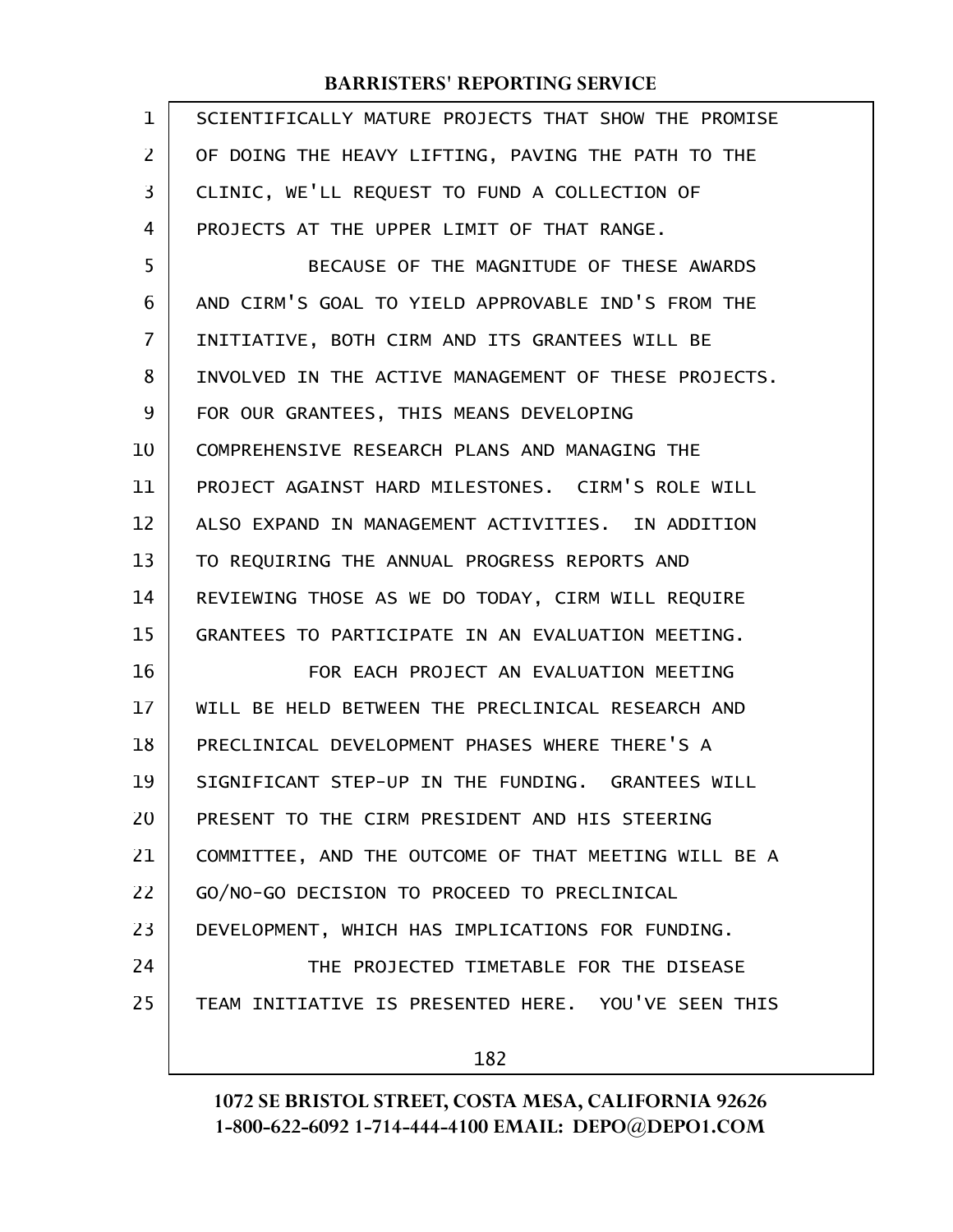| $\mathbf{1}$   | EARLIER WITH THE RFA BEING RELEASED IN FEBRUARY OF   |
|----------------|------------------------------------------------------|
| $\overline{2}$ | 2009, THE ANTICIPATED REVIEW IN THE SUMMER OF NEXT   |
| 3              | YEAR, AND THEN SUBSEQUENT ICOC APPROVAL IN LATE      |
| 4              | SUMMER OR FALL OF 2009.                              |
| 5              | SO THAT CONCLUDES THE PRESENTATION OF SOME           |
| 6              | OF THE KEY ASPECTS, AND WE LOOK FORWARD TO BRINGING  |
| $\overline{7}$ | THE FORMAL CONCEPT PROPOSAL IN DECEMBER.             |
| 8              | CHAIRMAN KLEIN: THANK YOU. HOPEFULLY                 |
| 9              | THIS IS SO SUCCESSFUL, WE ALL LOOK BACK AND TALK     |
| 10             | ABOUT THE DAY WHEN DR. STEFFEN PRESENTED THE DISEASE |
| 11             | TEAM CONCEPT TO THIS BOARD.                          |
| 12             | WE HAD A PARTICULAR INDIVIDUAL WHO WANTED            |
| 13             | TO MAKE A PUBLIC COMMENT WHO STARTED EARLIER TO MAKE |
| 14             | A PUBLIC COMMENT. AND I THINK WE SHOULD HONOR OUR    |
| 15             | AGREEMENT TO LET THEM MAKE THAT COMMENT AND THEN     |
| 16             | FOLLOW WITH ANY OTHER PUBLIC.                        |
| 17             | MR. WOLCOTT: MR. CHAIRMAN, COMMITTEE, KEN            |
| 18             | WOLCOTT, CHIEF BUSINESS OFFICER AT CASCADE LIFE      |
| 19             | SCIENCES. EARLIER I PREMATURELY STARTED THIS         |
| 20             | DISCUSSION IN THE PROCESS -- YOUR REVIEW PROCESS     |
| 21             | DISCUSSION. BUT NOW THAT WE DON'T HAVE A QUORUM, I   |
| 22             | THINK I KNOW THE ANSWER TO MY QUESTION, BUT I WILL   |
| 23             | ASK IT ANYWAY.                                       |
| 24             | IT ISN'T CLEAR TO ME HOW THE LETTER THAT             |
| 25             | CASCADE PRESENTED AND THE COMMENTS THAT WE MADE IN   |
|                | 183                                                  |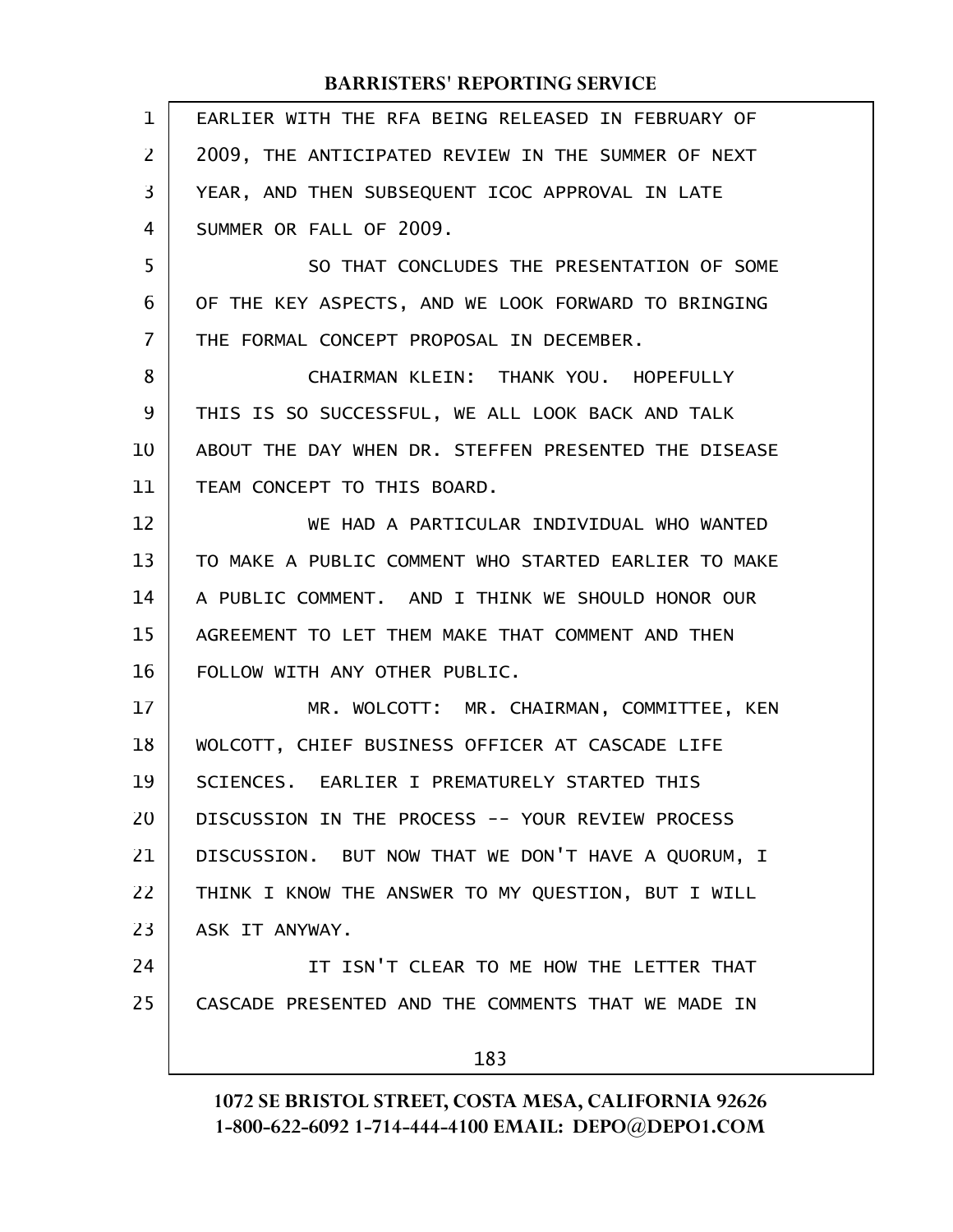| 1  | THE JUNE MEETING WERE EVER FORMALLY RESPONDED TO.    |
|----|------------------------------------------------------|
| 2  | AND CERTAINLY, AS I SAY, WE BROKE ALL THE RULES THAT |
| 3  | YOU NOW ARE SUGGESTING ARE APPROPRIATE IN PRESENTING |
| 4  | THAT, BUT AT THE TIME WE DIDN'T HAVE ANY PARTICULAR  |
| 5  | GUIDANCE ON HOW TO DO THAT.                          |
| 6  | SO MY QUESTION TO THE COMMITTEE IS HOW DO            |
| 7  | WE AS A COMPANY GET RECONSIDERATION OF OUR GRANT     |
| 8  | APPLICATION MUCH LIKE THERE WAS A PRESENTATION       |
| 9  | EARLIER TODAY OF A PREVIOUS ROUND OF GRANTS AND SOME |
| 10 | THAT WERE IN THE AREA THAT WERE NOT FUNDED. SO       |
| 11 | RATHER THAN GO THROUGH THE MERITS OF THAT,           |
| 12 | PROCEDURALLY I'D JUST LIKE TO ASK THE COMMITTEE HOW  |
| 13 | DO WE DO THAT?                                       |
| 14 | CHAIRMAN KLEIN: DR. TROUNSON, WOULD YOU              |
| 15 | LIKE TO ADDRESS THAT OR WOULD YOU LIKE TO HAVE       |
| 16 | DR. OLSON ADDRESS IT? WHAT WOULD YOU LIKE?           |
| 17 | DR. TROUNSON: I'D ASK PAT OLSON TO                   |
| 18 | ADDRESS THAT.                                        |
| 19 | DR. OLSON: I JUST -- OKAY. SO AS FAR AS              |
| 20 | THE LETTER, WE HAD SEVERAL DISCUSSIONS, I BELIEVE,   |
| 21 | WITH MEMBERS FROM CASCADE BIOSCIENCES, AND THEY      |
| 22 | INDICATED THEY WISHED TO SUBMIT A LETTER OF REBUTTAL |
| 23 | TO THE BOARD. IT IS MY UNDERSTANDING THEY DID THAT.  |
| 24 | I BELIEVE THE BOARD IS NOT REQUIRED TO MAKE ANY KIND |
| 25 | OF FORMAL STATEMENT.                                 |
|    |                                                      |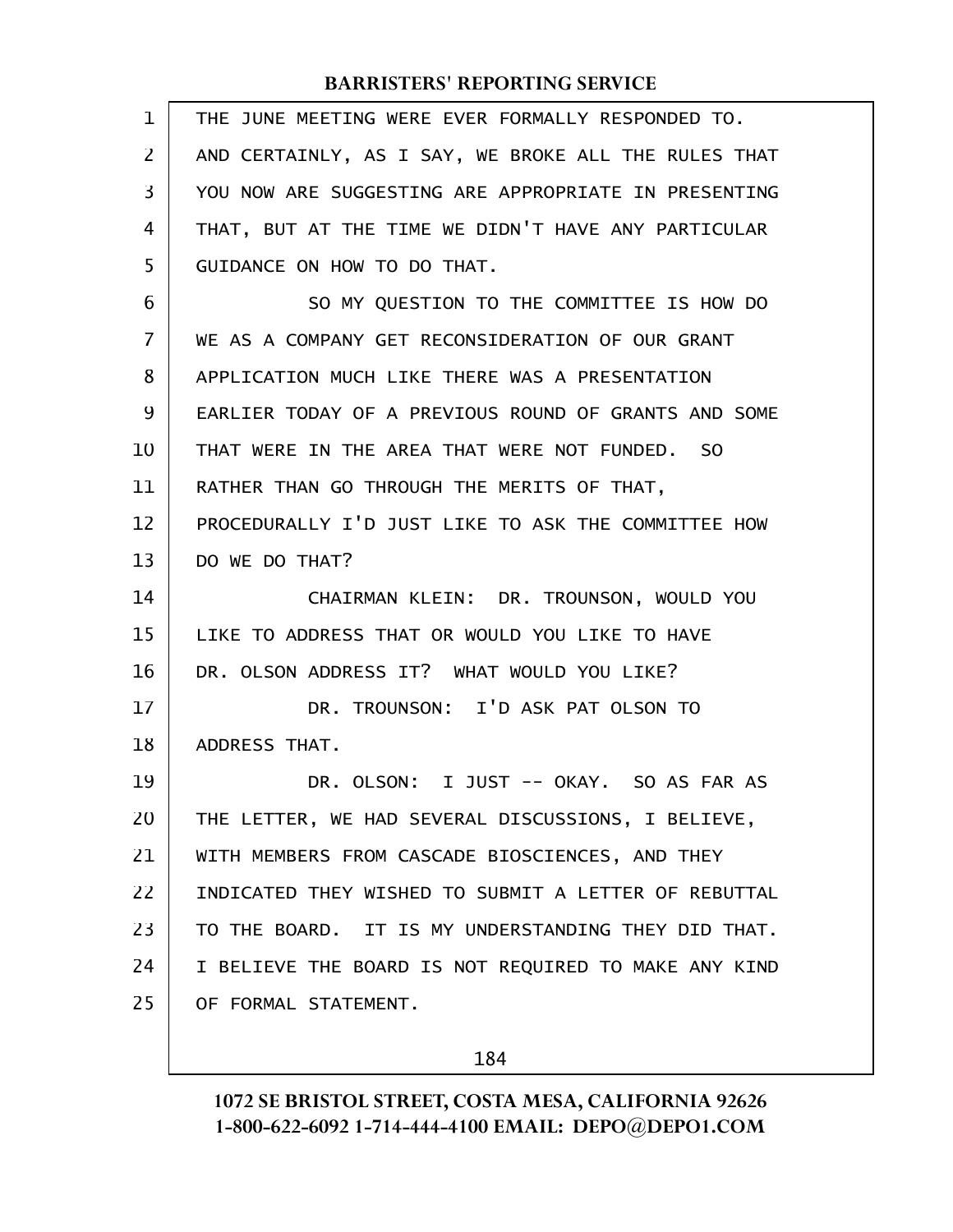| $\mathbf 1$       | NOW, WITH REGARD TO RECONSIDERATION, SO             |
|-------------------|-----------------------------------------------------|
| 2                 | THE BOARD CAN CHOOSE TO RESPOND TO THE LETTER AS WE |
| 3                 | HAVE SEEN THEM DO BY MOVING APPLICATIONS FROM ONE   |
| 4                 | FUNDING TIER TO ANOTHER. THAT'S OBVIOUSLY THE       |
| 5                 | BOARD'S RIGHT AND PREROGATIVE. AND MY PRESUMPTION   |
| 6                 | WOULD BE, SINCE THE BOARD CHOSE NOT TO DO THAT WITH |
| 7                 | THE APPLICATION FROM CASCADE, THAT THEY WERE        |
| 8                 | SATISFIED WITH THE REVIEW AS IT WAS.                |
| 9                 | IF YOU'RE TALKING ABOUT A REREVIEW BY THE           |
| 10                | GRANTS WORKING GROUP, THERE ARE SPECIFIC CRITERIA   |
| 11                | OUTLINED IN OUR GRANTS ADMINISTRATION POLICY, WHICH |
| $12 \overline{ }$ | BASICALLY ARE LIMITED TO DEMONSTRABLE CONFLICTS OF  |
| 13                | INTEREST THAT DO ALLOW FOR A REREVIEW. AND THOSE    |
| 14                | CRITERIA WERE NOT MET, AND I BELIEVE WERE NOT THE   |
| 15                | SUBJECT OF YOUR PETITION OR YOUR LETTER. PARDON.    |
| 16                | MR. WOLCOTT: MR. CHAIRMAN, CAN I RESPOND            |
| 17                | TO THAT?                                            |
| 18                | CHAIRMAN KLEIN: GO AHEAD.                           |
| 19                | MR. WOLCOTT: MAY I RESPOND?                         |
| 20                | CHAIRMAN KLEIN: YES.                                |
| 21                | MR. WOLCOTT: I UNDERSTAND THE CONFLICTS             |
| 22                | OF INTEREST THAT WAS PUBLISHED. WE'RE NOT           |
| 23                | SUGGESTING THAT'S THE BASIS OF OUR REQUEST. BUT IT  |
| 24                | WASN'T CLEAR TO ME UNDER WHATEVER NEW PROCESS WE'RE |
| 25                | GOING TO ADOPT OR REFINE WHY WE WOULD NOT GET AN    |
|                   | 185                                                 |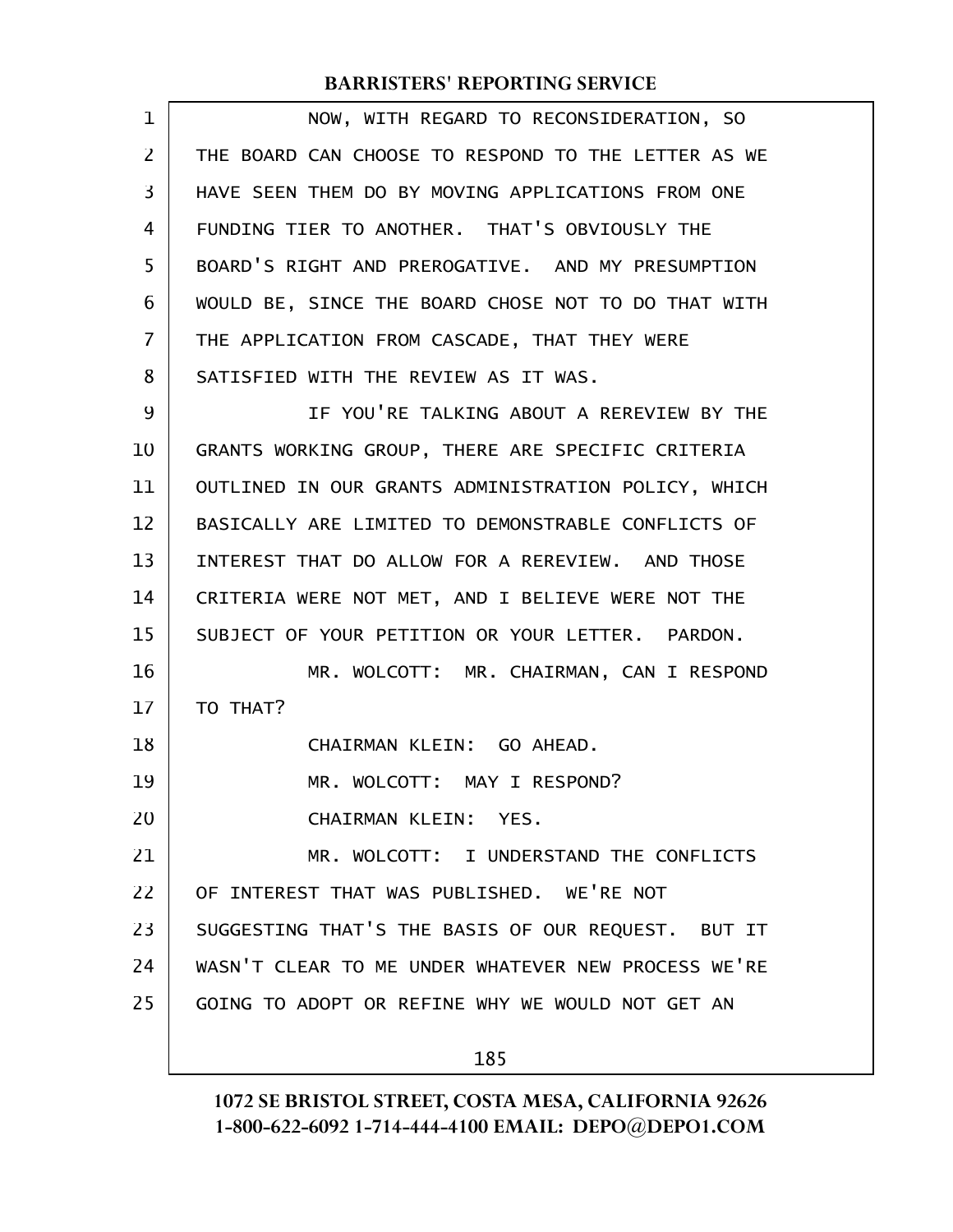| $\mathbf 1$ | OPPORTUNITY WITH A QUORUM OF THE BOARD TO HEAR FROM  |
|-------------|------------------------------------------------------|
| 2           | THE BOARD ON OUR PETITION OR OUR LETTER OF REQUEST   |
| 3           | FOR RECONSIDERATION.                                 |
| 4           | AND, YOU KNOW, THE CHAIRMAN TODAY IN HIS             |
| 5           | OPENING REMARKS MADE THE COMMENT THAT WE NEED THE    |
| 6           | FULL RANGE, I'M NOT QUOTING YOU EXACTLY, BUT WE NEED |
| 7           | THE FULL RANGE OF STEM CELL APPROACHES AND NOT JUST  |
| 8           | IPC AND NOT JUST CERTAIN THINGS. OUR APPLICATION     |
| 9           | WAS DIRECTED AT SCNT. AND AS YOU MAY RECALL FROM     |
| 10          | THE JUNE MEETING, WE LEARNED AT THAT MEETING THAT,   |
| 11          | FOR REASONS THAT I'M NOT ENTIRELY CLEAR OF, THAT THE |
| 12          | SCIENTIFIC STAFF HAD MADE A DECISION POST-RFA, BUT   |
| 13          | PRE-GRANT REVIEW THAT SCNT APPLICATIONS WERE NOT     |
| 14          | GOING TO BE FUNDED. AND I CHARACTERIZED THAT IN MY   |
| 15          | LETTER AS KIND OF MOVING THE GOALPOST.               |
| 16          | THAT'S GETTING INTO THE MERITS, BUT                  |
| 17          | PROCEDURALLY I WOULD LIKE TO KNOW IF THERE'S A WAY   |
| 18          | TO GET THE BOARD TO, NOT TODAY, BECAUSE I KNOW WE    |
| 19          | NOW DO NOT HAVE A QUORUM, BUT PERHAPS IN NOVEMBER,   |
| 20          | IF I HEARD CORRECTLY, THERE'S A NOVEMBER MEETING;    |
| 21          | AND IF NOT NOVEMBER, DECEMBER.                       |
| 22          | CHAIRMAN KLEIN: SO I DON'T BELIEVE THAT              |
| 23          | THERE WAS A SYSTEMATIC APPROACH. THERE WERE HURDLES  |
| 24          | DEALING WITH SCNT BECAUSE OF EFFICIENCY OF THE       |
| 25          | PROCESS AND THE OBSTACLES THAT ARE IN OUR STANDARDS  |
|             | 186                                                  |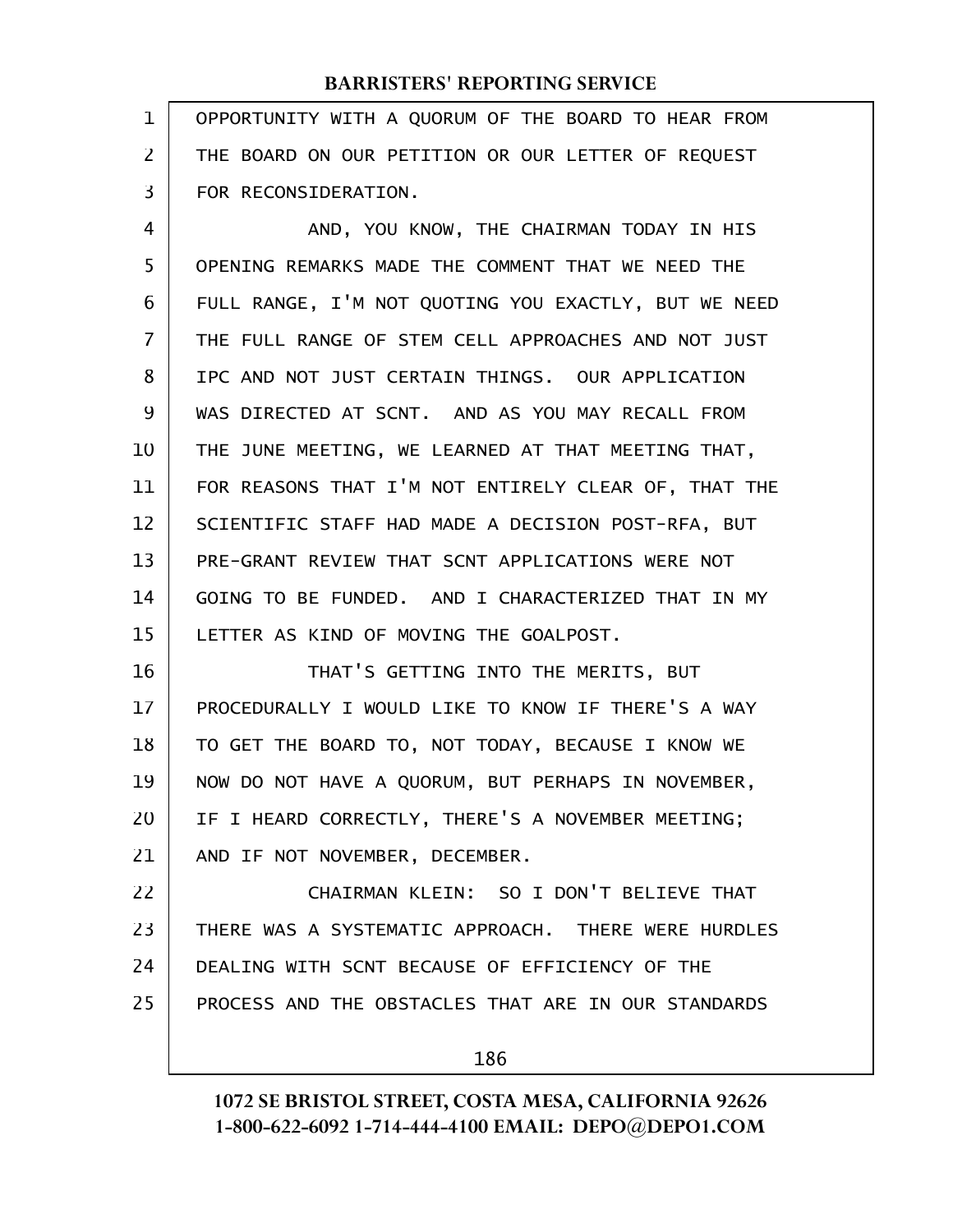| 1                 | TO OBTAINING SUFFICIENT OOCYTES, BUT THOSE ARE       |
|-------------------|------------------------------------------------------|
| 2                 | OBSTACLES THAT IS NOT A SYSTEMATIC ISSUE. I KNOW     |
| 3                 | JEFF SHEEHY HAS RAISED THE ISSUE, I RAISED THE ISSUE |
| 4                 | PREVIOUSLY. I THINK THERE'S A NUMBER OF BOARD        |
| 5                 | MEMBERS THAT DO BELIEVE WE SHOULD BE LOOKING AT SCNT |
| 6                 | AND TRYING TO FIND A WAY TO ADDRESS THIS IN ONE OF   |
| 7                 | THE UPCOMING RFA'S. IT DOESN'T PARTICULARLY APPEAR   |
| 8                 | THAT DISEASE TEAMS SEEM TO BE THE RIGHT PLACE, BUT   |
| 9                 | AT SOME POINT HERE, AS THE EFFICIENCIES ARE          |
| 10                | IMPROVING WITH SCNT, POTENTIALLY, DR. TROUNSON,      |
| 11                | COULD YOU COMMENT ON THE OPPORTUNITY FOR THIS TO BE  |
| $12 \overline{ }$ | INCLUDED IN ANOTHER RFA?                             |
| 13                | DR. TROUNSON: THANK YOU, CHAIR. I THINK              |
| 14                | THAT YOU'RE RIGHT. THERE WAS NO BARRIER PUT IN       |
| 15                | FRONT OF SCNT SPECIFICALLY AT ALL. THE GRANTS        |
| 16                | REVIEW PROCESS WAS WHOLESOME, AND THEY RANKED THE    |
| 17                | PROJECTS ACCORDING TO WHAT THEY CONSIDERED THE BEST  |
| 18                | SCIENCE. I BELIEVE THAT THEY DID THAT IN A VERY      |
| 19                | PROPER AND CORRECT WAY AND GOT A VERY GOOD GROUP OF  |
| 20                | PROJECTS TOGETHER THAT THEY PUT FORWARD TO THE ICOC. |
| 21                | SO AS YOU KNOW, I'VE BEEN LONG INVOLVED IN           |
| 22                | NUCLEAR TRANSFER STUDIES. SO THERE WOULD BE NO       |
| 23                | REASON WHY I WOULDN'T WANT TO SUPPORT IT             |
| 24                | SPECIFICALLY.                                        |
| 25                | YOU ASKED A QUESTION ABOUT WHEN NEXT                 |
|                   | 187                                                  |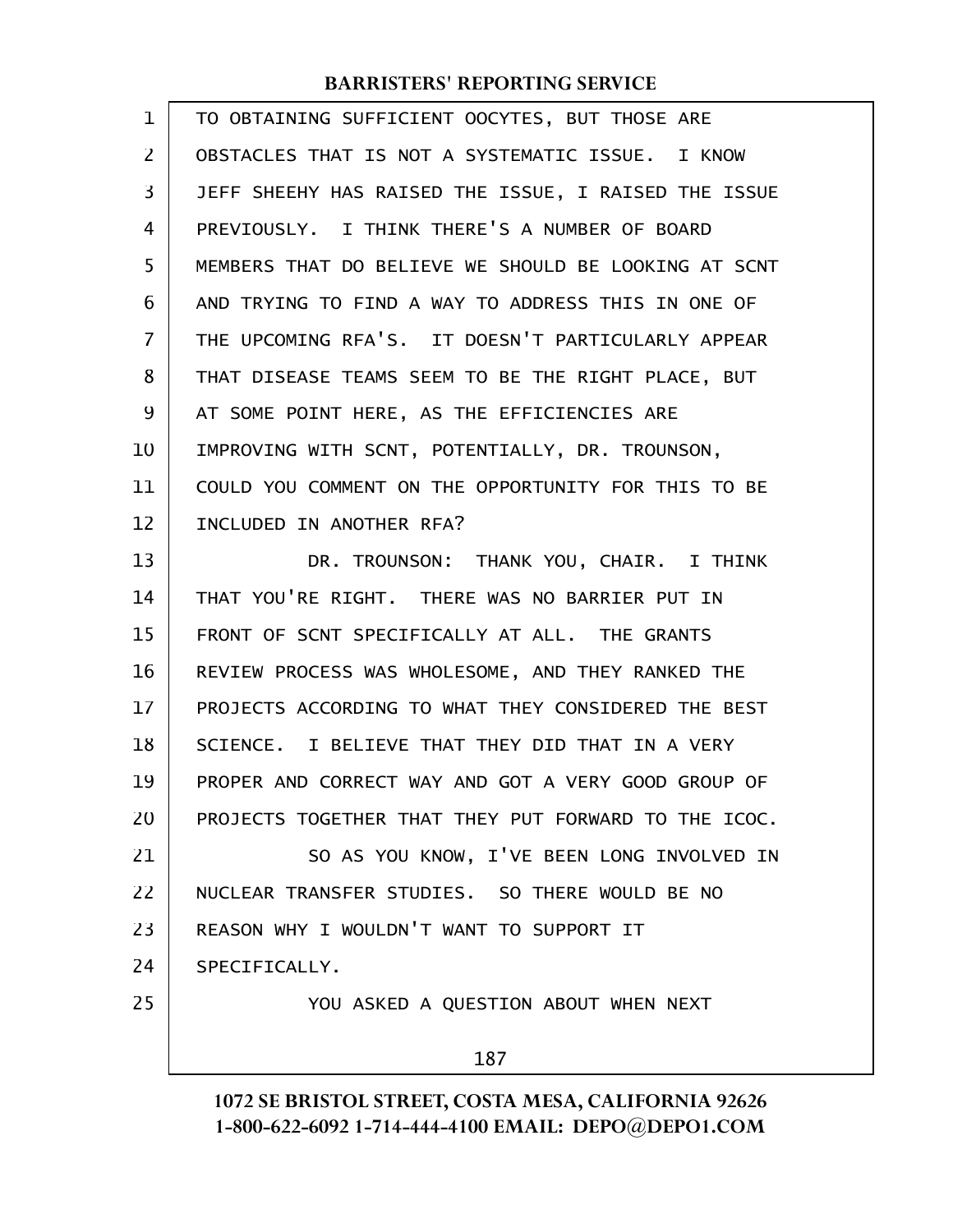| 1              | BECAUSE I THINK THAT'S THE REAL ISSUE. WE            |
|----------------|------------------------------------------------------|
| $\overline{2}$ | HAVEN'T -- WE ANTICIPATE A PROGRAM COMING FORWARD    |
| 3              | THAT WILL PROBABLY BE INNOVATION. THERE'S NO REASON  |
| 4              | WHY INNOVATIVE WAYS OF DOING PROCEDURES THAT WOULD   |
| 5              | BRING US FORWARD IN OUR QUEST FOR APPLYING STEM      |
| 6              | CELLS THAT THIS COULDN'T FIT IN THERE. WE WILL       |
| 7              | BRING THAT CONCEPT APPROVAL FOR YOU IN DUE COURSE.   |
| 8              | I'M UNSURE WHEN WE THINK WE WILL HAVE THAT, BUT IT   |
| 9              | WILL BE SOONER RATHER THAN LATER. AND WE'LL          |
| 10             | ENCOURAGE ALL PEOPLE TO COME FORWARD WITH THEIR MOST |
| 11             | INNOVATIVE BIOLOGICAL RESEARCH PROJECTS IN ORDER TO  |
| 12             | CARRY FORWARD THE IDEALS OF WHAT CIRM IS TRYING TO   |
| 13             | ACHIEVE.                                             |
| 14             | CHAIRMAN KLEIN: AND I BELIEVE THAT, KEN,             |
| 15             | AS BACKGROUND INFORMATION, DR. TROUNSON MADE A       |
| 16             | SPIRITED APPEAL ON BEHALF OF SCNT AT A FEBRUARY OR   |
| 17             | MARCH MEETING OF THE STANDARDS WORKING GROUP TO TRY  |
| 18             | AND RECOGNIZE THAT WE NEEDED TO REFINE OUR OOCYTE    |
| 19             | CONTRIBUTION PROVISIONS TO PERMIT SOME PROPOSALS     |
| 20             | THAT MIGHT PRODUCE SOME MORE OOCYTES THAT WOULD MAKE |
| 21             | SCNT MORE REACHABLE. SO I THINK HE'S ON THAT         |
| 22             | RECORD, IF YOU READ THAT TRANSCRIPT, AS BEING        |
| 23             | SUPPORTIVE OF TRYING TO GET THERE.                   |
| 24             | THE STANDARDS COMMITTEE STRESSED TO US               |
| 25             | THAT WE WANTED TO BE VERY CAREFUL, BRING IN ALL THE  |
|                | 188                                                  |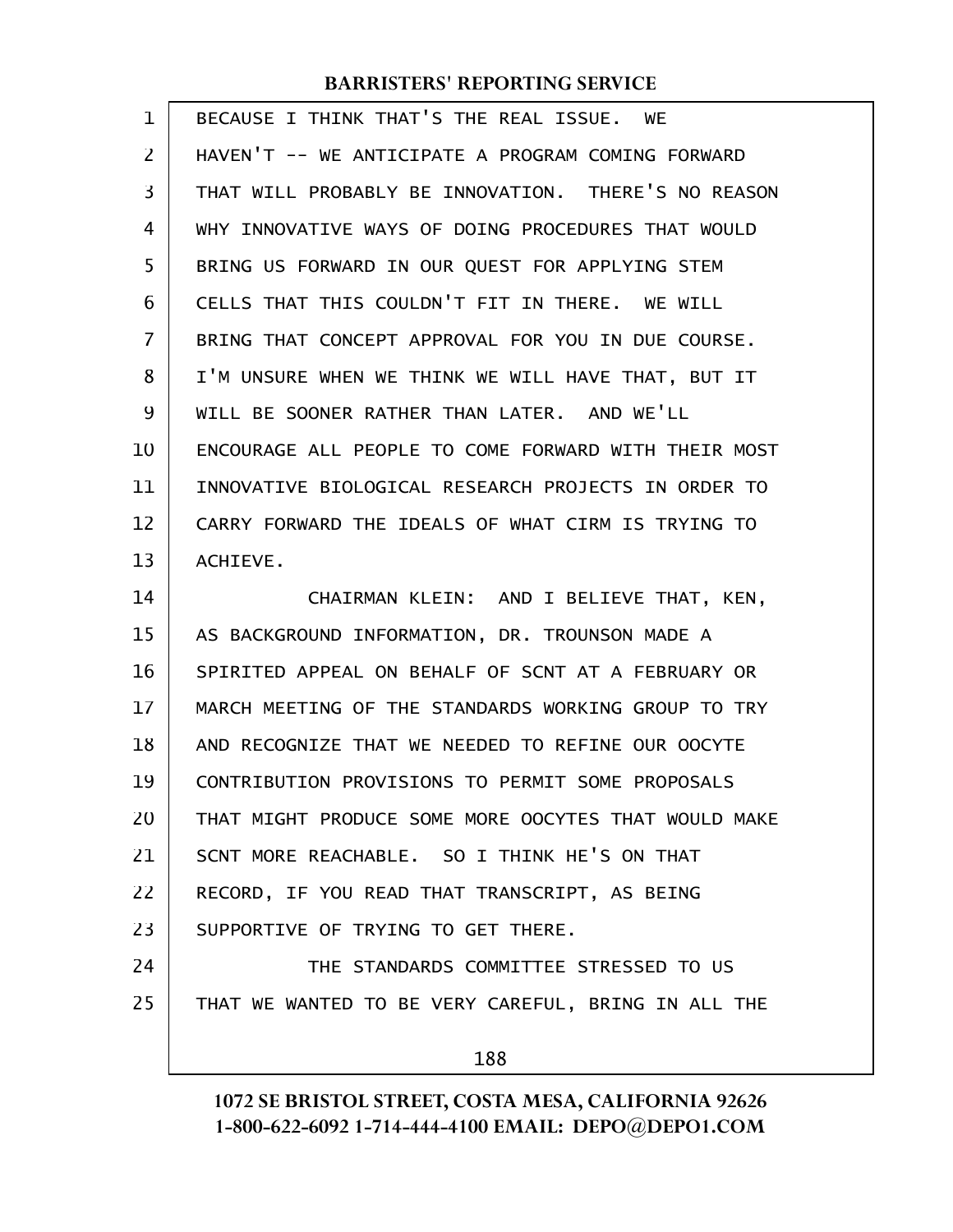| 1              | STAKEHOLDER GROUPS TO MAKE SURE THAT WE HAD SOLID    |
|----------------|------------------------------------------------------|
| $\overline{2}$ | COMMUNITY SUPPORT IN GETTING TO WHERE DR. TROUNSON   |
| 3              | IS ASKING TO GO. SO I THINK THAT THIS IS SOMETHING   |
| 4              | THAT DEFINITELY IS AN AVENUE OF EXPLORATION THAT WE  |
| 5              | NEED TO BE PREPARED TO HAVE AN RFA THAT CAN ADDRESS, |
| 6              | BUT WE DON'T HAVE A VEHICLE AT THE MOMENT.           |
| $\overline{7}$ | MR. WOLCOTT: I THINK EFFICIENCY IS VERY              |
| 8              | IMPORTANT IN SCNT, AND I WANT TO POINT OUT THAT IN   |
| 9              | THE GRANT REVIEW THAT EFFICIENCY WAS MISSTATED AND   |
| 10             | MISUNDERSTOOD BY THE REVIEW COMMITTEE AND CLEARLY    |
| 11             | CALLED OUT IN OUR LETTER. AND THAT'S WHY WE THOUGHT  |
| 12             | THAT IT WAS PERHAPS NOT AWARDED A GRANT BECAUSE IT   |
| 13             | WAS SIMPLY A MISTAKE ON THE PART OF THE REVIEW       |
| 14             | COMMITTEE IN TERMS OF EFFICIENCY AND UNDERSTANDING,  |
| 15             | AND APPRECIATING THAT EFFICIENCY IS IMPORTANT.       |
| 16             | CHAIRMAN KLEIN: I WILL SAY THAT WE'RE                |
| 17             | TRYING TO LISTEN CAREFULLY, AND WE'RE TRYING TO      |
| 18             | MODIFY OUR PROCEDURES. THIS NEW PROCEDURE WE PUT IN  |
| 19             | TODAY HOPEFULLY WOULD HAVE CREATED A PLATFORM.       |
| 20             | WE'RE NOT GOING TO ALWAYS BE EXACTLY ACHIEVING EVERY |
| 21             | GOAL, BUT WE'RE TRYING TO LEARN AS FAST AS WE CAN.   |
| 22             | AND THE SCIENTIFIC STAFF IS TRYING TO WITH           |
| 23             | PROFESSIONALISM AND GOOD PROCESS MODIFY WHAT WE'RE   |
| 24             | DOING SO THAT EVERYONE DOES HAVE A CHANCE TO ADDRESS |
| 25             | THESE ISSUES, AS YOU CAN SEE FROM THE SPIRITED       |
|                |                                                      |

189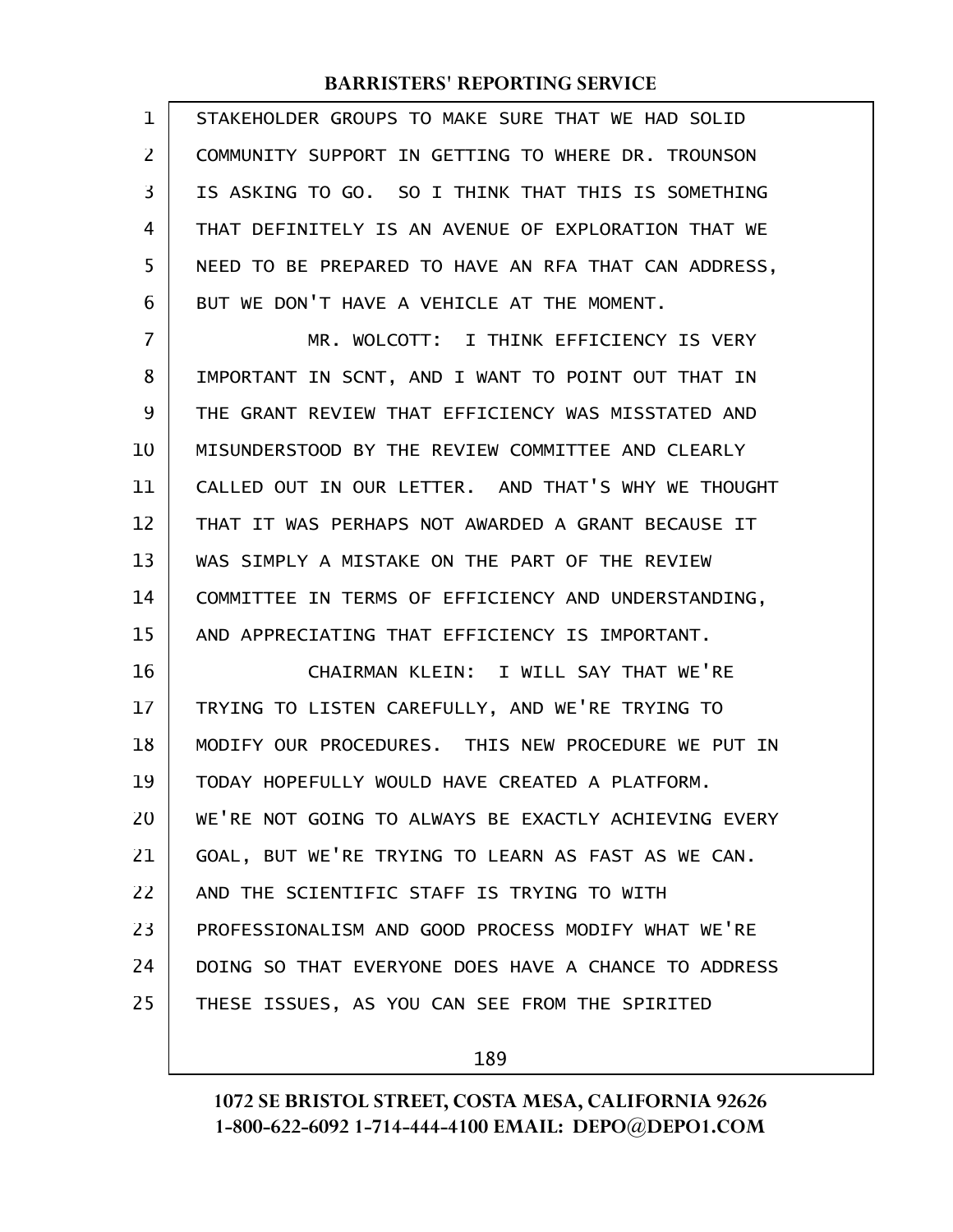#### DEBATE EARLIER TODAY. MR. WOLCOTT: VERY GOOD. CHAIRMAN KLEIN: WE VERY MUCH APPRECIATE THE WORK YOU'RE DOING. MR. WOLCOTT: OUR PLEASURE, AND WE LOOK FORWARD TO THE NEXT OPPORTUNITY FOR THAT SCNT. CHAIRMAN KLEIN: THANK YOU. MR. SIMPSON. MR. SIMPSON: JOHN SIMPSON FROM CONSUMER WATCHDOG. SOME OF YOU MAY HAVE NOTICED NOT TOO LONG AGO I DID AN ANALYSIS OF ATTENDANCE RECORDS AND THAT SORT OF THING IN AN EFFORT TO TRY AND FOCUS A BROAD ATTENTION ON THE PROBLEMS THAT SOMETIMES EXIST WITH QUORUMS. AND UPON, AS AN IRISH POLITICIAN ONCE SAID, MATURE REFLECTION, I REALIZE THAT THERE WERE SOME FLAWS IN THE WAY THAT PARTICULAR ANALYSIS WAS DONE. I THINK IT DID HIGHLIGHT THE PROBLEM. I THINK THAT WAS IMPORTANT. I THINK IT'S HELPED MOVE ALONG SOME IDEAS ABOUT HOW TO COPE WITH THAT. I THINK IF PEOPLE READ WHAT I WROTE CLOSELY, MAYBE IT WASN'T SO BAD, BUT SOME OF THE REPORTS AND OTHER PLACES, AS OFTEN IS THE CASE, HIT THE HIGHLIGHTS. WHAT I FAILED TO DO WAS TO RECOGNIZE THE CONTRIBUTION ON THE PART OF A NUMBER OF PEOPLE TO THE COMMITTEE MEETINGS AND SPECIFICALLY BARRISTERS' REPORTING SERVICE 1 2 3 4 5 6 7 8 9 10 11 12 13 14 15 16 17 18 19 20 21 22 23 24 25

190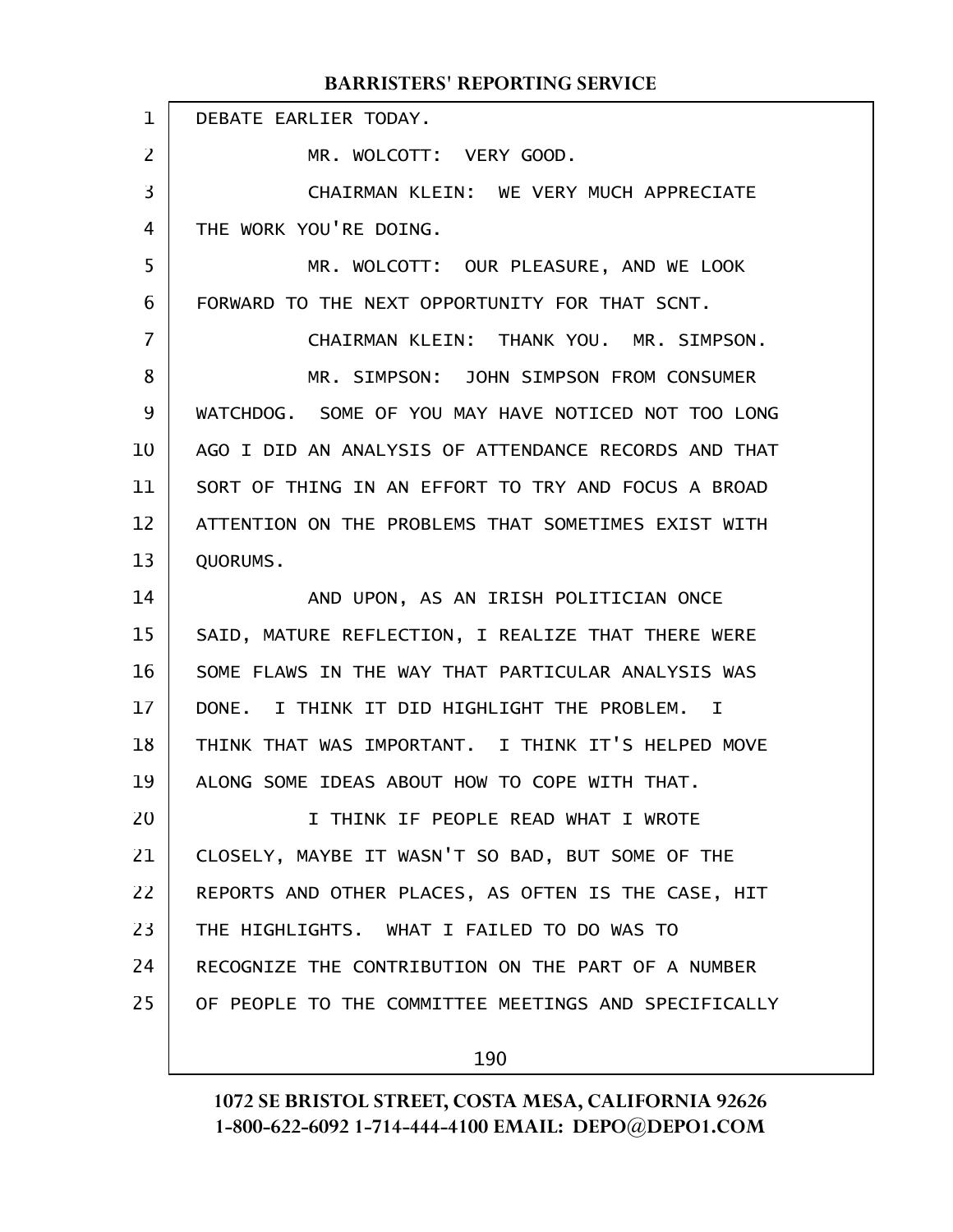| $\mathbf{1}$      | TO THE WORKING GROUPS AND THE LONG HOURS THAT THEY   |
|-------------------|------------------------------------------------------|
| $\overline{2}$    | PUT IN THERE. I DID NOT HAVE A GOOD MEANS TO         |
| 3                 | ANALYZE WHEN PEOPLE ARE PRESENT OR NOT, SO I WORKED  |
| 4                 | ESSENTIALLY OFF THE MINUTES AND I FOCUSED PRIMARILY, |
| 5                 | OR AT LEAST THE WAY THE FOCUS CAME OUT, WAS A SHORT  |
| 6                 | PERIOD OF THIS YEAR, WHICH IS PROBABLY NOT AN        |
| 7                 | ENTIRELY FAIR ANALYSIS.                              |
| 8                 | SO I WOULD LIKE TO SIMPLY SAY THAT ONE OF            |
| 9                 | THE PEOPLE THAT I KNOW WHO REALLY PERHAPS DID NOT    |
| 10                | GET THE SORT OF CREDIT FOR THE KINDS OF SUBSTANTIAL  |
| 11                | CONTRIBUTIONS THAT SHE MAKES TO THE WORKING GROUPS   |
| $12 \overline{ }$ | IS MARCY FEIT. AND I THINK THERE WAS A SLIGHT        |
| 13                | ABERRATION WHERE, IF ALL OF THE RECORDS BACK TO THE  |
| 14                | BEGINNING OF THE ORGANIZATION HAD BEEN, IN FACT,     |
| 15                | TICKED OFF, I DID ESSENTIALLY A TWO-YEAR PERIOD, SHE |
| 16                | WOULD HAVE GOTTEN A GOLD STAR. I THANK HER FOR ALL   |
| 17                | OF HER CONTRIBUTIONS, AND I DON'T WANT TO LEAVE THE  |
| 18                | IMPRESSION. SHE SEEMED TO HAVE GOTTEN HIGHLIGHTED    |
| 19                | IN A COUPLE OF REPORTS AS SOMEONE WHO WAS            |
| 20                | DELINQUENT. I DON'T THINK THAT'S THE CASE AT ALL.    |
| 21                | AND I KNOW HER CONTRIBUTIONS PARTICULARLY TO THE     |
| 22                | WORKING GROUPS. I MEAN WE WERE THERE AT THE          |
| 23                | FACILITIES WORKING GROUPS TOGETHER AT TIMES ON       |
| 24                | SATURDAYS, AS I RECALL. SO I JUST WANTED THAT ON     |
| 25                | THE RECORD.                                          |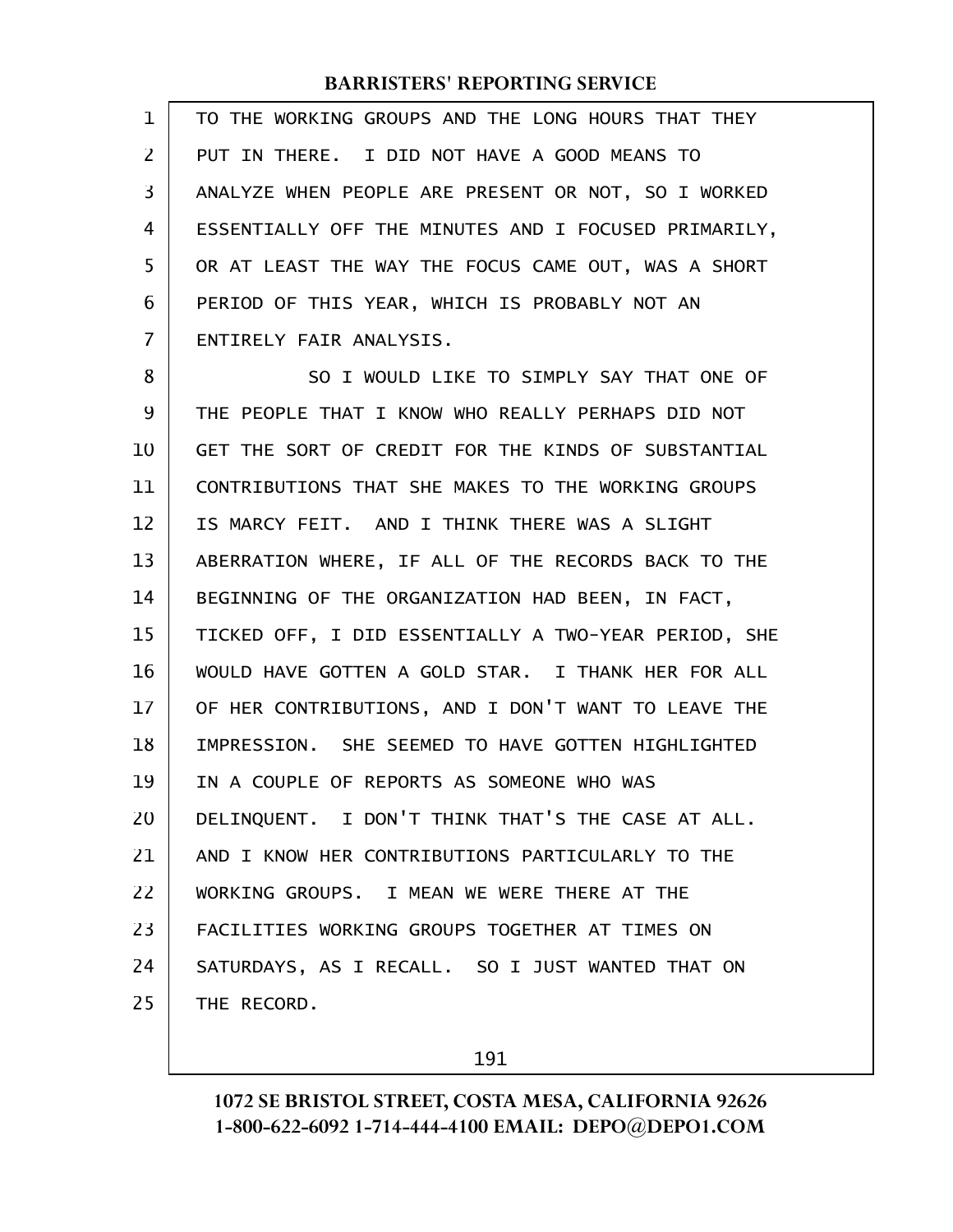| $\mathbf{1}$   | SOMETIMES WE STIR THE POT AND TRY TO FOCUS           |
|----------------|------------------------------------------------------|
| $\overline{2}$ | ATTENTION, AND WE DO IT IN A WAY THAT WILL FOCUS THE |
| 3              | MEDIA'S ATTENTION. AND THAT WAS WHAT I WAS TRYING    |
| 4              | TO DO, AND I HOPE IT CONTRIBUTED TO THE PROCESS OF   |
| 5              | BRINGING OUT A QUORUM AND MAKING SURE THAT THE       |
| 6              | PEOPLE WHO CAN APPOINT DESIGNEES DO APPOINT THEM AND |
| $\mathbf{7}$   | SEND THEM, WHICH WASN'T HAPPENING. SO THAT IS WHAT   |
| 8              | I WANTED TO SAY. MARCY, THANK YOU VERY MUCH.         |
| 9              | (APPLAUSE.)                                          |
| 10             | CHAIRMAN KLEIN: AND, MARCY, LATE                     |
| 11             | RECOGNITION IS BETTER THAN NOT HAVING RECOGNITION.   |
| 12             | I'LL TELL YOU I'VE BEEN HERE A LONG TIME, AND TO GET |
| 13             | A GOLD STAR IS SOMETHING I ASPIRE TO.                |
| 14             | SO WITH THAT, I BELIEVE THAT WE'VE COVERED           |
| 15             | THE AGENDA AND THE PUBLIC COMMENTS. ANY ADDITIONAL   |
| 16             | ITEM, DR. TROUNSON?                                  |
| 17             | DR. TROUNSON: THANK YOU VERY MUCH, CHAIR.            |
| 18             | NO. I UNDERSTAND THAT WE'RE SATISFIED AT THIS        |
| 19             | STAGE. THANK YOU FOR ALL YOUR EFFORTS, EVERYBODY.    |
| 20             | AS USUAL YOU'VE BEEN TERRIFIC. THANKS FOR THE        |
| 21             | SUPPORT OF THE STAFF. WE REALLY DO APPRECIATE IT,    |
| 22             | AND WE ACTUALLY ENJOY THE FORTHRIGHT DISCUSSIONS     |
| 23             | THAT OCCUR HERE. SO WE NEVER GO AWAY WITHOUT AN      |
| 24             | ADDITIONAL MESSAGE. AND WE THANK YOU VERY MUCH.      |
| 25             | AND EVERYBODY, ON BEHALF OF MYSELF, I'D              |
|                | 192                                                  |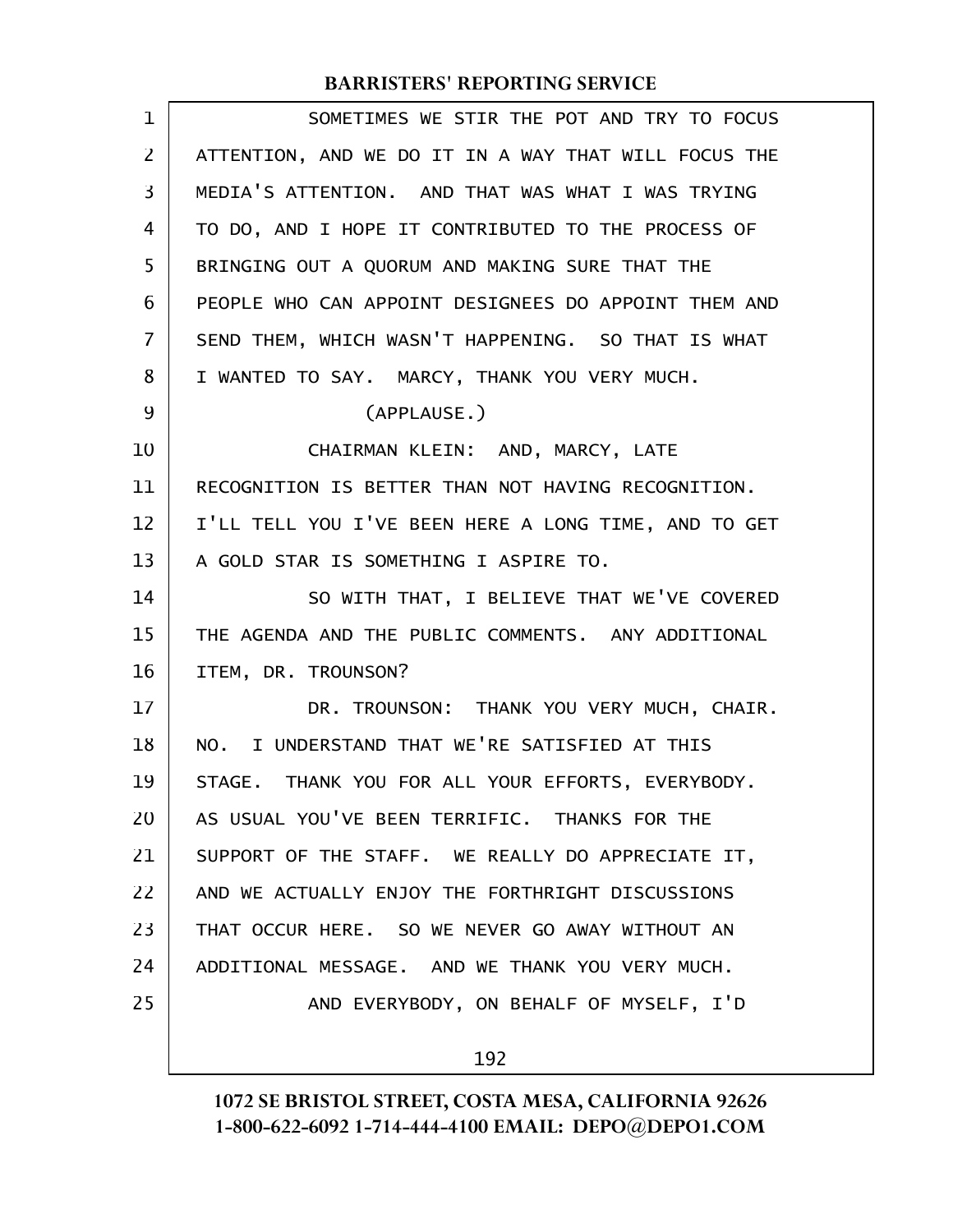| $\mathbf{1}$ | LIKE TO THANK ALL THE STAFF. I'LL BE GOING AWAY FOR  |
|--------------|------------------------------------------------------|
| 2            | A MONTH IN OCTOBER TO GO HELP MY 17-YEAR-OLD SON GET |
| 3            | THROUGH HIS FINAL YEAR EXAMS BECAUSE THAT'S WHAT I   |
| 4            | PROMISED WHEN I TOOK UP THIS JOB, TO GIVE HIM BACK A |
| 5            | MONTH OF MY LIFE. SO I'LL BE STEEPED IN POETRY AND   |
| 6            | THOSE OTHER THINGS THAT WE DON'T THINK MUCH ABOUT.   |
| 7            | AND AS SUCH, JOHN ROBSON WILL HAVE                   |
| 8            | CARRIAGE OF MANAGEMENT, BUT I KNOW HE'LL BE          |
| 9            | SUPPORTED BY A WONDERFUL TEAM OF PEOPLE, AND         |
| 10           | ANYTHING THAT WE CAN DO TO MOVE THIS ALONG WILL BE   |
| 11           | DONE. THANKS VERY MUCH.                              |
| 12           | CHAIRMAN KLEIN: THANK YOU, AND OUR BEST              |
| 13           | WISHES GO WITH YOUR SON. AND REMIND EVERYONE THIS    |
| 14           | IS SOMETHING WE AGREED TO AT THE VERY BEGINNING.     |
| 15           | IT'S A VERY IMPORTANT PART OF HIS LIFE, THE          |
| 16           | INTERNATIONAL BACCALAUREATE EXAM THAT HE'S GOING TO  |
| 17           | BE GOING THROUGH IN AUSTRALIA. BUT I THINK WE NEED,  |
| 18           | ALAN, TO RECOGNIZE YOUR CONTRIBUTION AWAY FROM YOUR  |
| 19           | FAMILY THROUGH THIS YEAR AT GREAT SACRIFICE TO SERVE |
| 20           | THIS AGENCY AND THE MISSION OF REDUCING HUMAN        |
| 21           | SUFFERING WITH A HAND OF APPLAUSE.                   |
| 22           | (APPLAUSE.)                                          |
| 23           | CHAIRMAN KLEIN: I THINK JENNA HAS AN                 |
| 24           | ANNOUNCEMENT ON FLIGHTS FOR A MOMENT.                |
| 25           | (A DISCUSSION WAS HAD OFF THE                        |
|              | 193                                                  |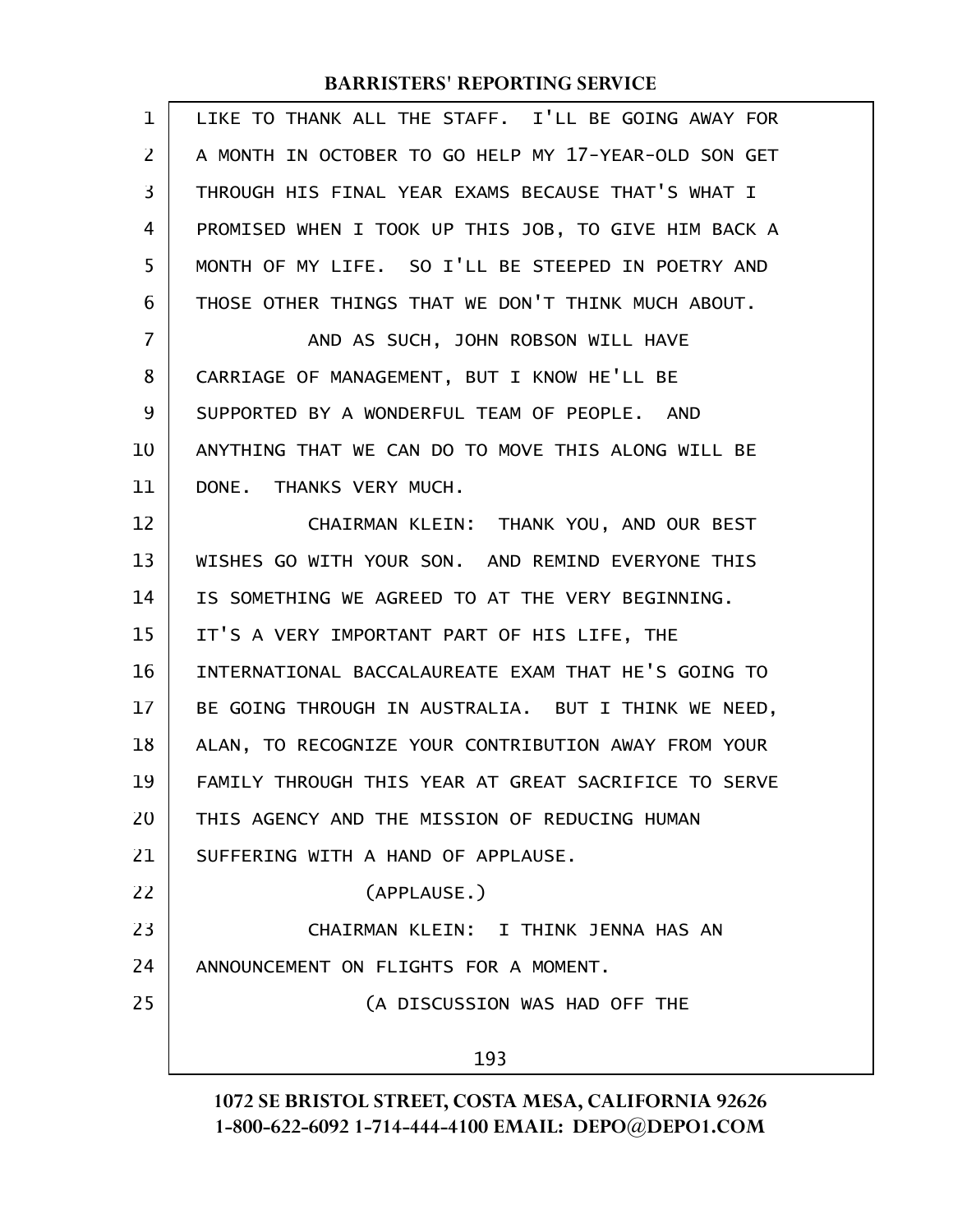| $1\,$                                                | RECORD.)                           |
|------------------------------------------------------|------------------------------------|
| $\overline{2}$                                       | CHAIRMAN KLEIN: THE MEETING STANDS |
| $\mathsf{3}$                                         | ADJOURNED.                         |
| $\overline{4}$                                       | (THE MEETING WAS THEN ADJOURNED AT |
| 5                                                    | $03:23$ P.M.)                      |
| $\boldsymbol{6}$                                     |                                    |
| $\overline{7}$                                       |                                    |
| $\bf 8$                                              |                                    |
| $\overline{9}$                                       |                                    |
| $10\,$                                               |                                    |
| $11\,$                                               |                                    |
| 12                                                   |                                    |
| 13                                                   |                                    |
| 14                                                   |                                    |
| 15                                                   |                                    |
| 16                                                   |                                    |
| 17                                                   |                                    |
| 18                                                   |                                    |
| 19                                                   |                                    |
| 20                                                   |                                    |
| 21                                                   |                                    |
| 22                                                   |                                    |
| 23                                                   |                                    |
| 24                                                   |                                    |
| 25                                                   |                                    |
|                                                      | 194                                |
| 1072 SE BRISTOL STREET, COSTA MESA, CALIFORNIA 92626 |                                    |

1-800-622-6092 1-714-444-4100 EMAIL: DEPO@DEPO1.COM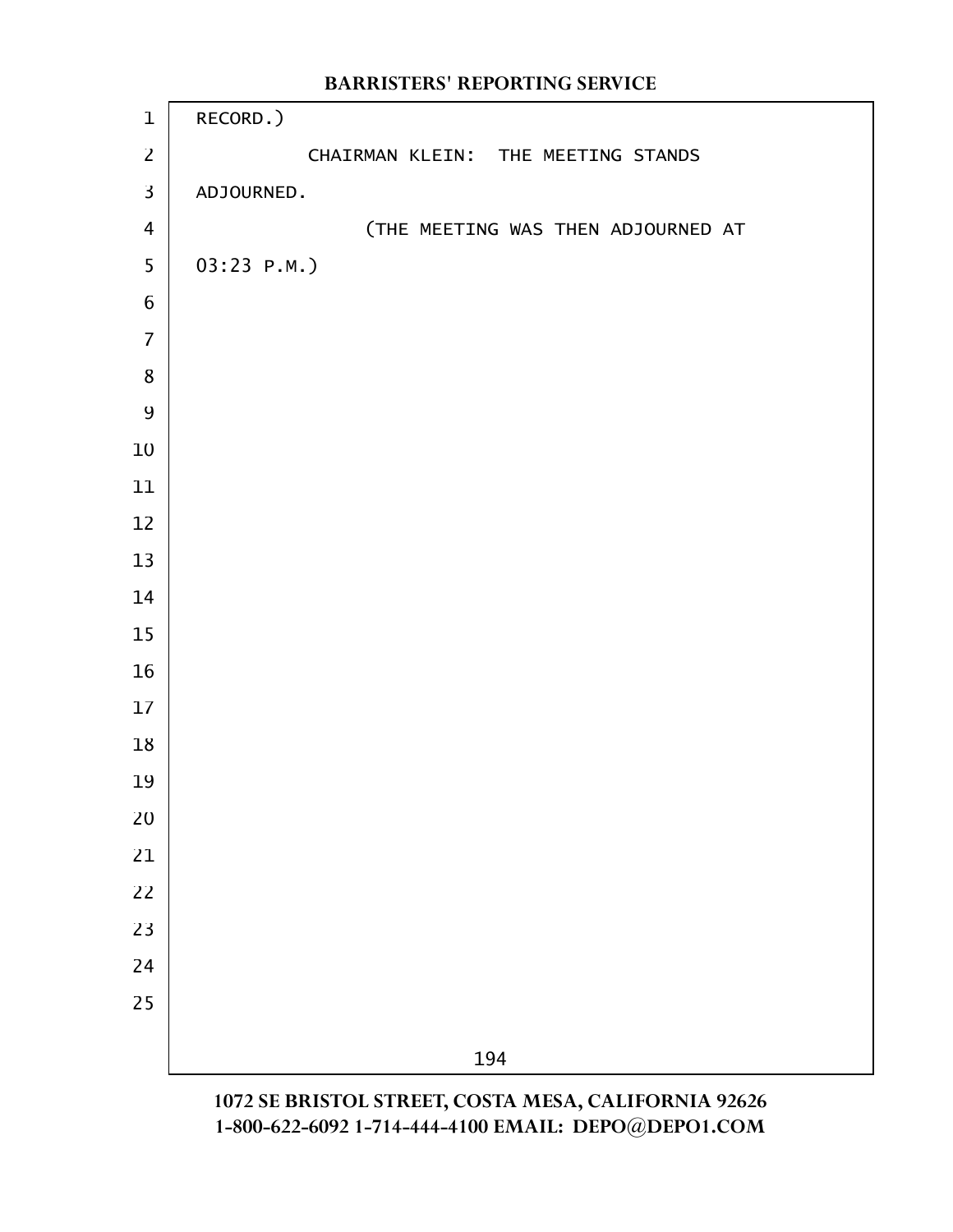

1072 SE BRISTOL STREET, COSTA MESA, CALIFORNIA 92626 1-800-622-6092 1-714-444-4100 EMAIL: DEPO@DEPO1.COM